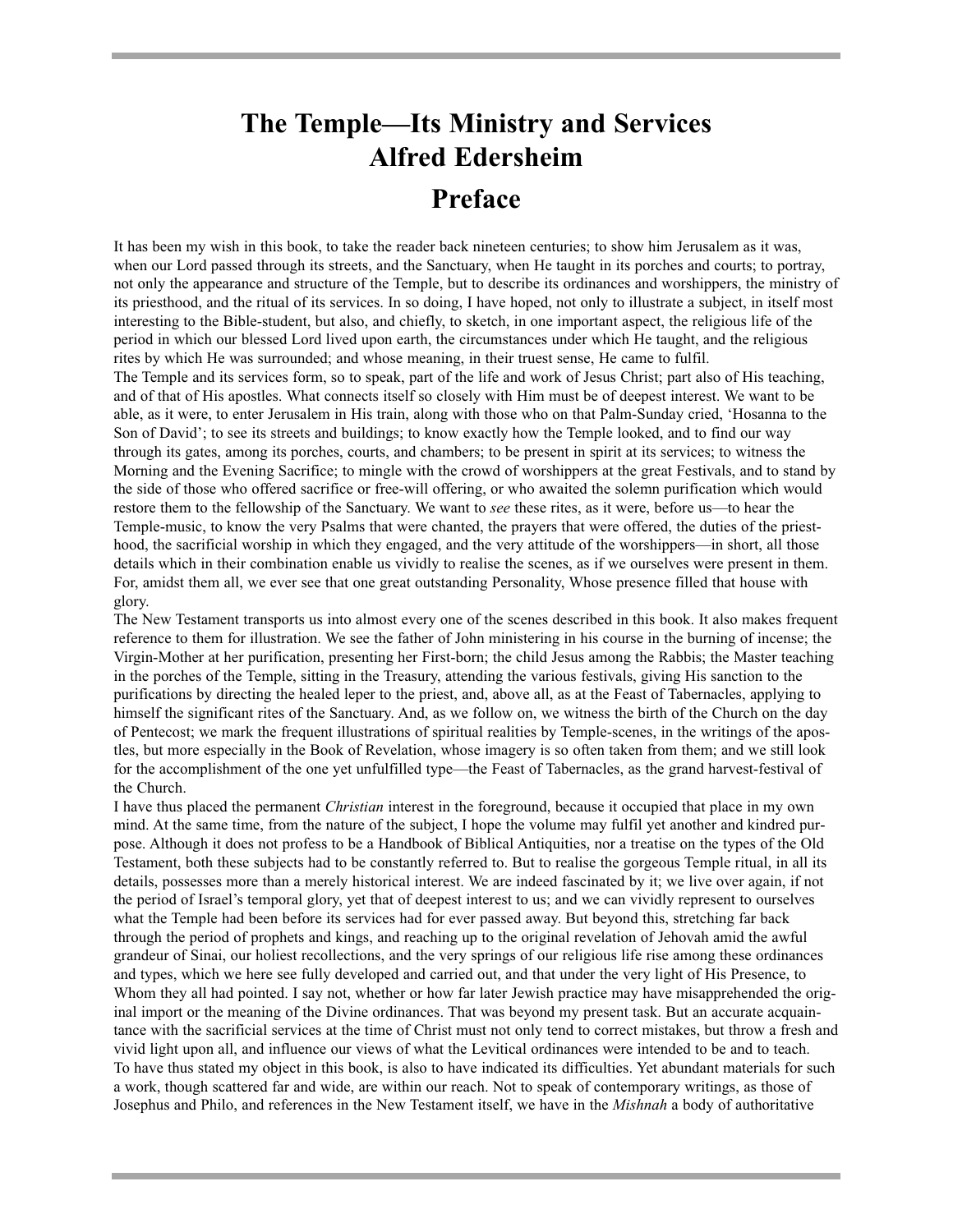traditions, reaching up, not only to Temple-times, but even to the days of Jesus Christ. (1) On this source of information, of course in conjunction with the Old Testament itself, I have been chiefly dependent.

While thus deriving my materials at first hand, I have also thankfully made use of any and every help within my reach. Foremost I place here the writings of Maimonides, not only because he is of greatest authority among the Jews, but because his vast and accurate knowledge of these subjects, and the clearness and subtlety of his intellect, entitle him to that position. Next to him come the numerous writers on Biblical Antiquities, in Latin and German; works on Typology—scientific and popular; treatises on the Life and Times of our Lord; histories of the Jewish Nation, or of Judaism; commentaries on such passages in the Old and New Testament as bore on these subjects; and numerous treatises on cognate points. In my study of ancient Jerusalem, I had the benefit of the labours of recent explorers, from Robinson and Barclay to the volumes published under the auspices of the Palestine Exploration Fund.

To the Cyclopaedias of Winer, Herzog, Ersch and Gruber, Dr. Smith, and Kitto (the third edition), I have been greatly indebted. The last-named of these works has the special merit of a series of articles on Jewish subjects (as I may designate them), written in quite an original manner, and with most competent knowledge. Although, as will appear from the text, I have been obliged frequently to differ from their writer, yet these articles must, from the fulness and ability of their treatment, be of very great use to the student. Lightfoot's *Horae Hebraicae et Talmudicae* are known to every scholar. Not so, perhaps, his small learned treatise *De ministerio templi*. The title and many of the subjects are similar to those treated in the present volume. But the learned reader will at once perceive that the plan and execution are quite different, though the work has been of great service to me. Perhaps I ought not here to omit such names as Relandus, Buxtorf, Otho, Schottgen, Meuschen, Goodwin, Hottinger, Wagenseil, and Lundius; and, among modern writers, Bahr, Keil, Kurtz, de Wette, Saalschutz, Zunz, Jost, Geiger, Herzfeld, and Fratz, of whose works I have, I may say, *constantly* availed myself. Many others have been consulted, some of which are quoted in the foot-notes, while others are not expressly referred to, as not adding anything material to our knowledge.

In general, I should explain, that I have acted on the principle of giving the *minimum* of references possible. It would have been easy to have multiplied them almost indefinitely. But I wished to avoid cumbering my pages with an array of authorities, which too often give a mere appearance of learning; and, while they are not needed by scholars, may tend to interfere with the more general and popular use of such a work. For a similar reason, I have throughout avoided the use of Hebrew and even Greek letter-press. To print an expression in Hebrew letters could not be necessary for students, while the general reader, whom it too often bewilders by a show of knowledge, must in such case necessarily pass it over, unnoticed and unknown.

While this book embodies the studies of many years, I have during its actual composition deemed no labour nor pains irksome in comparing the results of my own investigations with those of all, within reach, who were entitled to such consideration. Thus much for the matter of the book. As to its form, some subjects may be touched in it which do not equally interest all readers; (2) others may appear to have been treated with too little or else with too much detail; objections may be raised to interpretations of types, or even to the general view of the Old Testament which has been taken throughout. My aim has been to make the book as complete and generally useful as I could, and clearly to express my convictions as to the meaning of the Old Testament. But on one point especially I would wish to be quite explicit. At the close of these studies, I would say, with humble and heartfelt thankfulness, that step by step my Christian faith has only been strengthened by them, that, as I proceeded, the conviction has always been deepened that Christ is indeed 'the end of the Law for righteousness,' to Whom all the ordinances of the Old Testament had pointed, and in Whom alone, alike the people and the history of Israel find their meaning. Viewed in this light, the Temple-services are not so many strange or isolated rites, for the origin of which we must look among neighbouring nations, or in the tendencies natural to men during the infancy of their history. Rather, all now becomes one connected whole—the design and execution bearing even stronger evidence to its Divine authorship than other of God's works,—where every part fits into the other, and each and all point with unswerving steadfastness to Him in Whom the love of God was fully manifested, and its purposes towards the world entirely carried out. From first to last, the two dispensations are substantially one; Jehovah, the God of Israel, is also the God and Father of our Lord and Saviour Jesus Christ—*Novum Testamentum in Vetere latet; Vetus in Novo patet*. A. E.

(1) Quite a different estimate must be formed of the *Gemara* (which in a general way may be described as a twofold commentary—the Jerusalem and Babylonian *Gemara*—upon the *Mishnah*), not only from its much later date, but also from the strange and heterogeneous *congeries* which are found in the many folios of the Talmud.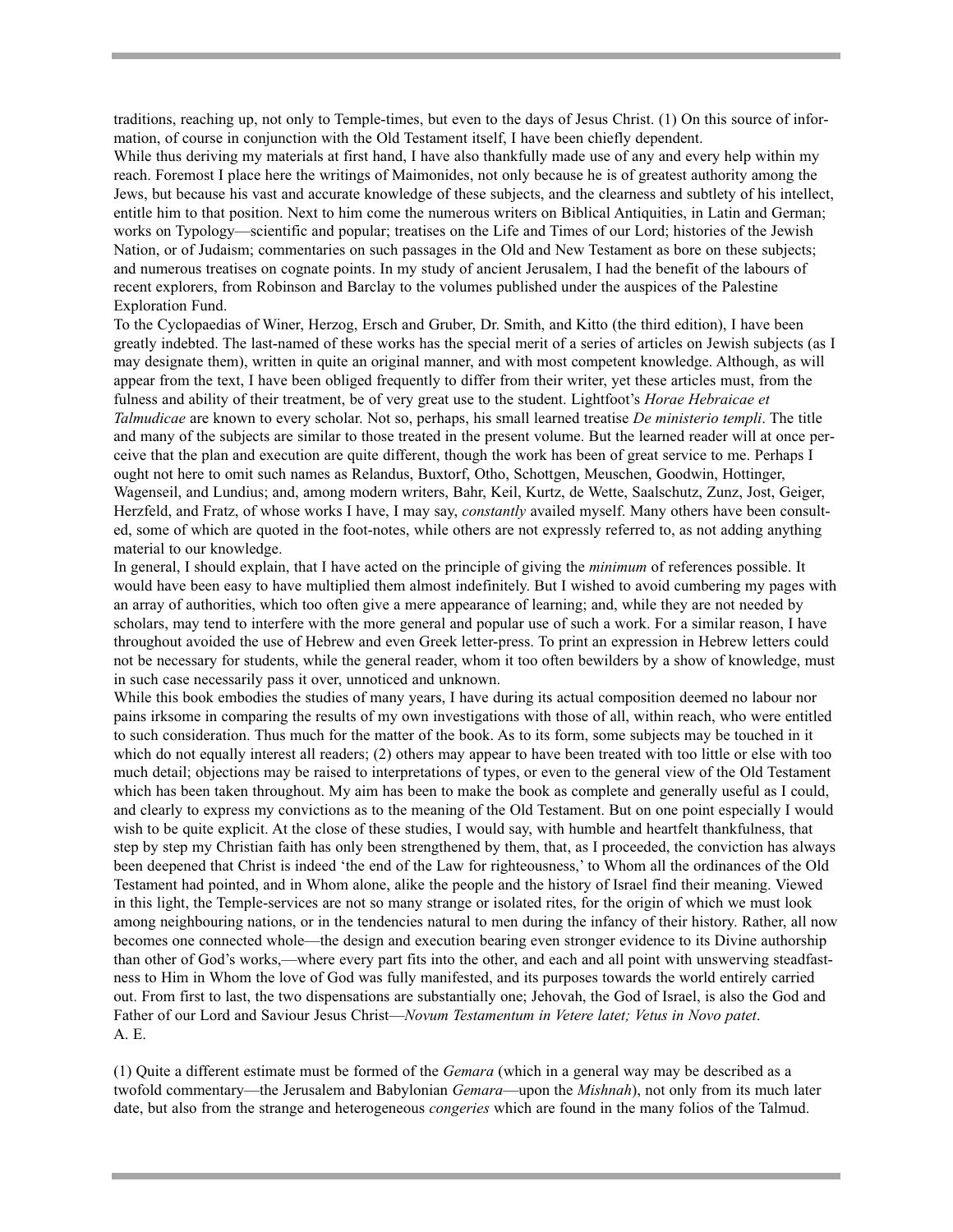Judaism was, at the time of its compilation, already thoroughly ossified; and the trustworthiness of tradition greatly impaired not merely by the long interval of time that had elapsed, but by dogmatic predilections and prejudices, and by the not unnatural wish to foist comparatively recent views, practices, and prayers upon Temple-times. Indeed, the work wants in its greatest part even the local colouring of the *Mishnah*—an element of such importance in Eastern traditions, where, so to speak, the colours are so fast, that, for example, to this day the modern Arab designations of places and localities have preserved the original Palestinian names, and not those more recent Greek or Roman with which successive conquerors had overlaid them.

(2) Thus Chapters 1 and 2, which give a description of ancient Jerusalem and of the structure and arrangements of the Temple, may not interest some readers, yet it could neither be left out, nor put in a different part of the book. Those for whom this subject has no attractions may, therefore, begin with Chapter 3.

# **Chapter 1 A First View of Jerusalem, and of the Temple**

'And when He was come near, He beheld the city, and wept over it.' Luke 19:41

#### **The Charm of Jerusalem**

In every age, the memory of Jerusalem has stirred the deepest feelings. Jews, Christians, and Mohammedans turn to it with reverent affection. It almost seems as if in some sense each could call it his 'happy home,' the 'name ever dear' to him. For our holiest thoughts of the past, and our happiest hopes for the future, connect themselves with 'the city of our God.' We know from many passages of the Old Testament, but especially from the Book of Psalms, with what ardent longing the exiles from Palestine looked towards it; and during the long centuries of dispersion and cruel persecution, up to this day, the same aspirations have breathed in almost every service of the synagogue, and in none more earnestly than in that of the paschal night, which to us is for ever associated with the death of our Saviour. It is this one grand presence there of 'the Desire of all nations,' which has for ever cast a hallowed light round Jerusalem and the Temple, and given fulfillment to the prophecy—'Many people shall go and say, Come ye, and let us go up to the mountain of Jehovah, to the house of the God of Jacob; and He will teach us of His ways, and we will walk in His paths: for out of Zion shall go forth the law, and the word of Jehovah from Jerusalem.' (Isa 2:3) His feet have trodden the busy streets of Jerusalem, and the shady recesses of the Mount of Olives; His figure has 'filled with glory' the Temple and its services; His person has given meaning to the land and the people; and the decease which He accomplished at Jerusalem has been for the life of all nations. These facts can never be past—they are eternally present; not only to our faith, but also to our hope; for He 'shall so come in like manner' as the 'men of Galilee' had on Mount Olivet 'seen Him go into heaven.'

#### **Ancient Memories**

But our memories of Jerusalem stretch far back beyond these scenes. In the distance of a remote antiquity we read of Melchisedek, the typical priest-king of Salem, who went out to meet Abraham, the ancestor of the Hebrew race, and blessed him. A little later, and this same Abraham was coming up from Hebron on his mournful journey, to offer up his only son. A few miles south of the city, the road by which he travelled climbs the top of a high promontory, that juts into the deep Kedron valley. From this spot, through the cleft of the mountains which the Kedron has made for its course, one object rose up straight before him. It was *Moriah*, the mount on which the sacrifice of Isaac was to be offered. Here Solomon afterwards built the Temple. For over Mount Moriah David had seen the hand of the destroying angel stayed, probably just above where afterwards from the large altar of burntoffering the smoke of countless sacrifices rose day by day. On the opposite hill of Zion, separated only by a ravine from Moriah, stood the city and the palace of David, and close by the site of the Temple the tower of David. After that period an ever-shifting historical panorama passes before our view, unchanged only in this, that, amidst all the varying events, Jerusalem remains the one centre of interest and attractions, till we come to that Presence which has made it, even in its desolateness, 'Hephzibah,' 'sought out,' 'a city not forsaken.' (Isa 62:4)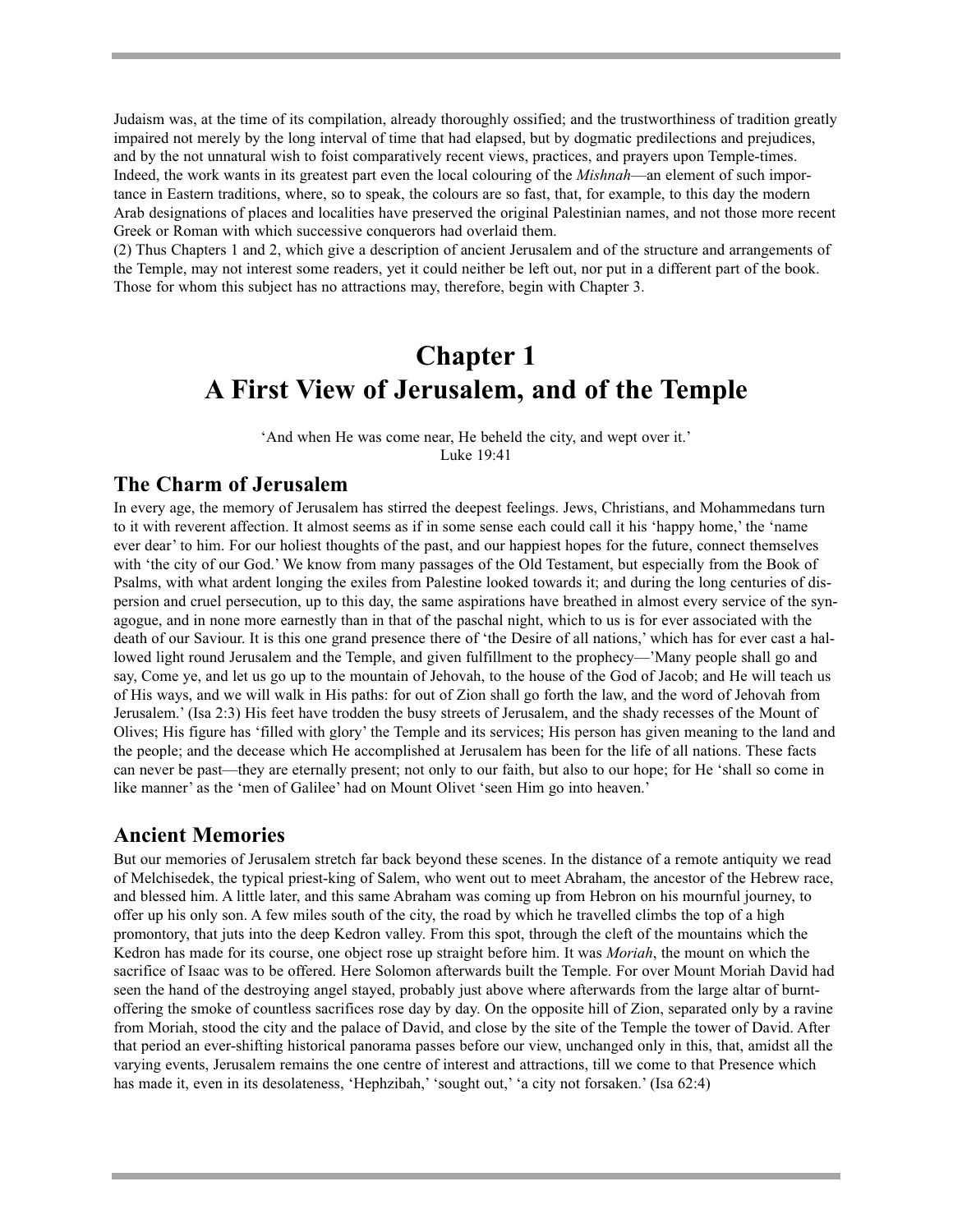#### **Origin of the Name**

The Rabbis have a curious conceit about the origin of the name Jerusalem, which is commonly taken to mean, 'the foundation,' 'the abode,' or 'the inheritance of peace.' They make it a compound of *Jireh* and *Shalem*, and say that Abraham called it 'Jehovah-Jireh,' while Shem had named it *Shalem*, but that God combined the two into Jireh-Shalem, Jerushalaim, or Jerusalem. There was certainly something peculiar in the choice of Palestine to be the country of the chosen people, as well as of Jerusalem to be its capital. The political importance of the land must be judged from its situation rather than its size. Lying midway between the east and the west, and placed between the great military monarchies, first of Egypt and Assyria, and then of Rome and the East, it naturally became the battle-field of the nations and the highway of the world. As for Jerusalem, its situation was entirely unique. Pitched on a height of about 2,610 feet above the level of the sea, its climate was more healthy, equable, and temperate than that of any other part of the country. From the top of Mount Olivet an unrivalled view of the most interesting localities in the land might be obtained. To the east the eye would wander over the intervening plains to Jericho, mark the tortuous windings of Jordan, and the sullen grey of the Dead Sea, finally resting on Pisgah and the mountains of Moab and Ammon. To the south, you might see beyond 'the king's gardens,' as far as the grey tops of 'the hill country of Judea.' Westwards, the view would be arrested by the mountains of *Bether*, (Song 2:17) whilst the haze in the distant horizon marked the line of the Great Sea. To the north, such well-known localities met the eye as Mizpeh, Gibeon, Ajalon, Michmash, Ramah, and Anathoth. But, above all, just at your feet, the Holy City would lie in all her magnificence, like 'a bride adorned for her husband.'

#### **The Situation of Jerusalem**

'Beautiful for situation, the joy of the whole earth, is Mount Zion, on the sides of the north, the city of the Great King....Walk about Zion, and go round about her: tell the towers thereof. Mark ye well her bulwarks, consider her palaces.' If this could be said of Jerusalem even in the humbler days of her native monarchy, (Psa 48:2,12,13) it was emphatically true at the time when Jesus 'beheld the city,' after Herod the Great had adorned it with his wonted splendour. As the pilgrim bands 'came up' from all parts of the country to the great feasts, they must have stood enthralled when its beauty first burst upon their gaze. Not merely remembrances of the past, or the sacred associations connected with the present, but the grandeur of the scene before them must have kindled their admiration into enthusiasm. For Jerusalem was a city of palaces, and right royally enthroned as none other. Placed on an eminence higher than the immediate neighbourhood, it was cut off and isolated by deep valleys on all sides but one, giving it the appearance of an immense natural fortress. All round it, on three sides, like a natural fosse, ran the deep ravines of the Valley of Hinnom and of the Black Valley, or Kedron, which merged to the south of the city, descending in such steep declivity that where the two meet is 670 feet below the point whence each had started. Only on the north-west was the city, as it were, bound to the mainland. And as if to give it yet more the character of a series of fortress-islands, a deep natural cleft—the Tyropoeon—ran south and north right through the middle of the city, then turned sharply westwards, separating Mount Zion from Mount Acra. Similarly, Acra was divided from Mount Moriah, and the latter again by an artificial valley from Bezetha, or the New Town. Sheer up from these encircling ravines rose the city of marble and cedar-covered palaces. Up that middle cleft, down in the valley, and along the slopes of the hills, crept the busy town, with its streets, markets, and bazaars. But alone, and isolated in its grandeur, stood the Temple Mount. Terrace upon terrace its courts rose, till, high above the city, within the enclosure of marble cloisters, cedar-roofed and richly ornamented, the Temple itself stood out a mass of snowy marble and of gold, glittering in the sunlight against the half-encircling green background of Olivet. In all his wanderings the Jew had not seen a city like his own Jerusalem. Not Antioch in Asia, not even imperial Rome herself, excelled it in architectural splendour. Nor has there been, either in ancient or modern times, a sacred building equal to the Temple, whether for situation or magnificence; nor yet have there been festive throngs like those joyous hundreds of thousands who, with their hymns of praise, crowded towards the city on the eve of a Passover. No wonder that the song burst from the lips of those pilgrims:

'Still stand our feet Within thy gates, Jerusalem! Jerusalem, ah! thou art built As a city joined companion-like together.' Psalm 122:2,3 From whatever side the pilgrim might approach the city, the first impression must have been solemn and deep. But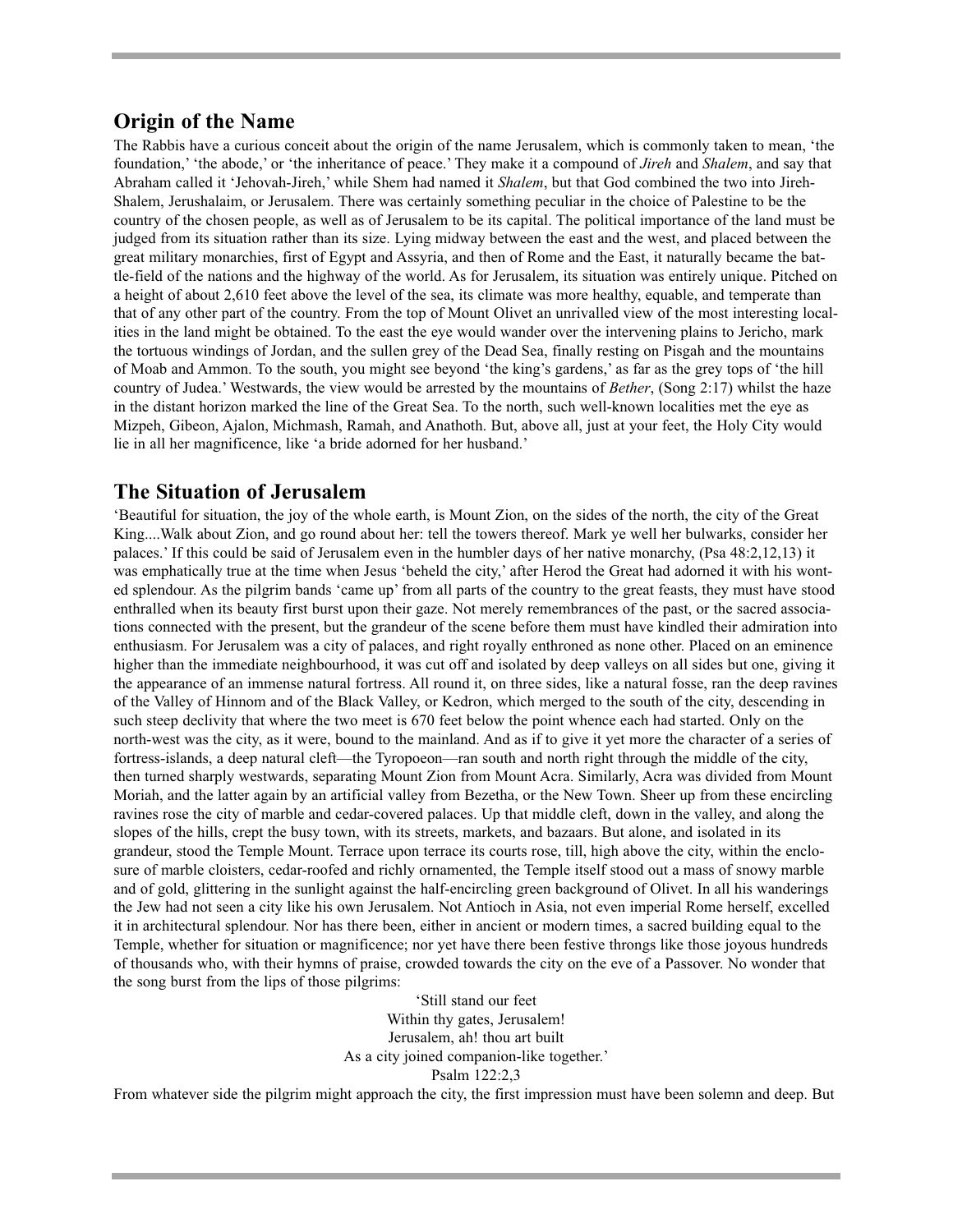a special surprise awaited those who came, whether from Jericho or from Galilee, by the well-known road that led over the Mount of Olives. From the south, beyond royal Bethlehem—from the west, descending over the heights of Beth-horon—or from the north, journeying along the mountains of Ephraim, they would have seen the city first vaguely looming in the grey distance, till, gradually approaching, they had become familiar with its outlines. It was far otherwise from the east. A turn in the road, and the city, hitherto entirely hid from view, would burst upon them suddenly, closely, and to most marked advantage. It was by this road Jesus made His triumphal entry from Bethany on the week of His Passion. Up from 'the house of dates' the broad, rough road would round the shoulder of Olivet. Thither the wondering crowd from Bethany followed Him, and there the praising multitude from the city met Him. They had come up that same Olivet, so familiar to them all. For did it not seem almost to form part of the city itself, shutting it off like a screen from the desert land that descended beyond to Jordan and the Dead Sea?

# **Mount of Olives**

From the Temple Mount to the western base of Olivet, it was not more than 100 or 200 yards straight across, though, of course, the distance to the summit was much greater, say about half a mile. By the nearest pathway it was only 918 yards from the city gate to the principal summit. \*

\* 'By the longer footpath it is 1,310 yards, and by the main camel road perhaps a little farther.' Josephus calculates the distance from the city evidently to the top of Mount Olivet at 1,010 yards, or 5 furlongs. See *City of the Great King*, p. 59.

Olivet was always fresh and green, even in earliest spring or during parched summer—the coolest, the pleasantest, the most sheltered walk about Jerusalem. For across this road the Temple and its mountain flung their broad shadows, and luxuriant foliage spread a leafy canopy overhead. They were not gardens, in the ordinary Western sense, through which one passed, far less orchards; but something peculiar to those climes, where Nature everywhere strews with lavish hand her flowers, and makes her gardens—where the garden bursts into the orchard, and the orchard stretches into the field, till, high up, olive and fig mingle with the darker cypress and pine. The stony road up Olivet wound along terraces covered with olives, whose silver and dark green leaves rustled in the breeze. Here gigantic gnarled fig-trees twisted themselves out of rocky soil; there clusters of palms raised their knotty stems high up into waving plumed tufts, or spread, bush-like, from the ground, the rich-coloured fruit bursting in clusters from the pod. Then there were groves of myrtle, pines, tall, stately cypresses, and on the summit itself two gigantic cedars. To these shady retreats the inhabitants would often come from Jerusalem to take pleasure or to meditate, and there one of their most celebrated Rabbis was at one time wont in preference to teach. \* Thither, also, Christ with His disciples often resorted.

\* R. Jochanan ben Saccai, who was at the head of the Sanhedrim immediately before and after the destruction of Jerusalem.

Coming from Bethany the city would be for some time completely hidden from view by the intervening ridge of Olivet. But a sudden turn of the road, where 'the descent of the Mount of Olives' begins, all at once a first glimpse of Jerusalem is caught, and that quite close at hand. True, the configuration of Olivet on the right would still hide the Temple and most part of the city; but across Ophel, the busy suburb of the priests, the eye might range to Mount Zion, and rapidly climb its height to where Herod's palace covered the site once occupied by that of David. A few intervening steps of descent, where the view of the city has again been lost, and the pilgrim would hurry on to that ledge of rock. What a panorama over which to roam with hungry eagerness! At one glance he would see before him the whole city—its valleys and hills, its walls and towers, its palaces and streets, and its magnificent Temple—almost like a vision from another world. There could be no difficulty in making out the general features of the scene. Altogether the city was only thirty-three stadia, or about four English miles, in circumference. Within this compass dwelt a population of 600,000 (according to Tacitus), but, according to the Jewish historian, amounting at the time of the Passover to between two and three millions, or about equal to that of London. \*

\* Mr. Fergusson, in Smith's *Dictionary of the Bible*, i. p. 1025, controverts these numbers, on the ground of the population of modern cities within a given area. But two millions represent not the ordinary population, only the festive throngs at the Passover. Taking into consideration Eastern habits—the sleeping on the roof, and possibly the camping out—the computation is not extravagant. Besides, however untruthful Josephus was, he may, as a general rule, be trusted where official numbers, capable of verification, are concerned. In fact, taking into account this extraordinary influx, the Rabbis distinctly state, that during the feasts—except on the first night—the people might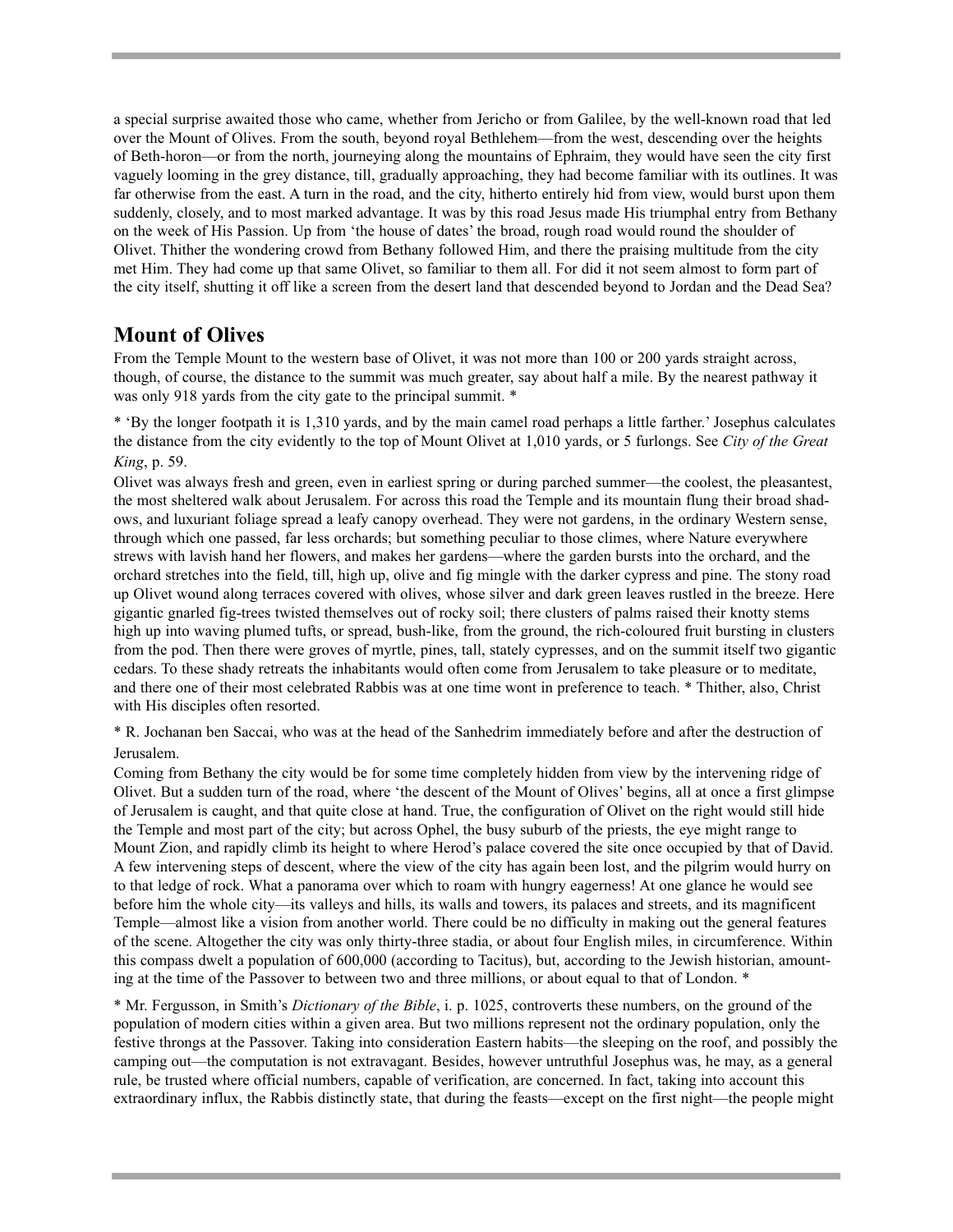camp *outside* Jerusalem, but within the limits of a sabbath-day's journey. This, as Otho well remarks (*Lex. Rabb.* p. 195), also explains how, on such occasions, our Lord so often retired to the Mount of Olives.

## **The Walls**

The first feature to attract attention would be the city walls, at the time of Christ only two in number. \*

\* The third, largest, and strongest wall, which enclosed *Bezetha*, or the New Town, was built by Herod Agrippa, twelve years after the date of the crucifixion.

The first, or old wall, began at the north-western angle of Zion, at the tower of *Hippicus*, and ran along the northern brow of Zion, where it crossed the cleft, and joined the western colonnade of the Temple at the 'Councilhouse.' It also enclosed Zion along the west and the south, and was continued eastward around Ophel, till it merged in the south-eastern angle of the Temple. Thus the first wall would defend Zion, Ophel, and, along with the Temple walls,, Moriah also. The second wall, which commenced at a gate in the first wall, called 'Gennath,' ran first north, and then east, so as to enclose Acra, and terminated at the Tower of Antonia. Thus the whole of the old city and the Temple was sufficiently protected.

# **Tower of Antonia**

The Tower of Antonia was placed at the north-western angle of the Temple, midway between the castle of the same name and the Temple. With the former it communicated by a double set of cloisters, with the latter by a subterranean passage into the Temple itself, and also by cloisters and stairs descending into the northern and the western porches of the Court of the Gentiles. Some of the most glorious traditions in Jewish history were connected with this castle, for there had been the ancient 'armoury of David,' the palace of Hezekiah and of Nehemiah, and the fortress of the Maccabees. But in the days of Christ Antonia was occupied by a hated Roman garrison, which kept watch over Israel, even in its sanctuary. In fact, the Tower of Antonia overlooked and commanded the Temple, so that a detachment of soldiers could at any time rush down to quell a riot, as on the occasion when the Jews had almost killed Paul (Acts 21:31). The city walls were further defended by towers—sixty in the first, and forty in the second wall. Most prominent among them were Hippicus, Phasaelus, and Mariamne, close by each other, to the north-west of Zion—all compactly built of immense marble blocks, square, strongly fortified, and surmounted by buildings defended by battlements and turrets. \* They were built by Herod, and named after the friend and the brother he had lost in battle, and the wife whom his jealousy had killed.

\* For particulars of these forts, see Josephus' *Wars*, v. 4, 3.

# **The Four Hills**

If the pilgrim scanned the city more closely, he would observe that it was built on four hills. Of these, the western, or ancient Zion, was the highest, rising about 200 feet above Moriah, though still 100 feet lower than the Mount of Olives. To the north and the east, opposite Zion, and divided from it by the deep Tyropoeon Valley, were the crescent-shaped Acra and Moriah, the latter with Ophel as its southern outrunner. Up and down the slopes of Acra the Lower City crept. Finally, the fourth hill, Bezetha (from *bezaion*, marshy ground), the New Town, rose north of the Temple Mount and of Acra, and was separated from them by an artificial valley. The streets, which, as in all Eastern cities, were narrow, were paved with white marble. A somewhat elevated footway ran along for the use of those who had newly been purified in the Temple, while the rest walked in the roadway below. The streets derived their names mostly from the gates to which they led, or from the various *bazaars*. Thus there were 'Water-street,' 'Fish-street,' 'East-street,' etc. The 'Timber Bazaar' and that of the 'Tailors' were in the New City; the Grand Upper Market on Mount Zion. Then there were the 'Wool' and the 'Braziers' Bazaar'; 'Baker-street,' 'Butcherstreet,' 'Strangers'-street,' and many others similarly named. Nor would it have been difficult to identify the most prominent buildings in the city. At the north-western angle of Mount Zion, the ancient Salem and Jebus, on the site of the castle of David, was the grand palace of Herod, generally occupied by the Roman procurators during their temporary sojourn in Jerusalem. It stood high up, just within shelter of the great towers which Herod had reared a marvel of splendour, of whose extent, strength, height, rooms, towers, roofs, porticoes, courts, and adjacent gardens Josephus speaks in such terms of admiration.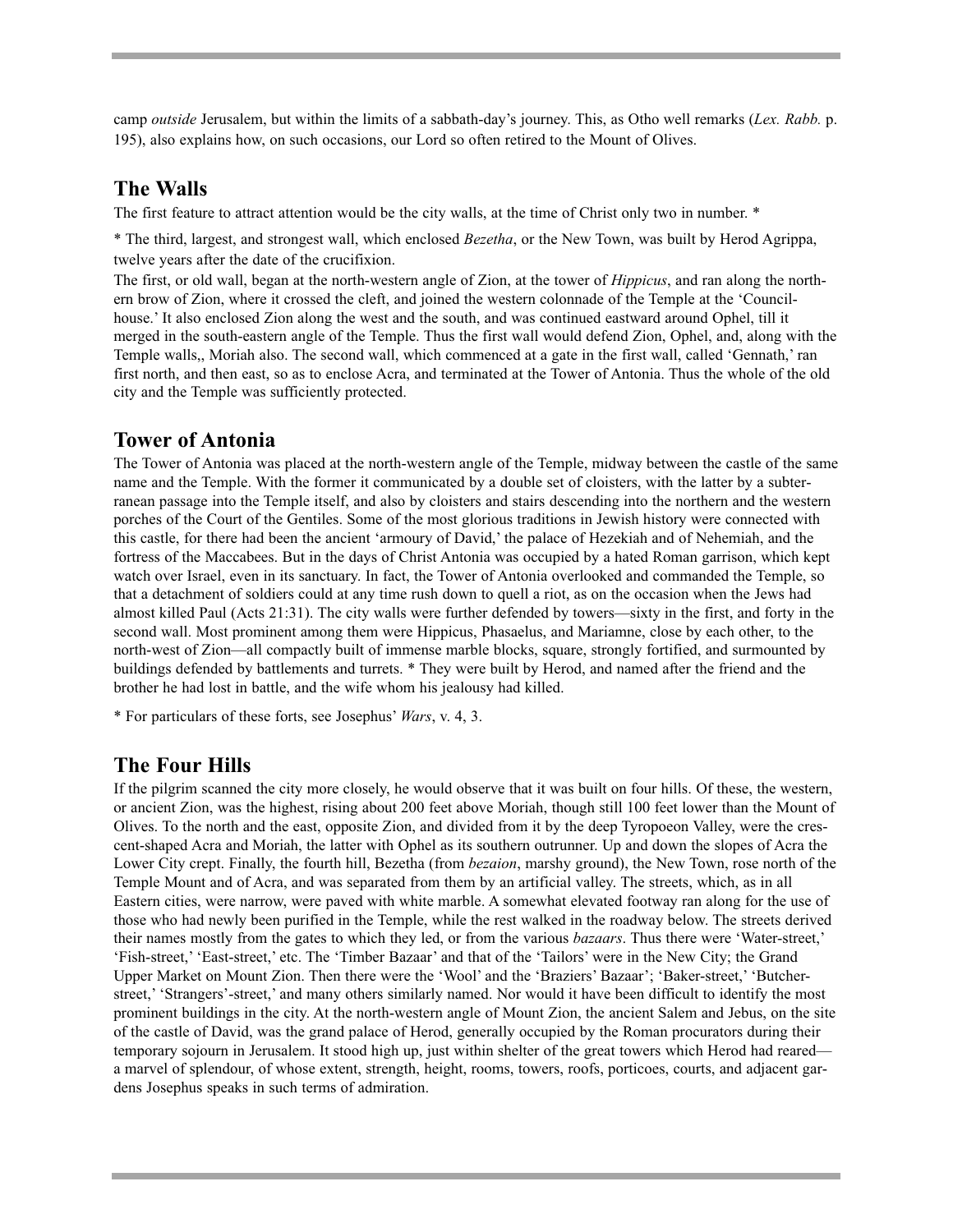# **High-priest's Palace**

At the opposite, or north-eastern corner of Mount Zion, was the palace of the High-priest. Being built on the slope of the hill, there was under the principal apartments a lower story, with a porch in front, so that we can understand how on that eventful night Peter was '*beneath* in the palace.' (Mark 14:66) Beyond it, probably on the slope of Acra, was the Repository of the Archives, and on the other side of the cleft, abutting on the Temple, with which it was probably connected by a colonnade, the Council Chamber of the Sanhedrim. Following the eastern brow of Mount Zion, south of the High-priest's palace, and opposite the Temple, was the immense Xystus, which probably extended into the Tyropoeon. Whatever may have been its original purpose, \* it was afterwards used as a place of public meetings, where, on great occasions, the populace was harangued.

\* Barclay suggest that the Xystus had originally been the heathen gymnasium built by the infamous high-priest Jason. (*City of the Great King*, p. 101)

Here Peter probably addressed the three thousand converts on the day of Pentecost when the multitude had hurried thither from the Temple on hearing 'the mighty rushing sound.' The Xystus was surrounded by a covered colonnade. Behind it was the palace of Agrippa, the ancient palace of David and of the Maccabees, and again, in the rear of it, that of Bernice. On Acra stood afterwards the palaces of certain foreign princes, such as those of Queen Helena, King Monobasus, and other proselytes. In this quarter, or even beyond it to the north-west, one would naturally look for the Theatre and the Amphitheatre, which, being so essentially un-Jewish, must have been located as far as possible from the Temple. The space around the Temple was no doubt kept clear of buildings. On the southeastern corner behind it was the great Sheep Market, and to the south of it the Hippodrome. Originally, the king's house by the horse-gate, built by Solomon, and the royal stables, had occupied the southern area of the Temple Mount, where Herod afterwards built the 'Royal Porch.' For the Temple of Solomon was 300 feet shorter, from north to south, than that of Herod. Transversely, between Xystus and the Fish Gate, lay the quarter of *Maktesh*, (Zeph 1:10,11) occupied by various bazaars, chiefly connected with the Temple. Lastly, south of the Temple, but on the same hill, was *Ophel*, the crowded suburb of the priests.

# **The Shushan Gate**

Such must have been a first view of Jerusalem, as 'beheld' from the Mount of Olives, on which we are supposed to have taken our stand. If Jewish tradition on the subject may be trusted, a gate opened upon this Mount of Olives through the eastern wall of the Temple. \*

\* In the chamber above this gate two standard measures were kept, avowedly for the use of the workmen employed in the Temple. (*Chel*. 17. 9.)

It is called 'the Shushan Gate,' from the sculptured representation over it of the city to which so many Jewish memories attached. From this gate an arched roadway, by which the priests brought out the 'red heifer,' and on the Day of Atonement the scapegoat, is said to have conducted to the Mount of Olives. Near the spot where the red heifer was burned were extensive lavatories, and booths for the sale of articles needed for various purifications. Up a crest, on one of the most commanding elevations, was the Lunar Station, whence, by fire signals, the advent of each new moon was telegraphed from hill to hill into far countries. If Jewish tradition may further be trusted, there was also an unused gate in the Temple towards the north—*Tedit* or *Tere*—and two gates towards the south. We know for certain of only a subterranean passage which led from the fortress Antonia on the 'north-western angle' of the Temple into the Temple Court, and of the cloisters with stairs descending into the porches, by one of which the chief captain Lysias rushed to the rescue of Paul, when nearly killed by the infuriated multitude. Dismissing all doubtful questions, we are sure that at any rate five gates opened into the outer Temple enclosure or Court of the Gentiles—one from the south, and four—and these the principal—from the west. That southern gate was double, and must have chiefly served the convenience of the priests. Coming from Ophel, they would pass through its gigantic archway and vestibule (40 feet each way), and then by a double tunnel nearly 200 feet long, whence they emerged at a flight of steps leading straight up from the Court of the Gentiles into that of the priests, close to the spot where they would officiate. \*

\* Jewish tradition mentions the following five as the outer gates of the Temple: that of *Shushan* to the east, of *Tedi* to the north, of *Copponus* to the west, and the two *Huldah* gates to the south. The Shushan gate was said to have been lower than the others, so that the priests at the end of the 'heifer-bridge' might look over it into the Temple. In a chamber above the Shushan gate, the standard measures of the 'cubit' were kept.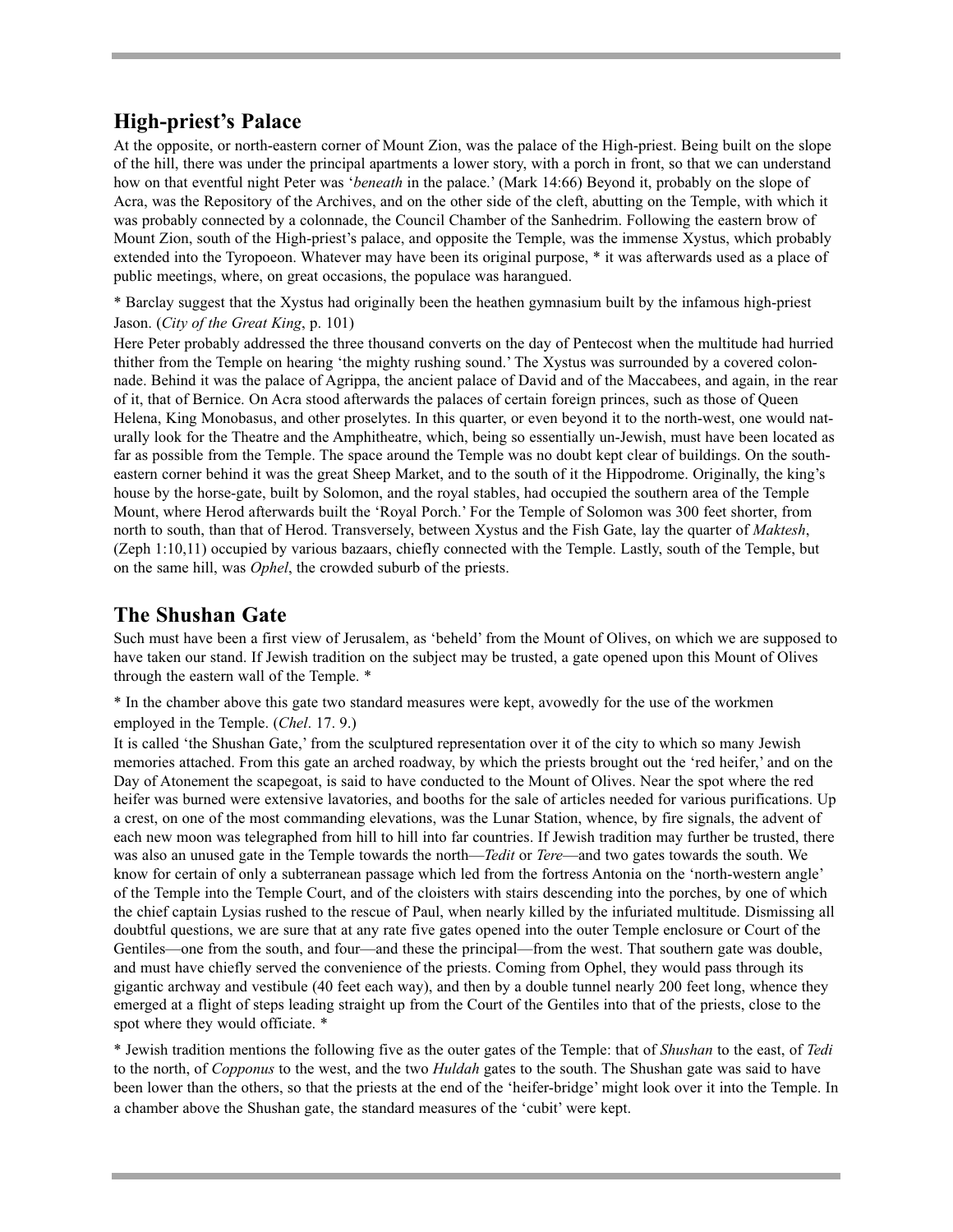But to join the great crowd of worshippers we have to enter the city itself. Turning our back on Mount Zion, we now face eastwards to Mount Moriah. Though we look towards the four principal entrances to the Temple, yet what we see within those walls on the highest of the terraces is not the front but the back of the sanctuary. It is curious how tradition is here in the most palpable error in turning to the east in worship. The Holy Place itself faced east-wards, and was approached from the east; but most assuredly the ministering priests and the worshippers looked not towards the east, but towards the west.

# **The Temple Plateau**

The Temple plateau had been artificially levelled at immense labour and cost, and enlarged by gigantic substructures. The latter served also partly for the purpose of purification, as otherwise there might have been some dead body beneath, which, however great the distance from the surface, would, unless air had intervened, have, according to tradition, defiled the whole place above. As enlarged by Herod the Great, the Temple area occupied an elongated square of from 925 to 950 feet and upwards. \*

\* Many modern writers have computed the Temple area at only 606 feet, while Jewish authorities make it much larger than we have stated it. The computation in the text is based on the latest and most trustworthy investigations, and fully borne out by the excavations made on the spot by Capts. Wilson and Warren.

Roughly calculating it at about 1,000 feet, this would give an extent more than one-half greater than the length of St. Peter's at Rome, which measures 613 feet, and nearly double our own St. Paul's, whose extreme length is 520 1/2 feet. And then we must bear in mind that the Temple plateau was not merely about 1,000 feet in length, but a square of nearly 1,000 feet! It was not, however, in the centre of this square, but towards the north-west, that the Temple itself and its special courts were placed. Nor, as already hinted, were they all on a level, but rose terrace upon terrace, till the sacred edifice itself was reached, its porch protruding, 'shoulder-like,' on either side—perhaps rising into two flanking towers—and covering the Holy and Most Holy Places. Thus must the 'golden fane' have been clearly visible from all parts; the smoke of its sacrifices slowly curling up against the blue Eastern sky, and the music of its services wafted across the busy city, while the sunlight glittered on its gilt roofs, or shone from its pavement of tesselated marble, or threw great shadows on Olivet behind.

# **Fables of the Rabbis**

Assuredly, when the Rabbis thought of their city in her glory, they might well say: 'The world is like unto an eye. The ocean surrounding the world is the white of the eye; its black is the world itself; the pupil is Jerusalem; but the image within the pupil is the sanctuary.' In their sorrow and loneliness they have written many fabled things of Jerusalem, of which some may here find a place, to show with what halo of reverence they surrounded the loving memories of the past. Jerusalem, they say, belonged to no tribe in particular—it was all Israel's. And this is in great measure literally true; for even afterwards, when ancient Jebus became the capital of the land, the boundary line between Judah and Benjamin ran right through the middle of the city and of the Temple; so that, according to Jewish tradition, the porch and the sanctuary itself were in Benjamin, and the Temple courts and altar in Judah. In Jerusalem no house might be hired. The houses belonged as it were to all; for they must all be thrown open, in free-hearted hospitality, to the pilgrim-brethren that came up to the feast. Never had any one failed to find in Jerusalem the means of celebrating the paschal festivities, nor yet had any lacked a bed on which to rest. Never did serpent or scorpion hurt within her precincts; never did fire desolate her streets, nor ruin occur. No ban ever rested on the Holy City. It was Levitically more sacred than other cities, since there alone the paschal lamb, the thankofferings, and the second tithes might be eaten. Hence they carefully guarded against all possibility of pollution. No dead body might remain in the city overnight; no sepulchres were there, except those of the house of David and of the prophetess Huldah. No even domestic fowls might be kept, nor vegetable gardens be planted, lest the smell of decaying vegetation should defile the air; nor yet furnaces be built, for fear of smoke. Never had adverse acident interrupted the services of the sanctuary, nor profaned the offerings. Never had rain extinguished the fire on the altar, nor contrary wind driven back the smoke of the sacrifices; nor yet, however great the crowd of worshipperes, had any failed for room to bow down and worship the God of Israel!

Thus far the Rabbis. All the more impressive is their own admission and their lament—so significant as viewed in the light of the Gospel: 'For three years and a half abode the Shechinah' (or visible Divine presence) 'on the Mount of Olives,'—waiting whether Israel would repent—'and calling upon them, "Seek ye the Lord while He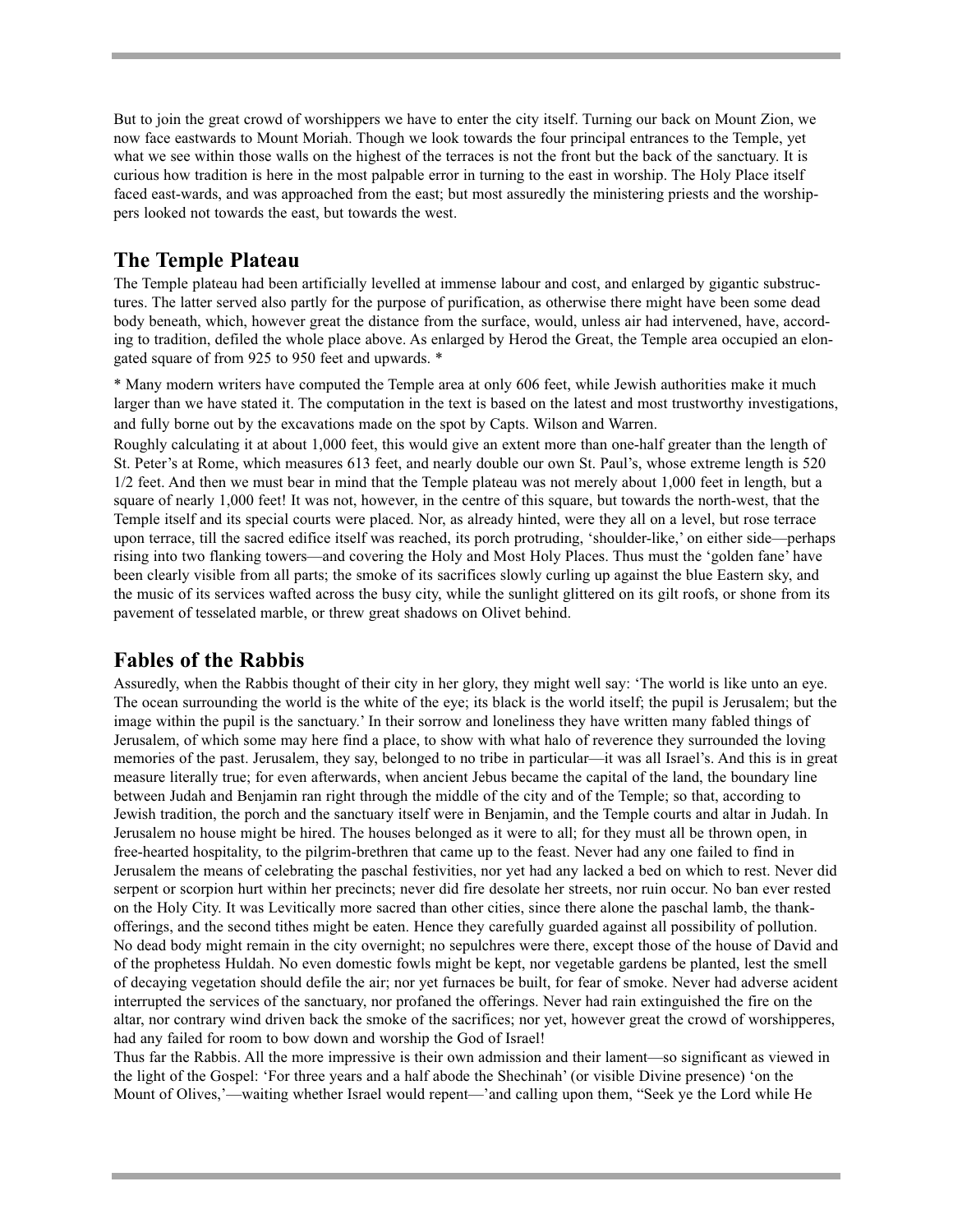may be found, call upon Him while He is near." And when all was in vain, then the Shechinah returned to its own place!'

#### **Jerusalem in Ruins**

The Shechinah *has* withdrawn to its own place! Both the city and the Temple have been laid 'even with the ground,' because Jerusalem knew not the time of her visitation (Luke 19:44). 'They have laid Jerusalem on heaps' (Psalm 79:1). 'The stones of the sanctuary are poured out in the top of every street' (Lam 4:1). All this, and much more, did the Saviour, the rightful King of Israel, see in the near future, when 'He beheld the city, and wept over it.' And now we must search very deep down, sinking the shaft from 60 to over 125 feet through the rubbish of accumulated ruins, before reaching at last the ancient foundations. And there, close by where once the royal bridge spanned the deep chasm and led from the City of David into the royal porch of the Temple, is 'the Jews' Wailing Place,' where the mourning heirs to all this desolation reverently embrace the fallen stones, and weep unavailing tears—unavailing because the present is as the past, and because what brought that judgment and sorrow is unrecognised, unrepented, unremoved. Yet—'Watchman, what of the night? Watchman, what of the night? The watchman said, The morning cometh and also the night. If ye will inquire, inquire! Return, come!'

# **Chapter 2 Within the Holy Place**

'There shall not be left here one stone upon another, that shall not be thrown down.'—Matthew 24:2

#### **'The Royal Bridge'**

Of the four principal entrances into the Temple—all of them from the west—the most northerly descended, perhaps by flights of steps, into the Lower City; while two others led into the suburb, or *Parbar*, as it is called. But by far the most magnificent avenue was that at the south-western angle of the Temple. Probably this was 'the ascent...into the house of the Lord,' which so astounded the Queen of Sheba (1 Kings 10:5) \*

\* According to Mr. Lewin, however (*Siege of Jerusalem*, p. 270), this celebrated 'ascent' to the house of the Lord went up by a double subterranean passage, 250 feet long and 62 feet wide, by a flight of steps from the new palace of Solomon, afterwards occupied by the 'Royal Porch,' right into the inner court of the Temple.

It would, indeed, be difficult to exaggerate the splendour of this approach. A colossal bridge on arches spanned the intervening Valley of the Tyropoeon, connecting the ancient City of David with what is called the 'Royal Porch of the Temple.' From its ruins we can reconstruct this bridge. Each arch spanned 41 1/2 feet, and the spring-stones measured 24 feet in length by 6 in thickness. It is almost impossible to realise these proportions, except by a comparison with other buildings. A single stone 24 feet long! Yet these were by no means the largest in the masonry of the Temple. Both at the south-eastern and the south-western angles stones have been found measuring from 20 to 40 feet in length, and weighing above 100 tons.

#### **The Temple Porches**

The view from this 'Royal Bridge' must have been splendid. It was over it that they led the Saviour, in sight of all Jerusalem, to and from the palace of the high-priest, that of Herod, the meeting-place of the Sanhedrim, and the judgment-seat of Pilate. Here the city would have lain spread before us like a map. Beyond it the eye would wander over straggling suburbs, orchards, and many gardens—fairest among them the royal gardens to the south, the 'garden of roses,' so celebrated by the Rabbis—till the horizon was bounded by the hazy outline of mountains in the distance. Over the parapet of the bridge we might have looked into the Tyropoeon Valley below, a depth of not less than 225 feet. The roadway which spanned this cleft for a distance of 354 feet, from Mount Moriah to Mount Zion opposite, was 50 feet broad, that is, about 5 feet wider than the central avenue of the Royal Temple-Porch into which it led. These 'porches,' as they are called in the New Testament, or cloisters, were among the finest architectural features of the Temple. They ran all round the inside of its wall, and bounded the outer enclosure of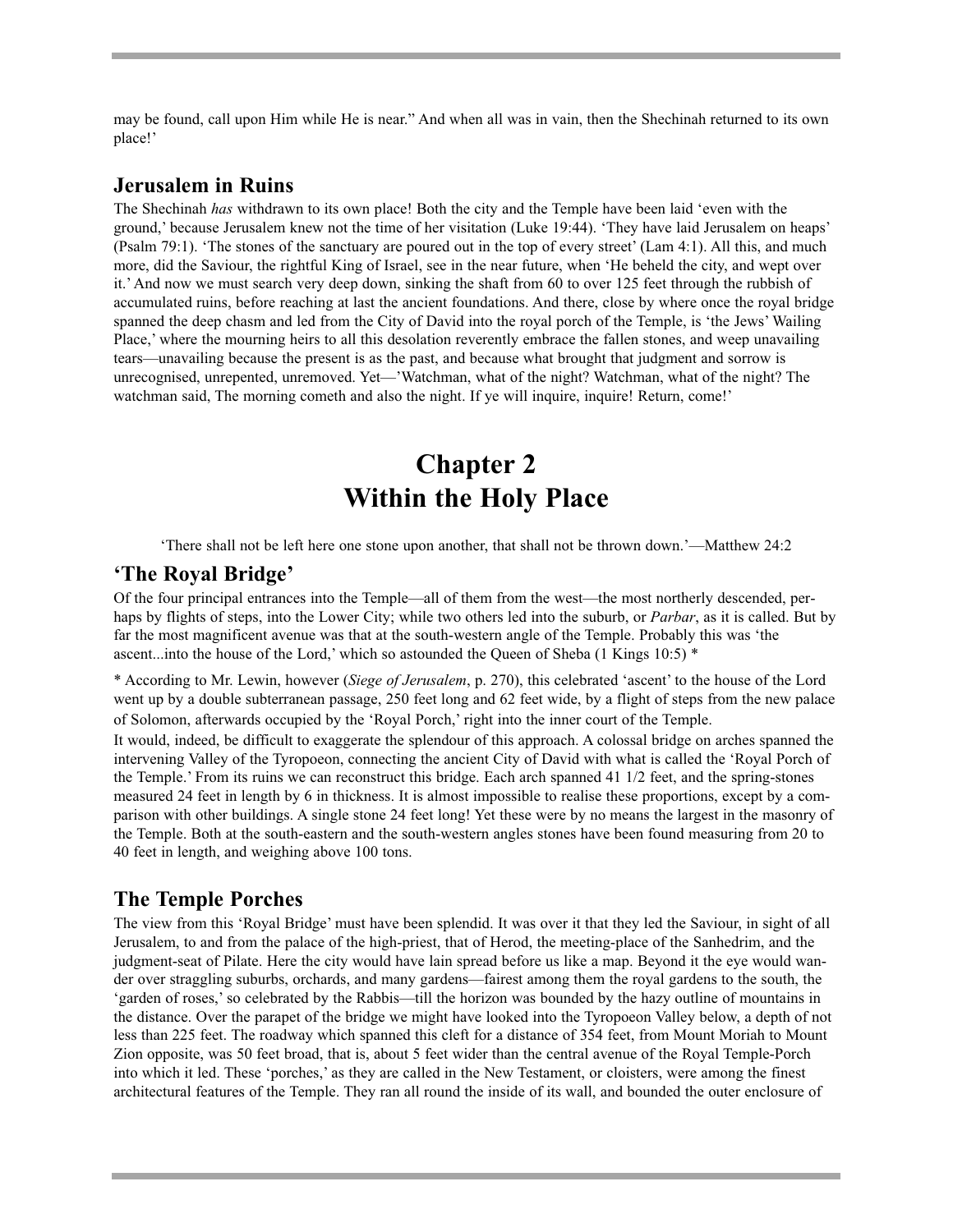the Court of the Gentiles. They consisted of double rows of Corinthian pillars, all monoliths, wholly cut out of one block of marble, each pillar being 37 1/2 feet high. A flat roof, richly ornamented, rested against the wall, in which also the outer row of pillars was inserted. Possibly there may have been towers where one colonnade joined the other. But the 'Royal Porch,' by which we are supposed to have entered the Temple, was the most splendid, consisting not as the others, of a double, but of a *treble* colonnade, formed of 162 pillars, ranged in four rows of 40 pillars each, the two odd pillars serving as a kind of screen, where the 'Porch' opened upon the bridge. Indeed, we may regard the Royal Porch as consisting of a central nave 45 feet wide, with gigantic pillars 100 feet high, and of two aisles 30 feet wide, with pillars 50 feet high. By very competent authorities this Royal Porch, as its name indicates, is regarded as occupying the site of the ancient palace of Solomon, to which he 'brought up' the daughter of Pharaoh. Here also had been the 'stables of Solomon.' When Herod the Great rebuilt the Temple, he incorporated with it this site of the ancient royal palace. What the splendour and height (Professor Porter has calculated it at 440 feet) of this one porch in the Temple must have been is best expressed in the words of Captain Wilson (*Recovery of Jerusalem*, p. 9): 'It is almost impossible to realise the effect which would be produced by a building longer and higher than York Cathedral, standing on a solid mass of masonry almost equal in height to the tallest of our church spires.' And this was only one of the porches which formed the southern enclosure of the first and outermost court of the Temple—that of the Gentiles. The view from the top of this colonnade into Kedron was to the stupendous depth of 450 feet. Here some have placed that pinnacle of the Temple to which the tempter brought our Saviour. These halls or porches around the Court of the Gentiles must have been most convenient places for friendly or religious intercourse—for meetings or discussions. Here Jesus, when still a child, was found by His parents disputing with the doctors; here He afterwards so often taught the people; and here the first assemblies of the Christians must have taken place when, 'continuing daily with one accord in the Temple,...praising God, and having favour with all the people,...the Lord added to the church daily such as should be saved.' Especially do we revert to Solomon's Porch, that ran along the eastern wall of the Temple, and faced its great entrance. It was the only remnant left of the Temple built by the wise King of Israel. In this porch 'Jesus walked' on that 'Feast of the Dedication,' (John 10:23) when He 'told it plainly,' 'I and my Father are one'; and it was thither 'that all the people ran together' when 'the notable miracle' on the lame man had been wrought at the 'Beautiful Gate of the Temple.'

#### **Court of the Gentiles**

It was the rule when entering the Temple to pass in by the right, and when leaving it to go out by the left hand. The great Court of the Gentiles, \* which formed the lowest or outer enclosure of the Sanctuary, was paved with the finest variegated marble.

\* We have adopted this name as in common use, though Relandus (*Antiq*. p. 78) rightly objects that the only term for it used in Jewish writings is the 'mountain of the house.'

According to Jewish tradition, it formed a square of 750 feet. Its name is derived from the fact that it was open to all—Jews or Gentiles—provided they observed the prescribed rules of decorum and reverence. In this court tradition places eating and sleeping apartments for the Levites, and a synagogue. But, despite pharisaic punctilliousness, the noise, especially on the eve of the Passover, must have been most disturbing. For there the oxen, sheep, and doves selected as fit for sacrifices were sold as in a market; and here were those tables of the money-changers which the Lord overthrew when He drove from His Father's house them that bought and sold (Matt 21:12; John 2:14). Within a short distance, in the court, a marble screen 4 1/2 feet high, and beautifully ornamented, bore Greek and Latin inscriptions, warning Gentiles not to proceed, on pain of death. One of those very tablets, bearing almost the same words as those given by Josephus, has been discovered in late excavations. It was because they thought Paul had infringed this order, that the infuriated multitude 'went about to kill him' (Acts 21:31). Beyond this enclosure a flight of fourteen steps, each 9 inches high, led up to a terrace 15 feet broad, called the 'Chel,' which bounded the *inner* wall of the Temple. We are now approaching the Sanctuary itself, which consisted, first, of three courts, each higher than the former, and, beyond them, of the Holy and Most Holy Places, with their outbuildings. Entering by the principal gate on the *east* we pass, first into the Court of the Women, thence into that of Israel, and from the latter into that of the Priests. This would have been, so to speak, the natural way of advancing. But there was a nearer road into the Court of the Priests. For both north and south, along the terrace, flights of steps led up to three gates (both north and south), which opened into the Court of the Priests, while a fourth gate (north and south) led into the middle of the Court of the Women. Thus there were nine gates opening from 'the Terrace' into the Sanctuary—the principal one from the east, and four north and south, of which one (north and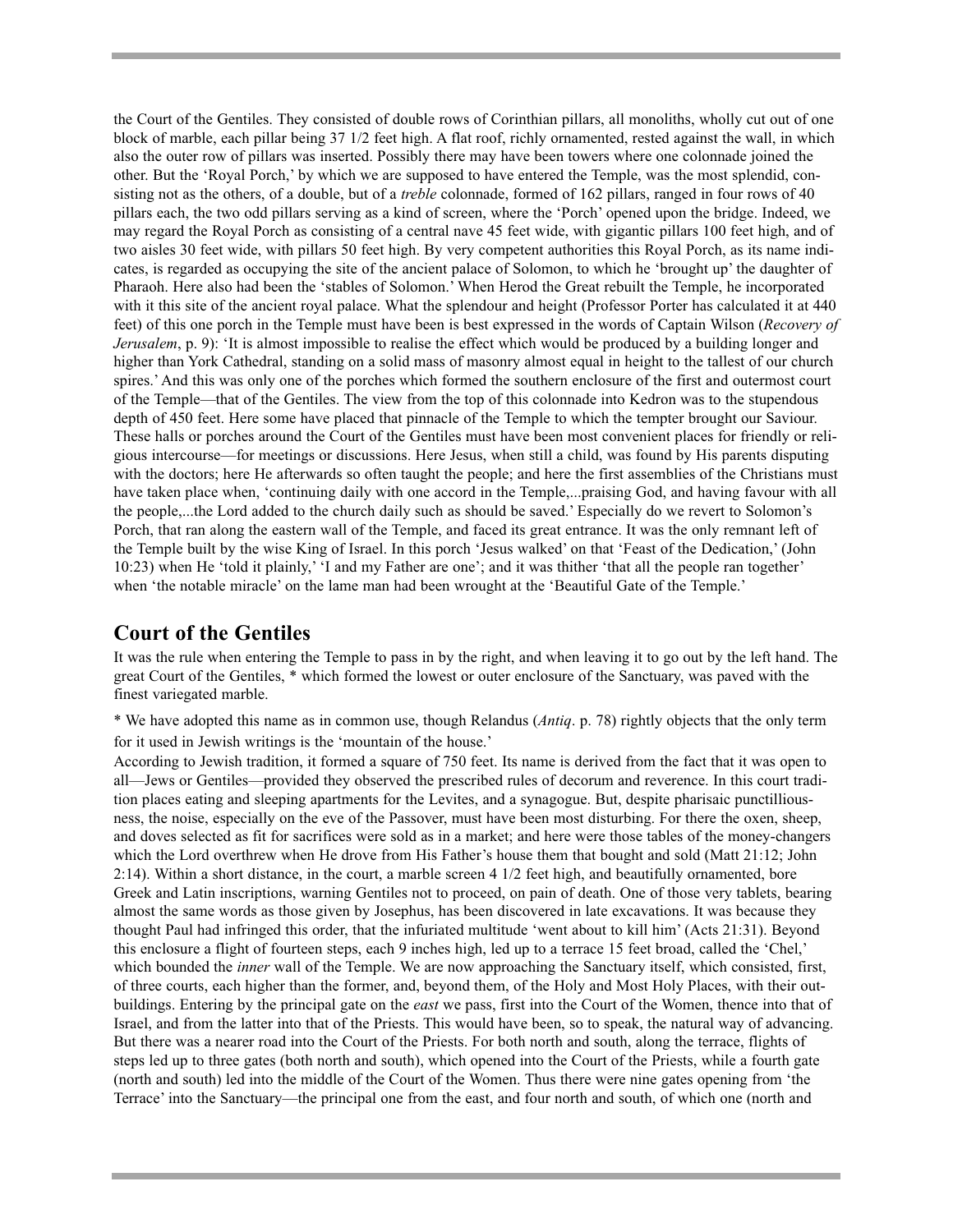south) also led into the Court of the Women, and the other three (north and south) into that of the Priests.

# **The 'Beautiful Gate'**

These eight side gates, as we may call them, were all two-leaved, wide, high, with superstructures and chambers supported by two pillars, and covered with gold and silver plating. But far more magnificent than any of them was the ninth or *eastern* gate, which formed the principal entrance into the Temple. The ascent to it was from the terrace by twelve easy steps. The gate itself was made of dazzling Corinthian brass, most richly ornamented; and so massive were its double doors that it needed the united strength of twenty men to open and close them. This was the 'Beautiful Gate'; and on its steps had they been wont these many years to lay the lame man, just as privileged beggars now lie at the entrance to Continental cathedrals. No wonder that all Jerusalem knew him; and when on that sunny afternoon Peter and John joined the worshippers in the Court of the Women, not alone, but in company with the well-known cripple, who, after his healing, was 'walking and leaping and praising God,' universal 'wonder and amazement' must have been aroused. Then, when the lame man, still 'holding by' the apostles, again descended these steps, we can readily understand how all the people would crowd around in Solomon's Porch, close by, till the sermon of Peter—so fruitful in its spiritual results—was interrupted by the Temple police, and the sudden imprisonment of the apostles.

## **Court of the Women**

The Court of the Women obtained its name, not from its appropriation to the exclusive use of women, but because they were not allowed to proceed farther, except for sacrificial purposes. Indeed, this was probably the common place for worship, the females occupying, according to Jewish tradition, only a raised gallery along three sides of the court. This court covered a space upwards of 200 feet square. All around ran a simple colonnade, and within it, against the wall, the thirteen chests, or 'trumpets,' for charitable contributions were placed. These thirteen chests were narrow at the mouth and wide at the bottom, shaped like trumpets, whence their name. Their specific objects were carefully marked on them. Nine were for the receipt of what was legally due by worshippers; the other four for strictly voluntary gifts. Trumpets I and II were appropriated to the half-shekel Temple-tribute of the current and of the past year. Into Trumpet III those women who had to bring turtledoves for a burnt- and a sin-offering dropped their equivalent in money, which was daily taken out and a corresponding number of turtledoves offered. This not only saved the labour of so many separate sacrifices, but spared the modesty of those who might not wish to have the occasion or the circumstances of their offering to be publicly known. Into this trumpet Mary the mother of Jesus must have dropped the value of her offering (Luke 2:22,24) when the aged Simeon took the infant Saviour 'in his arms, and blessed God.' Trumpet IV similarly received the value of the offerings of young pigeons. In Trumpet V contributions for the wood used in the Temple; in Trumpet VI for the incense, and in Trumpet VII for the golden vessels for the ministry were deposited. If a man had put aside a certain sum for a sin-offering, and any money was left over after its purchase, it was cast into Trumpet VIII. Similarly, Trumpets IX, X, XI, XII, and XIII were destined for what was left over from trespass-offerings, offerings of birds, the offering of the Nazarite, of the cleansed leper, and voluntary offerings. In all probability this space where the thirteen Trumpets were placed was the 'treasury,' where Jesus taught on that memorable Feast of Tabernacles (John 7 and 8; see specially 8:20). We can also understand how, from the peculiar and known destination of each of these thirteen 'trumpets,' the Lord could distinguish the contributions of the rich who cast in 'of their abundance' from that of the poor widow who of her 'penury' had given 'all the living' that she had (Mark 12:41; Luke 21:1). But there was also a special treasurychamber, into which at certain times they carried the contents of the thirteen chests; and, besides, what was called 'a chamber of the silent,' where devout persons secretly deposited money, afterwards secretly employed for educating children of the pious poor.

It is probably in ironical allusion to the form and name of these treasure-chests that the Lord, making use of the word 'trumpet,' describes the conduct of those who, in their almsgiving, sought glory from men as 'sounding a trumpet' before them (Matt 6:2)—that is, carrying before them, as it were, in full display one of these trumpetshaped alms-boxes (literally called in the Talmud, 'trumpets'), and, as it were, sounding it. \*

\* The allusion is all the more pointed, when we bear in mind that each of these trumpets had a mark to tell its special object. It seems strange that this interpretation should not have occurred to any of the commentators, who have always found the allusion such a *crux interpretum*. An article in the *Bible Educator* has since substantially adopted this view, adding that trumpets were blown when the alms were collected. But for the latter statement there is no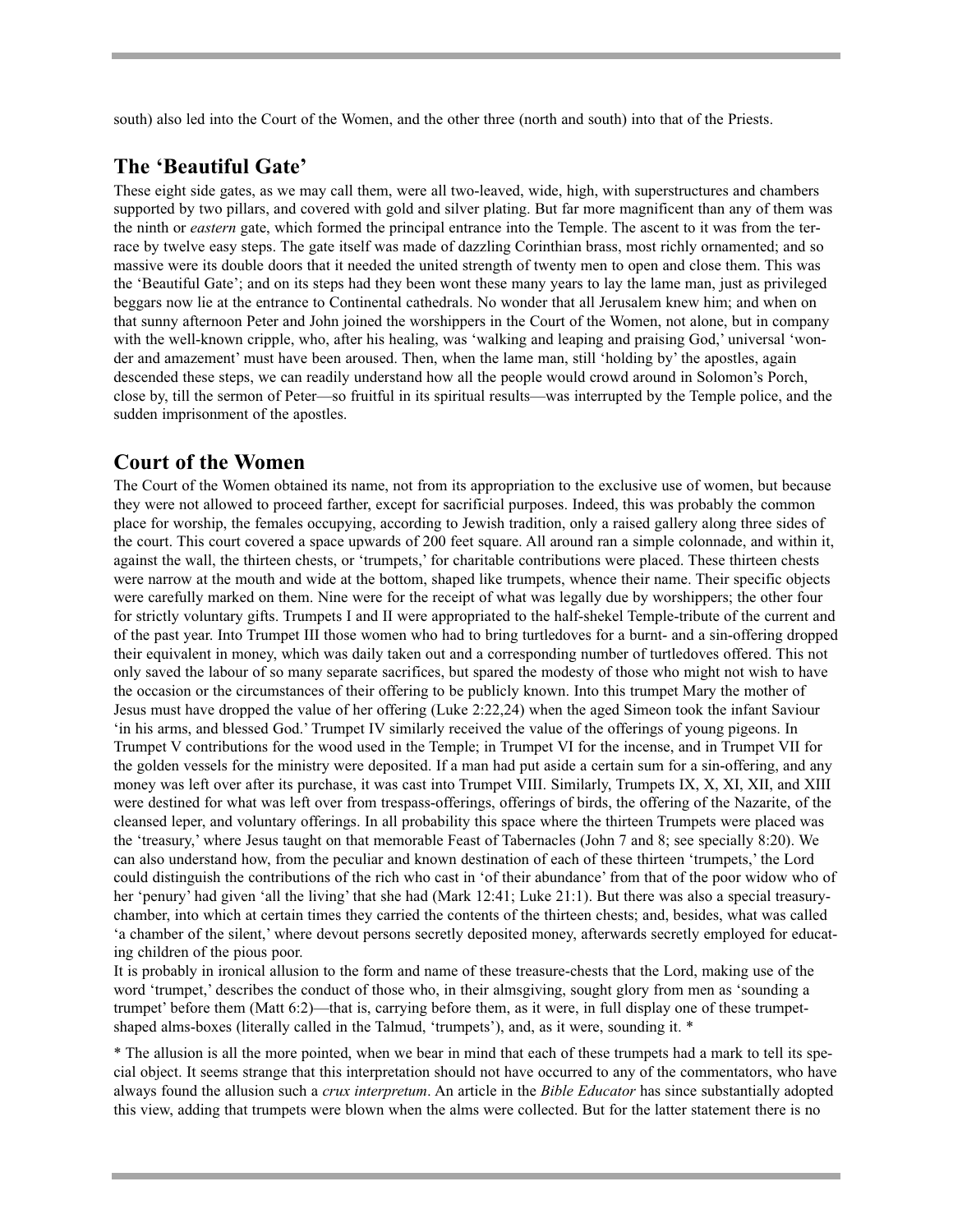historical authority whatever, and it would contravene the religious spirit of the times.

# **The Chambers**

In each of the four corners of the Court of the Women were chambers, or rather unroofed courts, each said to have been 60 feet long. In that at the right hand (on the north-east), the priests who were unfit for other than menial services on account of bodily blemishes, picked the worm-eaten wood from that destined for the altar. In the court at the farther angle (north-west) the purified lepers washed before presenting themselves to the priests at the Gate of Nicanor. At the left (south-east) the Nazarites polled their hair, and cooked their peace-offerings; while in a fourth court (at the south-west) the oil and wine were kept for the drink-offerings. The musical instruments used by the Levites were deposited in two rooms under the Court of the Israelites, to which the access was from the Court of the Women.

Of course the western colonnade of this court was open. Thence fifteen easy steps led through the so-called Gate of Nicanor into the Court of Israel. On these steps the Levites were wont on the Feast of Tabernacles to sing the fifteen 'Psalms of Degrees,' or ascent (Psalms 120 to 134), whence some have derived their name. Here, or, rather, in the Gate of Nicanor, all that was ordered to be done 'before the Lord' took place. There the cleansed leper and the women coming for purification presented themselves to the priests, and there also the 'water of jealousy' was given to the suspected wife.

# **Court of Israel**

Perhaps it will be most convenient for practical purposes to regard the two Courts of Israel and of the Priests as in reality forming only *one*, divided into two parts by a low balustrade 1 1/2 feet high. Thus viewed, this large double court, inclusive of the Sanctuary itself, would measure 280 1/2 feet in length by 202 1/2 feet in breadth. Of this a narrow strip, 16 1/2 feet long, formed the Court of Israel. Two steps led up from it to the Court of the Priests. Here you mounted again by three low semicircular steps to a kind of pulpit or platform, where, as well as on the 'fifteen steps,' the Levites sang and played during the ordinary service. The *priests*, on the other hand, occupied, while pronouncing the blessing, the steps at the other end of the court which led up to the Temple porch. A similar arrangement existed in the great court as in that of the Women. Right and left of the Nicanor Gate were receptacles for the priestly vestments (one for each of the four kinds, and for the twenty-four courses of priests:  $4 \times 24 = 96$ ). Next came the chamber of the high-priest's meat-offering (Lev 6:20), where each morning before going to their duties the officiating priesthood gathered from the so-called 'Beth-ha-Moked,' or 'house of stoves.' The latter was built on arches, and contained a large dining-hall that communicated with four other chambers. One of these was a large apartment where fires were continually burning for the use of the priests who ministered barefoot. There also the heads of the ministering courses slept, and here, in a special receptacle under the pavement, the keys of the Temple were hung up at night. Of the other three chambers of the Beth-Moked, one was appropriated to the various counterfoils given as a warrant when a person had paid his due for a drink-offering. In another the shewbread was prepared, while yet a third served for the lambs (at least six in number) that were always kept ready for the regular sacrifice. Here also a passage led to the well-lit subterranean bath for the use of the priests. Besides the Beth-Moked there were, north and south of the court, rooms for storing the salt for the altar, for salting the skins of sacrifices, for washing 'their inwards,' for storing the 'clean' wood, for the machinery by which the laver was supplied with water, and finally the chamber 'Gazith,' or Hall of Hewn Stones, where the Sanhedrim was wont to meet. Above some of these chambers were other apartments, such as those in which the high-priest spent the week before the Day of Atonement in study and meditation.

# **The Chambers**

The account which Jewish tradition gives of these gates and chambers around the Court of the Priests is somewhat conflicting, perhaps because the same chambers and gates may have borne different names. It may, however, be thus summarised. Entering the Great Court by the Nicanor Gate, there was at the right hand the Chamber of Phinehas with its 96 receptacles for priests' vestments, and at the left the place where the high-priest's daily meatoffering was prepared, and where every morning before daybreak all the ministering priests met, after their inspection of the Temple and before being told off to duty. Along the southern side of the court were the Water-gate, through which at the Feast of Tabernacles the pitcher with water was brought from the Pool of Siloam, with a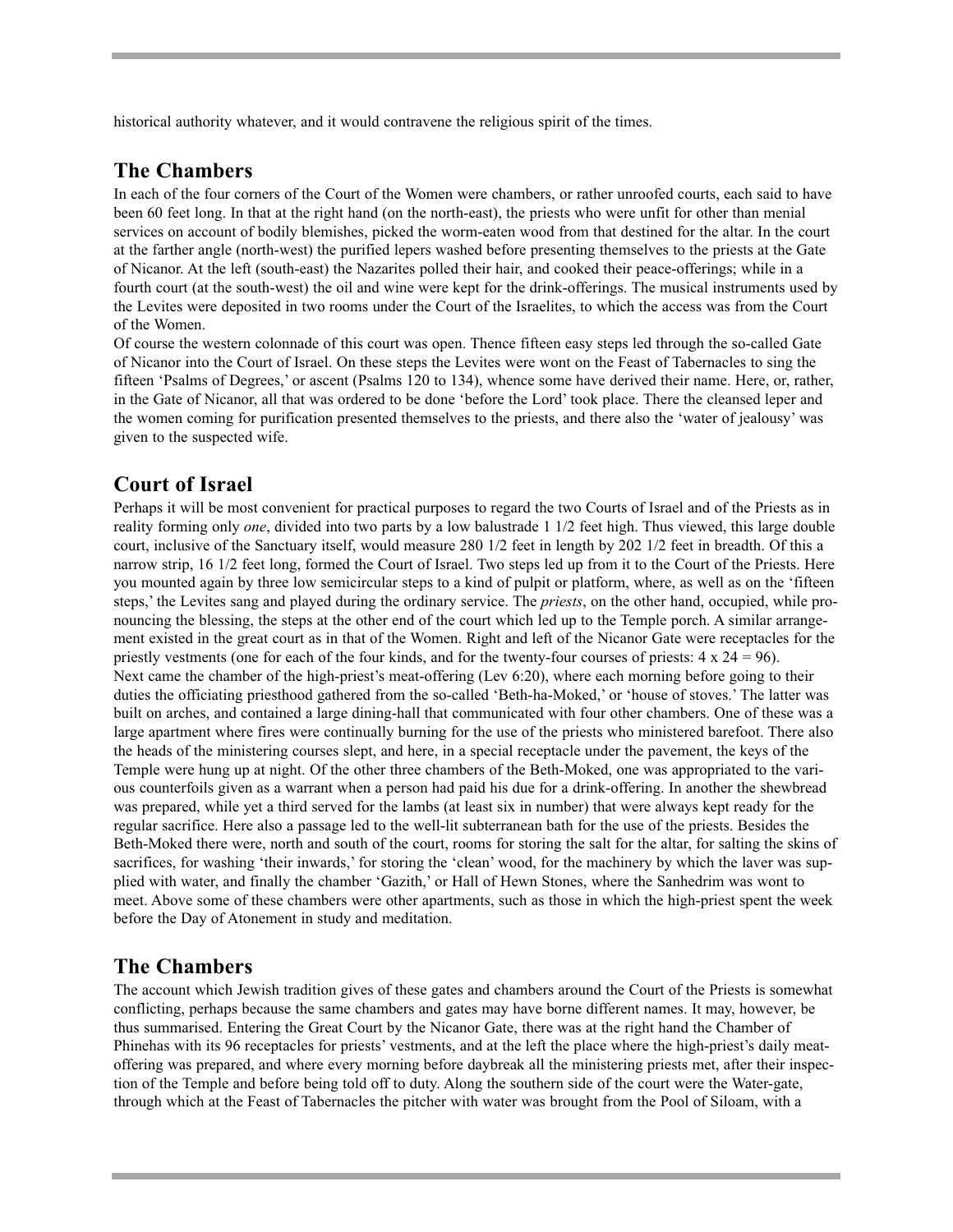chamber above it, called Abtinas, where the priests kept guard at night; then the Gate of the Firstlings, through which the firstlings fit to be offered were brought; and the Wood-gate, through which the altar-wood was carried. Alongside these gates were *Gazith*, the hall of square polished stones, where the Sanhedrim sat; the chamber *Golah*, for the water apparatus which emptied and filled the laver; and the wood-chamber. Above and beyond it were the apartments of the high-priest and the council-chamber of the 'honourable councillors,' or priestly council for affairs strictly connected with the Temple. On the northern side of the Priests' Court were the gate Nitzutz (Spark Gate), with a guard-chamber above for the priests, the Gate of Sacrifices, and the Gate of the Beth-Moked. Alongside these gates were the chamber for salting the sacrifices; that for salting the skins (named *Parvah* from its builder), with bathrooms for the high-priest above it; and finally the *Beth-Moked* with its apartments. The two largest of these buildings—the council-chamber of the Sanhedrim at the south-eastern, \* and the Beth-Moked at the north-western angle of the court—were partly built into the court and partly out on 'the terrace.'

\* It is very strange what mistakes are made about the localisation of the rooms and courts connected with the Temple. Thus the writer of the article 'Sanhedrim' in Kitto's *Encycl*., vol. iii. p. 766, says that the hall of the Sanhedrim 'was situate in the centre of the south side of the Temple-court, the northern part extending to the Court of the Priests, and the southern part to the Court of the Israelites.' But the Court of Israel and that of the Priests did *not* lie north and south, but east and west, as a glance at the Temple plan will show! The hall of the Sanhedrim extended indeed *south*, though certainly not to the Court of Israel, but to the *Chel* or terrace. The authorities quoted in the article 'Sanhedrim' do not bear out the writer's conclusions. It ought to be remarked that about the time of Christ the Sanhedrim removed its sittings from the Hall of Square Stones to another on the east of the Templecourt.

This, because none other than a prince of the house of David might sit down within the sacred enclosure of the Priests' Court. Probably there was a similar arrangement for the high-priest's apartments and the priests' councilchamber, as well as for the guard-chambers of the priests, so that at each of the four corners of the court the apartments would abut upon 'the terrace.' \*

\* We know that the two priestly guard-chambers above the Water-gate and Nitzutz opened also upon the terrace. This may explain how the Talmud sometimes speaks of six and sometimes of eight gates opening from the Priests' Court upon the terrace, or else gates 7 and 8 may have been those which opened from the terrace north and south into the Court of the Women.

All along the colonnades, both around the Court of the Gentiles and that of the Women, there were seats and benches for the accommodation of the worshippers.

#### **The Altar**

The most prominent object in the Court of the Priests was the immense altar of unhewn stones, \* a square of not less than 48 feet, and, inclusive of 'the horns,' 15 feet high.

\* They were 'whitened' twice a year. Once in seven years the high-priest was to inspect the Most Holy Place, through an opening made from the room above. If repairs were required, the workmen were let down through the ceiling in a sort of cage, so as not to see anything but what they were to work at.

All around it a 'circuit' ran for the use of the ministering priests, who, as a rule, always passed round by the right, and retired by the left. \*

\* The three exceptions to this are specially mentioned in the Talmud. The high-priest both ascended and descended by the right.

As this 'circuit' was raised 9 feet from the ground, and 1 1/2 feet high, while the 'horns' measured 1 1/2 feet in height, the priests would have only to reach 3 feet to the top of the altar, and 4 1/2 feet to that of each 'horn.' An inclined plane, 48 feet long by 24 wide, into which about the middle two smaller 'descents' merged, led up to the 'circuit' from the south. Close by was the great heap of salt, from which every sacrifice must be salted with salt. \*

\* Also a receptacle for such sin-offerings of birds as had become spoiled. This inclined plane was kept covered with salt, to prevent the priests, who were barefooted, from slipping.

On the altar, which at the top was only 36 feet wide, three fires burned, one (east) for the offerings, the second (south) for the incense, the third (north) to supply the means for kindling the other two. The four 'horns' of the altar were straight, square, hollow prominences, that at the south-west with two openings, into whose silver funnels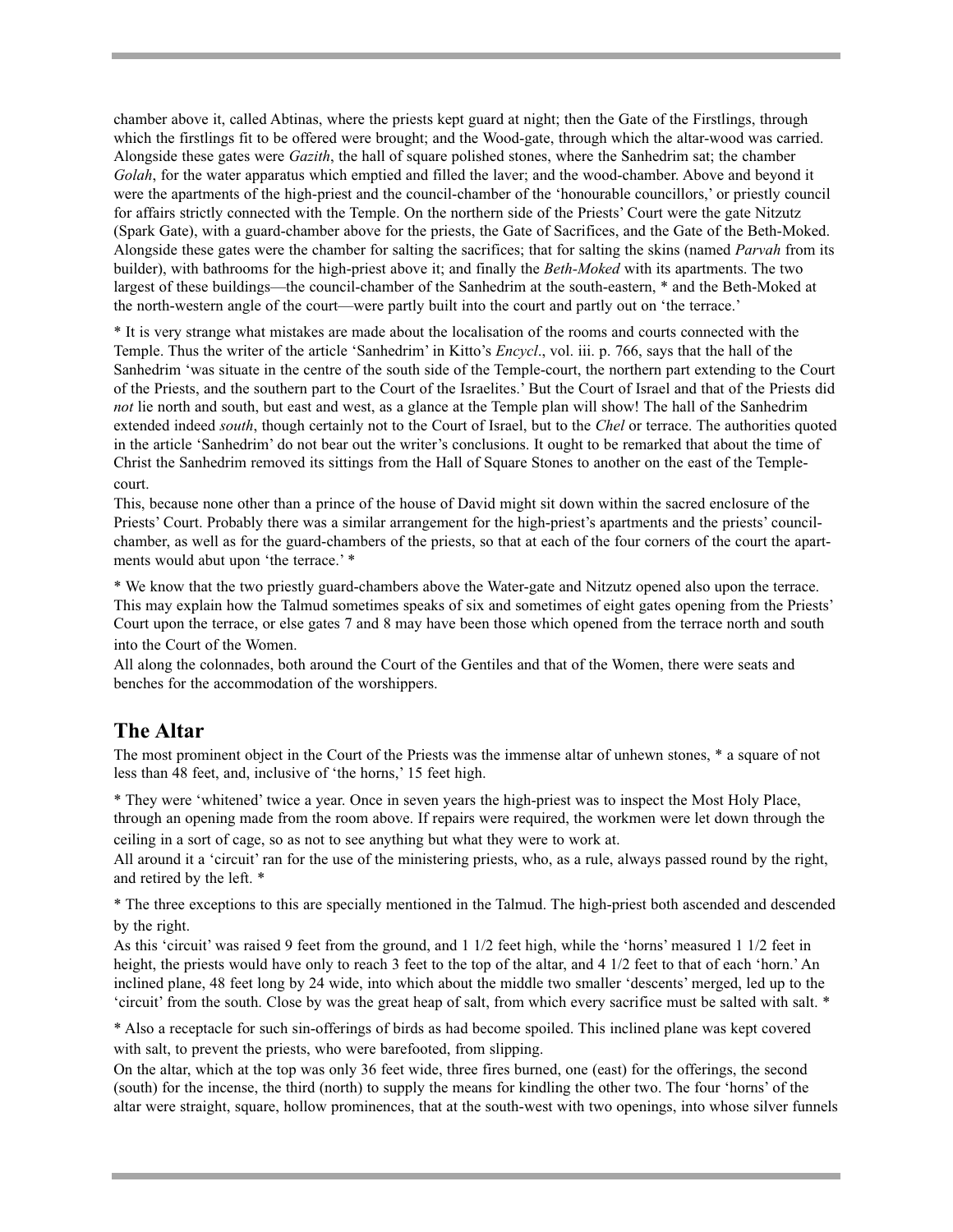the drink-offerings, and, at the Feast of Tabernacles, the water from the Pool of Siloam, were poured. A red line all round the middle of the altar marked that *above* it the blood of sacrifices intended to be eaten, *below* it that of sacrifices wholly consumed, was to be sprinkled. The system of drainage into chambers below and canals, all of which could be flushed at will, was perfect; the blood and refuse being swept down into Kedron and towards the royal gardens. Finally, north of the altar were all requisites for the sacrifices—six rows, with four rings each, of ingenious mechanism, for fastening the sacrifices; eight marble tables for the flesh, fat, and cleaned 'inwards'; eight low columns, each with three hooks, for hanging up the pieces; a marble table for laying them out, and one of silver for the gold and silver vessels of the service.

# **The Laver**

Between the altar and porch of the Temple, but placed towards the south, was the immense laver of brass, supported by twelve colossal lions, which was drained every evening, and filled every morning by machinery, and where twelve priests could wash at the same time. Indeed, the water supply to the Sanctuary is among the most wonderful of its arrangements. That of the Temple is designated by Captain Wilson as the 'low-level supply,' in contradistinction to the 'high-level aqueduct,' which collected the water in a rock-hewn tunnel four miles long, on the road to Hebron, and then wound along so as to deliver water to the upper portion of the city. The 'low-level' aqueduct, which supplied the Temple, derived its waters from three sources—from the hills about Hebron, from Etham, and from the three pools of Solomon. Its total length was over forty miles. The amount of water it conveyed may be gathered from the fact that the surplusage of the waters of Etham is calculated, when drained into the lower pool of Gihon, to have presented when full, 'an area of nearly four acres of water.' And, as if this had not been sufficient, 'the ground is perfectly honeycombed with a series of remarkable rock-hewn cisterns, in which the water brought by an aqueduct form Solomon's Pools, near Bethlehem, was stored. The cisterns appear to have been connected by a system of channels cut out of the rock; so that when one was full the surplus water ran into the next, and so on, till the final overflow was carried off by a channel into the Kedron. One of the cisterns—that known as the Great Sea—would contain two million gallons; and the total number of gallons which could be stored probably exceeded ten millions.' There seems little doubt that the drainage of Jerusalem was 'as well managed as the water supply; the mouth of the main drain being in the valley of the Kedron, where the sewerage was probably used as manure for the gardens.'

# **The Great Stones**

The mind becomes bewildered at numbers, the accuracy of which we should hesitate to receive if they were not confirmed by modern investigations. We feel almost the same in speaking of the proportions of the Holy House itself. It was built on immense foundations of solid blocks of white marble covered with gold, each block measuring, according to Josephus, 67 1/2 by 9 feet. Mounting by a flight of twelve steps to the 'Porch,' we notice that it projected 30 feet on each side beyond the Temple itself. Including these projections, the buildings of the Temple were 150 feet long, and as many broad. Without them the breadth was only 90, and the length 120 feet. Of these 60 feet in length, from east to west, and 30 feet in breadth, belonged to the Holy Place; while the Most Holy was 30 feet long, and as many broad. There were, therefore, on either side of the Sanctuary, as well as behind it, 30 feet to spare, which were occupied by side buildings three stories high, each containing five rooms, while that at the back had eight. These side-buildings, however, were lower than the Sanctuary itself, over which also super-structures had been reared. A gabled cedar roof, with golden spikes on it, and surrounded by an elegant balustrade, surmounted the whole.

# **The Veil**

The entrance to the 'Porch,' which was curiously roofed, was covered by a splendid veil. Right and left were depositories for the sacrificial knives. Within the 'Porch' a number of 'dedicated' gifts were kept, such as the golden candelabra of the proselyte queen of Adiabene, two golden crowns presented by the Maccabees, etc. Here were also two tables—one of marble, on which they deposited the new shewbread; the other of gold, on which they laid the old as it was removed from the Holy Place. Two-leaved doors, \* with gold plating, and covered by a rich Babylonian curtain of the four colours of the Temple ('fine linen, blue, scarlet, and purple'), formed the entrance into the Holy Place.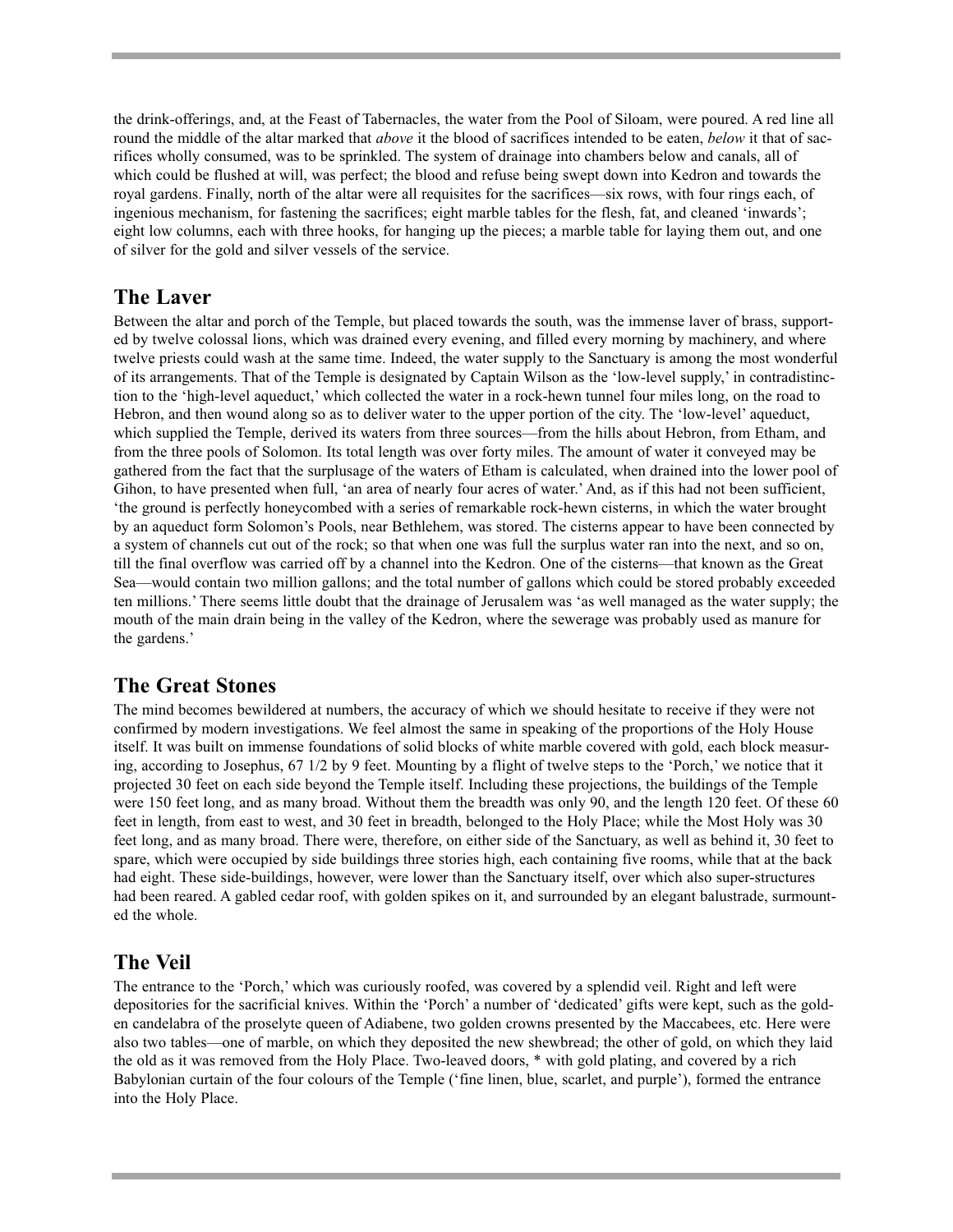\* There was also a small wicket gate by which he entered who opened the large doors from within. Above it hung that symbol of Israel (Psa 80:8; Jer 2:21, Eze 19:10; Joel 1:7) a gigantic vine of pure gold, and made of votive offerings—each cluster the height of a man. In the Holy Place were, to the south, the golden candlestick; to the north, the table of shewbread; and beyond them the altar of incense, near the entrance to the Most Holy. The latter was now quite empty, a large stone, on which the high-priest sprinkled the blood on the Day of Atonement, occupying the place where the ark with the mercy-seat had stood. A wooden partition separated the Most Holy from the Holy Place; and over the door hung the veil which was 'rent in twain from the top to the bottom' when the way into the holiest of all was opened on Golgotha (Matt 27:51). \*

\* The Rabbis speak of two veils, and say that the high-priest went in by the southern edge of the first veil, then walked along till he reached the northern corner of the second veil, by which he entered the Most Holy Place. Such was the Temple as restored by Herod—a work which occupied forty-six years to its completion. Yet, though the Rabbis never weary praising its splendour, not with one word do any of those who were contemporary indicate that its restoration was carried out by Herod the Great. So memorable an event in their history is passed over with the most absolute silence. What a complete answer does this afford to the objection sometimes raised from the silence of Josephus about the person and mission of Jesus!

#### **Our Lord's Prediction**

With what reverence the Rabbis guarded their Temple will be described in the sequel. The readers of the New Testament know how readily any supposed infringement of its sanctity led to summary popular vengeance. To the disciples of Jesus it seemed difficult to realise that such utter ruin as their Master foretold could so soon come over that beautiful and glorious house. It was the evening of the day in which He had predicted the utter desolation of Jerusalem. All that day He had taught in the Temple, and what He had said, not only there, but when, on beholding the city, He wept over it, seems to have filled their minds alike with awe and with doubt. And now He, with His disciples, had 'departed from the Temple.' Once more they lingered in sweet retirement 'on the Mount of Olives' (Matt 24:1,3). 'The purple light on the mountains of Moab was fast fading out. Across the city the sinking sun cast a rich glow over the pillared cloisters of the Temple, and over the silent courts as they rose terrace upon terrace. From where they stood they could see over the closed Beautiful Gate, and right to the entrance to the Holy Place, which now glittered with gold; while the eastern walls and the deep valley below were thrown into a solemn shadow, creeping, as the orb sunk lower, further and further towards the summit of Olivet, irradiated with one parting gleam of roseate light, after all below was sunk in obscurity' (Bartlett, *Jerusalem Revisited*, p. 115). Then it was and there that the disciples, looking down upon the Temple, pointed out to the Master: 'What manner of stones and what buildings are here.' The view from that site must have rendered belief in the Master's prediction even more difficult and more sad. A few years more, and it was all literally fulfilled! It may be, as Jewish tradition has it, that ever since the Babylonish captivity the 'Ark of the Covenant' lies buried and concealed underneath the wood-court at the north-eastern angle of the Court of the Women. And it may be that some at least of the spoils which Titus carried with him from Jerusalem—the seven-branched candlestick, the table of shewbread, the priests' trumpets, and the identical golden mitre which Aaron had worn on his forehead—are hidden somewhere in the vaults beneath the site of the Temple, after having successively gone to Rome, to Carthage, to Byzantium, to Ravenna, and thence to Jerusalem. But of 'those great buildings' that once stood there, there is 'not left one stone upon another' that has not been 'thrown down.'

# **Chapter 3 Temple Order, Revenues, and Music**

'For the bodies of those beasts, whose blood is brought into the sanctuary by the high-priest for sin, are burned without the camp. Wherefore Jesus also, that He might sanctify the people with His own blood, suffered without the gate.'—Hebrews 13:11, 12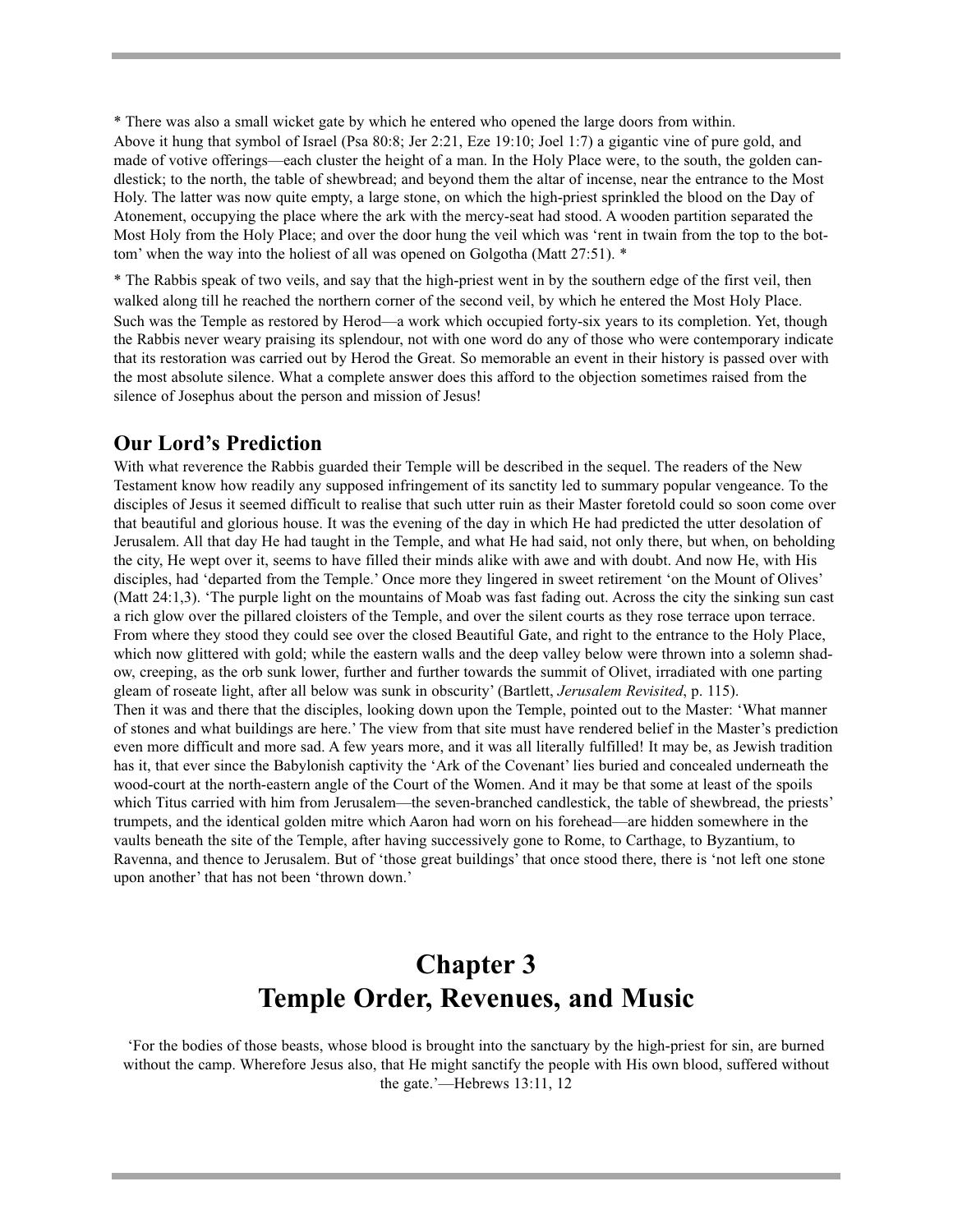# **Second Temple Inferior in Glory**

To the devout and earnest Jew the second Temple must, 'in comparison of' 'the house in her first glory,' have indeed appeared 'as nothing' (Hagg 2:3). True, in architectural splendour the second, as restored by Herod, far surpassed the first Temple. \*

\* The Talmud expressly calls attention to this, and mentions as another point of pre-eminence, that whereas the first Temple stood 410, the second lasted 420 years.

But, unless faith had recognised in Jesus of Nazareth 'the Desire of all nations,' who should 'fill this house with glory' (Hagg 2:7), it would have been difficult to draw other than sad comparisons. Confessedly, the real elements of Temple-glory no longer existed. The Holy of Holies was quite empty, the ark of the covenant, with the cherubim, the tables of the law, the book of the covenant, Aaron's rod that budded, and the pot of manna, were no longer in the sanctuary. The fire that had descended from heaven upon the altar was extinct. What was far more solemn, the visible presence of God in the Shechinah was wanting. \*

\* The following five are mentioned by the Rabbis as wanting in the last Temple: the ark, the holy fire, the Shechinah, the spirit of prophecy, and the Urim and Thummim.

Nor could the will of God be now ascertained through the Urim and Thummim, nor even the high-priest be anointed with the holy oil, its very composition being unknown. Yet all the more jealously did the Rabbis draw lines of fictitious sanctity, and guard them against all infringement.

## **Lines of Sanctity**

In general, as the camp in the wilderness had really consisted of three parts—the camp of Israel, that of the Levites, and that of God—so they reckoned three corresponding divisions of the Holy City. From the gates to the Temple Mount was regarded as the camp of Israel; thence to the gate of Nicanor represented the camp of Levi; while the rest of the sanctuary was 'the camp of God.' It is in allusion to this that the writer of the Epistle to the Hebrews compares Christ's suffering 'without the gate' of Jerusalem to the burning of the sin-offerings 'without the camp.' According to another Rabbinical arrangement different degrees of sanctity attached to different localities. The first, or lowest degree, belonged to the land of Israel, whence alone the first sheaf at the Passover, the firstfruits, and the two wave-loaves at Pentecost might be brought; the next degree to walled cities in Palestine, where no leper nor dead body (Luke 7:12) might remain; the third to Jerusalem itself since, besides many prohibitions to guard its purity, it was only there lawful to partake of peace-offerings, of the firstfruits, and of 'the second tithes.' Next came, successively, the Temple Mount, from which all who were in a state of Levitical uncleanness were excluded; 'the Terrace,' or 'Chel,' from which, besides Gentiles, those who had become defiled by contact with a dead body were shut out; the Court of the Women, into which those who had been polluted might not come, even if they 'had washed,' till after they were also Levitically fit to eat of 'things sacred,' that is, after sunset of the day on which they had washed; the Court of Israel, into which those might not enter who, though delivered from their uncleanness, had not yet brought the offering for their purification; \* the Court of the Priests, ordinarily accessible only to the latter; the space between the altar and the Temple itself, from which even priests were excluded if their bearing showed that they did not realise the solemnity of the place; the Temple, into which the priests might only enter after washing their hands and feet; and, lastly, the Most Holy Place, into which the highpriest alone was allowed to go, and that only once a year.

\* This class would include the following four cases: the cleansed leper, a person who had had an issue, a woman that had been in her separation, and one who had just borne a child. Further explanations of each case are given in subsequent chapters.

#### **Rules of the Rabbis**

From these views of the sanctity of the place, it will readily be understood how sufficient outward reverence should have been expected of all who entered upon the Temple Mount. The Rabbis here also lay down certain rules, of which some are such as a sense of propriety would naturally suggest, while others strangely remind us of the words of our Saviour. Thus no one was to come to it except for strictly religious purposes, and neither to make the Temple Mount a place of thoroughfare, nor use it to shorten the road. Ordinarily the worshippers were to enter by the right and to withdraw by the left, avoiding both the direction and the gate by which they had come. But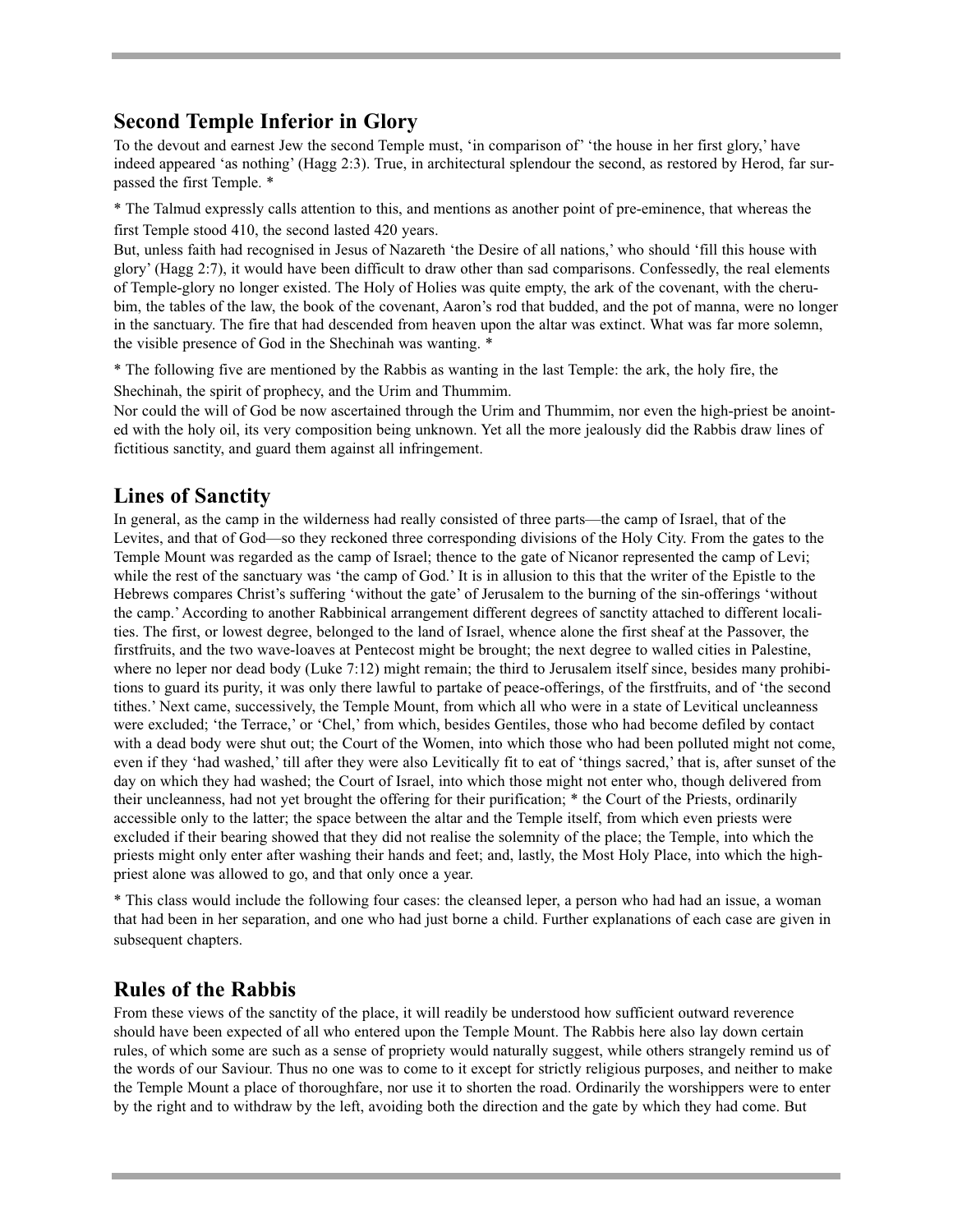mourners and those under ecclesiastical discipline were to do the reverse, so as to meet the stream of worshippers, who might address to them either words of sympathy ('He who dwelleth in this house grant thee comfort!'), or else of admonition ('He who dwelleth in this house put it into thy mind to give heed to those who would restore thee again!'). As already stated, it was expressly prohibited to sit down in the Court of the Priests, an exception being only made in favour of princes of the house of David, probably to vindicate their consistency, as such instances were recorded in the past history of Israel. Alike the ministering priests and the worshippers were to walk backwards when leaving the immediate neighbourhood where the holy service was performed, and at the gate of Nicanor each one was to stand with his head bent. It need scarcely be said that reverence in gesture and deportment was enjoined while on the Temple Mount. But even when at a distance from Jerusalem and the Temple, its direction was to be noted, so as to avoid in every-day life anything that might seem incongruous with the reverence due to the place of which God had said, 'Mine eyes and mine heart shall be there perpetually' (1 Kings 9:3). Probably from a similar feeling of reverence, it was ordered, that when once a week the sanctuary was thoroughly cleaned, any repairs found needful should be executed if possible by priests or else by Levites, or at least by Israelites, and only in case of extreme necessity by workmen not Levitically 'clean.'

Other Rabbinical ordinances, however, are not so easily explained, unless on the ground of the avoidance of every occupation and undertaking other than worship. Thus 'no man might go on the Temple Mount with his staff,' as if on business or pleasure; nor yet 'with shoes on his feet'—sandals only being allowed; nor 'with the dust upon his feet'; nor 'with his scrip,' nor 'with money tied to him in his purse.' Whatever he might wish to contribute either to the Temple, or for offerings, or for the poor must be carried by each 'in his hand,' possibly to indicate that the money about him was exclusively for an immediate sacred purpose. It was probably for similar reasons that Jesus transferred these very ordinances to the disciples when engaged in the service of the *real* Temple. The direction, 'Provide neither gold, nor silver, nor brass in your purses, nor scrip for your journey, neither two coats, neither shoes, nor yet staves,' must mean, Go out in the same spirit and manner as you would to the Temple services, and fear not—'for the workman is worthy of his meat' (Matt 10:9,10). In other words: Let this new Temple service be your only thought, undertaking and care.

#### **Wilful Profanity**

But, guard it as they might, it was impossible wholly to preserve the sanctuary from profanation. For wilful, conscious, high-handed profanity, whether in reference to the Temple or to God, the law does not appear to have provided any atonement or offering. To this the Epistle to the Hebrews alludes in the well-known passage, so often misunderstood, 'For if we sin wilfully after that we have received the knowledge of the truth, there remaineth no more sacrifice for sins, but a certain fearful looking for of judgment and fiery indignation, which shall devour the adversaries' (Heb 10:26,27). In point of fact, these terms of threatening correspond to two kinds of Divine punishment frequently mentioned in the Old Testament. The one, often referred to in the warning 'that he die not,' is called by the Rabbis, 'death by the hand of Heaven or of God'; the other is that of being 'cut off.' It is difficult to distinguish exactly between these two. Tradition enumerates thirty-six offences to which the punishment of 'cutting off' attaches. From their graver nature, as compared with the eleven offences on which 'death by the hand of God' was to follow, we gather that 'cutting off' must have been the severer of the two punishments, and it may correspond to the term 'fiery indignation.' Some Rabbis hold that 'death by the hand of God' was a punishment which ended with this life, while 'cutting off' extended beyond it. But the best authorities maintain, that whereas death by the hand of Heaven fell upon the guilty individual alone, 'the cutting off' extended to the children also, so that the family would become extinct in Israel. Such Divine punishment is alluded to in 1 Corinthians 16:22, under the well-known Jewish expression, 'Anathema Maranatha'—literally, Anathema when the Lord cometh!

# **Its Penalties**

To these two Divine punishments corresponded other two by the hand of man—the 'forty stripes save one,' and the so-called 'rebels' beating.' The distinction between them is easily explained. The former were only inflicted after a regular judicial investigation and sentence, and for the breach of some negative precept or prohibition; while the latter was, so to speak, in the hands of the people, who might administer it on the spot, and without trial, if any one were caught in supposed open defiance of some positive precept, whether of the Law of Moses or of the traditions of the elders. The reader of the New Testament will remember such popular outbursts, when the men of Nazareth would have cast Jesus over the brow of the hill on which their city was built (Luke 4:29), and when on at least two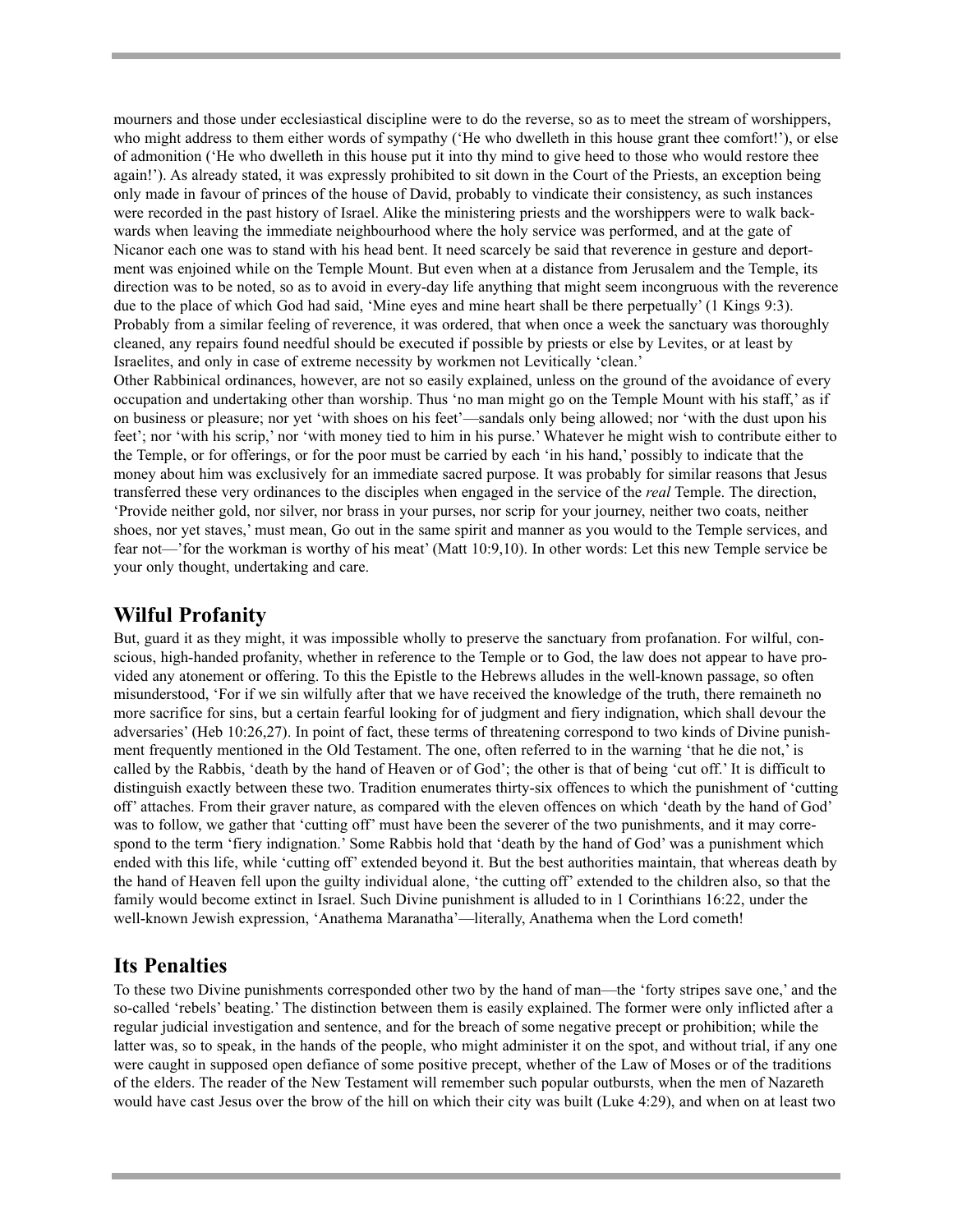occasions the people took up stones in the Temple to stone Him (John 8:59; 10:31). It is a remarkable fact, that when the Lord Jesus and when His martyr Stephen were before the Sanhedrim (Matt 26:59,68; Acts 7:57,58), the procedure was in each case in direct contravention of all the rules of the Rabbinical criminal law. In each case the sitting terminated in 'the rebels' beating,' both when they 'buffeted the Master' and 'smote Him with the palms of their hands,' and when 'they ran upon' Stephen 'with one accord, and cast him out of the city, and stoned him.' For the rebels' beating was really unto death. The same punishment was also to have been inflicted upon Paul, when, on the charge of having brought a Gentile beyond the enclosure in the court open to such, 'the people ran together, and they took Paul, and drew him out of the Temple,' and 'went about to kill him.' This summary mode of punishing supposed 'rebellion' was probably vindicated by the example of Phinehas, the son of Eleazar (Num 25:7,8). On the other hand, the mildness of the Rabbinical law, where religious feelings were not involved, led to modifications of the punishment prescribed in Deuteronomy 25:2, 3. Thus because the words were, 'by a certain number, forty stripes he may give him,' instead of a simple direction to give the forty stripes, the law was construed as meaning a number near to forty, or thirty-nine, which accordingly was the severest corporeal punishment awarded at one time. If the number of stripes were less than thirty-nine, it must still be some multiple of three, since, as the scourge was composed of three separate thongs (the middle one of calf's leather, the other two of asses', with a reference to Isaiah 1:3), each stroke of the scourge in reality inflicted three stripes. Hence the greatest number of strokes administered at one time amounted only to thirteen. The law also most particularly defined and modified every detail, even to the posture of the criminal. Still this punishment, which St. Paul underwent not less than five times at the hands of the Jews (2 Cor 11:24), must have been very severe. In general, we can only hope that it was not so often administered as Rabbinical writings seem to imply. During the scourging, Deuteronomy 28:58, 59, and at its close Psalm 78:38, were read to the culprit. After the punishment he was not to be reproached, but received as a brother. \*

\* Further details belong to the criminal jurisprudence of the Sanhedrim.

# **Necessity for Discipline**

That strict discipline both in regard to priests and worshippers would, however, be necessary, may be inferred even from the immense number of worshippers which thronged Jerusalem and the Temple. According to a late computation, the Temple could have held 'within its colossal girdle' 'two amphitheatres of the size of the Coliseum.' As the latter is reckoned to have been capable, inclusive of its arena and passages, of accommodating 109,000 persons, the calculation that the Temple might contain at one time about 210,000 persons seems by no means exaggerated. \* It will readily be believed what immense wealth this multitude must have brought to the great national sanctuary.

\* See *Edinburgh Review* for January, 1873, p. 18. We may here insert another architectural comparison from the same interesting article, which, however, is unfortunately defaced by many and serious mistakes on other points. 'The length of the eastern wall of the sanctuary,' writes the reviewer, 'was more than double that of the side of the Great Pyramid; its height nearly one-third of the Egyptian structure from the foundation. If to this great height of 152 feet of solid wall you add the descent of 114 feet to the bed of the Kedron, and the further elevation of 160 feet attained by the pinnacle, we have a total of 426 feet, which is only 59 feet less than the Great Pyramid.'

#### **The Temple Treasury**

Indeed, the Temple treasury had always been an object of cupidity to foreigners. It was successively plundered by Syrians and Romans, though at the last siege the flames deprived Titus and his soldiers of this booty. Even so liberal and enlightened a statesman as Cicero inveighed, perhaps on the ground of exaggerated reports, against the enormous influx of gold from all lands to Jerusalem. From Biblical history we know how liberal were the voluntary contributions at the time of Moses, of David, and again of Joash (2 Chron 24) and of Josiah (2 Kings 22). Such offerings to the Temple treasury continued to the last a very large source of revenue. They might be brought either in the form of vows or of free gifts. Any object, or even a person, might be dedicated by vow to the altar. If the thing vowed were suitable, it would be used; if otherwise, sold, and its value given to the treasury. Readers of the New Testament know how fatally such spurious liberality interfered with the most sacred duties of life (Matt 15:5). From Jewish tradition we gather that there must have been quite a race for distinction in this respect. The wood, the incense, the wine, the oil, and all other things requisite for the sacred services, as well as golden and silver vessels, were contributed with lavish hand. Certain families obtained by their zeal special privileges, such as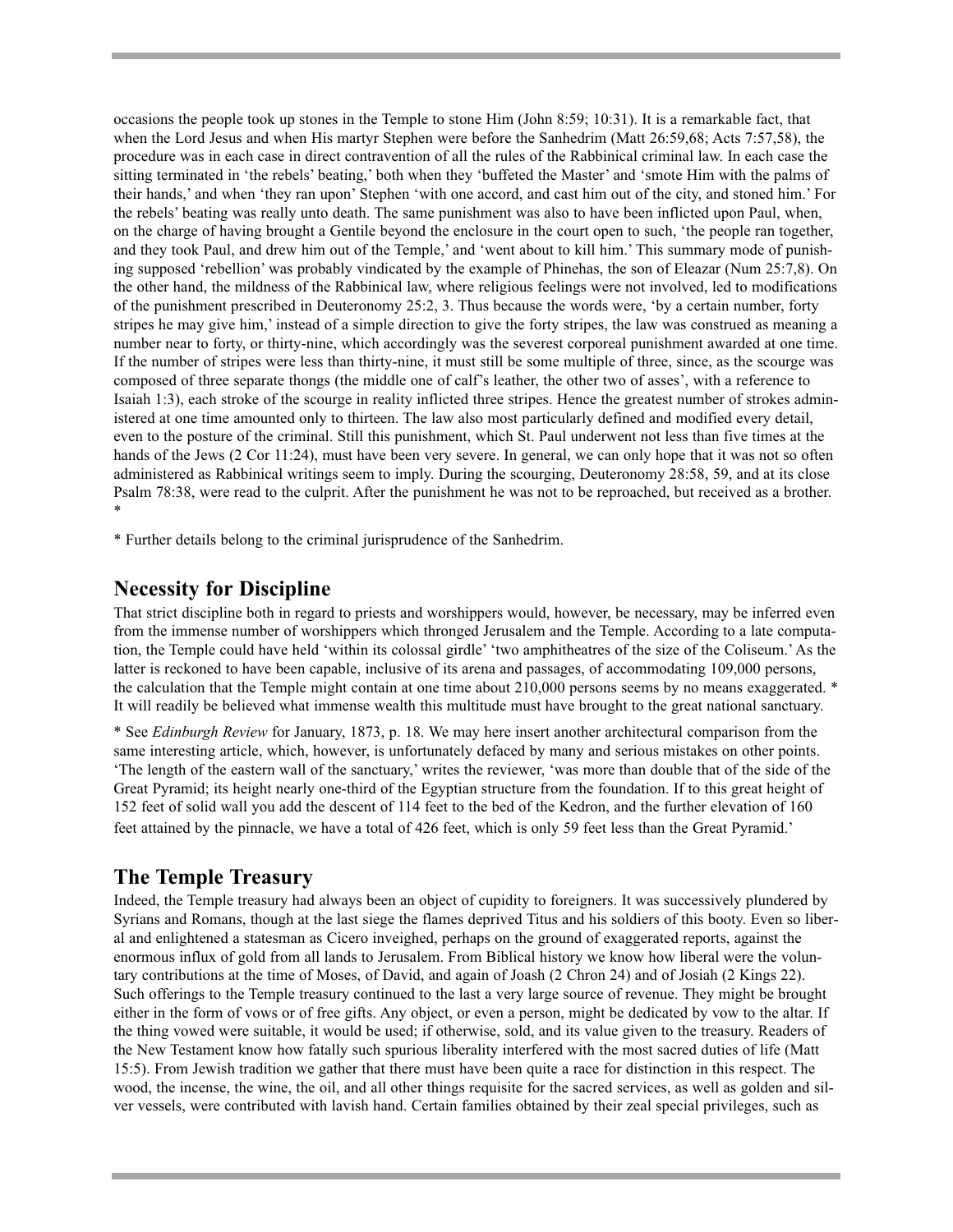that the wood they brought should always be first used for the altar fire; and the case of people leaving the whole of their fortune to the Temple is so often discussed, that it must have been a by no means uncommon occurrence. To this practice Christ may have referred in denouncing the Scribes and Pharisees who 'devour widows' houses, and for a pretence make long prayers' (Matt 23:14). For a good deal of this money went in the end from the Temple treasury to them, although there is no evidence of their intriguing for personal gifts.

# **The Tribute Money**

Besides these votive offerings, and the sale of the surplusage of incense, flour, etc., the people were wont on the Sabbaths and feast-days to bring voluntary contributions 'in their hand' to the Temple. another and very large source of revenue was from the profit made by the meat-offerings, which were prepared by the Levites, and sold every day to the offerers. But by far the largest sum was derived from the half-shekel of Temple tribute, which was incumbent on every male Israelite of age, including proselytes and even manumitted slaves. As the shekel of the sanctuary was double the ordinary, the half-shekel due to the Temple treasury amount to about 1s. 4d. (two *denarii* or a *didrachma*). Hence, when Christ was challenged at Capernaum (Matt 17:24) for this payment, He directed Peter to give the *stater*, or two didrachmas, for them both. This circumstance also enables us to fix the exact date of this event. For annually, on the 1st of Adar (the month before the Passover), proclamation was made throughout the country by messengers sent from Jerusalem of the approaching Temple tribute. On the 15th of Adar the moneychangers opened stalls throughout the country to change the various coins, which Jewish residents at home or settlers abroad might bring, into the ancient money of Israel. For custom had it that nothing but the regular halfshekel of the sanctuary could be received at the treasury. On the 25th of Adar business was only transacted within the precincts of Jerusalem and of the Temple, and after that date those who had refused to pay the impost could be proceeded against at law, and their goods distrained, the only exception being in favour of priests, and that 'for the sake of peace,' that is, lest their office should come in disrepute. From heathens or Samaritans no tribute money was to be received, the general rule in reference to all their offerings being this: 'A votive and a free-will offering they receive at their hands; but whatever is not either a votive or a free-will offering (does not come under either category) is not received at their hands.' In support, Ezra 4:3 was quoted. The law also fixed the rate of discount which the money-changers were allowed to charge those who procured from them the Temple coin, perhaps to obviate suspicion of, or temptation to usury—a sin regarded as one of the most heinous civil offences.

# **Annual Sum of Tribute**

The total sum derived annually from the Temple tribute has been computed at about 76,000 pounds. As the bankers were allowed to charge a silver *meah*, or about one-fourth of a denar (2d.) on every half-shekel, their profits must have amounted to nearly 9,500 pounds, or, deducting a small sum for exceptional cases, in which the *meah* was not to be charged, say about 9,000 pounds—a very large sum, considering the value of money in a country where a labourer received a *denar* (8d.) for a day's work (Matt 20:2), and the 'good Samaritan' left only two *denars* (1s. 4d.) in the inn for the keep of the sick man (Luke 10:35). It must therefore have been a very powerful interest which Jesus attacked, when in the Court of the Temple He 'poured out the changers' money, and overthrew the tables' (John 2:15), while at the same time He placed Himself in direct antagonism to the sanctioned arrangements of the Sanhedrim, whom He virtually charged with profanity.

# **Tribute Enforced By Law**

It had only been a century before, during the reign of Salome- Alexandra (about 78 B.C.), that the Pharisaical party, being then in power, had carried an enactment by which the Temple tribute was to be enforced at law. It need scarcely be said that for this there was not the slightest Scriptural warrant. Indeed, the Old Testament nowhere provided legal means for enforcing any payment for religious purposes. The law stated what was due, but left its observance to the piety of the people, so that alike the provision for the Temple and for the priesthood must have varied with the religious state of the nation (Mal 3:8-10). But, irrespective of this, it is matter of doubt whether the half-shekel had ever been intended as an annual payment. Its first enactment was under exceptional circumstances (Exo 30:12), and the mode in which, as we are informed, a similar collection was made during the reign of Joash, suggest the question whether the original institution by Moses was not treated rather as affording a precedent than as laying down a binding rule (2 Chron 24:6-11). At the time of Nehemiah (Neh 10:32-34) we read only of a self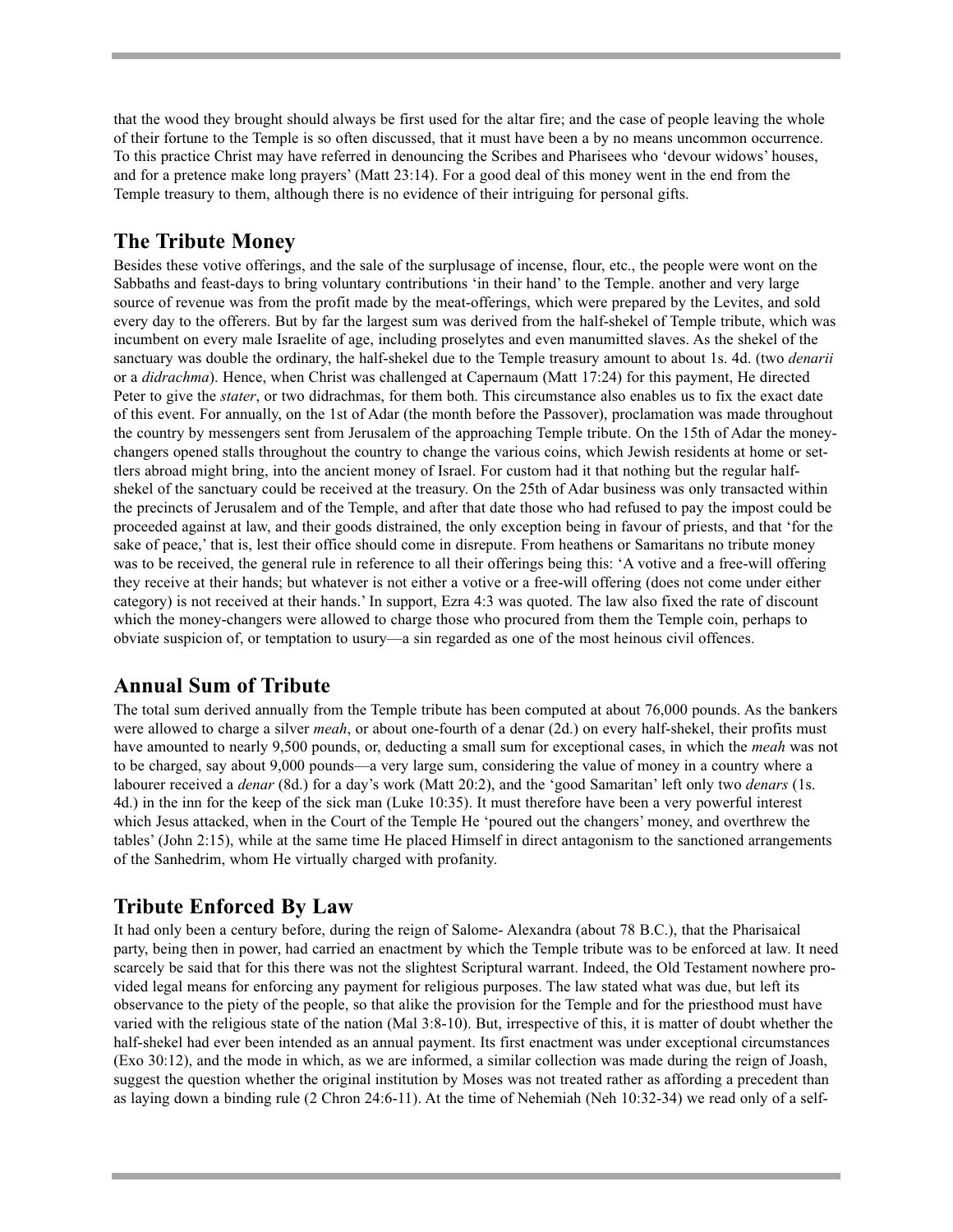imposed 'ordinance,' and at the rate of a third, not a half-shekel. But long before the coming of Christ very different views prevailed. 'The dispersed abroad' regarded the Temple as the one bond of their national as well as their religious life. Patriotism and religion swelled their gifts, which far exceeded the legal dues. Gradually they came to regard the Temple tribute as, in the literal sense of the words, 'a ransom for their souls' (Exo 30:12). So many were the givers and so large their gifts that they were always first brought to certain central places, whence the most honourable of their number carried them as 'sacred ambassadors' to Jerusalem. The richest contributions came from those crowded Jewish settlements in Mesopotamia and Babylon, to which 'the dispersed' had originally been transported. Here special treasuries for their reception had been built in the cities of Nisibis and Nehardea, whence a large armed escort annually accompanied the 'ambassadors' to Palestine. Similarly, Asia Minor, which at one time contributed nearly 8,000 pounds a year, had its central collecting places. In the Temple these moneys were emptied into three large chests, which were opened with certain formalities at each of the three great feasts. According to tradition these three chests held three seahs each (the seah  $= 1$  peck 1 pint), so that on the three occasions of their opening twenty-seven seahs of coin were taken.

#### **How the Money was Spent**

The Temple revenues were in the first place devoted to the purchase of all *public* sacrifices, that is, those offered in the name of the *whole congregation* of Israel, such as the morning and evening sacrifices, the festive sacrifices, etc. This payment had been one of the points in controversy between the Pharisees and the Sadducees. So great importance was attached to it, that all Israel should appear represented in the purchase of the public sacrifices, that when the three chests were emptied they took expressly from one 'for the land of Israel,' from another 'for the neighbouring lands' (that is, for the Jews there resident), and from the third 'for distant lands.' Besides, the Temple treasury defrayed all else necessary for the services of the sanctuary; all Temple repairs, and the salaries of a large staff of regular officials, such as those who prepared the shewbread and the incense; who saw to the correctness of the copies of the law used in the synagogues; who examined into the Levitical fitness of sacrifices; who instructed the priests in their various duties; who made the curtains, etc.,—not omitting, according to their own testimony, the fees of the Rabbis. And after all this lavish expenditure there was not only enough to pay for the repairs of the citywalls, the roads, and public buildings, etc., about Jerusalem, but sufficient to accumulate immense wealth in the treasury!

# **The Temple Hymnody**

To the wealth and splendour of the Temple corresponded the character of its services. The most important of these, next to the sacrificial rites, was the hymnody of the sanctuary. We can conceive what it must have been in the days of David and of Solomon. But even in New Testament times it was such that St. John could find no more adequate imagery to portray heavenly realities and the final triumph of the Church than that taken from the service of praise in the Temple. Thus, when first 'the twenty-four elders,' representing the chiefs of the twenty-four courses of the priesthood, and afterwards the 144,000, representing redeemed Israel in its fulness (12 x 12,000), sing 'the new song'—the former in heaven, the latter on Mount Zion—they appear, just as in the Temple services, as 'harpers, harping with their harps' (Rev 5:8; 14:2,3). Possibly there may also be an analogy between the time when these 'harpers' are introduced and the period in the Temple-service when the music began—just as the joyous drinkoffering was poured out. There is yet a third reference in the Book of Revelation to 'the harps of God' (Rev 15:2), with most pointed allusion, not to the ordinary, but to the Sabbath services in the Temple. In this case 'the harpers' are all they 'that had gotten the victory over the beast.' The Church, which has come out of great tribulation, stands victorious 'on the sea of glass'; and the saints, 'having the harps of God,' sing 'the song of Moses, the servant of God.' It is the Sabbath of the Church; and as on the Sabbath, besides the psalm for the day (Psalm 92) at the ordinary sacrifice, they sung at the additional Sabbatic sacrifice (Num 28:9,10), in the morning, the Song of Moses, in Deuteronomy 32, and in the evening that in Exodus 15, so the victorious Church celebrates her true Sabbath or rest by singing this same 'Song of Moses and of the Lamb,' only in language that expresses the fullest meaning of the Sabbath songs in the Temple.

#### **Instrumental Music**

Properly speaking, the real service of praise in the Temple was only with the voice. This is often laid down as a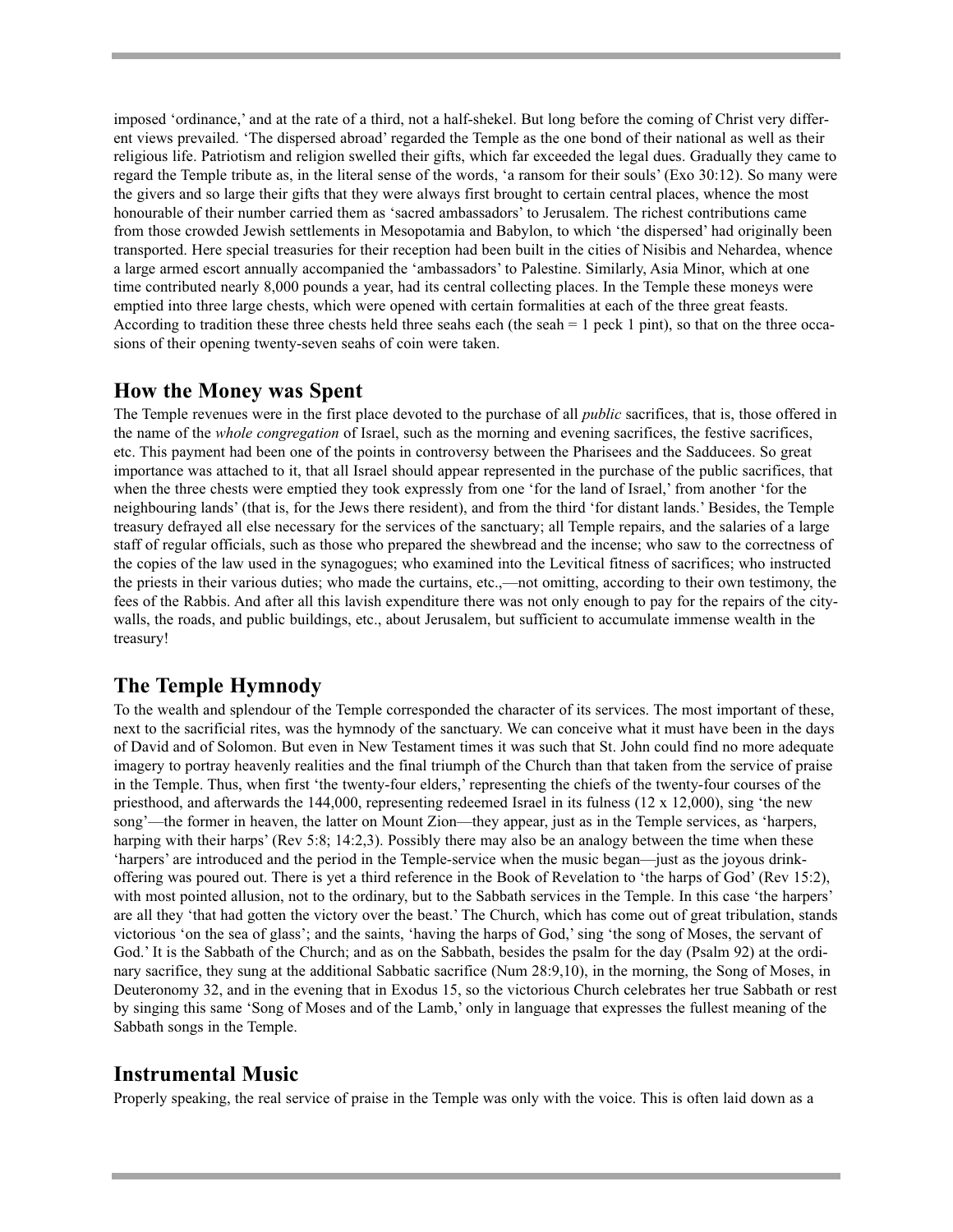principle by the Rabbis. What instrumental music there was, served only to accompany and sustain the song. Accordingly, none other than Levites might act as choristers, while other distinguished Israelites were allowed to take part in the instrumental music. The blasts of the trumpets, blown by priests only, formed—at least in the second Temple—no part of the instrumental music of the service, but were intended for quite different purposes. Even the posture of the performers showed this, for while the Levites stood at their desks facing towards the sanctuary, or westwards, the priests, with their silver trumpets, stood exactly in the opposite direction, on the west side of the rise of the altar, by the 'table of the fat,' and looking eastwards or down the courts. On ordinary days the priests blew seven times, each time three blasts—a short sound, an alarm, and again a sharp short sound (Thekiah, Theruah, and Thekiah \*), or, as the Rabbis express it, 'An alarm in the midst and a plain note before and after it.'

\* Inferring from the present usage in the Synagogue, Saalschutz (*Gesch. d. Musik bei d. Hebr*.)—Thekiah, Theruah, Thekiah midi file (.5 k)

According to tradition, they were intended symbolically to proclaim the kingdom of God, Divine Providence, and the final judgment. The first three blasts were blown when the great gates of the Temple—especially that of Nicanor—were opened. Then, when the drink-offering was poured out, the Levites sung the psalm of the day in three sections. After each section there was a pause, when the priests blew three blasts, and the people worshipped. This was the practice at the evening, as at the morning sacrifice. On the eve of the Sabbath a threefold blast of the priests' trumpets summoned the people, far as the sound was carried over the city, to prepare for the holy day, while another threefold blast announced its actual commencement. On Sabbaths, when, besides the ordinary, an additional sacrifice was brought, and the 'Song of Moses' sung—not the whole every Sabbath, but divided in six parts, one for every Sabbath,—the priests sounded their trumpets additional three times in the pauses of the Sabbath psalm.

#### **The Influence of David**

The music of the Temple owed its origin to David, who was not only a poet and a musical composer, but who also invented musical instruments (Amos 6:5; 1 Chron 23:5), especially the ten-stringed *Nevel* or lute (Psa 33:2; 144:9). From the Book of Chronicles we know how fully this part of the service was cultivated, although the statement of Josephus (*Anti*. viii. 3, 8.), that Solomon had provided forty thousand harps and lutes, and two hundred thousand silver trumpets, is evidently a gross exaggeration. The Rabbis enumerate thirty-six different instruments, of which only fifteen are mentioned in the Bible, and of these five in the Pentateuch. As in early Jewish poetry there was neither definite and continued metre (in the modern sense), nor regular and premeditated rhyme, so there was neither musical notation, nor yet any artificial harmony. The melody was simple, sweet, and sung in unison to the accompaniment of instrumental music. Only one pair of brass cymbals were allowed to be used. But this 'sounding brass' and 'tinkling cymbal' formed no part of the Temple music itself, and served only as the signal to begin that part of the service. To this the apostle seems to refer when, in 1 Corinthians 13:1, he compares the gift of 'tongues' to the sign or signal by which the real music of the Temple was introduced.

# **The Harp and Lute**

That music was chiefly sustained by the harp (Kinnor) and the lute (Nevel). Of the latter (which was probably used for solos) not less than two or more than six were to be in the Temple orchestra; of the former, or harp, as many as possible, but never less than nine. There were, of course, several varieties both of the Nevel and the Kinnor. The chief difference between these two kinds of stringed instruments lay in this, that in the Nevel (lute or guitar) the strings were drawn over the sounding-board, while in the Kinnor they stood out free, as in our harps. Of windinstruments we know that, besides their silver trumpets, the priests also blew the Shophar or horn, notably at the new moon, on the Feast of the New Year (Psa 81:3), and to proclaim the Year of Jubilee (Lev 25:9), which, indeed, thence derived its name. Originally the Shophar was probably a ram's horn (Jos., *Ant*. v. 5, 6.), but afterwards it was also made of metal. The Shophar was chiefly used for its loud and far-sounding tones (Exo 19:16,19; 20:18; Isa 58:1). At the Feast of the New Year, one priest with a Shophar was placed between those who blew the trumpets; while on fast-days a priest with a Shophar stood on each side of them—the tones of the Shophar being prolonged beyond those of the trumpets. In the synagogues out of Jerusalem the Shophar alone was blown at the New Year, and on fast-days only trumpets.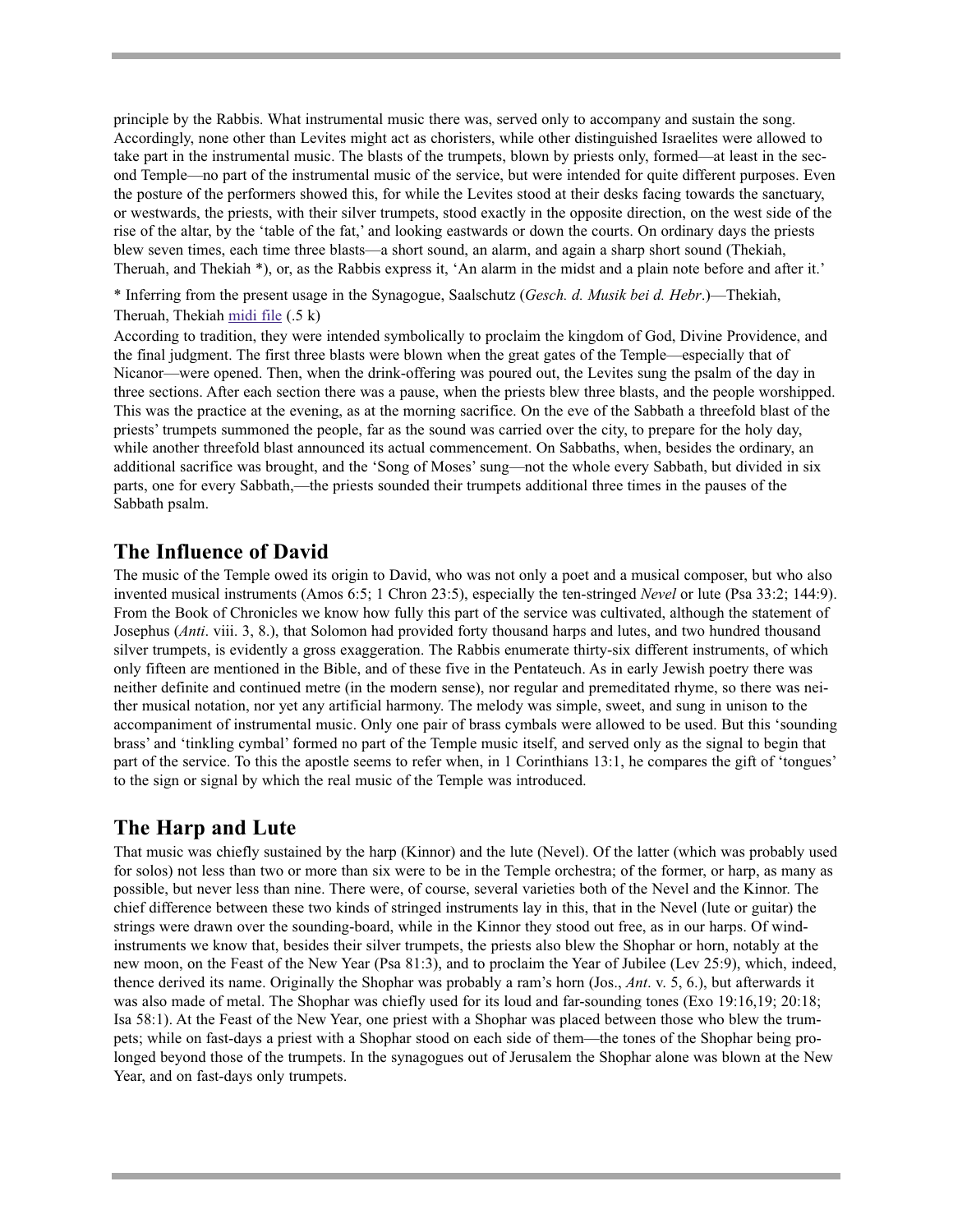#### **The Flute**

The flute (or reed pipe) was played in the Temple on twelve special festivities. \*

\* The flute was used in Alexandria to accompany the hymns at the love feasts of the early Christians, up to the year 190, when Clement of Alexandria introduced the harp in its place.

These were: the day of killing the first, and that of killing the second Passover, the first day of unleavened bread, Pentecost, and the eight days of the Feast of Tabernacles. Quite in accordance with the social character of these feasts, the flute was also used by the festive pilgrim-bands on their journey to Jerusalem, to accompany 'the Psalms of Degrees,' or rather of 'Ascent' (Isa 30:29), sung on such occasions. It was also customary to play it at marriage feasts and at funerals (Matt 9:23); for according to Rabbinical law every Jew was bound to provide at least two flutes and one mourning woman at the funeral of his wife. In the Temple, not less than two nor more than twelve flutes were allowed, and the melody was on such occasions to close with the notes of one flute alone. Lastly, we have sufficient evidence that there was a kind of organ used in the Temple (the *Magrephah*), but whether merely for giving signals or not, cannot be clearly determined.

#### **The Human Voice**

As already stated, the service of praise was mainly sustained by the human voice. A good voice was the one qualification needful for a Levite. In the second Temple female singers seem at one time to have been employed (Ezra 2:65; Neh 7:67). In the Temple of Herod their place was supplied by Levite boys. Nor did the worshippers any more take part in the praise, except by a responsive Amen. It was otherwise in the first Temple, as we gather from 1 Chronicles 16:36, from the allusion in Jeremiah 33:11, and also from such Psalms as 26:12; 68:26. At the laying of the foundation of the second Temple, and at the dedication of the wall of Jerusalem, the singing seems to have been antiphonal, or in responses (Ezra 3:10,11; Neh 12:27,40), the two choirs afterwards apparently combining, and singing in unison in the Temple itself. Something of the same kind was probably also the practice in the first Temple. What the melodies were to which the Psalms had been sung, it is, unfortunately, now impossible to ascertain. Some of the music still used in the synagogue must date from those times, and there is no reason to doubt that in the so-called Gregorian *tones* we have also preserved to us a close approximation to the ancient hymnody of the Temple, though certainly not without considerable alterations.

But how solemn must have been the scene when, at the dedication of Solomon's Temple during the service of praise, 'the house was filled with a cloud, even the house of Jehovah; so that the priests could not stand to minister by reason of the cloud: for the glory of Jehovah had filled the house of God'! (2 Chron 5:13,14) Such music, and such responsive singing, might well serve, in the Book of Revelation, as imagery of heavenly realities (Rev 4:8,11; 5:9,12; 7:10-12), especially in that description of the final act of worship in Revelation 14:1-5, where at the close of their antiphony the two choirs combine, as at the dedication of the second Temple, to join in this grand unison, 'Alleluia: for the Lord God omnipotent reigneth' (Rev 19:6,7; comp. also Rev 5:13).

# **Chapter 4 The Officiating Priesthood**

'And every priest standeth daily ministering and offering oftentimes the same sacrifices, which can never take away sins.'—Hebrews 10:11

#### **The Priesthood**

Among the most interesting glimpses of early life in the church is that afforded by a small piece of rapidly-drawn scenery which presents to our view 'a great company of the priests,' 'obedient to the faith' (Acts 6:7). We seem to be carried back in imagination to the time when Levi remained faithful amidst the general spiritual defection (Exo 32:26), and then through the long vista of devout ministering priests to reach the fulfilment of this saying of Malachi—part admonition, and part prophecy: 'For the priest's lips should keep knowledge, and they should seek the law at his mouth: for he is the messenger of the Lord of hosts' (Mal 2:7). We can picture to ourselves how they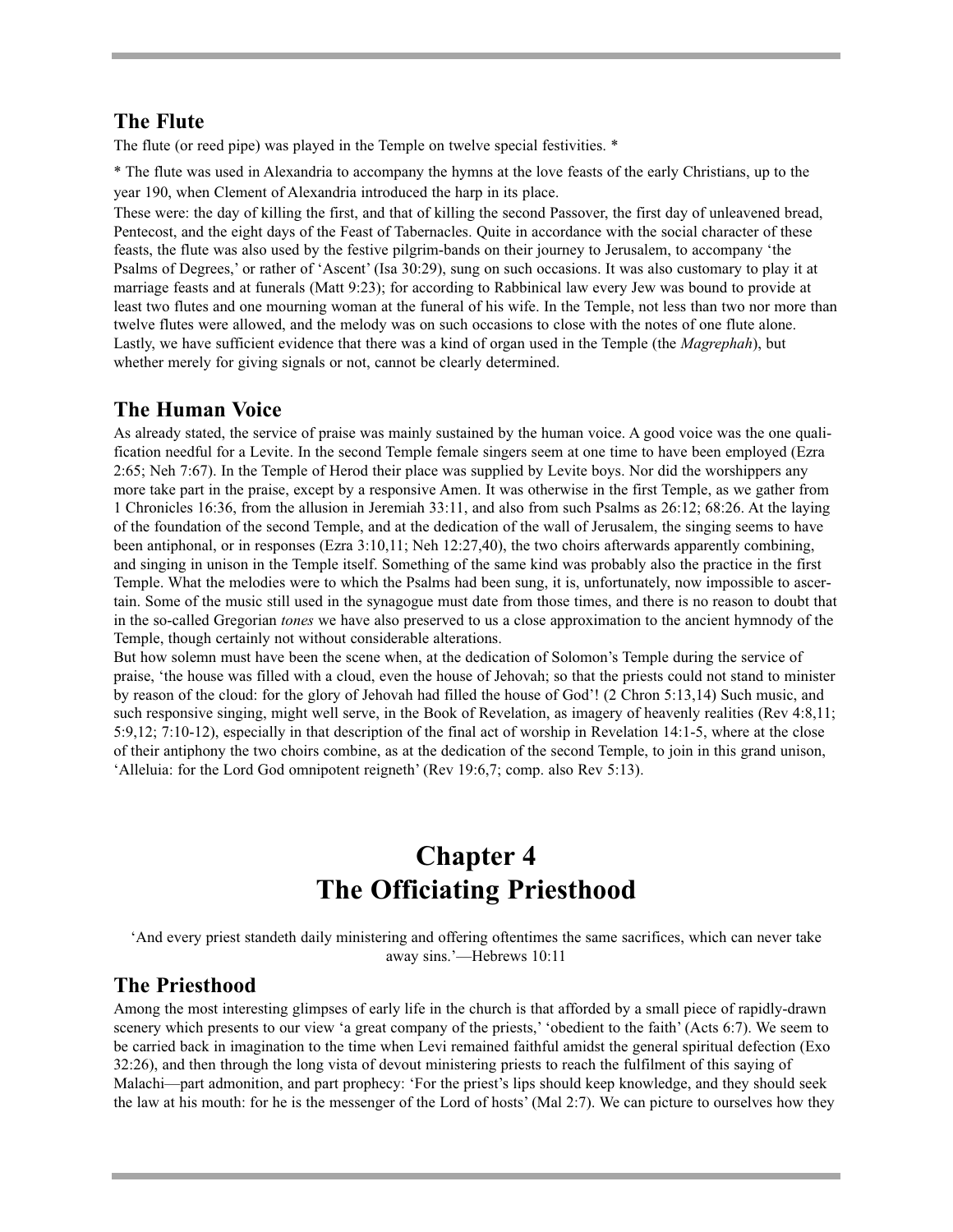who ministered in holy things would at eventide, when the Temple was deserted of its worshippers, gather to speak of the spiritual meaning of the services, and to consider the wonderful things which had taken place in Jerusalem, as some alleged, in fulfilment of those very types that formed the essence of their office and ministry. 'For this thing was not done in a corner.' The trial of Jesus, His condemnation by the Sanhedrim, and His being delivered up to the Gentiles, must have formed the theme of frequent and anxious discussion in the Temple. Were not their own chief priests implicated in the matter? Did not Judas on that fatal day rush into the Temple, and wildly cast the 'price of blood' into the 'treasury'? On the other hand, was not one of the principal priests and a member of the priestly council, Joseph of Arimathea, an adherent of Christ? Did not the Sanhedrist Nicodemus adopt the same views, and even Gamaliel advise caution? Besides, in the 'porches' of the Temple, especially in that of Solomon, 'a notable miracle' had been done in 'that Name,' and there also its all-prevailing power was daily proclaimed. It specially behoved the priesthood to inquire well into the matter; and the Temple seemed the most appropriate place for its discussion.

## **The Number of Priests**

The number of priests to be found at all times in Jerusalem must have been very great, and Ophel a densely inhabited quarter. According to Jewish tradition, half of each of the twenty-four 'courses,' into which the priesthood were divided, were permanently resident in Jerusalem; the rest scattered over the land. It is added, that about one half of the latter had settled in Jericho, and were in the habit of supplying the needful support to their brethren while officiating in Jerusalem. Of course such statements must not be taken literally, though no doubt they are substantially correct. When a 'course' was on duty, all its members were bound to appear in the Temple. Those who stayed away, with such 'representatives of the people' (or 'stationary men') as, like them, had been prevented from 'going up' to Jerusalem in their turn, had to meet in the synagogues of their district to pray and to fast each day of their week of service, except on the sixth, the seventh, and the first—that is, neither on the Sabbath, nor on the days preceding and succeeding it, as the 'joy' attaching to the Sabbath rendered a fast immediately before or after it inappropriate.

#### **Symbolism of the Priesthood/Mediation**

It need scarcely be said, that everything connected with the priesthood was intended to be symbolical and typical the office itself, its functions, even its dress and outward support. The fundamental design of Israel itself was to be unto Jehovah 'a kingdom of priests and an holy nation' (Exo 19:5,6). This, however, could only be realised in 'the fulness of time.' At the very outset there was the barrier of sin; and in order to gain admittance to the ranks of Israel, when 'the sum of the children of Israel was taken after their number,' every man had to give the half-shekel, which in after times became the regular Temple contribution, as 'a ransom (covering) for his soul unto Jehovah' (Exo 30:12,13). But even so Israel was sinful, and could only approach Jehovah in the way which Himself opened, and in the manner which He appointed. Direct choice and appointment by God were the conditions alike of the priesthood, of sacrifices, feasts, and of every detail of service. The fundamental ideas which underlay all and connected it into a harmonious whole, were *reconciliation* and *mediation*: the one expressed by typically atoning sacrifices, the other by a typically intervening priesthood. Even the Hebrew term for priest (*Cohen*) denotes in its rootmeaning 'one who stands up for another, and mediates in his cause.' \*

\* This root-meaning (through the Arabic) of the Hebrew word for priest, as one intervening, explains its occasional though very rare application to others than priests, as, for example, to the sons of David (2 Sam 8:18), a mode of expression which is thus correctly paraphrased in 1 Chronicles 18:17: 'And the sons of David were at the hand of the king.'

For this purpose God chose the *tribe of Levi*, and out of it again the *family of Aaron*, on whom He bestowed the 'priest's office as a gift' (Num 18:7). But the whole characteristics and the functions of the priesthood centred in the *person of the high-priest*. In accordance with their Divine 'calling' (Heb 5:4) was the special and exceptional provision made for the support of the priesthood. Its principle was thus expressed: 'I am thy part and thine inheritance among the children of Israel'; and its joyousness, when realised in its full meaning and application, found vent in such words as Psalm 16:5, 6: 'Jehovah is the portion of mine inheritance and of my cup: Thou maintainest my lot. The lines are fallen unto me in pleasant places; yea, I have a goodly heritage.'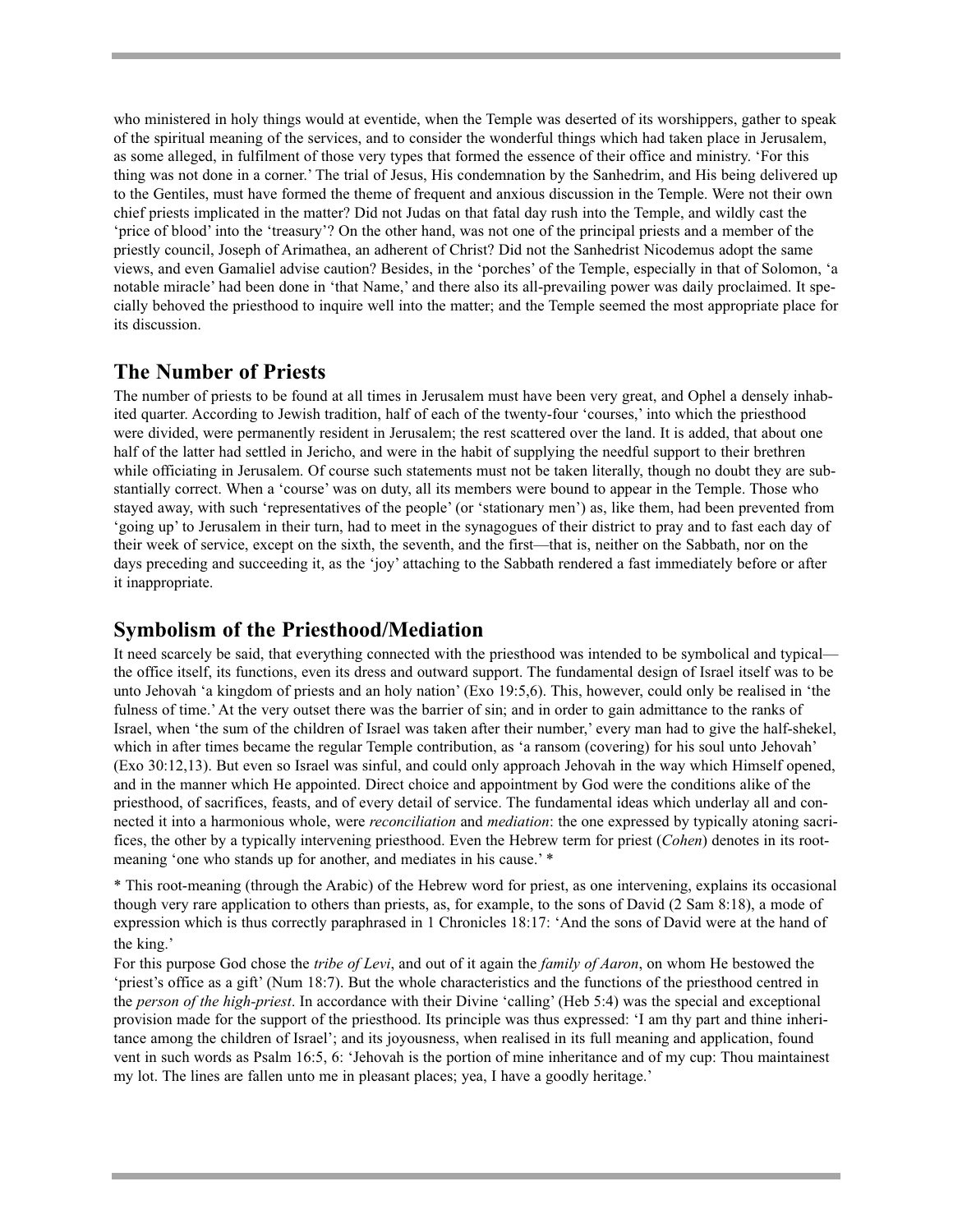# **Holiness**

But there was yet another idea to be expressed by the priesthood. The object of reconciliation was *holiness*. Israel was to be 'a holy nation'—reconciled through the 'sprinkling of blood'; brought near to, and kept in fellowship with God by that means. The priesthood, as the representative offerers of that blood and mediators of the people, were also to show forth the 'holiness' of Israel. Every one knows how this was symbolised by the gold-plate which the high-priest wore on his forehead, and which bore the words: 'Holiness unto Jehovah.' But though the highpriest in this, as in every other respect, was the fullest embodiment of the functions and object of the priesthood, the same truth was also otherwise shown forth. The *bodily qualifications* required in the priesthood, the kind of *defilements* which would temporarily or wholly interrupt their functions, their *mode of ordination*, and even every portion, material, and colour of their *distinctive dress* were all intended to express in a symbolical manner this characteristic of holiness. In all these respects there was a difference between Israel and the tribe of Levi; between the tribe of Levi and the family of Aaron; and, finally, between an ordinary priest and the high-priest, who most fully typified our Great High-priest, in whom all these symbols have found their reality.

## **The Twenty-four Courses**

This much it seemed necessary to state for the general understanding of the matter. Full details belong to the exposition of the meaning and object of the Levitical priesthood, as instituted by God, while our present task rather is to trace its further development to what it was at the time when Jesus was in the Temple. The first peculiarity of post-Mosaic times which we here meet, is the arrangement of the priesthood into 'twenty-four courses,' which undoubtedly dates from the times of David. But Jewish tradition would make it even much older. For, according to the Talmud, it should be traced up to Moses, who is variously supposed to have arranged the sons of Aaron into either or else sixteen courses (four, or else eight, of Eleazar; and the other four, or else eight, of Ithamar), to which, on the one supposition, Samuel and David each added other eight 'courses,' or, on the other, Samuel and David, in conjunction, the eight needed to make up the twenty-four mentioned in 1 Chronicles 24. It need scarcely be told that, like many similar statements, this also is simply an attempt to trace up every arrangement to the fountain-head of Jewish history, in order to establish its absolute authority. \*

\* Curiously enough, here also the analogy between Rabbinism and Roman Catholicism holds good. Each claims for its teaching and practices the so-called principle of catholicity—'semper, ubique, ab omnibus' ('always, everywhere, by all'), and each invents the most curious historical fables in support of it!

# **The Courses After the Captivity**

The institution of David and of Solomon continued till the Babylonish captivity. Thence, however, only four out of the twenty-four 'courses' returned: those of Jedaiah, Immer, Pashur, and Harim (Ezra 2:36-39), the course of 'Jedaiah' being placed first because it was of the high-priest's family, 'of the house of Jeshua,' 'the son of Jozadak' (Ezra 3:2; Hagg 1:1; 1 Chron 6:15). To restore the original number, each of these four families was directed to draw five lots for those which had not returned, so as to form once more twenty-four courses, which were to bear the ancient names. Thus, for example, Zacharias, the father of John the Baptist, did not really belong to the family of Abijah (1 Chron 24:10), which had not returned from Babylon, but to the 'course of Abia,' which had been formed out of some other family, and only bore the ancient name (Luke 1:5). Like the priests, the Levites had at the time of King David been arranged into twenty-four 'courses,' which were to act as 'priests' assistance' (1 Chron 23:4,28), as 'singers and musicians' (1 Chron 25:6), as 'gate-keepers and guards' (1 Chron 26:6 and following), and as 'officers and judges.' Of these various classes, that of the 'priests' assistants' was by far the most numerous,  $*$  and to them the charge of the Temple had been committed in subordination to the priests.

\* Apparently it numbered 24,000, out of a total of 38,000 Levites.

It had been their duty to look after the sacred vestments and vessels; the store-houses and their contents; and the preparation of the shewbread, of the meat-offerings, of the spices, etc. They were also generally to assist the priests in their work, to see to the cleaning of the sanctuary, and to take charge of the treasuries (1 Chron 23:28-32).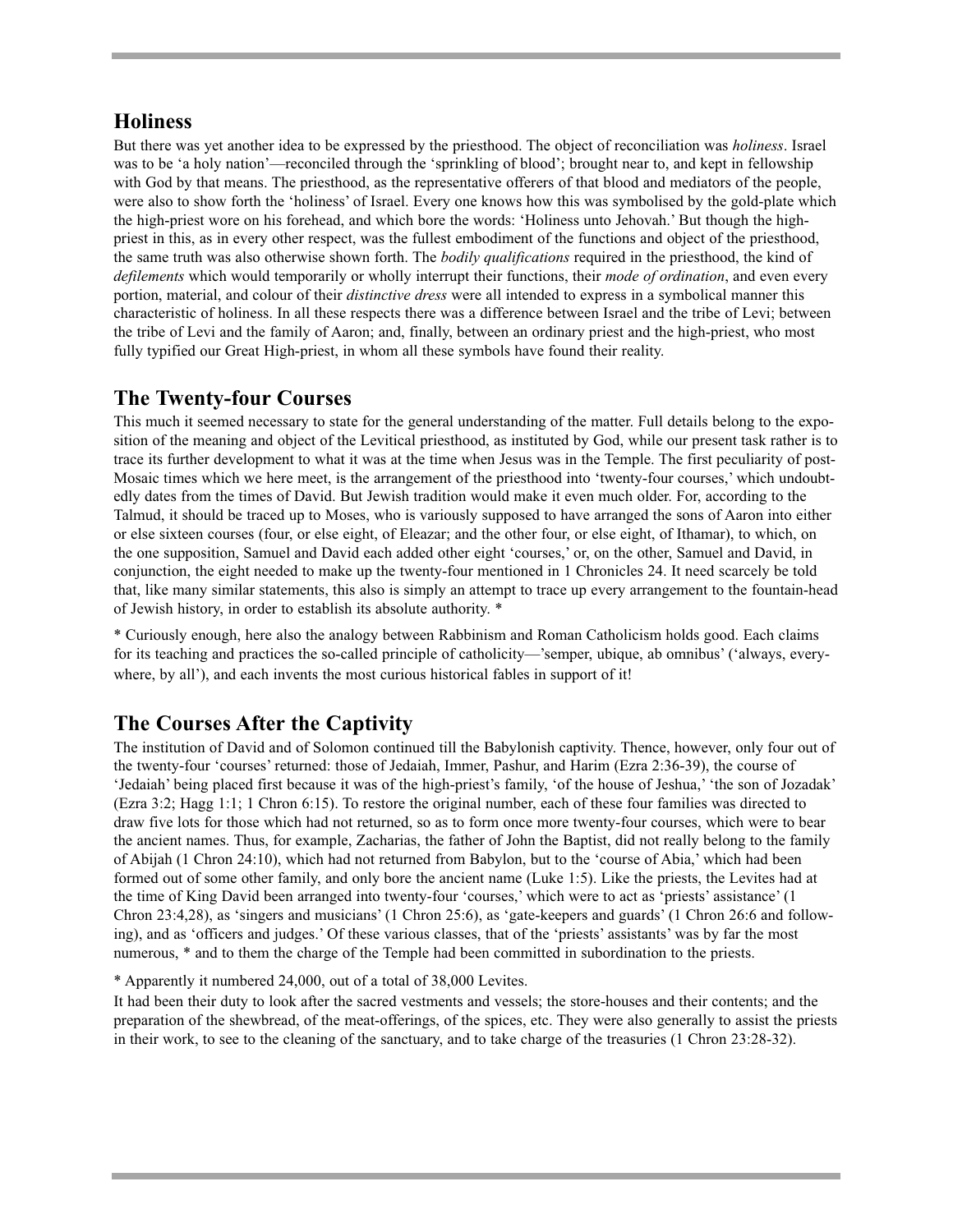# **In the Temple of Herod**

Of course these services, as also those of the singers and musicians, and of the porters and guards, were retained in the Temple of Herod. But for the employment of Levites as 'officers and judges' there was no further room, not only because such judicial functions as still remained to the Jews were in the hands of the Sanhedrim and its subordinate authorities, but also because in general the ranks of the Levites were so thinned. In point of fact, while no less than 4,289 priests had returned from Babylon, the number of Levites was under 400 (Ezra 2:40-42; Neh 7:43- 45), of whom only 74 were 'priests' assistants.' To this the next immigration, under Ezra, added only 38, and that though the Levites had been specially searched for (Ezra 8:15,18,19). According to tradition, Ezra punished them by depriving them of their tithes. The gap in their number was filled up by 220 Nethinim (Ezra 8:20), literally, 'given ones,' probably originally strangers and captives, \* as in all likelihood the Gibeonites had been the first 'Nethinim' (Josh 9:21,23,27).

\* This is also confirmed by their foreign names (Ezra 2:43-58). The total number of Nethinim who returned from Babylon was 612—392 with Zerubbabel (Ezra 2:58; Neh 7:60), and 220 with Ezra (Ezra 8:20). Though the Nethinim, like the Levites and priests, were freed from all taxation (Ezra 7:24), and perhaps also from military service (Jos. *Anti*. iii. 12; iv. 4, 3.), the Rabbinists held them in the lowest repute—beneath a bastard, though above a proselyte—forbade their intermarrying with Israelites, and declared them incapable of proper membership in the congregation.

# **Duties of Priests and Levites**

The duties of priests and Levites in the Temple may be gathered from Scripture, and will be further explained in the course of our inquiries. Generally, it may here be stated that on the Levites devolved the Temple-police, the guard of the gates, and the duty of keeping everything about the sanctuary clean and bright. But as at night the priests kept watch about the innermost places of the Temple, so they also opened and closed all the inner gates, while the Levites discharged this duty in reference to the outer gates, which led upon the Temple Mount (or Court of the Gentiles), and to the 'Beautiful Gate,' which formed the principal entrance into the Court of the Women. The laws of Levitical cleanness, as explained by the Rabbis, were most rigidly enforced upon worshippers and priests. If a leper, or any other who was 'defiled,' had ventured into the sanctuary itself, or any priest officiated in a state of 'uncleanness,' he would, if discovered, be dragged out and killed, without form of process, by 'the rebels' beating.' Minor punishments were awarded to those guilty of smaller offences of the same kind. The Sabbath-rest was strictly enforced, so far as consistent with the necessary duties of the Temple service. But the latter superseded the Sabbath law (Matt 12:5) and defilement on account of death. If the time for offering a sacrifice was not fixed, so that it might be brought on one day as well as another, then the service did not supersede either the Sabbath or defilement on account of death. But where the time was unalterably fixed, there the higher duty of obedience to a direct command came in to supersede alike the Sabbath and this one (but only this one) ground of defilement. The same principle applied to worshippers as well as priests.

# **The Week's Service**

Each 'course' of priests and of Levites (as has already been stated) came on duty for a week, from one Sabbath to another. The service of the week was subdivided among the various families which constituted a 'course'; so that if it consisted of five 'houses of fathers,' three served each one day, and two each two days; if of six families, five served each one day, and one two days; if of eight families, six served each one day, and the other two in conjunction on one day; or, lastly, if of nine families, five served each one day, and the other four took it two in conjunction for two days. These divisions and arrangements were made by 'the chiefs' or 'heads of the houses of their fathers.' On Sabbaths the whole 'course' was on duty; on feast-days any priest might come up and join in the ministrations of the sanctuary; and at the Feast of Tabernacles all the twenty-four courses were bound to be present and officiate. While actually engaged on service in the Temple, the priests were not allowed to drink wine, either by day or by night. The other 'families' or 'houses' also of the 'course' who were in attendance at Jerusalem, though not on actual duty, were, during their week of ministry, prohibited the use of wine, except at night, because they might have to be called in to assist their brethren of the officiating 'family,' which they could not do if they had partaken of strong drink. The law even made (a somewhat curious) provision to secure that the priests should come up to Jerusalem properly trimmed, washed, and attired, so as to secure the *decorum* of the service.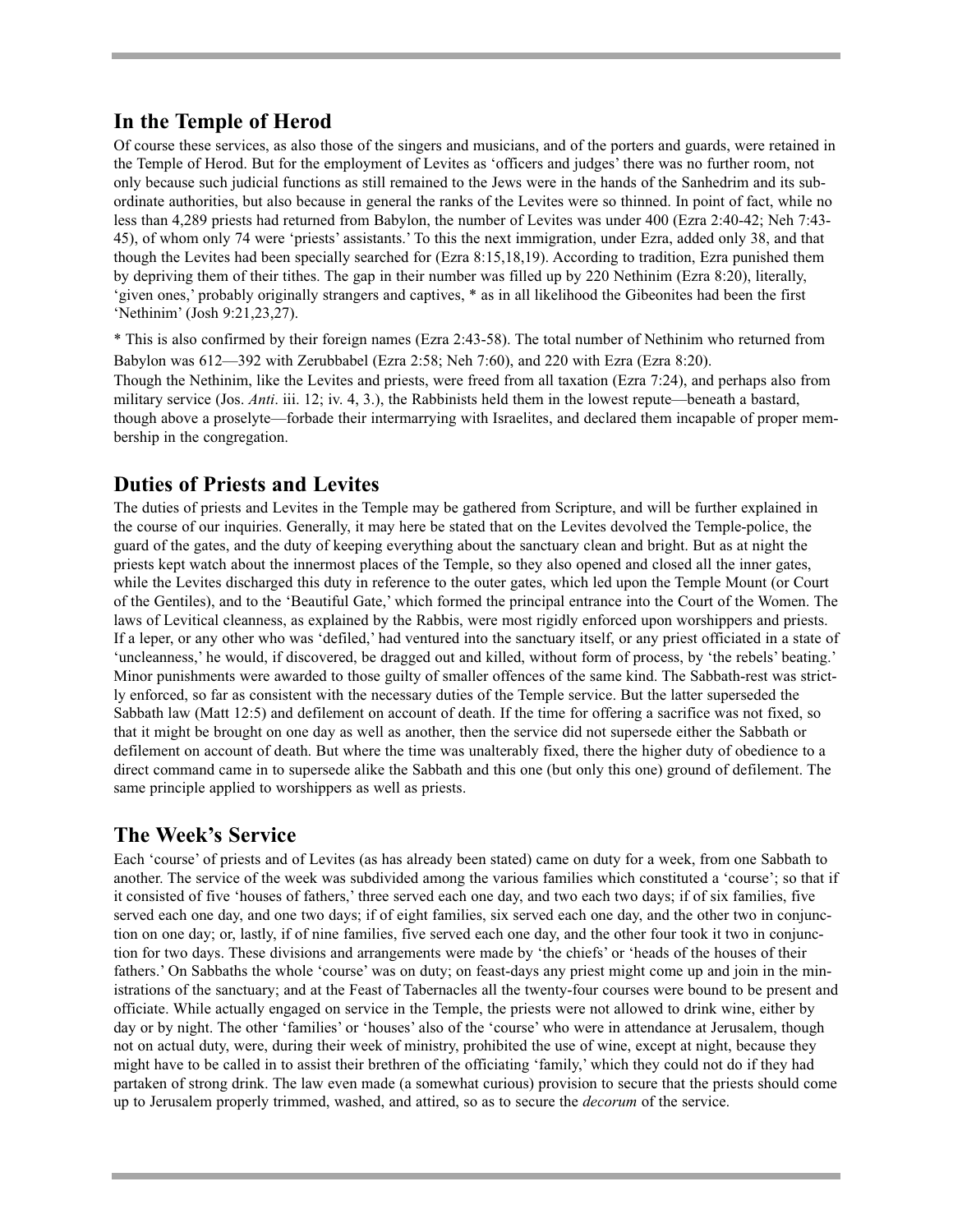# **These Functions Not Sacerdotal**

It would be difficult to conceive arrangements more thoroughly or consistently opposed to what are commonly called 'priestly pretensions,' than those of the Old Testament. The fundamental principle, laid down at the outset, that all Israel were 'a kingdom of priests' (Exo 19:5,6), made the priesthood only representatives of the people. Their income, which even under the most favourable circumstances must have been moderate, was, as we have seen, dependent on the varying religious state of the nation, since no law existed by which either the payment of tithes or any other offerings could be enforced. How little power or influence, comparatively speaking, the priesthood wielded, is sufficiently known from Jewish history. Out of actual service neither the priests nor even the high-priest wore a distinctive dress (comp. Acts 23:5; see also chapter 7), and though a number of civil restrictions were laid on priests, there were few corresponding advantages. It is indeed true that alliances with distinguished priestly families were eagerly sought, and that during the troubled period of Syrian domination the high-priest for a time held civil as well as religious rule. But the latter advantage was dearly bought, both as regarded the priests and the nation.

Nor must we forget the powerful controlling influence which Rabbinism exercised. Its tendency, which must never be lost sight of in the study of the state of Palestine at the time of our Lord, was steadily against all privileges other than those gained by traditionary learning and theological ingenuity. The Pharisee, or, rather, the man learned in the traditional law, was everything both before God and before man; 'but this people, who knoweth not the law,' were 'cursed,' plebeians, country people, unworthy of any regard or attention. Rabbinism applied these principles even in reference to the priesthood. It divided all priests into 'learned' and 'unlettered,' and excluded the latter from some of the privileges of their own order. Thus there were certain priestly dues which the people might at will give to any priest they chose. But from some of them the 'unlettered' priests were debarred, on the ostensible ground that in their ignorance they might have partaken of them in a state of Levitical uncleanness, and so committed mortal sin.

# **Training of Priests**

In general, the priests had to undergo a course of instruction, and were examined before being allowed to officiate. Similarly, they were subject to the ordinary tribunals, composed of men learned in the law, without regard to their descent from one or another tribe. The ordained 'rulers' of the synagogues, the teachers of the people, the leaders of their devotions, and all other officials were not necessarily 'priests,' but simply chosen for their learning and fitness. Any one whom the 'elders' or 'rulers' deemed qualified for it might, at their request, address to the people on the Sabbath a 'word of exhortation.' Even the high-priest himself was answerable to the Sanhedrim. It is distinctly stated, that 'if he committed an offence which by the law deserved whipping, the Great Sanhedrim whipt him, and then had him restored again to his office.' Every year a kind of ecclesiastical council was appointed to instruct him in his duties for the Day of Atonement, 'in case he were not learned,' or, at any rate, to see to it that he knew and remembered them. Nay, the principle was broadly laid down—that 'a scholar, though he were a bastard, was of far higher value than an unlearned high-priest.' If, besides all this, it is remembered how the political influence of the high-priest had decayed in the days of Herod, and how frequently the occupants of that office changed, through the caprice of the rulers or through bribery, the state of public feeling will be readily understood.

At the same time, it must be admitted, that generally speaking the high-priest would, of necessity, wield very considerable influence, and that, ordinarily, those who held the sacred office were not only 'lettered,' but members of the Sanhedrim. According to Jewish tradition, the high-priest ought, in every respect, to excel all other priests, and if he were poor, the rest were to contribute, so as to secure him an independent fortune. Certain marks of outward respect were also shown him. When he entered the Temple he was accompanied by three persons—one walking at each side, the third behind him. He might, without being appointed to it, officiate in any part of the Temple services; he had certain exceptional rights; and he possessed a house in the Temple, where he lived by day, retiring only at night to his own home, which must be within Jerusalem, and to which he was escorted by the people after the solemnities of the Day of Atonement, which devolved almost exclusively upon him.

# **Office Hereditary**

Originally the office of high-priest was regarded as being held for life and hereditary; \* but the troubles of later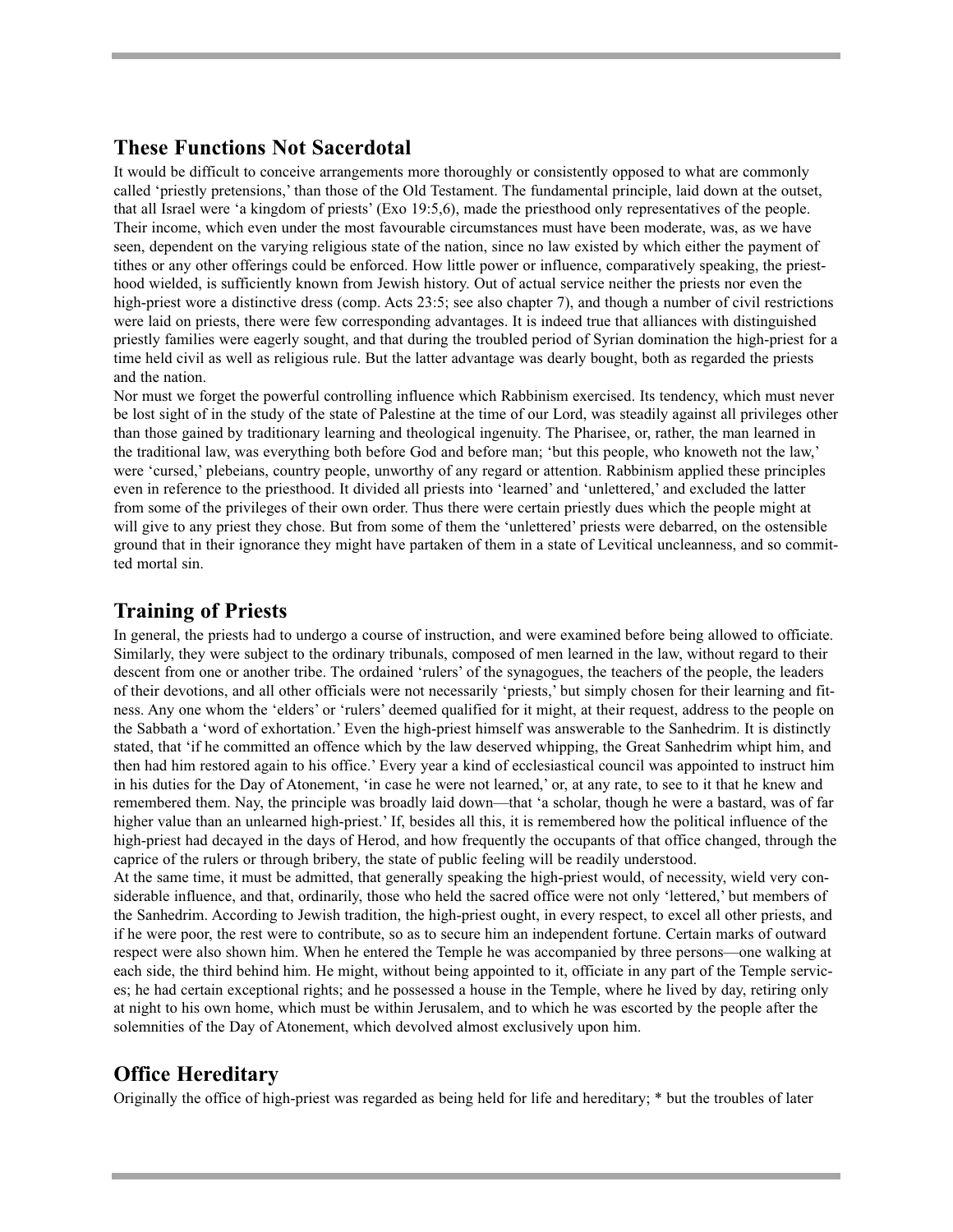times made it a matter of cabal, crime, or bribery.

\* According to the Rabbis, he was appointed by the Sanhedrim.

Without here entering into the complicated question of the succession to the high-priesthood, the following may be quoted from the Talmud (Talmud Jer. *Ioma*, I.), without, of course, guaranteeing its absolute accuracy: 'In the first Temple, the high-priests served, the son succeeding the father, and they were eighteen in number. But in the second Temple they got the high-priesthood for money; and there are who say they destroyed each other by witchcraft, so that some reckon 80 high-priests during that period, others 81, others 82, 83, 84, and even 85.' The Rabbis enumerate 18 high-priests during the first Temple; Lightfoot counts 53 from the return from Babylon to Matthias, when the last war of the Jews began; while Relandius reckons 57. But there is both difficulty and confusion amid the constant changes at the last.

There was not any fixed age for entering on the office of high-priest, any more than on that of an ordinary priest. The Talmudists put it down at twenty years. But the unhappy descendant of the Maccabees, Aristobulus, was only sixteen years of age when his beauty, as he officiated as high-priest in the Temple, roused the jealousy of Herod, and procured his death. The entrance of the Levites is fixed, in the sacred text, at thirty during the wilderness period, and after that, when the work would require less bodily strength, but a larger number of ministers, at twentyfive years of age. \*

\* It is thus we reconcile Numbers 4:3 with 8:24, 25. In point of fact, these two reasons are expressly mentioned in 1 Chronicles 23:24-27, as influencing David still further to lower the age of entrance to twenty.

#### **Disqualifications for the Priesthood**

No special disqualifications for the Levitical office existed, though the Rabbis insist that a good voice was absolutely necessary. It was otherwise with the priest's office. The first inquiry instituted by the Sanhedrim, who for the purpose sat daily in 'the Hall of Polished Stones,' was into the genealogy of a candidate. Certain genealogies were deemed authoritative. Thus, 'if his father's name were inscribed in the archives of Jeshana at Zipporim, no further inquiry was made.' If he failed to satisfy the court about his perfect legitimacy, the candidate was dressed and veiled in black, and permanently removed. If he passed that ordeal, inquiry was next made as to any physical defects, of which Maimonides enumerates a hundred and forty that permanently, and twenty-two which temporarily disqualified for the exercise of the priestly office. Persons so disqualified were, however, admitted to menial offices, such as in the wood-chamber, and entitled to Temple support. Those who had stood the twofold test were dressed in white raiment, and their names properly inscribed. To this pointed allusion is made in Revelation 3:5, 'He that overcometh, the same shall be clothed in white raiment; and I will not blot out his name out of the book of life.'

#### **The Investiture**

Thus received, and afterwards instructed in his duties, the formal admission alike of the priest and of the highpriest was not, as of old, by anointing, but simply by investiture. For even the composition of the sacred oil was no longer known in the second Temple. They were called 'high-priests by investiture,' and regarded as of inferior rank to those 'by anointing.' As for the common priests, the Rabbis held that they were not anointed even in the first Temple, the rite which was applied to the sons of Aaron being valid also for their descendants. It was otherwise in the case of the high-priest. His investiture was continued during seven days. In olden days, when he was anointed, the sacred oil was not only 'poured over him,' but also applied to his forehead, over the eyes, as tradition has it, after the form of the Greek letter X. The coincidence is certainly curious. This sacred oil was besides only used for anointing such kings as were of the family of David, not other Jewish monarchs, and if their succession had been called in question. Otherwise the royal dignity went, as a matter of course, by inheritance from father to son.

#### **The Dress of the High-priest**

The high-priests 'by investiture' had not any more the real Urim and Thummim (their meaning even being unknown), though a breast-plate, with twelve stones, was made and worn, in order to complete the eight sacred vestments. This was just double the number of those worn by an ordinary priest, viz. the linen breeches, the coat, the girdle, and the bonnet. To these the high-priest added other four distinctive articles of dress, called 'golden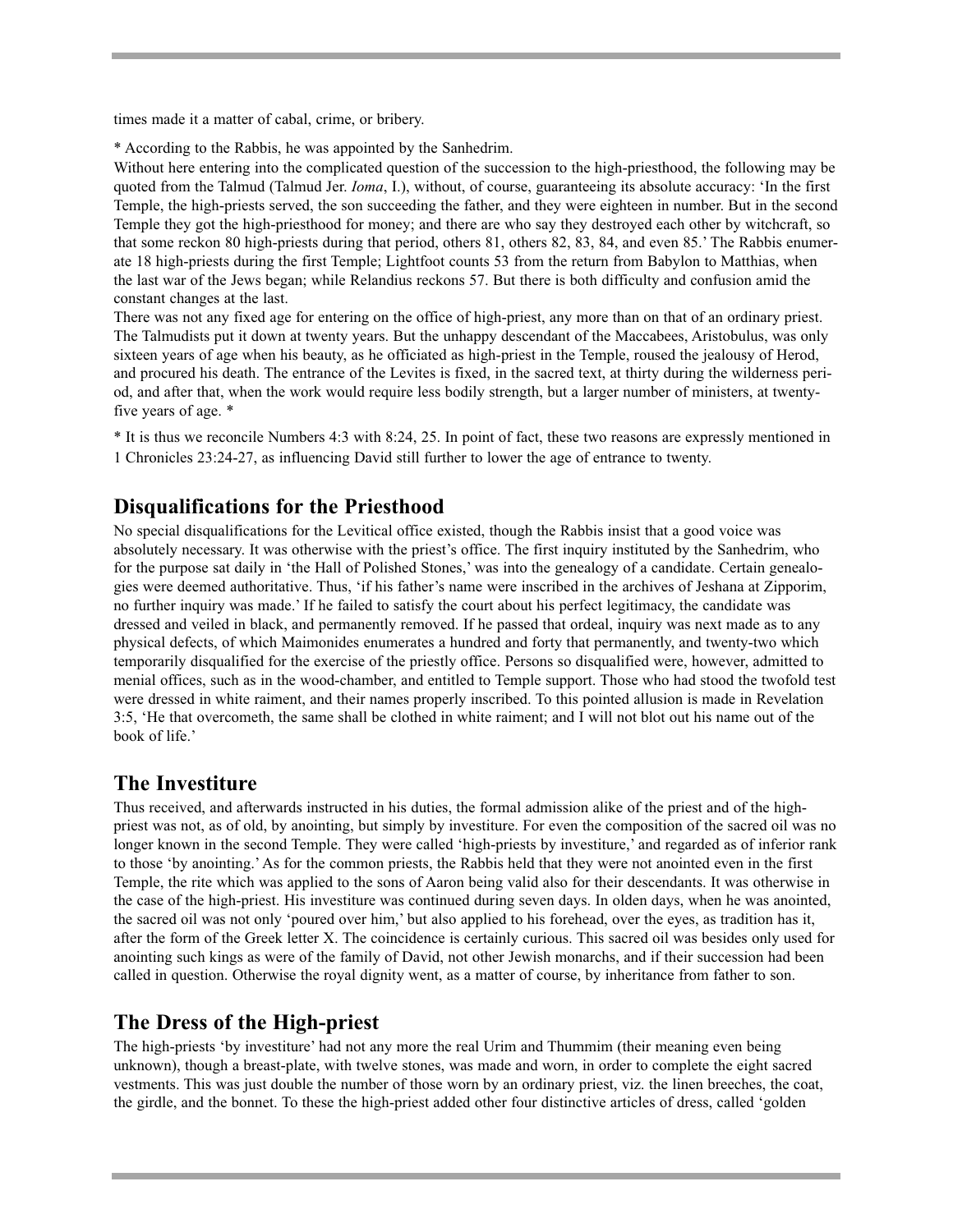vestments,' because, unlike the robes of the ordinary priests, *gold*, the symbol of splendour, appeard in them. They were the *Meil*, or robe of the ephod, wholly of 'woven work,' of dark blue colour, descending to the knees, and adorned at the hem by alternate blossoms of the pomegranate in blue, purple, and scarlet, and golden bells, the latter, according to tradition, seventy-two in number; the *Ephod* with the breast-plate, the former of the four colours of the sanctuary (white, blue, purple, and scarlet), and inwrought with threads of gold; the *Mitre*; and, lastly, the *Ziz*, or golden frontlet. If either a priest or the high-priest officiated without wearing the full number of his vestments, his service would be invalid, as also if anything, however trifling (such, for instance, as a plaster), had intervened between the body and the dress of the priest. The material of which the four vestments of the ordinary priest were made was 'linen,' or, more accurately, 'byssus,' the white shining cotton-stuff of Egypt. These two qualities of the byssus are specially marked as characteristic (Rev 15:6, 'clothed in pure and shining linen.'), and on them part of the symbolic meaning depended. Hence we read in Revelation 19:8, 'And to her'—the wife of the Lamb made ready—'was granted that she should be arrayed in byssus vestments, shining and pure; for the byssus vestment is the righteousness of the saints.'

#### **Allusions to the Dress in the New Testament**

We add some further particulars, chiefly in illustration of allusions in the New Testament. The priest's 'coat' was woven of one piece, like the seamless robe of the Saviour (John 19:23). As it was close-fitting, the girdle could not, strictly speaking, have been necessary. Besides, although the account of the Rabbis, that the priest's girdle was three fingers broad and sixteen yards long (!), is exaggerated, no doubt it really reached beyond the feet, and required to be thrown over the shoulder during ministration. Hence its object must chiefly have been symbolical. In point of fact, it may be regarded as the most distinctive priestly vestment, since it was only put on during actual ministration, and put off immediately afterwards. Accordingly, when in Revelation 1:13, the Saviour is seen 'in the midst of the candlesticks,' 'girt about the paps with a golden girdle,' we are to understand by it that our heavenly High-Priest is there engaged in actual ministry for us. Similarly, the girdle is described as 'about the paps,' or (as in Rev 15:6) about the 'breasts,' as both the girdle of the ordinary priest and that on the ephod which the high-priest wore were girded there, and not round the loins (compare Eze 44:18). Lastly, the expression 'golden girdle' may bear reference to the circumstance that the dress peculiar of the high-priest was called his 'golden vestments,' in contradistinction to the 'linen vestments,' which he wore on the Day of Atonement.

# **The Breast-plate/Mitre/Phylacteries/The Ziz**

Of the four distinctive articles in the high-priest's dress, the breast-plate, alike from its square form and the twelve jewels on it, bearing the names of the tribes, suggest 'the city four-square,' whose 'foundations' are twelve precious stones (Rev 21:16,19,20). The 'mitre' of the high-priest differed from the head-gear of the ordinary priest, which was shaped like the inverted calyx of a flower, in size and probably also somewhat in shape. According to the Rabbis, it was eight yards high (!!). Fastened to it by two (according to the Rabbis, by three) ribbons of 'blue lace' was the symbol of royalty—the 'golden plate' (or Ziz), on which, 'Holiness unto Jehovah' was graven. This plate was only two fingers wide, and reached from temple to temple. Between this plate and the mitre the highpriest is by some supposed to have worn his phylacteries. But this cannot be regarded as by any means a settled point. According to the distinct ceremony of the Talmud, neither priests, Levites, nor the 'stationary men' wore phylacteries during their actual service in the Temple. This is a strong point urged by the modern Karaite Jews against the traditions of the Rabbis. Can it be, that the wearing of phylacteries at the time of Christ was *not* a universally acknowledged obligation, but rather the badge of a party? This would give additional force to the words in which Christ inveighed against those who made broad their phylacteries. According to Josephus, the original Ziz of Aaron still existed in his time, and was carried with other spoils to Rome. There R. Eliezer saw it in the reign of Hadrian. Thence we can trace it, with considerable probability, through many vicissitudes, to the time of Belisarius, and to Byzantium. From there it was taken by order of the emperor to Jerusalem. What became of it afterwards is unknown; possibly it may still be in existence. \*

\* When Josephus speaks of a triple crown worn by the high-priest, this may have been introduced by the Asmoneans when they united the temporal monarchy with the priesthood. Compare Smith's *Dictionary of the Bible*, i. 807a.

It only requires to be added that the priests' garments, when soiled, were not washed, but used as wicks for the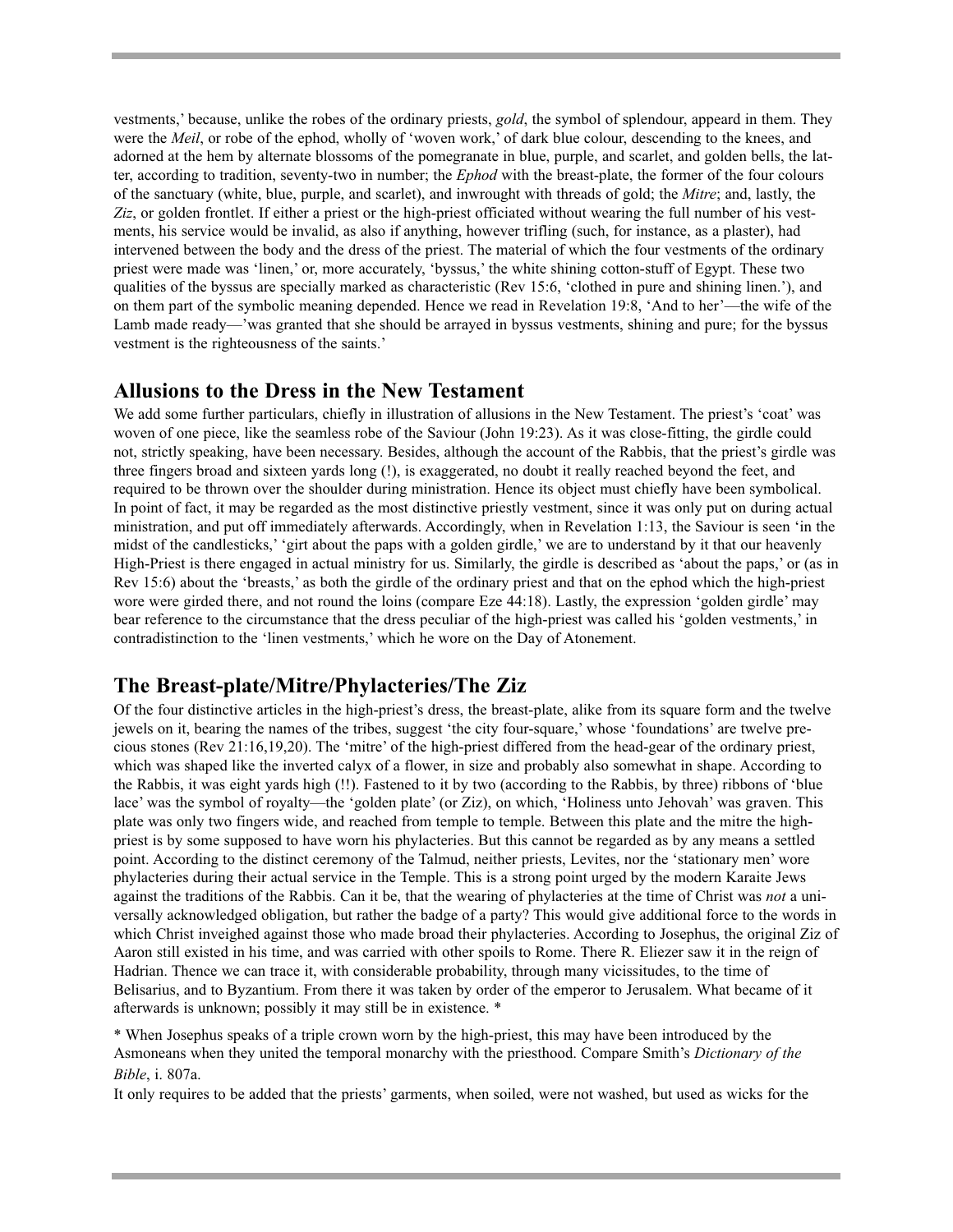lamps in the Temple; those of the high-priest were 'hid away.' The high-priest wore 'a fresh suit of linen vestments' each time on the Day of Atonement.

### **The Fourteen Officers**

The priesthood ministering in the Temple were arranged into 'ordinary' priests and various officials. Of the latter there were, besides the high-priest, \* the 'Sagan,' or suffragan priest; two 'Katholikin,' or chief treasurers and overseers; seven 'Ammarcalin,' who were subordinate to the Katholikin, and had chief charge of all the gates; and three 'Gizbarin,' or under-treasurers.

\* The Rabbis speak of a high-priest ordained 'for war,' who accompanied the people to battle, but no historical trace of a distinct office of this kind can be discovered.

These fourteen officers, ranking in the order mentioned, formed the standing 'council of the Temple,' which regulated everything connected with the affairs and services of the sanctuary. Its members were also called 'the elders of the priests,' or 'the counsellors.' This judicatory, which ordinarily did not busy itself with criminal questions, apparently took a leading part in the condemnation of Jesus. But, on the other hand, it is well to remember that they were not all of one mind, since Joseph of Arimathea belonged to their number—the title by which he is designated in Mark 15:43 being exactly the same word as that applied in the Talmud to the members of this priestly council.

# **Their Duties**

It is difficult to specify the exact duties of each of these classes of officials. The 'Sagan' (or 'Segen,' or 'Segan') would officiate for the high-priest, when from any cause he was incapacitated; he would act generally as his assistance, and take the oversight of all the priests, whence he is called in Scripture 'second priest' (2 Kings 25:18; Jer 52:24), and in Talmudical writings 'the Sagan of the priests.' A 'Chananjah' is mentioned in the Talmud as a Sagan, but whether or not he was the 'Annas' of the New Testament must be left undecided. The two Katholikin were to the Sagan what he was to the high-priest, though their chief duty seems to have been about the treasures of the Temple. Similarly, the seven Ammarcalin were assistants of the Katholikin, though they had special charge of the gates, the holy vessels, and the holy vestments; and again the three (or else seven), 'Gizbarin' assistants of the Ammarcalin. The title 'Gizbar' occurs so early as Ezra 1:8; but its exact meaning seems to have been already unknown when the LXX translated that book. They appear to have had charge of all dedicated and consecrated things, of the Temple tribute, of the redemption money, etc., and to have decided all questions connected with such matters.

# **Lower Officials**

Next in rank to these officials were the 'heads of each course' on duty for a week, and then the 'heads of families' of every course. After them followed fifteen overseers, viz. 'the overseer concerning the times,' who summoned priests and people to their respective duties; the overseer for shutting the doors (under the direction, of course, of the Ammarcalin); the overseer of the guards, or captain of the Temple; the overseer of the singers and of those who blew the trumpets; the overseer of the cymbals; the overseer of the lots, which were drawn every morning; the overseer of the birds, who had to provide the turtledoves and pigeons for those who brought such offerings; the overseer of the seals, who dispensed the four counterfoils for the various meat-offerings suited for different sacrifices; the overseer of the drink-offerings, for a similar purpose to the above; the overseer of the sick, or the Temple physician; the overseer of the water, who had charge of the water-supply and the drainage; the overseer for making the shewbread; for preparing the incense; for making the veils; and for providing the priestly garments. All these officers had, of course, subordinates, whom they chose and employed, either for the day or permanently; and it was their duty to see to all the arrangements connected with their respective departments. Thus, not to speak of instructors, examiners of sacrifices, and a great variety of artificers, there must have been sufficient employment in the Temple for a very large number of persons.

# **Sources of Support for the Priests**

We must not close without enumerating the twenty-four sources whence, according to the Talmud, the priests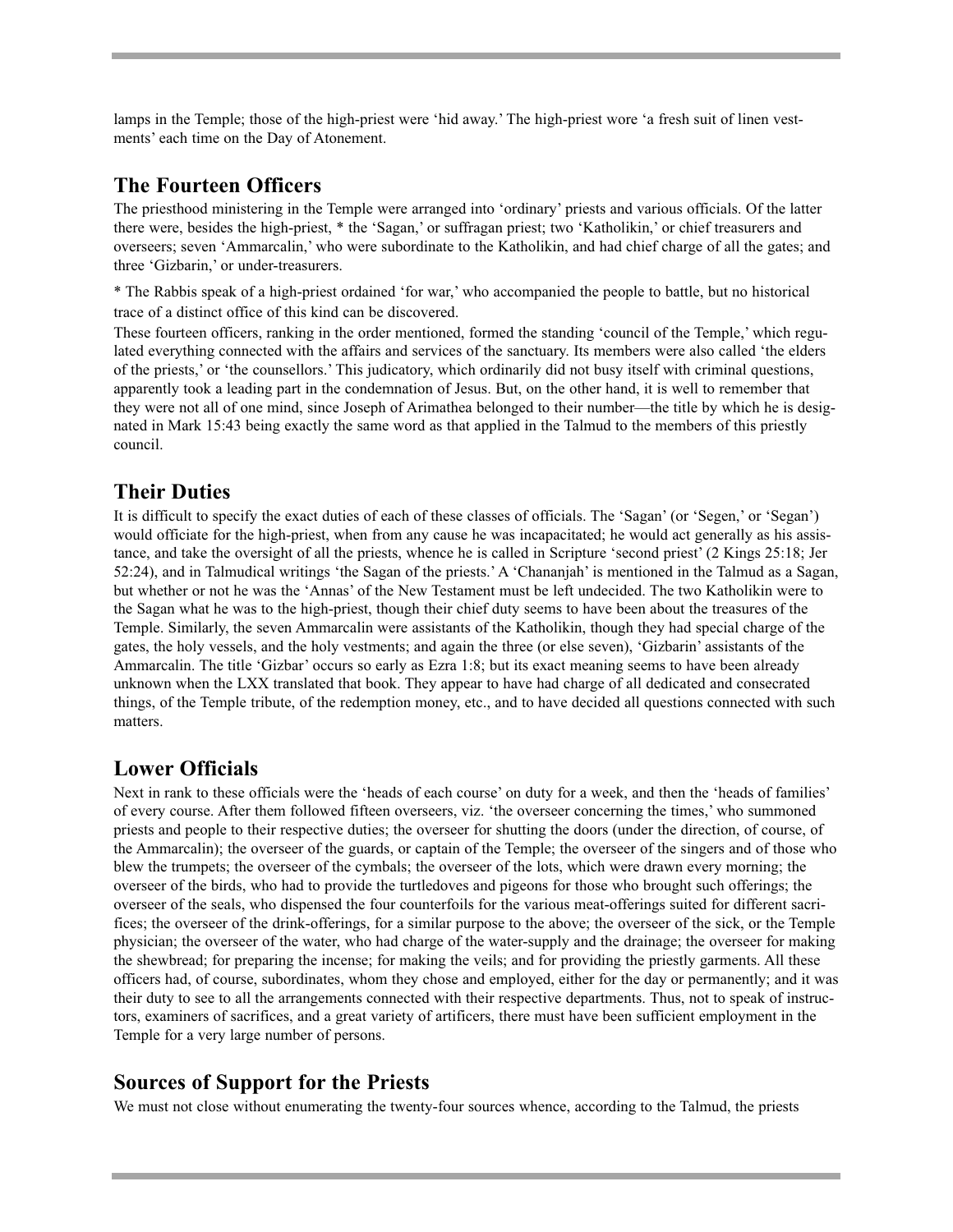derived their support. Of these ten were only available while in the Temple itself, four in Jerusalem, and the remaining ten throughout the Holy Land. Those which might only be used in the Temple itself were the priest's part of the sin-offering; that of the trespass-offering for a known, and for a doubtful trespass; public peace-offerings; the leper's log of oil; the two Pentecostal loaves; the shewbread; what was left of meat-offerings, and the omer at the Passover. The four which might be used only in Jerusalem were the firstlings of beasts, the Biccurim, \* the portion from the thank-offering (Lev 7:12; 22:29,30), and from the Nazarite's goat, and the skins of the holy sacrifices.

\* To prevent mistakes, we may state that the term 'Therumoth' is, in a general way, used to designate the prepared produce, such as oil, flour, wine; and 'Biccurim,' the natural product of the soil, such as corn, fruits, etc. Of the ten which might be used throughout the land, five could be given at will to any priest, viz. the tithe of the tithe, the heave-offering of the dough (Num 15:20; Rom 11:16), the first of the fleece and the priest's due of meat (Deut 18:3). The other five, it was thought, should be given to the priests of the special course on duty for the week, viz. the redemption-money for a first-born son, that for an ass, the 'sanctified field of possession' (Lev 27:16), what had been 'devoted,' and such possession of 'a stranger' or proselyte as, having been stolen, was restored to the priests after the death of the person robbed, with a fifth part additional. Finally, to an unlettered priest it was only lawful to give the following from among the various dues: things 'devoted,' the first-born of cattle, the redemption of a son, that of an ass, the priest's due (Deut 18:3), the first of the wool, the 'oil of burning' (a term meaning 'defiled *Therumoth*.'), the ten things which were to be used in the Temple itself, and the Biccurim. On the other hand, the high-priest had the right to take what portion of the offerings he chose, and one half of the shewbread every Sabbath also belonged to him.

Thus elaborate in every particular was the system which regulated the admission, the services, and the privileges of the officiating priesthood. Yet it has all vanished, not leaving behind it in the synagogue even a single trace of its complicated and perfect arrangements. These 'old things are passed away,' because they were only 'a shadow of good things to come.' But 'the substance is of Christ,' and 'He abideth an High-Priest for ever.'

# **Chapter 5 Sacrifices: Their Order and Their Meaning**

'There are priests that offer gifts according to the law: who serve unto the example and shadow of heavenly things.'—Hebrews 8:4, 5

It is a curious fact, but sadly significant, that modern Judaism should declare neither sacrifices nor a Levitical priesthood to belong to the essence of the Old Testament; that, in fact, they had been foreign elements imported into it—tolerated, indeed, by Moses, but against which the prophets earnestly protested and incessantly laboured. The only arguments by which this strange statement is supported are, that the Book of Deuteronomy contains merely a brief summary, not a detailed repetition, of sacrificial ordinances, and that such passages as Isaiah 1:11, etc., Micah 6:6, etc., inveigh against sacrifices offered without real repentance or change of mind. Yet this anti-sacrificial, or, as we may call it, anti-spiritual, tendency is really of much earlier date. For the sacrifices of the Old Testament were not merely outward observances—a sort of work-righteousness which justified the offerer by the mere fact of his obedience—since 'it is not possible that the blood of bulls and of goats should take away sins' (Heb 10:4).

#### **Symbolism of the Sacrifices**

The sacrifices of the Old Testament were symbolical and typical. An outward observance without any real inward meaning is only a ceremony. But a rite which has a present spiritual meaning is a symbol; and if, besides, it also points to a future reality, conveying at the same time, by anticipation, the blessing that is yet to appear, it is a type. Thus the Old Testament sacrifices were not only symbols, nor yet merely predictions by fact (as prophecy is a prediction by word), but they already conveyed to the believing Israelite the blessing that was to flow from the future reality to which they pointed. Hence the service of the letter and the work-righteousness of the Scribes and Pharisees ran directly contrary to this hope of faith and spiritual view of sacrifices, which placed all on the level of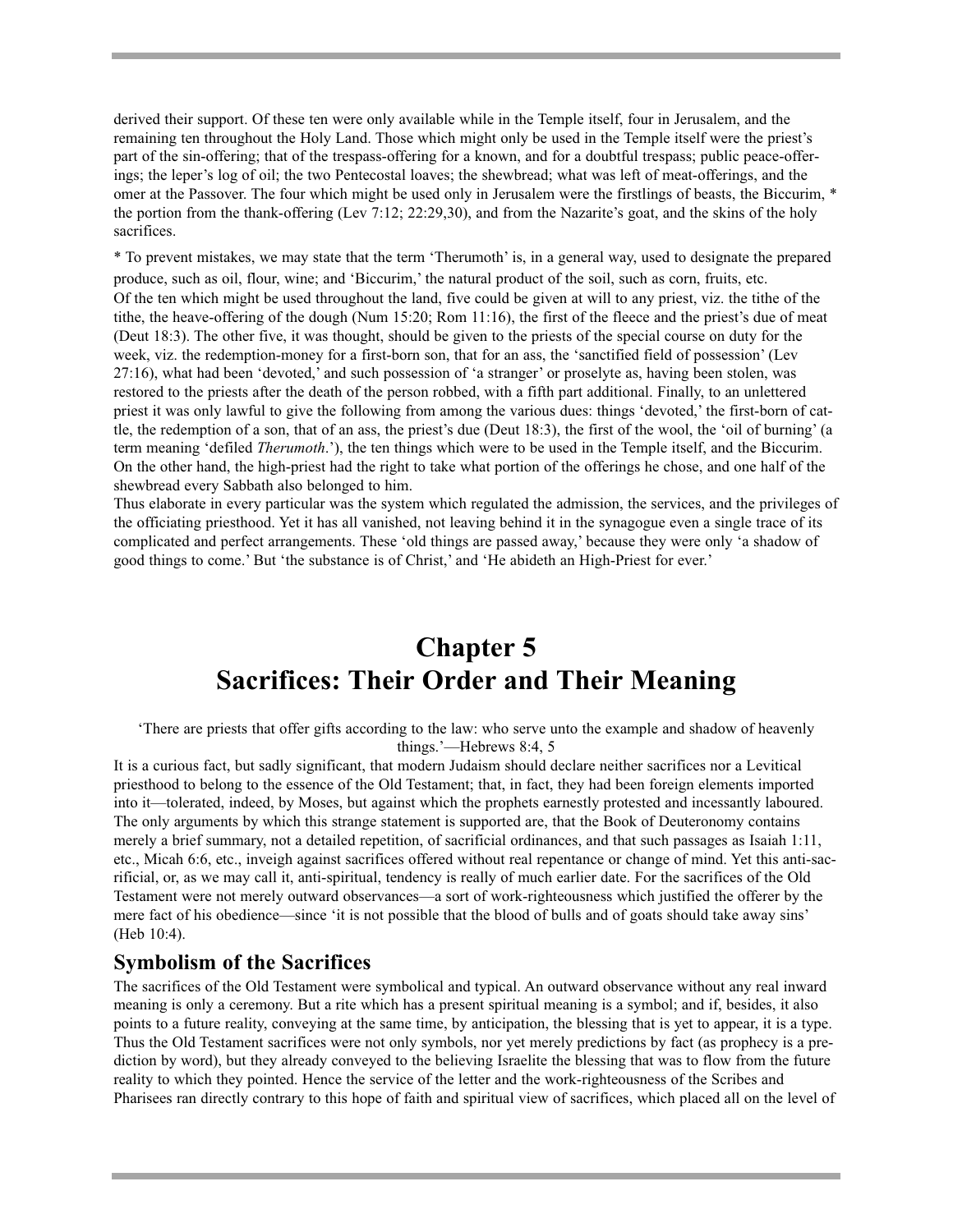sinners to be saved by the substitution of another, to whom they pointed. Afterwards, when the destruction of the Temple rendered its services impossible, another and most cogent reason was added for trying to substitute other things, such as prayers, fasts, etc., in room of the sacrifices. Therefore, although none of the older Rabbis has ventured on such an assertion as that of modern Judaism, the tendency must have been increasingly in that direction. In fact, it had become a necessity—since to declare sacrifices of the essence of Judaism would have been to pronounce modern Judaism an impossibility. But thereby also the synagogue has given sentence against itself, and by disowning sacrifices has placed itself outside the pale of the Old Testament.

## **Sacrifices the Centre of the Old Testament**

Every unprejudiced reader of the Bible must feel that sacrifices constitute the centre of the Old Testament. Indeed, were this the place, we might argue from their universality that, along with the acknowledgment of a Divine power, the dim remembrance of a happy past, and the hope of a happier future, sacrifices belonged to the primeval traditions which mankind inherited from Paradise. To sacrifice seems as 'natural' to man as to pray; the one indicates what he feels about himself, the other what he feels about God. The one means a felt need of propitiation; the other a felt sense of dependence.

# **The Idea of Substitution**

The fundamental idea of sacrifice in the Old Testament is that of substitution, which again seems to imply everything else—atonement and redemption, vicarious punishment and forgiveness. The firstfruits go for the whole products; the firstlings for the flock; the redemption-money for that which cannot be offered; and the life of the sacrifice, which is in its blood (Lev 17:11), for the life of the sacrificer. Hence also the strict prohibition to partake of blood. Even in the 'Korban,' gift (Mark 7:11) or free-will offering, it is still the gift for the giver. This idea of substitution, as introduced, adopted, and sanctioned by God Himself, is expressed by the sacrificial term rendered in our version 'atonement,' but which really means covering, the substitute in the acceptance of God taking the place of, and so covering, as it were, the person of the offerer. Hence the Scriptural experience: 'Blessed is he whose transgression is forgiven, whose sin is covered...unto whom the Lord imputeth not iniquity' (Psa 32:1,2); and perhaps also the Scriptural prayer: 'Behold, O God, our shield, and look upon the face of Thine Anointed' (Psa 84:9). Such sacrifices, however, necessarily pointed to a mediatorial priesthood, through whom alike they and the purified worshippers should be brought near to God, and kept in fellowship with Him. Yet these priests themselves continually changed; their own persons and services needed purification, and their sacrifices required constant renewal, since, in the nature of it, such substitution could not be perfect. In short, all this was symbolical (of man's need, God's mercy, and His covenant), and typical, till He should come to whom it all pointed, and who had all along given reality to it; He whose Priesthood was perfect, and who on a perfect altar brought a perfect sacrifice, once for all—a perfect Substitute, and a perfect Mediator (Heb 10:1-24).

# **The Paschal Lamb**

At the very threshold of the Mosaic dispensation stands the sacrifice of the Paschal Lamb connected with the redemption of Israel, and which in many respects must be regarded as typical, or rather anticipatory, of all the others. But there was one sacrifice which, even under the Old Testament, required no renewal. It was when God had entered into covenant relationship with Israel, and Israel became the 'people of God.' Then Moses sprinkled 'the blood of the covenant' on the altar and on the people (Exo 24). On the ground of this covenant-sacrifice all others rested (Psa 50:5). These were, then, either sacrifices of communion with God, or else intended to restore that communion when it had been disturbed or dimmed through sin and trespass: sacrifices *in* communion, or *for* communion with God. To the former class belong the burnt- and the peace-offerings; to the latter, the sin- and the trespassofferings. But, as without the shedding of blood there is no remission of sin, every service and every worshipper had, so to speak, to be purified by blood, and the mediatorial agency of the priesthood called in to bring near unto God, and to convey the assurance of acceptance.

# **Bloody and Unbloody Offerings**

The readiest, but perhaps the most superficial, arrangement of sacrifices is into bloody and unbloody. The latter, or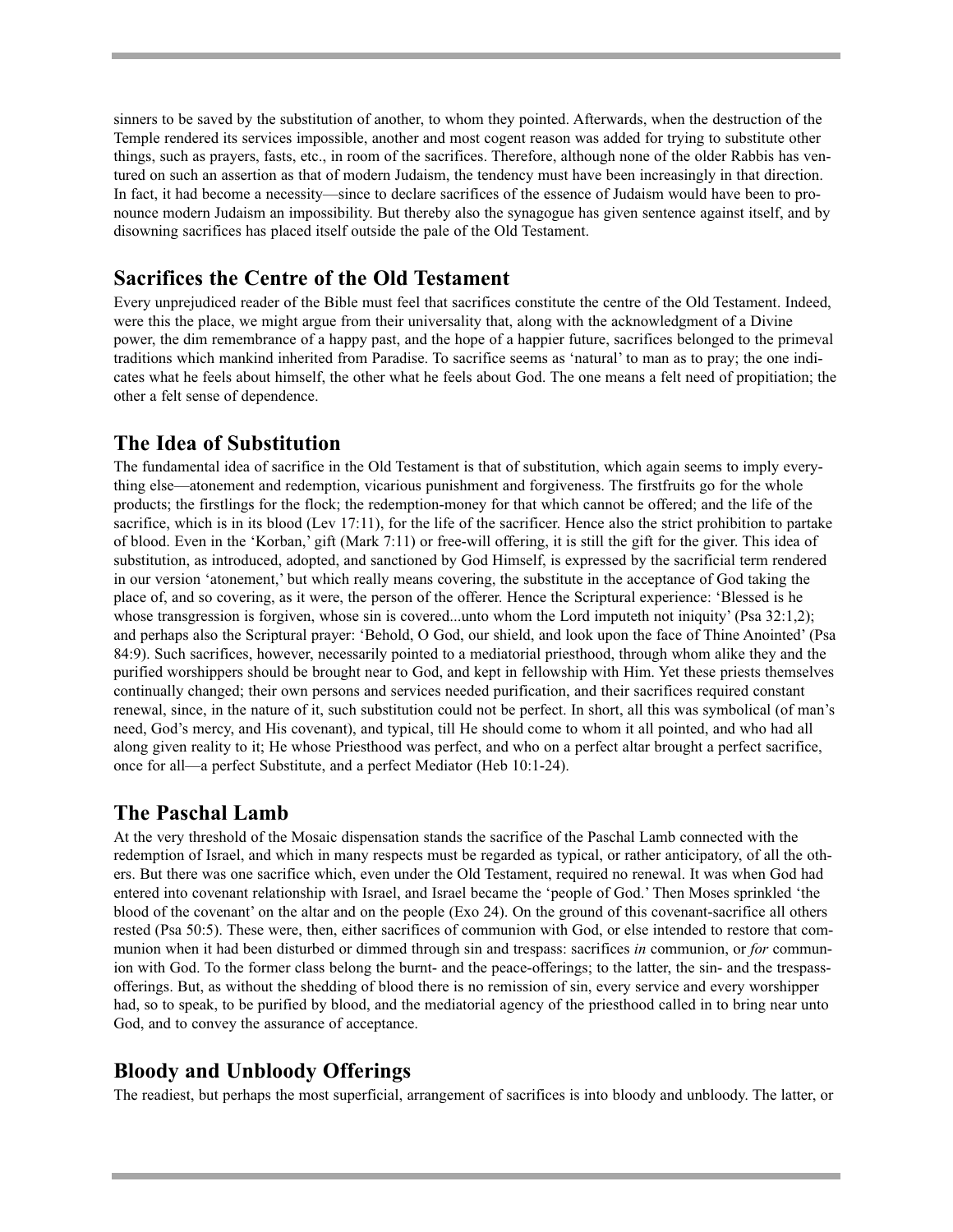'Minchah,' included, besides the meat- and drink-offering, the first sheaf at the Passover, the two loaves at Pentecost, and the shewbread. The meat-offering was only brought alone in two instance—the priest's offering (Lev 7:12) and that of jealousy (Num 5:15), to which Jewish tradition adds the meat-offerings mentioned in Leviticus 2. If in Leviticus 5:11 a meat-offering is allowed in cases of extreme poverty as a substitute for a sinoffering, this only further proves the substitutionary character of sacrifices. From all this it will be evident that, as a general rule, the meat-offering cannot be regarded as separate from the other or bloody sacrifices. In proof of this, it always varied in quantity, according to the kind of sacrifice which it accompanied (Num 15:1-12; 28:1-12; 39:1, etc.).

# **The Requisites of Sacrifice**

The general requisites of all sacrifices were—that they should be brought of such things, in such place and manner, and through such mediatorial agency, as God had appointed. Thus the choice and the appointment of the mode of approaching Him, were to be all of God. Then it was a first principle that every sacrifice must be of such things as had belonged to the offerer. None other could represent him or take his place before God. Hence the Pharisees were right when, in opposition to the Sadducees, they carried it that all public sacrifices (which were offered for the nation as a whole) should be purchased, not from voluntary contributions, but from the regular Temple revenues. Next, all animal sacrifices were to be free of blemishes (of which the Rabbis enumerate seventy-three), and all unbloody offerings to be without admixture of leaven or of honey; the latter probably because, from its tendency to fermentation or corruption, it resembled leaven. For a similar reason salt, as the symbol of incorruption, was to be added to all sacrifices. \*

\* The Rabbis speak of the so-called 'salt of Sodom,' probably rock salt from the southern end of the Dead Sea, as used in the sacrifices.

Hence we read in Mark 9:49—'For every one shall be salted with fire, and every sacrifice shall be salted with salt'; that is, as the salt is added to the sacrifice symbolically to point to its incorruption, so the reality and permanence of our Christian lives will be brought out by the fire of the great day, when what is wood, hay, and stubble shall be consumed; while that which is real shall prove itself incorruptible, having had the fire applied to it.

# **The Creatures Appointed**

In Scripture three kinds of four-footed beasts—oxen, sheep, and goats; and two of birds—turtle-doves and young pigeons—are appointed for sacrifices. \*

\* 'The birds' used at the purification of the leper (Lev 14:4) cannot be regarded as sacrifices.

The latter, except in certain purifications, are only allowed as substitutes for other sacrifices in case of poverty. Hence also no direction is given either as to their age or sex, though the Rabbis hold that the turtle-doves (which were the common birds of passage) should be fully grown, and the domestic pigeons young birds. But, as in the various sacrifices of oxen, sheep, and goats there were differences of age and sex, the Jews enumerate twelve sacrifices, to which as many terms in Scripture correspond. The Paschal lamb and that for the trespass-offerings required to be males, as well as all burnt- and all public sacrifices. The latter 'made void the Sabbath and defilement,' i.e. they superseded the law of Sabbath rest (Matt 12:5), and might be continued, notwithstanding one kind of Levitical defilement—that by death.

# **The Eleven Sacrifices of the Rabbis**

The Rabbis, who are very fond of subtle distinctions, also speak of public sacrifices that resembled the private, and of private sacrifices that resembled the public, in that they also 'made void the Sabbath and defilement.' Altogether they enumerate *eleven public* sacrifices, viz. the daily sacrifices; the additional for the Sabbath; for the New Moon; the Passover sacrifices; the lamb when the sheaf was waved; the Pentecostal sacrifices; those brought with the two first loaves; New Year's; Atonement Day sacrifices; those on the first day of, and those on the octave of 'Tabernacles.' *Private* sacrifices they classify as those on account of sins by word or deed; those on account of what concerned the body (such as various defilements); those on account of property (firstlings, tithes); those on account of festive seasons; and those on account of vows or promises. Yet another division of sacrifices was into those *due*, or prescribed, and those *voluntary*. For the latter nothing could be used that had previously been vowed,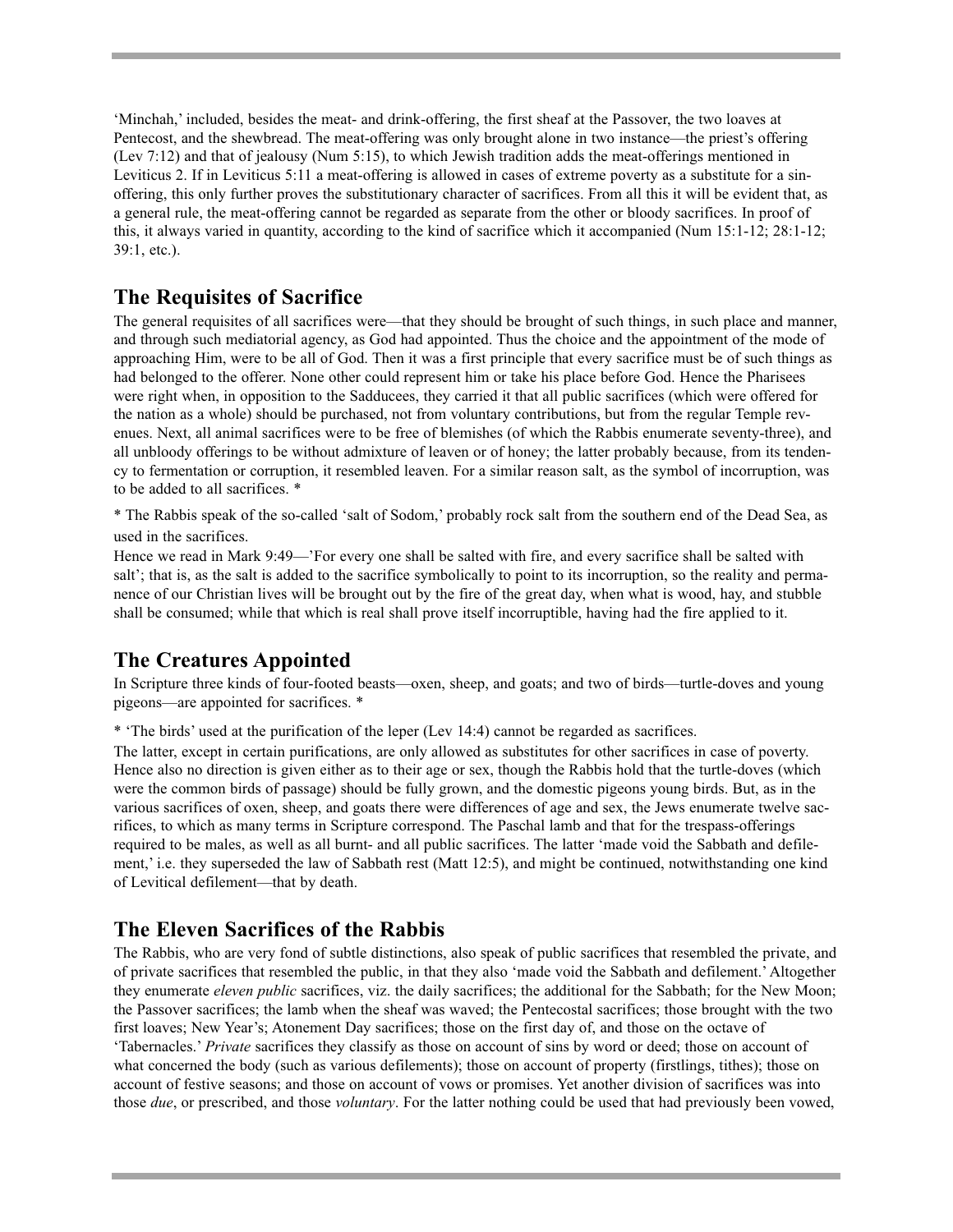since it would already belong unto God.

# **Holy and Less Holy**

But of far greater importance is the arrangement of sacrifices into the most holy and the less holy, which is founded on Scripture (Lev 6:17; 7:1; 14:13). Certain meat-offerings (Lev 2:3,10; 6:17; 10:12), and all burnt-, sin-, and trespass-sacrifices, as well as all public peace-offerings, were most holy. Such were to be offered or sacrificed in one of the more holy places; they were slain at the north side of the altar \* (the less holy at the east or south side); and they were either not partaken of at all, or else only by the officiating priests, and within the court of the Temple.

\* The reason of this is obscure. Was it that the north was regarded as the symbolical region of cold and darkness? Or was it because during the wilderness-journey the Most Holy Place probably faced north—towards Palestine? The skins of the most holy sacrifices, except such as were wholly burnt, belonged to the priests; those of the less holy to the offerers. In the latter case they also partook of their flesh, the only exception being the firstlings, which were eaten by the priests alone. The Rabbis attach ten comparative degrees of sanctity to sacrifices; and it is interesting to mark that of these the first belonged to the blood of the sin-offering; the second to the burnt-offering; the third to the sin-offering itself; and the fourth to the trespass-offering. Lastly, all sacrifices had to be brought before

actual sunset, although the unconsumed flesh might smoulder on the altar till next dawn.

# **The Acts of Sacrifice**

The Rabbis mention the following five acts as belonging to the offerer of a sacrifice: the laying on of hands, slaying, skinning, cutting up, and washing the inwards. These other five were strictly priestly functions: catching up the blood, sprinkling it, lighting the altar fire, laying on the wood, bringing up the pieces, and all else done at the altar itself.

The whole service must have been exceedingly solemn. Having first been duly purified, a man brought his sacrifice himself 'before the Lord'—anciently, to 'the door of the Tabernacle' (Lev 1:3; 4:4), where the altar of burntoffering was (Exo 40:6), and in the Temple into the Great Court. If the sacrifice was most holy, he entered by the northern; if less holy, by the southern gate. Next he placed it so as to face the west, or the Most Holy Place, in order thus literally to bring it before the Lord. To this the apostle refers when, in Romans 12:1, he beseecheth us to present our 'bodies a living sacrifice, holy, acceptable unto God.'

# **Laying on of Hands**

But this was only the commencement of the service. Women might bring their sacrifices into the Great Court; but they might not perform the second rite—that of laying on of hands. This meant transmission and delegation, and implied representation; so that it really pointed to the substitution of the sacrifice for the sacrificer. Hence it was always accompanied by confession of sin and prayer. It was thus done. The sacrifice was so turned that the person confessing looked towards the west, while he laid his hands between the horns of the sacrifice, \* and if the sacrifice was brought by more than one, each had to lay on his hands.

\* If the offerer stood outside the Court of the Priests, on the topmost of the fifteen Levitical steps, or within the gate of Nicanor, *his hands* at least must be within the Great Court, or the rite was not valid.

It is not quite a settled point whether one or both hands were laid on; but all are agreed that it was to be done 'with one's whole force'—as it were, to lay one's whole weight upon the substitute. \*

\* Children, the blind, the deaf, those out of their minds, and non-Israelites, were not allowed to 'lay on hands.' If a person under vow had died, his heir-at-law took his place. The only public sacrifices in which hands were laid on were those for sins of public ignorance (Lev 4:15; 16:21), when the 'elders' acted as representing the people to which some Rabbinical authorities add public sin-offerings in general (on the ground of 2 Chron 29:23)—and the scapegoat on the Day of Atonement, on which the high-priest laid his hands. In all private sacrifices, except firstlings, tithes, and the Paschal lamb, hands were laid on, and, while doing so, the following prayer was repeated: 'I entreat, O Jehovah: I have sinned, I have done perversely, I have rebelled, I have committed (naming the sin, trespass, or, in case of a burnt-offering, the breach of positive or negative command); but I return in repentance,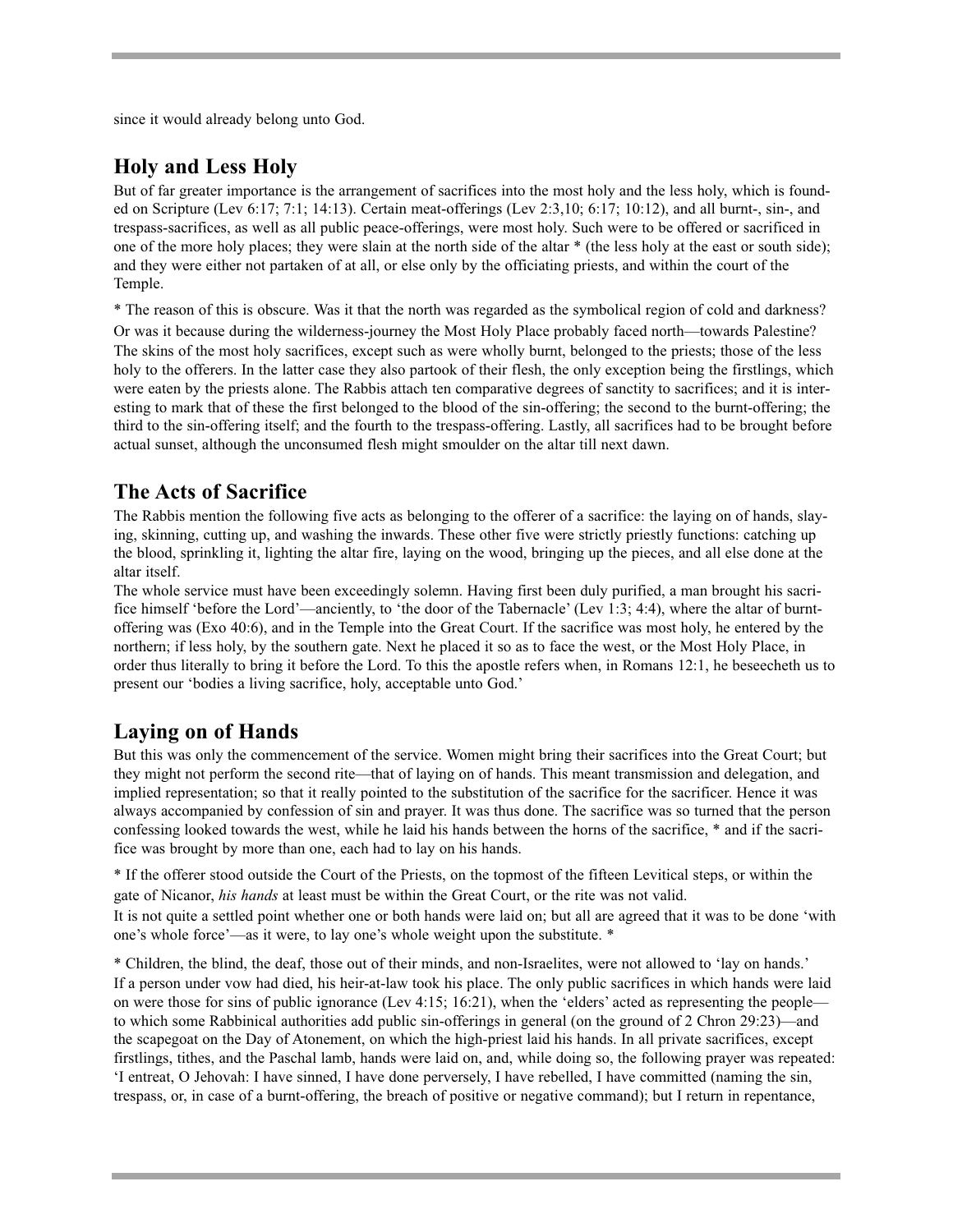and let this be for my atonement (covering).' According to Maimonides, in peace-offerings a record of God's praise, rather than a confession of sins, was spoken. But, as the principle prevailed that frequent confession even without sacrifice was meritorious, another formula is also recorded, in which the allusion to sacrifices is omitted. Closely connected with this was 'the lifting and waving' of certain sacrifices. The priest put his hands under those of the offerer, and moved the sacrifice upwards and downwards, right and left; according to Abarbanel also 'forwards and backwards.' The lamb of the leper's trespass-offering was waved before it was slain (Lev 14:24); private peace-offerings, only after they had been slain; while in public peace-offerings, the practice varied.

## **Sacrifices Slain by Priests Only**

Under ordinary circumstances all public sacrifices, and also always that of the leper, were slain by the priests.  $*$ 

\* The Hebrew term used for sacrificial slaying is never applied to the ordinary killing of animals. The Talmud declares the offering of birds, so as to secure the blood, \* to have been the most difficult part of a priest's work.

\* In the case of birds there was no laying on of hands.

For the death of the sacrifice was only a means towards an end, that end being the shedding and sprinkling of the blood, by which the atonement was really made. The Rabbis mention a variety of rules observed by the priest who caught up the blood—all designed to make the best provision for its proper sprinkling. \*

\* The Rabbis mention five mistakes which might render a sacrifice invalid, none of them the least interesting, except, perhaps, that the gullet might never be wholly severed.

Thus the priest was to catch up the blood in a silver vessel pointed at the bottom, so that it could not be put down, and to keep it constantly stirred, to preserve the fluidity of the blood. In the sacrifice of the red heifer, however, the priest caught the blood directly in his left hand, and sprinkled it with his right towards the Holy Place: while in that of the leper one of the two priests received the blood in the vessel; the other in his hand, from which he anointed the purified leper (Lev 4:25).

#### **The Application of the Blood**

According to the difference of sacrifices, the blood was differently applied, and in different places. In all burnt-, trespass-, and peace-offerings the blood was thrown directly out of the vessel or vessels in which it had been caught, the priest going first to one corner of the altar and then to the other, and throwing it in the form of the Greek Letter gamma, so that each time two sides of the altar were covered. Any blood left after these two 'gifts,' as they were called (which stood for four), was poured out at the base of the altar, whence it flowed into the Kedron. In all sin-offerings the blood was not thrown, but sprinkled, the priest dipping the forefinger of his right hand into the blood, and then sprinkling it from his finger by a motion of the thumb. According to the importance of the sin-offering, the blood was so applied either to the four horns of the altar of burnt-offering, or else it was brought into the Holy Place itself, and sprinkled first seven times towards the veil of the Most Holy Place (Lev 4:6,17), and then on the four horns of the golden altar of incense, beginning at the north-east. Finally, on the Day of Atonement the blood was sprinkled within the Most Holy Place itself. From all sin-offerings the blood of which was sprinkled on the horns of the altar of burnt-offering certain portions were to be eaten, while those whose blood was brought into the Holy Place itself were wholly burnt. But in the sacrifices of firstlings, of tithes of animals, and of the Paschal lamb, the blood was neither thrown nor sprinkled, and only poured out at the base of the altar.

# **The Flaying**

On the shedding of blood, which was of the greatest importance—since, according to the Talmud, 'whenever the blood touches the altar the offerer is atoned for'—followed the 'flaying' of the sacrifice and the 'cutting up into his pieces.' All this had to be done in an orderly manner, and according to certain rules, the apostle adopting the sacrificial term when he speaks of 'rightly dividing the word of truth' (2 Tim 2:15). The 'inwards' and 'legs' having been washed (Lev 1:9), and dried with sponges, the separate pieces of the sacrifice were brought up by various priests: the calculation of the Rabbis being, that in the case of a sheep or a she-goat six priests carried the sacrifice, one more the meat-, and another the drink-offering (in all eight); while in that of a ram twelve, and in that of a bul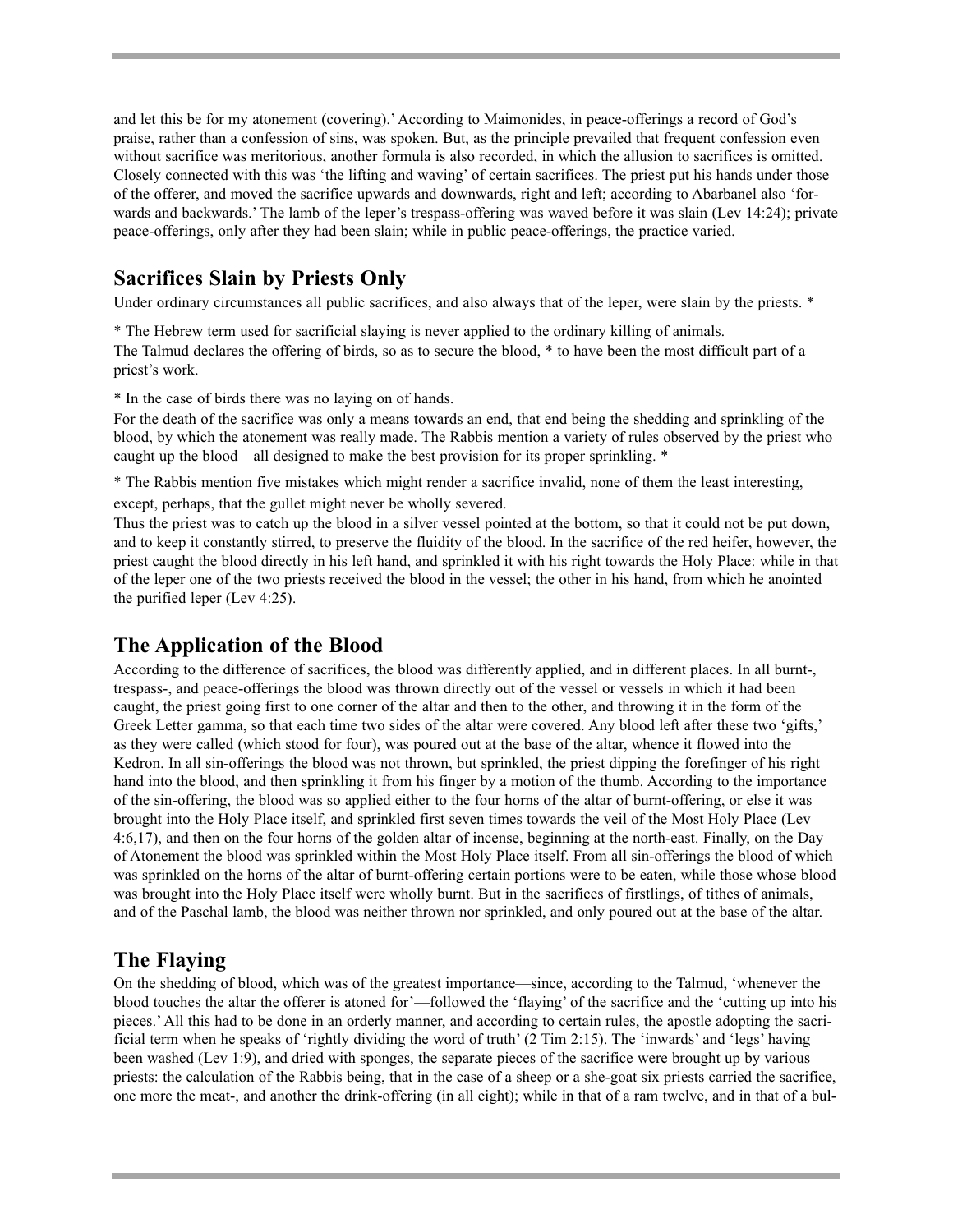lock four-and-twenty priests were needed for the service. Next, the sacrificial salt was applied, and then the pieces were first confusedly thrown and then arranged upon the fire. \* This latter part of the service requires explanation.

\* Whatever was laid upon the altar was regarded as 'sanctified' by it, and could not be again removed, even though it should have become defiled. This explains the words of Christ in Matthew 23:19.

# **The Burning**

The common idea that the burning either of part or the whole of the sacrifice pointed to its destruction, and symbolised the wrath of God and the punishment due to sin, does not seem to accord with the statements of Scripture. The term used is not that commonly employed for burning, but means 'causing to smoke,' and the rite symbolises partly the entire surrender of the sacrifice, but chiefly its acceptance on the part of God. Thus the sacrifice consumed by a fire which had originally come down from God Himself—not by strange fire—would ascend 'for a sweet savour unto the Lord' (Lev 1:9; 4:31). Even the circumstance that the fire for the altar of incense was always taken from that on the altar of burnt-offering, shows that, while that fire might symbolise the presence of a holy Jehovah in His house, it could not refer to the fire of wrath or of punishment. \*

\* Compare the article in Herzog's *Encyc*. vol. x. p. 633. Some of the sacrifices were burned on the altar of burntoffering, and some outside the gate; while in certain less holy sacrifices it was allowed to burn what was left anywhere within the city.

As already stated, those parts of the sin-, trespass-, \* and public peace-offerings, which were allowed to be eaten, could only be partaken of by the priests (not their families) during their actual ministry, and within the Temple walls.

\* Except those for the whole people and for the high-priest, which had to be burned outside the gate. The flesh of these offerings had also to be eaten on the day of the sacrifice, or in the night following; while in other offerings the permission extended to a second day. The Rabbis, however, restrict the eating of the Paschal lamb to midnight. Whatever was left beyond the lawful time had to be burned.

#### **New Testament View of Sacrifice Agrees with the Synagogue**

It is deeply interesting to know that the New Testament view of sacrifices is entirely in accordance with that of the ancient Synagogue. At the threshold we here meet the principle: 'There is no atonement except by blood.' In accordance with this we quote the following from Jewish interpreters. Rashi says (on Lev 17:11): 'The soul of every creature is gave it to atone for the soul of man—that one soul should come and atone for the other.' Similarly Aben Ezra writes: 'One soul is a substitute for the other.' And Moses ben Nachmann: 'I gave the soul for you on the altar, that the soul of the animal should be an atonement for the soul of the man.' These quotations might be almost indefinitely multiplied. Another phase of Scriptural truth appears in such Rabbinical statements as that by the imposition of hands: 'The offerer, as it were, puts away his sins from himself, and transfers them upon the living animal'; and that, 'as often as any one sins with his soul, whether from hate or malice, he puts away his sin from himself, and places it upon the head of his sacrifice, and it is an atonement for him.' Hence, also, the principal laid down by Abarbanel, that, 'after the prayer of confession (connected with the imposition of hands) the sins of the children of Israel lay on the sacrifice (of the Day of Atonement).' This, according to Maimonides, explains why every one who had anything to do with the sacrifice of the red heifer or the goat on the Day of Atonement, or similar offerings, was rendered unclean; since these animals were regarded as actually sin-bearing. In fact, according to Rabbinical expression, the sin-bearing animal is on that ground expressly designated as something to be rejected and abominable. The Christian reader will here be reminded of the Scriptural statement: 'For He has made Him to be sin for us who knew no sin, that we might be made the righteousness of God in Him.'

There is yet one other phase on which the Synagogue lays stress. It is best expressed in the following quotation, to which many similar might be added: 'Properly speaking, the blood of the sinner should have been shed, and his body burned, as those of the sacrifices. But the Holy One—blessed be He!—accepted our sacrifice from us as redemption and atonement. Behold the full grace which Jehovah—blessed be He!—has shown to man! In His compassion and in the fulness of His grace He accepted the soul of the animal instead of his soul, that through it there might be an atonement.' Hence also the principle, so important as an answer to the question, Whether the Israelites of old had understood the meaning of sacrifices? 'He that brought a sacrifice required to come to the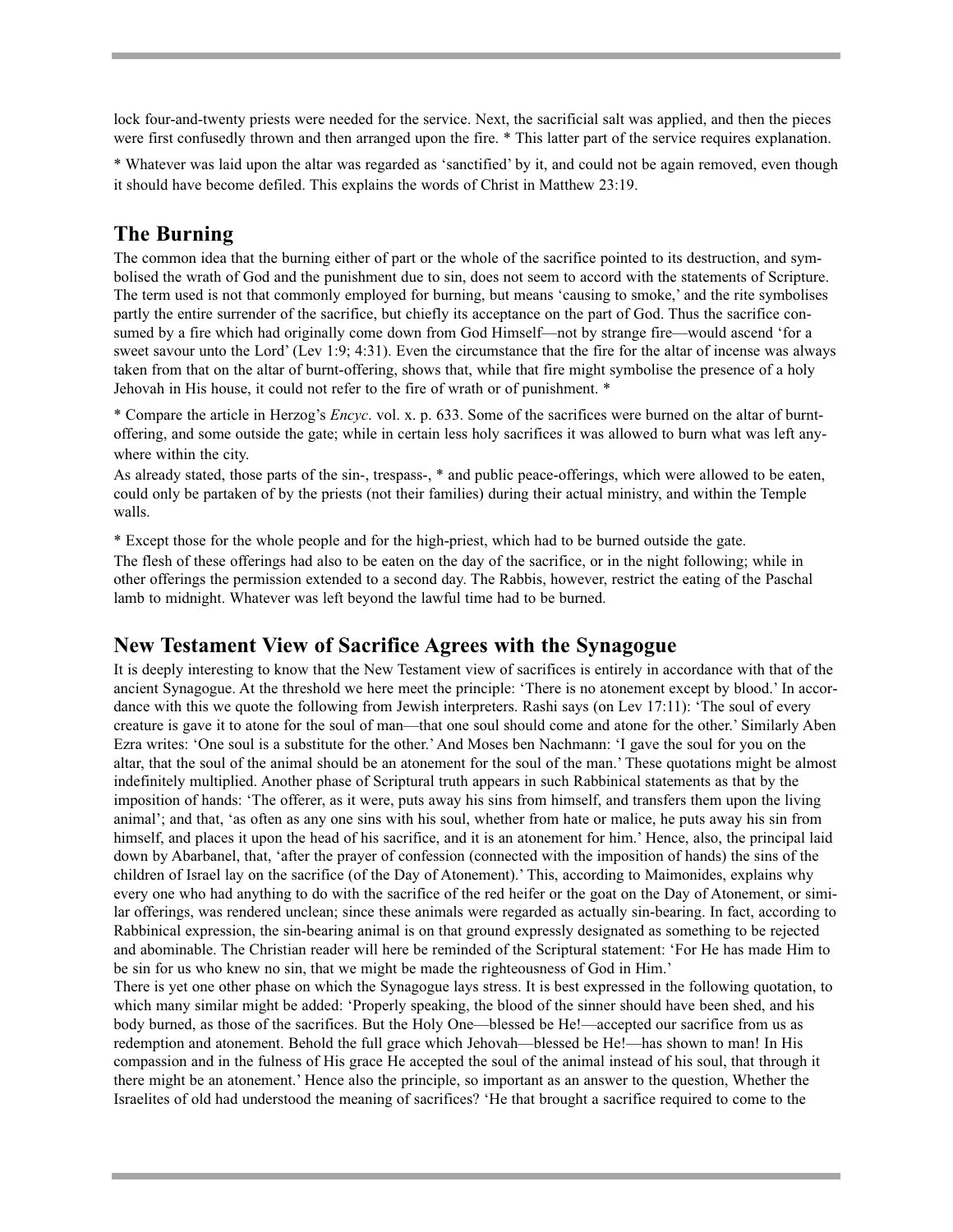knowledge that that sacrifice was his redemption.'

## **Jewish Liturgies**

In view of all this, the deep-felt want so often expressed by the Synagogue is most touching. In the liturgy for the Day of Atonement we read: 'While the altar and the sanctuary were still in their places, we were atoned for by the goats, designated by lot. But now for our guilt, if Jehovah be pleased to destroy us, He takes from our hand neither burnt-offering nor sacrifice.' We add only one more out of many similar passages in the Jewish prayer-book: 'We have spoken violence and rebellion; we have walked in a way that is not right...Behold, our transgressions have increased upon us; they press upon us like a burden; they have gone over our heads; we have forsaken Thy commandments, which are excellent. And wherewith shall we appear before Thee, the mighty God, to atone for our transgressions, and to put away our trespasses, and to remove sin, and to magnify Thy grace? Sacrifices and offerings are no more; sin- and trespass-offerings have ceased; the blood of sacrifices is no longer sprinkled; destroyed is Thy holy house, and fallen the gates of Thy sanctuary; Thy holy city lies desolate; Thou hast slain, sent from Thy presence; they have gone, driven forth from before Thy face, the priests who brought Thy sacrifices!' Accordingly, also, the petition frequently recurs: 'Raise up for us a right Intercessor (that it may be true), I have found a ransom (an atonement, or covering).' And on the Day of Atonement, as in substance frequently on other occasions, they pray: 'Bring us back in jubilee to Zion, Thy city, and in joy as of old to Jerusalem, the house of Thy holiness! Then shall we bring before Thy face the sacrifices that are due.'

## **The Eve of Day of Atonement**

Who shall make answer to this deep lament of exiled Judah? Where shall a ransom be found to take the place of their sacrifices? In their despair some appeal to the merits of the fathers or of the pious; others to their own or to Israel's sufferings, or to death, which is regarded as the last expiation. But the most melancholy exhibition, perhaps, is that of an attempted sacrifice by each pious Israelite on the eve of the Day of Atonement. Taking for males a white cock, \* and for females a hen, the head of the house prays: 'The children of men who dwell in darkness and in the shadow of death, bound in misery and iron—them will He bring forth from darkness and the shadow of death, and break their bonds asunder. Fools, because of their transgressions and because of their iniquities, are afflicted; their soul abhorreth all manner of meat, and they draw near unto the gates of death. Then they cry unto the Lord in their trouble, that He save them out of their distresses. He sends His word and heals them, and delivers them from their destruction. Then they praise the Lord for His goodness, and for His marvellous works to the children of men. If there be an angel with Him, an intercessor, one among a thousand, to show unto men his righteousness, then He is gracious unto him, and saith, Let him go, that he may not go down into the pit; I have found an atonement (a covering).'

\* Because the Hebrew word for 'man' (Gever) is used in the Talmud for 'a cock,' and 'white,' with reference to Isaiah 1:18.

Next, the head of the house swings the sacrifice round his head, saying, 'This is my substitute; this is in exchange for me; this is my atonement. This cock goes into death, but may I enter into a long and happy life, and into peace!' Then he repeats this prayer three times, and lays his hands on the sacrifice, which is now slain. This offering up of an animal not sanctioned by the law, in a place, in a manner, and by hands not authorised by God, is it not a terrible phantom of Israel's dark and dreary night? and does it not seem strangely to remind us of that other terrible night, when the threefold crowing of a cock awakened Peter to the fact of his denial of 'the Lamb of God which taketh away the sin of the world'?

And still the cry of the Synagogue comes to us through these many centuries of past unbelief and ignorance: 'Let one innocent come and make atonement for the guilty!' To which no other response can ever be made than that of the apostle: 'Such an High-Priest became us, who is holy, harmless, undefiled, separate from sinners, and made higher than the heavens'! (Heb 7:26)

# **Chapter 6**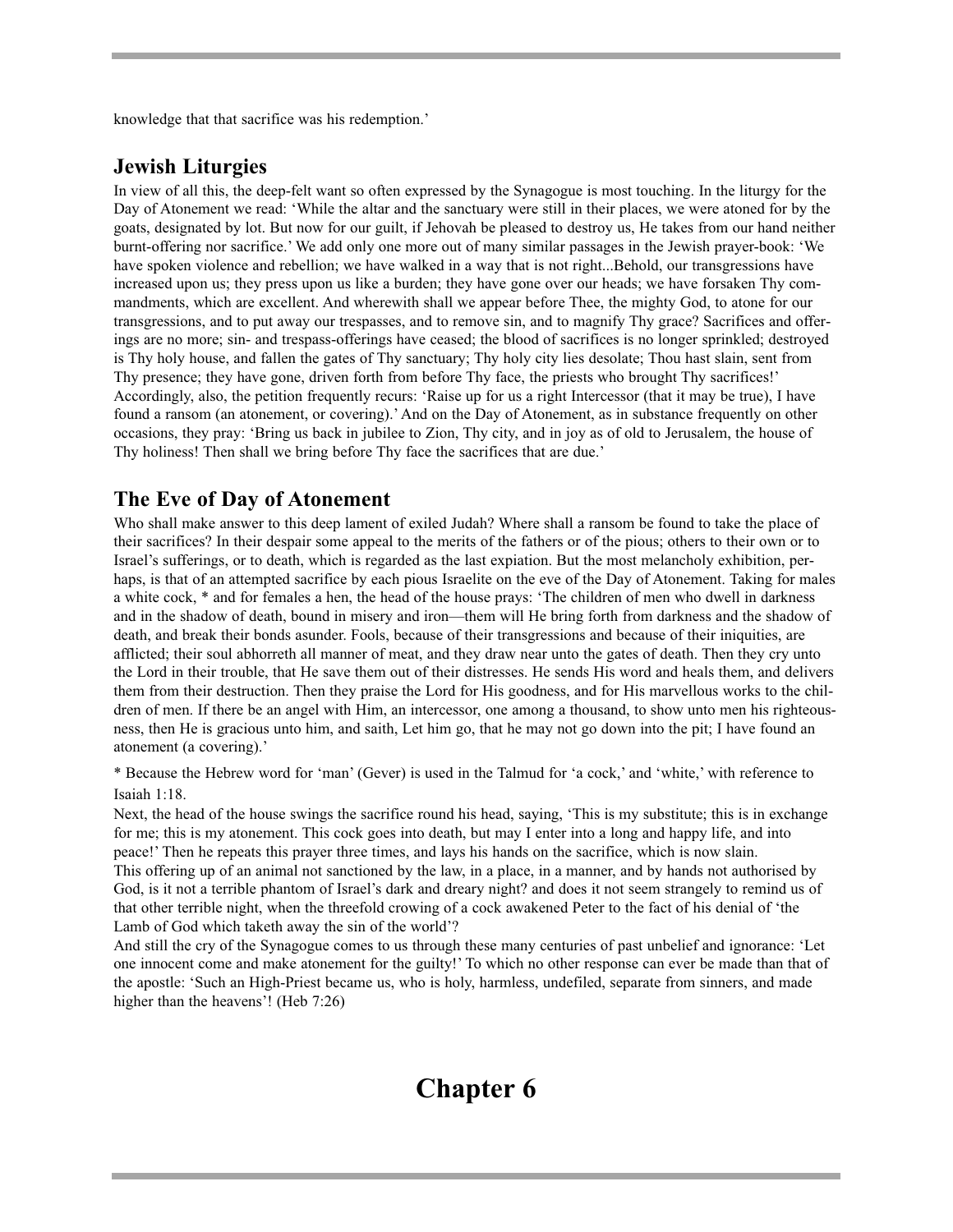# **The Burnt-Offering, the Sin- and Trespass-Offering, and the Peace-Offering**

'And every priest standeth daily ministering and offering oftentimes the same sacrifices, which can never take away sins: but this Man, after He had offered one sacrifice for sins for ever, sat down on the right hand of God.'— Hebrews 10:11, 12

# **The Idea of Substitution**

The question whether or not sacrifices were to cease after the coming of the Messiah is differently answered in the Jewish synagogue, some arguing that only thank- and peace-offerings would then be brought, while the majority expect a revival of the regular sacrificial worship. \*

\*It has been matter of controversy whether or not, in the first years after the destruction of the Temple, solitary attempts were made by enthusiasts to offer sacrifices. My own conviction is, that no such instance can be historically established.

But on one point the authorities of the old synagogue, previous to their controversy with Christianity, are agreed. As the Old Testament and Jewish tradition taught that the object of a sacrifice was its *substitution* for the offender, so Scripture and the Jewish fathers also teach that the substitute to whom all these types pointed was none other than the Messiah.

It has been well remarked, that the difficulties of modern interpreters of the Messianic prophecies arise chiefly from their not perceiving the unity of the Old Testament in its progressive unfolding of the plan of salvation. Moses must not be read independently of the Psalms, nor yet the Psalms independently of the Prophets. Theirs are not so many unconnected writings of different authorship and age, only held together by the boards of one volume. They form integral parts of one whole, the object of which is to point to the goal of all revelation in the appearing of the Christ. Accordingly, we recognize in the prophetic word, not a change nor a difference, but three wellmarked progressive stages, leading up to the sufferings and the glory of Messiah. In the Proto-Evangel, as Genesis 3:15 has been called, and in what follows it, we have as yet only the grand general outlines of the figure. Thus we see a *Person* in the Seed of the woman; *suffering*, in the prediction that His heel would be bruised; and *victory*, in that He would bruise the serpent's head. These merely general outlines are wonderfully filled up in the Book of Psalms. The 'Person' is now 'the Son of David'; while alike the sufferings and the victory are sketched in vivid detail in such Psalms as 22, 35, 49, and 102; or else in Psalms 2, 72, 89, 110, and 118—not to speak of other almost innumerable allusions.

# **Christ our Substitute**

One element only was still wanting—that this Son of David, this Sufferer and Conqueror, should be shown to be our *Substitute*, to whom also the sacrificial types had pointed. This is added in the writings of the prophets, especially in those of Isaiah, culminating, as it were, in Isaiah 53, around which the details furnished by the other prophets naturally group themselves. The picture is now completed, and so true to the original that, when compared with the reality in the Person and Work of the Lord Jesus Christ, we can have no difficulty in recognising it; and this not so much from one or other outline in prophecy or type, as from their combination and progressive development throughout the Scriptures of the Old Testament, considered as a connected whole. As already stated, such early works as the *Targum Jonathan* and the *Jerusalem Targum* frankly adopt the Messianic interpretation of these prophecies. The later Rabbis also admit that this had been the common view of the Jewish fathers; but, on account of 'the sages of the Nazarenes, who apply it to that man whom they hanged in Jerusalem towards the close of the second Temple, and who, according to their opinion, was the Son of the Most Blessed, and had taken human nature in the womb of the Virgin,' they reject that interpretation, and refer the prediction of suffering either to some individual, or mostly to Israel as a nation. But so difficult is it to weaken the language in which the Messiah's vicarious sufferings are described—not less than twelve times in Isaiah 52:13 to 53—that some of their commentators have been forced to admit it, sometimes almost unconsciously. The language of Isaiah has even crept into the following Messianic hymnal prayer for the Passover:

'Haste, my Beloved; come, ere ends the vision's day; Make haste, and chase Thyself the shadows all away!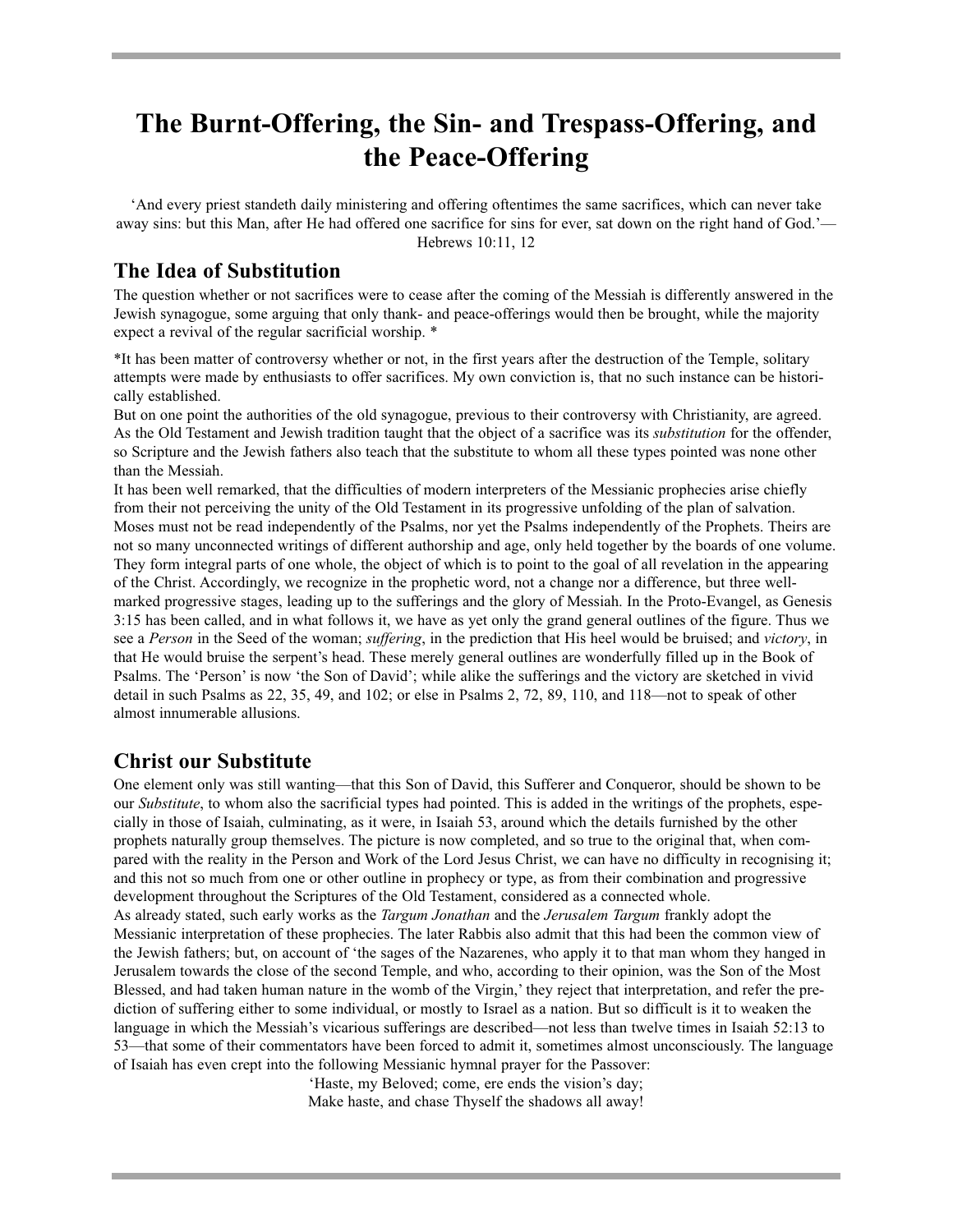"Despised" is He, but yet "extolled" and "high" shall be;

"Deal prudently," "sprinkle nations," and "judge" shall He.'

Thus, if by the universal consent of all who are unprejudiced sacrifices point to substitution, substitution in its turn points to the Person and Work of the Messiah.

It has already been explained that all sacrifices were either such as were offered on the ground of communion with God—the burnt- and the peace-offering; or else such as were intended to restore that communion when it had been dimmed or disturbed—the sin- and the trespass-offering. Each of these four kinds of sacrifices will now have to be separately considered.

# **Symbolism of the Burnt-offering**

I. *The burnt-offering*—*Olah*, or also *Chalil* (Deut 33:10; in Psalm 51:19 literally rendered 'whole burnt-offering).—The derivation of the term Olah, as wholly 'ascending' unto God, indicates alike the mode of the sacrifice and its meaning. It symbolised the entire surrender unto God, whether of the individual or of the congregation, and His acceptance thereof. Hence, also, it could not be offered 'without shedding of blood.' Where other sacrifices were brought, it followed the sin- but preceded the peace-offering. In fact, it meant general acceptance on the ground of previous special acceptance, and it has rightly been called the *sacrificium latreuticum*, or sacrifice of devotion and service. \*

\* In the historical books the term *Olah* is, however, used in a more general sense to denote other sacrifices also. Thus day by day it formed the regular morning and evening service in the Temple, while on sabbaths, new moons, and festivals additional burnt-offerings followed the ordinary worship. There the covenant-people brought the covenant-sacrifice, and the multitude of offerings indicated, as it were, the fulness, richness, and joyousness of their self-surrender. Accordingly, although we can understand how this sacrifice might be said to 'make atonement' for an individual in the sense of assuring him of his acceptance, we cannot agree with the Rabbis that it was intended to atone for evil thoughts and purposes, and for breaches of positive commands, or of such negative as involved also a positive command.

The burnt-offering was always to be a male animal, as the more noble, and as indicating strength and energy. The blood was thrown on the angles of the altar below the red line that ran round it. Then 'the sinew of the thigh' (Gen 32:32), \* the stomach and the entrails, etc., having been removed (in the case of birds also the feathers and the wings), and the sacrifice having been duly salted, it was wholly burned.

\* The 'sinew of the thigh' was neither allowed to be eaten nor to be sacrificed.

The skins belonged to the ministering priests, who derived a considerable revenue from this source. The burntoffering was the only sacrifice which non-Israelites were allowed to bring. \*

\* If they brought a 'peace-offering,' it was to be treated as a burnt-offering, and that for the obvious reason that there was no one to eat the sacrificial meal. Of course, there was no imposition of hands in that case. The Emperor Augustus had a daily burnt-offering brought for him of two lambs and a bullock; and ever afterwards this sacrifice was regarded as indicating that the Jewish nation recognised the Roman emperor as their ruler. Hence at the commencement of the Jewish war Eleazar carried its rejection, and this became, as it were, the open mark of the rebellion.

# **Symbolism of the Sin-offering**

II. *The sin-offering*.—This is the most important of all sacrifices. It made atonement for the *person* of the offender, whereas the trespass-offering only atoned for one special offence. Hence sin-offerings were brought on festive occasions for the whole people, but never trespass-offerings (comp. Num 28, 29). In fact, the trespass-offering may be regarded as representing ransom for a special wrong, while the sin-offering symbolised general redemption. Both sacrifices applied only to sins 'through ignorance,' in opposition to those done 'presumptuously' (or 'with a high hand'). For the latter the law provided no atonement, but held out 'a certain fearful looking for of judgment and fiery indignation.' By sins 'through ignorance,' however, we are to understand, according to the Rabbis, not only such as were committed strictly through want of knowledge, but also those which had been unintentional, or through weakness, or where the offender at the time realised not his guilt. The fundamental difference between the two sacrifices appears also in this—that sin-offerings, having a retrospective effect on the worshippers, were brought at the various festivals, and also for purification in such defilements of the body as symbolically pointed to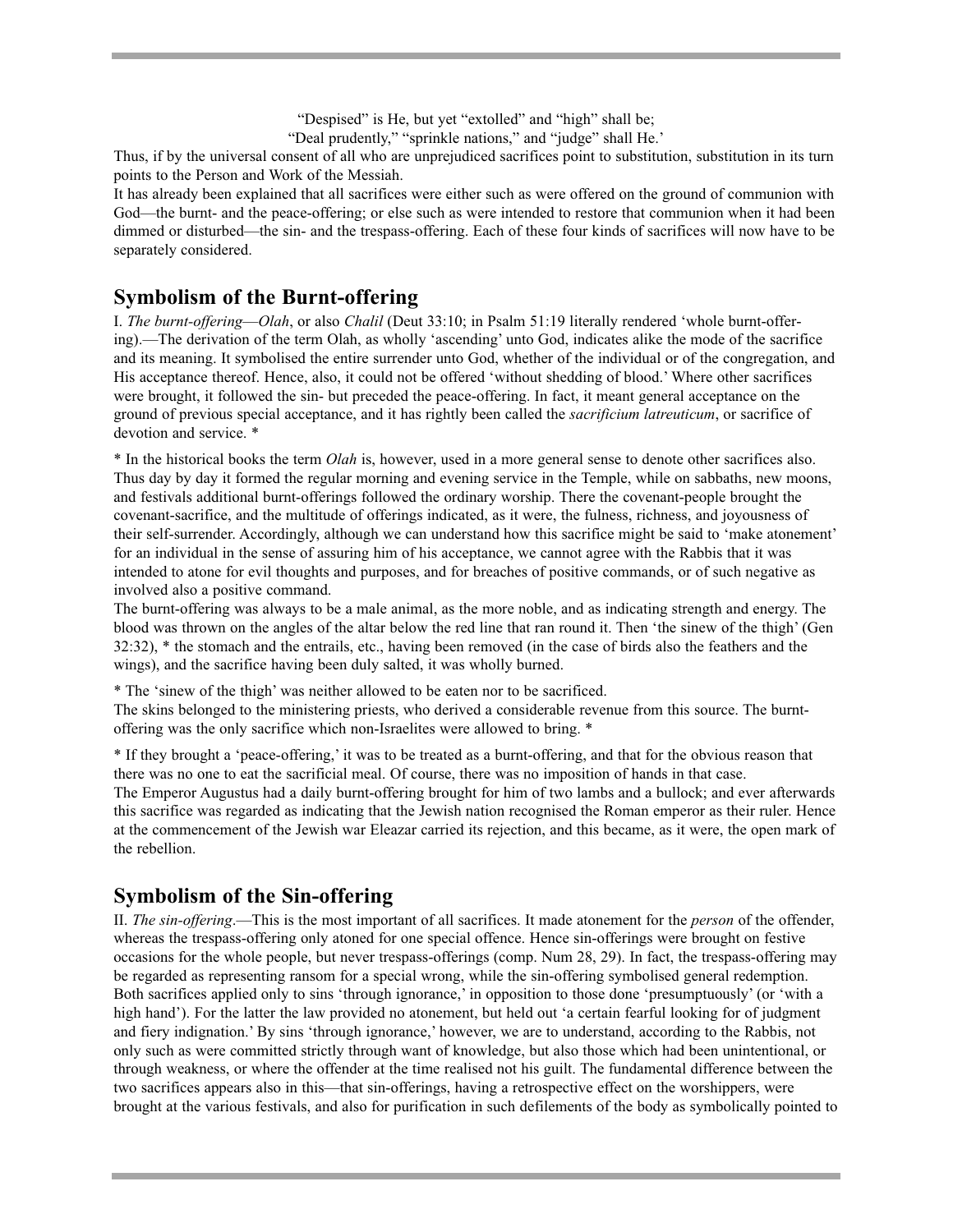the sinfulness of our nature (sexual defilement, those connected with leprosy, and with death). On the other hand, the animal brought for a trespass-offering was to be always a male (generally a ram, which was never used as a sin-offering); nor was it lawful, as in the sin-offering, to make substitution of something else in case of poverty. These two particulars indicate that the trespass-offering contemplated chiefly a wrong, for which decided satisfaction was to be made by offering a *male* animal, and for which a definite, unvarying ransom was to be given.

# **In All Cases Repentance Was Necessary**

However, in reference both to sin- and to trespass-offerings, the Rabbinical principle must be kept in view—that they only atoned in case of real repentance. Indeed, their first effect would be 'a remembrance of sins' before God (Heb 10:3). All sin-offerings were either *public* or *private* (congregational or individual). The former were always males; the latter always females, except the bullock for the high-priest's sin of ignorance (Lev 4:3), and the kid for the same offence of a 'ruler' (Lev 4:22). They were further divided into *fixed*, which were the same in the case of rich and poor, and *varying*, which 'ascended and descended' according to the circumstances of the offerer. 'Fixed' sacrifices were all those for sins 'through ignorance' against any of the prohibitory commands (of which the Rabbis enumerate 365); \* for sins of deed, not of word; or else for such which, if they had been high-handed, would have carried the Divine punishment of being 'cut off' (of which the Rabbis enumerate 36).

\* They also mention 248 affirmative precepts, or in all 613, according to the supposed number of members in the human body.

The 'varying' sacrifices were those for lepers (Lev 14:21); for women after childbirth (of which concession to poverty Mary, the mother of Jesus, availed herself) (Luke 2:24; Lev 12:8); for having concealed a 'thing known' (Lev 5:1); for having unwittingly sworn falsely; and for having either unwittingly eaten of what had been consecrated, or gone into the Temple in a state of defilement. Lastly, there were 'outer' and 'inner' sin-offerings, according as the blood was applied to the altar of burnt-offering or brought into the inner sanctuary. In the former case the flesh was to be eaten only by the officiating priest and within the sanctuary; the latter were to be wholly burnt without the camp or city. \*

\* According to the Talmud, if doves were brought as a sin-offering, the carcases were not burned, but went to the priests.

In both cases, however, the 'inwards,' as enumerated in Leviticus 4:8, were always first burned on the altar of burnt-offering. Neither oil nor frankincense were to be brought with a sin-offering. There was nothing joyous about it. It represented a terrible necessity, for which God, in His wondrous grace, had made provision.

# **The Sin-offering Differed with the Rank of the Offerer**

It only remains to explain in detail two peculiarities connected with the sin-offering. *First,* it differed according to the theocratic position of him who brought the sacrifice. For the high-priest on the Day of Atonement (Lev 16:3), or when he had sinned, 'to the rendering guilty of the people' (Lev 4:3), that is, in his official capacity as representing the people; or if the whole congregation had sinned through ignorance (Lev 4:13); and at the consecration of the priests and Levites a bullock was to be brought. This was the highest kind of sin-offering. Next in order was that of the 'kid of the goats,' offered for the people on the Day of Atonement (Lev 16:5), and on the other festivals and New Moons (Num 28:15, etc.; 29:5, etc.); also for the ruler who had sinned through ignorance (Lev 4:23); for the congregation if aught had been committted by any individual 'without the knowledge of the congregation' (Num 15:24); and, lastly, at the consecration of the Tabernacle (Lev 9:3,15). The third kind of sin-offering consisted of a female kid of the goats \* for individual Israelites (Lev 4:28, etc.; 5:6), and of a ewe lamb for a Nazarite (Num 6:14) and a leper (Lev 14:10).

\* It is not very easy to understand why goats should have been chosen in preference for sin-offerings, unless it were that their flesh was the most unpalatable of meat.

The lowest grade of sin-offering was that of turtle-doves or young pigeons offered at certain purifications (Lev 12:6; 15:14,29; Num 6:10); or else as a substitute for other sacrifices in case of poverty—in extreme cases something resembling to, or 'as a meat-offering' being even allowed (Lev 5:11-13).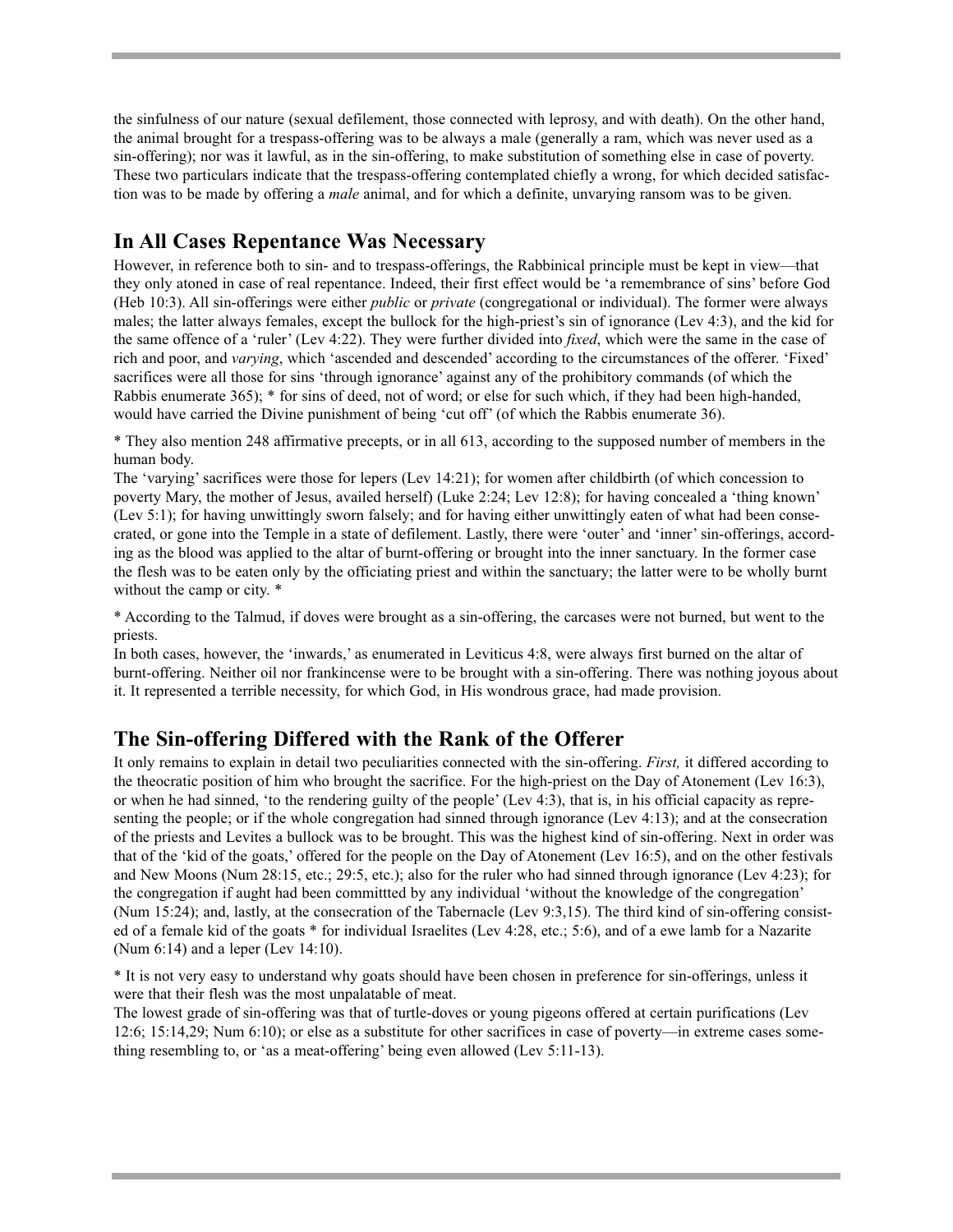# **The Blood to be Sprinkled**

*Secondly*, the blood of the sin-offering was *sprinkled*, not thrown. In the case of a private Israelite, it was sprinkled, that is, either jerked or dropped successively on each of the four horns \* of the altar of burnt-offering beginning at the south-east, thence going to the north-east, then the north-west, and finishing at the south-west, where the rest of the blood was poured at the bottom of the altar through two funnels that conducted into the Kedron.

\* The 'horns' symbolized, as it were, the outstanding height and strength of the altar.

On the other hand, when offering bullocks and goats, whose carcases were to be burned without the camp, the officiating priest stood in the Holy Place, between the golden altar and the candlestick, and sprinkled of the blood seven times \* towards the Most Holy Place, to indicate that the covenant-relationship itself had been endangered and was to be re-established, and afterwards touched with it the horns of the altar of incense.

\* Seven was the symbolical number of the covenant.

The most solemn of all sacrifices were those of the Day of Atonement, when the high-priest, arrayed in his linen garments, stood before the Lord Himself within the Most Holy Place to make an atonement. Every spot of blood from a sin-offering on a garment conveyed defilement, as being loaded with sin, and all vessels used for such sacrifices had either to be broken or scoured.

Quite another phase of symbolic meaning was intended to be conveyed by the sacrificial meal which the priests were to make of the flesh of such sin-offerings as were not wholly burnt without the camp. Unquestionably Philo was right in suggesting, that one of the main objects of this meal was to carry to the offerer assurance of his acceptance, 'since God would never have allowed His servants to partake of it, had there not been a complete removal and forgetting of the sin' atoned for. This view entirely accords with the statement in Leviticus 10:17, where the purpose of this meal by the priests is said to be 'to bear the iniquity of the congregation.' Hence, also, the flesh of all sacrifices, either for the high-priest, as representing the priesthood, or for the whole people, had to be burnt; because those who, as God's representatives, were alone allowed to eat the sacrificial meal were themselves among the offerers of the sacrifice.

#### **Symbolism of the Trespass-offering**

III. The *trespass-offering* was provided for certain transgressions committed through ignorance, or else, according to Jewish tradition, where a man afterwards voluntarily confessed himself guilty. The Rabbis arrange this class into those for *a doubtful* and for *a certain trespass*. The former were offered by the more scrupulous, when, uncertain whether they might not have committed an offence which, if done high-handed, would have implied being 'cut off,' or, if in ignorance, necessitated a sin-offering. Accordingly, the extreme party, or Chassidim, were wont to bring such a sacrifice every day! On the other hand, the offering for *certain* trespasses covered five distinct cases, \* which had all this in common, that they represented a wrong for which a special ransom was to be given.

\* Leviticus 5:15; 6:2; 19:20 (in these three cases the offering was a ram); and Leviticus 14:12 and Numbers 6:12 (where the offering was a he-lamb). The Word of God considers every wrong done to another, as also a wrong done against the Lord (Psa 51:4), and hence, as needing a trespass-offering.

It forms no exception to this principle, that a trespass-offering was also prescribed in the case of a healed leper (Lev 14:12), and in that of a Nazarite, whose vow had been interrupted by sudden defilement with the dead (Num 6:10-12), since leprosy was also symbolically regarded as a wrong to the congregation as a whole, \* while the interruption of the vow was a kind of wrong directly towards the Lord.

\* Hence the leper was banished from the congregation.

But that this last was, at the same time, considered the lightest kind of trespass appears even from this—that, while ordinarily the flesh of the trespass-offering, after burning the inwards on the altar of (Lev 7:3), was only to be eaten by the officiating priests within the Holy Place, the lamb offered for such a Nazarite might be eaten by others also, and anywhere within Jerusalem. The blood of the trespass-offering (like that of the burnt-offering) was thrown on the corners of the altar below the red line.

# **The Peace-offering**

IV. The most joyous of all sacrifices was the *peace-offering*, or, as from its derivation it might also be rendered, the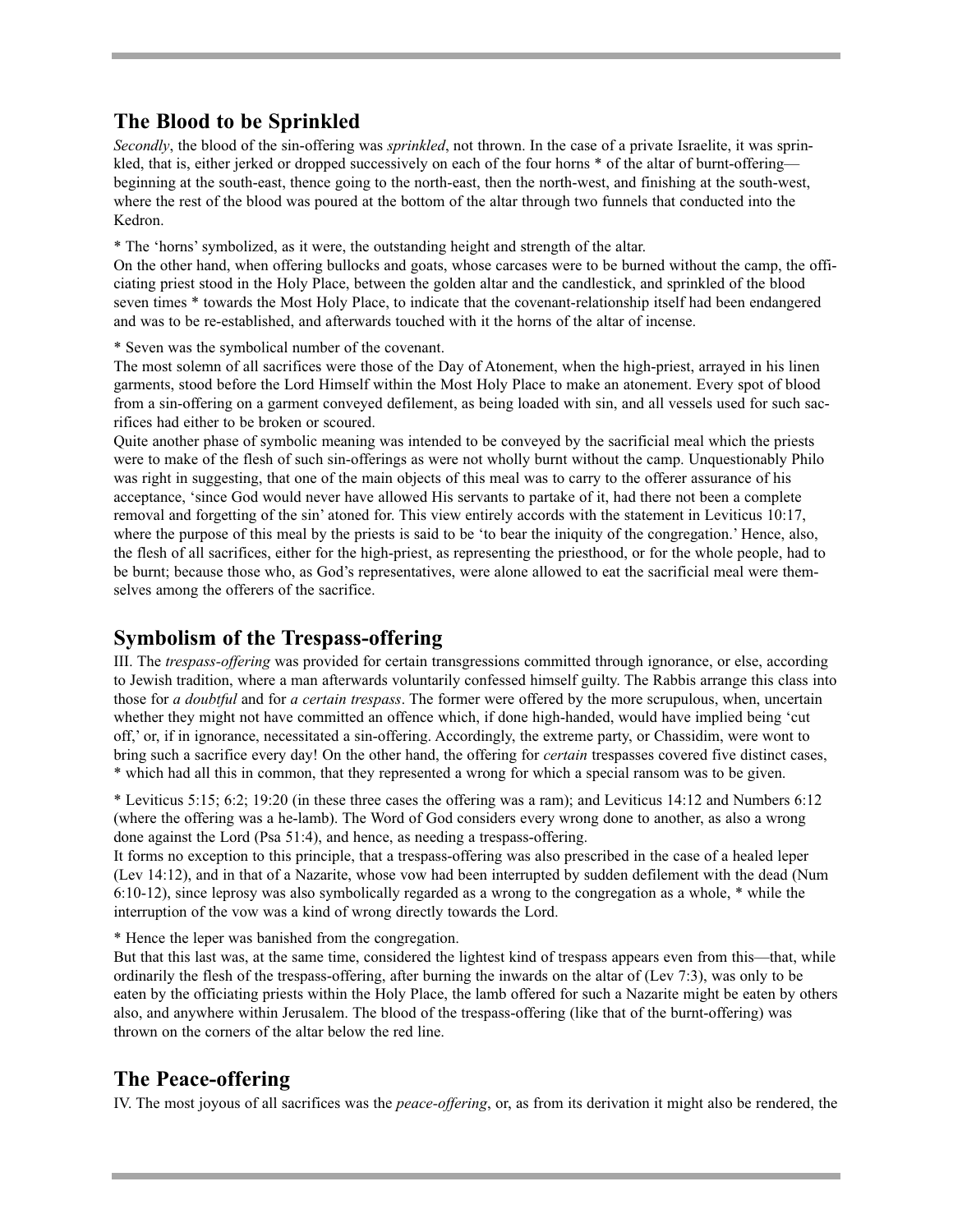offering of completion. \*

\* It always followed all the other sacrifices.

This was, indeed, a season of happy fellowship with the Covenant God, in which He condescended to become Israel's Guest at the sacrificial meal, even as He was always their Host. Thus it symbolised the spiritual truth expressed in Revelation 3:20, 'Behold, I stand at the door, and knock: if any man hear My voice, and open the door, I will come in to him, and will sup with him, and he with Me.' In peace-offerings the sacrificial meal was the point of main importance. Hence the name 'Sevach,' by which it is designated in the Pentateuch, and which means 'slaying,' in reference to a meal. It is this sacrifice which is so frequently referred to in the Book of Psalms as the grateful homage of a soul justified and accepted before God (Psa 51:17; 54:6; 56:12; 116:17,18). If, on the one hand, then, the 'offering of completion' indicated that there was complete peace with God, on the other, it was also literally the offering of completeness. The peace-offerings were either *public* or *private*. The two lambs offered every year at Pentecost (Lev 23:19) were a public peace-offering, and the only one which was regarded as 'most holy.' As such they were sacrificed at the north side of the altar, and their flesh eaten only by the officiating priests, and within the Holy Place. The other public peace-offerings were slain at the south side, and their 'inwards' burnt on the altar (Lev 3:4,5). Then, after the priests had received their due, the rest was to be eaten by the offerers themselves, either within the courts of the Temple or in Jerusalem (Deut 27:7). On one occasion (1 Kings 8:63) no less than 22,000 oxen and 120,000 sheep were so offered. Private peace-offerings were of a threefold kind (Lev 7:11): 'sacrifices of thanksgiving' (Lev 7:12), 'vows,' and strictly 'voluntary offerings' (Lev 7:16). The first were in general acknowledgment of mercies received; the last, the free gift of loving hearts, as even the use of the same term in Exodus 25:2, 35:29 implies. Exceptionally in this last case, an animal that had anything either 'defective' or 'superfluous' might be offered (Lev 22:23).

#### **What Constituted Peace-offerings**

Peace-offerings were brought either of male or of female animals (chiefly of the former), but not of pigeons, the sacrifice being, of course, always accompanied by a meat- and a drink offering (Lev 7:11, etc.). As every other sacrifice, they needed imposition of hands, confession, and sprinkling of blood, the latter being done as in the burntoffering. Then the 'inwards' were taken out and 'waved' before the Lord, along with 'the breast' and the 'right shoulder' (or, perhaps more correctly, the right leg). In reference to these two wave-offerings we remark, that the breast properly belonged to the Lord, and that He gave it to His priests (Lev 7:30), while Israel gave the 'right shoulder' directly to the priests (Lev 7:32). The ritual of waving has already been described, \* the meaning of the movement being to present the sacrifice, as it were, to the Lord, and then to receive it back from Him.

\* The pieces were laid on the hands as follows: the feet, and then the breast, the right shoulder, the kidneys, the caul of the liver, and, in the case of a thank-offering, the bread upon it all.

The Rabbinical suggestion, that there was a distinct rite of 'heaving' besides that of 'waving,' seems only to rest on a misunderstanding of such passages as Leviticus 2:2, 9; 7:32; 10:15, etc. \*

\* The 'heave' is, in reality, only the technical term for the priest's 'taking' his portion.

The following were to be 'waved' before the Lord: the breast of the peace-offering (Lev 7:30); the parts mentioned at the consecration of the priests (Lev 8:25-29); the first *omer* at the Passover (Lev 23:11); the jealousy-offering (Num 5:25); the offering at the close of a Nazarite's vow (Num 6:20); the offering of a cleansed leper (Lev 14:12); and 'the two lambs' presented 'with the bread of the firstfruits,' at the Feast of Tabernacles (Lev 23:20). The two last-mentioned offerings were 'waved' before being sacrificed. After the 'waving,' the 'inwards' (Lev 3:3-5, etc.) were burnt on the altar of burnt-offering, and the rest eaten either by priests or worshippers, the longest term allowed in any case for the purpose being two days and a night from the time of sacrifice. Of course, the guests, among whom were to be the Levites and the poor, must all be in a state of Levitical purity, symbolical of 'the wedding garment' needful at the better gospel-feast.

#### **Meat-offerings**

We close with a few particulars about *meat-offerings*. These were either brought in conjunction with burnt- and peace-offerings (but never with sin- or with trespass-offerings) or else by themselves. The latter were either *public* or *private* meat-offerings. The three public meat-offerings were: the twelve loaves of shewbread, renewed every Sabbath, and afterwards eaten by the priests; the omer, or sheaf of the harvest, on the second day of the Passover;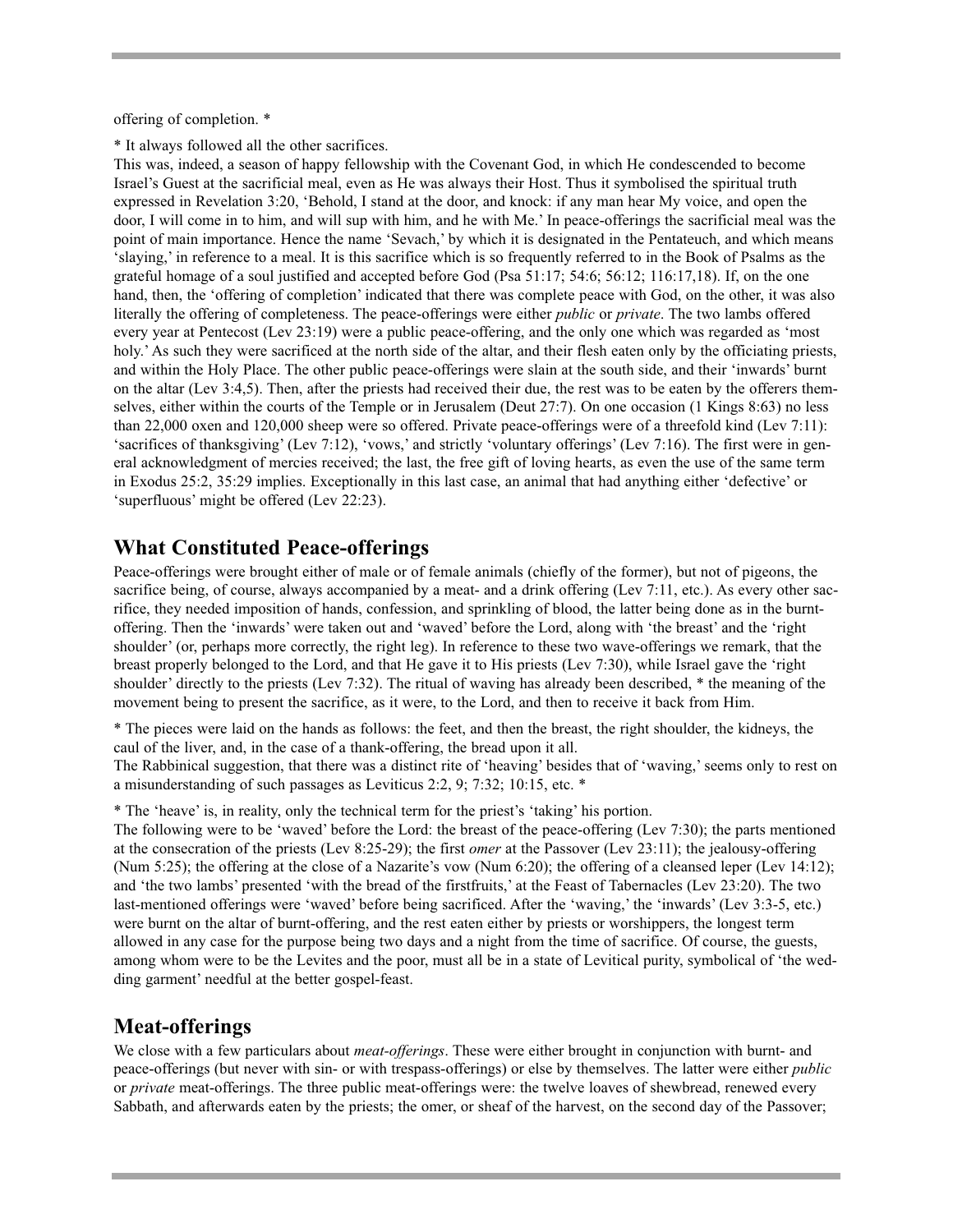and the two wave-loaves at Pentecost. Four of the private meat-offerings were enjoined by the law, viz: (1) the daily meat-offering of the high-priest, according to the Jewish interpretation of Leviticus 6:20; (2) that at the consecration of priests (Lev 6:20); (3) that in substitution for a sin-offering, in case of poverty (Lev 5:11,12); and that of jealousy (Num 5:15). The following five were purely voluntary, viz. that of fine flour with oil, unbaken (Lev 2:1); that 'baken in a pan'; 'in a frying-pan'; 'in the oven'; and the 'wafers' (Lev 2:4-7). All these offerings were to consist of at least one omer of corn (which was the tenth part of an ephah) (Exo 16:36). But any larger number under 61 omers might be offered, the reason of the limitation being, that as the public meat- offerings enjoined on the feast of Tabernacles amounted to 61, \* all private offerings must be less than that number.

\* See Relandus, p. 353. This, however, only when the feast fell on a Sabbath.

In all baken meat-offerings, an 'omer' was always made into ten cakes—the symbolical number of completeness except in that of the high-priest's daily meat-offering, of which twelve cakes were baken, as representative of Israel. Finally, as the Rabbis express it, every meat-offering prepared in a vessel had 'three pourings of oil'—first into the vessel, then to mingle with the flour, and lastly, after it was ready—the frankincense being then put upon it. The 'wafers' were 'anointed' with oil, after the form of the Hebrew letter caph, or the Greek letter kappa, as they explain, 'to run down in two parts.' \*

\*The subjoined Rabbinical table may be of use:

Meat-Offerings—

*Requiring the addition of oil and frankincense*: Of fine flour unbaken; baken in a pan; baken in a frying-pan; baken in the oven; the 'wafers'; the high-priest's daily and the priest's consecration offering; the flour from the 'sheaf' offered on the second day of the Passover. *Requiring oil without frankincense*: all meat-offerings, accompanying a burnt- or a peace-offering. *Requiring frankincense without oil*: The shew bread. *Requiring neither oil nor frankincense*: The two loaves at Pentecost; the jealousy-offering; and that in substitution for a sin-offering. When presenting a meat-offering, the priest first brought it in the golden or silver dish in which it had been prepared, and then transferred it to a holy vessel, putting oil and frankincense upon it. Taking his stand at the southeastern corner of the altar, he next took the 'handful' that was actually to be burnt, put it in another vessel, laid some of the frankincense on it, carried it to the top of the altar, salted it, and then placed it on the fire. The rest of the meat-offering belonged to the priests. \* Every meat-offering was accompanied by a drink-offering of wine, which was poured at the base of the altar.

\* Except in the meat-offering of the high-priest, and of priests at their consecration; the exception in both cases for the obvious reason already referred to in explaining sacrificial meals. Similarly, the meat-offerings connected with burnt-sacrifices were wholly consumed on the altar.

#### **Large Number of Priests Needed**

So complicated a service, and one which enjoined such frequent sacrifices, must always have kept a large number of priests busy in the courts of the Temple. This was especially the case on the great festivals; and if the magnificent Temple could hold its 210,000 worshippers—if the liturgy, music, and ritual were equally gorgeous—we cannot wonder that it required, multitudes of white-robed priests properly to discharge its ministry. Tradition has it, that on the Day of Atonement no less than five hundred priests were wont to assist in the services. On other feastdays even more must have been engaged, as it was a Rabbinical principle, 'that a man should bring all his offerings, that were either due from him or voluntarily dedicated, at the solemn festival that cometh next.' In other words, if a man incurred a sacrifice, or voluntarily promised one, he was to bring it when next he came to Jerusalem. But even this provision showed 'the weakness and unprofitableness thereof,' since in all ordinary cases a long time must have elapsed before the stain of guilt could be consciously removed by an atoning sacrifice, or a vow performed. Blessed be God, the reality in Christ Jesus in this, as in all other things, far out-distances the type! For we have always 'liberty to enter into the Holiest by the blood of Jesus'; and 'if the blood of bulls and of goats, and the ashes of an heifer sprinkling the unclean, sanctifieth to the purifying of the flesh, how much more shall the blood of Christ, who through the Eternal Spirit offered Himself without spot to God, purge your conscience from dead works to serve the living God!'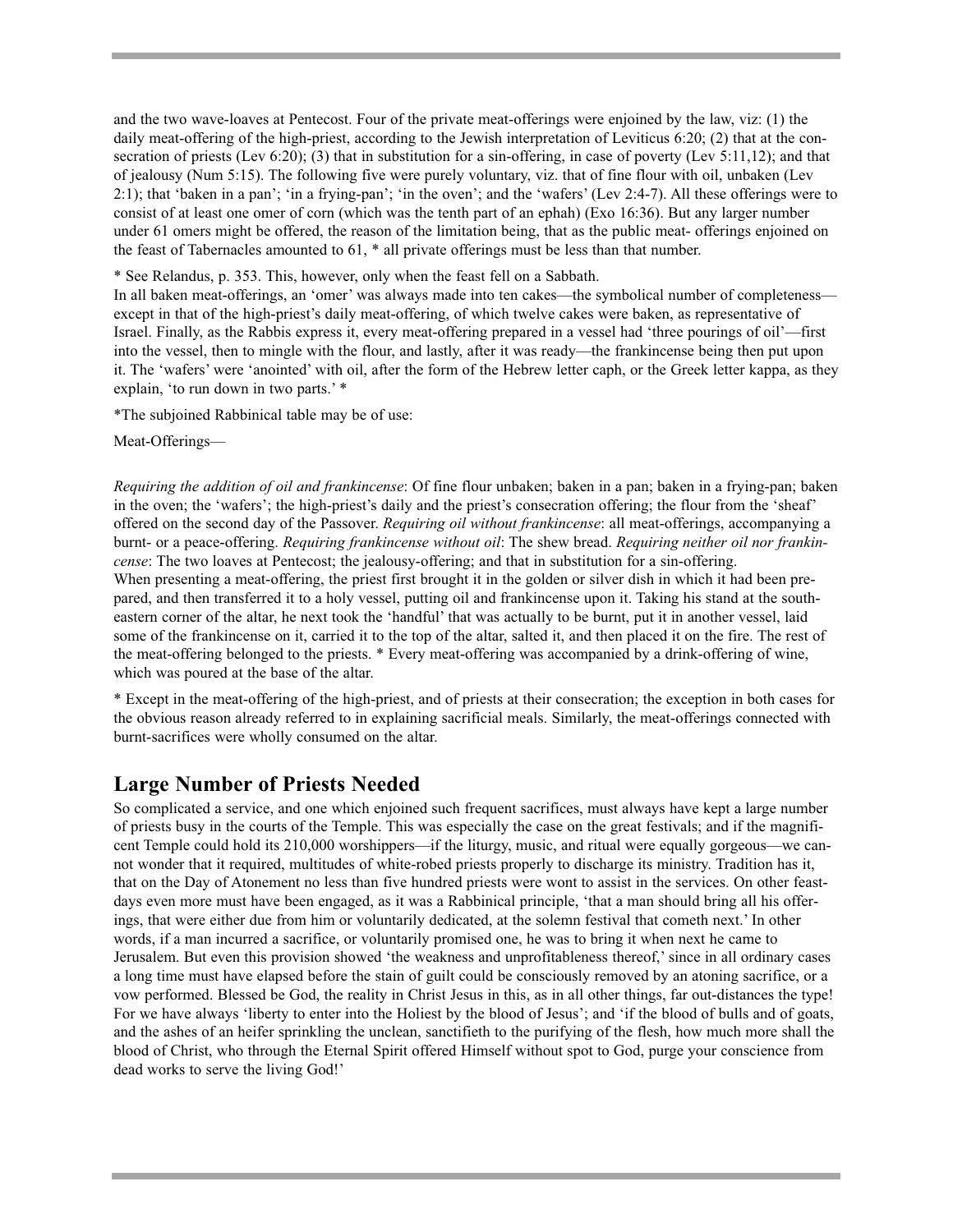# **Chapter 7 At Night in the Temple**

'Blessed is he that watcheth, and keepeth his garments.'—Revelation 16:15

#### **Allusions to the Temple in New Testament**

There is a marked peculiarity and also a special charm about the allusions of the 'beloved disciple' to the 'Temple and its services.' The other New Testament writers refer to them in their narratives, or else explain their types, in such language as any well-informed worshipper at Jerusalem might have employed. But John writes not like an ordinary Israelite. He has eyes and ears for details which others would have left unnoticed. As, according to a Jewish tradition, the high-priest read the Divine answer of the Urim and Thummim by a heavenly light cast upon special letters in the names of the tribes grave upon his breast-plate, so to John the presence and the words of Jesus seem to render luminous the well-remembered services of the Temple. This, as we shall have frequent occasion to show, appears in his Gospel, but much more in the Book of Revelation. Indeed, the Apocalypse, as a whole, may be likened to the Temple services in its mingling of prophetic symbols with worship and praise. But it is specially remarkable, that the Temple-references with which the Book of Revelation abounds are generally to *minutiae*, which a writer who had not been as familiar with such details, as only personal contact and engagement with them could have rendered him, would scarcely have even noticed, certainly not employed as part of his imagery. They come in naturally, spontaneously, and so unexpectedly, that the reader is occasionally in danger of overlooking them altogether; and in language such as a professional man would employ, which would come to him from the previous exercise of his calling. Indeed, some of the most striking of these references could not have been understood at all without the professional treatises of the Rabbis on the Temple and its services. Only the studied minuteness of Rabbinical descriptions, derived from the tradition of eye-witnesses, does not leave the same impression as the unstudied illustrations of St. John.

#### **Fourth Gospel and Apocalypse Written Before Temple Services Ceased**

These naturally suggest the twofold inference that the Book of Revelation and the Fourth Gospel must have been written before the Temple services had actually ceased, and by one who had not merely been intimately acquainted with, but probably at one time an actor in them. \*

\* This is not the place for further critical discussions. Though the arguments in support of our view are only inferential, they seem to us none the less conclusive. It is not only that the name of John (given also to the son of the priest Zacharias) reappears among the kindred of the high-priest (Acts 4:6), nor that his priestly descent would account for that acquaintance with the high-priest (John 18:15,16) which gave him access apparently into the council-chamber itself, while Peter, for whom he had gained admittance to the palace, was in 'the porch'; nor yet that, though residing in Galilee, the house of 'his own' to which he took the mother of Jesus (John 19:27) was probably at Jerusalem, like that of other priests—notably of the Levite family of Barnabas (Acts 12:12)—a supposition confirmed by his apparent entertainment of Peter, when Mary Magdalene found them together on the morning of the resurrection (John 20:2). But it seems highly improbable that a book so full of liturgical allusions as the Book of Revelation—and these, many of them, not to great or important points, but to *minutia*—could have been written by any other than a priest, and one who had at one time been in actual service in the Temple itself, and thus become so intimately conversant with its details, that they came to him naturally, as part of the imagery he employed. The argument may be illustrated by an analogous case. Quite lately, they who have dug under the ruins of the Temple have discovered one of those tablets in the Court of the Temple which warned Gentiles, on pain of death, not to advance farther into the sanctuary. The tablet answers exactly to the description of Josephus, and its inscription is almost literally as he gives it. This tablet seems like a witness suddenly appearing, after eighteen centuries, to bear testimony to the narrative of Josephus as that of a contemporary writer. Much the same instantaneous conviction, only greatly stronger, is carried to our minds, when, in the midst of some dry account of what went on in the Temple, we suddenly come upon the very words which St. John had employed to describe heavenly realities. Perhaps one of the most striking instances of this kind is afforded by the words quoted at the head of this chap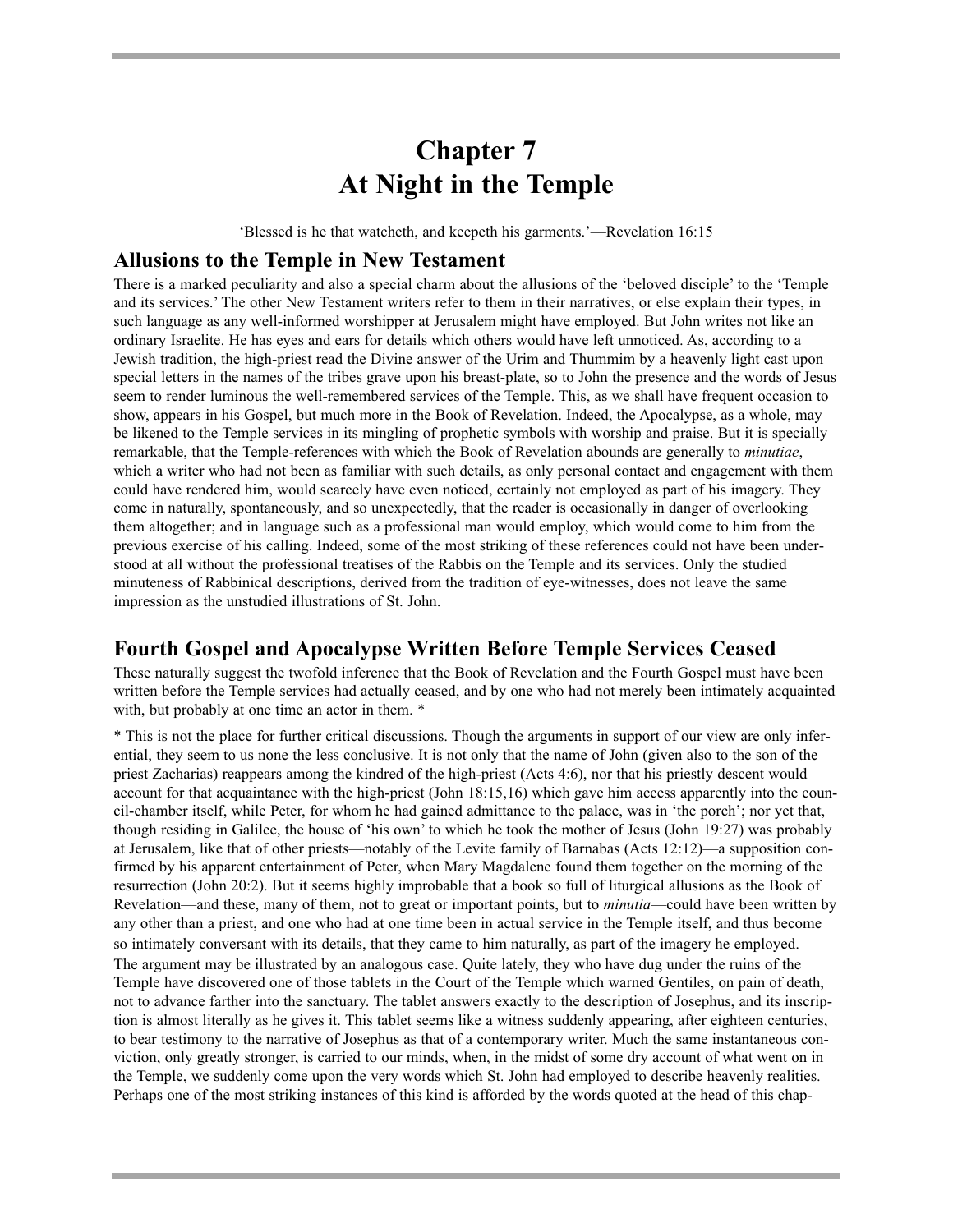ter—'Blessed is he that watcheth, and keepeth his garments.' They literally describe, as we learn from the Rabbis, the punishment awarded to the Temple-guards if found asleep at their posts; and the Rabbinical account of it is curiously confirmed by the somewhat *naive* confession of one of their number, \* that on a certain occasion his own maternal uncle had actually undergone the punishment of having his clothes set on fire by the captain of the Temple as he went his rounds at night.

\* Rabbi Elieser ben Jacob. See *Middoth*, i. 2.

# **Night in the Temple**

For the service of the officiating ministers was not only by day, but also 'at night in the Temple.' From Scripture we know that the ordinary services of the sanctuary consisted of the morning and evening sacrifices. To these the Rabbis add another evening service, probably to account for their own transference of the evening service to a much later hour than that of the sacrifice. \*

\* The Rabbinical statement about a correspondence between that service and 'the burning of the yet unconsumed fat and flesh' of the sacrifices (which must have lasted all night) is so far-fetched that we wonder to see it in Kitto's *Cyclopaedia*, third edition (art. Synagogue), while Gratz's assertion that it corresponded to the closing of the Temple gates (*Gesch*, vol. iii. p. 97) is quite unsupported.

There is, however, some difficulty about the exact time when each of the sacrifices was offered. According to general agreement, the morning sacrifice was brought at the '*third* hour,' corresponding to our nine o'clock. But the preparations for it must have commenced more than two hours earlier. Few, if any, worshippers could have witnessed the actual slaying of the lamb, which took place immediately on opening the great Temple-gate. Possibly they may have gathered chiefly to join in the prayer 'at the time of incense' (Luke 1:10). In the modified sense, then, of understanding by the morning sacrifice the *whole service*, it no doubt coincided with the third hour of the day, or 9 a.m. This may explain how on the day of Pentecost such a multitude could so readily 'come together,' to hear in their various tongues 'the wonderful works of God'—seeing it was the third hour (Acts 2:15), when they would all be in the Temple. The evening sacrifice was fixed by the Law (Num 28:4,8) as 'between the evenings,' that is, between the darkness of the gloaming and that of the night. \*

\* Sunset was calculated as on an average at 6 o'clock p.m. For a full discussion and many speculations on the whole subject, see Herzfeld, *Gesch. d. V. Is*, vol, iii. *Excurs*< xxiv. par. 2.

Such admonitions as 'to show forth thy faithfulness every night upon an instrument of ten strings and on the psaltery' (Psa 92:2,3), and the call to those who 'by night stand in the house of the Lord,' to 'lift up their hands in the sanctuary and bless the Lord' (Psa 134), seem indeed to imply an evening service—an impression confirmed by the appointment of Levite singers for night service in 1 Chronicles 9:33; 23:30. But at the time of our Lord the evening sacrifice certainly commenced much earlier. Josephus puts it down (*Ant*. xiv. 4, 3) as at the ninth hour. According to the Rabbis the lamb was slain at the eighth hour and a-half, or about 2:30 p.m., and the pieces laid on he altar an hour later—about 3:30 p.m. Hence, when 'Peter and John went up together into the Temple at the hour of prayer, being the ninth hour' (Acts 3:1) it must have been for the evening sacrifice, or rather half an hour later, and, as the words indicate, for the 'prayer' that accompanied the offering of incense. The evening service was somewhat shorter than that of the morning, and would last, at any rate, about an hour and a-half, say till about four o'clock, thus well meeting the original requirement in Numbers 28:4. After that no other offering might be brought except on the eve of the Passover, when the ordinary evening sacrifice took place two hours earlier, or at 12:30 p.m. \*

\* Accordingly the Rabbis laid down the principle that evening prayers (of course, *out* of the Temple) might be lawfully said at any time after 12:30 p.m. This explains how 'Peter went up upon the house-top to pray about the sixth hour,' or about 12 o'clock (Acts 10:9)—or to what was really 'evening prayer.' Comp. Kitto's *Cycl*. iii. p. 904.

# **Change of Priests**

We can conceive the laborious work of the day over, and the rest and solemnity of 'night in the Temple' begun. The last notes of the Temple music have died out, and the worshippers slowly retired, some after lingering for private prayer, or else tarrying in one of the marble porches. Already the short Eastern day is fading out in the west.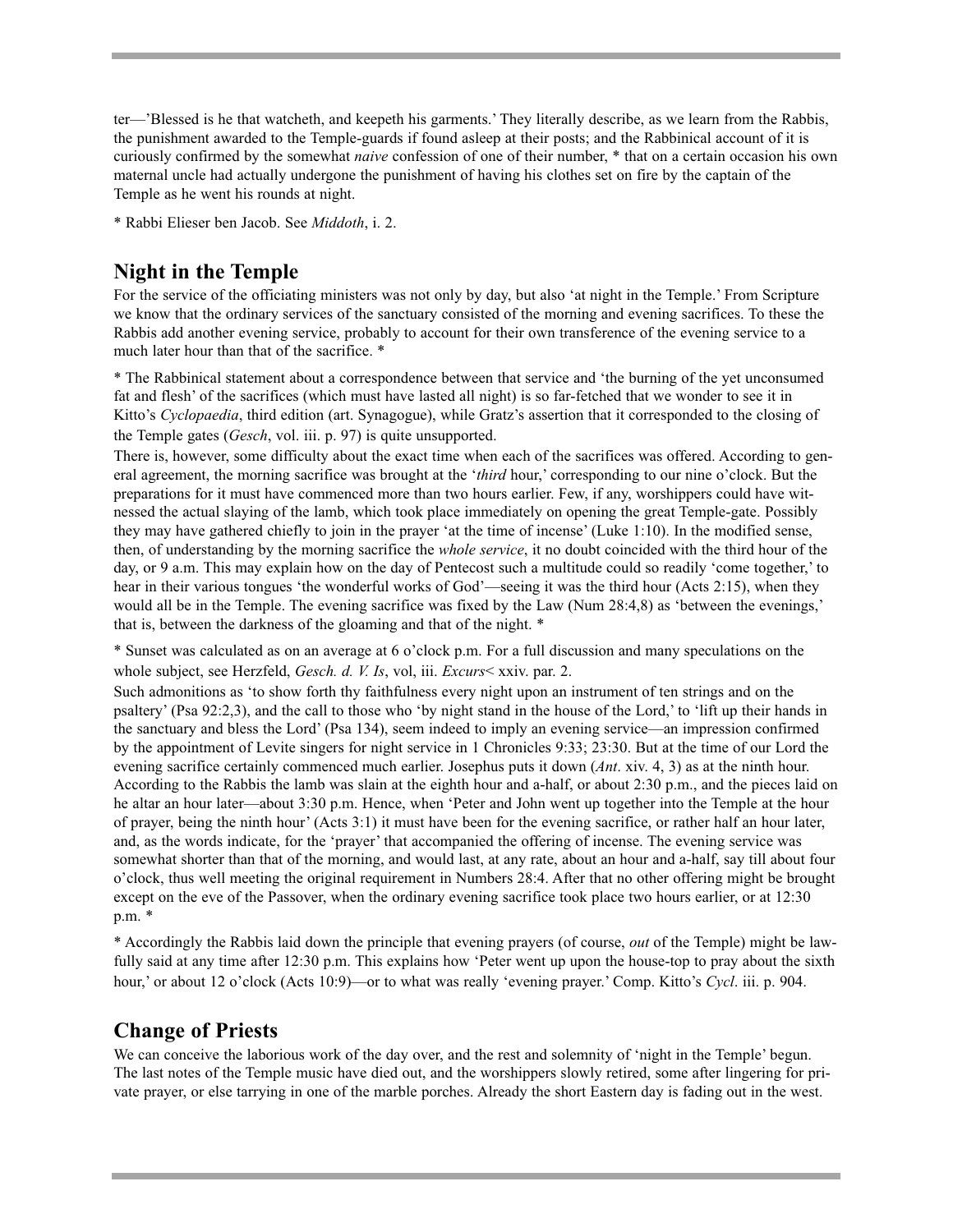Far over the mountains of Gibeon the sun is sinking in that ocean across which the better light is so soon to shine. The new company of priests and Levites who are to conduct the services of the morrow are coming up from Ophel under the leadership of their heads of houses, their elders. Those who have officiated during the day are preparing to leave by another gate. They have put off their priestly dress, depositing it in the appointed chambers, and resumed that of ordinary laymen, and their sandals. For such, although not shoes, might be worn in the Temple, the priests being barefoot only during their actual ministry. Nor did they otherwise wear any distinctive dress, not even the high-priest himself, nor yet those who performed in the Temple other than strictly sacrificial services. \*

\* Those who, being declared physically unfit, discharged only menial functions, wore not the priestly dress. They on whom no lot had fallen for daily ministration put off their priestly garments—all save the linen breeches—and also performed subordinate functions. But, according to some, it was lawful for priests while in the Temple to wear their peculiar dress—all but the girdle, worn always and only on sacrificial duty.

As for the Levites, they had no clerical dress at all, but only wore the white linen (2 Chron 5:12), till they obtained from Agrippa II permission to wear priestly garments—as Josephus rightly remarks, 'contrary to the laws of our country' (*Ant*. xx. 9, 6).

#### **The Farewell on the Sabbath**

We know that on Sabbaths at least, when one company gave place to another, or, rather, as the outgoing course left the Temple precincts, they parted from each other with a farewell, reminding us of St. Paul's to the Corinthians (2 Cor 13:11), 'He that has caused His name to dwell in this house cause love, brotherhood, peace, and friendship to dwell among you.' Each of the twenty-four 'courses' into which not only the priests and Levites, but also all Israel, by means of representatives, were divided, served for one week, from Sabbath to Sabbath, distributing the *daily* service among their respective 'families' or 'houses.' For the Sabbath the new ministrants came earlier than on week-days. \*

\* Probably this had also been the arrangement in the first Temple. See 2 Kings 11:9; 2 Chronicles 23:8. Herzfeld, u.s. p. 185.

As the 'family' whose daily 'ministration was accomplished' left the Temple, the massive gates were closed by priests or Levites, some requiring the united strength of twenty men. Then the Temple keys were hung up in a hollow square, under a marble slab in the 'fire-room' (Beth-ha-Moked), which may also be designated as the chief guard-room of the priests. Now, as the stars were shining out on the deep blue Eastern sky, the priests would gather for converse or the evening meal. \*

\* The partaking of sacred things by priests who had been ceremonially unclean is expressly stated by the Rabbis as 'when the stars shone out.'

Pieces of the sacrifices and the 'prepared' first-fruits (the Therumoth) supplied the needful refreshments. \*

\* The Therumoth, such as oil, flour, etc., in opposition to those *au naturel*, such as corn, fruits, etc., called the Biccurim.

Though the work of the day was over, certain arrangements had yet to be made. For the Levites in charge of collecting the tithes and other business details were wont to purchase in large quantities what each who brought any sacrifice needed for meat- and drink-offerings, and to sell it to the offerers. This was a great accommodation to the worshipper, and a source of daily profit to the Temple. On payment of a price, fixed by tariff every month, the offerer received his proper counterfoil, \* in exchange for which a Temple official gave him what he needed for his sacrifice. Now, the accounts of these transactions had to be made up and checked every evening.

\* Of these there were four kinds, respectively bearing the words 'male,' when the sacrifice was a ram; 'sinner,' when it was a sin-offering; and for other offerings, 'calf,' or 'kid.'

#### **The Night-watches**

But already the night-watches had been set in the Temple. By day and night it was the duty of the Levites to keep guard at the gates, to prevent, so far as possible, the unclean from entering. To them the duties of the Temple police were also entrusted, under the command of an official known to us in the New Testament as the 'captain of the Temple' (Acts 4:1, etc.), but in Jewish writings chiefly as 'the man of the Temple Mount.' The office must have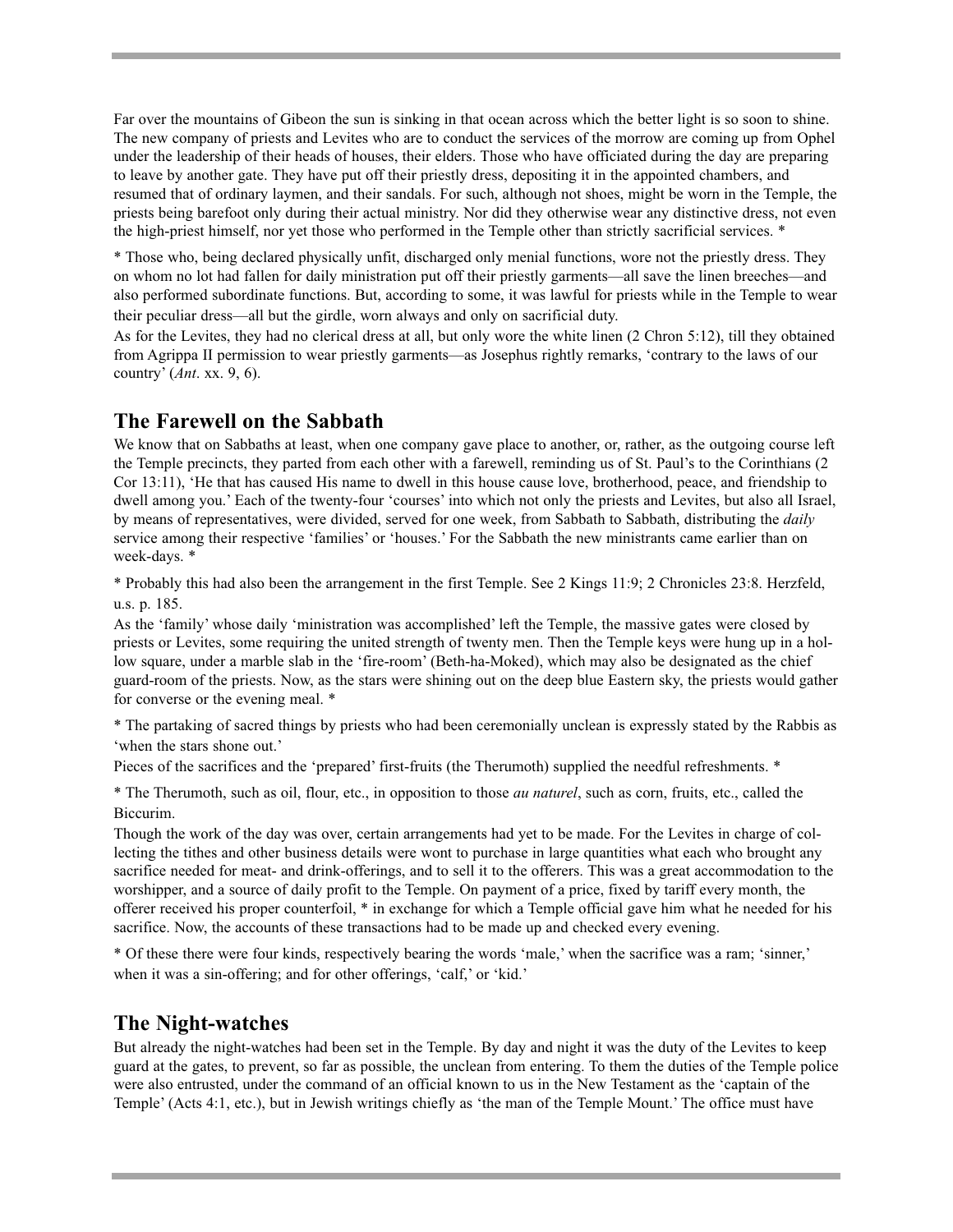been of considerable responsibility, considering the multitude on feast-days, their keen national susceptibilities, and the close proximity of the hated Romans in Fort Antonia. At night guards were placed in twenty-four stations about the gates and courts. Of these twenty-one were occupied by Levites alone; the other innermost three jointly by priests and Levites. \*

\* The watch at some of the gates seems at one time to have been hereditary in certain families. For this, see Herzfeld, vol. i. p. 419; ii. p. 57.

Each guard consisted of ten men; so that in all two hundred and forty Levites and thirty priests were on duty every night. The Temple guards were relieved by day, but not during the night, which the Romans divided into four, but the Jews, properly, into three watches, the fourth being really the morning watch. \*

\* Compare Matthew 14:25. See, however, the discussion in Jer. *Ber*. i. 1.

Hence, when the Lord saith, 'Blessed are those servants whom the lord when he cometh shall find watching,' He expressly refers to the second and third watches as those of deepest sleep (Luke 12:38).

### **The Rounds of the Captain**

During the night the 'captain of the Temple' made his rounds. On his approach the guards had to rise and salute him in a particular manner. Any guard found asleep when on duty was beaten, or his garments were set on fire—a punishment, as we know, actually awarded. Hence the admonition to us who, as it were, are here on Temple guard, 'Blessed is he that watcheth, and keepeth his garments' (Rev 16:15). But, indeed, there could have been little inclination to sleep within the Temple, even had the deep emotion natural in the circumstances allowed it. True, the chief of the course and 'the heads of families' reclined on couches along that part of the Beth-Moked in which it was lawful to sit down,  $*$  and the older priests might lie on the floor, having wrapped their priestly garments beside them, while the younger men kept watch.

\* The part built out on the Chel; for it was not lawful for any but the king to sit down anywhere within the enclosure of the 'Priests' Court.'

But then the preparations for the service of the morning required each to be early astir. The priest whose duty it was to superintend the arrangements might any moment knock at the door and demand entrance. He came suddenly and unexpectedly, no one knew when. The Rabbis use almost the very words in which Scripture describes the unexpected coming of the Master (Mark 13:35), when they say, 'Sometimes he came at the cock-crowing, sometimes a little earlier, sometimes a little later. He came and knocked, and they opened to him. Then said he unto them, All ye who have washed, come and cast lots' (Mishnah, *Tamid*. i. 1, 2). For the customary bath required to have been taken before the superintending priest came round, since it was a principle that none might go into the court to serve, although he were clean, unless he had bathed. A subterranean passage, lit on both sides, led to the well-appointed bath-rooms where the priests immersed themselves. After that they needed not (except under one circumstance) all that day to wash again, save their hands and feet, which they had to do each time, however often, they came for service into the Temple. It was, no doubt, to this that our Lord referred in His reply to Peter: 'He that is washed needeth not save to wash his feet, but is clean every whit' (John 13:10).

# **Casting Lots for the Services**

Those who were prepared now followed the superintending priest through a wicket into the court. Here they divided into two companies, each carrying a torch, except on the Sabbaths, when the Temple itself was lit up. One company passed eastwards, the other westwards, till, having made their circuit of inspection, they met at the chamber where the high-priest's daily meat-offering was prepared (Lev 6:12-16, according to the Rabbinical interpretation of the law), and reported, 'It is well! All is well!' Thereupon those who were to prepare the high-priest's offering were set to their work, and the priests passed into the 'Hall of Polished Stones,' \* to cast lots for the services of the day.

\* Or Gazith, where also the Sanhedrim met. The sittings were, in that part, built out on the Chel.

This arrangement had been rendered necessary by certain painful scenes to which the eagerness of the priests for service had led. Altogether the lot was cast four times, though at different periods of the service. It was done in this manner. The priests stood in a circle around the president, who for a moment removed the head-gear of one of their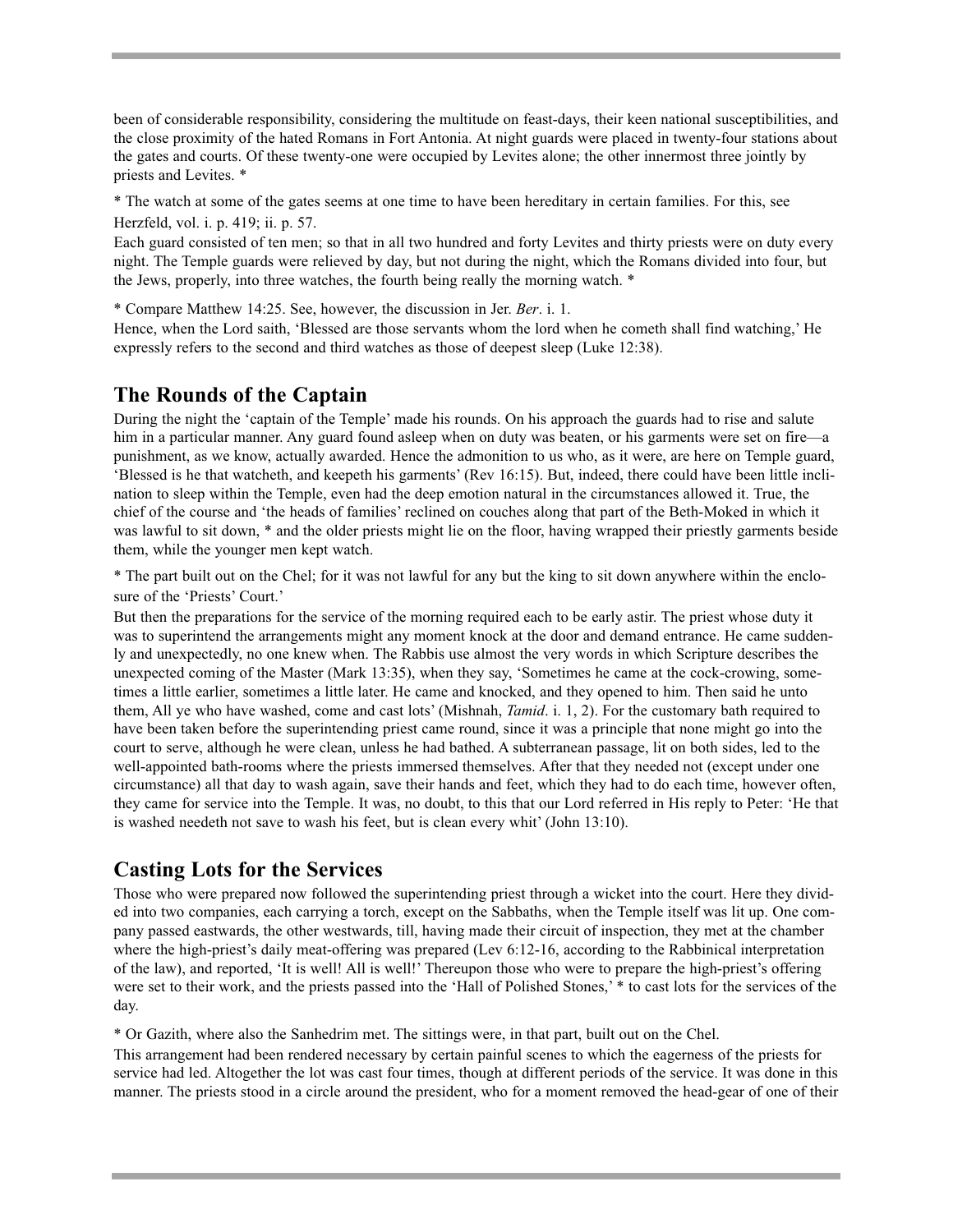number, to show that he would begin counting at him. Then all held up one, two, or more fingers—since it was not lawful in Israel to count persons—when the president named some number, say seventy, and began counting the fingers till he reached the number named, which marked that the lot had fallen on that priest. The first lot was for cleansing the altar and preparing it; the second, for those who were to offer the sacrifice, and for those who were to cleanse the candlestick and the altar of incense in the Holy Place. The *third* lot was the most important. It determined who was to offer the incense. If possible, none was to take part in it who had at any previous time officiated in the same capacity. The fourth lot, which followed close on the third, fixed those who were to burn the pieces of the sacrifice on the altar, and to perform the concluding portions of the service. The morning lot held good also for the same offices at the evening sacrifice, save that the lot was cast anew for the burning of the incense.

# **The First Lot**

When the priests were gathered for 'the first lot' in the 'Hall of Polished Stones,' as yet only the earliest glow of morning light streaked the Eastern sky. Much had to be done before the lamb itself could be slain. It was a law that, as no sacrifice might be brought after that of the evening, nor after the sun had set, so, on the other hand, the morning sacrifice was only to be slain after the morning light had lit up 'the whole sky as far as Hebron,' yet before the sun had actually risen upon the horizon. The only exception was on the great festivals, when the altar was cleansed much earlier, \* to afford time for examining before actual sunrise the very numerous sacrifices which were to be brought during the day.

\* For the three great festivals, in the fist watch; for the Day of Atonement, at midnight. See also Lightfoot, *Hor. Heb*. p. 1135.

Perhaps it was on this ground that, on the morning of the Passover, they who led Jesus from Caiaphas thronged so 'early' 'the judgment-hall of Pilate.' Thus, while some of them would be preparing in the Temple to offer the morning sacrifice, others were at the same moment unwittingly fulfilling the meaning of that very type, when He on whom was 'laid the iniquity of us all' was 'brought as a lamb to the slaughter' (Isa 53:7).

# **Chapter 8 The Morning and the Evening Sacrifice \***

#### **In Hebrew,** *Tamid***, the** *constant* **sacrifice,** *sacrificium juge***.**

'And it came to pass, that while he executed the priest's office before God in the order of his course, according to the custom of the priest's office, his lot was to burn incense when he went into the temple of the Lord. And the whole multitude of the people were praying without at the time of incense.'—Luke 1:8-10

#### **Public Prayer**

Before proceeding to describe the 'morning sacrifice,' it is necessary to advert to a point of considerable interest and importance. There can be no doubt that, at the time of Christ, public prayer occupied a very prominent place in the ordinary daily services of the Temple. Yet the original institution in the law of Moses contains no mention of it; and such later instances as the prayer of Hannah, or that of Solomon at the dedication of the Temple, afford neither indication nor precedent as regards the ordinary public services. The confession of the high-priest over the scapegoat (Lev 16:21) cannot be regarded as public prayer. Perhaps the nearest approach to it was on occasion of offering the firstfruits, especially in that concluding entreaty (Deut 26:15): 'Look down from Thy holy habitation, from heaven, and bless Thy people Israel, and the land which Thou hast given us, as Thou swarest unto our fathers, a land that floweth with milk and honey.' But, after all, this was again private, not public prayer, and offered on a private occasion, far different form the morning and evening sacrifices. The wording of King Solomon's prayer (1 Kings 8) implies indeed an act of united and congregational worship, but strictly speaking, it conveys no more than that public supplication was wont to be offered in times of public necessity (1 Kings 8:30-52). Nor can anything definite be inferred from the allusions of Isaiah to the hypocrisy of his contemporaries (Isa 1:15) in spreading forth their hands and making many prayers. \*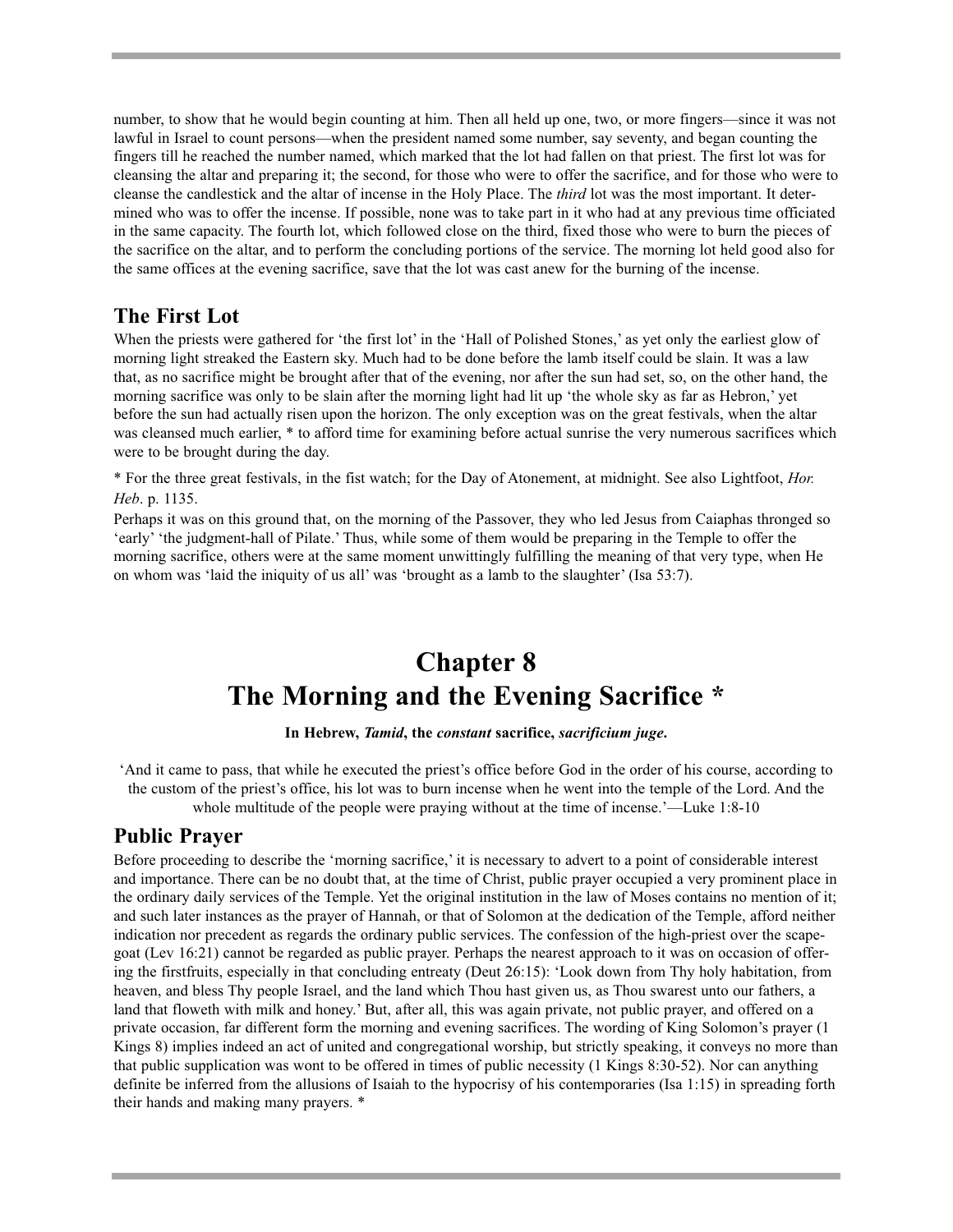\* Such language as that of Psalm 27:4 seems also to point to the absence of any liturgy: 'to *behold* the beauty of the Lord.'

# **Regulations of the Rabbis**

It was otherwise after the return from Babylon. With the institution and spread of synagogues—designed for the twofold purpose, that in every place Moses should be read every Sabbath day, and to provide a place 'where prayer was wont to be made'—the practice of public worship soon became general. In Nehemiah 11:17 we find already a special appointment 'to begin the thanksgiving in prayer.' Afterwards progress in this direction was rapid. The Apocrypha afford painful evidence how soon all degenerated into a mere form, and how prayer became a work of self-righteousness, by which merit might be obtained. This brings us to the Pharisees of the New Testament, with their ostentatious displays of devotion, and the hypocrisy of their endless prayers, full of needless repetitions and odious self-assertion. At the outset we here meet, as usual, at least seeming contradictions. On the one hand, the Rabbis define every attitude and gesture in prayer, fix the most rigid formulas, trace each of them up to one of the patriarchs, \* and would have us believe that the pious have their nine hours of devotion, laying down this curious principle, suited to both worlds—'Prolix prayer protracts life.'

\* The Rabbis ascribe the origin of the morning prayers to Abraham, that of the afternoon prayers to Isaac, and of the evening prayers to Jacob. In each case supposed Scriptural evidence for it is dragged in by some artificial mode of interpretation.

On the other hand, they also tell us that prayer may be contracted within the narrowest limits, and that a mere summary of the prescribed formulas is sufficient; while some of their number go the length of strenuously contending for free prayer. In fact, free prayer, liturgical formulas, and special prayers taught by celebrated Rabbis, were alike in use. Free prayer would find its place in such private devotions as are described in the parable of the Publican and the Pharisee. It also mingled with the prescribed liturgical formulas. It may be questioned whether, even in reference to the latter, the words were always rigidly adhered to, perhaps even accurately remembered. Hence the Talmud lays it down (in the treatise *Berachoth*), that in such cases it sufficed to say the substance of the prescribed prayers.

# **Liturgical Forms**

That liturgical formulas were used not only in the Temple, but in the daily private devotions, cannot be doubted. The first trace of them appears so early as in the arrangement of the Psalter, each of its first four books closing with a 'eulogy,' or benediction (Psa 41; 72; 89; 106), and the fifth book with a psalm which may be designated as one grand doxology (Psa 150). Although it is a task of no small difficulty to separate the ancient prayers of Temple-times from the later additions, which have gradually swelled into the present Jewish prayer-book, it has, in great measure, successfully been accomplished. Besides such liturgical formulas, some prayers taught by celebrated Rabbis have been preserved. It was in accordance with this practice that John the Baptist seems to have given forms of prayer to his followers, and that the disciples asked the Saviour to teach them to pray (Luke 11:1).

# **The Lord's Prayer**

The prayer spoken by the Lord far transcended any that Jewish Rabbis ever conceived, even where its wording most nearly approaches theirs. \*

\* It must always be kept in mind that such expressions as 'Our Father,' 'Thy kingdom come,' and others like them, meant in the mouth of the Rabbis a predominance of the narrowest Judaism; in fact, the subjection of all the world to Rabbinical ordinances, and the carnal glory of Israel.

It is characteristic that two of its petitions find no real counterpart in the prayers of the Rabbis. These are: 'Forgive us our trespasses,' and 'Lead us not into temptation.' In the Temple the people never responded to the prayers by an *Amen*, but always with this benediction, 'Blessed be the name of the glory of His kingdom for ever!' \*

\* Thus the words in our Authorised Version, Matthew 6:13, 'For Thine is the kingdom, and the power, and the glory, for ever. Amen,' which are wanting in all the most ancient MSS, are only the common Temple-formula of response, and as such may have found their way into the text. The word 'Amen' was in reality a solemn assevera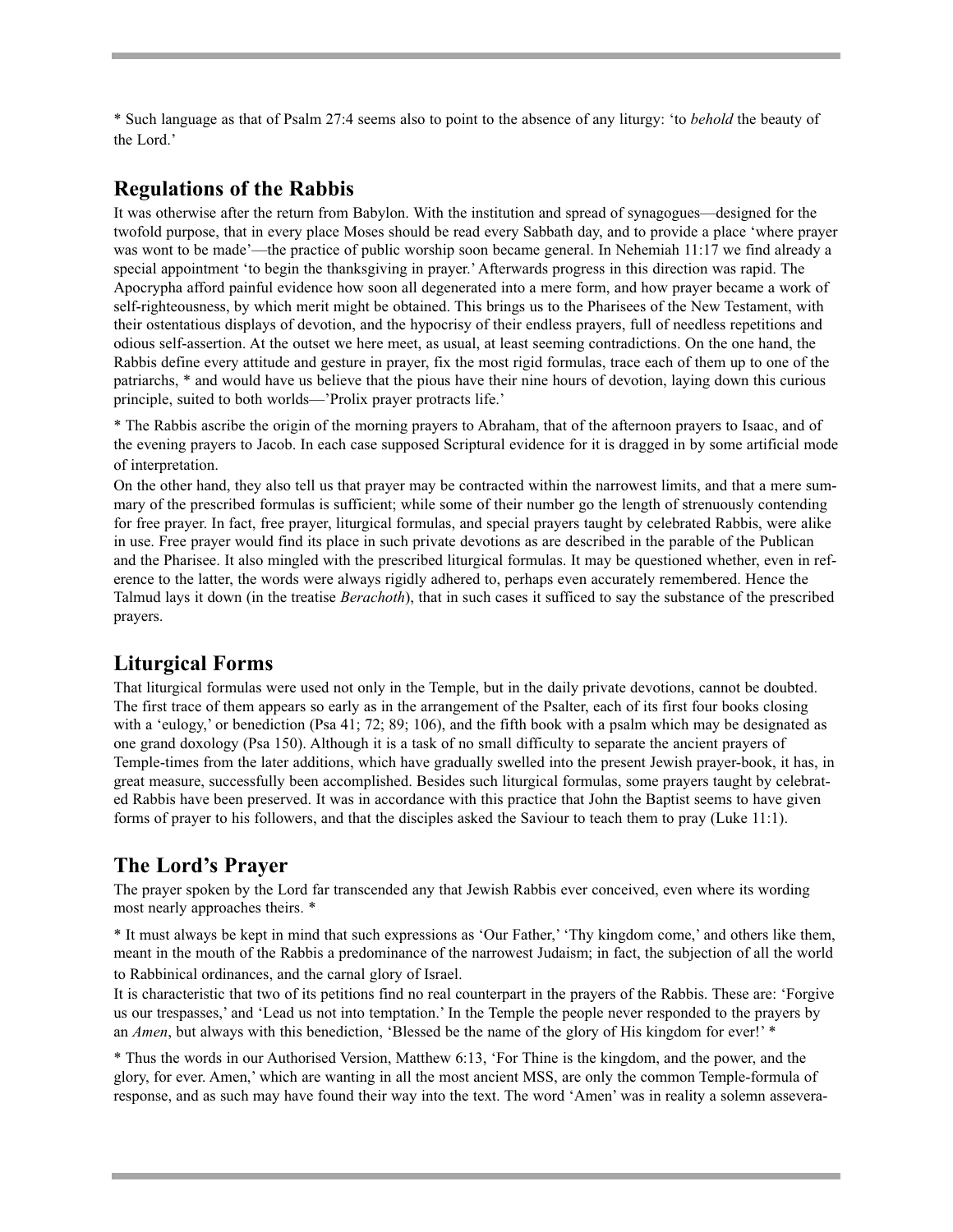tion or a mode of oath.

This formula was traced up to the patriarch Jacob, on his death-bed. In regard to 'the kingdom,' whatever the Rabbis understood by it, the feeling was so strong, that it was said: 'Any prayer which makes not mention of the kingdom, is not a prayer at all.'

#### **Attitude in Prayer**

The attitude to be observed during prayer is very accurately defined by the Rabbis. The worshipper was to stand, turning towards the Holy Place; he was to compose his body and his clothes, to draw his feet close together, to cast down his eyes, at least at the beginning of his prayer, to cross his hands over his breast, and to 'stand as a servant before his master, with all reverence and fear.' Even the priests, while pronouncing the priestly blessing, were to look to the ground. In regard to the special manner of bowing before the Lord, a distinction was made between bending the knees, bending the head, and falling prostrate on the ground. The latter was not deemed 'fit for every man, but only for such as knew themselves righteous men, like Joshua.

#### **The Two Elements in Prayer**

In general the Rabbis distinguish two elements in prayer, on the ground of the two terms used by Solomon (1 Kings 8:28),—thanksgiving and petition. To these correspond the two kinds of early Jewish prayer: the Eulogies and the Tephillah. And thus far correctly, as the two Hebrew words for prayer indicate, the one adoration, the other supplication, or, rather, intercession. Both kinds of prayer found expression in the Temple services. But only after the manifestation of Him, who in His person united the Divine with the human nature, could adoration and supplication be fully called out. Nay, the idea of supplication would only be properly realised after the outpouring of the Spirit of adoption, whereby the people of God also became the children of God. Hence it is not correct to designate sacrifices as 'prayers without words.' The sacrifices were in no sense prayers, but rather the preparation for prayer. The Tabernacle was, as its Hebrew designation shows, the place 'of meeting' between God and Israel; the sacrificial service, that which made such meeting possible; and the priest (as the root of the word implies), he who brought Israel near to God. Hence prayer could only follow after the sacrifice; and its appropriate symbol and time was the burning of incense. This view is expressed in the words: 'Let my prayer be set forth before Thee as incense' (Psa 141:2), and authoritatively confirmed in Revelation 5:8, where we read of the 'golden vials full of incense, which are the prayers of saints.'

#### **Burning the Incense**

It is this burning of incense which in the Gospel is alluded to in connection with the birth of John the Baptist (Luke 1:9). Zacharias had come up from the hill country of Judea, from the neighbourhood of priestly Hebron, to minister in the Temple. His course—that of Abia—was on duty for the week, and the 'house of his fathers' for that special day. More than that, the lot had fallen on Zacharias for the most honourable service in the daily ministry—that of burning the incense on the golden altar within the Holy Place. For the first time in his life, and for the last, would this service devolve on him. As the pious old priest ministered within the Holy Place, he saw with such distinctness that he could afterwards describe the very spot, Gabriel standing, as if he had just come out from the Most Holy Place, between the altar and the table of shewbread, 'on the right side of the altar.' So far as we know, this was the first and only angelic appearance in the Temple. For we cannot attach serious importance to the tradition that, during the forty years of his pontificate, an angel always accompanied Simeon the Just, when on the Day of Atonement he entered and left the Most Holy Place, except the last year, when the angel left him in the Sanctuary, to show that this was to be the end of his ministry. What passed between Gabriel and Zacharias is beside our present purpose. Suffice it to notice several details incidentally mentioned in this narrative, such as that a special lot was cast for this ministry; that the priest was alone in the Holy Place while burning the incense; and that 'the whole multitude of the people were praying without at the time of incense.'

#### **Filling the Laver**

The lot for burning the incense was, as we have seen, the third by which the order of the ministry for the day was determined. The *first* lot, which in reality had been cast before the actual break of day, was that to designate the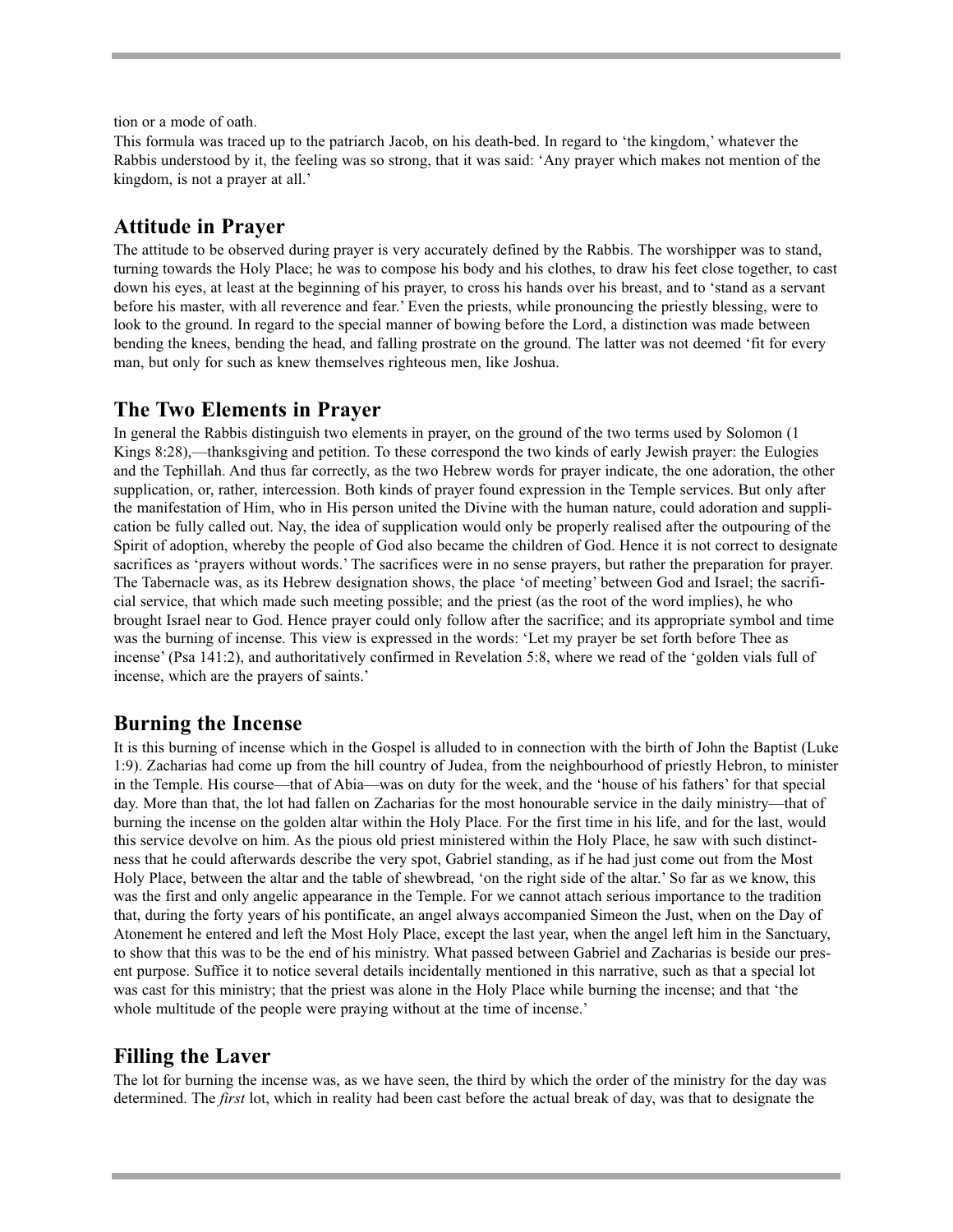various priests who were to cleanse the altar and to prepare its fires. The *first* of the priests on whom this lot had fallen immediately went out. His brethren reminded him where the silver chafing-dish was deposited, and not to touch any sacred vessel till he had washed his hands and feet. He took no light with him; the fire of the altar was sufficient for his office. Hands and feet were washed by laying the right hand on the right foot, and the left hand on the left. \*

\* Perhaps this might therefore be appropriately described as washing 'the feet only,' (John 13:10). The sound of the machinery, as it filled the laver with water, admonished the others to be in readiness. This machinery had been made by *Ben Catin*, who also altered the laver so that twelve priests could at the same time perform their ablutions. Otherwise the laver resembled that in the Temple of Solomon. It was of brass. All the vessels in the Sanctuary were of metal, the only exception being the altar of burnt-offering, which was solid, and wholly of stones taken from virgin soil, that had not been defiled by any tool of iron. The stones were fastened together by mortar, pitch, and molten lead. The measurement of the altar is differently given by Josephus and the Rabbis. It seems to have consisted of three sections, each narrower than the former: the base being thirty-two cubits wide, the middle twenty-eight, and the top, where the fire was laid (of course, not including the horns of the altar nor the space where the priests moved), only twenty-four cubits. With the exception of some parts of the altar, in which the cubit was calculated at five hand-breadths, the sacred cubit of the Temple was always reckoned at six hand-breadths. Lastly, as readers of the New Testament know, whatever touched the altar, or, indeed, any sacred vessel, was regarded as 'sanctified' (Matt 23:19), but no vessel could be dedicated to the use of the Temple which had not been originally destined for it.

### **Preparing the Altar**

But to return. While the assistant priests were waiting, the first priest had taken the silver chafing-dish, and scraped the fire on the altar, removing the burnt coals, and depositing them at a little distance north of the altar. As he descended, the other priests quickly washed hands and feet, and took shovels and prongs, with which they moved aside what of the sacrifices had been left unburned from the previous evening, then cleaned out the ashes, laying part on the great heap in the middle of the altar, and the rest in a place whence it was afterwards carried out of the Temple. The next duty was to lay on the altar fresh wood, which, however, might be neither from the olive nor the vine. For the fire destined to feed the altar of incense the wood of the fig-tree was exclusively used, so as to secure good and sufficient charcoal. The hitherto unconsumed pieces of the sacrifice were now again laid upon the fire.

# **The Second Lot**

These preliminaries finished, the priests gathered once more for the *second* lot. The priest on whom it fell was designated, along with the twelve who stood nearest to him, for offering the sacrifice and cleansing the candlestick and the altar of incense. Immediately after casting this second lot, the president directed one to ascend some 'pinnacle,' and see whether it was time to kill the daily sacrifice. If the priest reported, 'The morning shineth already,' he was again asked, 'Is the sky lit up as far as Hebron?' If so, the president ordered the lamb to be brought from the chamber by the Beth-Moked, where it had been kept in readiness for four days. Others fetched the gold and silver vessels of service, of which the Rabbis enumerate ninety-three. The sacrificial lamb was now watered out of a golden bowl, and anew examined by torch-light, though its Levitical fitness had been already ascertained the evening before. Then the sacrificing priest, surrounded by his assistants, fastened the lamb to the second of the rings on the north side of the altar—in the morning in the western, in the evening in the eastern corner. \*

\* The sacrifice was always offered *against* the sun.

The sacrifice was held together by its feet, the fore and hind feet of each side being tied together; its head was laid towards the south and fastened through a ring, and its face turned to the west, while the sacrificing priest stood on the east side. The elders who carried the keys now gave the order for opening the Temple gates. As the last great gate slowly moved on its hinges, the priests, on a signal given, blew three blasts on their silver trumpets, summoning the Levites and the 'representatives' of the people (the so-called 'stationary men') to their duties, and announcing to the city that the morning sacrifice was about to be offered. Immediately upon this the great gates which led into the Holy Place itself were opened to admit the priests who were to cleanse the candlestick and the altar of incense.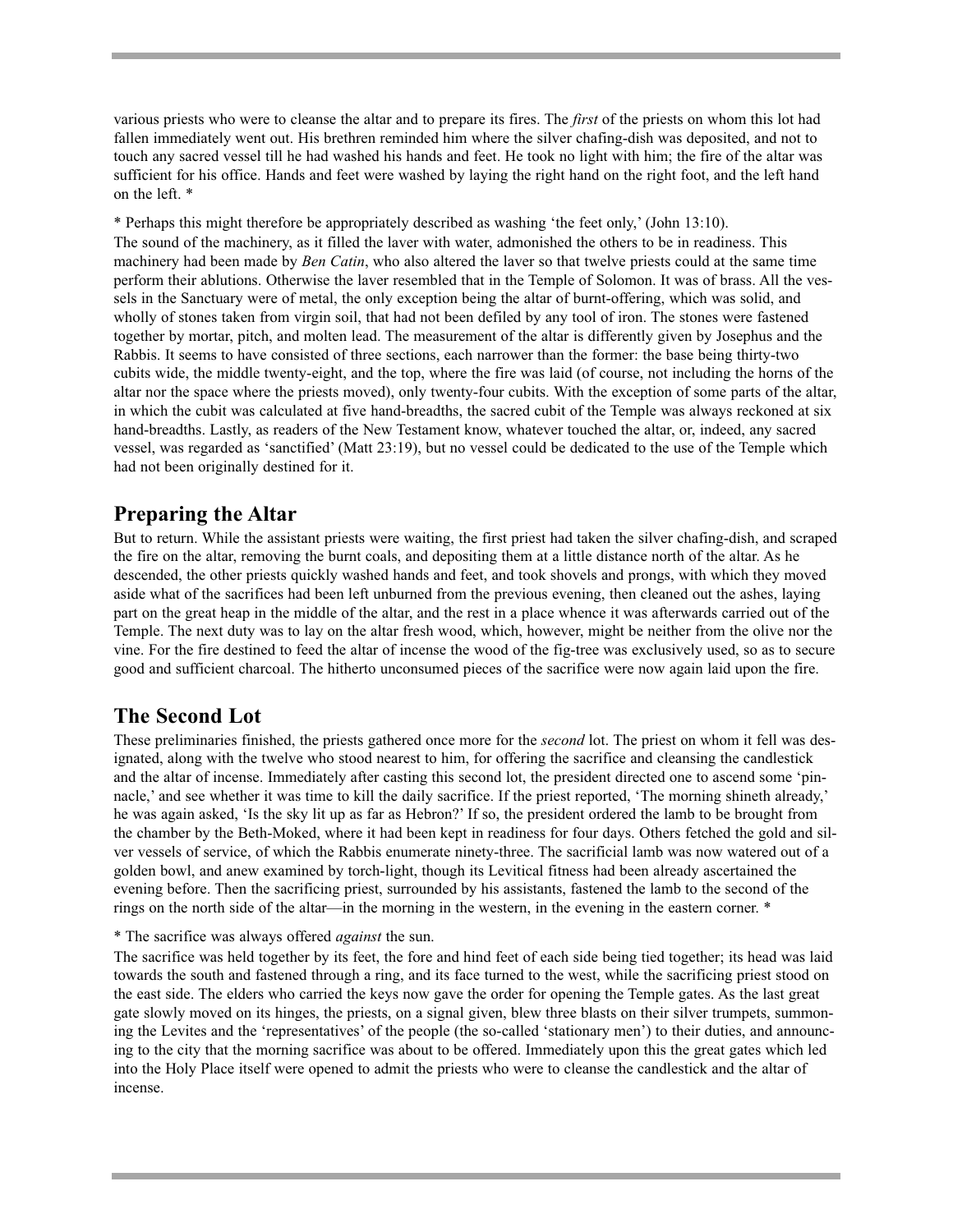# **The Slaying of the Lamb**

The opening of these gates was the signal for actually slaying the sacrificial lamb. The sacrifice was offered in the following manner. One priest drew forward the windpipe and gullet of the sacrifice, and quickly thrust upwards the knife, while another caught the blood in a golden bowel. Standing at the east side of the altar, he sprinkled it, first at the north-east, and then at the south-west corner, below the red line which ran round the middle of the altar, in each case in such manner as to cover two sides of the altar, or, as it is described, in the form of the Greek letter (gamma). The rest of the blood was poured out at the base of the altar. Ordinarily, the whole of this service would of course be performed by priests. But it was valid even if the sacrifice had been killed by a layman, or with an ordinary knife. Not so if the blood were caught up in any but a consecrated vessel, or sprinkled by other than the hands of a priest who at the time was Levitically fit for the service.

### **The Altar of Incense and the Candlestick**

We proceed to describe the service of those whose duty it was to cleanse the altar of incense and to dress the golden candlestick in the Holy Place. A few particulars as to each of these will not be out of place. The triumphal Arch of Titus in Rome bears a representation of the golden mortars in which the incense was bruised, and of the golden candlestick, but not the altar of incense. Still, we can form a sufficiently accurate idea of its appearance. It was square, one cubit long and broad, and two cubits high, that is, half a cubit higher than the table of shewbread, but one cubit lower than the candlestick, and it had 'horns' at each of its four corners. It was probably hollow, and its top covered with a golden plate, and like an Eastern roof, surrounded by what resembled a balustrade, to prevent the coals and incense from falling off. Below this balustrade was a massive crown of gold. The incense burned upon this altar was prepared of the four ingredients mentioned in Exodus 30:34, with which, according to the Rabbis, seven others were mixed, besides a small quantity of 'Ambra,' and of a herb which gave out a dense smoke. To these thirteen substances (Jos. *Wars*, v. 5. s.) salt was of course added. The mode of preparing the incense had been preserved in the family of *Abtinas*. The greatest care was taken to have the incense thoroughly bruised and mixed. Altogether 368 pounds were made for the year's consumption, about half a pound being used every morning and evening in the service. The censer for the Day of Atonement was different in size and appearance from that for ordinary days. The golden candlestick was like that delineated in Exodus 25:31, etc., and is sufficiently known from its representation on the Arch of Titus.

Now, while one set of priests were busy in the Court of the Priests offering the sacrifice, the two on whom it devolved to trim the lamps of the candlestick and to prepare the altar of incense had gone into the Holy Place. As nearly as possible while the lamb was being slain without, the first of these priests took with his hands the burnt coals and ashes from the golden altar, and put them into a golden vessel—called 'teni'—and withdrew, leaving it in the sanctuary. Similarly, as the blood of the lamb was being sprinkled on the altar of burnt-offering, the second priest ascended the three steps, hewn in stone, which led up to the candlestick. He trimmed and refilled the lamps that were still burning, removed the wick and old oil from those which had become extinguished, supplied fresh, and re-lit them from one of the other lamps. But the large central lamp, towards which all the others bent, and which was called the western, because it inclined westward towards the Most Holy Place, might only be re-lit by fire from the altar itself. Only five, however, of the lamps were then trimmed; the other two were reserved to a later period of the service.

# **Salting the Sacrifice**

Meantime in the Court of the Priests the sacrifice had been hung on one of the hooks, flayed, cut up according to rules, cleaned, and handed to the six priests who were successively to carry up the pieces to the rise of the altar, where they were salted and deposited. For 'every sacrifice must be salted with salt'—nay, everything that was laid on the altar, except the drink-offering. At the same time, three other priests carried up to the rise of the altar the daily meat-offering, that of the high-priest, and the drink-offering. The skins of the sacrifices were salted, and on the eve of each Sabbath distributed among the 'course' of priests that had been on ministry. \*

\* This in the case of burnt-, sin-, or trespass-offerings. The skins of the other offerings belonged to the offerers themselves.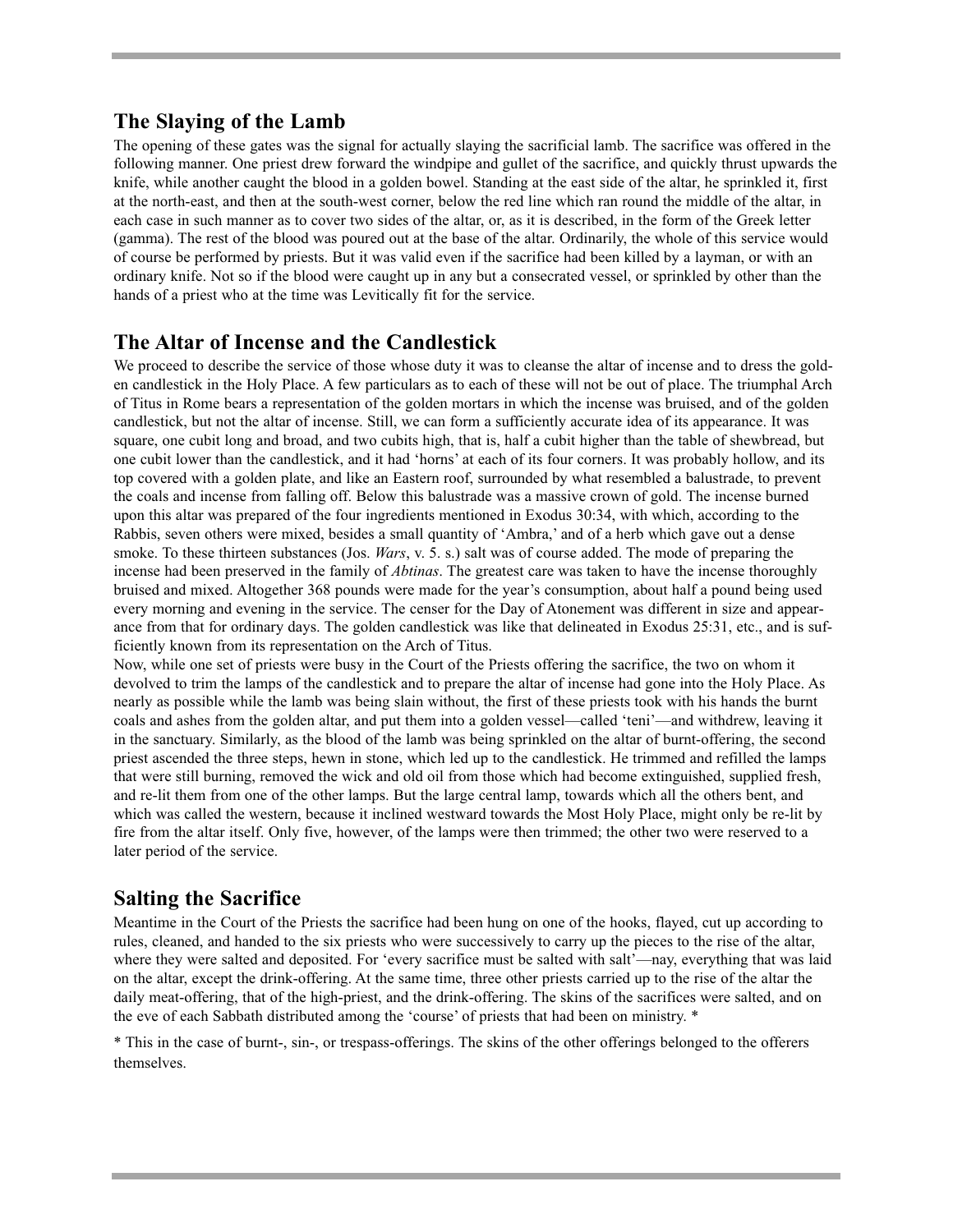# **Prayer Before the Third Lot**

And now the most solemn part of the service was about to begin. For the third time the priests assembled in the 'Hall of Polished Stones,' to draw the third and the fourth lots. But before doing so the president called on them to join in the prescribed prayers. Tradition has preserved these to us. Subjecting them to the severest criticism, so as to eliminate all later details, the words used by the priests before the third and fourth lots were as follows: 'With great love hast Thou loved us, O Lord our God, and with much overflowing pity hast Thou pitied us. Our Father and our King, for the sake of our fathers who trusted in Thee, and Thou taughtest them the statutes of life, have mercy upon us, and enlighten our eyes  $*$  [in Thy law; cause our hearts to cleave to Thy commandments; unite our hearts to love and to fear Thy name, and we shall not be put to shame, world without end. For Thou art a God who preparest salvation, and us hast Thou chosen from among all nations and tongues, and hast, in truth, brought us near to Thy great name, Selah, in order] that we in love may praise Thee and Thy Unity. Blessed be the Lord, who in love chose His people Israel.'

\* The words here and afterwards within square brackets are regarded by Jost (*Gesch. d. Jud.*) as a later addition. After this prayer the ten commandments were (at one time) wont to be repeated, a practice discontinued, however, lest the Sadducees should declare them to be the only essential part of the law. Then all assembled said the socalled 'Shema' \* which may be designated as a sort of 'credo' or 'belief.' It consisted of these three passages— Deuteronomy 6:4-9; 11:13-21; and Numbers 15:37-41.

\* So named from the first word, Shema, 'Hear,' viz. 'O Israel,' etc. By one of the strangest mistakes, Lightfoot confounds the contents of the 'Shema' with those of the phylacteries.

# **The Lot for Incense**

After this the lot was cast for burning the incense. No one might take part in it who had ministered in that office before, unless in the very rare case that all present had previously so officiated. Hence, while the other three lots held good for the evening service, that for the incense required to be repeated. He on whom this lot fell chose from among his friends his two assistants. Finally, the third was succeeded by the fourth lot, which designated those who were to lay on the altar the sacrifice and the meat-offerings, and to pour out the drink-offering.

# **Offering the Incense**

The incensing priest and his assistance now approached first the altar of burnt-offering. One filled with incense a golden censer held in a silver vessel, while another placed in a golden bowl burning coals from the altar. As they passed from the court into the Holy Place, they struck a large instrument (called the 'Magrephah'), at sound of which the priests hastened from all parts to worship, and the Levites to occupy their places in the service of song; while the chief of the 'stationary men' ranged at the Gate of Nicanor such of the people as were to be purified that day. Slowly the incensing priest and his assistants ascended the steps to the Holy Place, preceded by the two priests who had formerly dressed the altar and the candlestick, and who now removed the vessels they had left behind, and, worshipping, withdrew. Next, one of the assistants reverently spread the coals on the golden altar; the other arranged the incense; and then the chief officiating priest was left alone within the Holy Place, to await the signal of the president before burning the incense. It was probably while thus expectant that the angel Gabriel appeared to Zacharias. As the president gave the word of command, which marked that 'the time of incense had come,' 'the whole multitude of the people without' withdrew from the inner court, and fell down before the Lord, spreading their hands \* in silent prayer.

\* The practice of folding the hands together in prayer dates from the fifth century of our era, and is of purely Saxon origin. See Holemann, *Bibel St.* i. p. 150, quoted by Delitzsch, u.s.

# **Imagery in the Apocalypse**

It is this most solemn period, when throughout the vast Temple buildings deep silence rested on the worshipping multitude, while within the sanctuary itself the priest laid the incense on the golden altar, and the cloud of 'odours' (Rev 5:8) rose up before the Lord, which serves as the image of heavenly things in this description (Rev 8:1,3,4): \* 'and when He had opened the seventh seal, there was silence in heaven about the space of half an hour...And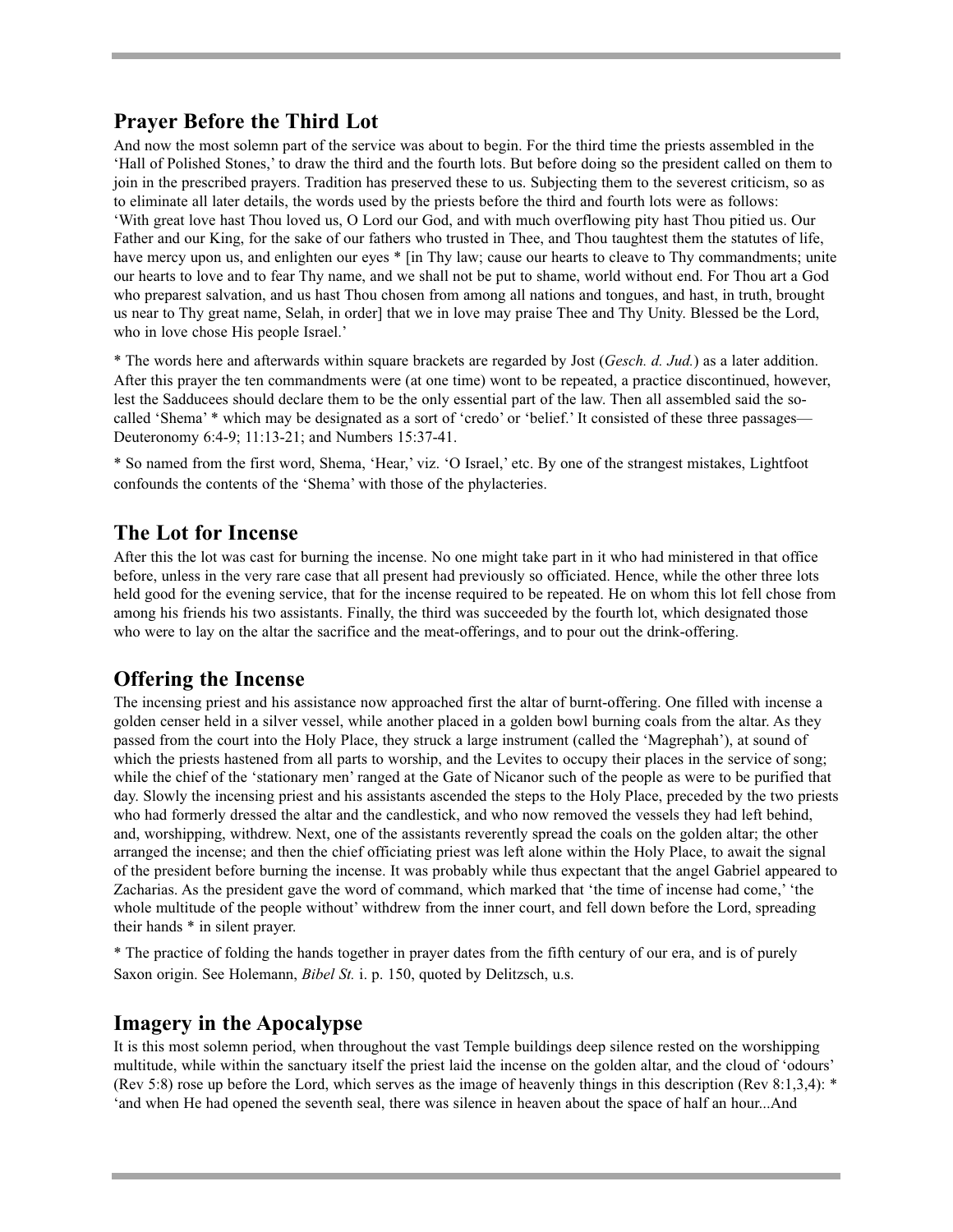another angel came and stood at the altar, having a golden censer; and there was given unto him much incense, that he should offer it with the prayers of all saints upon the golden altar which was before the throne. And the smoke of the incense, which came with the prayers of the saints, ascended up before God out of the angel's hand.'

\* According to *Tamid*, vi. 3, the incensing priest 'bowed down,' or prayed, on withdrawing backwards from the Holy Place.

#### **Prayers with the Incense**

The prayers offered by priests and people at this part of the service are recorded by tradition as follows: \* 'True it is that Thou art Jehovah our God, and the God of our fathers; our King and the King of our fathers; our Saviour and the Saviour of our fathers; our Maker and the Rock of our salvation; our Help and our Deliverer. Thy name is from everlasting, and there is no God beside Thee. A new song did they that were delivered sing to Thy name by the sea-shore; together did all praise and own Thee as King, and say, Jehovah shall reign who saveth Israel. \*\*

\* A few details for those who wish fuller information. Tradition has preserved two kinds of fragments from the ancient Jewish liturgy in the times of the Temple. The one is called the 'Tephillah,' or Prayer, the other the 'Eulogies,' or Benedictions. Of the latter there are eighteen, of which the three first and the three last are the oldest, though four, five, six, eight, and nine are also of considerable antiquity. Of the ancient Tephilloth four have been preserved—two used before and two (in the morning, one) after the Shema. The first morning and the last evening Tephillah are strictly morning and evening prayers. They were not used in the Temple service. The second Tephillah before the Shema was said by the priests in the 'Hall of Polished Stones,' and the first Tephillah after the Shema by priests and people during the burning of incense. This was followed by the three last of the eighteen Eulogies. Is it not a fair inference, then, that while the priests said their prayers in 'the hall,' the people repeated the three first Eulogies, which are of equal antiquity with the three last, which we know to have been repeated during the burning of incense?

\*\* Now follow in the text the three last 'Eulogies.'

'Be graciously pleased, Jehovah our God, with Thy people Israel, and with their prayer. Restore the service to the oracle of Thy house; and the burnt-offerings of Israel and their prayer accept graciously and in love; and let the service of Thy people Israel be ever well-pleasing unto Thee.

'We praise Thee, who art Jehovah our God, and the God of our fathers, the God of all flesh, our Creator, and the Creator from the beginning! Blessing and praise be to Thy great and holy name, that Thou hast preserved us in life and kept us. So preserve us and keep us, and gather the scattered ones into Thy holy courts, to keep Thy statutes, and to do Thy good pleasure, and to serve Thee with our whole heart, as this day we confess unto Thee. Blessed be the Lord, unto whom belongeth praise.

'Appoint peace, goodness, and blessing; grace, mercy, and compassion for us, and for all Israel Thy people. Bless us, O our Father, all of us as one, with the light of Thy countenance. For in the light of Thy countenance hast Thou, Jehovah, our God, given us the law of life, and loving mercy, and righteousness, and blessing, and compassion, and life, and peace. And may it please Thee to bless Thy people Israel at all times, and at every hour with Thy peace. [May we and all Thy people Israel be remembered and written before Thee in the book of life, with blessing and peace and support.] Blessed be Thou, Jehovah, who blessest Thy people Israel with peace.' These prayers ended, he who had formerly trimmed the candlestick once more entered the Holy Place, to kindle the two lamps that had been left unlit; and then, in company with the incensing priest, took his stand on the top of the steps which led down to the Court of the Priests. \*

\* According to Maimonides, it was at this part of the service, and not before, that the sound of the Magrephah summoned the priests to worship, the Levites to their song, and the 'stationary men' to their duties. The other three who had also ministered within the Holy Place gathered beside him, still carrying the vessels of their ministry; while the rest of the priests grouped themselves on the steps beneath. Meanwhile he on whom the fourth lot had fallen had ascended to the altar. They whose duty it was handed to him, one by one, the pieces of the sacrifice. Upon each he pressed his hands, and next flung them confusedly upon the fire, that so the flesh of the sacrifice might be scattered as well as its blood sprinkled. After that he ranged them in order, to imitate as nearly as possible the natural shape of the animal. This part of the service was not unfrequently performed by the highpriest himself.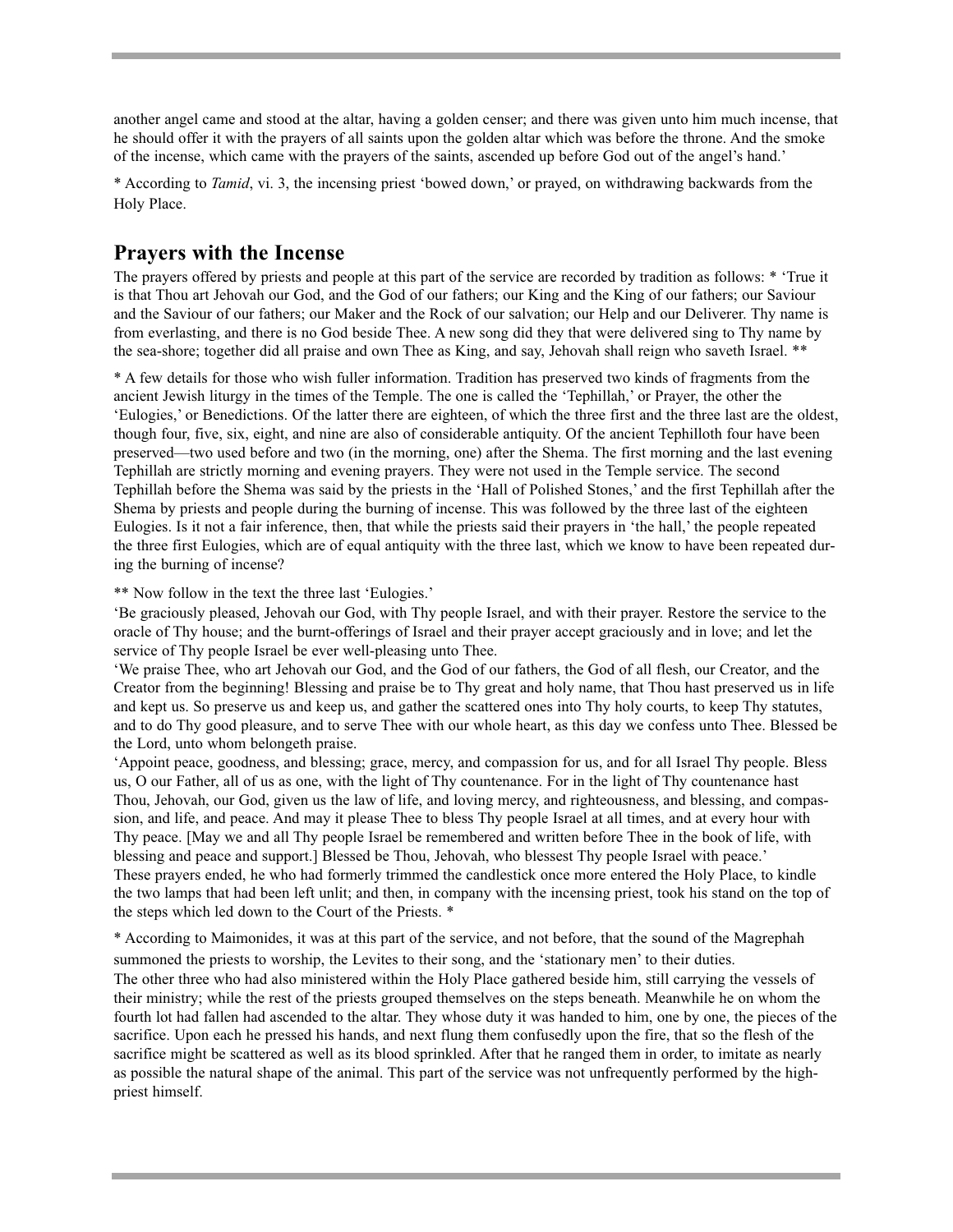# **The Blessing**

The priests, who were ranged on the steps to the Holy Place, now lifted their hands above their heads, spreading and joining their fingers in a peculiar mystical manner. \*

\* The high-priest lifted his hands no higher than the golden plate on his mitre. It is well know that, in pronouncing the priestly blessing in the synagogue, the priests join their two outspread hands, by making the tip of the first fingers touch each other. At the same time, the first and second, and the third and fourth fingers in each hand are knit together, while a division is made between those fingers by spreading them apart. A rude representation of this may be seen in Jewish cemeteries on the gravestones of priests.

One of their number, probably the incensing priest, repeated in audible voice, followed by the others, the blessing in Numbers 6:24-26: 'Jehovah bless thee, and keep thee: Jehovah make His face shine upon thee, and be gracious unto thee: Jehovah lift up His countenance upon thee, and give thee peace.' To this the people responded, 'Blessed be the Lord God, the God of Israel, from everlasting to everlasting.' In the modern synagogues the priestly blessing is divided into three parts; it is pronounced with a disguised voice and veiled faces, while the word 'Lord' is substituted for the name of 'Jehovah.' \*

\* Dr. Geiger has an interesting argument to show that in olden times the pronunciation of the so-called ineffable name 'Jehovah,' which now is never spoken, was allowed even in ordinary life. See *Urschrift u. Uebers d. Bibel*, p. 259, etc.

Of course all this was not the case in the Temple. But if it had been the duty of Zacharias, as incensing priest for the day, to lead in the priestly blessing, we can all the better understand the wonder of the people as 'he beckoned unto them, and remained speechless' (Luke 1:22) while they waited for his benediction.

After the priestly blessing the meat-offering was brought, and, as prescribed in the law, oil added to it. Having been salted, it was laid on the fire. Next the high-priest's daily meat-offering was presented, consisting of twelve cakes broken in halves—twelve half-cakes being presented in the morning, and the other twelve in the evening. Finally, the appropriate drink-offering was poured out upon the foundation of the altar (perhaps there may be an allusion to this in Revelation 6:9, 10).

# **The Temple Music**

Upon this the Temple music began. It was the duty of the priests, who stood on the right and the left of the marble table on which the fat of the sacrifices was laid, at the proper time to blow the blasts on their silver trumpets. There might not be less than two nor more than 120 in this service; the former in accordance with the original institution (Num 10:2), the latter not to exceed the number at the dedication of the first Temple (2 Chron 5:12). The priests faced the people, looking eastwards, while the Levites, who crowded the fifteen steps which led from the Court of Israel to that of the Priests, turned westwards to the sanctuary. On a signal given by the president, the priests moved forward to each side of him who struck the cymbals. Immediately the choir of the Levites, accompanied by instrumental music, began the Psalm of the day. It was sustained by not less than twelve voices, with which mingled the delicious treble from selected voices of young sons of the Levites, who, standing by their fathers, might take part in this service alone. The number of instrumental performers was not limited, nor yet confined to the Levites, some of the distinguished families which had intermarried with the priests being admitted to this service. \*

\* It is a curious coincidence that of the two families named in the Talmud as admitted to this service, one—that of Tsippariah—should have been 'from Emmaus' (Luke 24:13).

The Psalm of the day was always sung in three sections. At the close of each the priests drew three blasts from their silver trumpets, and the people bowed down and worshipped. This closed the morning service. It was immediately followed by the sacrifices and offerings which private Israelites might have to bring, and which would occasionally continue till near the time for the evening service. The latter resembled in all respects that of the morning, except that the lot was only cast for the incense; that the incense was burned, *not*, as in the morning, *before*, but *after* the pieces of the sacrifice had been laid on the fire of the altar, and that the priestly blessing was generally admitted.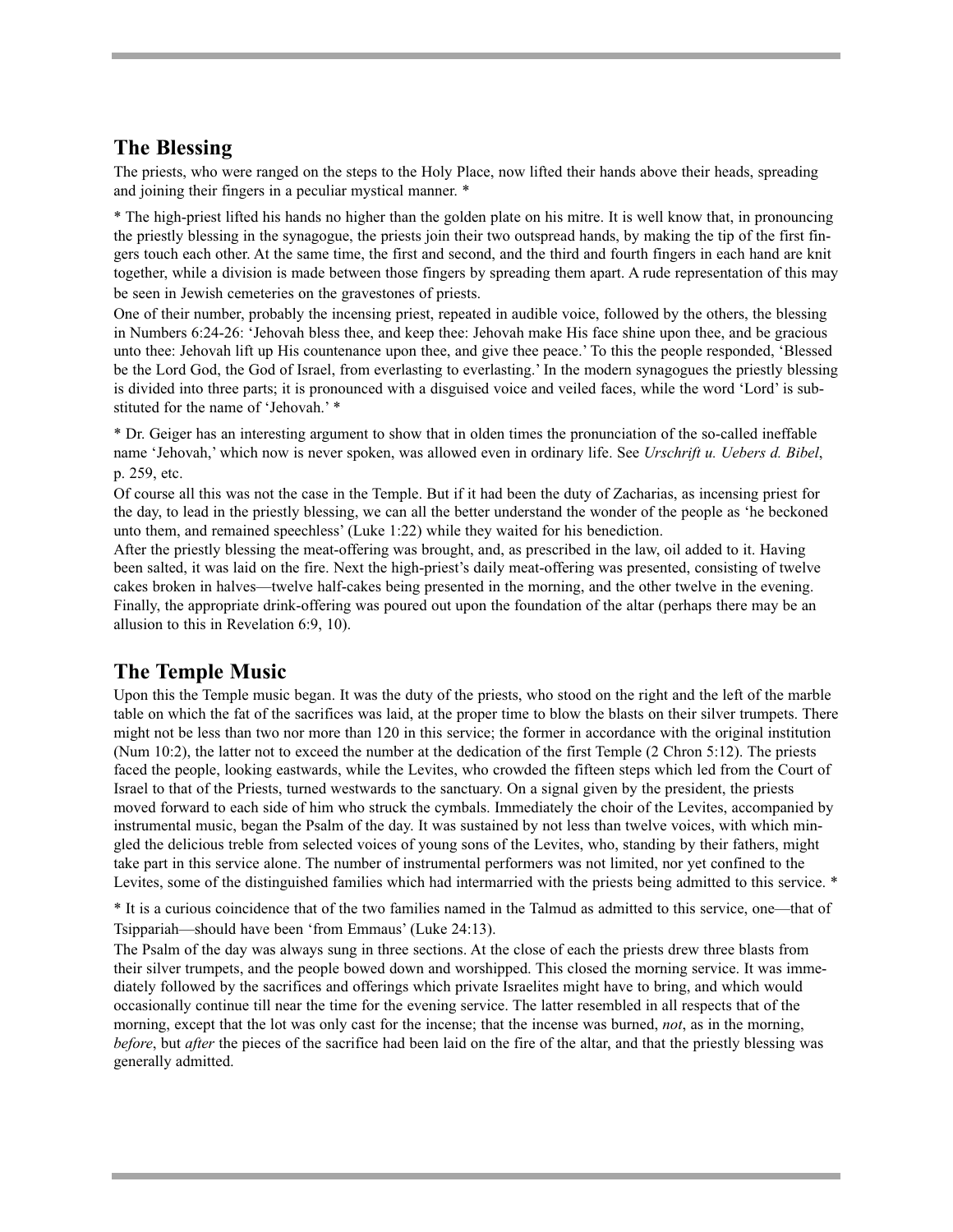#### **The Order of Psalms**

The following was the order of the Psalms in the daily service of the Temple (*Tamid*, sect. vii, and Maimonides in *Tamid*). On the first day of the week they sang Psalm 24, 'The earth is the Lord's,' etc., in commemoration of the first day of creation, when 'God possessed the world, and ruled in it.' On the second day they sang Psalm 48, 'Great is the Lord, and greatly to be praised,' etc., because on the second day of creation 'the Lord divided His works, and reigned over them.' On the third day they sang Psalm 82, 'God standeth in the congregation of the mighty,' etc., 'because on that day the earth appeared, on which are the Judge and the judged.' On the fourth day Psalm 94 was sung, 'O Lord God, to whom vengeance belongeth,' etc., 'because on the fourth day God made the sun, moon, and stars, and will be avenged on those that worship them.' On the fifth day they sang Psalm 81, 'Sing aloud unto God our strength,' etc., 'because of the variety of creatures made that day to praise His name.' On the sixth day Psalm 93 was sung, 'The Lord reigneth,' etc., 'because on that day God finished His works and made man, and the Lord ruled over all His works.' Lastly, on the Sabbath day they sang Psalm 92, 'It is a good thing to give thanks unto the Lord,' etc., 'because the Sabbath was symbolical of the millennial kingdom at the end of the six thousand years' dispensation, when the Lord would reign over all, and His glory and service fill the earth with thanksgiving.'

# **Chapter 9 Sabbath in the Temple**

'The Sabbath was made for man, and not man for the Sabbath: therefore the Son of man is Lord also of the Sabbath.'—Mark 2:27, 28

#### **The Law Not A Burden, But A Gift**

It is a beautifully significant practice of the modern Jews, that, before fulfilling any special observance directed in their Law, they always first bless God for the giving of it. One might almost compare the idea underlying this, and much else of a similar character in the present religious life of Israel, to the good fruits which the soil of Palestine bore even during the Sabbatical years, when it lay untilled. For it is intended to express that the Law is felt not a burden, but a gift of God in which to rejoice. And this holds specially true of the Sabbath in its Divine institution, of which it was distinctly said, 'I gave them My Sabbaths, to be a sign between Me and them, that they might know that I, Jehovah, sanctify them' (Eze 20:12). In the same sense, the Sabbath is called 'a delight, the holy of Jehovah, honourable' (Isa 58:13); and the great burden of the Sabbath-Psalm (Psa 92) \* is that of joyous thanksgiving unto God.

\* The Talmud discusses the question whether Psalm 92 bears reference to the Sabbath of creation, or to that final Messianic Sabbath of the Kingdom—according to Rabbi Akibah, 'the day which is wholly a Sabbath.' (See Delitzsch on the Psalm.) It is a curiously uncritical remark of some Rabbis to ascribe the authorship of this Psalm to Adam, and its composition to the beginning of the first Sabbath—Adam having fallen just before its commencement, and been driven from Paradise, but not killed, because God would not execute the punishment of death on the Sabbath.

The term Sabbath, 'resting,' points to the origin and meaning of the weekly festival. The Rabbis hold that it was not intended for the Gentiles, and most of them trace the obligation of its observance only to the legislation on Mount Sinai. Nor is another Rabbinical saying, that 'circumcision and the Sabbath preceded the law,' inconsistent with this. For even if the duty of Sabbath-observance had only commenced with the promulgation of the law on Mount Sinai, yet the Sabbath-law itself rested on the original 'hallowing' of the seventh day, when God rested from all His works (Gen 2:3). But this was not the only rest to which the Sabbath pointed. There is also a rest of redemption, and the Sabbath was expressly connected with the deliverance of Israel from Egypt. 'Remember that thou was a servant in the land of Egypt, and that Jehovah thy God brought thee out thence through a mighty hand and by a stretched out arm: therefore Jehovah thy God commanded thee to keep the Sabbath-day' (Deut 5:15). At the close of the work-a-day week, holy rest in the Lord; at the end of the labour and sorrow of Egypt, redemption and rest; and both pointing forward to the better rest (Heb 4:9), and ultimately to the eternal Sabbath of completed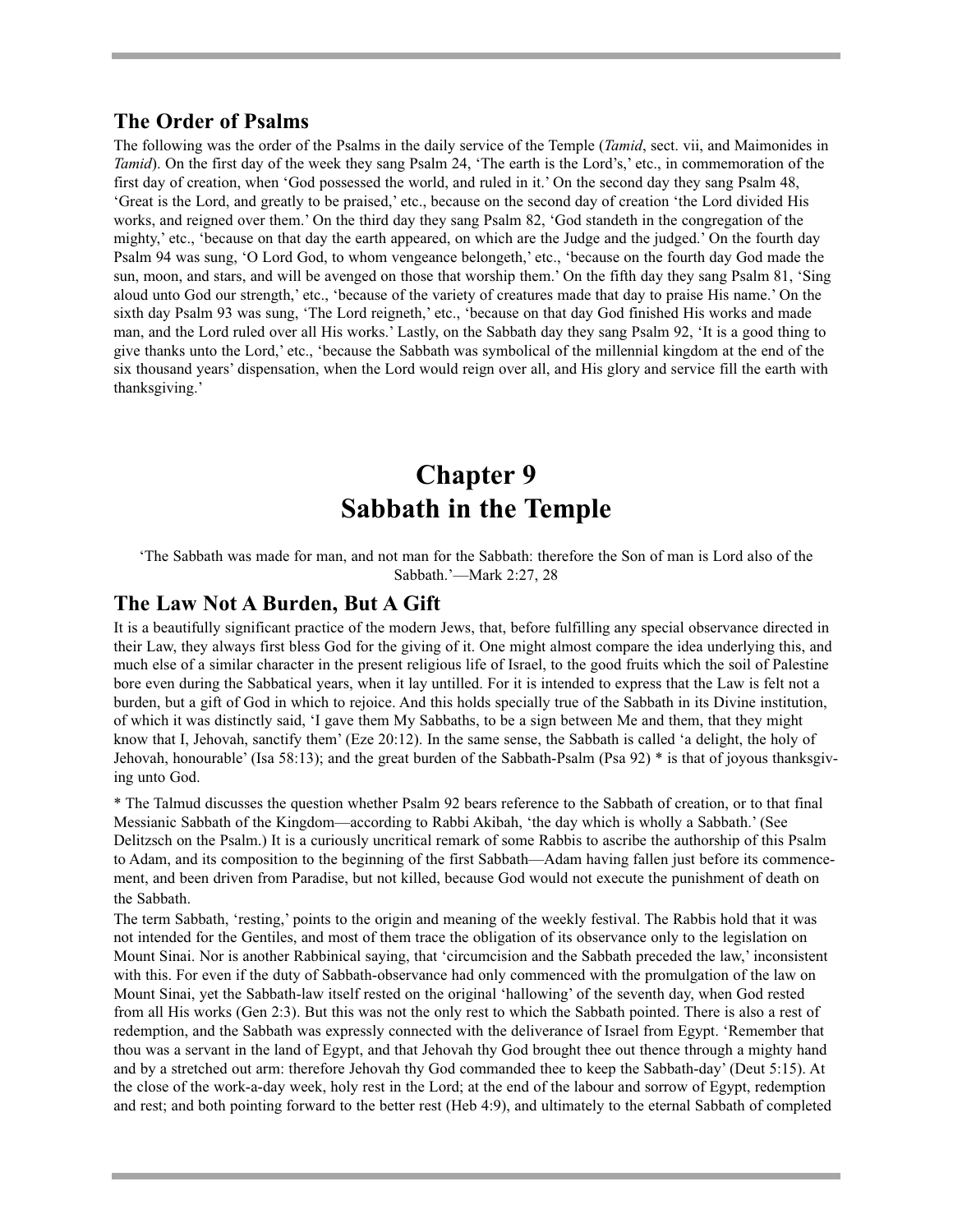work, of completed redemption, and completed 'hallowing' (Rev 11)—such was the meaning of the weekly Sabbath. It was because this idea of festive rest and sanctification was so closely connected with the weekly festival that the term Sabbath was also applied to the great festivals (as Lev 23:15,24,32,39). For a similar reason, the number seven, which was that of the weekly Sabbath (the first seven that had appeared in time), became in Scripture-symbolism the sacred or covenant number. \*

\* The term 'Sabbath' is also applied to 'a week,' as in Leviticus 23:15; 25:8; and, for example, in Matthew 28:1; Mark 16:2; Luke 24:1; John 20:1. This seems to indicate that the Sabbath was not to be regarded as separate from, but as giving its character to the rest of the week, and to its secular engagements. So to speak, the week closes and is completed in the Sabbath.

# **Later Perversion of the Sabbath**

It is necessary to bear all this in remembrance when thinking of what the perverted ingenuity of the Rabbis made the Sabbath at the time of Christ, and probably even more in the generations following. For there is evidence that the Sabbath-law has become stricter than it had been, since, for instance, the practice of taking an ox or an ass out of a pit, to which our Saviour alludes (Luke 14:5) as uncontroverted, would now no longer be lawful, unless, indeed, the animal were in actual danger of life; otherwise, it is to receive food and water in the pit. This 'actual danger to life,' whether to beast or to man (at any rate, to Israelites), determined the only cases in which a breach of the law of Sabbath-observance was allowed. At the outset, indeed, it must be admitted that the whole social Rabbinical legislation on the subject seems to rest on two sound underlying principles: negatively, the avoidance of all that might become work; and, positively, the doing of all which, in the opinion of the Rabbis, might tend to make the Sabbath 'a delight.' Hence, not only were fasting and mourning strictly prohibited, but food, dress, and every manner of enjoyment, not incompatible with abstinence from work, were prescribed to render the day pleasurable. 'All the days of the week,' the Rabbis say, 'has God paired, except the Sabbath, which is alone, that it may be wedded to Israel.' Israel was to welcome the Sabbath as a bride; its advent as that of a king. But in practice all this terribly degenerated. Readers of the New Testament know how entirely, and even cruelly, the spirit and object of the Sabbath were perverted by the traditions of 'the elders.' But those only who have studied the Jewish law on the subject can form any adequate conception of the state of matters. Not to speak of the folly of attempting to produce joy by prescribed means, nor of the incongruousness of those means, considering the sacred character of the day, the almost numberless directions about avoiding work must have made a due observance of the Sabbath-rest the greatest labour of all. All work was arranged under thirty-nine chief classes, or 'fathers,' each of them having ever so many 'descendants,' or subordinate divisions. Thus, 'reaping' was one of the 'fathers,' or chief classes, and 'plucking ears of corn' one of its descendants. So far did this punctiliousness go that it became necessary to devise ingenious means to render the ordinary intercourse of life possible, and to evade the inconvenient strictness of the law which regulated a 'Sabbath-day's journey.' \*

\* By depositing a meal of meat at the end of a Sabbath-day's journey to make it, by a legal fiction, a man's domicile, from which he might start on a fresh Sabbath-day's journey. The Mishnic tractate *Eruvin* treats of the connecting of houses, courts, etc., to render lawful the carrying out of food, etc. On the other hand, such an isolated expression occurs (*Mechilta*, ed. *Weiss*, p. 110 a): 'The Sabbath is given to you, not you to the Sabbath.' If we might regard this as a current theological saying, it would give a fresh meaning to the words of our Lord, Mark 2:27.

# **The Schools of Shammai and Hillel**

The school of Shammai, the sect of the Essenes, and strange to say, the Samaritans, were the most stringent in their Sabbath-observance. The school of Shammai held that the duty of Sabbath-rest extended not only to men and to beasts, but even to inanimate objects, so that no process might be commenced on the Friday which would go on of itself during the Sabbath, such as laying out flax to dry, or putting wool into dye. The school of Hillel excluded inanimate things from the Sabbath-rest, and also allowed work to be given on a Friday to Gentiles, irrespective of the question whether they could complete it before the Sabbath began. Both schools allowed the preparation of the Passover-meal on the Sabbath, and also priests, while on their ministry in the Temple, to keep up the fire in the 'Beth Moked.' But this punctilious enforcement of the Sabbath-rest became occasionally dangerous to the nation. For at one time the Jews would not even defend themselves on the Sabbath against hostile attacks of armies, till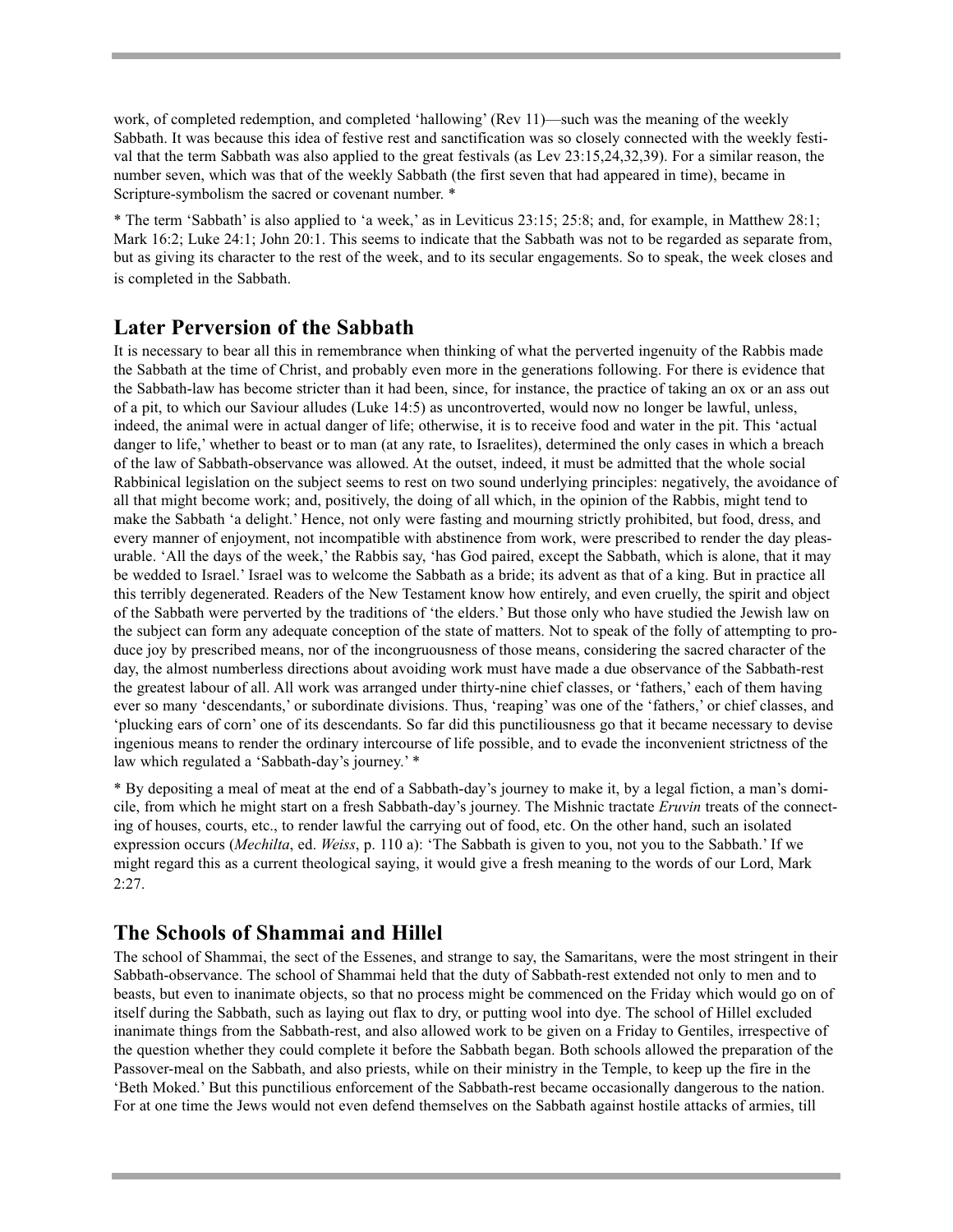the Maccabees laid down the principle, which ever afterwards continued in force (Jos. *Anti*. xii. 6, 2; xiv. 4, 2.), that defensive, though not offensive, warfare was lawful on the holy day. Even as thus modified, the principle involved peril, and during the last siege of Jerusalem it was not uniformly carried out (compare *Jewish Wars*, ii. 19, 2, but, on the other hand, *Antiq*, xiv. 4, 2.). Nor was it, so far as we can judge from analogy (Josh 6:15, etc), sanctioned by Scripture precedent. But this is not the place further to explain either the Scripture or the Rabbinical law of Sabbath-observance, as it affected the individual, the home, and the social life, nor yet to describe the Sabbath-worship in the ancient synagogues of Palestine. We confine our attention to what passed in the Temple itself.

### **Scripture Rules for the Sabbath**

The only directions given in Scripture for the celebration of the Sabbath in the sanctuary are those which enjoin 'a holy convocation,' or a sacred assembly (Lev 23:3); the weekly renewal of the shewbread (Lev 24:8; Num 4:7); and an additional burnt-offering of two lambs, with the appropriate meat- and drink-offerings, 'beside the continual' (that is, the ordinary daily) 'burnt-offering and his drink-offering' (Num 28:9,10). But the ancient records of tradition enable us to form a very vivid conception of Sabbath-worship in the Temple at the time of Christ. Formally, the Sabbath commenced at sunset on Friday, the day being reckoned by the Hebrews from sunset to sunset. As no special hour for this was fixed, it must, of course, have varied not only at different seasons, but in different localities. Thus, the Rabbis mention that the inhabitants of a low-lying city, like Tiberias, commenced the observance of the Sabbath half an hour earlier, while those who lived on an eminence, such as at Sepphoris, \* continued it half an hour later than their brethren.

\* Sepphoris, the Dio-Caesarea of the Romans, was near Nazareth. It is often referred to by Josephus, and, after the destruction of Jerusalem, became for a time the seat of the Sanhedrim. (See Robinson's *Researches in Pal*. vol. ii. p. 345.)

If the sun were not visible, sunset was to be reckoned from when the fowls went to roost. But long before that the preparations for the Sabbath had commenced. Accordingly, Friday is called by the Rabbis 'the eve of the Sabbath,' and in the Gospels 'the preparation' \* (Mark 15:42; John 19:31)

\* The expression, Luke 6:1, rendered in our version 'the second Sabbath after the first,' really means, 'the first Sabbath after the second' day of the Passover, on which the first ripe sheaf was presented, the Jews calculating the weeks from that day to Pentecost.

No fresh business was then undertaken; no journey of any distance commenced; but everything purchased and made ready against the feast, the victuals being placed in a heated oven, and surrounded by dry substances to keep them warm. Early on Friday afternoon, the new 'course' of priests, of Levites, and of the 'stationary men,' who were to be the representatives of all Israel, arrived in Jerusalem, and having prepared themselves for the festive season, went up to the Temple. The approach of the Sabbath, and then its actual commencement, were announced by threefold blasts from the priests' trumpets. The first three blasts were drawn when 'one-third of the evening sacrifice service was over'; or, as we gather from the decree by which the Emperor Augustus set the Jews free from attendance in courts of law (Jos. *Ant*. xvi. 6, 2.), about the ninth hour, that is, about three p.m. on Friday. This, as we remember, was the hour when Jesus gave up the ghost (Matt 27:45; Mark 15:34; Luke 23:44). When the priests for the first time sounded their trumpets, all business was to cease, and every kind of work to be stopped. Next, the Sabbath-lamp, of which even heathen writers knew (Seneca, ep. 95.), was lit, and the festive garments put on. A second time the priests drew a threefold blast, to indicate that the Sabbath had actually begun. But the service of the new 'course' of priests had commenced before that. After the Friday evening service, the altar of burnt-offering was cleansed from its stains of blood. \*

\* The altar was whitened twice a year, before the Passover and the Feast of Tabernacles. But no tool of iron was used in this.

Then the outgoing 'course' handed over to the incoming the keys of the sanctuary, the holy vessels, and all else of which they had had charge. Next the heads of the 'houses' or families of the incoming 'course' determined by lot which of the families were to serve on each special day of their week of ministry, and also who were to discharge the various priestly functions on the Sabbath.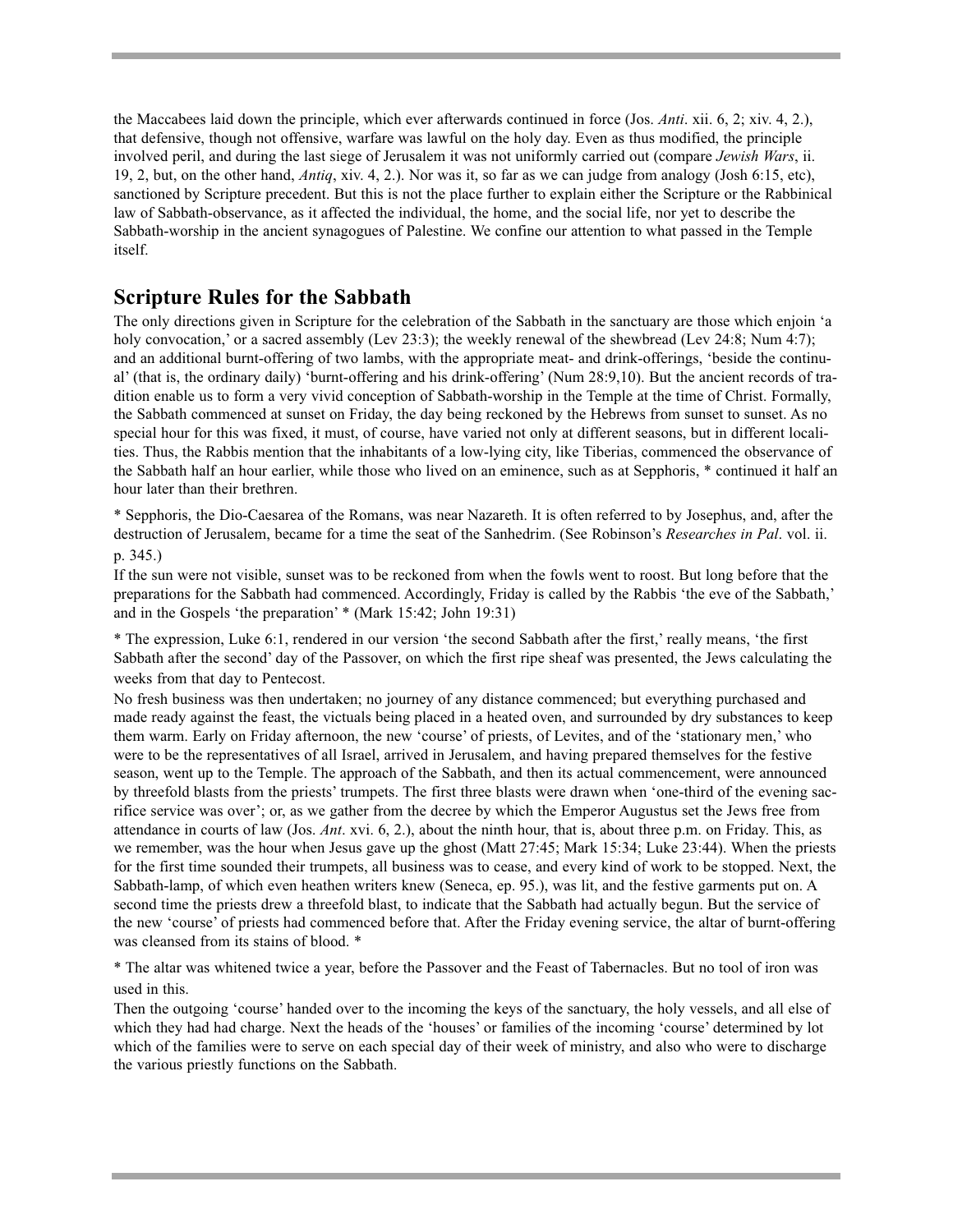# **The Shewbread**

The first of these functions, immediately on the commencement of the Sabbath, was the renewal of the 'shewbread.' It had been prepared by the incoming course before the Sabbath itself, and—we might almost say, invariably—in one of the chambers of the Temple, though, in theory, it was held lawful to prepare it also at Bethphage. For, although it was a principle that 'there is no Sabbath in the sanctuary,' yet no work was allowed which might have been done on any other day. Even circumcision, which, like the Temple services, according to the Rabbis, superseded the Sabbath, was deferred by some to the close of the festive day. Hence, also, if Friday, on the afternoon of which the shewbread was ordinarily prepared, fell on a feast day that required Sabbatical rest, the shewbread was prepared on the Thursday afternoon. \* The Rabbis are at pains to explain the particular care with which it was made and baked, so that in appearance and colour the lower should be exactly the same as the upper part of it.

\* This must have been the case on the Thursday of Christ's betrayal.

But this subject is too important to be thus briefly treated. Our term 'shewbread' is a translation of that used by Luther (*Schaubrod*), which, in turn, may have been taken from the Vulgate (*panes praepositionis*). The Scriptural name is 'Bread of the Face' (Exo 25:30; 35:13; 39:36); that is, 'of the presence of God,' just as the similar expression, 'Angel of the Face' (Isa 63:9) means the 'Angel of His Presence.' From its constant presence and disposition in the sanctuary, it is also called 'perpetual bread' (Num 4:7) and 'bread of laying out' (set in order), which latter most nearly corresponds to the term used in the New Testament (Matt 12:4; Luke 6:4; Heb 9:2). The placing and weekly renewal of the 'Bread of the Presence' was evidently among the principal Temple services (2 Chron 13:10,11). The 'table of shewbread' stood along the northern, or most sacred side of the Holy Place, being ranged lengthways of the Temple, as all its furniture was, except the Ark of the Covenant, which stood broadways.

# **The Table on the Arch of Titus**

As described by the Rabbis, and represented on the triumphal Arch of Titus at Rome, the table of shewbread was two cubits long (two cubits = three feet), one cubit broad, and one and a half high.  $*$ 

\* The table on the Arch of Titus seems only one cubit high. We know that it was placed by the victor in the Temple of Peace; was carried about the middle of the fifth century to Africa, by the Vandals under Genseric, and that Belisarius brought it back in 520 to Constantinople, whence it was sent to Jerusalem.

It was made of pure gold, the feet being turned out and shaped to represent those of animals, and the legs connected, about the middle, by a golden plate, which was surrounded by a 'crown,' or wreath, while another wreath ran round the top of the table. Thus far its form was the same as that made at the first for the tabernacle (Exo 25:23, etc.), which was of shittim-wood, overlaid with gold. The 'table' originally provided for the second Temple had been taken away by Antiochus Epiphanes (about 170 BC); but another was supplied by the Maccabees. Josephus tells a story (*Anti*. xii. 2, 8) about the gift of yet another and most splendid one by Ptolemy Philadelphus. But as its description does not tally with the delineations on the Arch of Titus, we infer that at the time of Christ the 'table' of the Maccabees stood in the Holy Place.

# **The Vessels of the Table**

Considerable doubt exists as to the precise meaning of the terms used in Scripture to describe the golden vessels connected with the 'table of shewbread' (Exo 25:29). The 'dishes' are generally regarded as those on which the 'shewbread' was either carried or placed, the 'spoons' as destined for the incense, and the 'covers,' or rather 'flagons,' and the 'bowls' for the wine of the drink-offering. On the Arch of Titus there are also two urns. But all this does not prove, in the silence of Scripture, and against the unanimous testimony of tradition, that either flagons, or bowls, or urns were placed on the table of shewbread, nor that drink-offerings were ever brought into the 'Holy Place.' On the other hand, the Rabbis regard the Hebrew terms, rendered 'covers' and 'bowls,' as referring to hollow golden tubes which were placed between the shewbread so as to allow the air to circulate between them; three of these tubes being always put under each, except the highest, under which there were only two, while the lowest rested on the table itself, or, rather, on a golden dish upon it. Thus they calculate that there were, in all, twenty-eight of these tubes to support the twelve loaves. The 'tubes' were drawn out each Friday, and again inserted between the new shewbread each Sunday, since the task of removing and reinserting them was not among those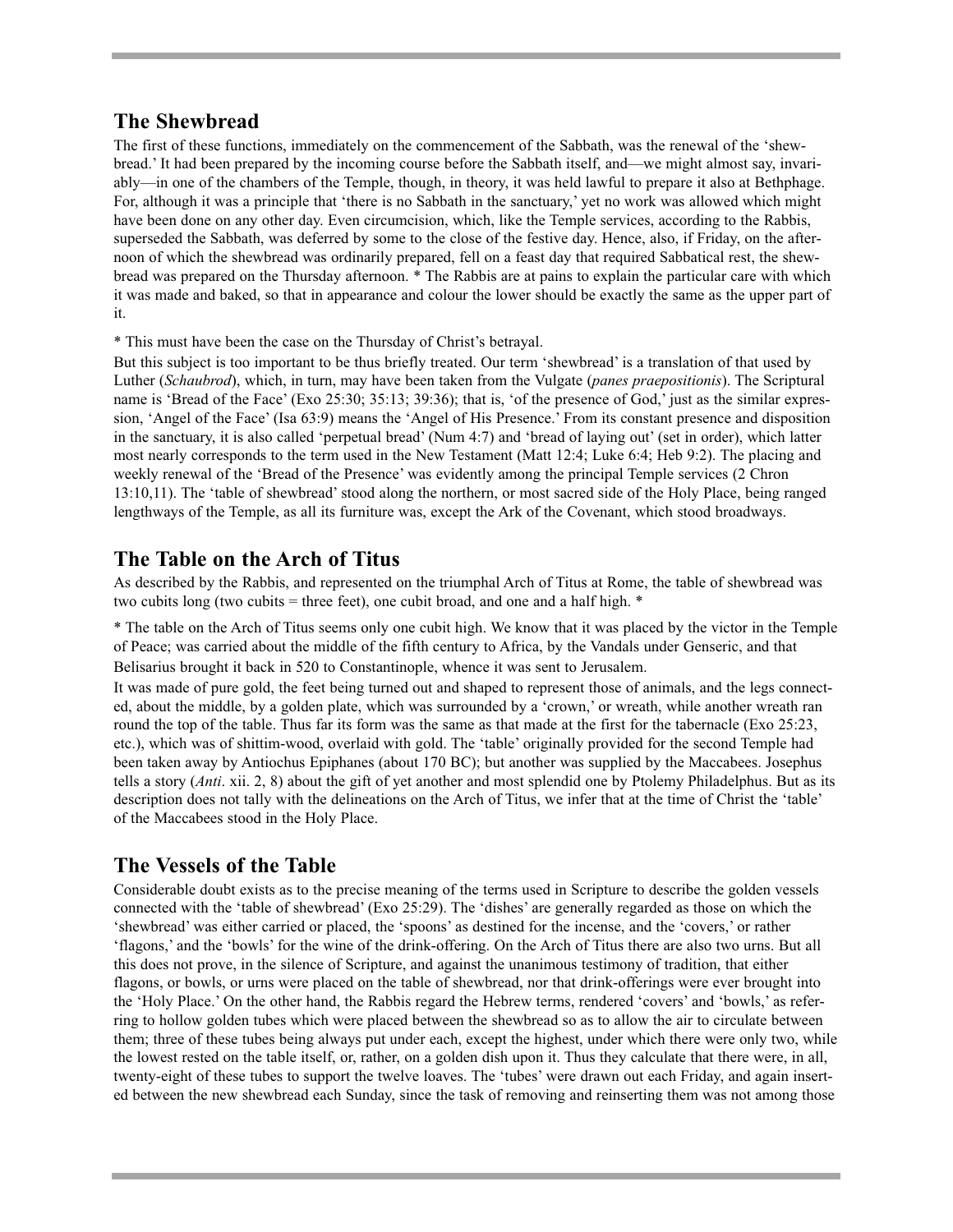labours which made 'void the Sabbath.' Golden dishes, in which the shewbread was carried, and golden lateral plates, further to protect it on the stand, are also mentioned by the Rabbis.

# **The Shewbread Itself**

The 'shewbread' was made of the finest wheaten flour, that had been passed through eleven sieves. There were twelve of these cakes, according to the number of the tribes of Israel, ranged in two piles, each of six cakes. Each cake was made of two omers of wheat (the omer = about five pints). Between the two rows, not upon them (as according to the Rabbis) (*Menach*. xi. 5), two bowls with pure incense were placed, and, according to Egyptian tradition (LXX Lev 24:7; Philo ii. 151), also salt. The cakes were anointed in the middle with oil, in the form of a cross. As described by Jewish tradition, they were each five handbreadths broad and ten handbreadths long, but turned up at either end, two handbreadths on each side, to resemble in outline the Ark of the Covenant. Thus, as each cake, after being 'turned up,' reached six handbreadths and was placed lengthwise on the breadth of the table, it would exactly cover it (the one cubit of the table being reckoned at six handbreadths); while, as the two rows of six cakes stood broadwise against each other (2 x 5 handbreadths), it would leave between them two handbreadths vacant on the length of the table (2 cubits = 12 handbreadths), on which the two bowls with the incense were placed. \*

\* We have been thus particular on account of the inaccuracies in so many articles on this subject. It ought to be stated that another Mishnic authority than that we have followed seems to have calculated the cubit at ten handbreadths, and accordingly gives different measurements for the 'shewbread'; but the result is substantially the same.

The preparation of the shewbread seems to have been hereditarily preserved as a secret family tradition in 'the house of Garmu,' a family of the Kohathites (1 Chron 9:32; *Mish. Shekal.* v. 1). The fresh cakes of shewbread were deposited in a golden dish on the marble table in the porch of the sanctuary, where they remained till the Sabbath actually commenced.

# **The Mode of Changing**

The mode of changing the shewbread may be given in the words of the Mishnah (*Men.* xi. 7): 'Four priests enter (the Holy Place), two carrying, each, one of the piles (of six shewbread), the other two the two dishes (of incense). Four priests had preceded them—two to take off the two (old) piles of shewbread, and two the two (old) dishes of incense. Those who brought in (the bread and incense) stood at the north side (of the table), facing southwards; they who took away at the south side, facing north: these lifted off, and those replaced; the hands of these being right over against the hands of those (so as to lift off and put on exactly at the same moment), as it is written: "Thou shalt set upon the table bread of the Presence before Me alway."' The shewbread which had been taken off was then deposited on the golden table in the porch of the sanctuary, the incense burnt on that heap on the altar of burnt-offering from which the coals were taken for the altar of incense, after which the shewbread was distributed among the outgoing and the incoming course of priests. \*

\* According to other authorities, however, the incense of the shewbread was burned along with the morning sacrifice on the Sabbath.

The incoming priests stood at the north side, the outgoing at the south side, and each course gave to the high-priest half of their portion. The shewbread was eaten during the Sabbath, and in the Temple itself, but only by such priests as were in a state of Levitical purity.

# **The Symbolism of the Shewbread**

The importance of the service which has just been described depended, of course, on its meaning. Ancient symbolism, both Jewish and Christian, regarded 'the bread of the Presence' as an emblem of the Messiah. This view is substantially, though not literally, correct. Jehovah, who dwelt in the *Most* Holy Place between the Cherubim, was the God manifest and worshipped in the Holy Place. There the mediatorial ministry, in the name of, and representing Israel, 'laid before' Him the bread of the Presence, kindled the seven-lamped candlestick, and burnt incense on the golden altar. The 'bread' 'laid before Him' in the northern or most sacred part of the Holy Place was that of His Presence, and meant that the Covenant-people owned 'His Presence' as their bread and their life; the candlestick,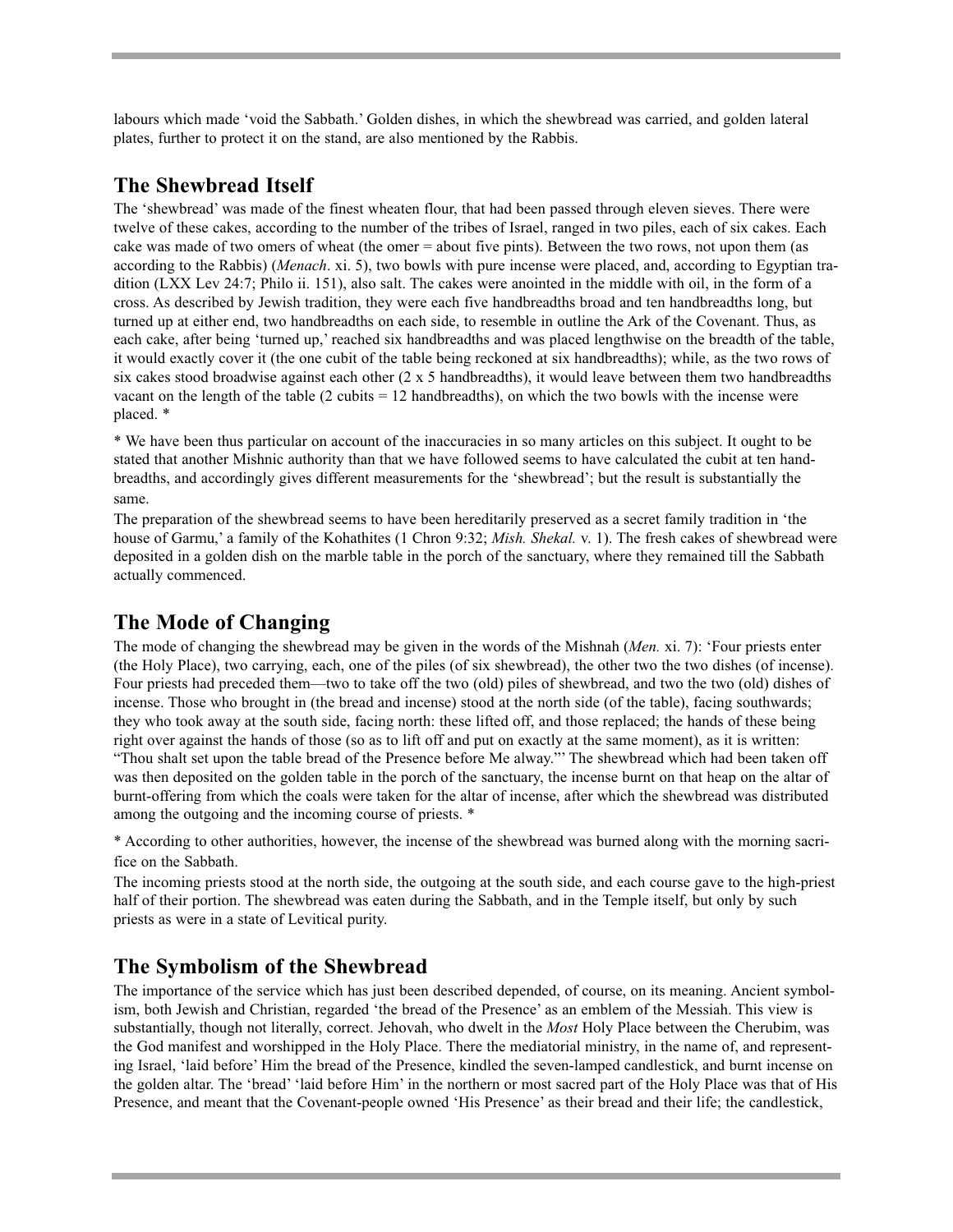that He was their Light-giver and Light; while between the table of shewbread and the candlestick burned the incense on the golden altar, to show that life and light are joined together, and come to us in fellowship with God and prayer. For a similar reason, pure incense was placed between the shewbread—for, the life which is in His Presence is one of praise; while the incense was burned before the shewbread was eaten by the priests, to indicate God's acceptance and ratification of Israel's dependence upon Him, as also to betoken praise to God while living upon His Presence. That this 'Presence' meant the special manifestation of God, as afterwards fully vouchsafed in Christ, 'the Angel of His Presence,' it is scarcely necessary to explain at length in this place.

### **The Courses on the Sabbath**

But although the service of the incoming 'course' of priests had begun with the renewal of the 'shewbread,' that of the outgoing had not yet completely ceased. In point of fact, the outgoing 'course' of priests offered the morning sacrifice on the Sabbath, and the incoming the evening sacrifice, both spending the Sabbath in the sanctuary. The inspection of the Temple before the Sabbath morning service differed from that on ordinary days, inasmuch as the Temple itself was lit up, to obviate the necessity of the priests carrying torches on the holy day. The altar of burntoffering was cleansed before the usual hour; but the morning service commenced later, so as to give an opportunity of attending to as many as possible. All appeared in their festive garments, and each carried in his hand some contribution for religious purposes. It was no doubt from this that the practice was derived of 'laying by in store upon the first day of the week,' which St. Paul recommended to the Corinthians (1 Cor 16:1,2). Similarly, the apostolic practice of partaking the Lord's Supper every Lord's-day may have been in imitation of the priests eating the shewbread every Sabbath. The Sabbath service was in every respect the same as on other days, except that at the close of the ordinary morning sacrifice the additional offering of two lambs, with its appropriate meat- and drinkofferings, was brought (Num 28:9,10). When the drink-offering of the ordinary morning sacrifice was poured out, the Levites sang Psalm 92 in three sections, the priests drawing, at the close of each, three blasts from their trumpets, and the people worshipping. At the close of the additional Sabbath sacrifice, when its drink-offering was brought, the Levites sang the 'Song of Moses' in Deuteronomy 32. This 'hymn' was divided into six portions, for as many Sabbaths (v 1-6; 7-12; 13-18; 19-28; 29-39; 40-end). Each portion was sung in three sections with threefold blasts of the priests' trumpets, the people worshipping at each pause. If a Sabbath and a 'new moon' fell on the same day, the Sabbath hymn was sung in preference to that for the new moon; if a feast day fell on the Sabbath, the Sabbath sacrifice was offered before that prescribed for the day. At the evening sacrifice on the Sabbath the song of Moses in Exodus 15 was sung.

# **The Sabbatical Year**

Though not strictly connected with the Temple services, it may be desirable briefly to refer to the observance of the Sabbatical year, as it was strictly enforced at the time of Christ. It was otherwise with the year of Jubilee. Strangely, there are traces of the latter during the period before the return from Babylon (1 Kings 21:3; Isa 5:8; 37:30; 61:1-3, Eze 1:1; 7:12; Micah 2:2), while the Sabbatical year seems to have been systematically neglected. Hence Jewish tradition explains, in accordance with 2 Chronicles 36:21, that the seventy years' captivity were intended to make up the neglected Sabbatical years—commencing the calculation, if it be taken literally, from about the accession of King Solomon. But while, after the return from Babylon, the year of Jubilee was no longer kept, at least, as a religious ordinance, the Sabbatical year was most strictly observed, not only by the Jews (Neh 10:31; 1 Macc vi. 49, 53; Jos. *Antiq*. xiii. 8, 1; xiv. 10, 6; xv. 1, 2; *Jew. Wars,*, i. 2-4), but also by the Samaritans (*Antiq* xi. 8, 6). Jewish tradition has it, that as it took seven years for the first conquest, and other seven for the proper division of the Holy Land, 'tithes' were for the first time paid fourteen years after the entrance of Israel into Canaan; and the first Sabbatical year fell seven years later, or in the twenty-first year of their possession of Palestine. The Sabbatical law extended only to the soil of Palestine itself, which, however, included certain surrounding districts. The Rabbis add this curious proviso, that it was lawful to use (though not to store or sell) the spontaneous produce of the land throughout the extent originally possessed by Israel, but that even the use of these products was prohibited in such districts as having originally belonged to, were again occupied by Israel after their return from Babylon. But this, as other rules laid down by the Rabbis, had many exceptions (*Mish. Shev.* vi. 1).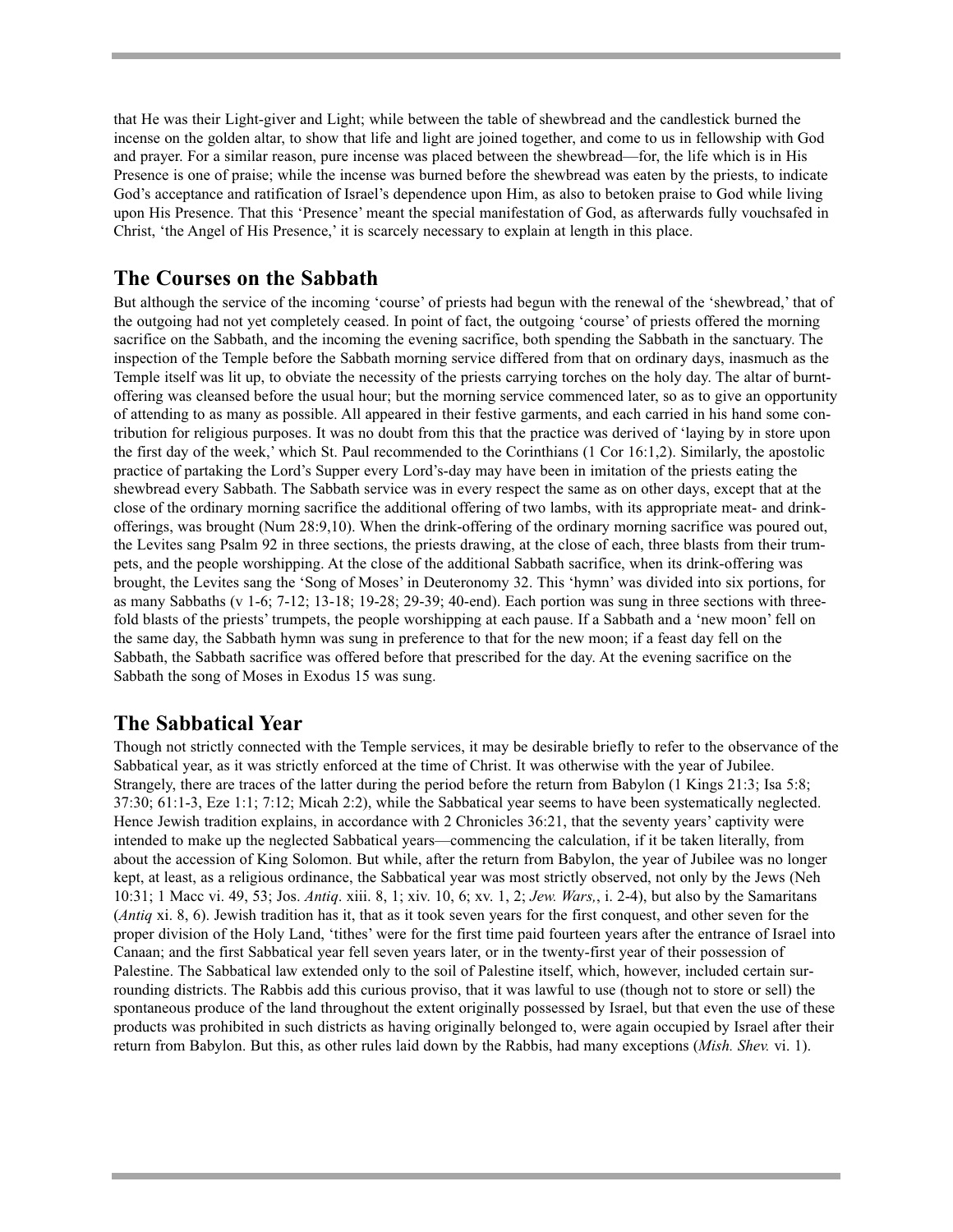# **Scripture References To It/The 'Prosbul'**

As Divinely enjoined, the soil was to be left uncultivated at the end of every period of six years, beginning, as the Jews argue, after the Passover for the barley, after Pentecost for the wheat, and after the Feast of Tabernacles for all fruit-trees. The Sabbatical year itself commenced, as most of them hold, on New Year's Day, which fell on the new moon of the tenth month, or Tishri. \*

\* The year of Jubilee began on the 10th of Tishri, being the Day of Atonement.

Whatever grew of itself during the year was to belong to the poor (Exo 23:10,11), which, however, as Leviticus 25:6 shows, did not exclude its use as 'meat' only its storage and sale, by the family to which the land belonged. Yet a third Scriptural notice constitutes the Sabbatical year that of 'the Lord's release,' when no debt might be claimed from an Israelite (Deut 15:1-6); while a fourth enjoins, that 'in the solemnity of the year of release, in the Feast of Tabernacles,' the law was to be read 'before all Israel in their hearing' (Deut 31:10,11). It has been strangely overlooked that these four ordinances, instead of being separate and distinct, are in reality closely connected. As the assignment of what grew of itself did not exclude the usufruct by the owners, so it also followed of necessity that, in a year when all agricultural labour ceased, debts should not be claimed from an agricultural population. Similarly, it was quite in accordance with the idea of the Sabbath and the Sabbatical year that the law should be publicly read, to indicate that 'the rest' was not to be one of idleness, but of meditation on the Word of God. \*

\* Idleness is quite as much contrary to the Sabbath law as labour: 'not doing thine own ways, nor finding thine own pleasure, nor speaking thine own words' (Isa 58:13).

It will be gathered that in this view the Divine law had not intended the absolute remission of debts, but only their 'release' during the Sabbatical year. \*

\* The manumission of Jewish slaves took place in the seventh year of their bondage, whenever that might be, and bears no reference to the Sabbatical year, with which, indeed, some of its provisions could not easily have been compatible (Deut 15:14).

Jewish tradition, indeed, holds the opposite; but, by its ordinances, it rendered the law itself void. For, as explained by the Rabbis, the release from debt did not include debts for things purchased in a shop, nor judicial fines, nor yet money lent on a pledge. But, as the great Rabbi Hillel found that even these exceptions were not sufficient to insure the loan of money in view of the Sabbatical year, he devised a formula called 'Prosbul' (probably 'addition,' from a Greek word to the same effect), by which the rights of a creditor were fully secured. The 'Prosbul' ran thus: 'I, A.B., hand to you, the judges of C.D. (a declaration), to the effect that I may claim any debt due to me at whatever time I please.'

# **The Effect Of It**

This 'Prosbul,' signed by the judges or by witnesses, enabled a creditor to claim money lent even in the Sabbatical year; and though professedly applying only to debts on real property, was so worded as to cover every case (*Mish. Shev.*, sec x). But even this was not all, and the following legal fiction was suggested as highly meritorious to all concerned. The debtor was to offer payment, and the creditor to reply, 'I remit'; upon which the debtor was to insist that 'nevertheless' the creditor was to accept the repayment. In general, money owing to Jewish proselytes was to be repaid to them, but not to their heirs, even though they also had turned Jews, as by becoming a proselyte a man had separated himself from his kin, who therefore were no longer, strictly speaking, his natural heirs. Still, to make payment in such a case was deemed specially meritorious. The Rabbinical evasions of the law, which forbade the use of that which had grown spontaneously on the soil, are not so numerous nor so irrational. It was ruled that part of such products might be laid by in the house, provided sufficient of the same kind were left in the field for cattle and beasts to feed upon. Again, as much land might be tilled as was necessary to make payment of tributes or taxes. The omer (or 'wave-sheaf') at the Passover, and the two wave-loaves at Pentecost, were also to be made from the barley and wheat grown that year in the field. Lastly, Rabbinical ordinance fixed the following portions as being 'the law' which was to be publicly read in the Temple by the king or the high-priest at the Feast of Tabernacles in the Sabbatical year, viz., Deuteronomy 1:1-6; 6:4-8; 11:13-22; 14:22; 15:23; 17:14; 26:12-19; 27; 28 (*Mish. Sotah*, vii. 8). This service concluded with a benediction, which resembled that of the high-priest on the Day of Atonement, except that it referred not to the remission of sins.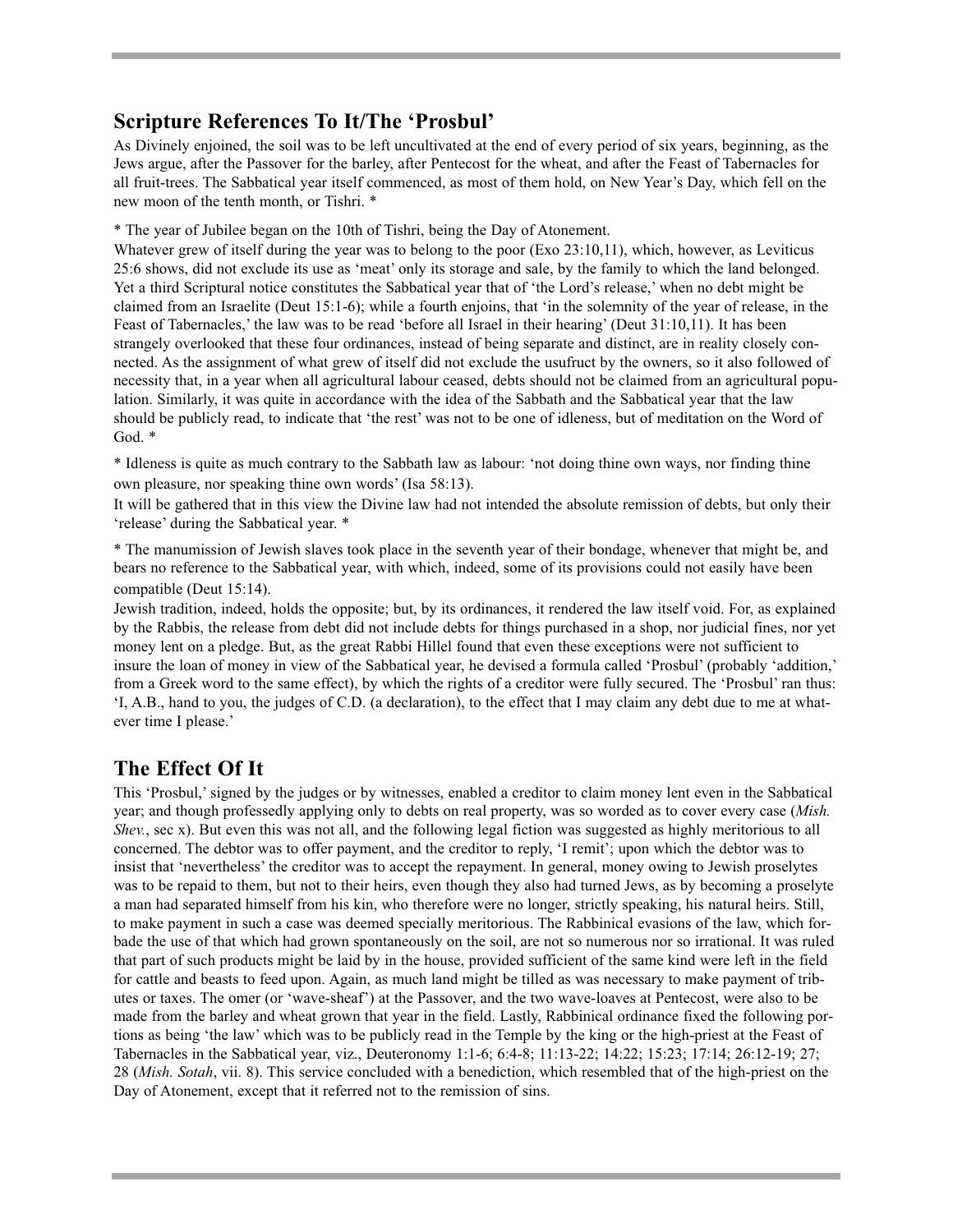### **Rabbinical Perversion of the Sabbatical Year**

The account just given proves that there was scarcely any Divine ordinance, which the Rabbis, by their traditions, rendered more fully void, and converted into 'a yoke which neither our fathers nor we were able to bear,' than the Sabbath law. On the other hand, the Gospels bring before us Christ more frequently on the Sabbath than on any other festive occasion. It seemed to be His special day for working the work of His Father. On the Sabbath He preached in the synagogues; He taught in the Temple; He healed the sick; He came to the joyous meal with which the Jews were wont to close the day (Luke 14:1). Yet their opposition broke out most fiercely in proportion as He exhibited the true meaning and object of the Sabbath. Never did the antagonism between the spirit and the letter more clearly appear. And if in their worship of the letter they crushed out the spirit of the Sabbath law, we can scarcely wonder that they so overlaid with their ordinances the appointment of the Sabbatical year as well-nigh to extinguish its meaning. That evidently was, that the earth, and all that is upon it, belongeth to the Lord; that the eyes of all wait upon Him, that He may 'give them their meat in due season' (Psa 104:27; 145:16); that the land of Israel was His special possession; that man liveth not by bread alone, but by every word which proceedeth from the mouth of the Lord; and that He giveth us our daily bread, so that it is vain to rise up early, to sit up late, to eat the bread of sorrows (Psa 127:2). Beyond it all, it pointed to the fact of sin and redemption: the whole creation which 'groaneth and travaileth in pain together unto now,' waiting for and expecting that blessed Sabbath, when 'creation itself shall be delivered from the bondage of corruption into the glorious liberty of the children of God' (Rom 8:21,22). Thus, as the Sabbath itself, so the Sabbatical year pointed forward to the 'rest which remaineth to the people of God,' when, contest and labour completed, they sing, 'on the other side of the flood,' the song of Moses and of the Lamb (Rev 15:3,4): 'Great and marvellous are Thy works, Lord God Almighty; just and true are Thy ways, Thou King of saints. Who shall not fear Thee, O Lord, and glorify Thy name? for Thou only are holy: for all nations shall come and worship before Thee; for Thy judgments are made manifest.'

# **Chapter 10 Festive Cycles and Arrangement of the Calendar**

'Then sought they for Jesus, and spake among themselves, as they stood in the temple, What think ye, that He will not come to the feast?'—John 11:56

#### **The Number Seven**

The symbolical character which is to be traced in all the institutions of the Old Testament, appears also in the arrangement of its festive calendar. Whatever classification of the festivals may be proposed, one general characteristic pervades the whole. Unquestionably, the number *seven* marks in Scripture the sacred measurement of time. The Sabbath is the seventh of days; seven weeks after the commencement of the ecclesiastical year is the Feast of Pentecost; the seventh month is more sacred than the rest, its 'firstborn' or 'New Moon' being not only devoted to the Lord like those of the other months, but specially celebrated as the 'Feast of Trumpets,' while three other festivals occur within its course—the Day of Atonement, the Feast of Tabernacles, and its Octave. Similarly, each seventh year is Sabbatical, and after seven times seven years comes that of Jubilee. Nor is this all. *Seven* days in the year may be designated as the most festive, since in them alone 'no servile work' was to be done, \* while on the so-called minor festivals (*Moed Katon*), that is, on the days following the first of the Passover week and of that of Tabernacles, the diminution of festive observances and of restrictions on labour marks their less sacred character.

\* These are: the first and the seventh days of the 'Feast of Unleavened Bread,' Pentecost, New Year's Day, the Day of Atonement, the first day of the Feast of Tabernacles, and its Octave.

# **The Three Cycles**

Besides this general division of time by the sacred number seven, certain general ideas probably underlay the festive cycles. Thus we may mark two, or else three, such cycles; the one commencing with the Paschal sacrifice and ending on the Day of Pentecost, to perpetuate the memory of Israel's calling and wilderness life; the other, which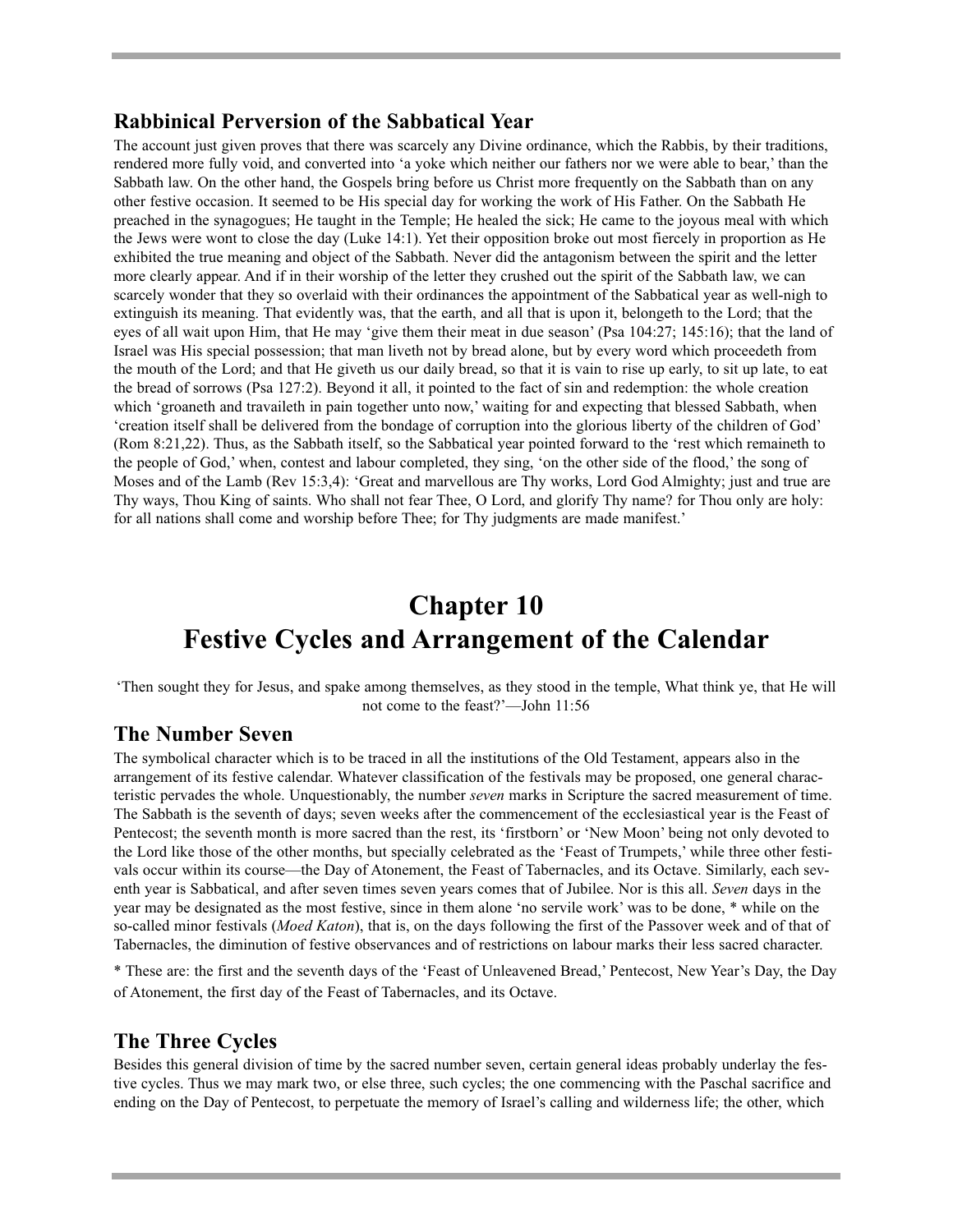occurs in the seventh month (of rest), marking Israel's possession of the land and grateful homage to Jehovah. From these two cycles the Day of Atonement may have to be distinguished, as intermediate between, applying to both, and yet possessing a character of its own, as Scripture calls it, 'a Sabbath of Sabbatism,' \* in which not only 'servile work,' but as on the weekly Sabbath, labour of any kind was prohibited.

\* The term is rendered in the Authorised Version, 'Sabbath of rest,' Leviticus 16:31; 23:32.

In Hebrew two terms are employed—the one, *Moed*, or appointed meeting, applied to all festive seasons, including Sabbaths and New Moons; the other, *Chag*, from a root which means 'to dance,' or 'to be joyous,' applying exclusively to the three festivals of Easter, Pentecost, and Tabernacles, in which all males were to appear before the Lord in His sanctuary. If we might venture to render the general term *Moadim* by 'trystings' of Jehovah with His people, the other would be intended to express the joyousness which was to be a leading characteristic of the 'pilgrim-feasts.' Indeed, the Rabbis expressly mention these three as marking the great festivals: *Reiyah, Chagigah*, and *Simchah*; that is, *presence*, or *appearance* at Jerusalem; the appointed *festive* offerings of the worshippers, which are not to be confounded with the public sacrifices offered on these occasions in the name of the whole congregation; and *joyousness*, with which they connect the freewill offerings that each brought, as the Lord had blessed him, and which afterwards were shared with the poor, the desolate, and the Levite, in the joyous meal that followed the public services of the Temple. To these general characteristics of the three great feasts we ought, perhaps, to add in regard to all festive seasons, that each was to be a 'holy convocation,' or gathering for sacred purposes; the injunction of 'rest' from 'servile,' or else from all work; and, lastly, certain special sacrifices which were to be brought in the name of the whole congregation. Besides the Mosaic festivals, the Jews celebrated at the time of Christ two other feasts—that of Esther, or *Purim*, and that of the *Dedication of the Temple*, on its restoration by Judas the Maccabee. Certain minor observances, and the public fasts in memory of the great national calamities, will be noticed in the sequel. Private fasts would, of course, depend on individuals, but the strict Pharisees were wont to fast every Monday and Thursday \* during the weeks intervening between the Passover and Pentecost, and again, between the Feast of Tabernacles and that of the Dedication of the Temple. It is to this practice that the Pharisee in the parable refers (Luke 18:12) when boasting: 'I fast twice in the week.'

\* Because on a Thursday Moses had gone up to Mount Sinai, and came down on a Monday, when he received for the *second time* the Tables of the Law.

#### **Three Annual Visits to Temple**

The duty of appearing three times a year in the Temple applied to all male Israelites—bondsmen, the deaf, dumb, and lame, those whom sickness, infirmity, or age rendered incapable of going on foot up the mountain of the house, and, of course, all in a state of Levitical uncleanness, being excepted. In general, the duty of appearing before the Lord at the services of His house was deemed paramount. Here an important Rabbinical principle came in, which, although not expressed in Scripture, seems clearly founded upon it, that 'a sacrifice could not be offered for any one unless he himself were present,' to present and to lay his hand upon it (Lev 1:3, 3:2,8). It followed that, as the morning and evening sacrifices, and those on feast-days were purchased with money contributed by all, and offered on behalf of the whole congregation, all Israel should have attended these services. This was manifestly impossible, but to represent the people twenty-four courses of lay attendants were appointed, corresponding to those of the priests and the Levites. These were the 'stationary men,' or 'men of the station,' or 'standing men,' from 'their standing there in the Temple as Israel's representatives.' For clearness sake, we repeat that each of these 'courses' had its 'head,' and served for one week; those of the station on service, who did not appear in Jerusalem, meeting in a central synagogue of their district, and spending the time in fasting and prayer for their brethren. On the day before the Sabbath, on the Sabbath itself, and on the day following, they did not fast, on account of the joy of the Sabbath. Each day they read a portion of Scripture, the first and second chapters of Genesis being for this purpose arranged into sections for the week. This practice, which tradition traced up to Samuel and David (*Taan.* iv. 2), was of ancient date. But the 'men of the station' did *not* impose hands on either the morning or evening sacrifice, nor on any other public offering. \*

\* The only *public* offerings, with 'imposition of hands,' were the scapegoat on the Day of Atonement, and the bullock when the congregation had sinned through ignorance.

Their duty was twofold: to represent all Israel in the services of the sanctuary, and to act as a sort of guide to those who had business in the Temple. Thus, at a certain part of the service, the head of the course brought up those who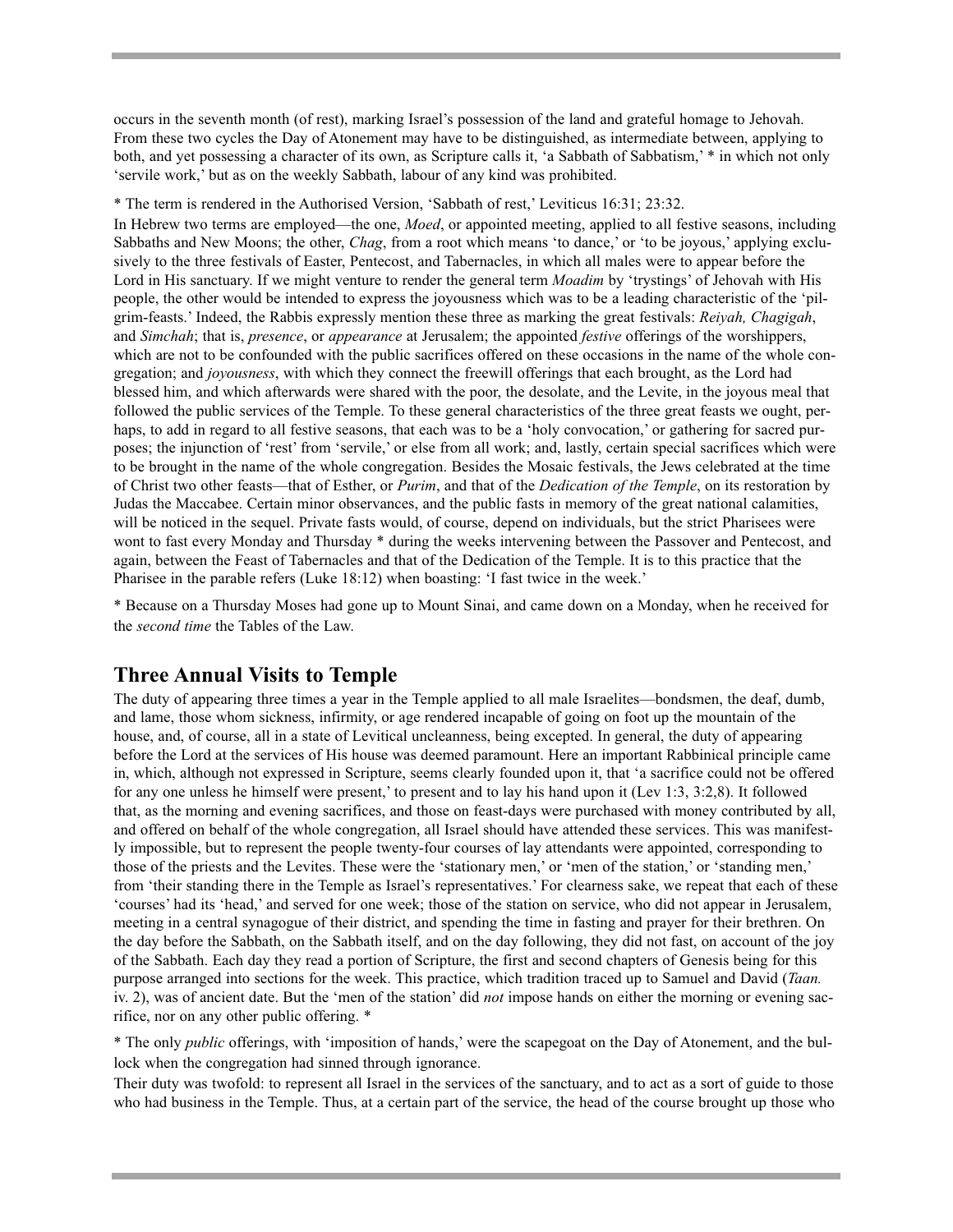had come to make an atonement on being cleansed from any impurity, and ranged them along the 'Gate of Nicanor,' in readiness for the ministry of the officiating priests. The 'men of the station' were dispensed from attendance in the Temple on all occasions when the '*Hallel*' was chanted, \* possibly because the responses of the people when the hymn was sung showed that they needed no formal representatives.

\* This happened therefore on eighteen days of the year. These will be specified in a subsequent chapter.

#### **Difficulties of the Calendar**

Hitherto we have not adverted to the difficulties which those who intended to appear in Jerusalem at the feasts would experience from the want of any fixed calendar. As the year of the Hebrews was *lunar*, not solar, it consisted of only 354 days 8 hours 48' 38". This, distributed among twelve months, would in the course of years have completely disordered the months, so that the first month, or *Nisan* (corresponding to the end of March or the beginning of April), in the middle of which the first ripe barley was to be presented to the Lord, might have fallen in the middle of winter. Accordingly, the Sanhedrim appointed a Committee of three, of which the chief of the Sanhedrim was always president, and which, if not unanimous, might be increased to seven, when a majority of voices would suffice, to determine which year was to be made a leap-year by the insertion of a thirteenth month. Their resolution \* was generally taken in the twelfth month (Adar), the additional, or thirteenth month (Ve-Adar), being inserted between the twelfth and the first.

\* Tradition has it, that neither high-priest nor king ever took part in these deliberations, the former because he might object to a leap-year as throwing the Day of Atonement later into the cold season; the king, because he might wish for thirteen months, in order to get thirteen months' revenue in one year!

A Sabbatical year could not be a leap-year, but that preceding it was always such. Sometimes two, but never three, leap-years succeeded each other. Commonly, every third year required the addition of a month. The mean duration of the Jewish month being 29 days 12 hours 44' 3 1/3", it required, during a period of nineteen years, the insertion of seven months to bring the lunar era in accordance with the Julian.

#### **The New Moon**

And this brings up yet another difficulty. The Jews calculated the month according to the phases of the moon, each month consisting of either twenty-nine or thirty days, and beginning with the appearance of the new moon. But this opened a fresh field of uncertainty. It is quite true that every one might observe for himself the appearance of a new moon. But this would again partly depend on the state of the weather. Besides, it left an authoritative declaration of the commencement of a month unsupplied. And yet not only was the first of every month to be observed as 'New Moon's Day,' but the feasts took place on the 10th, 15th, or other day of the month, which could not be accurately determined without a certain knowledge of its beginning. To supply this want the Sanhedrim sat in the 'Hall of Polished Stones' to receive the testimony of credible witnesses that they had seen the new moon. To encourage as many as possible to come forward on so important a testimony, these witnesses were handsomely entertained at the public expense. If the new moon had appeared at the commencement of the 30th day—which would correspond to our evening of the 29th, as the Jews reckoned the day from evening to evening—the Sanhedrim declared the previous month to have been one of twenty-nine days, or 'imperfect.' Immediately thereon men were sent to a signal-station on the Mount of Olives, where beacon-fires were lit and torches waved, till a kindling flame on a hill in the distance indicated that the signal had been perceived. Thus the tidings, that this was the new moon, would be carried from hill to hill, far beyond the boundaries of Palestine, to those of the dispersion, 'beyond the river.' Again, if credible witnesses had not appeared to testify to the appearance of the new moon on the evening of the 29th, the next evening, or that of the 30th, according to *our* reckoning, was taken as the commencement of the new month, in which case the previous month was declared to have been one of thirty days, or '*full*.' It was ruled that a year should neither have less than four nor more than eight such full months of thirty days.

#### **The Seven Messengers of the New Moon**

But these early fire-signals opened the way for serious inconvenience. The enemies of the Jews lit beacons to deceive those at a distance, and it became necessary to send special messengers to announce the new moon. These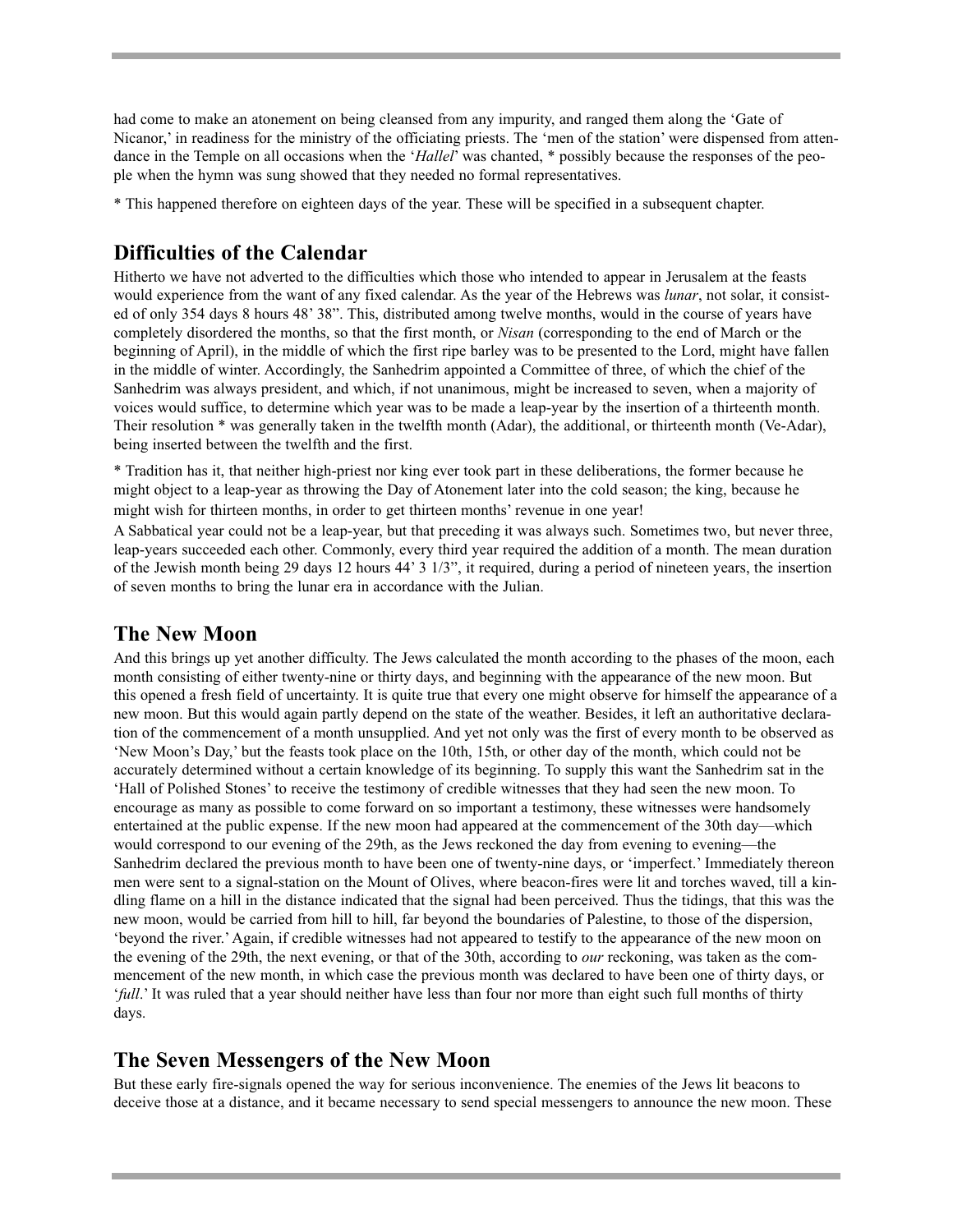were, however, despatched only seven times in the year, just in time for the various feasts—in *Nisan*, for the Passover on the 15th, and in the month following, *Iyar*, for the 'Second Passover,' kept by those who had been debarred from the first (Num 9:9-11); in *Ab* (the fifth month), for the fast on the 9th, on account of the destruction of Jerusalem; in *Elul* (the sixth month), on account of the approaching solemnities of Tishri; in *Tishri* (the seventh month), for its festivals; in *Kislev* (the ninth month), for the Feast of the Dedication of the Temple; and in *Adar*, for *Purim*. Thus, practically, all difficulties were removed, except in reference to the month *Elul*, since, as the new moon of the following month, or *Tishri*, was the 'Feast of Trumpets,' it would be exceedingly important to know in time whether *Elul* had twenty-nine or thirty days. But here the Rabbis ruled that *Elul* should be regarded as a month of twenty-nine days, unless a message to the contrary were received—that, indeed, since the days of Ezra it had always been so, and that accordingly New Year's Day would be the day after the 29th of *Elul*. To make, however, assurance doubly sure, it soon became the practice to keep New Year's Day on *two* successive days, and this has since been extended into a duplication of all the great feast days (of course, with the exception of fasts), and that, although the calendar has long been fixed, and error is therefore no more possible.

#### **Names of the Hebrew Months**

The present Hebrew names of the months are variously supposed to be derived from the Chaldee, or from the Persian language. They certainly do not appear before the return from Babylon. Before that, the months were named only after their numbers, or else from the natural phenomena characteristic of the seasons, as *Abib*, 'sprouting,' 'green ears,' for the first (Exo 13:4; 23:15; Deut 16:1); *Ziv*, 'splendour,' 'flowering,' for the second (1 Kings 6:1); *Bul*, 'rain,' for the eighth (1 Kings 6:38); and *Ethanim*, 'flowing rivers,' for the seventh (1 Kings 8:2). The division of the year into *ecclesiastical*, which commenced with the month *Nisan* (the end of March or beginning of April), or about the spring equinox, and *civil*, which commenced with the seventh month, or *Tishri*, corresponding to the autumn equinox, has by many likewise been supposed to have only originated after the return from Babylon. But the analogy of the twofold arrangement of weights, measures, and money into civil and sacred, and other notices seem against this view, and it is more likely that from the first the Jews distinguished the civil year, which began in *Tishri*, from the ecclesiastical, which commenced in *Nisan*, from which month, as the first, all the others were counted. To this twofold division the Rabbis add, that for tithing the herds and flocks the year was reckoned from *Elul* to *Elul*, and for taxing fruits often from *Shebat* to *Shebat*.

#### **The Eras Used By the Jews**

The earliest era adopted by the Jews was that which was reckoned to commence with the deliverance from Egypt. During the reigns of the Jewish kings, time was computed from the year of their accession to the throne. After their return from exile, the Jews dated their years according to the Seleucidic era, which began 312 BC, or 3,450 from the creation of the world. For a short time after the war of independence, it became customary to reckon dates from the year of the liberation of Palestine. However, for a very long period after the destruction of Jerusalem (probably, till the twelfth century AD), the Seleucidic era remained in common use, when it finally gave place to the present mode of reckoning among the Jews, which dates from the creation of the world. To commute the Jewish year into that of our common era we have to add to the latter 3,761, always bearing in mind, however, that the common or civil Jewish year commences in the month of *Tishri*, i.e. in autumn.

#### **The Week**

The week was divided into seven days, of which, however, only the seventh—the Sabbath—had a name assigned to it, the rest being merely noted by numerals. The day was computed from sunset to sunset, or rather to the appearance of the first three stars with which a new day commenced. Before the Babylonish captivity, it was divided into morning, mid-day, evening, and night; but during the residence in Babylon, the Hebrews adopted the division of the day into twelve hours, whose duration varied with the length of the day. The longest day consisted of fourteen hours and twelve minutes; the shortest, of nine hours forty-eight minutes; the difference between the two being thus more than four hours. On an average, the first hour of the day corresponded nearly to our 6 a.m.; the third hour (when, according to Matthew 20:3, the market-place was full), to our 9 a.m.; the close of the sixth hour, to our mid-day; while at the eleventh, the day neared its close. The Romans reckoned the hours from midnight, a fact which explains the apparent discrepancy between John 19:14, where, at the sixth hour (of Roman calculation),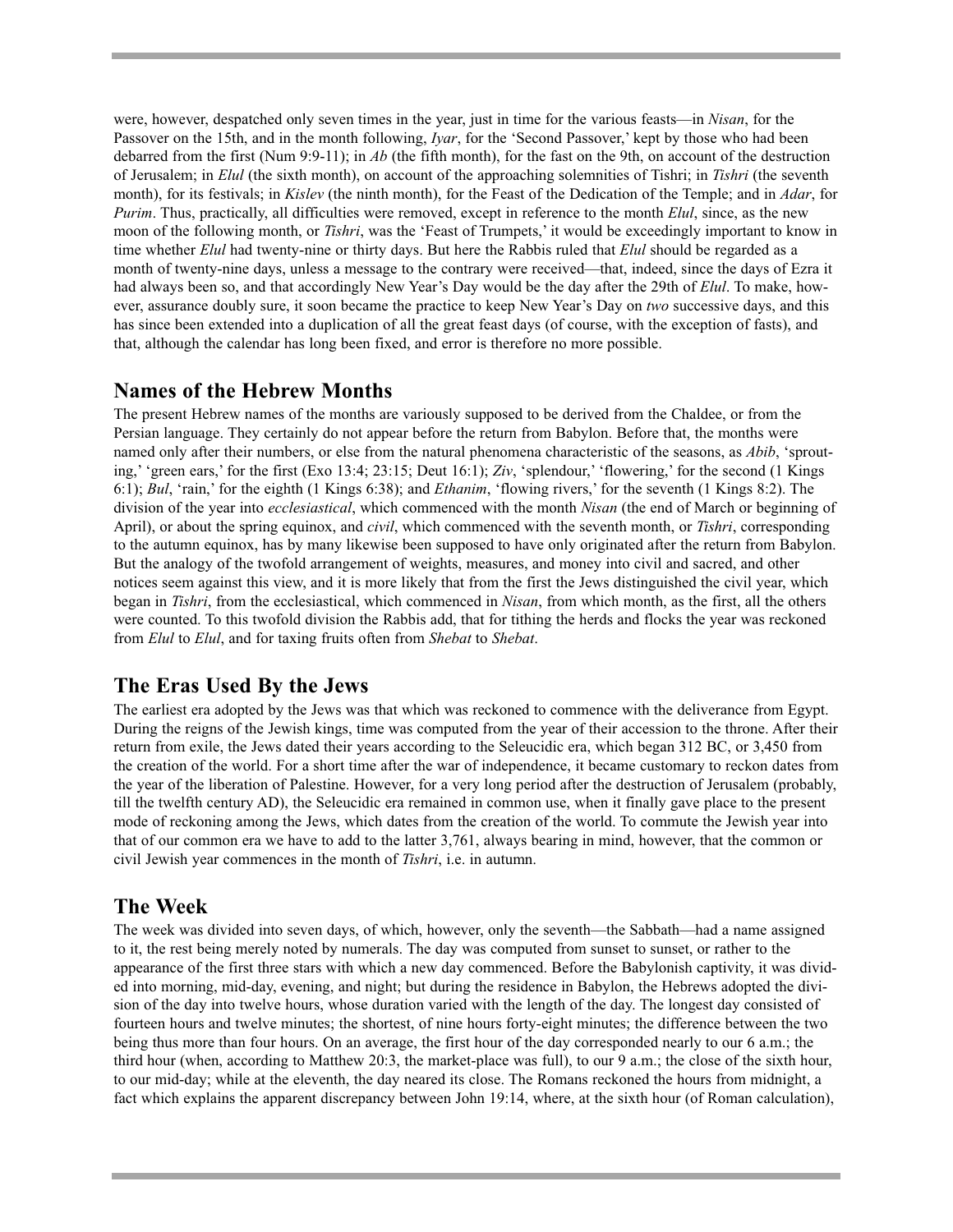Pilate brings Jesus out to the Jews, while at the third hour of the Jewish, and hence the ninth of the Roman and of our calculation (Mark 15:25), He was led forth to be crucified. The night was divided by the Romans into four, by the Jews into three watches. The Jews subdivided the hour into 1,080 parts (chlakim), and again each part into seventy-six moments. For the convenience of the reader, we subjoin a calendar, showing the occurrence of the various festive days— 1—Nisan Spring Equinox, end of March or beginning of April. Day 1. New Moon. Day 14. The preparation for the Passover and the Paschal Sacrifice. Day 15. First Day of the Feast of Unleavened Bread. Day 16. Waving of the first ripe Omer. Day 21. Close of the Passover. 2—Iyar Day 1. New Moon. Day 15. 'Second,' or 'little' Passover. Day 18. Lag-le-Omer, or the 33rd day in Omer, i.e. from the presentation of the first ripe sheaf offered on the 2nd day of the Passover, or the 15th of Nisan. 3—Sivan Day 1. New Moon. Day 6. Feast of Pentecost, or of Weeks—7 weeks, or 50 days after the beginning of the Passover, when the two loaves of first ripe wheat were 'waved,' commemorative also of the giving of the Law on Mount Sinai. 4—Thamus Day 1. New Moon. Day 17. Fast; taking of Jerusalem on the 9th by Nebuchadnezzar (and on the 17th by Titus). If the 17th occur on a Sabbath, the Fast is kept on the day following. 5—Ab Day 1. New Moon. Day 9. Fast—(threefold) destruction of the Temple. 6—Elul Day 1. New Moon. 7—Tishri Beginning of Civil Year Day 1 &2. New Year's Feast. Day 3. Fast for the murder of Gedaliah. Day 10. Day of Atonement; Great Fast. Day 15. Feast of Tabernacles. Day 21. Close of the above. Day 22. Octave of the Feast of Tabernacles. (In the Synagogues, on the 23rd, Feast on the annual completion of the Reading of the Law.) 8—Marcheshvan or Cheshvan Day 1. New Moon. 9—Kislev Day 1. New Moon. Day 25. Feast of the Dedication of the Temple, or of Candles, lasting eight days, in remembrance of the Restoration of the Temple after the victory gained by Judas Maccabeus (BC 148) over the Syrians. 10—Tebeth Day 1. New Moon. Day 10. Fast on account of the Siege of Jerusalem. 11—Shebat Day 1. New Moon. 12—Adar\* Day 1. New Moon. Day 13. Fast of Esther. If it fall on a Sabbath, kept on the Thursday preceding. Day 14. Purim, or Feast of Haman.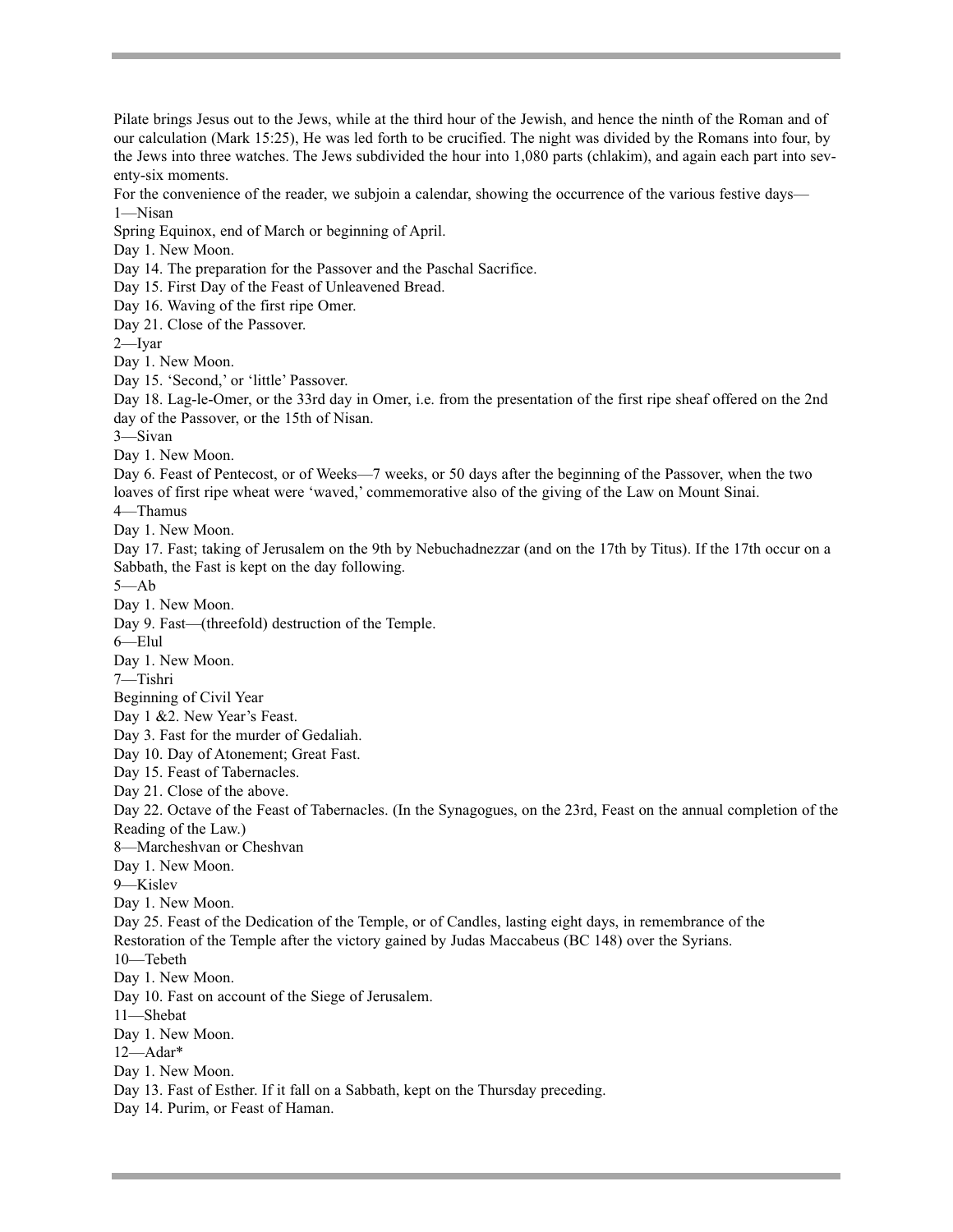Day 15. Purim Proper.

\* The *Megillath Taanith* ('roll of fasts'), probably the oldest Aramean post-biblical record preserved (though containing later admixtures), enumerates thirty-five days in the year when fasting, and mostly also public mourning, are *not* allowed. One of these is the day of Herod's death! This interesting historical relic has been critically examined of late by such writers as Derenbourg and Gratz. After their exile the ten tribes, or at least their descendants, seem to have dated from that event (696 BC). This appears from inscriptions on tombstones of the Crimean Jews,

who have been shown to have descended from the ten tribes. (Comp. Davidson in Kitto's *Cycl.* iii. 1173.)

# **Chapter 11 The Passover**

'Purge out therefore the old leaven, that ye may be a new lump, as ye are unleavened. For even Christ our Passover is sacrificed for us.'—1 Corinthians 5:7

#### **The Passover**

The cycle of Temple-festivals appropriately opens with 'the Passover' and 'Feast of Unleavened Bread.' For, properly speaking, these two are quite distinct (Lev 23:5,6; Num 28:16,17; 2 Chron 30:15,21; Ezra 6:19,22; Mark 14:1), the 'Passover' taking place on the 14th of Nisan, and the 'Feast of Unleavened Bread' commencing on the 15th, and lasting for seven days, to the 21st of the month (Exo 12:15). But from their close connection they are generally treated as one, both in the Old and in the New Testament (Matt 26:17; Mark 14:12; Luke 22:1); and Josephus, on one occasion, even describes it as 'a feast for eight days' (*Antiq*. ii. 15, 1; but comp. iii. 10, 5; ix. 13, 3).

#### **Its Peculiarities**

There are peculiarities about the Passover which mark it as the most important, and, indeed, take it out of the rank of the other festivals. It was the first of the three feasts on which all males in Israel were bound to appear before the Lord in the place which He would choose (the two others being the Feast of Weeks and that of Tabernacles [Exo 23:14; 34:18-23; Lev 23:4-22; Deut 16:16]). All the three great festivals bore a threefold reference. They pointed, *first*, to the season of the year, or rather to the enjoyment of the fruits of the good land which the Lord had given to His people in possession, but of which He claimed for Himself the real ownership (Lev 25:23; Psa 85:1; Isa 8:8; 14:2; Hosea 9:3). This reference to nature is expressly stated in regard to the Feast of Weeks and that of Tabernacles (Exo 23:14-16; 34:22), but, though not less distinct, it is omitted in connection with the feast of unleavened bread. On the other hand, great prominence is given to the *historical bearing* of the Passover, while it is not mentioned in the other two festivals, although it could not have been wholly wanting. But the feast of unleavened bread celebrated the one grand event which underlay the whole history of Israel, and marked alike their miraculous deliverance from destruction and from bondage, and the commencement of their existence as a nation. For in the night of the Passover the children of Israel, miraculously preserved and set free, for the first time became a people, and that by the direct interposition of God. The *third* bearing of all the festivals, but especially of the Passover, is typical. Every reader of the New Testament knows how frequent are such allusions to the Exodus, the Paschal Lamb, the Paschal Supper, and the feast of unleavened bread. And that this meaning was intended from the first, not only in reference to the Passover, but to all the feasts, appears from the whole design of the Old Testament, and from the exact correspondence between the types and the antitypes. Indeed, it is, so to speak, impressed upon the Old Testament by a law of internal necessity. For when God bound up the future of all nations in the history of Abraham and his seed (Gen 12:3), He made that history prophetic; and each event and every rite became, as it were, a bud, destined to open in blossom and ripen into fruit on that tree under the shadow of which all nations were to be gathered.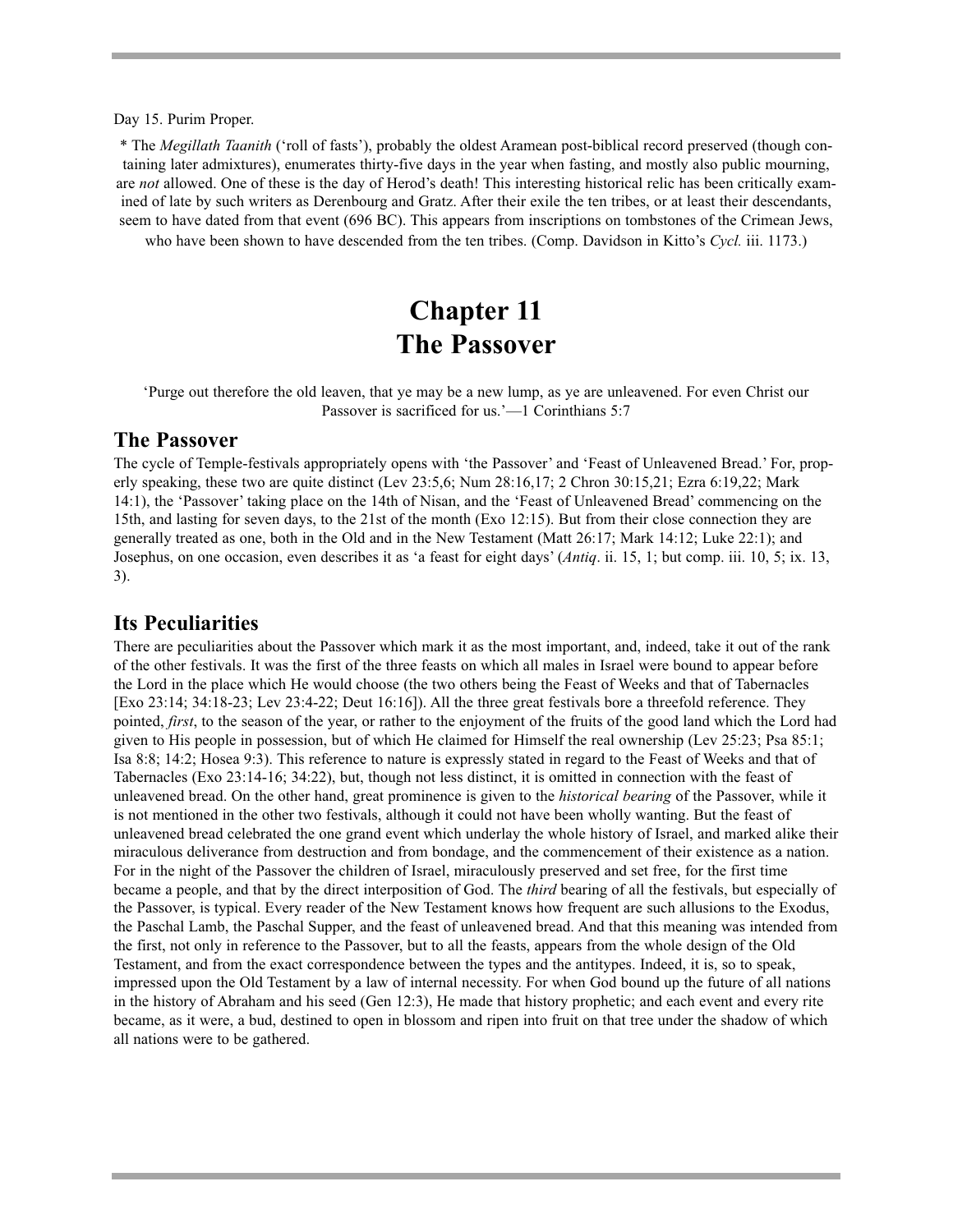### **Special Nature of the Passover**

Thus *nature, history*, and *grace* combined to give a special meaning to the festivals, but chiefly to the Passover. It was the feast of spring; the spring-time of nature, when, after the death of winter, the scattered seeds were born into a new harvest, and the first ripe sheaf could be presented to the Lord; the spring-time of Israel's history, too, when each year the people celebrated anew their national birthday; and the spring-time of grace, their grand national deliverance pointing forward to the birth of the true Israel, and the Passover sacrifice to that 'Lamb of God which taketh away the sin of the world.' Accordingly, the month of the Passover, Abib, or, as it was called in later times, Nisan, \* was to be unto them 'the beginning of months'—the birth-month of the sacred, and at the same time the seventh in the civil year.

\* Abib is the month of 'sprouting' or of 'green ears.' Esther 3:7; Nehemiah 2:1.

Here we mark again the significance of *seven* as the sacred or covenant number. On the other hand, the Feast of Tabernacles, which closed the festive cycle, took place on the 15th of the seventh month of the sacred, which was also the first in the civil, year. Nor is it less significant that both the Passover and the Feast of Tabernacles fell upon the 15th day of the month; that is, at full moon, or when the month had, so to speak, attained its full strength.

# **Origin of the Name**

The name of the Passover, in Hebrew *Pesach*, and in Aramean and Greek *Pascha*, is derived from a root which means to 'step over,' or to 'overleap,' and thus points back to the historical origin of the festival (Exo 12). But the circumstances in which the people were placed necessarily rendered its first celebration, in some particulars, different from its later observance, which, so far as possible, was brought into harmony with the general Temple practice. Accordingly, Jewish authorities rightly distinguish between 'the Egyptian' and the 'Permanent Passover.' On its first institution it was ordained that the head of every house should, on the 10th of Nisan, select either a lamb or a kid of the goats, of the first year, and without blemish. Later Jewish ordinances, dating after the return from Babylon, limit it to a lamb; and it is explained that the four days previous to the slaying of the lamb referred to the four generations that had passed after the children of Israel went down into Egypt. The lamb was to be killed on the eve of the 14th, or rather, as the phrase, is, 'between the two evenings' (Exo 12:6; Lev 23:5; Num 9:3,5). According to the Samaritans, the Karaite Jews, and many modern interpreters, this means between actual sunset and complete darkness (or, say, between six and seven p.m.); but from the contemporary testimony of Josephus (*Jew. Wars*, vi. 9, 3), and from Talmudical authorities, there cannot be a doubt that, at the time of our Lord, it was regarded as the interval between the sun's commencing to decline and his actual disappearance. This allows a sufficient period for the numerous lambs which had to be killed, and agrees with the traditional account that on the eve of the Passover the daily evening sacrifice was offered an hour, or, if it fell on a Friday, two hours, before the usual time.

#### **Institution of the Passover**

In the original institution the blood of the sacrifice was to be sprinkled with hyssop on the lintel and the two doorposts of the house, probably as being the most prominent place of entrance. Then the whole animal, without breaking a bone of it, was to be roasted, and eaten by each family—or, if the number of its members were too small, by two neighbouring families—along with unleavened bread and bitter herbs, to symbolise the bitterness of their bondage and the haste of their deliverance, and also to point forward to the manner in which the true Israel were in all time to have fellowship in the Paschal Lamb (1 Cor 5:7,8). All who were circumcised were to partake of this meal, and that arrayed as for a journey; and whatsoever was not consumed was to be burnt on the spot. These ordinances in regard to the Passover were afterwards modified during the journey in the wilderness to the effect, that all males were to appear 'in the place which the Lord shall choose,' and there alike to sacrifice and to eat the lamb or kid, bringing at the same time also another offering with them (Exo 34:18-20; Deut 16:2,16,17). Lastly, it was also ordered that if any man were unclean at the time of the regular Passover, or 'in a journey afar off,' he should celebrate it a month later (Num 9:9-11).

#### **Directions in the Mishnah**

The *Mishnah* (*Pes*. ix. 5) contains the following, as the distinctions between the 'Egyptian' and the 'Permanent'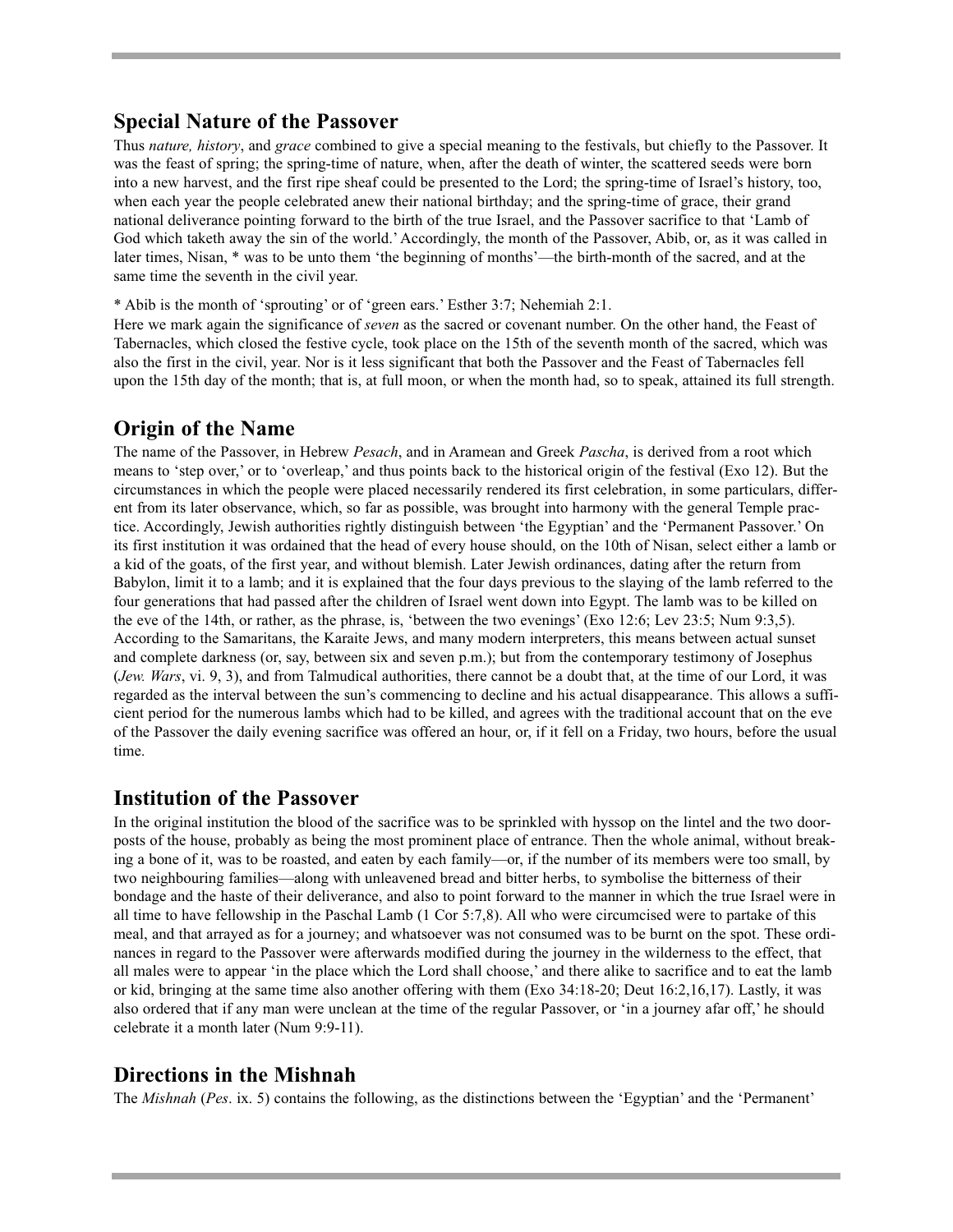Passover: 'The Egyptian Passover was selected on the 10th, and the blood was to be sprinkled with a sprig of hyssop on the lintel and the two door-posts, and it was to be eaten in haste in the first night; but the Permanent Passover is observed all the seven days'; i.e. the use of unleavened cakes was, on its first observance, enjoined only for that one night, though, from Israel's haste, it must, for several days, have been the only available bread; while afterwards its exclusive use was ordered during the whole week. Similarly, also, the journey of the children of Israel commenced on the 15th of Nisan, while in after-times that day as observed as a festival like a Sabbath (Exo 12:16; Lev 23:7; Num 28:18). To these distinctions the following are also added (*Tos. Pes*. viii): In Egypt the Passover was selected on the 10th, and killed on the 14th, and they did not, on account of the Passover, incur the penalty of 'cutting off,' as in later generations; of the Egyptian Passover it was said, 'Let him and his neighbour next unto his house take it,' while afterwards the Passover-companies might be indiscriminately chosen; in Egypt it was not ordered to sprinkle the blood and burn the fat on the altar, as afterwards; at the firs Passover it was said, 'None of you shall go out of the door of his house until the morning,' which did not apply to later times; in Egypt it was slain by every one in his own house, while afterwards it was slain by all Israel in one place; lastly, formerly where they ate the Passover, there they lodged, but afterwards they might eat it in one, and lodge in another place.

#### **Scripture Records of the Feast**

Scripture records that the Passover was kept the second year after the Exodus (Num 9:1-5), and then not again till the Israelites actually reached the promised land (Josh 5:10); but, as the Jewish commentators rightly observe, this intermission was directed by God Himself (Exo 12:25; 13:5). After that, public celebrations of the Passover are only mentioned once during the reign of Solomon (2 Chron 8:13), again under that of Hezekiah (2 Chron 30:15), at the time of Josiah (2 Kings 23:21), and once more after the return from Babylon under Ezra (Ezra 6:19). On the other hand, a most significant allusion to the typical meaning of the Passover-blood, as securing immunity from destruction, occurs in the prophecies of Ezekiel (Eze 9:4-6), where 'the man clothed with linen' is directed to 'set a mark upon the foreheads' of the godly (like the first Passover-mark), so that they who were to 'slay utterly old and young' might not 'come near any' of them. The same symbolic reference and command occur in the Book of Revelation (Rev 7:2,3; 9:4), in regard to those who have been 'sealed as the servants of our God in their foreheads.'

#### **Later Celebrations**

But the inference that the Passover was only celebrated on the occasions actually mentioned in Scripture seems the less warranted, that in later times it was so punctiliously and universally observed. We can form a sufficiently accurate idea of all the circumstances attending it at the time of our Lord. On the 14th of Nisan every Israelite who was physically able, not in a state of Levitical uncleanness, nor further distant from the city than fifteen miles, was to appear in Jerusalem. Though women were not legally obliged to go up, we know from Scripture (1 Sam 1:3-7; Luke 2:41,42), and from the rules laid down by Jewish authorities (Jos. *Wars*, vi. 9-3; and *Mishnah Pes*. ix. 4, for ex.), that such was the common practice. Indeed, it was a joyous time for all Israel. From all parts of the land and from foreign countries the festive pilgrims had come up in bands, singing their pilgrim psalms, and bringing with them burnt- and peace-offerings, according as the Lord had blessed them; for none might appear empty before Him (Exo 23:15; Deut 16:16,17). How large the number of worshippers was, may be gathered from Josephus, who records that, when Cestius requested the high-priest to make a census, in order to convince Nero of the importance of Jerusalem and of the Jewish nation, the number of lambs slain was found to be 256,500, which, at the lowest computation of ten persons to every sacrificial lamb, would give a population of 2,565,000, or, as Josephus himself puts it, 2,700,200 persons, while on an earlier occasion (AD 65) he computes the number present at not fewer than three millions (*Jew. Wars*, vi. 9, 3; ii. 14, 3). \*

\* These computations, being derived from official documents, can scarcely have been much exaggerated. Indeed, Josephus expressly guards himself against this charge.

Of course, many of these pilgrims must have camped outside the city walls. \*

\* It is deeply interesting that the Talmud (*Pes*. 53) specially mentions Bethphage and Bethany as celebrated for their hospitality towards the festive pilgrims.

Those who lodged within the walls were gratuitously accommodated, and in return left to their hosts the skins of the Passover lambs and the vessels which they had used in their sacred services. In such festive 'company' the par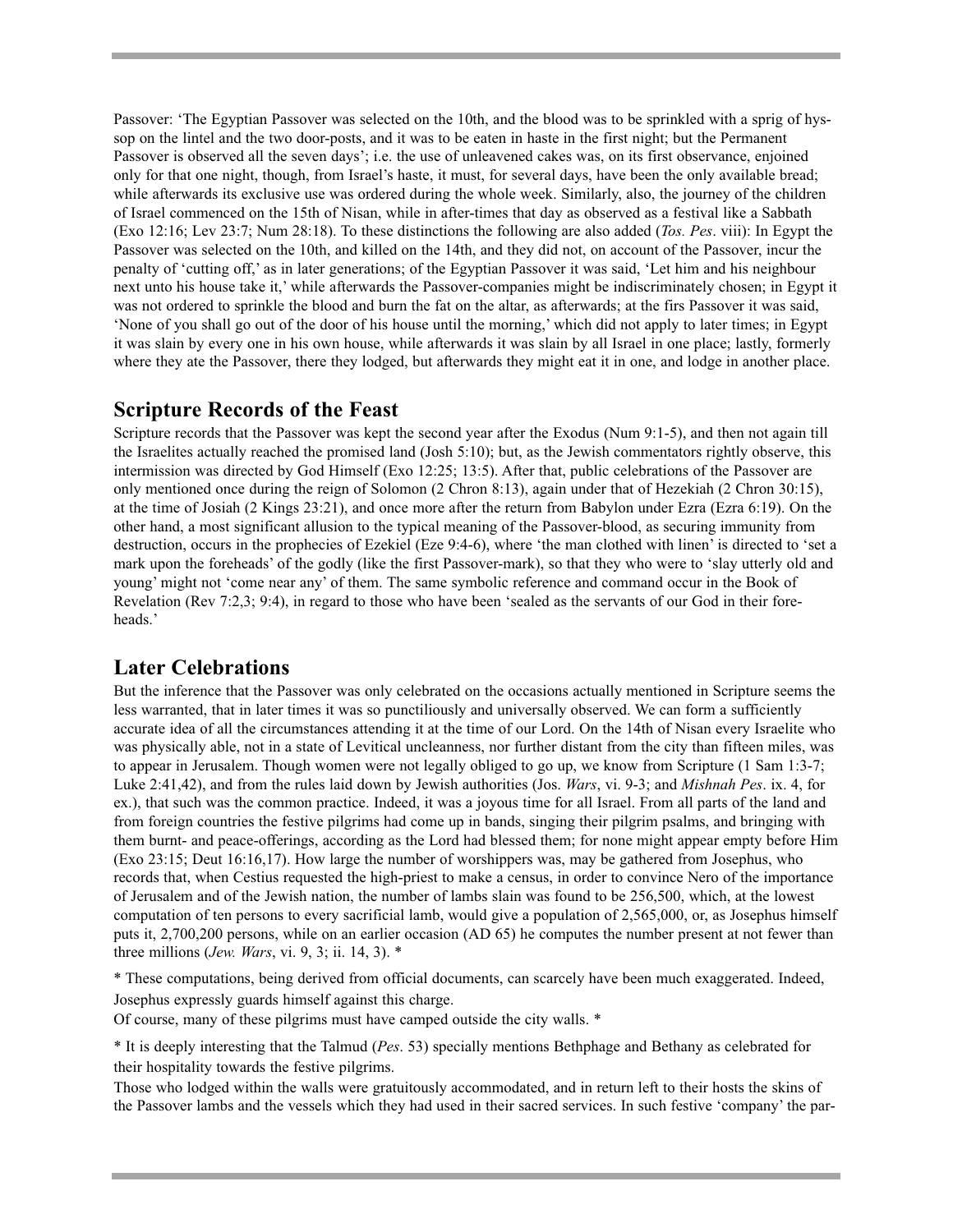ents of Jesus went to, and returned from this feast 'every year,' taking their 'holy child' with them, after He had attained the age of twelve—strictly in accordance with Rabbinical law (*Yoma*, 82a)—when He remained behind, 'sitting in the midst of the doctors, both hearing them and asking them questions' (Luke 2:41-49). We know that the Lord Himself afterwards attended the Paschal feast, and that on the last occasion He was hospitably entertained in Jerusalem, apparently by a disciple (Matt 26:18; Mark 14:12-16; Luke 22:7-13), although he seems to have intended spending the night outside the city walls (Matt 26:30,36; Mark 14:26,32: Luke 22:39; John 18:1).

# **The Preparations for the Passover**

But the preparations for the Passover had begun long before the 14th of Nisan. Already a month previously (on the 15th of Adar), bridges and roads had been repaired for the use of the pilgrims. That was also the time for administering the testing draught to women suspected of adultery, for burning the red heifer, and for boring the ears of those who wished to remain in servitude—in short, for making all kinds of preliminary arrangements before the festive season began. One of these is specially interesting as recalling the words of the Saviour. In general, cemeteries were outside the cities; but any dead body found in the field was (according to an ordinance which tradition traces up to Joshua) to be buried on the spot where it had been discovered. Now, as the festive pilgrims might have contracted 'uncleanness' by unwitting contact with such graves, it was ordered that all 'sepulchres' should be 'whitened' a month before the Passover. It was, therefore, evidently in reference to what He actually saw going on around Him at the time He spoke, that Jesus compared the Pharisees 'unto whited sepulchres, which indeed appear beautiful outward, but are within full of dead men's bones, and of all uncleanness' (Matt 23:27). Then, two weeks before Pesach, and at the corresponding time before the other two great festivals, the flocks and herds were to be tithed, and also the Temple treasury-chests publicly opened and emptied. Lastly, we know that 'many went out of the country up to Jerusalem before the Passover to purify themselves' (John 11:55). It is this practice which finds its spiritual application in regard to the better Passover, when, in the words of St. Paul (1 Cor 11:27,28), 'whosoever shall eat this bread, and drink this cup of the Lord, unworthily, shall be guilty of the body and blood of the Lord. But let a man examine himself, and so let him eat of that bread, and drink of that cup.'

# **The Custom of Modern Days**

The modern synagogue designates the Sabbath before the Passover as 'the Great Sabbath,' and prescribes particular prayers and special instruction with a view to the coming festival. For, according to Jewish tradition, at the original institution of the Passover (Exo 12:3), the 10th of Nisan, on which the sacrifice was to be selected, had fallen on a Sabbath. But there is no evidence that either the name or the observance of this 'Great Sabbath' had been in use at the time of our Lord, although it was enjoined to teach the people in the various synagogues about the Passover during the month which preceded the festival. There is also a significant tradition that some were wont to select their sacrificial lamb four days before the Passover, and to keep it tied in a prominent place within view, so as constantly to remind them of the coming service.

# **The Three Things**

We have already explained that according to the Rabbis (*Chag*. ii, 1; vi. 2), three things were implied in the festive command to 'appear before the Lord'—'Presence,' the 'Chagigah,' and 'Joyousness.' As specially applied to the Passover, the first of these terms meant, that every one was to come up to Jerusalem and to offer a burnt-offering, if possible on the first, or else on one of the other six days of the feast. This burnt-offering was to be taken only from 'Cholin' (or profane substance), that is, from such as did not otherwise belong to the Lord, either as tithes, firstlings, or things devoted, etc. The Chagigah, which was strictly a peace-offering, might be twofold. This first Chagigah was offered on the 14th of Nisan, the day of the Paschal sacrifice, and formed afterwards part of the Paschal Supper. The second Chagigah was offered on the 15th of Nisan, or the first day of the feast of unleavened bread. It is this second Chagigah which the Jews were afraid they might be unable to eat, if they contracted defilement in the judgment-hall of Pilate (John 18:28). In reference to the first Chagigah, the *Mishnah* lays down the rule, that it was only to be offered if the Paschal day fell on a week-day, not on a Sabbath, and if the Paschal lamb alone would not have been sufficient to give a satisfying supper to the company which gathered around it (*Pes*. vi. 4). As in the case of all other peace-offerings, part of this Chagigah might be kept, though not for longer than one night and two days from its sacrifice. Being a voluntary offering, it was lawful to bring it from sacred things (such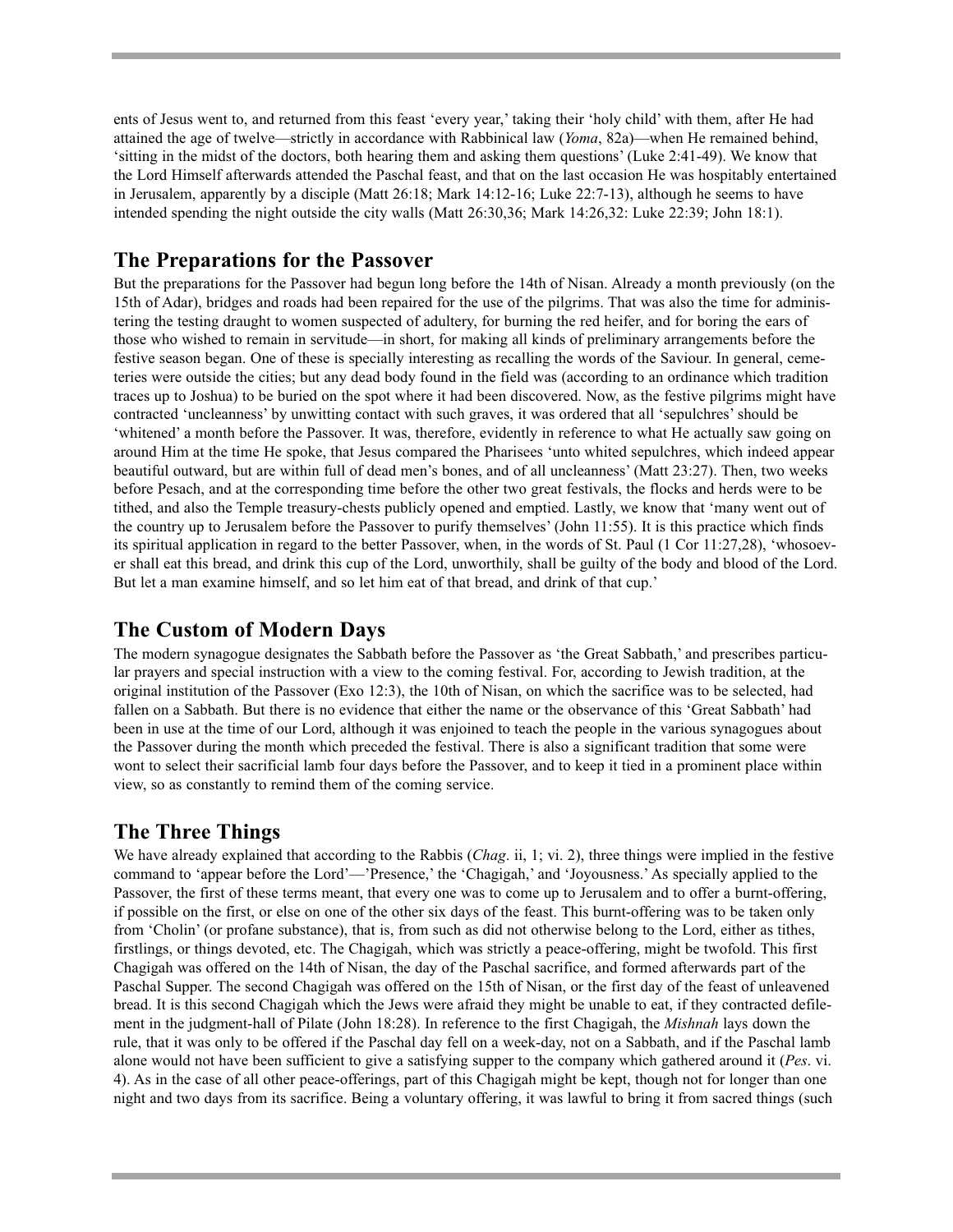as tithes of the flock). But the Chagigah for the 15th of Nisan was obligatory, and had therefore to be brought from 'Cholin.' The third duty incumbent on those who appeared at the feast was 'joyousness.' This expression, as we have seen, simply referred to the fact that, according to their means, all Israel were, during the course of this festival, with joyous heart to offer peace-offerings, which might be chosen from sacred things (Deut 27:7). Thus the sacrifices which every Israelite was to offer at the Passover were, besides his share in the Paschal lamb, a burntoffering, the Chagigah (one or two), and offerings of joyousness—all as God had blessed each household. As stated in a previous chapter, all the twenty-four courses, into which the priests were arranged, ministered in the temple on this, as on the other great festivals, and they distributed among themselves alike what fell to them of the festive sacrifices and the shewbread. But the course which, in its proper order, was on duty for the week, alone offered all votive, and voluntary, and the public sacrifices for the whole congregation, such as those of the morning and the evening (*Succah* v. 7).

# **Special Preparations**

The special preparations for the Passover commenced on the evening of the 13th of Nisan, with which, according to Jewish reckoning, the 14th began, the day being always computed from evening to evening. \*

\* The article in Kitto's *Cyc*. (3rd edition), vol. iii. p. 425, calls this day, 'the preparation for the Passover,' and confounds it with John 19:14. But from the evening of the 14th to that of the 15th is never called in Jewish writings 'the preparation for,' but 'the eve of, the Passover.' Moreover, the period described in John 19:14 was after, not before, the Passover. Dean Alford's notes on this passage, and on Matthew 26:17, suggest a number of needless difficulties, and contain inaccuracies, due to a want of sufficient knowledge of Hebrew authorities. In attempting an accurate chronology of these days, it must always be remembered that the Passover was sacrificed between the evenings of the 14th and the 15th of Nisan; that is, before the close of the 14th and the beginning of the 15th. The Paschal Supper, however, took place on the 15th itself (that is, according to Jewish reckoning—the day beginning as the first stars became visible). 'The preparation' in John 19:14 means, as in verse 31, the preparation-day for the Sabbath, and the 'Passover,' as in 18:39, the whole Paschal week.

Then the head of the house was to search with a lighted candle all places where leaven was usually kept, and to put what of it he found in the house in a safe place, whence no portion could be carried away by any accident. Before doing this, he prayed: 'Blessed art Thou, Jehovah, our God, King of the Universe, who hast sanctified us by Thy commandments, and commanded us to remove the leaven.' And after it he said: 'All the leaven that is in my possession, that which I have seen and that which I have not seen, be it null, be it accounted as the dust of the earth.' The search itself was to be accomplished in perfect silence and with a lighted candle. To this search the apostle may have referred in the admonition to 'purge out the old leaven' (1 Cor 5:7). Jewish tradition sees a reference to this search with candles in Zephaniah 1:12: 'And it shall come to pass at that time that I will search Jerusalem with candles.' If the leaven had not been removed on the evening of the 13th, it might still be done on the forenoon of the 14th of Nisan. The question what substances constituted leaven was thus solved. The unleavened cakes, which were to be the only bread used during the feast, might be made of these five kinds of grain—wheat, barley, spelt, oats, and rye—the cakes being prepared before fermentation had begun. Anything prepared of these five kinds of grain—but only of these—would come within range of the term 'leaven,' that is, if kneaded with water, but not if made with any other fluid, such as fruit-liquor, etc.

#### **Time of its Commencement**

Early on the forenoon of the 14th of Nisan the feast of the Passover may be said to have begun. In Galilee, no work was done all that day; in Judea it was continued till mid-day; the rule, however, being that no new work was to be commenced, though that which was in hand might be carried on. The only exception to this was in the case of tailors, barbers, and those engaged in the laundry. Even earlier than mid-day of the 14th it was no longer lawful to eat leaven. The strictest opinion fixes ten o'clock as the latest hour when leaven might be eaten, the more lax eleven. From that hour to twelve o'clock it was required to abstain from leaven, while at twelve it was to be solemnly destroyed, either by burning, immersing it in water, or scattering it to the winds. To secure strict obedience and uniformity, the exact time for abstaining from and for destroying the leaven was thus made known: 'They laid two desecrated cakes of a thank-offering on a bench in the porch (of the Temple). So long as they lay there, all the people might eat (leavened); when one of them was removed, they abstained from eating, but they did not burn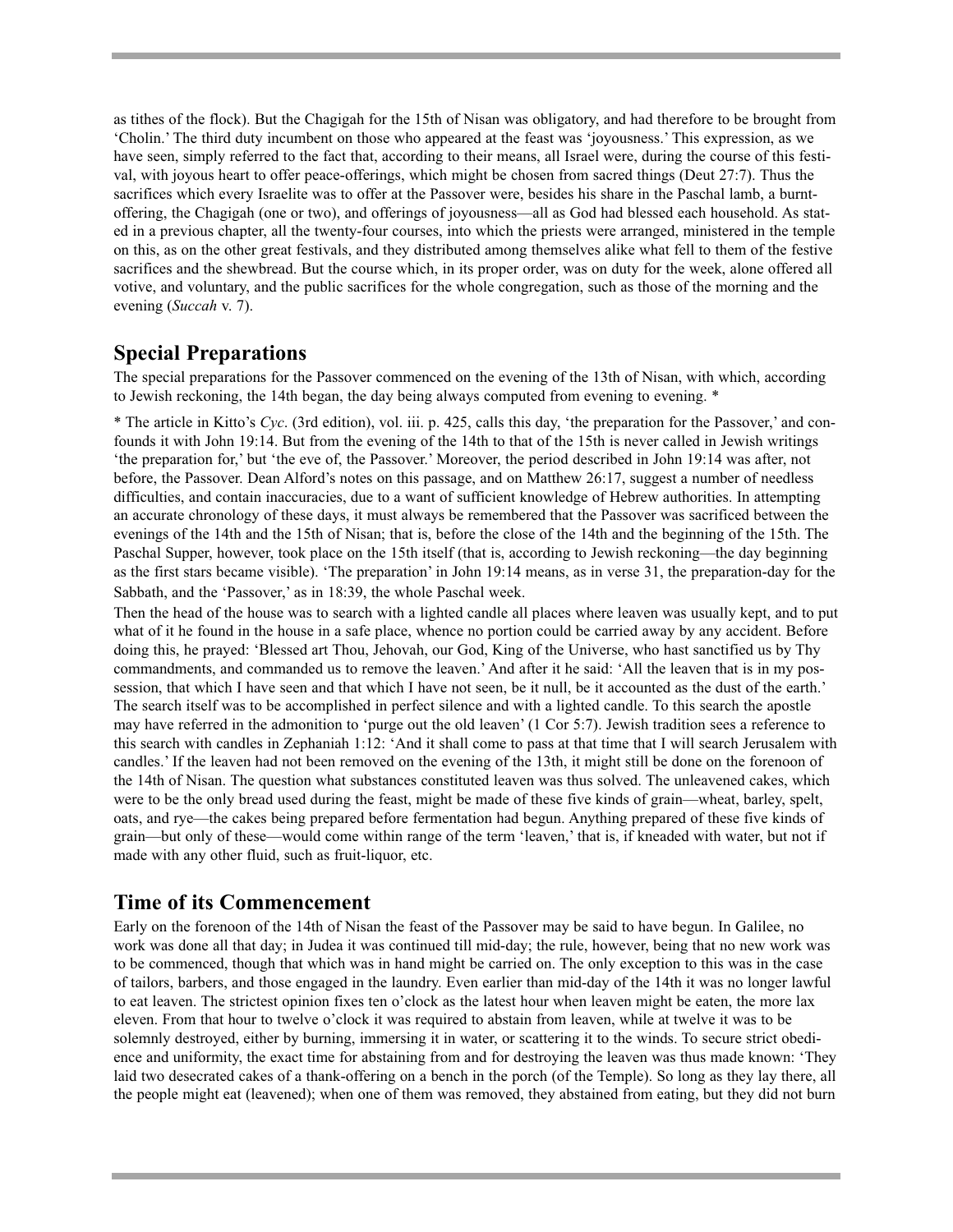(the leaven); when both were removed, all the people burnt (the leaven)' (*Pes*. i. 5).

# **Choice of the Lamb**

The next care was to select a proper Paschal lamb which, of course, must be free from all blemish, and neither less than eight days, nor more than exactly one year, old. Each Paschal lamb was to serve for a 'company,' which was to consist of not less than ten, nor of more than twenty persons. The company at the 'Lord's Passover Supper' consisted of Himself and His disciples. Two of them, Peter and John, the Master had sent early forward to 'prepare the Passover,' that is, to see to all that was needful for the due observance of the Paschal Supper, especially the purchase and sacrifice of the Paschal lamb. Probably they may have purchased it in the Holy City, though not, as in the majority of cases, within the Temple-court itself, where a brisk and very profitable traffic in all such offerings was carried on by the priests. For against this the Lord Jesus had inveighed only a few days before, when He 'cast out all them that sold and bought in the Temple, and overthrew the tables of the money-changers' (Matt 21:12,13), to the astonishment and indignation of those who would intensely resent His interference with their authority and gains (John 2:13-18).

# **Slaying of the Lamb**

While the Saviour still tarried with the other disciples outside the city, Peter and John were completing their preparations. They followed the motley crowd, all leading their sacrificial lambs up the Temple-mount. Here they were grouped into three divisions. Already the evening sacrifice had been offered. Ordinarily it was slain at 2:30 p.m., and offered at about 3:30. But on the eve of the Passover, as we have seen, it was killed an hour earlier; and if the 14th of Nisan fell on a Friday—or rather from Thursday at eve to Friday at eve—two `63 hours earlier, so as to avoid any needless breach of the Sabbath. On the occasion to which we refer the evening sacrifice had been slain at 1:30, and offered at 2:30. But before the incense was burned or the lamps were trimmed, the Paschal sacrifice had to be offered. \*

\* According to the Talmud, 'the daily (evening) sacrifice precedes that of the Paschal lamb; the Paschal lamb the burning of the incense, the incense the trimming of the lamps' (for the night).

It was done on this wise:—The First of the three festive divisions, with their Paschal lambs, was admitted within the Court of the Priests. Each division must consist of not less than thirty persons (3 x 10, the symbolical number of the Divine and of completeness). Immediately the massive gates were closed behind them. The priests drew a threefold blast from their silver trumpets when the Passover was slain. Altogether the scene was most impressive. All along the Court up to the altar of burnt-offering priests stood in two rows, the one holding golden, the other silver bowls. In these the blood of the Paschal lambs, which each Israelite slew for himself (as representative of his company at the Paschal Supper), was caught up by a priest, who handed it to his colleague, receiving back an empty bowl, and so the bowls with the blood were passed up to the priest at the altar, who jerked it in one jet at the base of the altar. While this was going on, a most solemn 'hymn' of praise was raised, the Levites leading in song, and the offerers either repeating after them or merely responding. Every first line of a Psalm was repeated by the people, while to each of the others they responded by a 'Hallelujah,' or 'Praise ye the Lord.' This service of song consisted of the so-called 'Hallel,' which comprised Psalms 113 to 118. Thus—

> The Levites began: '*Hallelu Jah*' (Praise ye the Lord). The people repeated: '*Hallelu Jah*.' The Levites: 'Praise (*Hallelu*), O ye servants of Jehovah.' The people responded: '*Hallelu Jah*.' The Levites: 'Praise (*Hallelu*) the name of Jehovah.' The people responded: '*Hallelu Jah*.' Similarly, when Psalm 113 had been finished—Psalm 114: The Levites: 'When Israel went out of Egypt.' The people repeated: 'When Israel went out of Egypt. The Levites: 'The house of Jacob from a people of strange language.' The people responded: '*Hallelu Jah*.'

And in the same manner, repeating each first line and responding at the rest, till they came to Psalm 118, when, besides the first, these three lines were also repeated by the people (vv 25, 26):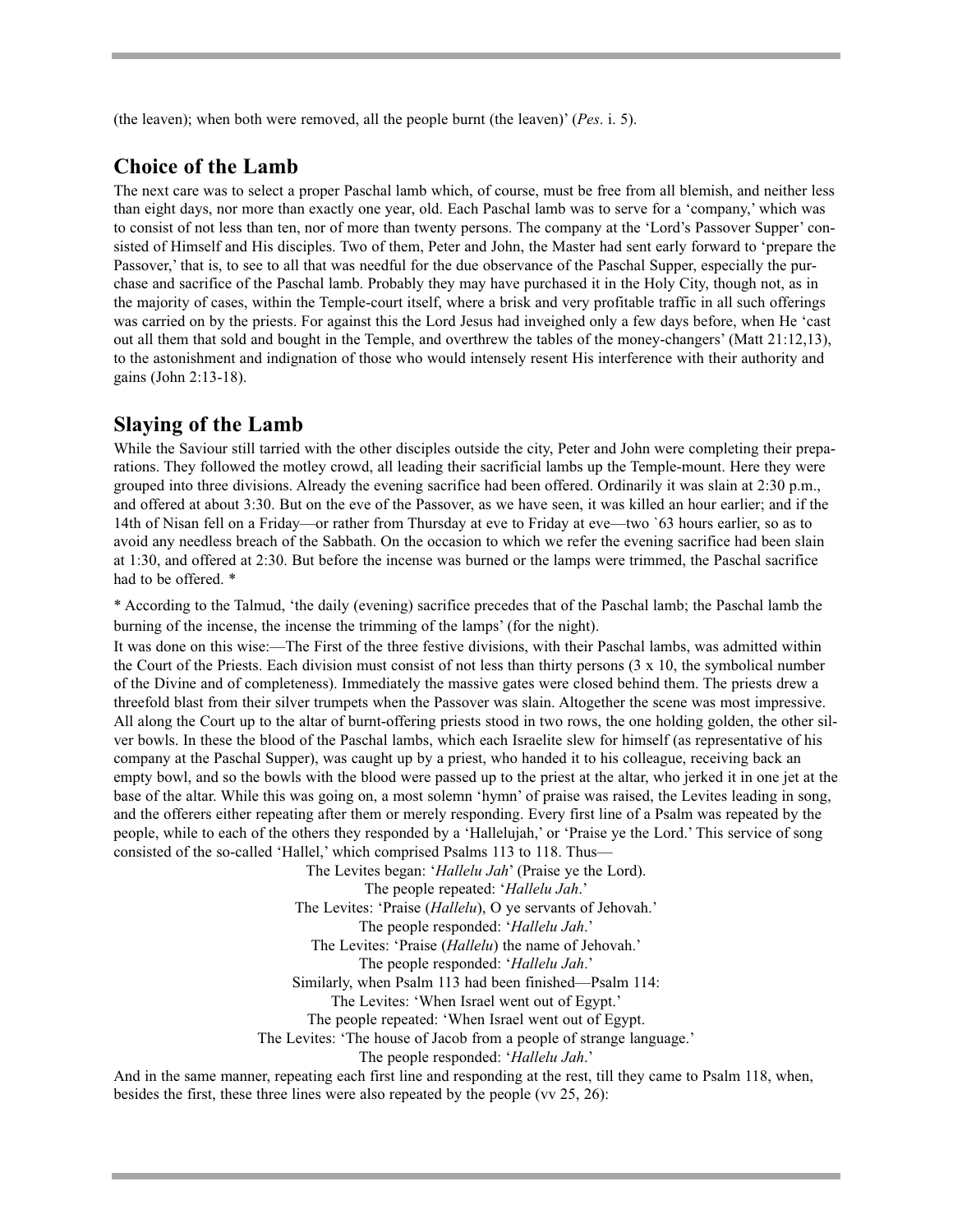'Save now, I beseech Thee, Jehovah.' 'O Jehovah, I beseech Thee, send now prosperity'; and

'Blessed be He that cometh in the name of Jehovah.'

May it not be that to this solemn and impressive 'hymn' corresponds the Alleluia song of the redeemed Church in heaven, as described in Revelation 19:1, 3, 4, 6?

## **The 'Hallel'**

The singing of the 'Hallel' at the Passover dates from very remote antiquity. The Talmud dwells on its peculiar suitableness for the purpose, since it not only recorded the goodness of God towards Israel, but especially their deliverance from Egypt, and therefore appropriately opened (Psa 113) with 'Praise ye Jehovah, ye servants of Jehovah'—and no longer of Pharaoh. Hence also this 'Hallel' is called the Egyptian, or 'the Common,' to distinguish it from the great 'Hallel,' sung on very rare occasions, which comprised Psalms 120 to 136. According to the Talmud, the 'Hallel' recorded five things: 'The coming out of Egypt, the dividing of the sea, the giving of the law, the resurrection of the dead, and the lot of the Messiah.' The Egyptian 'Hallel,' it may here be added, was altogether sung on eighteen days and on one night in the year. These eighteen days were, that of the Passover sacrifice, the Feast of Pentecost, and each of the eight days of the Feasts of Tabernacles and of the Dedication of the Temple. The only night in which it was recited was that of the Paschal Supper, when it was sung by every Paschal company in their houses, in a manner which will hereafter be explained.

# **Completion of the Sacrifice**

If the 'Hallel' had been finished before the service of one division was completed, it was repeated a second and, if needful, even a third time. The *Mishnah* remarks, that as the Great Court was crowded by the first two divisions, it rarely happened that they got further than Psalm 116 before the services of the third division were completed. Next, the sacrifices were hung up on hooks along the Court, or laid on staves which rested on the shoulders of two men (on Sabbaths they were not laid on staves), then flayed, the entrails taken out and cleansed, and the inside fat separated, put in a dish, salted, and placed on the fire of the altar of burnt-offering. This completed the sacrifice. The first division of offerers being dismissed, the second entered, and finally the third, the service being in each case conducted in precisely the same manner. Then the whole service concluded by burning the incense and trimming the lamps for the night.

When all had been finished in the Temple, the priests washed the Great Court, in which so much sacrificial blood had been shed. But this was not done if the Passover had been slain on the Sabbath. In that case, also, the three divisions waited—the first in the Court of the Gentiles, the second on the Chel, and the third in the Great Court so as not needlessly to carry their burdens on the Sabbath.

But, as a general rule, the religious services of the Passover, like all positive religious injunctions, 'made void the Sabbath.' In other respects the Passover, or rather the 15th of Nisan, was to be observed like a Sabbath, no manner of work being allowed. There was, however, one most important exception to this rule. It was permitted to prepare the necessary articles of food on the 15th of Nisan. This explains how the words of Jesus to Judas during the Paschal (not the Lord's) Supper could be misunderstood by the disciples as implying that Judas, 'who had the bag,' was to 'buy those things' that they had 'need of against the feast' (John 13:29).

# **Our Lord's Celebration of the Feast**

It was probably as the sun was beginning to decline in the horizon that Jesus and the other ten disciples descended once more over the Mount of Olives into the Holy City. Before them lay Jerusalem in her festive attire. All around pilgrims were hastening towards it. White tents dotted the sward, gay with the bright flowers of early spring, or peered out from the gardens and the darker foliage of the olive plantations. From the gorgeous Temple buildings, dazzling in their snow-white marble and gold, on which the slanting rays of the sun were reflected, rose the smoke of the altar of burnt-offering. These courts were now crowded with eager worshippers, offering for the last time, in the real sense, their Paschal lambs. The streets must have been thronged with strangers, and the flat roofs covered with eager gazers, who either feasted their eyes with a first sight of the Sacred City for which they had so often longed, or else once more rejoiced in view of the well-remembered localities. It was the last day-view which the Lord had of the Holy City—till His resurrection! Only once more in the approaching night of His betrayal was He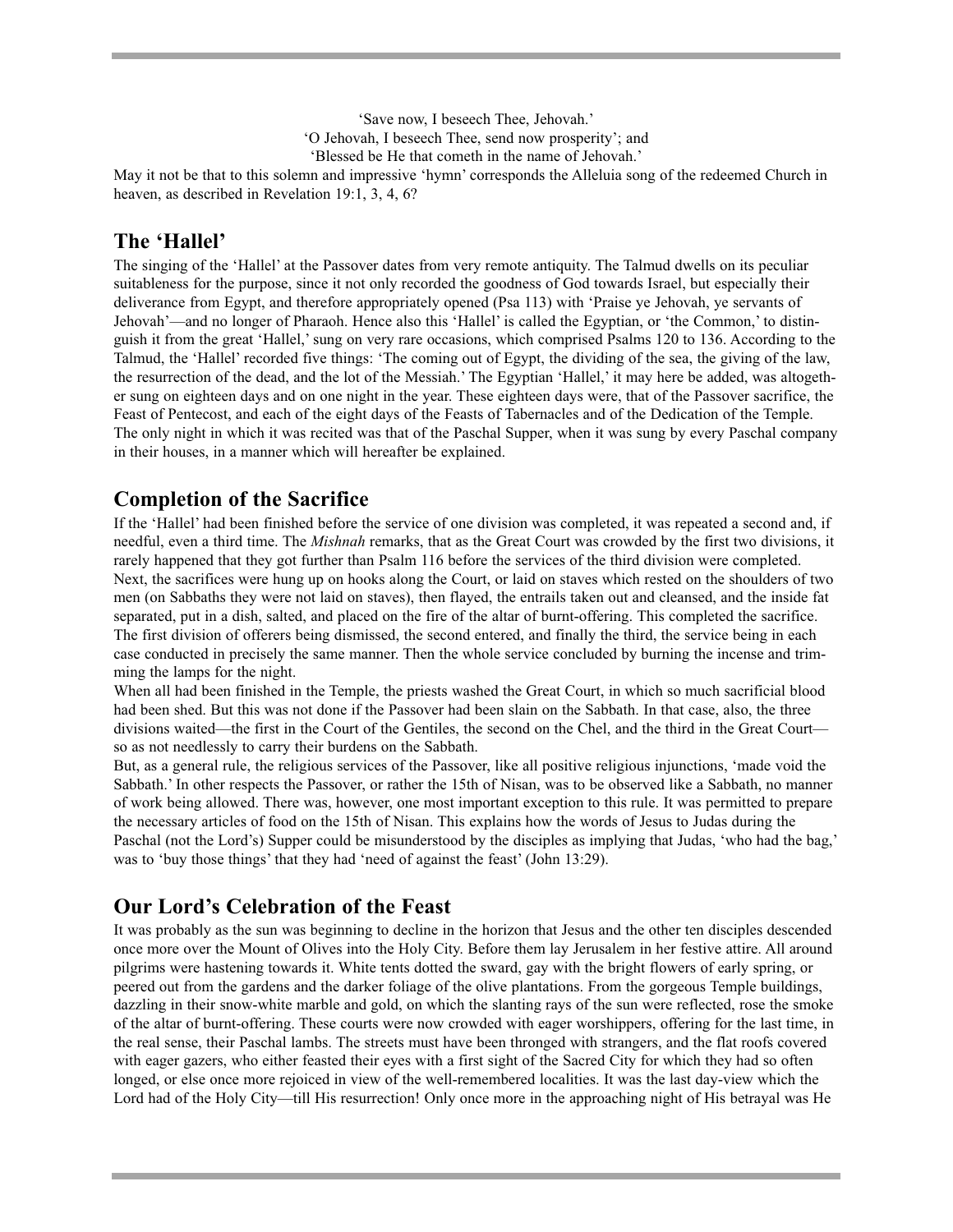to look upon it in the pale light of the full moon. He was going forward to 'accomplish His death' in Jerusalem; to fulfil type and prophecy, and to offer Himself up as the true Passover Lamb—'the Lamb of God, which taketh away the sin of the world.' They who followed Him were busy with many thoughts. They knew that terrible events awaited them, and they had only a few days before been told that these glorious Temple-buildings, to which, with a national pride not unnatural, they had directed the attention of their Master, were to become desolate, not one stone being left upon the other. Among them, revolving his dark plans, and goaded on by the great Enemy, moved the betrayer. And now they were within the city. Its Temple, its royal bridge, its splendid palaces, its busy marts, its streets filled with festive pilgrims, were well known to them, as they made their way to the house where the guestchamber had been prepared for them. Meanwhile the crowd came down from the Temple-mount, each bearing on his shoulders the sacrificial lamb, to make ready for the Paschal Supper.

# **Chapter 12 The Paschal Feast and the Lord's Supper**

'And as they were eating, Jesus took bread, and blessed, and brake, and gave to the disciples, and said, Take, eat; this is My Body. And He took the cup, and gave thanks, and gave to them, saying, Drink ye all of it; for this is My blood of the New Testament, which is shed for many for the remission of sins.'—Matthew 26:26-28

#### **Jewish Traditions about the Passover**

Jewish tradition has this curious conceit: that the most important events in Israel's history were connected with the Paschal season. Thus it is said to have been on the present Paschal night that, after his sacrifice, the 'horror of great darkness' fell upon Abraham when God revealed to him the future of his race (Gen 15). Similarly, it is supposed to have been at Passover time that the patriarch entertained his heavenly guests, that Sodom was destroyed and Lot escaped, and that the walls of Jericho fell before the Lord. More than that—the 'cake of barley bread' seen in the dream, which led to the destruction of Midian's host, had been prepared from the Omer, presented on the second day of the feast of unleavened bread; just as at a later period alike the captains of Sennacherib and the King of Assyria, who tarried at Nob, were overtaken by the hand of God at the Passover season. It was at the Paschal time also that the mysterious handwriting appeared on the wall to declare Babylon's doom, and again at the Passover that Esther and the Jews fasted, and that wicked Haman perished. And so also in the last days it would be the Paschal night when the final judgments should come upon 'Edom,' and the glorious deliverance of Israel take place. Hence to this day, in every Jewish home, at a certain part of the Paschal service—just after the 'third cup,' or the 'cup of blessing,' has been drunk—the door is opened to admit Elijah the prophet as forerunner of the Messiah, while appropriate passages are at the same time read which foretell the destruction of all heathen nations (Psa 79:6; 69:25; Lam 3:66). It is a remarkable coincidence that, in instituting His own Supper, the Lord Jesus connected the symbol, not of judgment, but of His dying love, with this 'third cup.' But, in general, it may be interesting to know that no other service contains within the same space the like ardent aspirations after a return to Jerusalem and the rebuilding of the Temple, nor so many allusions to the Messianic hope, as the liturgy for the night of the Passover now in use among the Jews.

If we could only believe that the prayers and ceremonies which it embodies were the same as those at the time of our Lord, we should have it in our power to picture in minutest detail all that took place when He instituted his own Supper. We should see the Master as He presided among the festive company of His disciples, know what prayers He uttered, and at what special parts of the service, and be able to reproduce the arrangement of the Paschal table around which they sat.

#### **The Modern Ceremonies**

At present and for many centuries back the Paschal Supper has been thus laid out: three large unleavened cakes, wrapped in the folds of a napkin, are placed on a salver, and on them the seven articles necessary for the 'Passover Supper' are ranged in this manner:

*A roasted Egg Roasted Shankbone of a Lamb*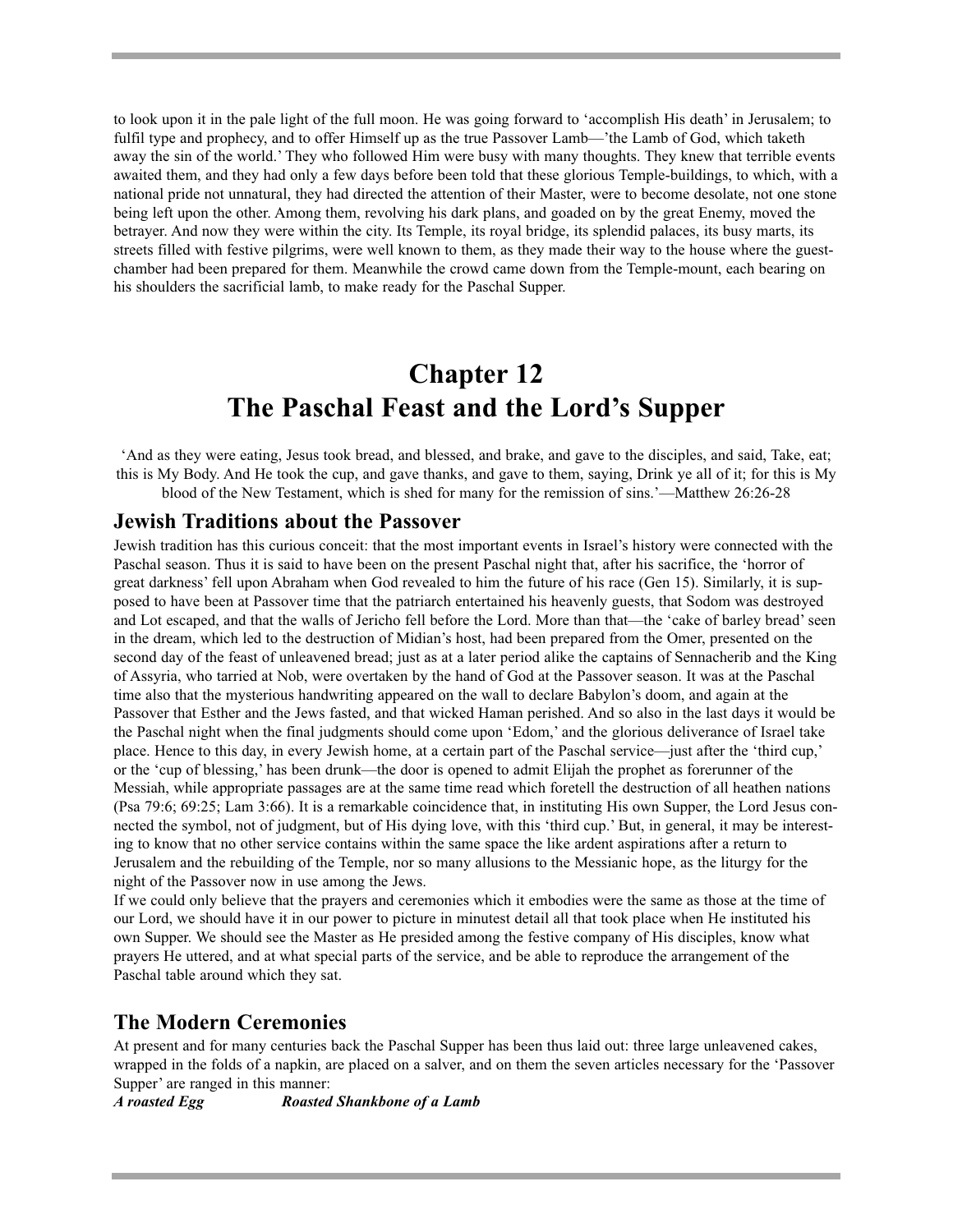**(Instead of the 14th day** *Chagigah***) (Instead of the Paschal Lamb)** 

*Charoseth Bitter Lettuce* **(To represent the mortar of Egypt)** *Herbs*

*Salt Water Chervil and Parsley*

### **Present Ritual not the Same as the New Testament Times**

But, unfortunately, the analogy does not hold good. As the present Passover liturgy contains comparatively very few relics from New Testament times, so also the present arrangement of the Paschal table evidently dates from a time when sacrifices had ceased. On the other hand, however, by far the greater number of the usages observed in our own days are precisely the same as eighteen hundred years ago. A feeling, not of gratified curiosity, but of holy awe, comes over us, as thus we are able to pass back through those many centuries into the upper chamber where the Lord Jesus partook of that Passover which, with the loving desire of a Saviour's heart, He had desired to eat with His disciples. The leading incidents of the feast are all vividly before us—the handling of 'the sop dipped in the dish,' 'the breaking of bread,' 'the giving thanks,' 'the distributing of the cup,' and 'the concluding hymn.' Even the exact posture at the Supper is known to us. But the words associated with those sacred memories come with a strange sound when we find in Rabbinical writings the 'Passover lamb' \* designated as 'His body,' or when our special attention is called to the cup known as 'the cup of blessing, which we bless'; nay, when the very term for the Passover liturgy itself, the 'Haggadah,' \*\* which means 'showing forth,' is exactly the same as that used by St. Paul in describing the service of the Lord's Supper! (1 Cor 11:23-29)

\* The words of the *Mishnah* (*Pes*. x. 3) are: 'While the Sanctuary stood, they brought before him his body of (or for) the Passover.' The term 'body' also sometimes means 'substance.'

\*\* The same root as employed in Exodus 13:8—'And thou shalt show thy son in that day,' and from this the term 'Haggadah' has unquestionably been derived.

#### **The Roasting of the Lamb**

Before proceeding further we may state that, according to Jewish ordinance, the Paschal lamb was roasted on a spit made of pomegranate wood, the spit passing right through from mouth to vent. Special care was to be taken that in roasting the lamb did not touch the oven, otherwise the part touched had to be cut away. This can scarcely be regarded as an instance of Rabbinical punctiliousness. It was intended to carry out the idea that the lamb was to be undefiled by any contact with foreign matter, which might otherwise have adhered to it. For everything here was significant, and the slightest deviation would mar the harmony of the whole. If it had been said, that not a bone of the Paschal lamb was to be broken, that it was not to be 'sodden at all with water, but roast with fire—his head with his legs, and with the purtenance thereof,' and that none of it was to 'remain until the morning,' all that had not been eaten being burnt with fire (Exo 12:8-10)—such ordinances had each a typical object. Of all other sacrifices, even the most holy (Lev 6:21), it alone was not to be 'sodden,' because the flesh must remain pure, without the admixture even of water. Then, no bone of the lamb was to be broken: it was to be served up entire—none of it was to be left over; and those who gathered around it were to form one family. All this was intended to express that it was to be a complete and unbroken sacrifice, on the ground of which there was complete and unbroken fellowship with the God who had passed by the blood-sprinkled doors, and with those who together formed but one family and one body. 'The cup of blessing which we bless, is it not the communion of the blood of Christ? The bread which we break, is it not the communion of the body of Christ? For we, being many, are one bread and one body; for we are all partakers of that one bread' (1 Cor 10:16,17).

# **Distinct From All Levitical Sacrifices**

Such views and feelings, which, no doubt, all truly spiritual Israelites shared, gave its meaning to the Paschal feast at which Jesus sat down with His disciples, and which He transformed into the Lord's Supper by linking it to His Person and Work. Every sacrifice, indeed, had prefigured His Work; but none other could so suitably commemorate His death, nor yet the great deliverance connected with it, and the great union and fellowship flowing from it.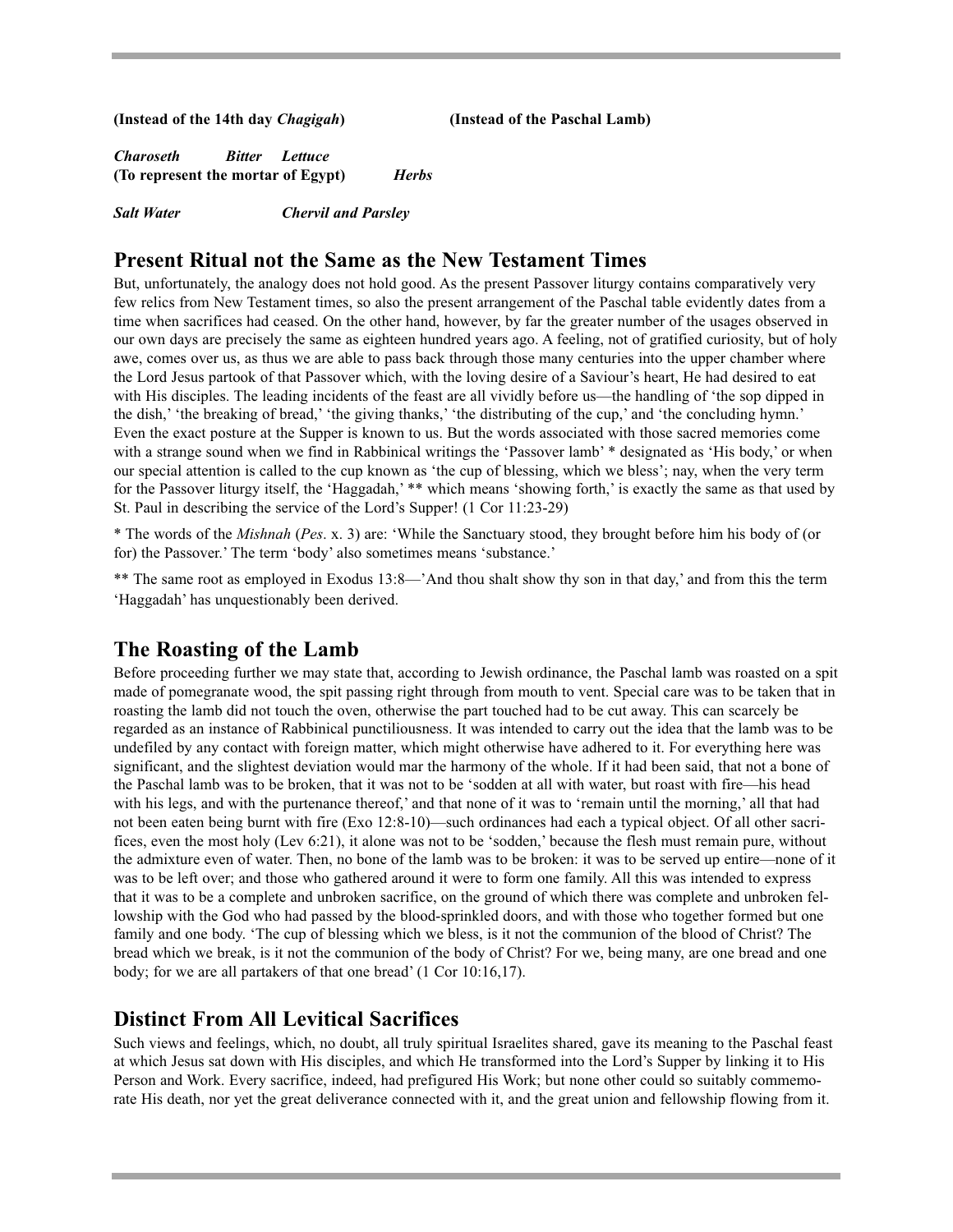For other reasons also it was specially suited to be typical of Christ. It was a sacrifice, and yet quite out of the order of all Levitical sacrifices. For it had been instituted and observed before Levitical sacrifices existed; before the Law was given; nay, before the Covenant was ratified by blood (Exo 24). In a sense, it may be said to have been the cause of all the later sacrifices of the Law, and of the Covenant itself. Lastly, it belonged neither to one nor to another class of sacrifices; it was neither exactly a sin-offering nor a peace-offering, but combined them both. And yet in many respects it quite differed from them. In short, just as the priesthood of Christ was a real Old Testament priesthood, yet not after the order of Aaron, but after the earlier, prophetic, and royal order of Melchisedek, so the sacrifice also of Christ was a real Old Testament sacrifice, yet not after the order of Levitical sacrifices, but after that of the earlier prophetic Passover sacrifice, by which Israel had become a royal nation.

#### **Guests of the Paschal Table**

As the guests \* gathered around the Paschal table, they came no longer, as at the first celebration, with their 'loins girded,' with shoes on their feet, and a staff in their hand—that is, as travellers waiting to take their departure.

\* The Karaites are alone in not admitting women to the Paschal Supper.

On the contrary, they were arrayed in their best festive garments, joyous and at rest, as became the children of a king. To express this idea the Rabbis also insisted that the Paschal Supper—or at least part of it—must be eaten in that recumbent position with which we are familiar from the New Testament. 'For,' say they, 'they use this leaning posture, as free men do, in memorial of their freedom.' And, again, 'Because it is the manner of slaves to eat standing, therefore now they eat sitting and leaning, in order to show that they have been delivered from bondage into freedom.' And, finally: 'No, not the poorest in Israel may eat till he has sat down, leaning.' But, though it was deemed desirable to 'sit leaning' during the whole Paschal Supper, it was only absolutely enjoined while partaking of the bread and the wine. This recumbent posture so far resembled that still common in the East, that the body rested on the feet. Hence, also, the penitent woman at the feast given by Simon is said to have 'stood at His feet, behind,' 'weeping' (Luke 7:38). At the same time, the left elbow was placed on the table, and the head rested on the hand, sufficient room being of course left between each guest for the free movements of the right hand. This explains in what sense John 'was leaning on Jesus' bosom,' and afterwards 'lying on Jesus' breast,' when he bent back to speak to Him (John 13:23,25).

#### **The Use of Wine**

The use of wine in the Paschal Supper, \* though not mentioned in the Law, was strictly enjoined by tradition.

\* Every reader of the Bible knows how symbolically significant alike the vine and its fruit are throughout Scripture. Over the entrance to the Sanctuary a golden vine of immense proportions was suspended. According to the Jerusalem Talmud, it was intended to express Israel's joy on the Paschal night, and even the poorest must have 'at least four cups, though he were to receive the money for it from the poor's box' (*Pes*. x. 1). If he cannot otherwise obtain it, the Talmud adds, 'he must sell or pawn his coat, or hire himself out for these four cups of wine.' The same authority variously accounts for the number *four* as either corresponding to the four words used about Israel's redemption (bringing out, delivering, redeeming, taking), or to the fourfold mention of the cup in connection with the chief butler's dream (Gen 40:9-15), or to the four cups of vengeance which God would in the future give the nations to drink (Jer 25:15; 51:7; Psa 75:8; 11:6), while four cups of consolation would be handed to Israel, as it is written: 'The Lord is the portion of my cup' (Psa 16:5); 'My cup runneth over' (Psa 23:5); 'I will take the cup of salvation' (Psa 116:13), 'which,' it is added, 'was two'—perhaps from a second allusion to it in verse 17. In connection with this the following parabolic story from the Talmud may possess some interest: 'The holy and blessed God will make a feast for the righteous in the day that His mercy shall be shown to the seed of Israel. After they have eaten and drunk, they give the cup of blessing to Abraham our father. But he saith: I cannot bless it, because Ishmael came from me. Then he gives it to Isaac. But he saith: I cannot bless it, because Esau came from me. Then he hands it to Jacob. But he saith: I cannot take it, because I married two sisters, which is forbidden in the Law. He saith to Moses: Take it and bless it. But he replies: I cannot, because I was not counted worthy to come into the land of Israel, either alive or dead. He saith to Joshua: Take it and bless it. But he answers: I cannot, because I have no son. He saith to David: Take it and bless it. And he replies: I will bless it, and it is fit for me so to do, as it is written, "I will take the cup of salvation, and call upon the name of the Lord."'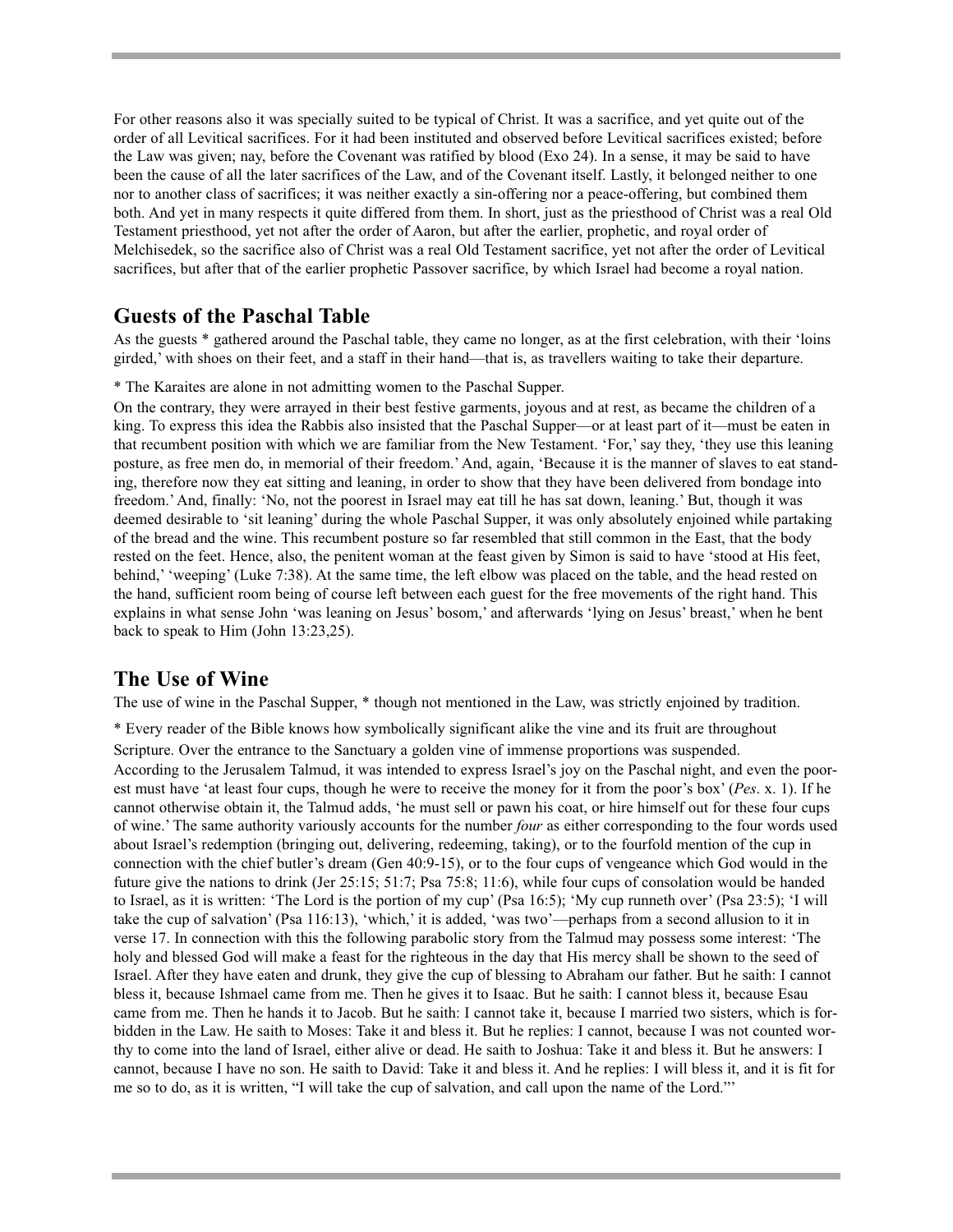#### **The Mishnah Account**

As detailed in the earliest Jewish record of ordinances—the *Mishnah*—the service of the Paschal Supper was exceedingly simple. Indeed, the impression left on the mind is, that, while all the observances were fixed, the prayers, with some exceptions preserved to us, were free. Rabbi Gamaliel, the teacher of St. Paul, said (*Pes*. x. 15): 'Whoever does not explain three things in the Passover has not fulfilled the duty incumbent on him. These three things are: the Passover lamb, the unleavened bread, and the bitter herbs. *The Passover lamb* means that God passed over the blood-sprinkled place on the houses of our fathers in Egypt; *the unleavened bread* means that our fathers were delivered out of Egypt (in haste); and *the bitter herbs* mean that the Egyptians made bitter the lives of our fathers in Egypt.' A few additional particulars are necessary to enable the reader to understand all the arrangements of the Paschal Supper. From the time of the evening-sacrifice nothing was to be eaten till the Paschal Supper, so that all might come to it with relish (*Pes*, x. 1). It is a moot point, whether at the time of our Lord two, or, as at present, three, large cakes of unleavened bread were used in the service. The *Mishnah* mentions (*Pes*. ii. 6) these five kinds as falling within the designation of 'bitter herbs,' viz. lettuce, endive, succory (garden endive?), what is called 'Charchavina' (*urtica, beets*?), and horehound (bitter coriander?). The 'bitter herbs' seem to have been twice partaken of during the service, once dipped in salt water or vinegar, and a second time with Charoseth, a compound of dates, raisins, etc., and vinegar, though the *Mishnah* expressly declares (*Pes*. x. 3) that Charoseth was not obligatory. Red wine alone was to be used at the Paschal Supper, and always mixed with water. \*

\* Of this there cannot be the slightest doubt. Indeed, the following quotation from the *Mishnah* (*Pes*. vii. 13) might even induce one to believe that *warm* water was mixed with the wine: 'If two companies eat (the Passover) in the same house, the one turns its face to one side, the other to the other, and the kettle (warming kettle) stands between them.'

Each of the four cups must contain at least the fourth of a quarter of an hin (the hin = one gallon two pints). Lastly, it was a principle that, after the Paschal meal, they had no *Aphikomen* (after-dish), an expression which may perhaps best be rendered by 'dessert.'

#### **The 'Giving Thanks'**

The Paschal Supper itself commenced by the head of 'the company' taking the first cup of wine in his hand, and 'giving thanks' over it in these words: 'Blessed art Thou, Jehovah our God, who has created the fruit of the vine! Blessed art Thou, Jehovah our God King of the Universe, who hast chosen us from among all people, and exalted us from among all languages, and sanctified us with Thy commandments! And Thou hast give us, O Jehovah our God, in love, the solemn days for joy, and the festivals and appointed seasons for gladness; and this the day of the feast of unleavened bread, the season of our freedom, a holy convocation, the memorial of our departure from Egypt. For us hast Thou chosen; and us hast Thou sanctified from among all nations, and Thy holy festivals with joy and with gladness hast Thou caused us to inherit. Blessed art Thou, O Jehovah, who sanctifiest Israel and the appointed seasons! Blessed art Thou, Jehovah, King of the Universe, who hast preserved us alive and sustained us and brought us to this season!' \*

\* Such, according to the best criticism, were the words of this prayer at the time of Christ. But I must repeat that in regard to many of these prayers I cannot help suspecting that they rather indicate the spirit and direction of a prayer than embody the *ipsissima verba*.

# **The First Cup**

The first cup of wine was then drunk, and each washed his hands. \*

\* The modern practice of the Jews slightly differs form the ancient here, and in some other little matters of detail. It was evidently at this time that the Saviour in His self-humiliation proceeded also to wash the disciples' feet (John 13:5). Our Authorised Version wrongly translates verse 2 by, 'and supper being ended,' instead of 'and when supper had come,' or 'was begun.' Similarly, it was, in all probability, in reference to the first cup that Luke gives the following account (Luke 22:17): 'And He took the cup, and gave thanks, and said, Take this, and divide it among yourselves'—the 'cup of blessing,' which was the third, and formed part of the new institution of the Lord's Supper, being afterwards mentioned in verse 20. In washing their hands this customary prayer was repeated: 'Blessed art Thou, Jehovah our God, who hast sanctified us with Thy commandments, and hast enjoined us con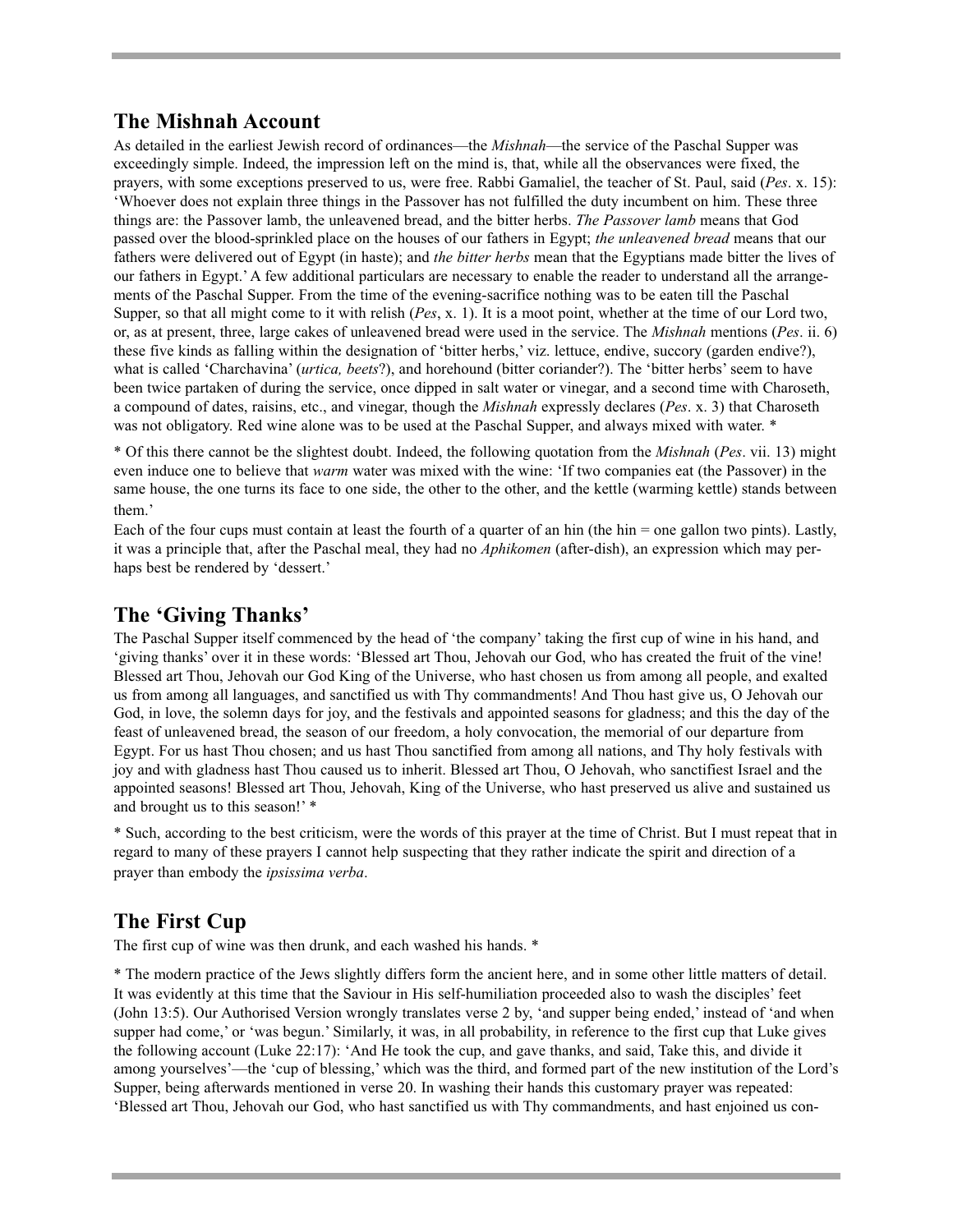cerning the washing of our hands.' Two different kinds of 'washing' were prescribed by tradition—'dipping' and 'pouring.' At the Paschal Supper the hands were to be 'dipped' in water. \*

\* The distinction is also interesting as explaining Mark 7:3. For when water was poured on the hands, they had to be lifted, yet so that the water should neither run up above the wrist, nor back again upon the hand; best, therefore, by doubling the fingers into a fist. Hence (as Lightfoot rightly remarks) Mark 7:3, which should be translated: 'For the Pharisees...except they wash their hands with the fist, eat not, holding the tradition of the elders.' The rendering of our Authorised Version, 'except they wash oft,' has evidently no meaning.

#### **The Herbs**

These preliminaries ended, the Paschal table was brought forward. The president of the feast first took some of the herbs, dipped them in salt water, ate of them, and gave to the others. Immediately after it, all the dishes were removed from the table (as it was thought so strange a proceeding would tend to excite the more curiosity), and then the second cup was filled. A very interesting ceremony now took place, It had been enjoined in the law that at each Paschal Supper the father was to show his son the import of this festival. By way of carrying out this duty, the son (or else the youngest) was directed at this particular part of the service to make inquiry; and, if the child were too young or incapable, the father would do it for him.

### **The Son's Question**

The son asks: 'Why is this night distinguished from all other nights? For on all other nights we eat leavened or unleavened bread, but on this night only unleavened bread? On all other nights we eat any kind of herbs, but on this night only bitter herbs? On all other nights we eat meat roasted, stewed, or boiled, but on this night only roasted? On all other nights we dip (the herbs) only once, but on this night twice?' Thus far according to the earliest and most trustworthy tradition. It is added (*Mishnah, Pes*. x. 4): 'Then the father instructs his child according to the capacity of his knowledge, beginning with our disgrace and ending with our glory, and expounding to him from, "A Syrian, ready to perish, was my father," till he has explained all through, to the end of the whole section' (Deut 26:5-11). In other words, the head of the house was to relate the whole national history, commencing with Terah, Abraham's father, and telling of his idolatry, and continuing, in due order, the story of Israel up to their deliverance from Egypt and the giving of the Law; and the more fully he explained it all, the better.

#### **The Dishes**

This done, the Paschal dishes were brought back on the table. The president now took up in succession the dish with the Passover lamb, that with the bitter herbs, and that with the unleavened bread, and briefly explained the import of each; for, according to Rabbi Gamaliel: 'From generation to generation every man is bound to look upon himself not otherwise than if he had himself come forth out of Egypt. For so it is written (Exo 13:8), "And thou shalt show thy son in that day, saying, This is done because of that which Jehovah did unto me when I cam forth out of Egypt." Therefore,' continues the *Mishnah*, giving the very words of the prayer used, 'we are bound to thank, praise, laud, glorify, extol, honour, bless, exalt, and reverence Him, because He hath wrought for our fathers, and for us all these miracles. He brought us forth from bondage into freedom, from sorrow into joy, from mourning to a festival, from darkness to a great light, and from slavery to redemption. Therefore let us sing before Him: Hallelujah!' Then the first part of the 'Hallel' was sung, comprising Psalms 113 and 114, with this brief thanksgiving at the close: 'Blessed art Thou, Jehovah our God, King of the Universe, who hast redeemed us and redeemed our fathers from Egypt.' Upon this the second cup was drunk. Hands were now washed a second time, with the same prayer as before, and one of the two unleavened cakes broken and 'thanks given.'

# **The Breaking of the Bread**

Rabbinical authorities distinctly state that this thanksgiving was to follow not to precede, the breaking of the bread, because it was the bread of poverty, 'and the poor have not whole cakes, but broken pieces.' The distinction is important, as proving that since the Lord in instituting His Supper, according to the uniform testimony of the three Gospels and of St. Paul (Matt 26:26; Mark 14:22; Luke 22:19; 1 Cor 11:24), first gave thanks and then brake the bread ('having given thanks, He brake it'), it must have been at a later period of the service.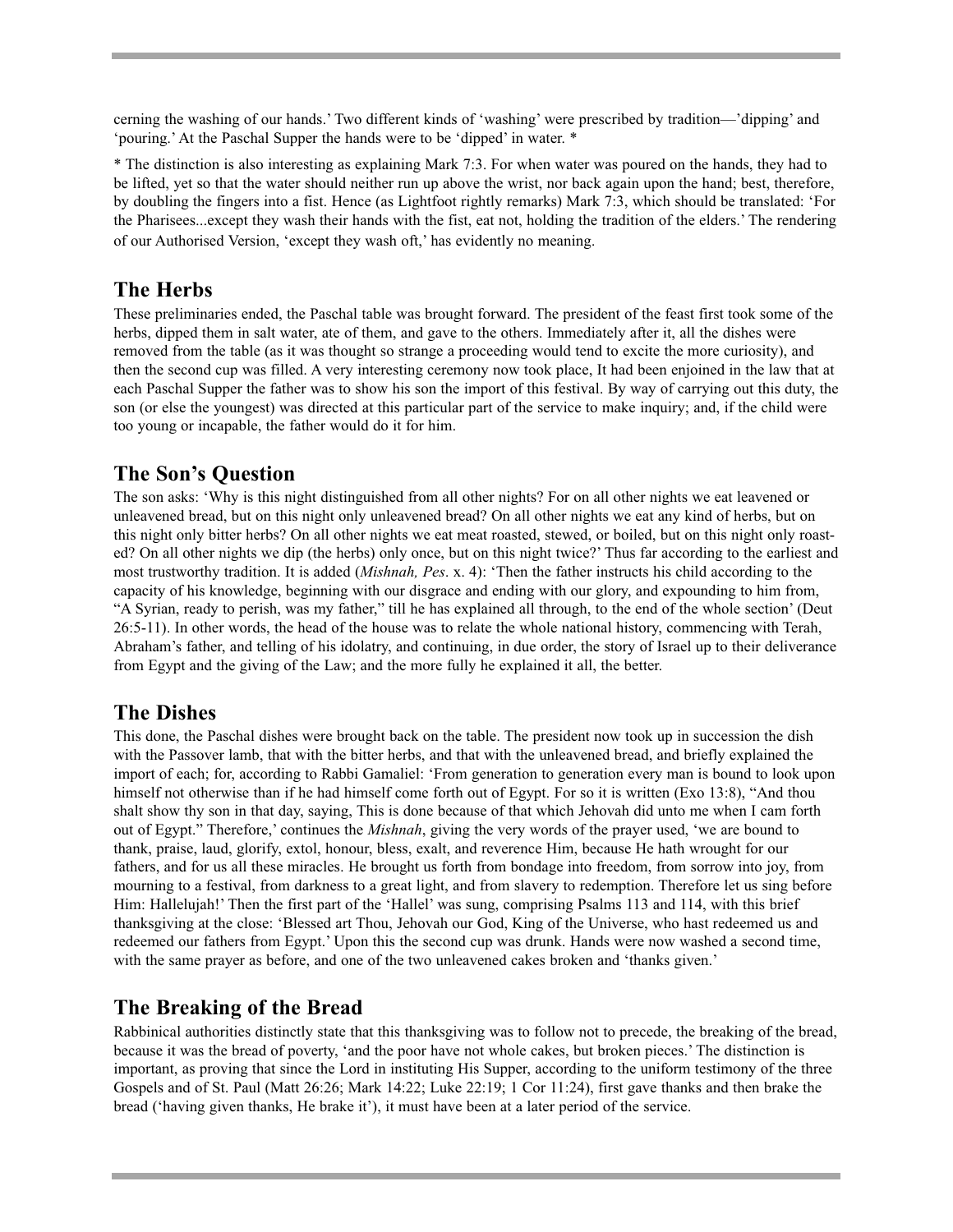Pieces of the broken cake with 'bitter herbs' between them, and 'dipped' in the Charoseth, were next handed to each in the company. This, in all probability, was 'the sop' which, in answer to John's inquiry about the betrayer, the Lord 'gave' to Judas (John 13:25, etc.; compare Matt 26:21, etc.; Mark 14:18, etc.). The unleavened bread with bitter herbs constituted, in reality, the beginning of the Paschal Supper, to which the first part of the service had only served as a kind of introduction. But as Judas, after 'having received the sop, went immediately out,' he could not even have partaken of the Paschal lamb, far less of the Lord's Supper. The solemn discourses of the Lord recorded by St. John (John 13:31; 16) may therefore be regarded as His last 'table-talk,' and the intercessory prayer that followed (John 17) as His 'grace after meat.'

#### **The Three Elements of the Feast**

The Paschal Supper itself consisted of the unleavened bread with bitter herbs, of the so-called Chagigah, or festive offering (when brought), and, lastly, of the Paschal lamb itself. After that nothing more was to be eaten, so that the flesh of the Paschal Sacrifice might be the last meat partaken of. But since the cessation of the Paschal Sacrifice the Jews conclude the Supper with a piece of unleavened cake, which they call the *Aphikomen*, or after-dish. Then, having again washed hands, the third cup is filled, and grace after meat said. Now, it is very remarkable that our Lord seems so far to have anticipated the present Jewish practice that He brake the bread 'when He had given thanks,' instead of adhering to the old injunction of not eating anything after the Passover lamb. And yet in so doing He only carried out the spirit of the Paschal feast. For, as we have already explained, it was commemorative and typical. It commemorated an event which pointed to and merged in another event—even the offering of the better Lamb, and the better freedom connected with that sacrifice. Hence, after the night of His betrayal, the Paschal lamb could have no further meaning, and it was right that the commemorative *Aphikomen* should take its place. The symbolical cord, if the figure may be allowed, had stretched to its goal—the offering up of the Lamb of God; and though again continued from that point onwards till His second coming, yet it was, in a sense, as from a new beginning.

## **The Third Cup**

Immediately afterwards the third cup was drunk, a special blessing having been spoken over it. There cannot be any reasonable doubt that this was the cup which our Lord connected with His own Supper. It is called in Jewish writings, just as by St. Paul (1 Cor 10:16), 'the cup of blessing,' partly because it and the first cup required a special 'blessing,' and partly because it followed on the 'grace after meat.' Indeed, such importance attached to it, that the Talmud (*Berac*. 51, 1) notes ten peculiarities, too minute indeed for our present consideration, but sufficient to show the special value set upon it. \*

\* It is a curious circumstance that the *Mishnah* seems to contemplate the same painful case of drunkenness at the Paschal Supper, which, as we know, actually occurred in the church at Corinth, that so closely imitated the Jewish practice. The *Mishnah* does not, indeed, speak in so many words of drunkenness, but it lays down this rule: 'Does any one sleep at the Passover meal and wake again, he may not eat again after he is awaked.'

The service concluded with the fourth cup, over which the second portion of the 'Hallel' was sung, consisting of Psalms 115, 116, 117, and 118, the whole ending with the so-called 'blessing of the song,' which comprised these two brief prayers: 'All Thy works shall praise Thee, Jehovah our God. And Thy saints, the righteous, who do Thy good pleasure, and all Thy people, the house of Israel, with joyous song let them praise, and bless, and magnify, and glorify, and exalt, and reverence, and sanctify, and ascribe the kingdom to Thy name, O our King! For it is good to praise Thee, and pleasure to sing praises unto Thy name, for from everlasting to everlasting Thou art God.' 'The breath of all that lives shall praise Thy name, Jehovah our God. And the spirit of all flesh shall continually glorify and exalt Thy memorial, O our King! For from everlasting to everlasting Thou art God, and besides Thee we have no King, Redeemer, or Saviour,' etc. \*

\* Exceptionally a fifth cup was drunk, and over it 'the great Hallel' was said, comprising Psalms 120-137.

# **The Supper in Our Lord's Time**

In this manner was the Paschal Supper celebrated by the Jews at the time when our Lord for the last time sat down to it with His disciples. So important is it to have a clear understanding of all that passed on that occasion, that, at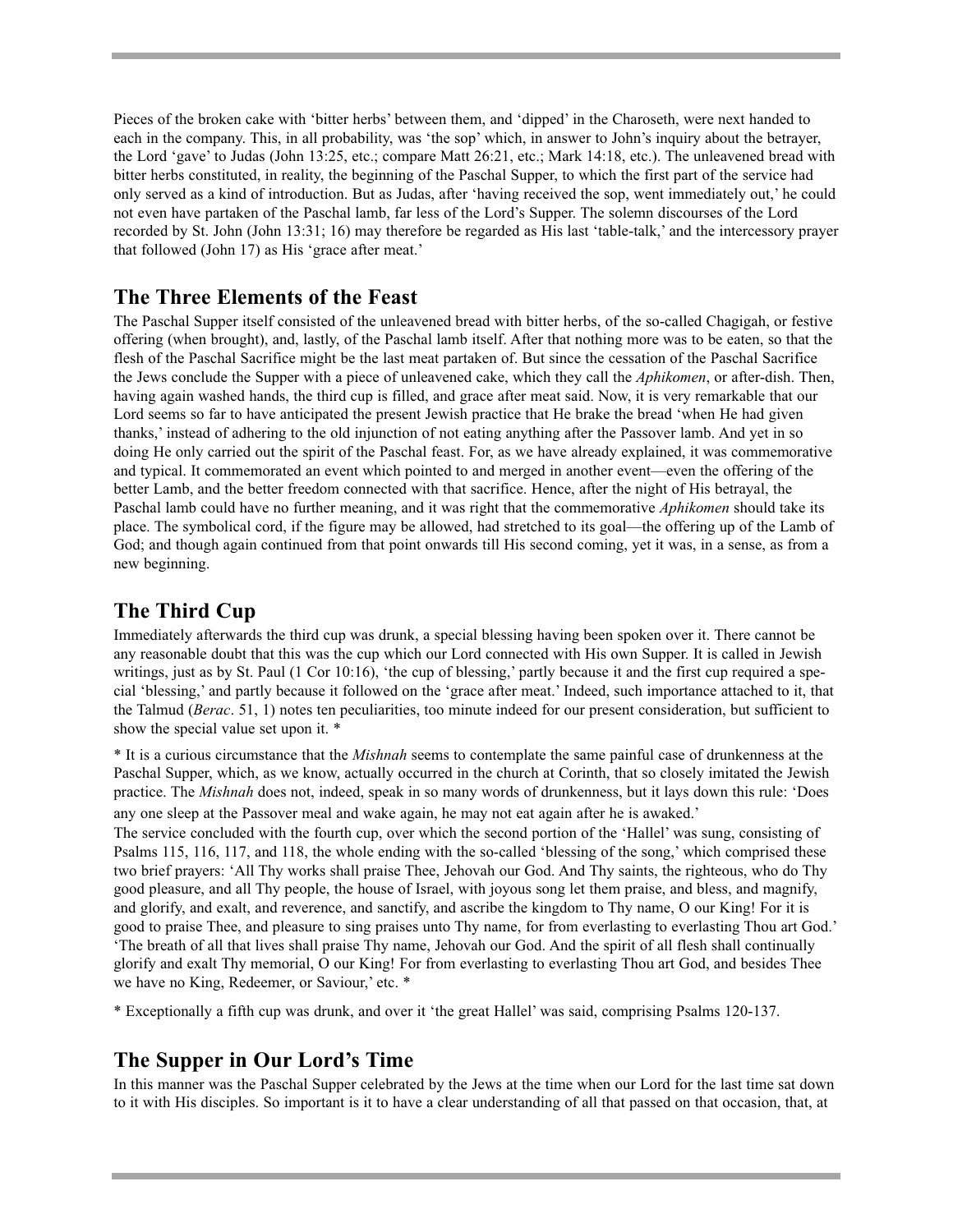the risk of some repetition, we shall now attempt to piece together the notices in the various Gospels, adding to them again those explanations which have just been given in detail. At the outset we may dismiss, as unworthy of serious discussion, the theory, either that our Lord had observed the Paschal Supper at another than the regular time for it, or that St. John meant to intimate that He had partaken of it on the 13th instead of the 14th of Nisan. To such violent hypotheses, which are wholly uncalled for, there is this one conclusive answer, that, except on the evening of the 14th of Nisan, no Paschal lamb could have been offered in the Temple, and therefore no Paschal Supper celebrated in Jerusalem. But abiding by the simple text of Scripture, we have the following narrative of events:—Early on the forenoon of the 14th of Nisan, the Lord Jesus having sent Peter and John before Him 'to prepare the Passover,' 'in the evening He cometh with the twelve' (Mark 14:17) to the 'guest-chamber,' the 'large upper room furnished' (Luke 22:11,12) for the Supper, although He seems to have intended 'after Supper' to spend the night outside the city. Hence Judas and the band from the chief priests do not seek for Him where He had eaten the Passover, but go at once to 'the garden into which He had entered, and His disciples'; for Judas 'knew the place,' (John 18:1,2) and it was one to which 'Jesus ofttimes resorted with His disciples.' 'When the hour was come' for the commencement of the Paschal Supper, Jesus 'sat down, and the twelve apostles with Him,' all, as usual at the feast, 'leaning' (John 13:23), John on 'Jesus' bosom,' being placed next before Him, and Judas apparently next behind, while Simon Peter faced John, and was thus able to 'beckon unto him' when he wished inquiry to be made of the Lord. The disciples being thus ranged, the Lord Jesus 'took the cup and gave thanks, and said, Take this, and divide it among yourselves' (Luke 22:17). This was the first cup, over which the first prayer in the service was spoken. Next, as in duty bound, all washed their hands, only that the Lord here also gave meaning to the observance, when, expanding the service into Christian fellowship over His broken body, He 'riseth from Supper,' 'and began to wash the disciples' feet' (John 13:4,5). It is thus we explain how this ministry, though calling forth Peter's resistance to the position which the Master took, did not evoke any question as to its singularity. As the service proceeded, the Lord mingled teaching for the present with the customary lessons of the past (John 13:12-20); for, as we have seen considerable freedom was allowed, provided the instruction proper at the feast were given. The first part of the 'Hallel' had been sung, and in due order He had taken the 'bread of poverty' and the 'bitter herbs,' commemorative of the sorrow and the bitterness of Egypt, when 'He was troubled in spirit' about 'the root of bitterness' about to spring up among, and to 'trouble' them, by which 'many would be defiled.' The general concern of the disciples as to which of their number should betray Him, found expression in the gesture of Peter. His friend John understood its meaning, and 'lying back on Jesus' breast,' he put the whispered question, to which the Lord replied by giving 'the sop' of unleavened bread with bitter herbs, 'when He had dipped' it, to Judas Iscariot.

#### **Judas Iscariot**

'And after the sop Satan entered into him,' and he 'went out immediately.' It was an unusual time to leave the Paschal table, for with 'the sop dipped' into the 'Charoseth' the Paschal Supper itself had only just begun. But then 'some of them thought'—perhaps without fully considering it in their excitement—that Judas, who 'had the bag,' and on whom, therefore, the care of such things devolved, had only gone to see after 'those things that they had need of against the feast,' or to 'give something to the poor'—applying some of the common stock of money in helping to provide 'peace-offerings' for the poor. This would have been quite in accordance with the spirit of the ordinance, while neither supposition necessarily involved a breach of the law, since it was permitted to prepare all needful provision for the feast, and of course also for the Sabbath, which in this instance followed it. For, as we have seen, the festive observance of the 15th of Nisan differed in this from the ordinary Sabbath-law, although there is evidence that even the latter was at that time by no means so strict as later Jewish tradition has made it. And then it was, after the regular Paschal meal, that the Lord instituted His own Supper, for the first time using the *Aphikomen* 'when He had given thanks' (after meat), to symbolise His body, and the third cup, or 'cup of blessing which we bless' (1 Cor 10:16)—being 'the cup after supper' (Luke 22:20)—to symbolise His blood. 'And when they had sung an hymn' (Psa 115-118) 'they went out into the mount of Olives' (Matt 26:30).

#### **Our Lord's Agony**

Then it was that the Lord's great heaviness and loneliness came upon Him; when all around seemed to give way, as if crushed under the terrible burden about to be lifted; when His disciples could not watch with Him even one hour; when in the agony of His soul 'His sweat was as it were great drops of blood, falling down to the ground';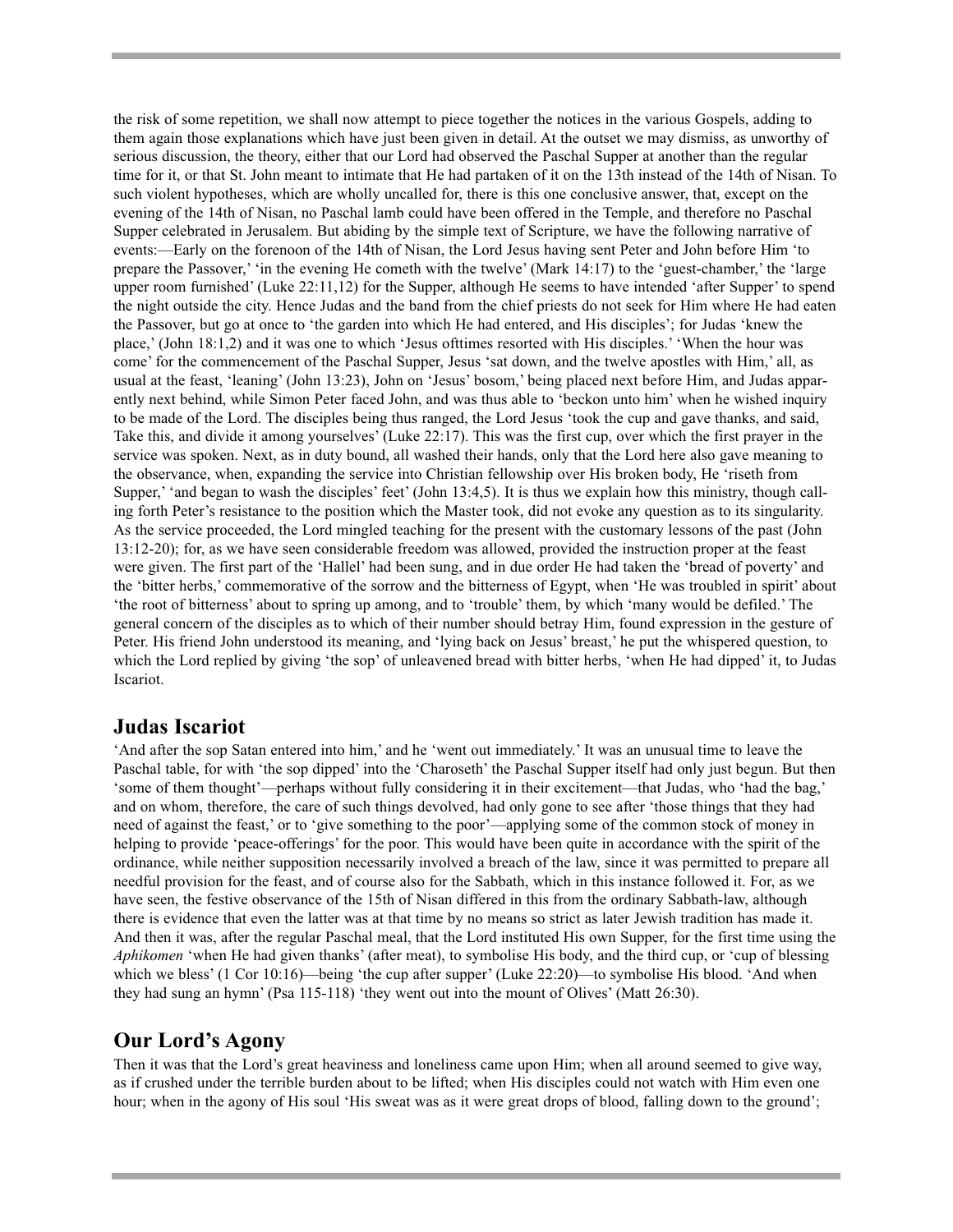and when He 'prayed, saying: O my Father, if it be possible, let this cup pass from Me: nevertheless not as I will, but as Thou wilt.' But 'the cup which the Father' had given Him, He drank to the bitter dregs; and 'when He had offered up prayers and supplications with strong crying and tears unto Him that was able to save Him from death, and was heard in that He feared; though He were a Son, yet learned He obedience by the things which He suffered; and being made perfect, He became the author of eternal salvation unto all them that obey Him' (Heb 5:7-9). Thus the 'Lamb without blemish and without spot, who verily was foreordained before the foundation of the world' (1 Peter 1:20)—and, indeed, 'slain from the foundation of the world' (Rev 13:8)—was selected, ready, willing, and waiting. It only remained, that it should be actually offered up as 'the propitiation for our sins: and not for ours only, but also for the whole world' (1 John 2:2).

# **Chapter 13 The Feast of Unleavened Bread and the Day of Pentecost**

'And when the day of Pentecost was fully come, they were all with one accord in one place.'—Acts 2:1

#### **The Feast of Unleavened Bread**

The 'Feast of Unleavened Bread,' which commenced in the Paschal night itself and lasted for seven days, derived its name from the *Mazzoth*, or unleavened cakes, which were the only bread allowed during that week. This is called in Scripture 'the bread of affliction' (Deut 16:3), as is commonly supposed, because its insipid and disagreeable taste symbolised the hardship and affliction of Egypt. But this explanation must be erroneous. It would convert one of the most joyous festivals into an annual season of mourning. The idea intended to be conveyed by the Scriptural term is quite different. For, just as we should ever remember the death of our Saviour in connection with His resurrection, so were Israel always to remember their bondage in connection with their deliverance. Besides, the bread of the Paschal night was not that of affliction because it was unleavened; it was unleavened because it had been that of affliction. For it had been Israel's 'affliction,' and a mark of their bondage and subjection to the Egyptians, to be driven forth in such 'haste' (Deut 16:3; Exo 12:33,39) as not even to have time for leavening their bread. Hence also the prophet, when predicting another and far more glorious deliverance, represents Israel, in contrast to the past, as too holy to seek enrichment by the possessions, and as too secure to be driven forth in haste by the fear of those who had held them captives:

> 'Depart ye, depart ye, go ye out from thence,—touch no unclean thing; Go ye out of the midst of her; be ye clean that bear the vessels of Jehovah.

> > For ye shall not go out with hast,—nor go by flight:

For Jehovah will go before you; and the God of Israel will be your reward' (Isa 52:11,12).

The Passover, therefore, was not so much the remembrance of Israel's bondage as of Israel's deliverance from that bondage, and the bread which had originally been that of affliction, because that of haste, now became, as it were, the bread of a new state of existence. None of Egypt's leaven was to pervade it; nay, all the old leaven, which served as the symbol of corruption and of death, was to be wholly banished from their homes. They were to be 'a new lump,' as they were 'unleavened' (1 Cor 5:7). Thus what had originally been the necessity of one day, became the ordinance of a feast, bearing the sacred number of seven days. As the cross has become to us the tree of life; as death hath been abolished by death, and captivity been led captive by the voluntary servitude (Psa 40:6,7) of the Lord of glory, so to Israel the badge of former affliction became the symbol of a new and joyous life, in which they were to devote themselves and all that they had unto the Lord.

#### **The First Day of the Feast**

The same truth is fully symbolised in the sacrifices of this feast, and especially in the presentation of the first ripe sheaf on the second day of the Passover. The first day of 'unleavened bread,' or the 15th of Nisan, was a 'holy convocation,' when neither servile nor needless work was to be done, that only being allowed which was necessary for the joyous observance of the festival. After the regular morning sacrifice the public offerings were brought. These consisted, on each of the seven days of the festive week, of two young bullocks, one ram, and seven lambs for a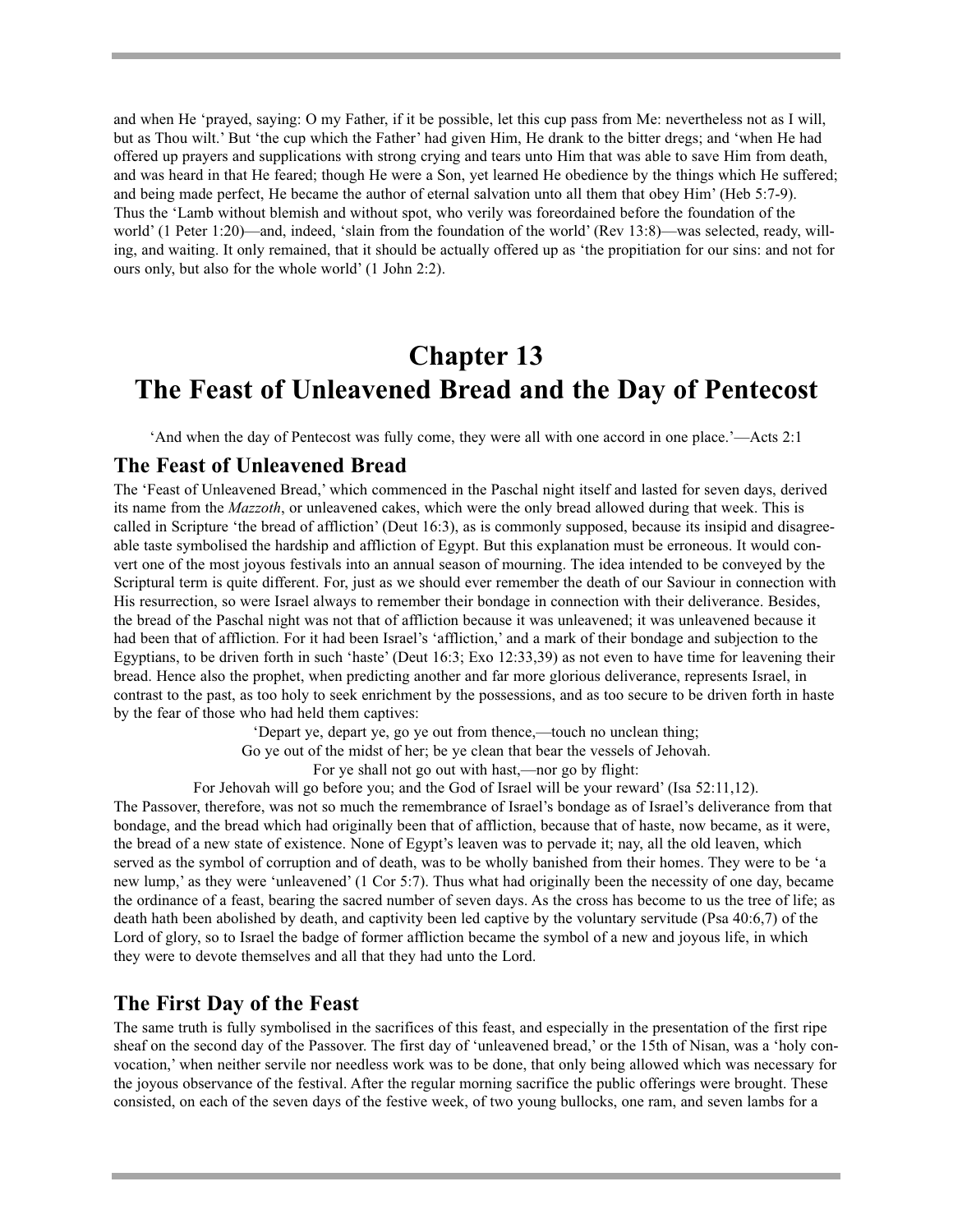burnt-offering, with their appropriate meat-offerings; and of 'one goat for a sin-offering, to make an atonement for you' (Num 28:19-24). After these public sacrifices (for the whole congregation), the private offerings of each individual were brought, commonly on the first day of the feast (the 15th of Nisan), but if this had been neglected, on any of the other days. These sacrifices were a burnt-offering, of the value of at least one *meah* of silver \* (= 1/3 denar, or about 2 1/2 d.); then, the 15th day Chagigah (literally, festivity), of the value of at least two meahs of silver (= 5d.); and lastly, the so-called 'sacrifices of joyousness' (Deut 27:7), in which every one was left at liberty to offer, according to 'the blessing which the Lord had given' to each (Deut 16:17).

\* In this, as in many other particulars, the teaching of Shammai differed from that of Hillel. We have followed Hillel, whose authority is generally recognised.

Both the Chagigah and the 'offerings of joyousness' were 'peace-offerings.' They required imposition of hands, sprinkling of blood, burning of the inside fat and kidneys on the altar, and the proper setting aside of what went to the priest, viz. the breast as a wave- and the right shoulder as a heave-offering (Lev 3:1-5; 7:29-34); the difference, as we have seen, being, that the wave-offering belonged originally to Jehovah, who gave *His* portion to the priests, while the heave-offering came to them directly from the people. The rest was used by the offerers in their festive meals (but only during two days and one night from the time of sacrifice). Tradition allowed the poor, who might have many to share at their board, to spend even less than one meah on their burnt-offerings, if they added what had been saved to their peace-offerings. Things devoted to God, such as tithes, firstlings, etc., might be used for this purpose, and it was even lawful for priests to offer what had come to them as priestly dues (*Mishnah, Chag*. i. 3, 4). In short, it was not to be a heavy yoke of bondage, but a joyous festival. But on one point the law was quite explicit—the Chagigah might not be offered by any person who had contracted Levitical defilement (*Pes*. vi. 3). It was on this ground that, when the Jews led 'Jesus from Caiaphas unto the hall of judgment,' they themselves went not into the judgment-hall, lest they should be defiled, but that they might 'eat the Passover' (John 18:28). And this brings us once more to the history of the last real Passover.

#### **The Day of Our Lord's Betrayal**

'It was early' on the 15th day of Nisan when the Lord was delivered into the hands of the Gentiles. In the previous night He and His disciples had partaken of the Paschal Supper. The betrayer alone was too busy with his plans to finish the meal. He had, so to speak, separated from the fellowship of Israel before he excommunicated himself from that of Christ. While the Paschal services in the 'guest-chamber' were prolonged by the teaching and the intercession of the Master, and when the concluding rites of that night merged in the institution of the Lord's Supper, Judas was completing, with the chief priests and elders, the betrayal of Jesus, and received the 'reward of iniquity' (Acts 1:18). Either the impetuosity of the traitor, or, more probably, the thought that such an opportunity might never come to them again, decided the elders, who, till then, had intended to delay the capture of Jesus till after the Feast, for 'fear of the multitude.' It was necessary to put aside, not only considerations of truth and of conscience, but to violate almost every fundamental principle of their own judicial administration. In such a cause, however, the end would sanctify any means.

#### **The Arrest of Our Lord**

Some of their number hastily gathered the Temple guard under its captains. A detachment of Roman soldiers under an officer \* would readily be granted from the neighbouring fortress, Antonia, when the avowed object was to secure a dangerous leader of rebellion and to prevent the possibility of a popular tumult in his favour.

\* We derive our account from all the four Gospels. The language of St. John (18:3,12) leaves no doubt that a detachment of Roman soldiers accompanied such of the elders and priests as went out with the Temple guard to take Jesus. Thee was no need to apply for Pilate's permission (as Lange supposes) before securing the aid of the soldiers.

A number of trusty fanatics from the populace accompanied 'the band.' They were all armed with clubs and swords, 'as against a murderer'; and though the dazzling light of a full moon shone on the scene, they carried torches and lamps, in case He or His followers should hide in the recesses of the garden or escape observation. But far other than they had expected awaited them in 'the garden.' He whom they had come to take prisoner by violent means first overcame, and then willingly surrendered to them, only stipulating for the freedom of His followers. They led Him back into the city, to the Palace of the High Priest, on the slope of Mount Zion, almost opposite to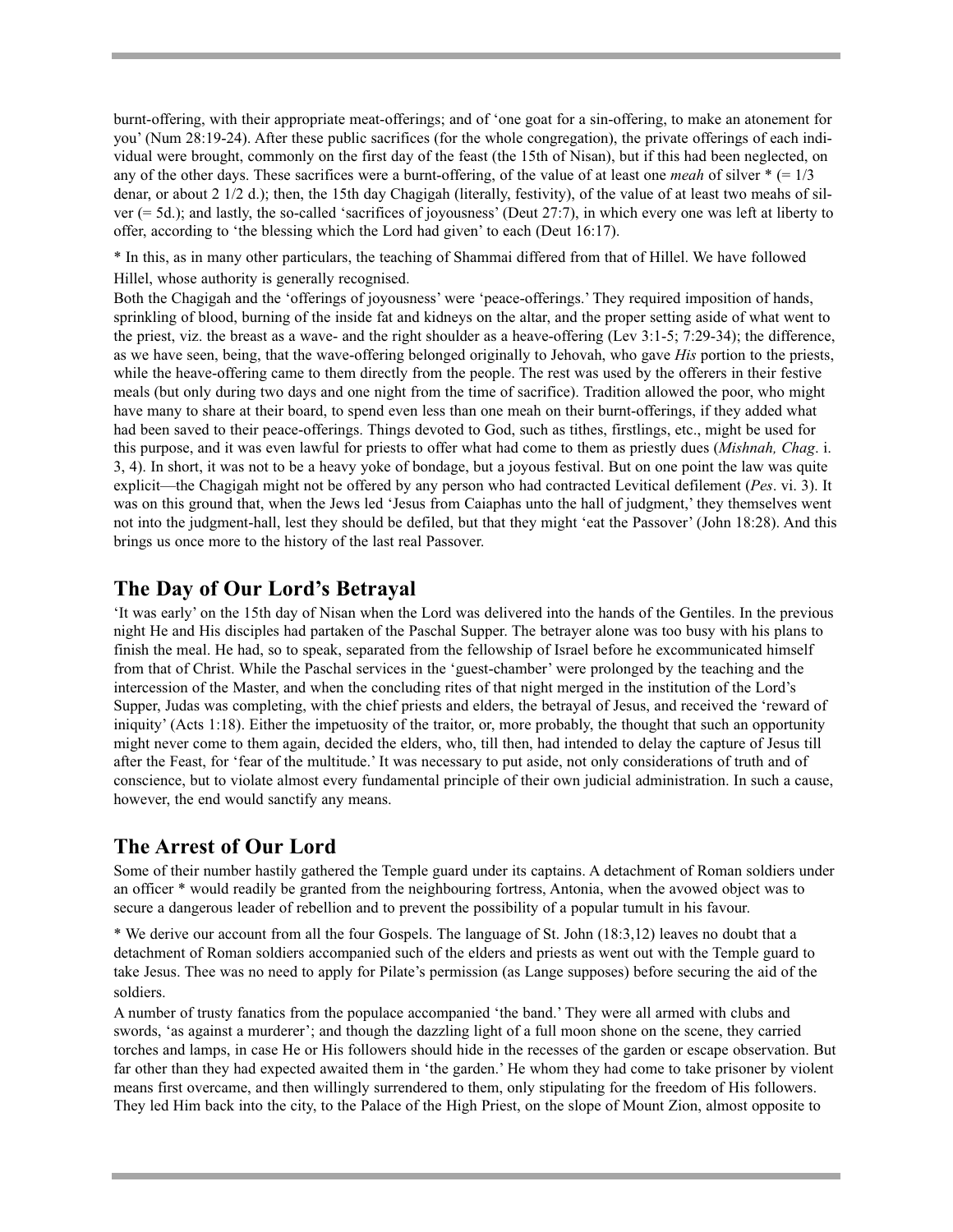the Temple. What passed there need not be further described, except to say, that, in their treatment of Jesus, the Sanhedrim violated not only the law of God, but grossly outraged every ordinance of their own traditions. \*

\* We cannot here enter on the evidence; the fact is generally admitted even by Jewish writers.

Possibly the consciousness of this, almost as much as political motives, may have influenced them in handing over the matter to Pilate. The mere fact that they possessed not the power of capital punishment would scarcely have restrained them from killing Jesus, as they afterwards stoned Stephen, and would have murdered Paul but for the intervention of the Roman garrison from Fort Antonia. On the other hand, if it was, at the same time, their object to secure a public condemnation and execution, and to awaken the susceptibilities of the civil power against the movement which Christ had initiated, it was necessary to carry the case to Pilate. And so in that grey morning light of the first day of unleavened bread the saddest and strangest scene in Jewish history was enacted. The chief priests and elders, and the most fanatical of the people were gathered in Fort Antonia. From where they stood outside the Praetorium they would, in all probability, have a full view of the Temple buildings, just below the rocky fort; they could see the morning sacrifice offered, and the column of sacrificial smoke and of incense rise from the great altar towards heaven. At any rate, even if they had not seen the multitude that thronged the sacred buildings, they could hear the Levites' song and the blasts of the priests' trumpets. and now the ordinary morning service was over, and the festive sacrifices were offered. It only remained to bring the private burnt-offerings, and to sacrifice the Chagigah, \* which they must offer undefiled, if they were to bring it at all, or to share in the festive meal that would afterwards ensue.

\* The evidence that the expression in John 18:28, 'They went not into the judgment-hall...that they might eat the Passover,' refers *not* to the Paschal lamb, but to the Chagigah, is exceedingly strong, in fact, such as to have even convinced an eminent but impartial Jewish writer (Saalschutz, *Mos. Recht*, p. 414). It does seem strange that it should be either unknown to, or ignored by, 'Christian' writers.

And so the strangest contradiction was enacted. They who had not hesitated to break every law of God's and of their own making, would not enter the Praetorium, lest they should be defiled and prevented from the Chagigah! Surely, the logic of inconsistency could go no further in punctiliously observing the letter and violating the spirit of the law.

#### **The Darkness**

That same afternoon of the first Passover day, 'when the sixth hour was come, there was darkness over the whole land until the ninth hour. And at the ninth hour Jesus cried with a loud voice, saying, Eloi, Eloi, lama sabachthani? which is, being interpreted, My God, my God, why hast Thou forsake Me?...And Jesus cried with a loud voice, and gave up the ghost. And the veil of the Temple was rent in twain, from the top to the bottom.' This, just about the time when the evening sacrifice had been offered, so that the incensing priest standing in the Holy Place must have witnessed the awful sight. \*

\* This would not necessarily disclose a view of the Most Holy Place if, as the Rabbis assert, there were *two* veils between the Holy and the Most Holy Place.

# **The Sheaf of Firstfruits**

A little later on in the evening of that same day, just as it was growing dark, a noisy throng followed delegates from the Sanhedrim outside the city and across the brook Kedron. It was a very different procession, and for a very different purpose, from the small band of mourners which, just about the same time, carried the body of the dead Saviour from the cross to the rock-hewn tomb wherein no man had yet been laid. While the one turned into 'the garden' (John 20:15), perhaps to one side, the other emerged, amidst loud demonstrations, in a field across Kedron, which had been marked out for the purpose. They were to be engaged in a service most important to them. It was probably to this circumstance that Joseph of Arimathea owed their non-interference with his request for the body of Jesus, and Nicodemus and the women, that they could go undisturbed about the last sad offices of loving mourners. The law had it, 'Ye shall bring a sheaf [literally the omer] of the firstfruits of your harvest unto the priest; and he shall wave the omer before Jehovah, to be accepted for you: on the morrow after the Sabbath the priest shall wave it' (Lev 23:10,11). This Passover-sheaf, or rather omer, was to be accompanied by a burnt-offering of a 'he lamb, without blemish, of the first year,' with its appropriate meat- and drink-offering, and after it had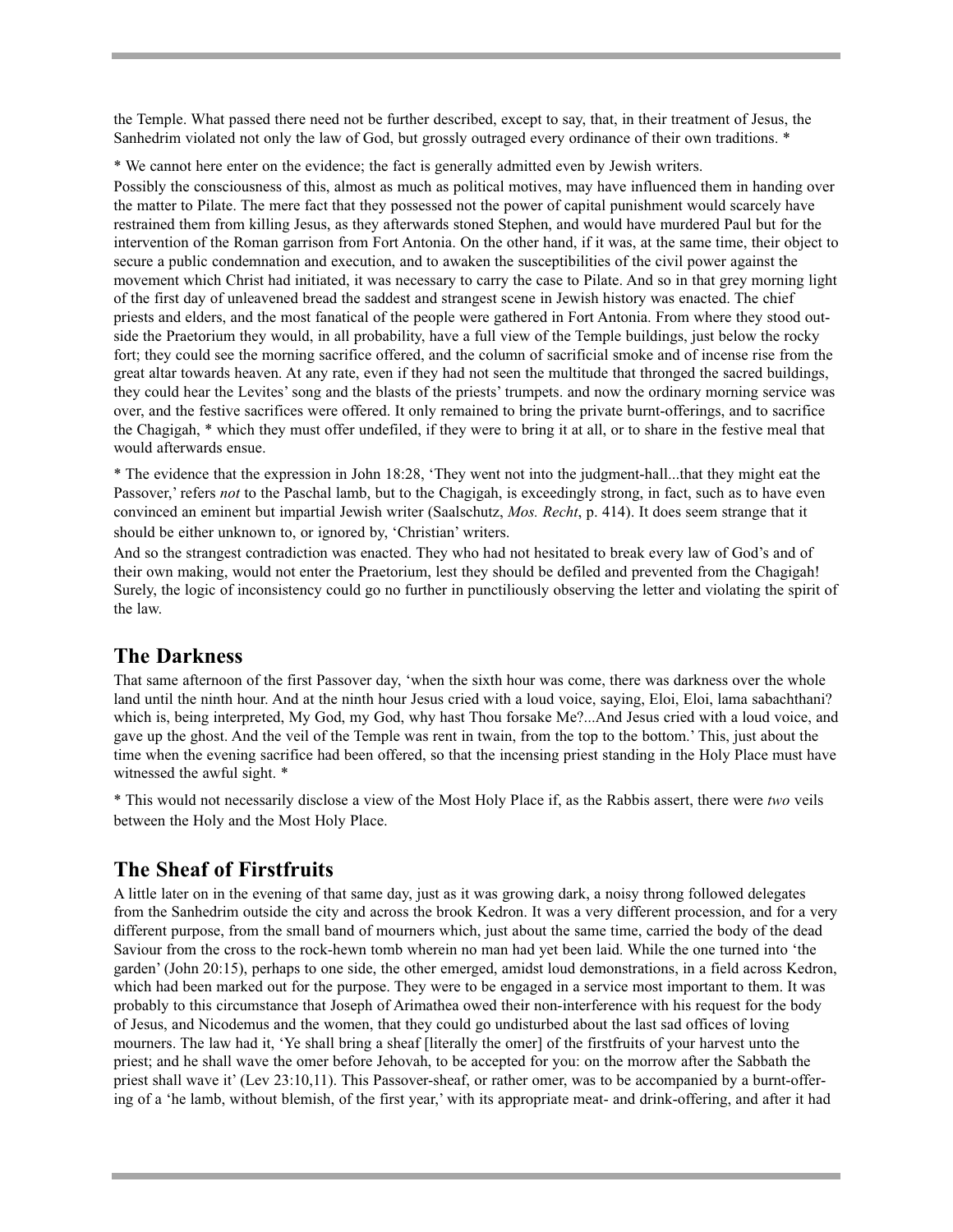been brought, but not till then, fresh barley might be used and sold in the land. Now, this Passover-sheaf was reaped in public the evening before it was offered, and it was to witness this ceremony that the crowd gathered around 'the elders,' who took care that all was done according to traditionary ordinance.

#### **'The Morrow After the Sabbath'**

The expression, 'the morrow after the Sabbath' (Lev 23:11), has sometimes been misunderstood as implying that the presentation of the so-called 'first sheaf' was to be always made on the day following the weekly Sabbath of the Passover-week. This view, adopted by the 'Boethusians' and the Sadducees in the time of Christ, and by the Karaite Jews and certain modern interpreters, rests on a misinterpretation of the word 'Sabbath' (Lev 23:24,32,39). As in analogous allusions to other feasts in the same chapter, it means not the weekly Sabbath, but the day of the festival. The testimony of Josephus (*Antiq*. iii. 10, 5, 6), or Philo (*Op*. ii. 294), and of Jewish tradition, leaves no room to doubt that in this instance we are to understand by the 'Sabbath' the 15th of Nisan, on whatever day of the week it might fall. Already, on the 14th of Nisan, the spot whence the first sheaf was to be reaped had been marked out by delegates from the Sanhedrim, by tying together in bundles, while still standing, the barley that was to be cut down. Though, for obvious reasons, it was customary to choose for this purpose the sheltered Ashes-valley across Kedron, there was no restriction on that point, provided the barley had grown in an ordinary field—of course in Palestine itself—and not in garden or orchard land, and that the soil had not been manured nor yet artificially watered (*Mishnah, Menach*. viii. 1, 2). \*

\* The field was to be ploughed in the autumn, and sowed seventy days before the Passover.

When the time for cutting the sheaf had arrived, that is, on the evening of the 15th of Nisan (even though it were a Sabbath \*), just as the sun went down, three men, each with a sickle and basket, formally set to work.

\* There was a controversy on this point between the Pharisees and the Sadducees. The article in Kitto's *Cycl*. erroneously names the afternoon of the 16th of Nisan as that on which the sheaf was cut. It was really done after sunset on the 15th, which was the beginning of the 16th of Nisan.

But in order clearly to bring out all that was distinctive in the ceremony, they first asked of the bystanders three times each of these questions: 'Has the sun gone down?' 'With this sickle?' 'Into this basket?' 'On this Sabbath (or first Passover-day)?'—and, lastly, 'Shall I reap?' Having each time been answered in the affirmative, they cut down barley to the amount of one ephah, or ten omers, or three seahs, which is equal to about three pecks and three pints of our English measure. The ears were brought into the Court of the Temple, and thrashed out with canes or stalks, so as not to injure the corn; then 'parched' on a pan perforated with holes, so that each grain might be touched by the fire, and finally exposed to the wind. The corn thus prepared was ground in a barley-mill, which left the hulls whole. According to some, the flour was always successfully passed through thirteen sieves, each closer than the other. The statement of a rival authority, however, seems more rational—that it was only done till the flour was sufficiently fine (*Men*. vi. 6, 7), which was ascertained by one of the 'Gizbarim' (treasurers) plunging his hands into it, the sifting process being continued so long as any of the flour adhered to the hands (*Men*. viii. 2). Though one ephah, or ten omers, of barley was cut down, only one omer of flour, or about 5 1 pints of our measure, was offered in the Temple on the second Paschal, or 16th day of Nisan. The rest of the flour might be redeemed, and used for any purpose. The omer of flour was mixed with a 'log,' or very nearly three-fourths of a pint of oil, and a handful \* of frankincense put upon it, then waved before the Lord, and a handful taken out and burned on the altar.

\* The term is difficult to define. The *Mishnah* (*Men*. ii. 2) says, 'He stretcheth the fingers over the flat of the hand.' I suppose, bending them inwards.

The remainder belonged to the priest. This was what is popularly, though not very correctly, called 'the presentation of the first or wave-sheaf' on the second day of the Passover-feast, of the 16th of Nisan.

#### **The Last Day of the Passover**

Thus far the two first days. The last day of the Passover, as the first, was a 'holy convocation,' and observed like a Sabbath. The intervening days were 'minor festivals,' or Moed Katon. The *Mishnah* (Tract. *Moed Katon*) lays down precise rules as to the kind of work allowed on such days. As a general principle, all that was necessary either for the public interest or to prevent private loss was allowed; but no new work of any kind for private or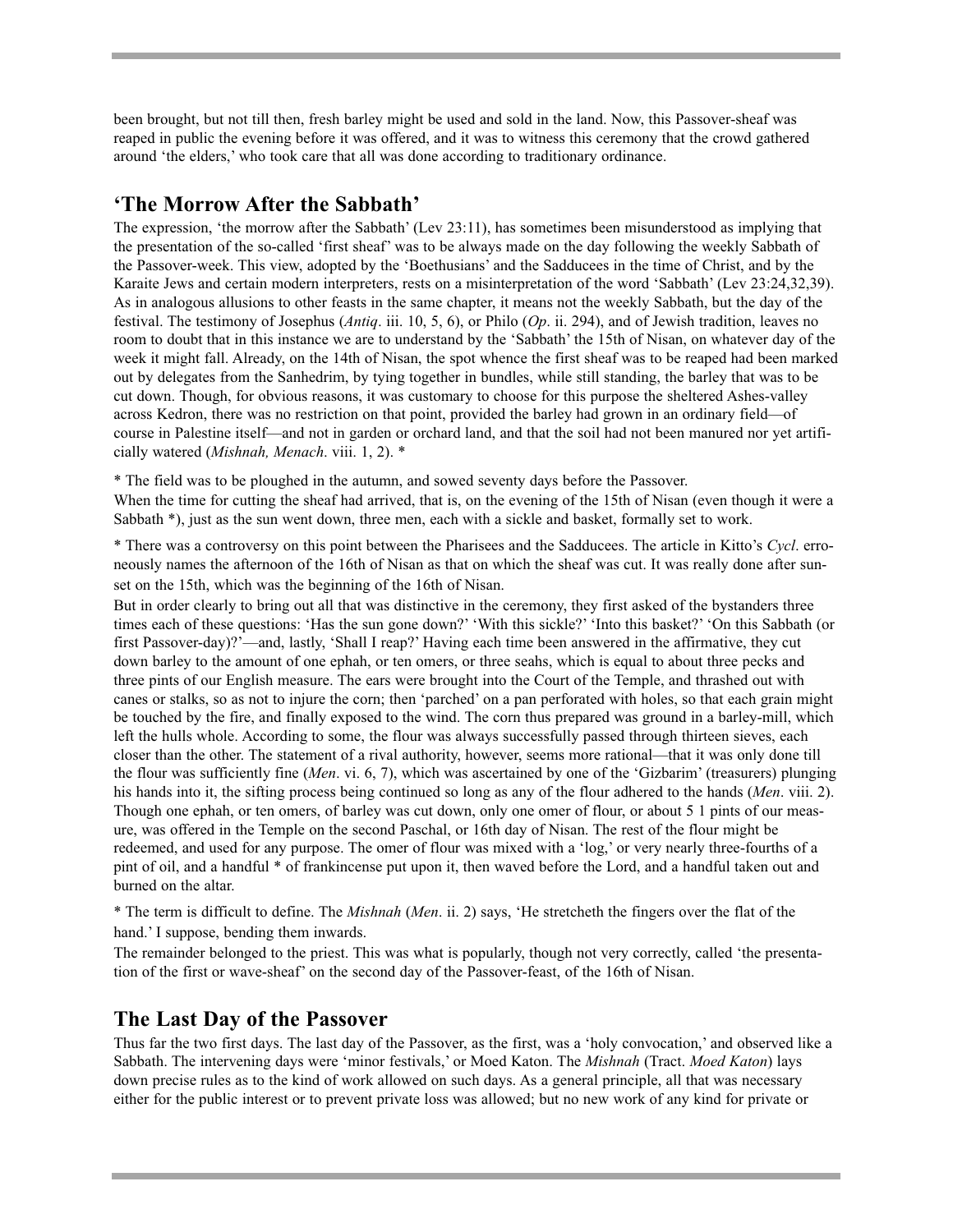public purposes might be begun. Thus you might irrigate dry soil, or repair works for irrigation, but not make new ones, nor dig canals, etc. It only remains to add, that any one prevented by Levitical defilement, disability, or distance from keeping the regular Passover, might observe what was called 'the second,' or 'the little Passover,' exactly a month later (Num 9:9-12). The *Mishnah* has it (*Pes*. ix. 3) that the second differed from the first Passover in this—that leaven might be kept in the house along with the unleavened bread, that the Hallel was not sung at the Paschal Supper, and that no Chagigah was offered.

#### **Pentecost**

The 'Feast of Unleavened Bread' may be said not to have quite passed till fifty-days after its commencement, when it merged in that of Pentecost, or 'of Weeks.' According to unanimous Jewish tradition, which was universally received at the time of Christ, the day of Pentecost was the anniversary of the giving of the Law on Mount Sinai, which the Feast of Weeks was intended to commemorate. Thus, as the dedication of the harvest, commencing with the presentation of the first omer on the Passover, was completed in the thank-offering of the two waveloaves at Pentecost, so the memorial of Israel's deliverance appropriately terminated in that of the giving of the Law—just as, making the highest application of it, the Passover sacrifice of the Lord Jesus may be said to have been completed in the outpouring of the Holy Spirit on the day of Pentecost (Acts 2). Jewish tradition has it, that on the 2nd of the third month, or Sivan, Moses had ascended the Mount (Exo 19:1-3), that he communicated with the people on the 3rd (Exo 19:7), reascended the Mount on the 4th (Exo 19:8), and that then the people sanctified themselves on the 4th, 5th, and 6th of Sivan, on which latter day the ten commandments were actually given them (Exo 19:10-16). \*

\* Owing to the peculiarity of the Jewish calendar, Pentecost did not always take place exactly on the 6th Sivan. Care was taken that it should not occur on a Tuesday, Thursday, or Saturday. (Reland. p. 430.)

Accordingly the days before Pentecost were always reckoned as the first, second, third, etc., since the presentation of the omer. Thus Maimonides beautifully observes: 'Just as one who is expecting the most faithful of his friends is wont to count the days and hours to his arrival, so we also count from the omer of the day of our Exodus from Egypt to that of the giving of the law, which was the object of our Exodus, as it is said: "I bare you on eagle's wings, and brought you unto Myself." And because this great manifestation did not last more than one day, therefore we annually commemorate it only one day.'

Full seven weeks after the Paschal day, counting from the presentation of the omer on the 16th of Nisan, or exactly on the fiftieth day (Lev 23:15,16), was the Feast of Weeks, or Pentecost, 'a holy convocation,' in which 'no servile work' was to be done (Lev 23:21; Num 28:26), when 'all males' were to 'appear before Jehovah' in His sanctuary (Exo 23:14-17), and the appointed sacrifices and offerings to be brought. The names, 'Feast of Weeks' (Exo 34:22; Deut 16:10,16; 2 Chron 8:13) and 'Feast of the Fiftieth Day,' or 'Day of Pentecost' (Jos. *Jew. Wars*, ii. e, 1; Acts 2:1; 20:16; 1 Cor 16:8), bear reference to this interval from the Passover. Its character is expressed by the terms 'feast of harvest' (Exo 23:16) and 'day of firstfruits' (Num 28:26), while Jewish tradition designates it as 'Chag ha Azereth,' or simply 'Azereth' (the 'feast of the conclusion,' or simply 'conclusion'), and the 'Season of the giving our our Law.'

The festive sacrifices for the day of Pentecost were, according to Numbers 28:26-31, 'two young bullocks, one ram, and seven lambs of the first year' for a burnt-offering, along with their appropriate meat-offerings; and 'one kid of the goats' for a sin-offering—all these, of course, irrespective of the usual morning sacrifice. But what gave to the feast its distinctive peculiarity was the presentation of the two loaves, and the sacrifices which accompanied them. Though the attendance of worshippers at the Temple may not have been so large as at the Passover, yet tens of thousands crowded to it (Jos. *Antiq*. xiv. 13, 4; xvii. 10, 2). From the narrative in Acts 2 we also infer that perhaps, more than at any of the other great festivals, Jews from distant countries came to Jerusalem, possibly from the greater facilities for travelling which the season afforded. On the day before Pentecost the pilgrim bands entered the Holy City, which just then lay in the full glory of early summer. Most of the harvest all over the country had already been reaped, \* and a period of rest and enjoyment seemed before them.

\* The *completion* of the wheat harvest throughout the land is computed by the Rabbis at about a month later. See Relandus, *Antiq*. p. 428.

As the stars shone out in the deep blue sky with the brilliancy peculiar to an Eastern clime, the blasts of the priests' trumpets, announcing the commencement of the feast, sounded from the Temple mount through the delicious stillness of the summer night. Already in the first watch the great altar was cleansed, and immediately after midnight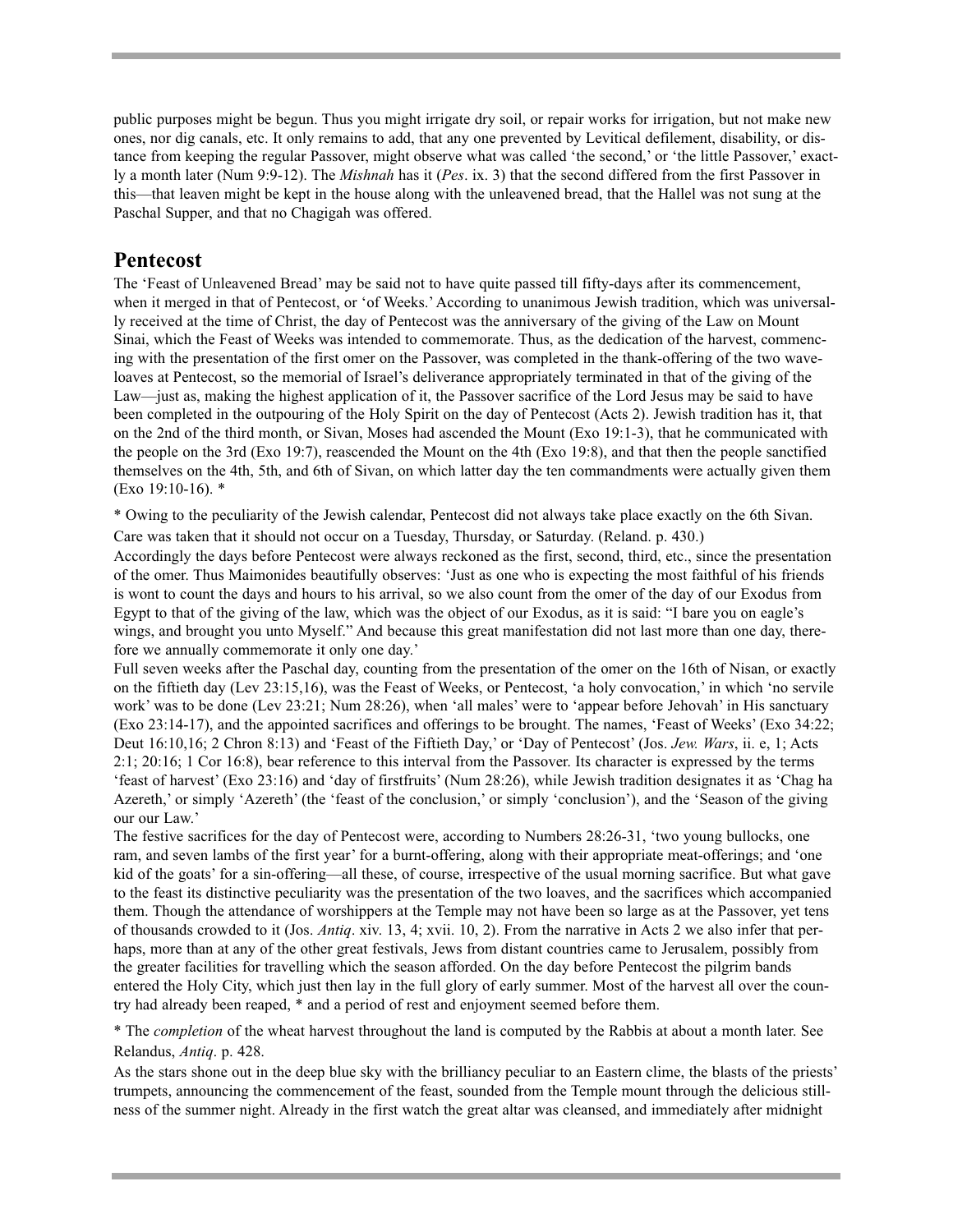the Temple gates were thrown open. For before the morning sacrifice all burnt- and peace-offerings which the people proposed to bring at the feast had to be examined by the officiating priesthood. Great as their number was, it must have been a busy time, till the announcement that the morning glow extended to Hebron put an end to all such preparations, by giving the signal for the regular morning sacrifice. After that the festive offerings prescribed in Numbers 28:26-30 were brought—first, the sin-offering, with proper imposition of hands, confession of sin, and sprinkling of blood; and similarly the burnt-offerings, with their meat-offerings. The Levites were now chanting the 'Hallel' to the accompanying music of a single flute, which began and ended the song, so as to give it a sort of soft sweetness. The round, ringing treble of selected voices from the children of Levites, who stood below their fathers, gave richness and melody to the hymn, while the people either repeated or responded, as on the evening of the Passover sacrifice.

#### **The Two Wave-loaves**

Then came the peculiar offering of the day—that of the two wave-loaves, with their accompanying sacrifices. These consisted of seven lambs of the first year, without blemish, one young bullock, and two rams for a burntoffering, with their appropriate meat-offerings; and then 'one kid of the goats for a sin-offering, and two lambs of the first year for a sacrifice of peace-offerings' (Lev 23:19). \*

\* This offering, accompanying the wave-loaves, has by some been confounded with the festive sacrifices of the day, as enumerated in Numbers 28:27. But the two are manifestly quite distinct.

As the omer for the 16th of Nisan was of barley, being the first ripe corn in the land, so the 'two wave-loaves' were prepared from wheat grown in the best district of the country—under conditions similar to those already noticed about the Passover-sheaf. Similarly, three *seahs*, or about three pecks and three pints of wheat, were cut down, brought to the Temple, thrashed like other meat-offerings, ground, and passed through twelve sieves. \*

\* In the case of the first omer it had been thirteen sieves; but both specifications may be regarded as Rabbinical fancifulness.

From the flour thus obtained two omers (or double the quantity of that at the Passover) were used for 'the two loaves'; the rest might be redeemed and used for any purpose. Care was taken that the flour for each loaf should be taken separately from one and a half seah, that it should be separately kneaded with lukewarm water (like all thank-offerings), and separately baked—the latter in the Temple itself. The loaves were made the evening preceding the festival; or, if that fell on the Sabbath, two evenings before. In shape they were long and flat, and turned up, either at the edges or at the corners. According to the *Mishnah*, each loaf was four handbreadths wide, seven long, and four fingers high, and as it contained one omer of flour (5 1 pints, or rather less than four pounds' weight), the dough would weigh about five pounds and three-quarters, yielding, say, five pounds and a quarter of bread, or ten and a half for the two 'wave-loaves.' \*

\* These numbers are sufficiently accurate for general computation. By actual experiment I find that a pint of flour weighs about three-quarters of a pound and two ounces, and that 3 3/4 lbs. of flour, with half a teacup of barm and an ounce of salt, yield 5 3/4 pounds of dough and 5 1/4 lbs. of bread.

#### **The Wave-loaves Were Leavened**

Contrary to the common rule of the Sanctuary, these loaves were leavened, which, as the *Mishnah*, informs us (*Men*. v. 1), was the case in all thank-offerings. The common explanation—that the wave-loaves were leavened because they represented the ordinary food of the people—only partially accounts for this. No doubt these waveloaves expressed the Old Testament acknowledgment of the truth which our Lord embodied in the prayer, 'Give us this day our daily bread.' But this is not all. Let it be remembered that these two loaves, with the two lambs that formed part of the same wave-offering, were the only public peace- and thank-offerings of Israel; that they were accompanied by burnt- and sin-offerings; and that, unlike ordinary peace-offerings, they were considered as 'most holy.' Hence they were leavened, because Israel's public thank-offerings, even the most holy, are leavened by imperfectness and sin, and they need a sin-offering. This idea of a public thank-offering was further borne out by all the services of the day. First, the two lambs were 'waved' while yet alive; that is, before being made ready for use. Then, after their sacrifice, the breast and shoulder, or principal parts of each, were laid beside the two loaves, and 'waved' (generally towards the east) forwards and back wards, and up and down. \*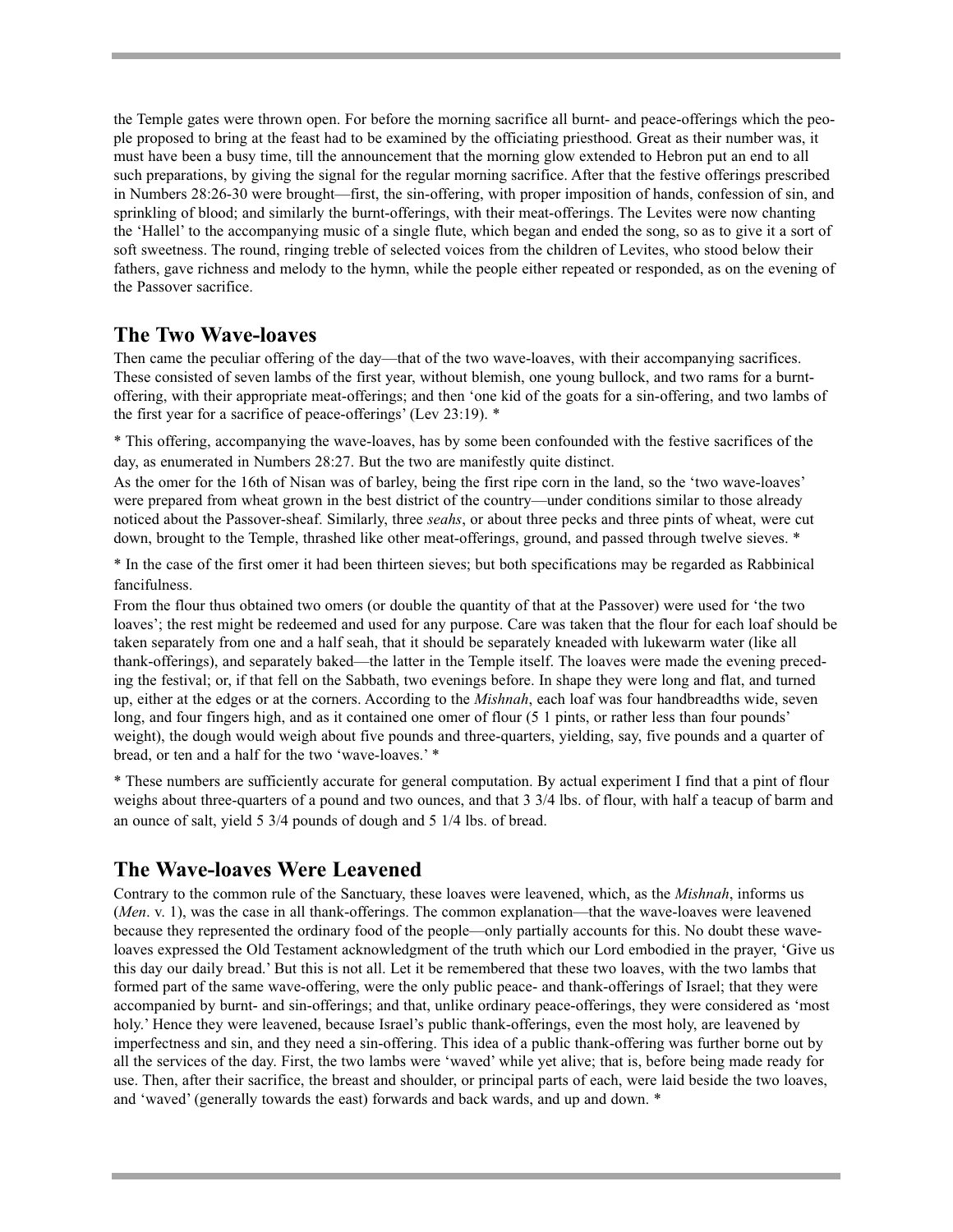\* The Rabbinical statement is, that the whole offering was to be waved together by a priest; but that if each loaf, with one breast and shoulder of lamb, was waved separately, it was valid. From the weight of the mass, this must have been the common practice.

After burning the fat, the flesh belonged, not to the offerers, but to the priests. As in the case of the most holy sacrifices, the sacrificial meal was to take place within the Temple itself, nor was any part of it to be kept beyond midnight. One of the wave-loaves and of the lambs went to the high-priest; the other belonged to all the officiating priesthood. Lastly, after the ceremony of the wave-loaves, the people brought their own freewill-offerings, each as the Lord had prospered him—the afternoon and evening being spent in the festive meal, to which the stranger, the poor, and the Levite were bidden as the Lord's welcome guests. On account of the number of such sacrifices, the Feast of Weeks was generally protracted for the greater part of a week; and this the more readily that the offering of firstfruits also began at this time. Lastly, as the bringing of the omer at the Passover marked the period when new corn might be used in the land, so the presentation of the wave-loaves that when new flour might be brought for meat-offerings in the Sanctuary.

#### **The Later Significance of Pentecost**

If Jewish tradition connected the 'Feast of Firstfruits' with the 'Mount that might be touched,' and the 'voice of words which they that heard entreated that the word should not be spoken to them any more,' we have in this respect also 'come unto Mount Zion,' and to the better things of the New Covenant. To us the Day of Pentecost is, indeed, the 'feast of firstfruits,' and that of the giving of the better law, 'written not in tables of stone, but on the fleshy tables of the heart,' 'with the Spirit of the living God.' For, as the worshippers were in the Temple, probably just as they were offering the wave-lambs and the wave-bread, the multitude heard that 'sound from heaven, as of a mighty rushing wind,' which drew them to the house where the apostles were gathered, there to hear 'every man in his own language' 'the wonderful works of God.' And on that Pentecost day, from the harvest of firstfruits, not less than three thousand souls added to the Church were presented as a wave-offering to the Lord. The cloven tongues of fire and the apostolic gifts of that day of firstfruits have, indeed, long since disappeared. But the mighty rushing sound of the Presence and Power of the Holy Ghost has gone forth into all the world.

# **Chapter 14 The Feast of Tabernacles**

'In the last day, that great day of the feast, Jesus stood and cried, saying, If any man thirst, let him come unto Me, and drink.'—John 7:37

#### **The Feast of Tabernacles**

The most joyous of all festive seasons in Israel was that of the 'Feast of Tabernacles.' It fell on a time of year when the hearts of the people would naturally be full of thankfulness, gladness, and expectancy. All the crops had been long stored; and now all fruits were also gathered, the vintage past, and the land only awaited the softening and refreshment of the 'latter rain,' to prepare it for a new crop. It was appropriate that, when the commencement of the harvest had been consecrated by offering the first ripe sheaf of barley, and the full ingathering of the corn by the two wave-loaves, there should now be a harvest feast of thankfulness and of gladness unto the Lord. But that was not all. As they looked around on the goodly land, the fruits of which had just enriched them, they must have remembered that by miraculous interposition the Lord their God had brought them to this land and given it them, and that He ever claimed it as peculiarly His own. For the land was strictly connected with the history of the people; and both the land and the history were linked with the mission of Israel. If the beginning of the harvest had pointed back to the birth of Israel in their Exodus from Egypt, and forward to the true Passover-sacrifice in the future; if the corn-harvest was connected with the giving of the law on Mount Sinai in the past, and the outpouring of the Holy Spirit on the Day of Pentecost; the harvest-thanksgiving of the Feast of Tabernacles reminded Israel, on the one hand, of their dwelling in booths in the wilderness, while, on the other hand, it pointed to the final harvest when Israel's mission should be completed, and all nations gathered unto the Lord. Thus the first of the three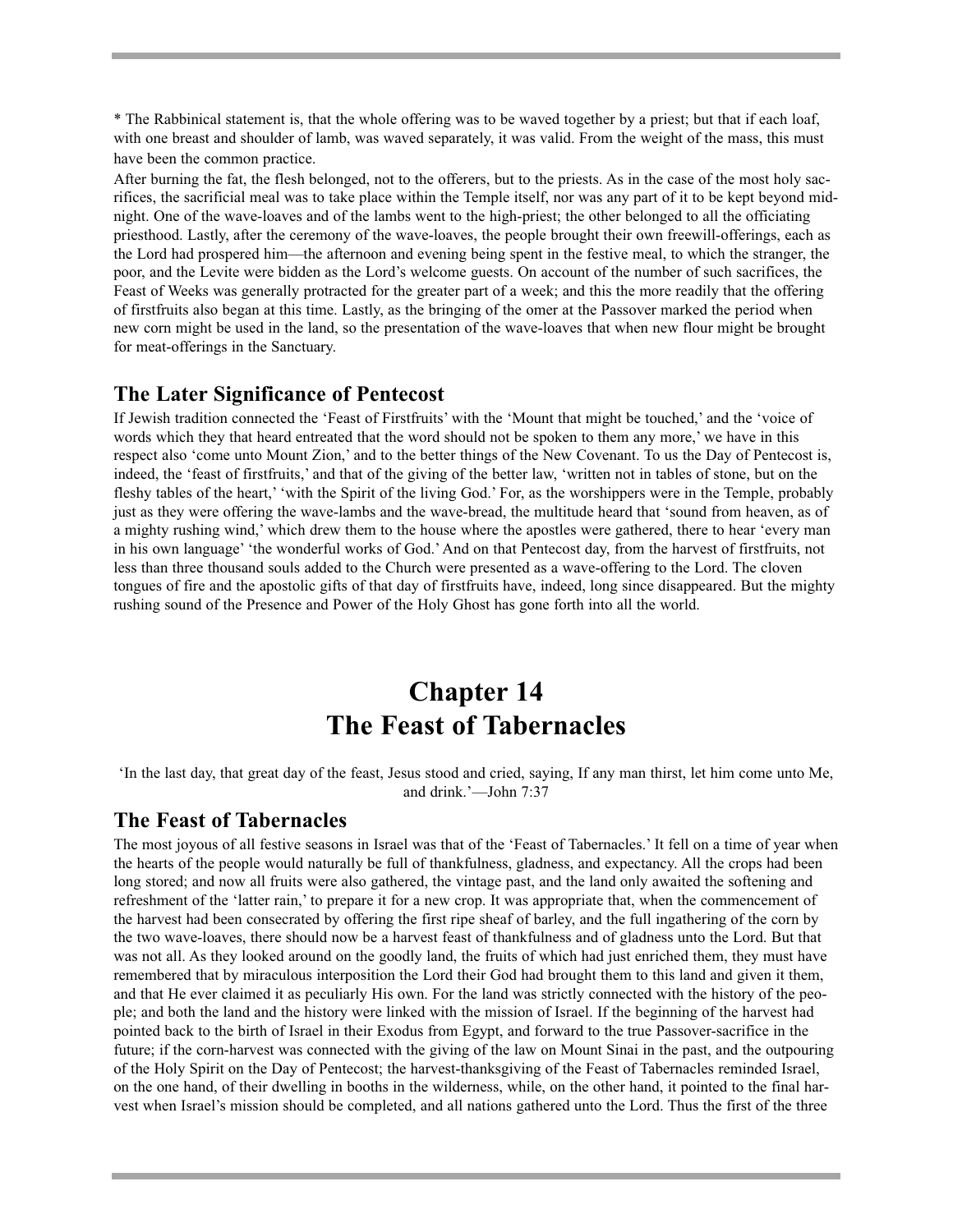great annual feasts spoke, in the presentation of the first sheaf, of the founding of the Church; the second of its harvesting, when the Church in its present state should be presented as two leavened wave-loaves; while the third pointed forward to the full harvest in the end, when 'in this mountain shall the Lord of Hosts make unto all people a feast of fat things...And He will destroy in this mountain the face of the covering cast over all people, and the veil that is spread over all nations. He will swallow up death in victory; and the Lord God will wipe away tears from off all faces; and the rebuke of His people (Israel) shall He take away from all the earth' (Isa 25:6-8; comp.. Rev 21:4, etc.)

#### **The Names of the Feast**

That these are not ideal comparisons, but the very design of the Feast of Tabernacles, appears not only from the language of the prophets and the peculiar services of the feast, but also from its position in the Calendar, and even from the names by which it is designated in Scripture. Thus in its reference to the harvest it is called 'the feast of ingathering' (Exo 23:16; 34:22); in that to the history of Israel in the past, 'the Feast of Tabernacles' (Lev 23:34; and specially v 43; Deut 16:13,16; 31:10; 2 Chron 8:13; Ezra 3:4); while its symbolical bearing on the future is brought out in its designation as emphatically 'the feast' (1 Kings 8:2; 2 Chron 5:3; 7:8,9); and 'the Feast of Jehovah' (Lev 23:39). In this sense also Josephus, Philo, and the Rabbis (in many passages of the *Mishnah*) single it out from all the other feasts. And quite decisive on the point is the description of the 'latter-day' glory at the close of the prophecies of Zechariah, where the conversion of all nations is distinctly connected with the 'Feast of Tabernacles' (Zech 14:16-21). That this reference is by no means isolated will appear in the sequel.

#### **The Time of the Feast**

The Feast of Tabernacles was the third of the great annual festivals, at which every male in Israel was to appear before the Lord in the place which He should choose. It fell on the 15th of the seventh month, or Tishri (corresponding to September or the beginning of October), as the Passover had fallen on the 15th of the first month. The significance of these numbers in themselves and relatively will not escape attention, the more so that this feast closed the original festive calendar; for Purim and 'the feast of the dedication of the Temple,' which both occurred later in the season, were of post-Mosaic origin. The Feast of Tabernacles, or, rather (as it should be called), of 'booths,' lasted for seven days—from the 15th to the 21st Tishri—and was followed by an Octave on the 22nd Tishri. But this eighth day, though closely connected with the Feast of Tabernacles, formed no part of that feast, as clearly shown by the difference in the sacrifices and the ritual, and by the circumstance that the people no longer lived in 'booths.' The first day of the feast, and also its Octave, or Azereth (*clausura, conclusio*), were to be days of 'holy convocation' (Lev 23:35,36), and each 'a Sabbath' (Lev 23:39), not in the sense of the weekly Sabbath, but of festive rest in the Lord (Lev 23:25,32), when no servile work of any kind might be done.

# **It Followed Close Upon the Day of Atonement**

There is yet another important point to be noticed. The 'Feast of Tabernacles' followed closely on the Day of Atonement. Both took place in the seventh month; the one on the 10th, the other on the 15th of Tishri. What the seventh day, or Sabbath, was in reference to the week, the seventh month seems to have been in reference to the year. It closed not only the sacred cycle, but also the agricultural or working year. It also marked the change of seasons, the approach of rain and of the winter equinox, and determined alike the commencement and the close of a sabbatical year (Deut 31:10). Coming on the 15th of this seventh month—that is, at full moon, when the 'sacred' month had, so to speak, attained its full strength—the Feast of Tabernacles appropriately followed five days after the Day of Atonement, in which the sin of Israel had been removed, and its covenant relation to God restored. Thus a sanctified nation could keep a holy feast of harvest joy unto the Lord, just as in the truest sense it will be 'in that day' (Zech 14:20) when the meaning of the Feast of Tabernacles shall be really fulfilled. \*

\* Quite another picture is drawn in Hosea 9, which seems also to refer to the Feast of Tabernacles (see specially verse 5). Indeed, it is remarkable how many allusions to this feast occur in the writings of the prophets, as if its types were the goal of all their desires.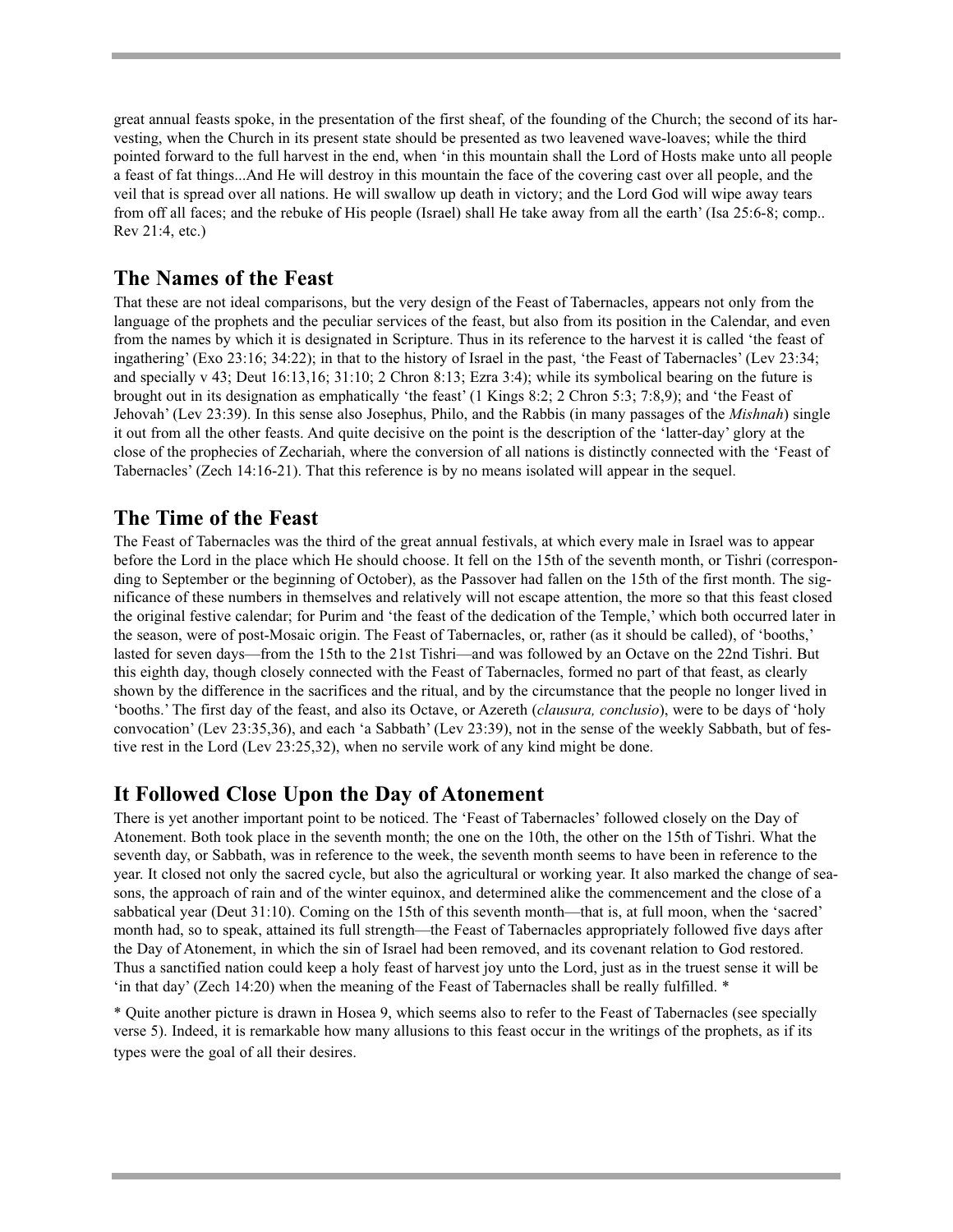#### **The Three Chief Features of the Feast**

Three things specially marked the Feast of Tabernacles: its joyous festivities, the dwelling in 'booths,' and the peculiar sacrifices and rites of the week. The first of these was simply characteristic of a 'feast of ingathering': 'Because the Lord thy God shall bless thee in all thine increase, and in all the works of thine hands, therefore thou shalt surely rejoice—thou, and thy son, and thy daughter, and thy manservant, and thy maidservant, and the Levite, the stranger, and the fatherless, and the widow, that are within thy gates.' Nor were any in Israel to 'appear before the Lord empty: every man shall give as he is able, according to the blessing of the Lord thy God which He hath given thee' (Deut 16:13-17). Votive, freewill, and peace-offerings would mark their gratitude to God, and at the meal which ensued the poor, the stranger, the Levite, and the homeless would be welcome guests, for the Lord's sake. Moreover, when the people saw the treasury chests opened and emptied at this feast for the last time in the year, they would remember their brethren at a distance, in whose name, as well as their own, the daily and festive sacrifices were offered. Thus their liberality would not only be stimulated, but all Israel, however widely dispersed, would feel itself anew one before the Lord their God and in the courts of His House. There was, besides, something about this feast which would peculiarly remind them, if not of their dispersion, yet of their being 'strangers and pilgrims in the earth.' For its *second characteristic* was, that during the seven days of its continuance 'all that are Israelites born shall dwell in booths; that your generations may know that I made the children of Israel to dwell in booths when I brought them out of the land of Egypt' (Lev 23:42,43).

#### **The Booths**

As usual, we are met at the outset by a controversy between the Pharisees and the Sadducees. The law had it (Lev 23:40): 'Ye shall take you on the first day the fruit (so correctly in the margin) of goodly trees, branches of palm trees, and the boughs of thick trees, and willows of the brook,' which the Sadducees understood (as do the modern Karaite Jews) to refer to the materials whence the booths were to be constructed, while the Pharisees applied it to what the worshippers were to carry in their hands. The latter interpretation is, in all likelihood, the correct one; it seems borne out by the account of the festival at the time of Nehemiah (Neh 8:15,18), when the booths were constructed of branches of other trees than those mentioned in Leviticus 23; and it was universally adopted in practice at the time of Christ. The *Mishnah* gives most minute details as to the height and construction of these 'booths,' the main object being to prevent any invasion of the law. Thus it must be a real booth, and constructed of boughs of living trees, and solely for the purposes of this festival. Hence it must be high enough, yet not too high—at least ten handbreadths, but not more than thirty feet; three of its walls must be of boughs; it must be fairly covered with boughs, yet not so shaded as not to admit sunshine, nor yet so open as to have not sufficient shade, the object in each case being neither sunshine nor shade, but that it should be a real booth of boughs of trees. It is needless to enter into further details, except to say that these booths, and not their houses, were to be the regular dwelling of all in Israel during the week, and that, except in very heavy rain, they were to eat, sleep, pray, study—in short, entirely to live in them. The only exceptions were in favour of those absent on some pious duty, the sick, and their attendants, women, slaves, and infants who were still depending on their mothers. Finally, the rule was that, 'whatever might contract Levitical defilement (such as boards, cloth, etc.), or whatever did not grow out of the earth, might not be used' in constructing the 'booths.'

#### **The Fruit and Palm Branches**

It has already been noticed that, according to the view universally prevalent at the time of Christ, the direction on the first day of the feast to 'take the fruit of goodly trees, branches of palm trees, and the boughs of thick trees, and willows of the brook,' was applied to what the worshippers were to carry in their hands. The Rabbis ruled, that 'the fruit of the goodly trees' meant the *aethrog*, or citron, and 'the boughs of thick trees' the myrtle, provided it had 'not more berries than leaves.' The *aethrogs* must be without blemish or deficiency of any kind; the palm branches at least three handbreadths high, and fit to be shaken; and each branch fresh, entire, unpolluted, and not taken from any idolatrous grove. Every worshipper carried the *aethrog* in his left hand, and in his right the *lulav*, or palm, with myrtle and willow branch on either side of it, tied together on the outside with its own kind, though in the inside it might be fastened even with gold thread. There can be no doubt that the *lulav* was intended to remind Israel of the different stages of their wilderness journey, as represented by the different vegetation—the palm branches recalling the valleys and plains, the 'boughs of thick trees,' the bushes on the mountain heights, and the willows those brooks from which God had given His people drink; while the *aethrog* was to remind them of the fruits of the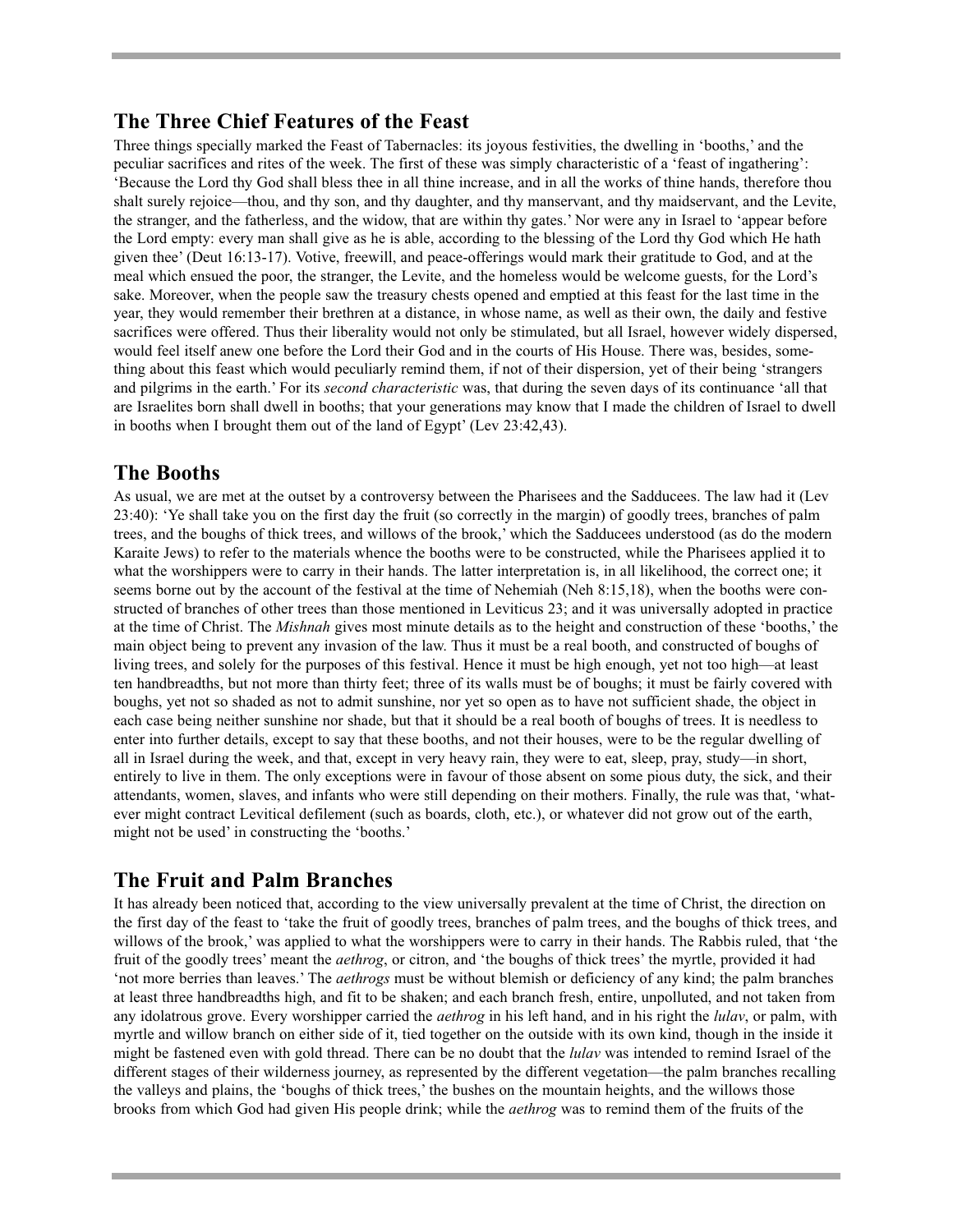good land which the Lord had given them. The *lulav* was used in the Temple on each of the seven festive days, even children, if they were able to shake it, being bound to carry one. If the first day of the feast fell on a Sabbath, the people brought their *lulavs* on the previous day into the synagogue on the Temple Mount, and fetched them in the morning, so as not needlessly to break the Sabbath rest.

# **The Offerings**

The *third characteristic* of the Feast of Tabernacles was its offerings. These were altogether peculiar. The sin-offering for each of the seven days was 'one kid of the goats.' The burnt-offerings consisted of bullocks, rams, and lambs, with their appropriate meat- and drink-offerings. But, whereas the number of the rams and lambs remained the same on each day of the festival, that of the bullocks decreased every day by one—from thirteen on the first to seven bullocks on the last day, 'that great day of the feast.' As no special injunctions are given about the drinkoffering, we infer that it was, as usually (Num 15:1-10), 1/4 of a hin of wine for each lamb, 1/3 for each ram, and 1/2 for each bullock (the hin = 1 gallon 2 pints). The 'meat-offering' is expressly fixed (Num 19:12, etc.) at 1/10 of an ephah of flour, mixed with 1/4 of a hin of oil, for each lamb; 2/10 of an ephah with 1/3 hin of oil, for each ram; and 3/10 of an ephah, with 1/2 hin of oil, for each bullock. Three things are remarkable about these burnt-offerings. First, they are evidently the characteristic sacrifice of the Feast of Tabernacles. As compared with the Feast of Unleavened Bread, the number of the rams and lambs is double, while that of the bullocks is fivefold (14 during the Passover week, 5 x 14 during that of Tabernacles). Secondly, the number of the burnt-sacrifices, whether taking each kind by itself or all of them together, is always divisible by the sacred number *seven*. We have for the week 70 bullocks, 14 rams, and 98 lambs, or altogether 182 sacrifices (26 x 7), to which must be added 336 (48 x 7) tenths of ephahs of flour for the meat-offering. We will not pursue the tempting subject of this symbolism of numbers further than to point out that, whereas the sacred number 7 appeared at the Feast of Unleavened Bread only in the number of its days, and at Pentecost in the period of its observance (7 x 7 days after Passover), the Feast of Tabernacles lasted seven days, took place when the seventh month was at its full height, and had the number 7 impressed on its characteristic sacrifices. It is not so easy to account for the third peculiarity of these sacrifices that of the daily diminution in the number of bullocks offered. The common explanation, that it was intended to indicate the decreasing sanctity of each successive day of the feast, while the sacred number 7 was still to be reserved for the last day, is not more satisfactory than the view propounded in the Talmud, that these sacrifices were offered, not for Israel, but for the nations of the world: 'There were seventy bullocks, to correspond to the number of the seventy nations in the world.' But did the Rabbis understand the prophetic character of this feast? An attentive consideration of its peculiar ceremonial will convince that it must have been exceedingly difficult to ignore it entirely.

On the day before the Feast of Tabernacles—the 14th Tishri—the festive pilgrims had all arrived in Jerusalem. The 'booths' on the roofs, in the courtyards, in streets and squares, as well as roads and gardens, within a Sabbath day's journey, must have given the city and neighbourhood an unusually picturesque appearance. The preparation of all that was needed for the festival—purification, the care of the offerings that each would bring, and friendly communications between those who were to be invited to the sacrificial meal—no doubt sufficiently occupied their time. When the early autumn evening set in, the blasts of the priests' trumpets on the Temple Mount announced to Israel the advent of the feast.

# **Special Service at the Temple**

As at the Passover and at Pentecost, the altar of burnt-offering was cleansed during the first night-watch, and the gates of the Temple were thrown open immediately after midnight. The time till the beginning of the ordinary morning sacrifice was occupied in examining the various sacrifices and offerings that were to be brought during the day. While the morning sacrifice was being prepared, a priest, accompanied by a joyous procession with music, went down to the Pool of Siloam, whence he drew water into a golden pitcher, capable of holding three log (rather more than two pints). But on the Sabbaths they fetched the water from a golden vessel in the Temple itself, into which it had been carried from Siloam on the preceding day. At the same time that the procession started for Siloam, another went to a place in the Kedron valley, close by, called Motza, whence they brought willow branches, which, amidst the blasts of the priests' trumpets, they stuck on either side of the altar of burnt-offering, bending them over towards it, so as to form a kind of leafy canopy. Then the ordinary sacrifice proceeded, the priest who had gone to Siloam so timing it, that he returned just as his brethren carried up the pieces of the sacrifice to lay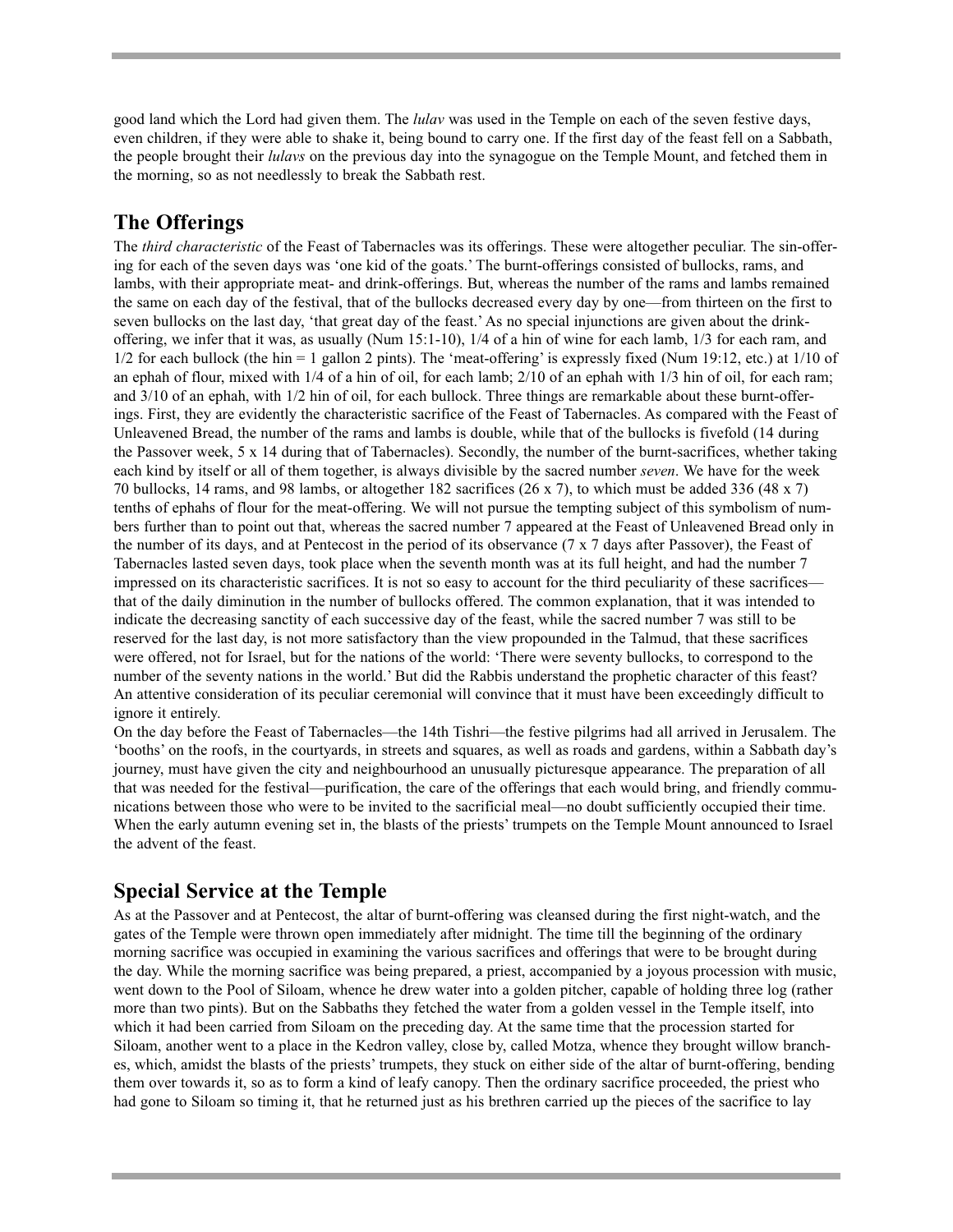them on the altar. As he entered by the 'Water-gate,' which obtained its name from this ceremony, he was received by a threefold blast from the priests' trumpets. The priest then went up the rise of the altar and turned to the left, where there were two silver basins with narrow holes—the eastern a little wider for the wine, and the western somewhat narrower for the water. Into these the wine of the drink-offering was poured, and at the same time the water from Siloam, the people shouting to the priest, 'Raise thy hand,' to show that he really poured the water into the basin which led to the base of the altar. For, sharing the objections of the Sadducees, Alexander Jannaeus, the Maccabean king-priest (about 95 BC), had shown his contempt for the Pharisees by pouring the water at this feast upon the ground, on which the people pelted him with their *aethrogs*, and would have murdered him, if his foreign body-guard had not interfered, on which occasion no less than six thousand Jews were killed in the Temple.

# **The Music of the Feast**

As soon as the wine and the water were being poured out, the Temple music began, and the 'Hallel' (Psa 113-118) was sung in the manner previously prescribed, and to the accompaniment of flutes, except on the Sabbath and on the first day of the feast, when flute-playing was not allowed, on account of the sanctity of the days. When the choir came to these words (Psa 118:1), 'O give thanks to the Lord,' and again when they sang (Psa 118:25), 'O work then now salvation, Jehovah'; and once more at the close (Psa 118:29), 'O give thanks unto the Lord,' all the worshippers shook their *lulavs* towards the altar. When, therefore, the multitudes from Jerusalem, on meeting Jesus, 'cut down branches from the trees, and strewed them in the way, and...cried, saying, O then, work now salvation to the Son of David'! (Matt 21:8,9; John 12:12,13) they applied, in reference to Christ, what was regarded as one of the chief ceremonies of the Feast of Tabernacles, praying that God would now from 'the highest' heavens manifest and send that salvation in connection with the Son of David, which was symbolised by the pouring out of water. For though that ceremony was considered by the Rabbis as bearing a subordinate reference to the dispensation of the rain, the annual fall of which they imagined was determined by God at that feast, its main and real application was to the future outpouring of the Holy Spirit, as predicted—probably in allusion to this very rite—by Isaiah the prophet (Isa 12:3). \*

\* Of course, one or other of these two views is open, either, that the words of Isaiah were based on the ceremony of water-pouring, or that this ceremony was derived from the words of Isaiah. In either case, however, our inference from it holds good. It is only fair to add, that by some the expression 'water' in Isaiah 12:3 is applied to the 'law.' But this in no way vitiates our conclusion, as the Jews expected the general conversion of the Gentiles to be a conversion to Judaism.

Thus the Talmud says distinctly: 'Why is the name of it called, The drawing out of water? Because of the pouring out of the Holy Spirit, according to what is said: "With joy shall ye draw water out of the wells of salvation."' Hence, also, the feast and the peculiar joyousness of it are alike designated as those of 'the drawing out of water'; for, according to the same Rabbinical authorities, the Holy Spirit dwells in many only through joy.

# **The Daily Circuit of the Altar**

A similar symbolism was expressed by another ceremony which took place at the close, not of the daily, but of the festive sacrifices. On every one of the seven days the priests formed in procession, and made the circuit of the altar, singing: 'O then, now work salvation, Jehovah! O Jehovah, give prosperity'! (Psa 118:25). But on the seventh, 'that great day of the feast,' they made the circuit of the altar seven times, remembering how the walls of Jericho had fallen in similar circumstances, and anticipating how, by the direct interposition of God, the walls of heathenism would fall before Jehovah, and the land lie open for His people to go in and possess it.

# **The References in John 7:37**

We can now in some measure realise the event recorded in John 7:37. The festivities of the Week of Tabernacles were drawing to a close. 'It was the last day, that great day of the feast.' It obtained this name, although it was not one of 'holy convocation,' partly because it closed the feast, and partly from the circumstances which procured it in Rabbinical writings the designations of 'Day of the Great Hosannah,' on account of the sevenfold circuit of the altar with 'Hosannah'; and 'Day of Willows,' and 'Day of Beating the Branches,' because all the leaves were shaken off the willow boughs, and the palm branches beaten in pieces by the side of the altar. It was on that day, after the priest had returned from Siloam with his golden pitcher, and for the last time poured its contents to the base of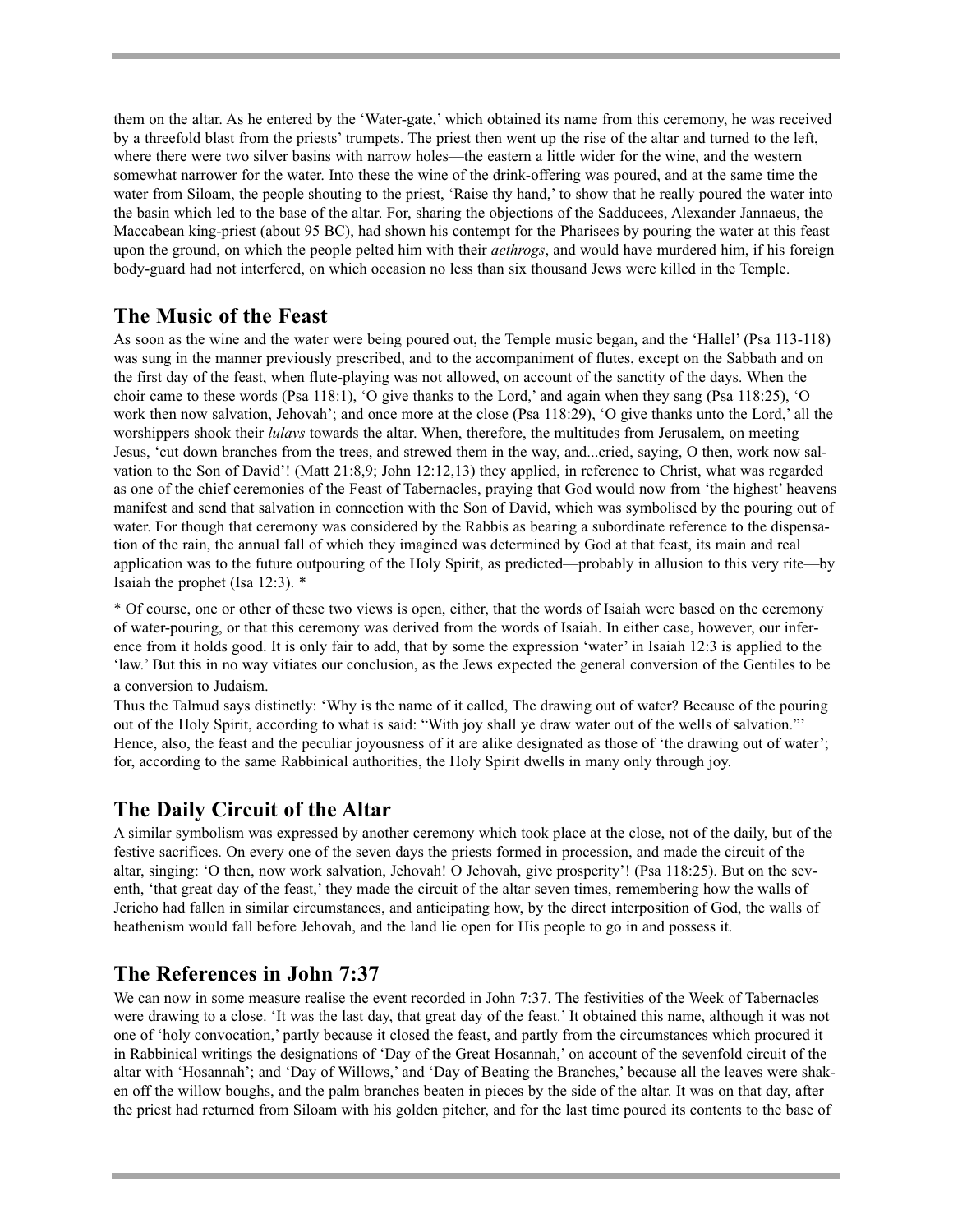the altar; after the 'Hallel' had been sung to the sound of the flute, the people responding and worshipping as the priests three times drew the threefold blasts from their silver trumpets—just when the interest of the people had been raised to its highest pitch, that, from amidst the mass of worshippers, who were waving towards the altar quite a forest of leafy branches as the last words of Psalm 118 were chanted—a voice was raised which resounded through the temple, startled the multitude, and carried fear and hatred to the hearts of their leaders. It was Jesus, who 'stood and cried, saying, If any man thirst, let him come unto Me, and drink.' Then by faith in Him should each one truly become like the Pool of Siloam, and from his inmost being 'rivers of living waters flow' (John 7:38). 'This spake He of the Spirit, which they that believe on Him should receive.' Thus the significance of the rite, in which they had just taken part, was not only fully explained, but the mode of its fulfilment pointed out. The effect was instantaneous. It could not but be, that in that vast assembly, so suddenly roused by being brought face to face with Him in whom every type and prophecy is fulfilled, there would be many who, 'when they heard this saying, said, Of a truth this is the Prophet. Others said, This is the Christ.' Even the Temple-guard, whose duty it would have been in such circumstances to arrest one who had so interrupted the services of the day, and presented himself to the people in such a light, owned the spell of His words, and dared not to lay hands on Him. 'Never man spake like this man,' was the only account they could give of their unusual weakness, in answer to the reproaches of the chief priests and Pharisees. The rebuke of the Jewish authorities, which followed, is too characteristic to require comment. One only of their number had been deeply moved by the scene just witnessed in the Temple. Yet, timid as usually, Nicodemus only laid hold of this one point, that the Pharisees had traced the popular confession of Jesus to their ignorance of the law, to which he replied, in the genuine Rabbinical manner of arguing, without meeting one's opponent face to face: 'Doth our law judge any man before it hear him, and know what he doeth?'

#### **The Man Born Blind**

But matters were not to end with the wrangling of priests and Pharisees. The proof which Nicodemus had invited them to seek from the teaching and the miracles of Christ was about to be displayed both before the people and their rulers in the healing of the blind man. Here also it was in allusion to the ceremonial of the Feast of Tabernacles that Jesus, when He saw the 'man blind from his birth,' said (John 9:5): 'As long as I am in the world, I am the light of the world'; having 'anointed the eyes of the blind man with the clay,' just as He told him, 'Go, wash in the Pool of Siloam (which is, by interpretation, Sent).' For the words, 'I am the light of the world,' are the same which He had just spoken in the Temple (John 8:12), and they had in all probability been intended to point to another very peculiar ceremony which took place at the Feast of Tabernacles. In the words of the *Mishnah* (*Succah* v. 2, 3, 4), the order of the services for the feast was as follows: 'They went first to offer the daily sacrifice in the morning, then the additional sacrifices; after that the votive and freewill-offerings; from thence to the festive meal; from thence to the study of the law; and after that to offer the evening sacrifice; and from thence they went to the joy of the pouring out of the water.' It is this 'joy of the pouring out of the water' which we are about to describe.

#### **The Ceremonies in the Court of the Women**

At the close of the first day of the feast the worshippers descended to the Court of the Women, where great preparations had been made. Four golden candelabras were there, each with four golden bowls, and against them rested four ladders; and four youths of priestly descent held, each a pitcher of oil, capable of holding one hundred and twenty log, from which they filled each bowl. The old, worn breeches and girdles of the priests served for wicks to these lamps. There was not a court in Jerusalem that was not lit up by the light of 'the house of water-pouring.' The 'Chassidim' and 'the men of Deed' danced before the people with flaming torches in their hands, and sang before them hymns and songs of praise; and the Levites, with harps, and lutes, and cymbals, and trumpets, and instruments of music without number, stood upon the fifteen steps which led down from the Court of Israel to that of the Women, according to the number of the fifteen Songs of Degrees in the Book of Psalms. They stood with their instruments of music, and sang hymns. Two priests, with trumpets in their hands, were at the upper gate (that of Nicanor), which led from the Court of Israel to that of the Women. At cock-crowing they drew a threefold blast. As they reached the tenth step, they drew another threefold blast; as they entered the court itself, they drew yet another threefold blast; and so they blew as they advanced, till they reached the gate which opens upon the east (the Beautiful Gate). As they came to the eastern gate, they turned round towards the west (to face the Holy Place), and said: 'Our fathers who were in this place, they turned their back upon the Sanctuary of Jehovah, and their faces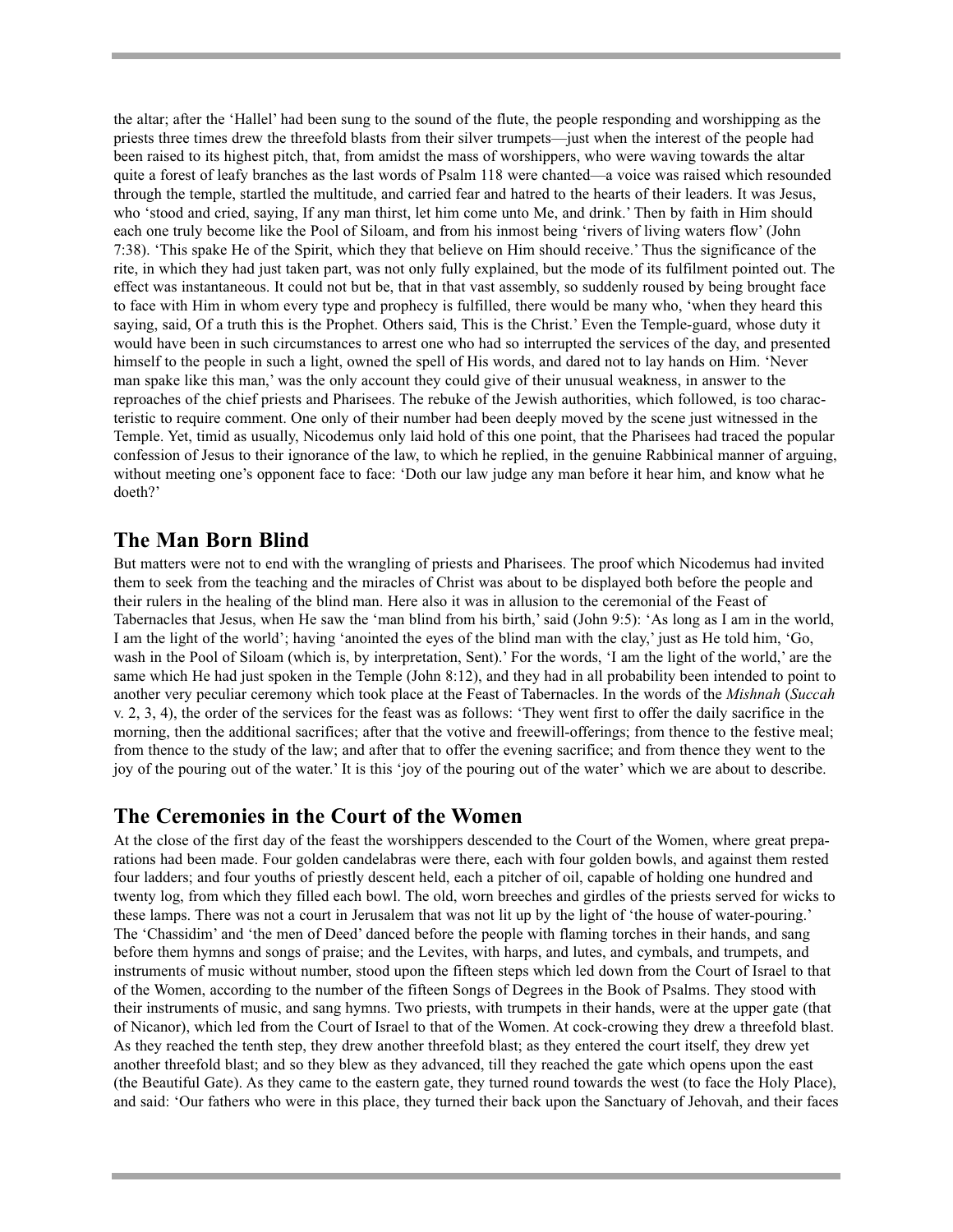toward the east, and they worshipped towards the rising sun; but as for us, our eyes are towards the Lord.' A fragment of one of the hymns sung that night has been preserved. It was sung by the 'Chassidim' and 'men of Deed,' and by those who did penance in their old age for the sins of their youth:

> *The Chassidim and Men of Deed.* 'Oh joy, that our youth, devoted, sage, Doth bring no shame upon our old age!' *The Penitents.* 'Oh joy, we can in our old age Repair the sins of youth not sage!' *Both in unison.* 'Yes, happy he on whom no early guilt doth rest, And he who, having sinned, is now with pardon blest.

### **Significance of the Illumination**

It seems clear that this illumination of the Temple was regarded as forming part of, and having the same symbolical meaning as, 'the pouring out of water.' The light shining out of the Temple into the darkness around, and lighting up every court in Jerusalem, must have been intended as a symbol not only of the Shechinah which once filled the Temple, but of that 'great light' which 'the people that walked in darkness' were to see, and which was to shine 'upon them that dwell in the land of the shadow of death' (Isa 9:2). May it not be, that such prophecies as Isaiah 9 and 60 were connected with this symbolism? At any rate, it seems most probable that Jesus had referred to this ceremony in the words spoken by Him in the Temple at that very Feast of Tabernacles: 'I am the light of the world; he that followeth Me shall not walk in darkness, but shall have the light of life' (John 8:12).

#### **The Six Minor Days**

Only the first of the seven days of this feast was 'a holy convocation'; the other six were 'minor festivals.' On each day, besides the ordinary morning and evening sacrifices, the festive offerings prescribed in Numbers 29:12-38 were brought. The Psalms sung at the drink-offering after the festive sacrifices (or *Musaph*, as they are called), were, for the first day of the feast, Psalm 105; for the second, Psalm 29; for the third, Psalm 50, from verse 16; for the fourth, Psalm 94, from verse 16; for the fifth, Psalm 94, from verse 8; for the sixth, Psalm 81, from verse 6; for the last day of the feast, Psalm 82, from verse 5. As the people retired from the altar at the close of each day's service, they exclaimed, 'How beautiful art thou, O altar!'—or, according to a later version, 'We give thanks to Jehovah and to thee, O altar!' All the four-and-twenty orders of the priesthood were engaged in the festive offerings, which were apportioned among them according to definite rules, which also fixed how the priestly dues were to be divided among them. Lastly, in every sabbatical year the Law was to be publicly read on the first day of the feast (Deut 31:10-13). \*

\* In later times only certain portions were read, the law as a whole being sufficiently known from the weekly prelections in the synagogues.

On the afternoon of the seventh day of the feast the people began to remove from the 'booths.' For at the Octave, on the 22nd of Tishri, they lived no longer in booths, nor did they use the *lulav*. But it was observed as 'a holy convocation'; and the festive sacrifices prescribed in Numbers 29:36-38 were offered, although no more by all the twenty-four courses of priests, and finally the 'Hallel' sung at the drink-offering.

# **The Pouring and Lighting Post-Mosaic**

It will have been observed that the two most important ceremonies of the Feast of Tabernacles—the pouring out of water and the illumination of the Temple—were of post-Mosaic origin. According to Jewish tradition, the pillar of cloud by day and of fire by night had first appeared to Israel on the 15th of Tishri, the first day of the feast. On that day also Moses was said to have come down from the Mount, and accounted to the people that the Tabernacle of God was to be reared among them. We know that the dedication of Solomon's Temple and the descent of the Shechinah took place at this feast (1 Kings 8; 2 Chron 7). Nor can we greatly err in finding an allusion to it in this description of heavenly things: 'After this I beheld, and, lo, a great multitude, which no man could number, of all nations, and kindreds, and people, and tongues, stood before the throne, and before the Lamb, clothed with white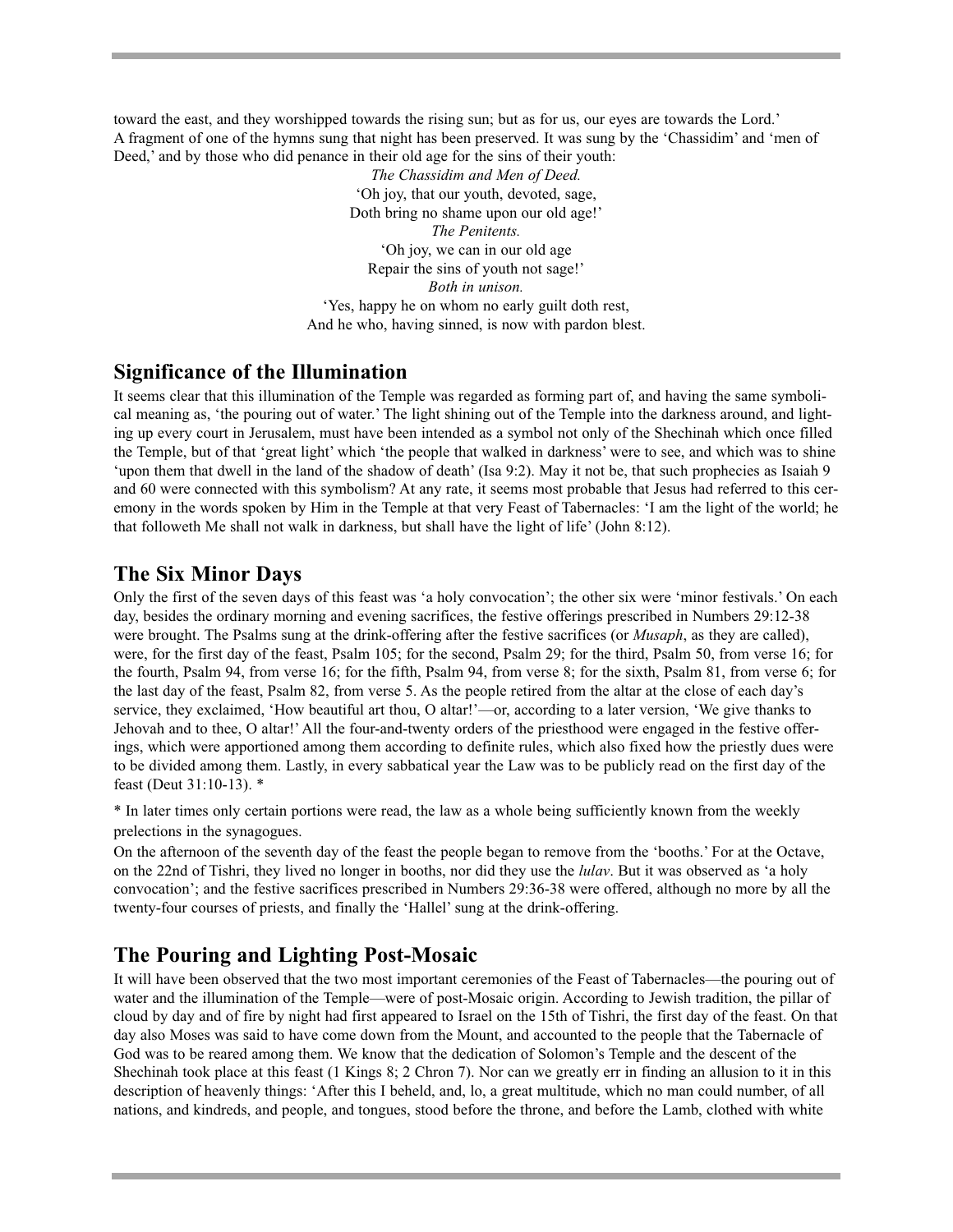robes, and palms in their hands; and cried with a loud voice, saying, Salvation to our God, which sitteth upon the throne, and unto the Lamb' (Rev 7:9,10).

Whether or not our suggestions be adopted as to the typical meaning of the two great ceremonies of the 'pouring out of the water' and the Temple illumination, the fact remains, that the Feast of Tabernacles is the one only type in the Old Testament which has not yet been fulfilled.

# **Chapter 15 The New Moons: The Feast of the Seventh New Moon, or of Trumpets, or New Year's Day**

'Let no man therefore judge you in meat, or in drink, or in respect of an holy day, or of the new moon, or of the Sabbath: which are a shadow of things to come; but the body is of Christ.'—Colossians 2:16, 17

#### **The New Moons**

Scarcely any other festive season could have left so continuous an impress on the religious life of Israel as the 'New Moons.' Recurring at the beginning of every month, and marking it, the solemn proclamation of the day, by—'It is sanctified,' was intended to give a hallowed character to each month, while the blowing of the priests' trumpets and the special sacrifices brought, would summon, as it were, the Lord's host to offer their tribute unto their exalted King, and thus bring themselves into 'remembrance' before Him. Besides, it was also a popular feast, when families, like that of David, might celebrate their special annual sacrifice (1 Sam 20:6,29); when the king gave a state-banquet (1 Sam 20:5,24); and those who sought for instruction and edification resorted to religious meetings, such as Elisha seems to have held (2 Kings 4:23). And so we trace its observance onwards through the history of Israel; marking in Scripture a special Psalm for the New Moon (in Tishri) (Psa 81:3); noting how from month to month the day was kept as an outward ordinance, even in the decay of religious life (Isa 1:13; Hosea 2:11), apparently all the more rigidly, with abstinence from work, not enjoined in the law, that its spirit was no longer understood (Amos 8:5); and finally learning from the prophecies of Isaiah and Ezekiel that it also had a higher meaning, and was destined to find a better fulfilment in another dispensation, when the New Moon trumpet should summon 'all flesh to worship before Jehovah' (Isa 66:23), and the closed eastern gate to the inner court of the new Temple be opened once more to believing Israel (Eze 46:1). And in New Testament times we still find the 'New Moon' kept as an outward observance by Jews and Judaising Christians, yet expressly characterised as 'a shadow of things to come; but the body is of Christ' (Col 2:16,17).

#### **The Determination of the New Moon**

We have already shown of what importance the right determination of the new moon was in fixing the various festivals of the year, and with what care and anxiety its appearance was ascertained from witnesses who had actually seen it; also how the tidings were afterwards communicated to those at a distance. For the new moon was reckoned by actual personal observation, not by astronomical calculation, with which, however, as we know, many of the Rabbis must have been familiar, since we read of astronomical pictures, by which they were wont to test the veracity of witnesses. So important was it deemed to have faithful witnesses, that they were even allowed, in order to reach Jerusalem in time, to travel on the Sabbath, and, if necessary, to make use of horse or mule (*Mish. Rosh ha Sh*. i. 9; iii. 2). While strict rules determined who were not to be admitted as witnesses, every encouragement was given to trustworthy persons, and the Sanhedrim provided for them a banquet in a large building specially destined for that purpose, and known as the *Beth Yaazek*.

#### **The Blowing of Trumpets**

In the law of God only these two things are enjoined in the observance of the 'New Moon'—the 'blowing of trumpets' (Num 10:10) and special festive sacrifices (Num 28:11-15). Of old the 'blowing of trumpets' had been the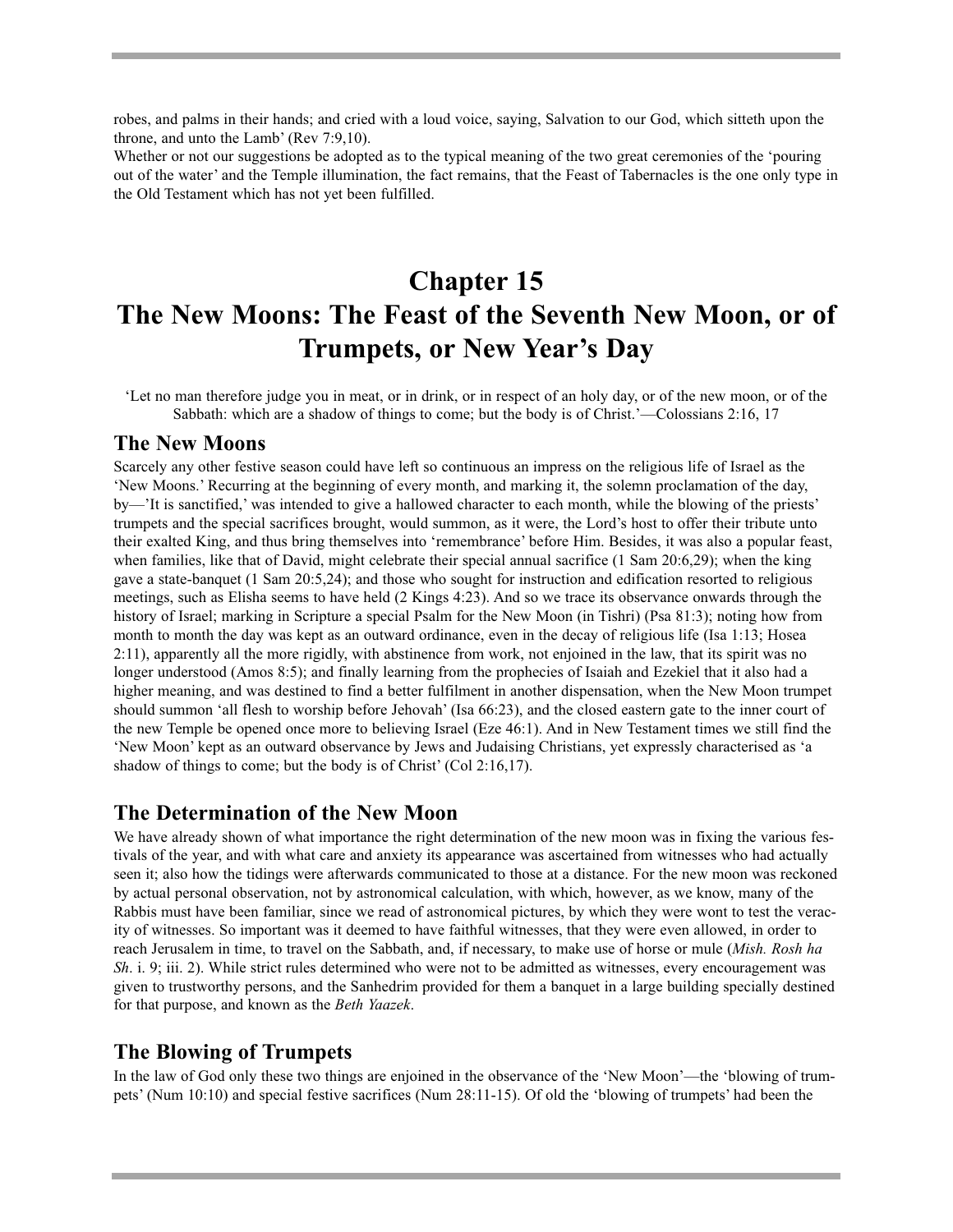signal for Israel's host on their march through the wilderness, as it afterwards summoned them to warfare, and proclaimed or marked days of public rejoicing, and feasts, as well as the 'beginning of their months' (Num 10:1-10). The object of it is expressly stated to have been 'for a memorial,' that they might 'be remembered before Jehovah,' it being specially added: 'I am Jehovah your God.' It was, so to speak, the host of God assembled, waiting for their Leader; the people of God united to proclaim their King. At the blast of the priests' trumpets they ranged themselves, as it were, under His banner and before His throne, and this symbolical confession and proclamation of Him as 'Jehovah their God,' brought them before Him to be 'remembered' and 'saved.' And so every season of 'blowing the trumpets,' whether at New Moons, at the Feast of Trumpets or New Year's Day, at other festivals, in the Sabbatical and Year of Jubilee, or in the time of war, was a public acknowledgment of Jehovah as King. Accordingly we find the same symbols adopted in the figurative language of the New Testament. As of old the sound of the trumpet summoned the congregation before the Lord at the door of the Tabernacle, so 'His elect' shall be summoned by the sound of the trumpet in the day of Christ's coming (Matt 24:31), and not only the living, but those also who had 'slept' (1 Cor 15:52)—'the dead in Christ' (1 Thess 4:16). Similarly, the heavenly hosts are marshalled to the war of successive judgments (Rev 8:2; 10:7), till, as 'the seventh angel sounded,' Christ is proclaimed King Universal: 'The kingdoms of this world are become the kingdoms of our Lord, and of His Christ, and He shall reign for ever and ever' (Rev 11:15).

#### **The Sacrifices of the New Moon**

Besides the 'blowing of trumpets,' certain festive sacrifices were ordered to be offered on the New Moon (Num 28:11-15). These most appropriately mark 'the beginnings of months' (Num 28:11). For it is a universal principle in the Old Testament, that 'the first' always stands for the whole—the firstfruits for the whole harvest, the firstborn and the firstlings for all the rest; and that 'if the firstfruit be holy, the lump is also holy.' And so the burnt-offerings and the sin-offerings at 'the beginning' of each month consecrated the whole. These festive sacrifices consisted of two young bullocks, one ram, and seven lambs of the first year for a burnt-offering, with their appropriate meatand drink-offerings, and also of 'one kid of the goats for a sin-offering unto Jehovah.' \*

\* There is a curious and somewhat blasphemous *Haggadah*, or story, in the Talmud on this subject. It appears that at first the sun and moon had been created of equal size, but that when the moon wished to be sole 'ruler' to the exclusion of the sun, her jealousy was punished by diminution. In reply to her arguments and importunity, God had then tried to comfort the moon, that the three righteous men, Jacob, Samuel, and David, were likewise to be small—and when even thus the moon had the better of the reasoning, God had directed that a 'sin-offering' should be brought on the new moon, because He had made the moon smaller and less important than the sun!

When we pass from these simple Scriptural directions to what tradition records of the actual observance of 'New Moons' in the Temple, our difficulties increase. For this and New Year's Day are just such feasts, in connection with which superstition would most readily grow up, from the notions which the Rabbis had, that at changes of seasons Divine judgments were initiated, modified, or finally fixed.

# **Necessity for Distinguishing the Temple and Synagogue Use**

Modern critics have not been sufficiently careful in distinguishing what had been done in the Temple from what was introduced into the synagogue, gradually and at much later periods. Thus, prayers which date long after the destruction of Jerusalem have been represented as offered in the Temple, and the custom of chanting the 'Hallel' (Psa 113-118) on New Moons in the synagogue has been erroneously traced to Biblical times. So far as we can gather, the following was the order of service on New Moon's Day. The Council sat from early morning to just before the evening sacrifice, to determine the appearance of the new moon. The proclamation of the Council—'It is sanctified!'—and not the actual appearance of the new moon, determined the commencement of the feast. Immediately afterwards, the priests blew the trumpets which marked the feast. After the ordinary morning sacrifice, the prescribed festive offerings were brought, the blood of the burnt-offerings being thrown round the base of the altar below the red line, and the rest poured out into the channel at the south side of the altar; while the blood of the sin-offering was sprinkled or dropped from the finger on the horns of the altar of burnt-offering, beginning from the east, the rest being poured out, as that of the burnt-offerings. The two bullocks of the burnt-offerings were hung up and flayed on the uppermost of the three rows of hooks in the court, the rams on the middle, and the lambs on the lowest hooks. In all no less than 107 priests officiated at this burnt-offering—20 with every bullock,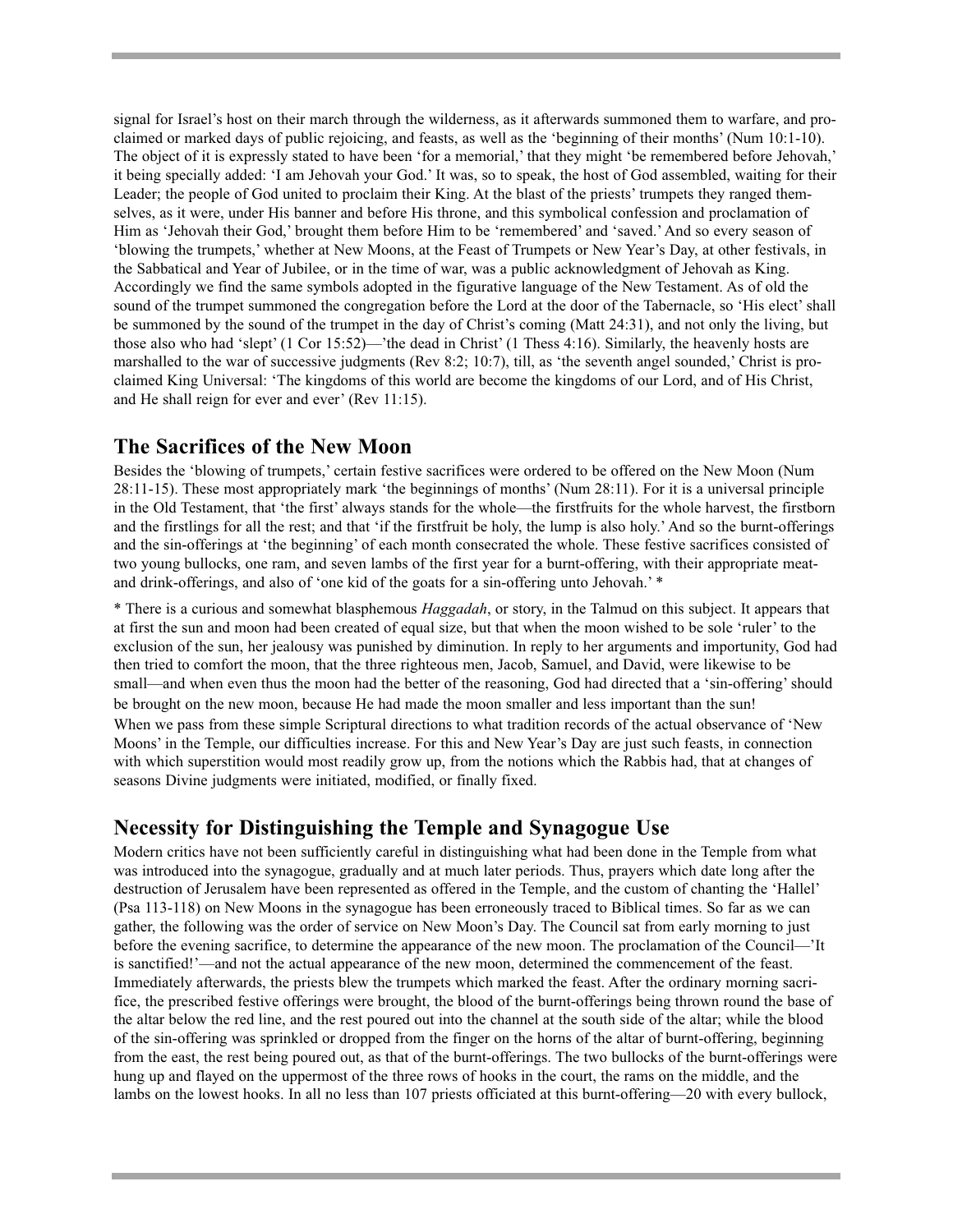11 with every ram, and 8 with every lamb, including, of course, those who carried the appropriate meat- and drinkofferings. At the offering of these sacrifices the trumpets were again blown. All of them were slain at the north side of the altar, while the peace- and freewill-offerings, which private Israelites were wont at such seasons to bring, were sacrificed at the south side. The flesh of the sin-offering and what of the meat-offering came to them, was eaten by the priests in the Temple itself; their portion of the private thank-offerings might be taken by them to their homes in Jerusalem, and there eaten with their households.

# **A Prayer of the Third Century, AD**

If any special prayers were said in the Temple on New Moons' Days, tradition has not preserved them, the only formula dating from that period being that used on first seeing the moon—'Blessed be He who reneweth the months.' To this the synagogue, towards the close of the third century, added the following: 'Blessed be He by whose word the heavens were created, and by the breath of whose mouth all the hosts thereof were formed! He appointed them a law and time, that they should not overstep their course. They rejoice and are glad to perform the will of their Creator, Author of truth; their operations are truth! He spoke to the moon, Be thou renewed, and be the beautiful diadem (i.e. the hope) of man (i.e. Israel), who shall one day be quickened again like the moon (i.e. at the coming of Messiah), and praise their Creator for His glorious kingdom. Blessed be He who reneweth the moons.' At a yet much later period, a very superstitious prayer was next inserted, its repetition being accompanied by leaping towards the moon! New Moon's Day, though apparently observed in the time of Amos as a day of rest (Amos 8:5), is not so kept by the Jews in our days, nor, indeed, was abstinence from work enjoined in the Divine Law. \*

\* The Talmud has this curious story in explanation of the custom that women abstain from work on New Moons that the women had refused to give their earrings for the golden calf, while the men gave theirs, whereas, on the other hand, the Jewish females contributed their ornaments for the Tabernacle.

# **The Moon of the Seventh Month**

Quite distinct from the other new moons, and more sacred than they, was that of the *seventh* month, or *Tishri*, partly on account of the symbolical meaning of the seventh or sabbatical month, in which the great feasts of the Day of Atonement and of Tabernacles occurred, and partly, perhaps, because it also marked the commencement of the civil year, always supposing that, as Josephus and most Jewish writers maintain, the distinction between the sacred and civil year dates from the time of Moses. \*

\* In another place we have adopted the common, modern view, that this distinction only dates from the return from Babylon. But it must be admitted that the weight of authority is all on the other side. The Jews hold that the world was created in the month Tishri.

In Scripture this feast is designated as the 'memorial blowing' (Lev 23:24), or 'the day of blowing' (Num 29:1), because on that day the trumpets, or rather, as we shall see, the horns were blown all day long in Jerusalem. It was to be observed as 'a Sabbath,' and 'a holy convocation,' in which 'no servile work' might be done. The prescribed offerings for the day consisted, besides the ordinary morning and evening sacrifices, first, of the burnt-offerings, *but not the sin-offering*, of ordinary new moons, with their meat- and drink-offerings, and after that, of another festive burnt-offering of one young bullock, one ram, and seven lambs, with their appropriate meat- and drink-offerings, together with 'one kid of the goats for a sin-offering, to make an atonement for you.' While the drink-offering of the festive sacrifice was poured out, the priests and Levites chanted Psalm 81, and if the feast fell on a Thursday, for which that Psalm was, at any rate, prescribed, it was sung twice, beginning the second time at verse 7 in the Hebrew text, or verse 6 of our Authorised Version. At the evening sacrifice Psalm 29 was sung. For reasons previously explained (chiefly to prevent possible mistakes), it became early common to observe the New Year's Feast on two successive days, and the practice may have been introduced in Temple times.

#### **The Mishnah on New Year's Day**

The *Mishnah*, which devotes a special tractate to this feast, remarks that a year may be arranged according to four different periods; the first, beginning with the 1st of Nisan, being for 'kings' (to compute taxation) and for computing the feasts; the second, on the 1st of Elul (the sixth month), for tithing flocks and herds, any animal born after that not being reckoned within the previous year; the third, on the 1st of Tishri (the seventh month), for the Civil,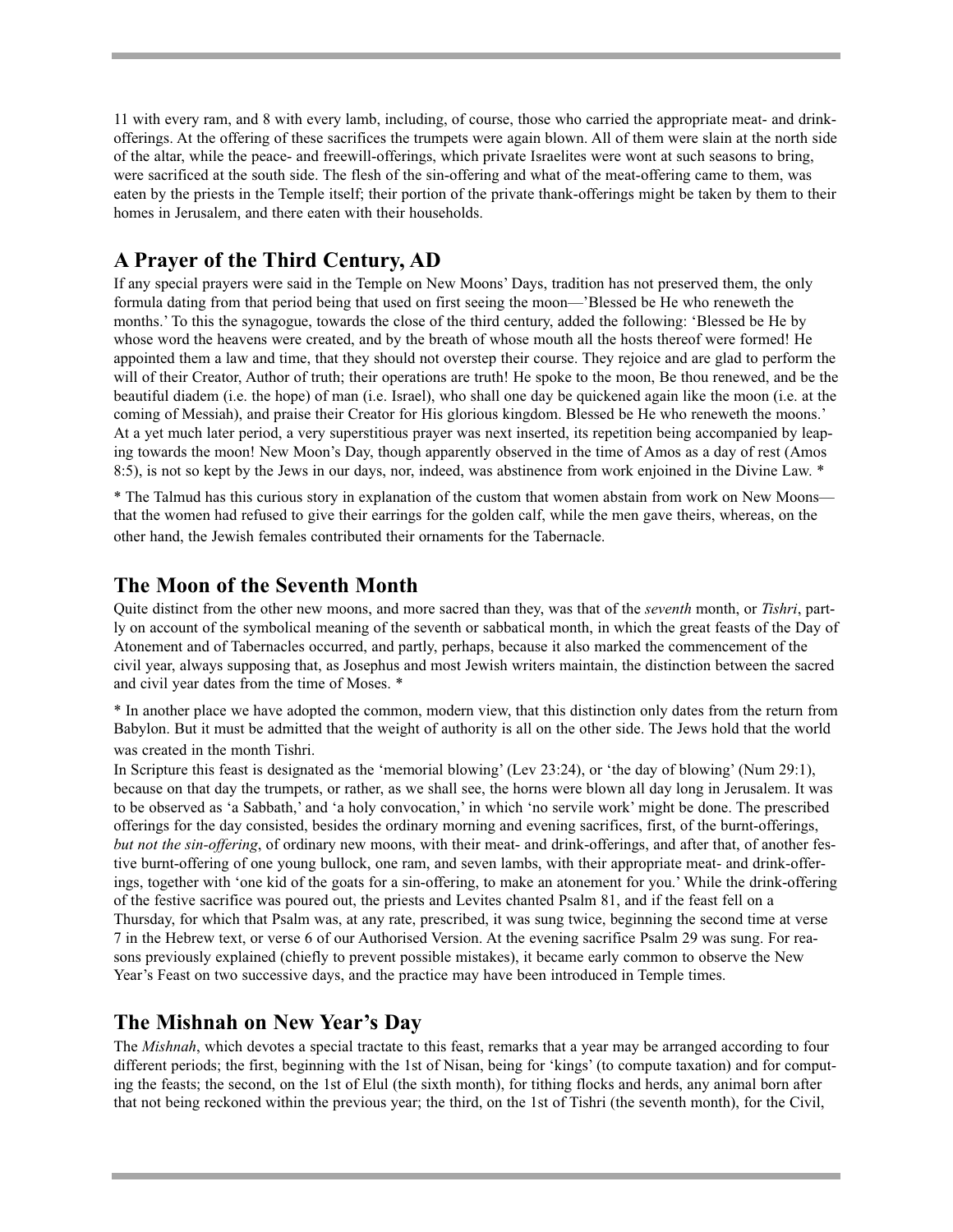the Sabbatical, and the Jubilee year, also for trees and herbs; and lastly, that on the 1st of Shebat (the eleventh month), for all fruits of trees. Similarly, continues the *Mishnah*, there are four seasons when judgment is pronounced upon the world: at the Passover, in regard to the harvest; at Pentecost, in regard to the fruits of trees; on the Feast of Tabernacles, in regard to the dispensation of rain; while on 'New Year's Day all the children of men pass before Him like lambs (when they are counted for the tithing), as it is written (Psa 33:15), "He fashioneth their hearts alike; He considereth all their works."'

## **The Talmud on the New Year**

To this we may add, as a comment of the Talmud, that on New Year's Day *three* books were opened—that of life, for those whose works had been good; another of death, for those who had been thoroughly evil; and a third, intermediate, for those whose case was to be decided on the Day of Atonement (ten days after New Year), the delay being granted for repentance, or otherwise, after which their names would be finally entered, either in the book of life, or in that of death. By these terms, however, eternal life or death are not necessarily meant; rather earthly well-being, and, perhaps, temporal life, or the opposite. It is not necessary to explain at length on what Scriptural passages this curious view about the *three* books is supposed to rest. \*

\* The two principal passages are Psalm 69:28, and Exodus 32:32; the former is thus explained: 'Let them be blotted out of the book,' which means the book of the wicked, while the expression 'of the living' refers to that of the righteous, so that the next clause, 'and not be written with the righteous,' is supposed to indicate the existence of a third or intermediate book!

But so deep and earnest are the feelings of the Rabbis on this matter, that by universal consent the ten days intervening between New Year and the Day of Atonement are regarded as 'days of repentance.' Indeed, from a misunderstanding of a passage in the *Mishnah* (*Sheb*. i. 4, 5), a similar superstition attaches to every new moon, the day preceding it being kept by rigid Jews as one of fasting and repentance, and called the 'Lesser Day of Atonement.' In accordance with this, the Rabbis hold that the blowing of the trumpets is intended, first, to bring Israel, or rather the merits of the patriarchs and God's covenant with them, in remembrance before the Lord; secondly, to be a means of confounding Satan, who appears on that day specially to accuse Israel; and, lastly, as a call to repentance—as it were, a blast to wake men from their sleep of sin (Maimonides, *Moreh Nev*. iii. 43). \*

\* In opposition to this, Luther annotates as follows: 'They were to blow with the horn in order to call God and His wondrous works to remembrance; how He had redeemed them—as it were to preach about it, and to thank Him for it, just as among us Christ and His redemption is remembered and preached by the Gospel'; to which the *Weimar Glossary* adds: 'Instead of the horn and trumpets we have bells.' See Lundius, *Jud. Heiligth*. p. 1024, col. ii. Buxtorf applies Amos 3:16 to the blowing of the horn.

#### **New Year's Day in Jerusalem**

During the whole of New Year's Day, trumpets and horns were blown in Jerusalem from morning to evening. In the Temple it was done, even on a Sabbath, but not outside its walls. Since the destruction of Jerusalem this restriction has been removed, and the horn is blown in every synagogue, even though the feast fall upon a Sabbath. It has already been hinted that the instruments used were not the ordinary priests' trumpets, but *horns*. The *Mishnah* holds that any kind of horns may be blown except those of oxen or calves, in order not to remind God of the sin of the golden calf! The *Mishnah*, however, specially mentions the straight horn of the antelope and the bent horn of the ram; the latter with special allusion to the sacrifice in substitution of Isaac, it being a tradition that New Year's Day was that in which Abraham, despite Satan's wiles to prevent or retard him, had offered up his son Isaac on Mount Moriah. The mouthpiece of the horns for New Year's Day were fitted with gold—those used on fast days with silver. Another distinction was this—on New Year's Day those who blew the horn were placed between others who blew the trumpets, and the sound of the horn was prolonged beyond that of the trumpets; but on fast days those who sounded the trumpets stood in the middle, and their blast was prolonged beyond that of the horn. For the proper observance of these solemn seasons, it was deemed necessary not only to hear but to listen to the sound of the horns, since, as the *Mishnah* adds, everything depends on the intent of the heart, not on the mere outward deed, just as it was not Moses lifting up his hands that gave Israel the victory, nor yet the lifting up of the brazen serpent which healed, but the upturning of the heart of Israel to 'their Father who is in heaven'—or faith (*Rosh ha Sh*. iii. 8). We quote the remark, not only as one of the comparatively few passages in the *Mishnah* which turn on the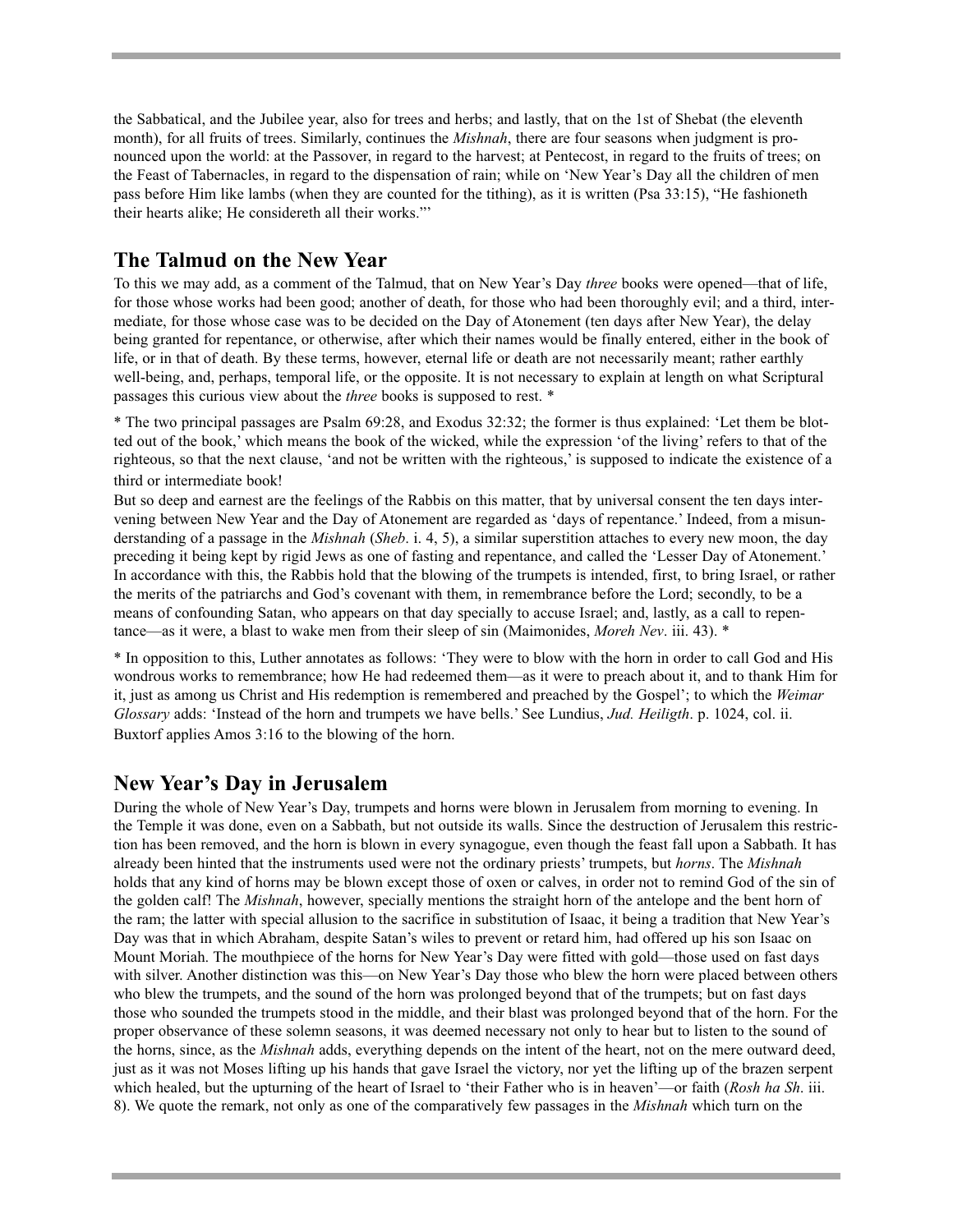essence of religion, but as giving an insight into the most ancient views of the Rabbis on these types, and as reminding us of the memorable teaching of our Lord to one of those very Rabbis (John 3:14,15).

#### **The New Year's Blessings**

The *Mishnah* (*Rosh ha Sh*. iv. 5, etc.) mentions various 'Berachoth' or 'benedictions' as having been repeated on New Year's Day. These, with many others of later date, still form part of the liturgy in the synagogue for that day. But there is internal evidence that the prayers, at any rate in their present form, could not have been used, at least, in the Temple. \*

\* From the text of *Rosh ha Sh*. iv. 7, it distinctly appears that they were intended to be used in the synagogues. Of course, this leaves the question open, whether or not something like them was also said in the Temple. The *Mishnah* mentions altogether nine of these 'benedictions.'

Besides, the Rabbis themselves differ as to their exact amount and contents, and finally satisfy themselves by indicating that the titles of these benedictions are rather intended as *headings*, to show their contents, and what special direction their prayers had taken. One set of them bore on 'the kingdom' of God, and is accordingly called *Malchiyoth*; another, the *Sichronoth*, referred to the various kinds of 'remembrance' on the part of God; while a third, called *Shopharoth*, consisted of benedictions, connected with the 'blowing of the horn.' It is said that any one who simply repeated ten passages from Scripture—according to another authority, three—bearing on 'the kingdom of God,' 'the remembrance of God,' and 'the blowing of horns,' had fulfilled his duty in regard to these 'benedictions.'

#### **The First Day of the Seventh Month**

From Scripture we know with what solemnity the first day of the seventh month as observed at the time of Ezra, and how deeply moved the people were by the public reading and explanation of the law, which to so many of them came like a strange sound, all the more solemn, that after so long a period they heard it again on that soil which, as it were, bore witness to its truth (Neh 8:1-12). In the New Testament there is no reference to our Lord having ever attended this feast in Jerusalem. Nor was this necessary, as it was equally celebrated in all the synagogues of Israel. \*

\* But in the synagogues out of Jerusalem, the *horn*, not trumpets, was blown on New Year's Day.

Yet there seems some allusion to the blowing of the horn in the writings of St. Paul. We have already stated that, according to Maimonides (*Moreh Nev*. iii. c. 43), one of its main purposes was to rouse men to repentance. In fact, the commentator of Maimonides makes use of the following words to denote the meaning of the blowing of trumpets: 'Rouse ye, rouse ye from your slumber; awake, awake from your sleep, you who mind vanity, for slumber most heavy has fallen upon you. Take it to heart, before Whom you are to give an account in the judgment.' May not some such formula also have been anciently used in the synagogue; and may not the remembrance of it have been present to the mind of the apostle, when he wrote (Eph 5:14): 'Wherefore it is said, Awake thou that sleepest, and arise from the dead, and Christ shall give thee light'! If so, we may possibly find an allusion to the appearance of the new moon, specially to that of the seventh month, in these words of one of the preceding verses (Eph 5:8): 'For ye were sometimes darkness, but now are ye light in the Lord: walk as children of light'!

# **Chapter 16 The Day of Atonement**

'But into the second (tabernacle) went the high-priest alone once every year, not without blood, which he offered for himself, and for the errors of the people...But Christ being come an high-priest of good things to come...by His own blood He entered in once into the holy place, having obtained eternal redemption for us.'—Hebrews 9:7, 11,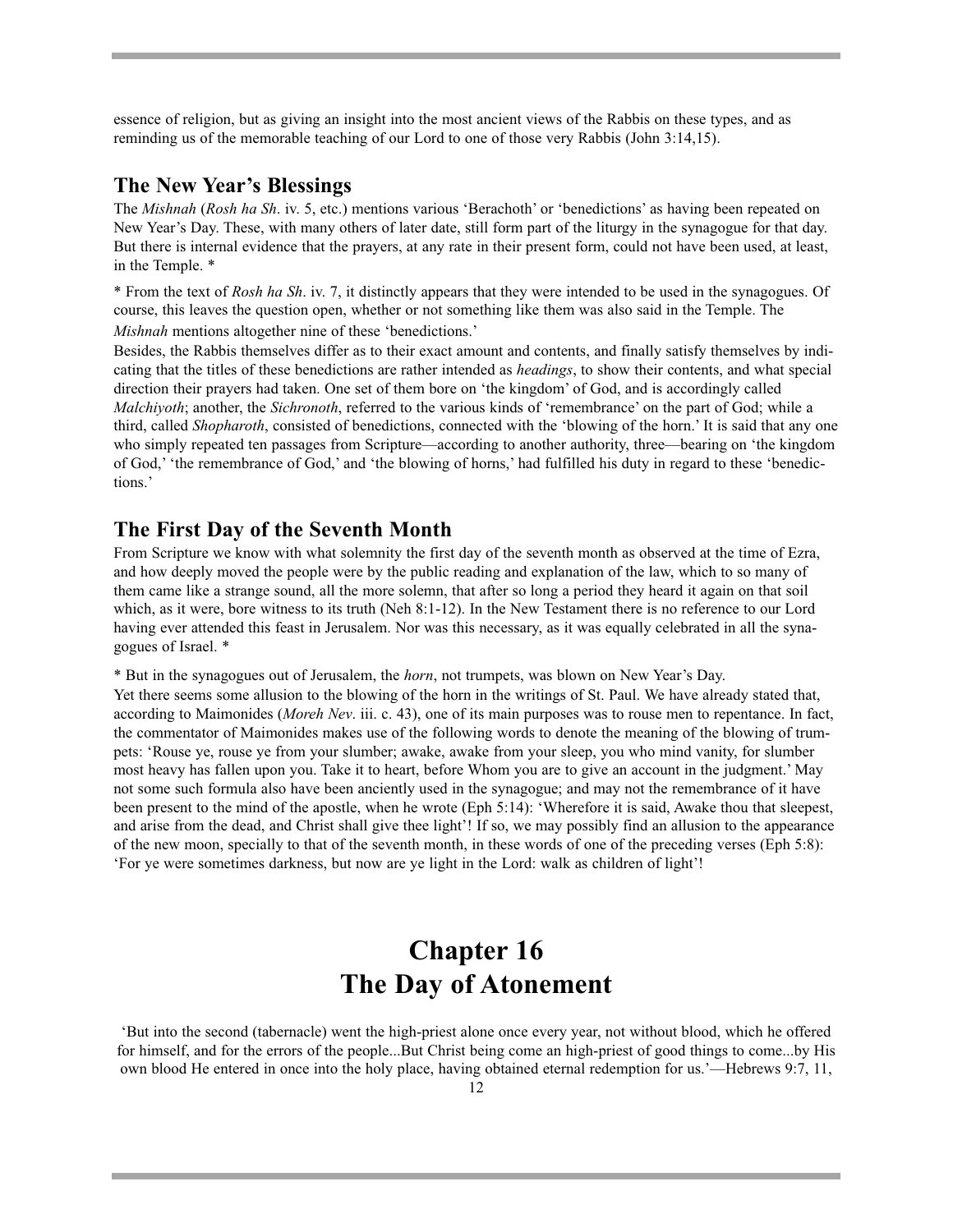#### **Weakness of the Law**

It may sound strange, and yet it is true, that the clearest testimony to 'the weakness and unprofitableness' 'of the commandment' is that given by 'the commandment' itself. The Levitical arrangements for the removal of sin bear on their forefront, as it were, this inscription: 'The law made nothing perfect'—having neither a perfect mediatorship in the priesthood, nor a perfect 'atonement' in the sacrifices, nor yet a perfect forgiveness as the result of both. 'For the law having a shadow of good things to come, and not the very image of the things, can never with those sacrifices which they offered year by year continually make the comers thereunto perfect' (Heb 10:1). And this appears, *first*, from the continual recurrence and the multiplicity of these sacrifices, which are intended the one to supplement the other, and yet always leave something to be still supplemented; and, *secondly*, from the broad fact that, in general, 'it is not possible that the blood of bulls and of goats should take away sins' (Heb 10:4). It is therefore evident that the Levitical dispensation, being stamped with imperfectness alike in the means which it employed for the 'taking away' of sin, and in the results which it obtained by these means, declared itself, like John the Baptist, only a 'forerunner,' the breaker up and preparer of the way—not the satisfying, but, on the contrary, the calling forth and 'the bringing in of a better hope' (Heb 7:19; see marginal rendering).

#### **The Day of Atonement**

As might have been expected, this 'weakness and unprofitableness of the commandment' became most apparent in the services of the day in which the Old Testament provision for pardon and acceptance attained, so to speak, its *climax*. On the Day of Atonement, not ordinary priests, but the high-priest *alone* officiated, and that not in his ordinary dress, nor yet in that of the ordinary priesthood, but in one peculiar to the day, and peculiarly expressive of purity. The worshippers also appeared in circumstances different from those on any other occasion, since they were to fast and to 'afflict their souls'; the day itself was to be 'a Sabbath of Sabbatism' (rendered 'Sabbath of rest' in Authorised Version), while its central services consisted of a series of grand expiatory sacrifices, unique in their character, purpose, and results, as described in these words: 'He shall make an atonement for the holy sanctuary, and he shall make an atonement for the tabernacle of the congregation, and for the altar, and he shall make an atonement for the priests, and for all the people of the congregation' (Lev 16:33). But even the need of such a Day of Atonement, after the daily offerings, the various festive sacrifices, and the private and public sin-offerings all the year round, showed the insufficiency of all such sacrifices, while the very offerings of the Day of Atonement proclaimed themselves to be only temporary and provisional, 'imposed until the time of reformation.' We specially allude here to the mysterious appearance of the so-called 'scape-goat,' of which we shall, in the sequel, have to give an account differing from that of previous writers.

#### **Its Names**

The names 'Day of Atonement,' or in the Talmud, which devotes to it a special tractate, simply '*the* day' (perhaps also in Hebrews 7:27 \*), and in the Book of Acts 'the fast' (Acts 27:9), sufficiently designate its general object.

\* In that case we should translate Hebrews 7:27, 'Who needeth not on each day (viz. of atonement), as those highpriests, to offer up his sacrifices,' etc.

It took place on the tenth day of the seventh month (*Tishri*), that is, symbolically, when the sacred or Sabbath of months had just attained its completeness. Nor must we overlook the position of that day relatively to the other festivals. The seventh or sabbatical month closed the festive cycle, the Feast of Tabernacles on the 15th of that month being the last in the year. But, as already stated, before that grand festival of harvesting and thanksgiving Israel must, as a nation, be reconciled unto God, for only a people at peace with God might rejoice before Him in the blessing with which He had crowned the year. And the import of the Day of Atonement, as preceding the Feast of Tabernacles, becomes only more striking, when we remember how that feast of harvesting prefigured the final ingathering of all nations. In connection with this point it may also be well to remember that the Jubilee Year was always proclaimed on the Day of Atonement (Lev 25:9). \*

\* According to the Jewish view, it was also the day on which Adam had both sinned and repented; that on which Abraham was circumcised; and that on which Moses returned from the mount and made atonement for the sin of the golden calf.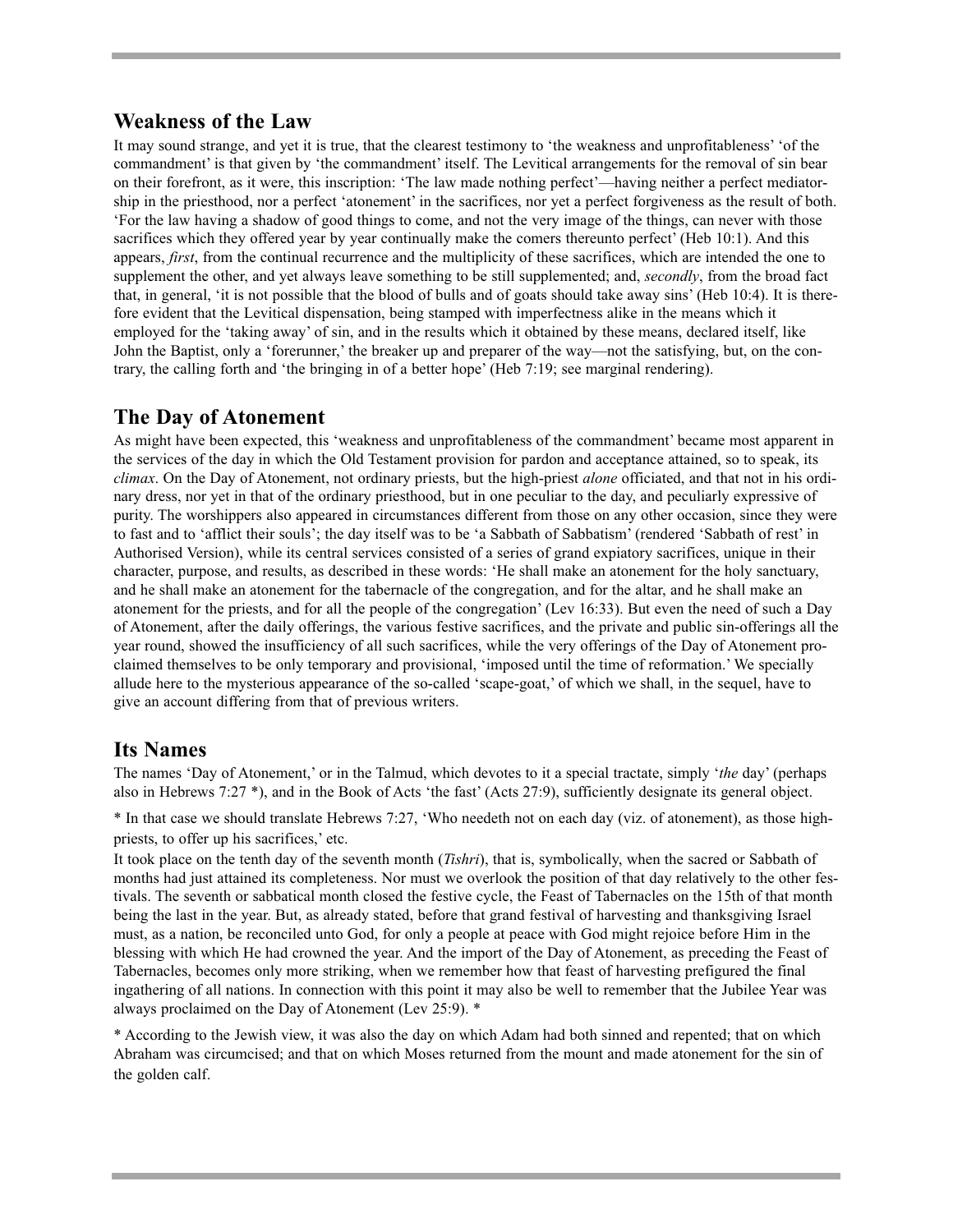## **The Teaching of Scripture about the Day**

In briefly reviewing the Divine ordinances about this day (Lev 16; 23:26-32; Num 29:11), we find that only on that one day in every year the high-priest was allowed to go into the Most Holy Place, and then arrayed in a peculiar white dress, which differed from that of the ordinary priests, in that its girdle also was white, and not of the Temple colours, while 'the bonnet' was of the same shape, though not the same material as 'the mitre,' which the highpriest ordinarily wore. The simple white of his array, in distinction to the 'golden garments' which he otherwise wore, pointed to the fact that on that day the high-priest appeared, not 'as the bridegroom of Jehovah,' but as bearing in his official capacity the emblem of that perfect purity which was sought by the expiations of that day. Thus in the prophecies of Zechariah the removal of Joshua's 'filthy garments' and the clothing him with 'change of raiment,' symbolically denoted—'I have caused thine iniquity to pass from thee' (Zech 3:3,4). Similarly those who stand nearest to God are always described as arrayed 'in white' (see Eze 9:2, etc.; Dan 10:5; 12:6). And because these were emphatically 'the holy garments,' 'therefore' the high-priest had to 'wash his flesh in water, and so put them on' (Lev 16:4), that is, he was not merely to wash his hands and feet, as before ordinary ministrations, but to bathe his whole body.

#### **Numbers 29:7-11**

From Numbers 29:7-11 it appears that the offerings on the Day of Atonement were really of a threefold kind—'the continual burnt-offering,' that is, the daily morning and evening sacrifices, with their meat- and drink-offerings; the festive sacrifices of the day, consisting for the high-priest and the priesthood, of 'a ram for a burnt-offering' (Lev 16:3), and for the people of one young bullock, one ram, and seven lambs of the first year (with their meat-offerings) for a burnt-sacrifice, and one kid of the goats for a sin-offering; and, thirdly, and chiefly, the peculiar expiatory sacrifices of the day, which were a young bullock as a *sin-offering* for the high-priest, his house, and the sons of Aaron, and another *sin-offering* for the people, consisting of two goats, one of which was to be killed and its blood sprinkled, as directed, while the other was to be sent away into the wilderness, bearing 'all the iniquities of the children of Israel, and all their transgressions in all their sins' which had been confessed 'over him,' and laid upon him by the high-priest. Before proceeding further, we note the following as the *order* of these sacrifices—first, the ordinary morning sacrifice; next the expiatory sacrifices for the high-priest, the priesthood, and the people (one bullock, and one of the two goats, the other being the so-called scape-goat); then the festive burnt-offerings of the priests and the people (Num 29:7-11), and with them another sin-offering; and, lastly, the ordinary evening sacrifice, being, as Maimonides observes, in all fifteen sacrificial animals. According to Jewish tradition, the whole of the services of that day were performed by the high-priest himself, of course with the assistance of others, for which purpose more than 500 priests were said to have been employed. Of course, if the Day of Atonement fell on a Sabbath, besides all these, the ordinary Sabbath sacrifices were also offered. On a principle previously explained, the high-priest purchased from his own funds the sacrifices brought for himself and his house, the priesthood, however, contributing, in order to make them sharers in the offering, while the public sacrifices for the whole people were paid for from the Temple treasury. Only while officiating in the distinctly expiatory services of the day did the high-priest wear his 'linen garments'; in all the others he was arrayed in his 'golden vestments.' This necessitated a frequent change of dress, and before each he bathed his whole body. All this will be best understood by a more detailed account of the order of service, as given in the Scriptures and by tradition.

#### **The Duties of the High-priest**

Seven days before the Day of Atonement the high-priest left his own house in Jerusalem, and took up his abode in his chambers in the Temple. A substitute was appointed for him, in case he should die or become Levitically unfit for his duties. Rabbinical punctiliousness went so far as to have him twice sprinkled with the ashes of the red heifer—on the 3rd and the 7th day of his week of separation—in case he had unwittingly to himself, been defiled by a dead body (Num 19:13). \*

\* May not the 'sprinkling of the ashes of an heifer' in Hebrews 9:13 refer to this? The whole section bears on the Day of Atonement.

During the whole of that week, also, he had to practise the various priestly rites, such as sprinkling the blood, burning the incense, lighting the lamp, offering the daily sacrifice, etc. For, as already stated, every part of that day's services devolved on the high-priest, and he must not commit any mistake. Some of the elders of the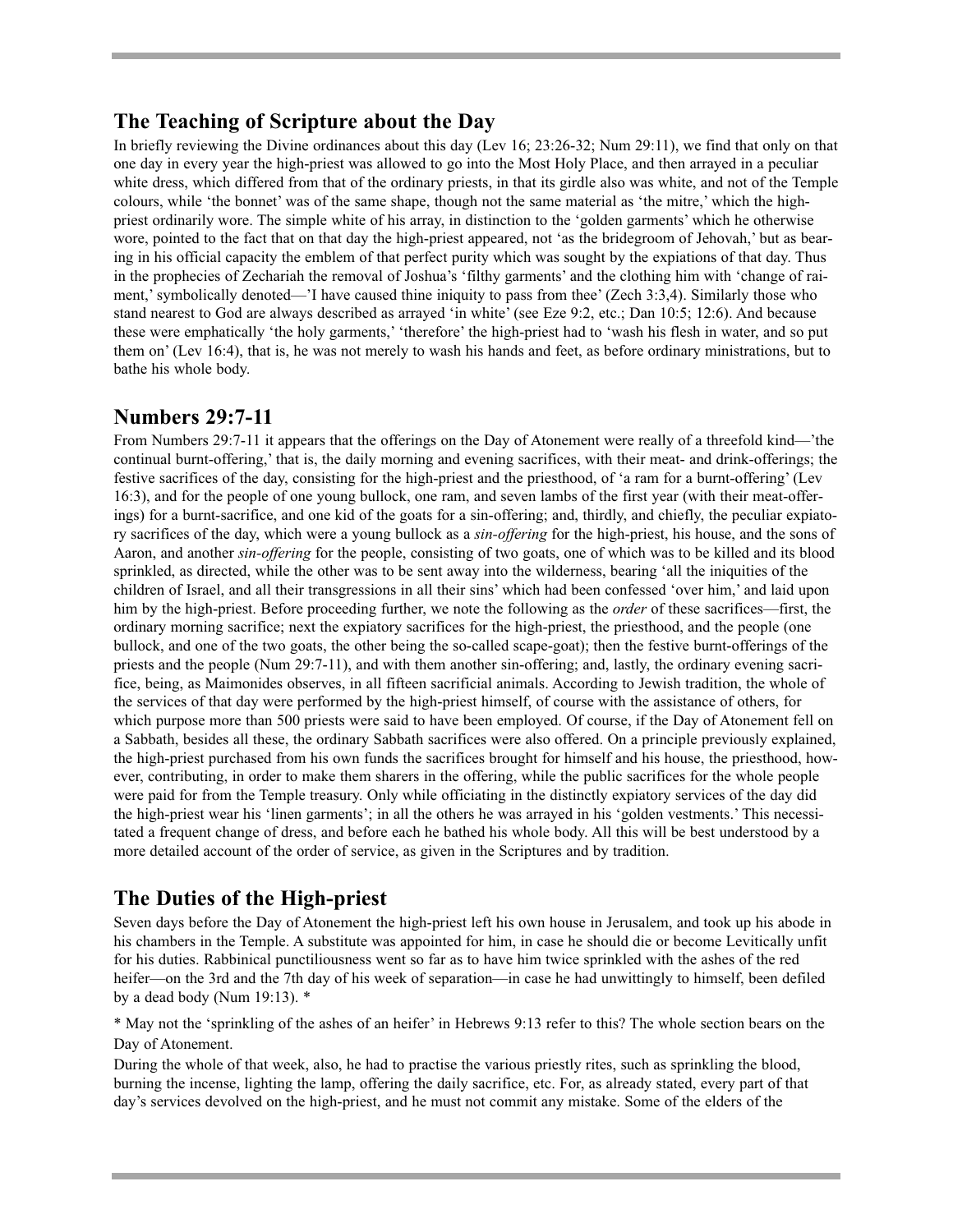Sanhedrim were appointed to see to it, that the high-priest fully understood, and knew the meaning of the service, otherwise they were to instruct him in it. On the eve of the Day of Atonement the various sacrifices were brought before him, that there might be nothing strange about the services of the morrow. Finally, they bound him by a solemn oath not to change anything in the rites of the day. This was chiefly for fear of the Sadducean notion, that the incense should be lighted *before* the high-priest actually entered into the Most Holy Place; while the Pharisees held that this was to be done only within the Most Holy Place itself.  $*$ 

\* The only interesting point here is the Scriptural argument on which the Sadducees based their view. They appealed to Leviticus 16:2, and explained the expression, 'I will appear in the cloud upon the mercy-seat,' in a rationalistic sense as applying to the cloud of incense, not to that of the Divine Presence, while the Pharisees appealed to verse 13.

The evening meal of the high-priest before the great day was to be scanty. All night long he was to be hearing and expounding the Holy Scriptures, or otherwise kept employed, so that he might not fall asleep (for special Levitical reasons). At midnight the lot was cast for removing the ashes and preparing the altar; and to distinguish the Day of Atonement from all others, *four*, instead of the usual three, fires were arranged on the great altar of burnt-offering.

# **The Morning Service**

The services of the day began with the first streak of morning light. Already the people had been admitted into the sanctuary. So jealous were they of any innovation or alteration, that only a linen cloth excluded the high-priest from public view, when, each time before changing his garments, he bathed—not in the ordinary place of the priests, but in one specially set apart for his use. Altogether he changed his raiments and washed his whole body *five* times on that day, \* and his hands and feet *ten* times. \*\*

\* In case of age or infirmity, the bath was allowed to be heated, either by adding warm water, or by putting hot irons into it.

\*\* The high-priest did not on that day wash in the ordinary laver, but in a golden vessel specially provided for the purpose.

When the first dawn of morning was announced in the usual manner, the high-priest put off his ordinary (layman's) dress, bathed, put on his golden vestments, washed his hands and feet, and proceeded to perform all the principal parts of the ordinary morning service. Tradition has it, that immediately after that, he offered certain parts of the burnt-sacrifices for the day, viz. the bullock and the seven lambs, reserving his own ram and that of the people, as well as the sin-offering of a kid of the goats (Num 29:8-11), till after the special expiatory sacrifices of the day had been brought. But the text of Leviticus 16:24 is entirely against this view, and shows that the *whole* of the burntofferings and the festive sin-offering were brought *after* the expiatory services. Considering the relation between these services and sacrifices, this might, at any rate, have been expected, since a burnt-offering could only be acceptable *after*, not before, expiation.

# **The Sin-offering**

The morning service finished, the high-priest washed his hands and feet, put off his golden vestments, bathed, put on his 'linen garments,' again washed his hands and feet, and proceeded to the peculiar part of the day's services. The bullock for his sin-offering stood between the Temple-porch and the altar. It was placed towards the south, but the high-priest, who stood facing the east (that is, the worshippers), turned the head of the sacrifice towards the west (that is, to face the sanctuary). He then laid both his hands upon the head of the bullock, and confessed as follows:—'Ah, JEHOVAH! I have committed iniquity; I have transgressed; I have sinned—I and my house. Oh, then, JEHOVAH, I entreat Thee, cover over (atone for, let there be atonement for) the iniquities, the transgressions, and the sins which I have committed, transgressed, and sinned before Thee, I and my house—even as it is written in the law of Moses, Thy servant: "For, on that day will He cover over (atone) for you to make you clean; from all your transgressions before JEHOVAH ye shall be cleansed."' It will be noticed that in this solemn confession the name JEHOVAH occurred three times. Other three times was it pronounced in the confession which the high-priest made over the same bullock for the priesthood; a seventh time was it uttered when he cast the lot as to which of the two goats was to be 'for JEHOVAH'; and once again he spoke it three times in the confession over the socalled 'scape-goat' which bore the sins of the people. All these *ten* times the high-priest pronounced the very name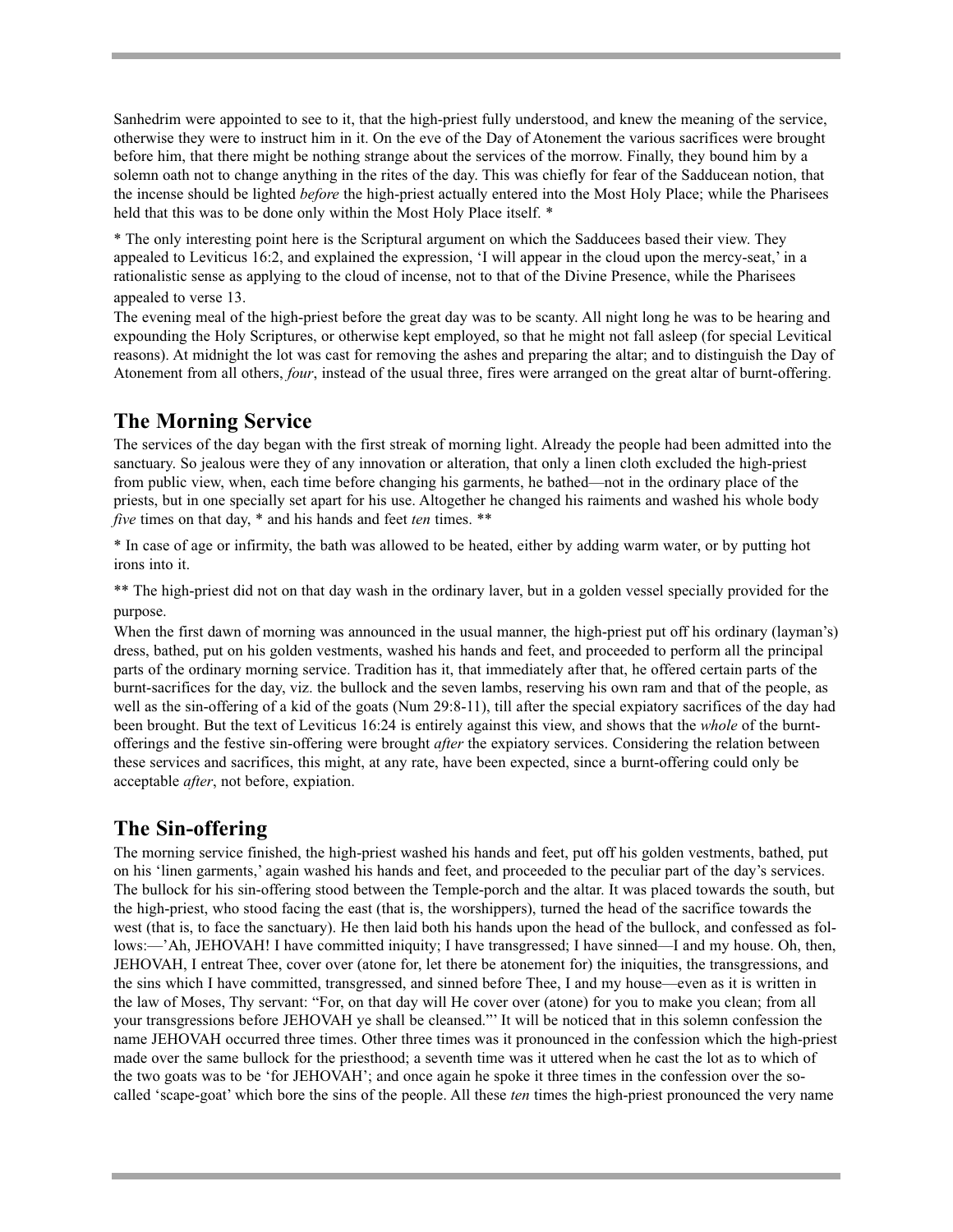of JEHOVAH, and, as he spoke it, those who stood near cast themselves with their faces on the ground, while the multitude responded: 'Blessed be the Name; the glory of His kingdom is for ever and ever' (in support of this benediction, reference is made to Deut 32:3). Formerly it had been the practice to pronounce the so-called 'Ineffable Name' distinctly, but afterwards, when some attempted to make use of it for magical purposes, it was spoken with bated breath, and, as one relates (Rabbi Tryphon in the *Jerus. Talm*.) \* who had stood among the priests in the Temple and listened with rapt attention to catch the mysterious name, it was lost amidst the sound of the priests' instruments, as they accompanied the benediction of the people.

\* Possibly some readers may not know that the Jews never pronounce the word *Jehovah*, but always substitute for it 'Lord' (printed in capitals in the Authorised Version). Indeed, the right pronunciation of the word has been lost, and is matter of dispute, all that we have in the Hebrew being the letters I. H. V. H.—forming the so-called *tetragrammaton*, or 'four-lettered word.'

#### **Choosing the Scape-goat**

The first part of the expiatory service—that for the priesthood—had taken place close to the Holy Place, between the porch and the altar. The next was performed close to the worshipping people. In the eastern part of the Court of Priests, that is, close to the worshippers, and on the north side of it, stood an urn, called *Calpi*, in which were two lots of the same shape, size, and material—in the second Temple they were of gold; the one bearing the inscription 'la-JEHOVAH,' for Jehovah, the other 'la-Azazel,' for Azazel, leaving the expression (Lev 16:8,10,26) (rendered 'scape-goat' in the Authorised Version) for the present untranslated. These two goats had been placed with their backs to the people and their faces towards the sanctuary (westwards). The high-priest now faced the people, as, standing between his substitute (at his right hand) and the head of the course on ministry (on his left hand), he shook the urn, thrust his two hands into it, and at the same time drew the two lots, laying one on the head of each goat. Popularly it was deemed of good augury if the right-hand lot had fallen 'for Jehovah.' The two goats, however, must be altogether alike in look, size, and value; indeed, so earnestly was it sought to carry out the idea that these two formed parts of one and the same sacrifice, that it was arranged they should, if possible, even be purchased at the same time. The importance of this view will afterwards be explained.

# **The Goat Shown to the People**

The lot having designated each of the two goats, the high-priest tied a tongue-shaped piece of scarlet cloth to the horn of the goat for Azazel—the so-called 'scape-goat'—and another round the throat of the goat for Jehovah, which was to be slain. The goat that was to be sent forth was now turned round towards the people, and stood facing them, waiting, as it were, till their sins should be laid on him, and he would carry them forth into 'a land not inhabited.' Assuredly a more marked type of Christ could not be conceived, as He was brought forth by Pilate and stood before the people, just as He was about to be led forth, bearing the iniquity of the people. And, as if to add to the significance of the rite, tradition has it that when the sacrifice was fully accepted the scarlet mark which the scape-goat had borne became white, to symbolise the gracious promise in Isaiah 1:18; but it adds that this miracle did not take place for forty years before the destruction of the Temple!

# **The Confession of Sin and the Sacrifice**

With this presentation of the scape-goat before the people commenced the third and most solemn part of the expiatory services of the day. The high-priest now once more returned towards the sanctuary, and a second time laid his two hands on the bullock, which still stood between the porch and the altar, to confess over him, not only as before, his own and his household's sins, but also those of the priesthood. The formula used was precisely the same as before, with the addition of the words, 'the seed of Aaron, Thy holy people,' both in the confession and in the petition for atonement. Then the high-priest killed the bullock, caught up his blood in a vessel, and gave it to an attendant to keep it stirring, lest it should coagulate. Advancing to the altar of burnt-offering, he next filled the censer with burning coals, and then ranged a handful of frankincense in the dish destined to hold it. Ordinarily, everything brought in actual ministry unto God must be carried in the right hand—hence the incense in the right and the censer in the left. But on this occasion, as the censer for the Day of Atonement was larger and heavier than usual, the high-priest was allowed to reverse the common order. Every eye was strained towards the sanctuary as, slowly bearing the censer and the incense, the figure of the white-robed high-priest was seen to disappear within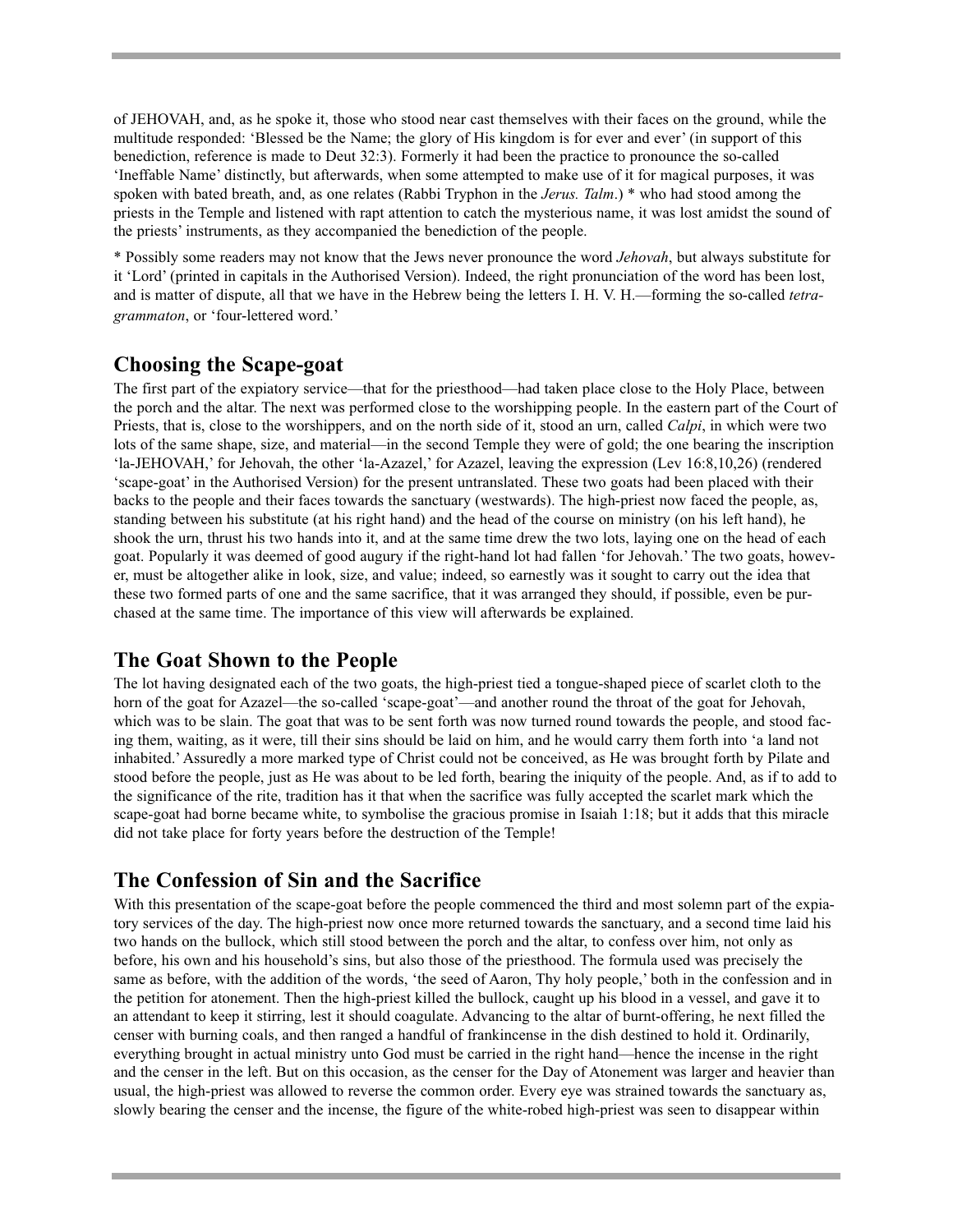the Holy Place. After that nothing further could be seen of his movements.

#### **The Mercy-seat**

The curtain of the Most Holy Place was folded back, and the high-priest stood alone and separated from all the people in the awful gloom of the Holiest of All, only lit up by the red glow of the coals in the priest's censer. In the first Temple the ark of God had stood there with the 'mercy-seat' over-shadowing it; above it, the visible presence of Jehovah in the cloud of the *Shechinah*, and on either side the outspread wings of the cherubim; and the highpriest had placed the censer between the staves of the ark. But in the Temple of Herod there was neither *Shechinah* nor ark—all was empty; and the high-priest rested his censer on a large stone, called the 'foundation-stone.' He now most carefully emptied the incense into his hand, and threw it on the coals of the censer, as far from himself as possible, and so waited till the smoke had filled the Most Holy Place. Then, retreating backwards, he prayed outside the veil as follows: \* 'May it please Thee, O Lord our God, and the God of our fathers, that neither this day nor during this year any captivity come upon us. Yet, if captivity befall us this day or this year, let it be to a place where the law is cultivated. May it please Thee, O Lord our God, and the God of our fathers, that want come not upon us, either this day or this year. But if want visit us this day or this year, let it be due to the liberality of our charitable deeds. May it please Thee, O Lord our God, and the God of our fathers, that this year may be a year of cheapness, of fulness, of intercourse and trade; a year with abundance of rain, of sunshine, and of dew; one in which Thy people Israel shall not require assistance one from another. And listen not to the prayers of those who are about to set out on a journey. \*\* And as to Thy people Israel, may no enemy exalt himself against them. May it please Thee, O Lord our God, and the God of our fathers, that the houses of the men of Saron may not become their graves.' \*\*\* The high-priest was not to prolong this prayer, lest his protracted absence might fill the people with fears for his safety.

\* We give the prayer in its simplest form from the Talmud. But we cannot help feeling that its *form* savours of later than Temple-times. Probably only its substance dates from those days, and each high-priest may have been at liberty to formulate it according to his own views.

\*\* Who might pray against the fall of rain. It must be remembered that the autumn rains, on which the fruitfulness of the land depended, were just due.

\*\*\* This on account of the situation of that valley, which was threatened either by sudden floods or by dangerous landslips.

#### **The Sprinkling of the Blood**

While the incense was offering in the Most Holy Place the people withdrew from proximity to it, and worshipped in silence. At last the people saw the high-priest emerging from the sanctuary, and they knew that the service had been accepted. Rapidly he took from the attendant, who had kept it stirring, the blood of the bullock. Once more he entered into the Most Holy Place, and sprinkled with his finger once upwards, towards where the mercy-seat had been, and seven times downwards, counting as he did so : 'Once' (upwards), 'once and once' (downwards), 'once and twice' and so on to 'once and seven times,' always repeating the word 'once,' which referred to the upwards sprinkling, so as to prevent any mistake. Coming out from the Most Holy Place, the high-priest now deposited the bowl with the blood before the veil. Then he killed the goat set apart for Jehovah, and, entering the Most Holy Place a third time, sprinkled as before, once upwards and seven times downwards, and again deposited the bowl with the blood of the goat on a second golden stand before the veil. Taking up the bowl with the bullock's blood, he next sprinkled once upwards and seven times downwards towards the veil, outside the Most Holy Place, and then did the same with the blood of the goat. Finally, pouring the blood of the bullock into the bowl which contained that of the goat, and again the mixture of the two into that which had held the blood of the bullock, so as thoroughly to commingle the two, he sprinkled each of the horns of the altar of incense, and then, making a clear place on the altar, seven times the top of the altar of incense. Thus he had sprinkled forty-three times with the expiatory blood, taking care that his own dress should never be spotted with the sin-laden blood. What was left of the blood the high-priest poured out on the west side of the base of the altar of burnt-offering.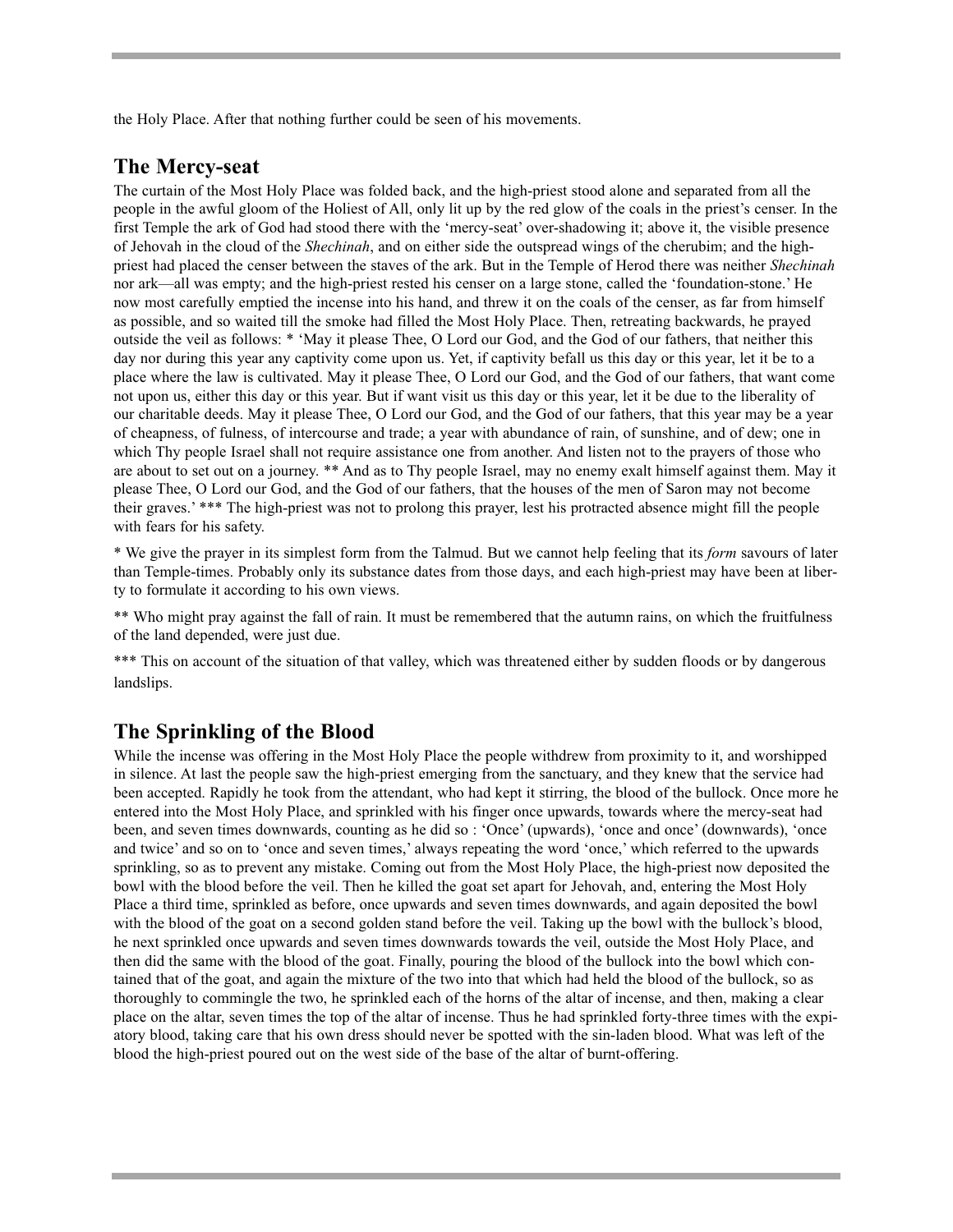### **The Cleansing Completed**

By these expiatory sprinklings the high-priest had cleansed the sanctuary in all its parts from the defilement of the priesthood and the worshippers. The Most Holy Place, the veil, the Holy Place, the altar of incense, and the altar of burnt-offering were now clean alike, so far as the priesthood and as the people were concerned; and in their relationship to the sanctuary both priests and worshippers were atoned for. So far as the law could give it, there was now again free access for all; or, to put it otherwise, the continuance of typical sacrificial communion with God was once more restored and secured. Had it not been for these services, it would have become impossible for priests and people to offer sacrifices, and so to obtain the forgiveness of sins, or to have fellowship with God. But the *consciences* were not yet free from a sense of personal guilt and sin. That remained to be done through the 'scape-goat.' All this seems clearly implied in the distinctions made in Leviticus 16:33: 'And he shall make an atonement for the holy sanctuary, and he shall make an atonement for the tabernacle of the congregation, and for the altar, and he shall make an atonement for the priests, and for all the people of the congregation.'

#### **The Scape-goat**

Most solemn as the services had hitherto been, the worshippers would chiefly think with awe of the high-priest going into the immediate presence of God, coming out thence alive, and securing for them by the blood the continuance of the Old Testament privileges of sacrifices and of access unto God through them. What now took place concerned them, if possible, even more nearly. Their own personal guilt and sins were now to be removed from them, and that in a symbolical rite, at one and the same time the most mysterious and the most significant of all. All this while the 'scape-goat,' with the 'scarlet-tongue,' telling of the guilt it was to bear, had stood looking eastwards, confronting the people, and waiting for the terrible load which it was to carry away 'unto a land not inhabited.' Laying both his hands on the head of this goat, the high-priest now confessed and pleaded: 'Ah, JEHOVAH! they have committed iniquity; they have transgressed; they have sinned—Thy people, the house of Israel. Oh, then, JEHOVAH! cover over (atone for), I entreat Thee, upon their iniquities, their transgressions, and their sins, which they have wickedly committed, transgressed, and sinned before Thee—Thy people, the house of Israel. As it is written in the law of Moses, Thy servant, saying: "For on that day shall it be covered over (atoned) for you, to make you clean from all your sins before JEHOVAH ye shall be cleansed."' And while the prostrate multitude worshipped at the name of Jehovah, the high-priest turned his face towards them as he uttered the last words, '*Ye shall be cleansed*!' as if to declare to them the absolution and remission of their sins.

# **The Goat Sent into the Wilderness**

Then a strange scene would be witnessed. The priests led the sin-burdened goat out through 'Solomon's Porch,' and, as tradition has it, through the eastern gate, which opened upon the Mount of Olives. \*

\* The Talmud has it, that the foreign Jews present used to burst into words and deeds of impatience, that the 'sinbearer' might be gone.

Here an arched bridge spanned the intervening valley, and over it they brought the goat to the Mount of Olives, where one, specially appointed for the purpose, took him in charge. Tradition enjoins that he should be a stranger, a non-Israelite, as if to make still more striking the type of Him who was delivered over by Israel unto the Gentiles! Scripture tells us no more of the destiny of the goat that bore upon him all the iniquities of the children of Israel, than that they 'shall send him away by the hand of a fit man into the wilderness,' and that 'he shall let go the goat in the wilderness' (Lev 16:22). But tradition supplements this information. The distance between Jerusalem and the beginning of 'the wilderness' is computed at ninety *stadia*, making precisely ten intervals, each half a Sabbath-day's journey from the other. At the end of each of these intervals there was a station, occupied by one or more persons, detailed for the purpose, who offered refreshment to the man leading the goat, and then accompanied him to the next station. By this arrangement two results were secured: some trusted persons accompanied the goat all along his journey, and yet none of them walked more than a Sabbath-day's journey—that is, half a journey going and the other half returning. At last they reached the edge of the wilderness. Here they halted, viewing afar off, while the man led forward the goat, tore off half the 'scarlet-tongue,' and stuck it on a projecting cliff; then, leading the animal backwards, he pushed it over the projecting ledge of rock. There was a moment's pause, and the man, now defiled by contact with the sin-bearer, retraced his steps to the last of the ten stations, where he spent the rest of the day and the night. But the arrival of the goat in the wilderness was immediately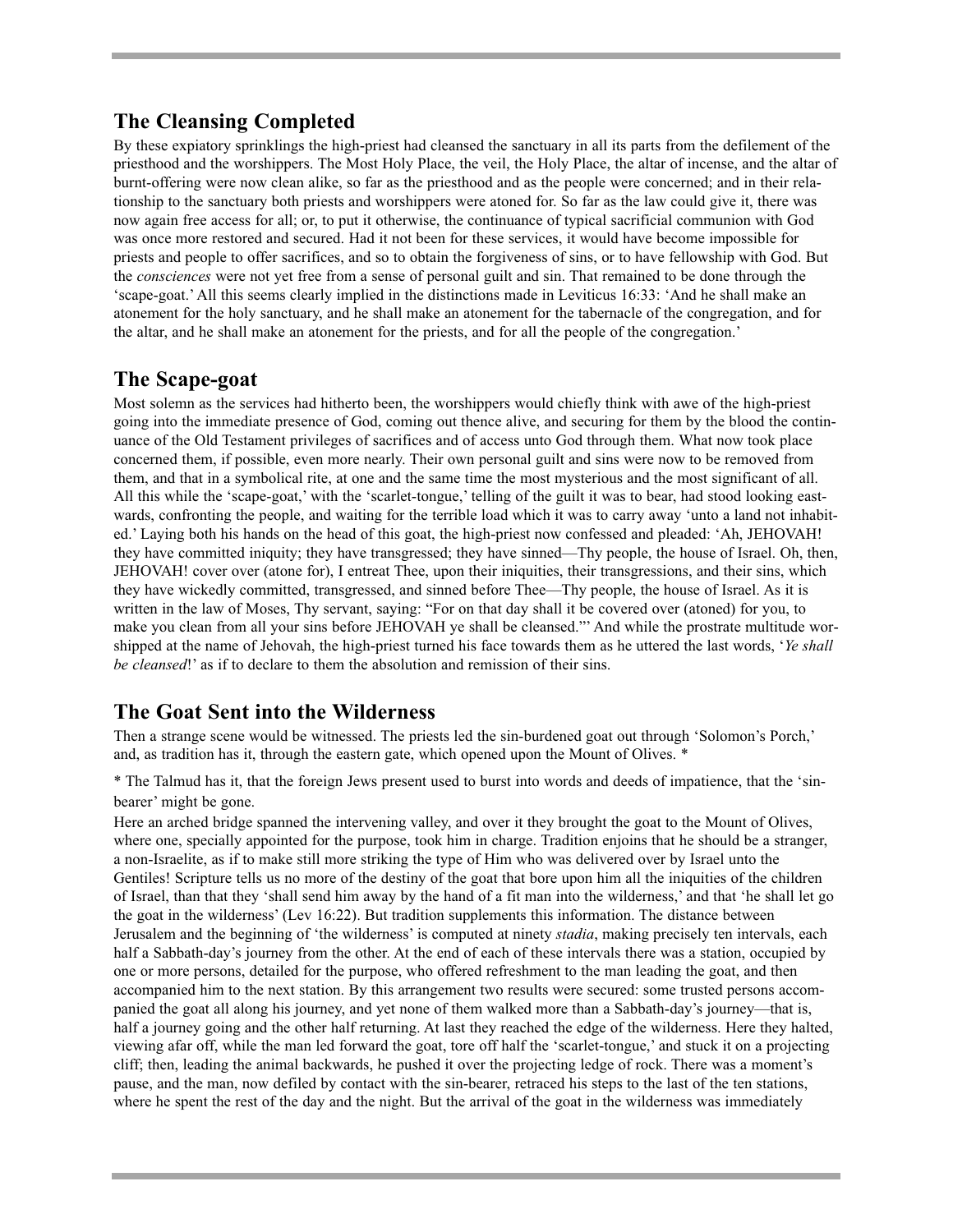telegraphed, by the waving of flags, from station to station, till, a few minutes after its occurrence, it was known in the Temple, and whispered from ear to ear, that 'the goat had borne upon him all their iniquities into a land not inhabited.'

### **The Meaning of the Rite**

What then was the meaning of a rite on which such momentous issue depended? Everything about it seems strange and mysterious—the lot that designated it, and that 'to Azazel'; the fact, that though the highest of all sin-offerings, it was neither sacrificed nor its blood sprinkled in the Temple; and the circumstance that it really was only *part* of a sacrifice—the two goats together forming one sacrifice, one of them being killed, and the other 'let go,' there being no other analogous case of the kind except at the purification of a leper, when one bird was killed and the other dipped in its blood, and let go free. Thus these two sacrifices—one in the removal of what symbolically represented indwelling sin, the other contracted guilt—agreed in requiring two animals, of whom one was killed, the other 'let go.' This is not the place to discuss the various views entertained of the import of the scape-goat. But it is destructive of one and all of the received interpretations, that the sins of the people were confessed not on the goat which was killed, but on that which was 'let go in the wilderness,' and that it was this goat—not the other—which 'bore upon him all the iniquities' of the people. So far as the conscience was concerned, this goat was the real and the only sin-offering 'for all the iniquities of the children of Israel, and all their transgressions in all their sins,' for upon it the high-priest laid the sins of the people, after he had by the blood of the bullock and of the other goat 'made an end of reconciling the Holy Place, and the tabernacle of the congregation, and the altar' (Lev 16:20). The blood sprinkled had effected this; but it had done no more, and it could do no more, for it 'could not make him that did the service perfect, as pertaining to the conscience' (Heb 9:9). The symbolical representation of *this* perfecting was by the live goat, which, laden with the confessed sins of the people, carried them away into 'the wilderness' to 'a land not inhabited.' The only meaning of which this seems really capable, is that though confessed guilt was removed from the people to the head of the goat, as the symbolical substitute, yet as the goat was not killed, only sent far away, into 'a land not inhabited,' so, under the Old Covenant, sin was not really blotted out, only put away from the people, and put aside till Christ came, not only to take upon Himself the burden of transgression, but to *blot it out and to purge it away*. \*

\* May there be here also a reference to the doctrine of Christ's descent into *Hades*?

# **The Teaching of Scripture**

Thus viewed, not only the text of Leviticus 16, but the language of Hebrews 9 and 10, which chiefly refer to the Day of Atonement, becomes plain. The 'blood,' both of the bullock and of the goat which the high-priest carried 'once a year' within 'the sacred veil,' was 'offered for himself (including the priesthood) and for the errors (or rather ignorances) of the people.' In the language of Leviticus 16:20, it reconciled 'the Holy Place, and the tabernacle of the congregation, and the altar,' that is, as already explained, it rendered on the part of priests and people the continuance of sacrificial worship possible. But this live scape-goat 'let go' in the wilderness, over which, in the exhaustive language of Leviticus 16:21, the high-priest had confessed and on which he had laid '*all* the iniquities of the children of Israel, and *all* their transgressions in *all* their sins,' meant something quite different. It meant the inherent 'weakness and unprofitableness of the commandment'; it meant, that 'the law made nothing perfect, but was the bringing in of a better hope'; that in the covenant mercy of God guilt and sin were indeed removed from the people, that they were 'covered up,' and in that sense atoned for, or rather that they were both 'covered up' and removed, but that they were not really *taken away and destroyed* till Christ came; that they were only taken into a land not inhabited, till He should blot it out by His own blood; that the provision which the Old Testament made was only preparatory and temporary, until the 'time of the reformation'; and that hence real and true forgiveness of sins, and with it the spirit of adoption, could only be finally obtained after the death and resurrection of 'the Lamb of God which taketh away the sin of the world.' Thus in the fullest sense it was true of the 'fathers,' that 'these all...*received* not the promise: God having provided some better things for us, that they without us should not be made perfect.' For 'the law having a shadow of the good things to come,' could not 'make the comers thereunto perfect'; nor yet was it possible 'that the blood of bulls and of goats should take away sins.' The live goat 'let go' was every year a remover of sins which yet were never really removed in the sense of being blotted out—only deposited, as it were, and reserved till He came 'whom God hath set forth as a propitiation...because of the passing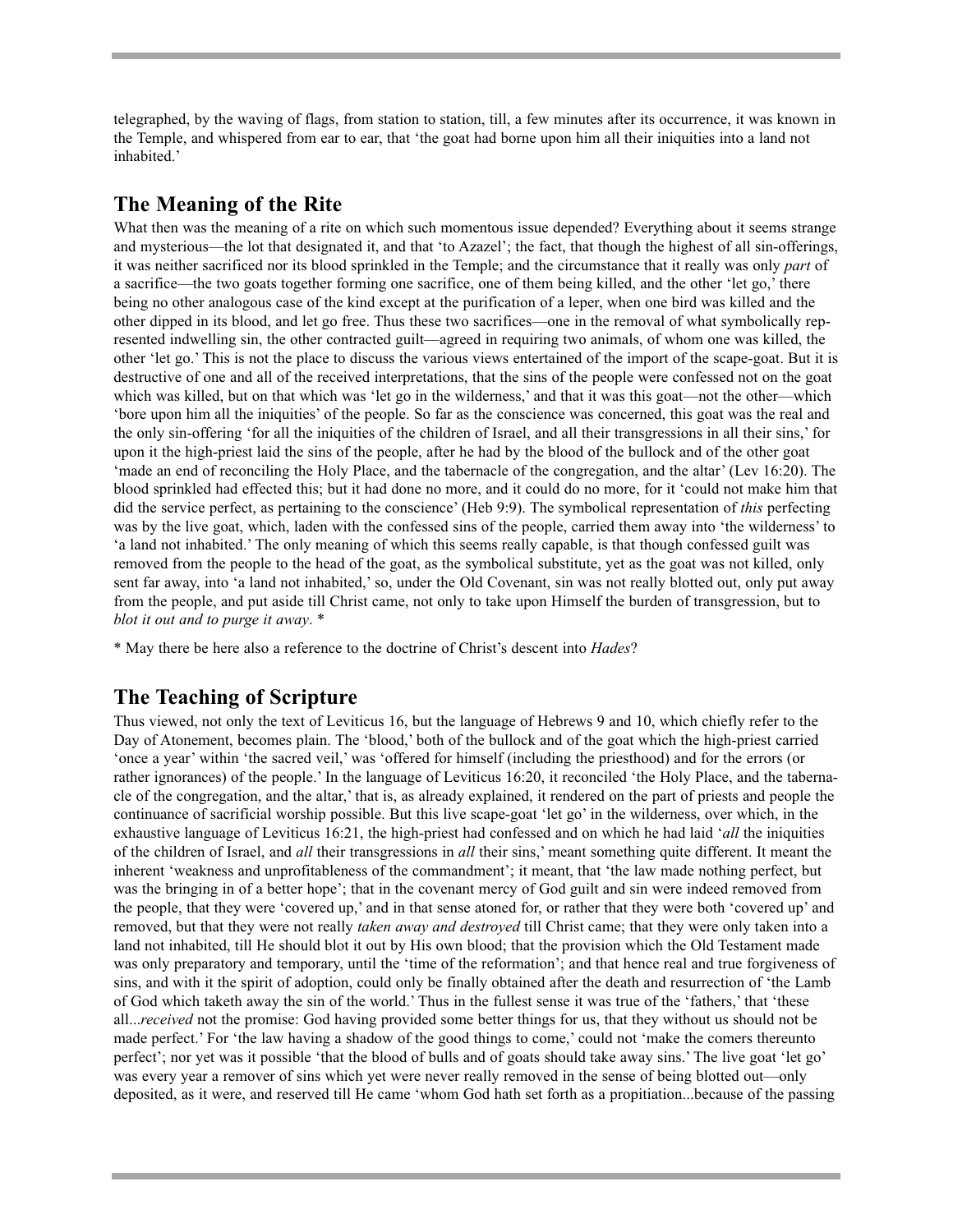over of the former sins, in the forbearance of God' (Rom 3:25). \*

\* We have generally adopted the rendering of Dean Alford, where the reader will perceive any divergence from the Authorised Version.

'And for this cause He is the mediatory of a new covenant, in order that, death having taken place for the propitiation of the transgressions under the first covenant, they which have been called may receive the promise of the eternal inheritance' (Heb 9:15).

This is not the place for following the argument further. Once understood, many passages will recur which manifest how the Old Testament removal of sin was shown in the law itself to have been complete indeed, so far as the individual was concerned, but not really and in reference to God, till He came to Whom as the reality these types pointed, and Who 'now once at the end of the world hath been manifested to put away sin by the sacrifice of Himself' (Heb 9:26). And thus did the types themselves prove their own inadequacy and insufficiency, showing that they had only 'a shadow of the good things to come, and not the very image of the things themselves' (Heb 10:1). With this also agree the terms by which in the Old Testament atonement is designated as a 'covering up' by a substitute, and the mercy-seat as 'the place of covering over.'

#### **The Term 'la-Azazel'**

After this it is comparatively of secondary importance to discuss, so far as we can in these pages, the question of the meaning of the term 'la-Azazel' (Lev 16:8,10,26). Both the interpretation which makes it a designation of the goat itself (as 'scape-goat' in our Authorised Version), and that which would refer it to a certain locality in the wilderness, being, on many grounds, wholly untenable, two other views remain, one of which regards *Azazel* as a person, and denoting *Satan*; while the other would render the term by 'complete removal.' The insurmountable difficulties connected with the first of these notions lie on the surface. In reference to the second, it may be said that it not only does violence to Hebrew grammar, but implies that the goat which was to be for 'complete removal' was not even to be sacrificed, but actually 'let go!' Besides, what in that case could be the object of the first goat which *was* killed, and whose blood was sprinkled in the Most Holy Place? We may here at once state, that the later Jewish practice of pushing the goat over a rocky precipice was undoubtedly on *innovation*, in no wise sanctioned by the law of Moses, and not even introduced at the time the Septuagint translation was made, as its rendering of Leviticus 16:26 shows. The *law* simply ordained that the goat, once arrived in 'the land not inhabited,' was to be 'let go' free, and the Jewish ordinance of having it pushed over the rocks is signally characteristic of the Rabbinical perversion of its spiritual type. The word *Azazel*, which only occurs in Leviticus 16, is by universal consent derived from a root which means 'wholly to put aside,' or, 'wholly to go away.' Whether, therefore, we render 'la-Azazel' by 'for him who is wholly put aside,' that is, the sin-bearing Christ, or 'for being wholly separated,' or 'put wholly aside or away,' the truth is still the same, as pointing through the temporary and provisional removal of sin by the goat 'let go' in 'the land not inhabited,' to the final, real, and complete removal of sin by the Lord Jesus Christ, as we read it in Isaiah 53:6: 'Jehovah hath made the iniquities of us all to meet on Him.'

#### **The Carcasses Burnt 'Outside the City'**

While the scape-goat was being led into the wilderness, the high-priest proceeded to cut up the bullock and the goat with whose blood he had previously 'made atonement,' put the 'inwards' in a vessel which he committed to an attendant, and sent the carcasses to be burnt 'outside the city,' in the place where the Temple ashes were usually deposited. Then, according to tradition, the high-priest, still wearing the linen garments, \* went into the 'Court of the Women,' and read the passages of Scripture bearing on the Day of Atonement, viz. Leviticus 16; 23:27-32; also repeating by heart Numbers 29:7-11.

\* But this was not strictly necessary; he might in this part of the service have even officiated in his ordinary layman's dress.

A series of prayers accompanied this reading of the Scriptures. The most interesting of these supplications may be thus summed up:—Confession of sin with prayer for forgiveness, closing with the words, '*Praise be to Thee, O Lord, Who in Thy mercy forgivest the sins of Thy people Israel*'; prayer for the permanence of the Temple, and that the Divine Majesty might shine in it, closing with—'*Praise be to Thee, O Lord, Who inhabitest Zion*'; prayer for the establishment and safety of Israel, and the continuance of a king among them, closing—'*Thanks be to Thee, O Lord, Who hast chosen Israel*'; prayer for the priesthood, that all their doings, but especially their sacred services,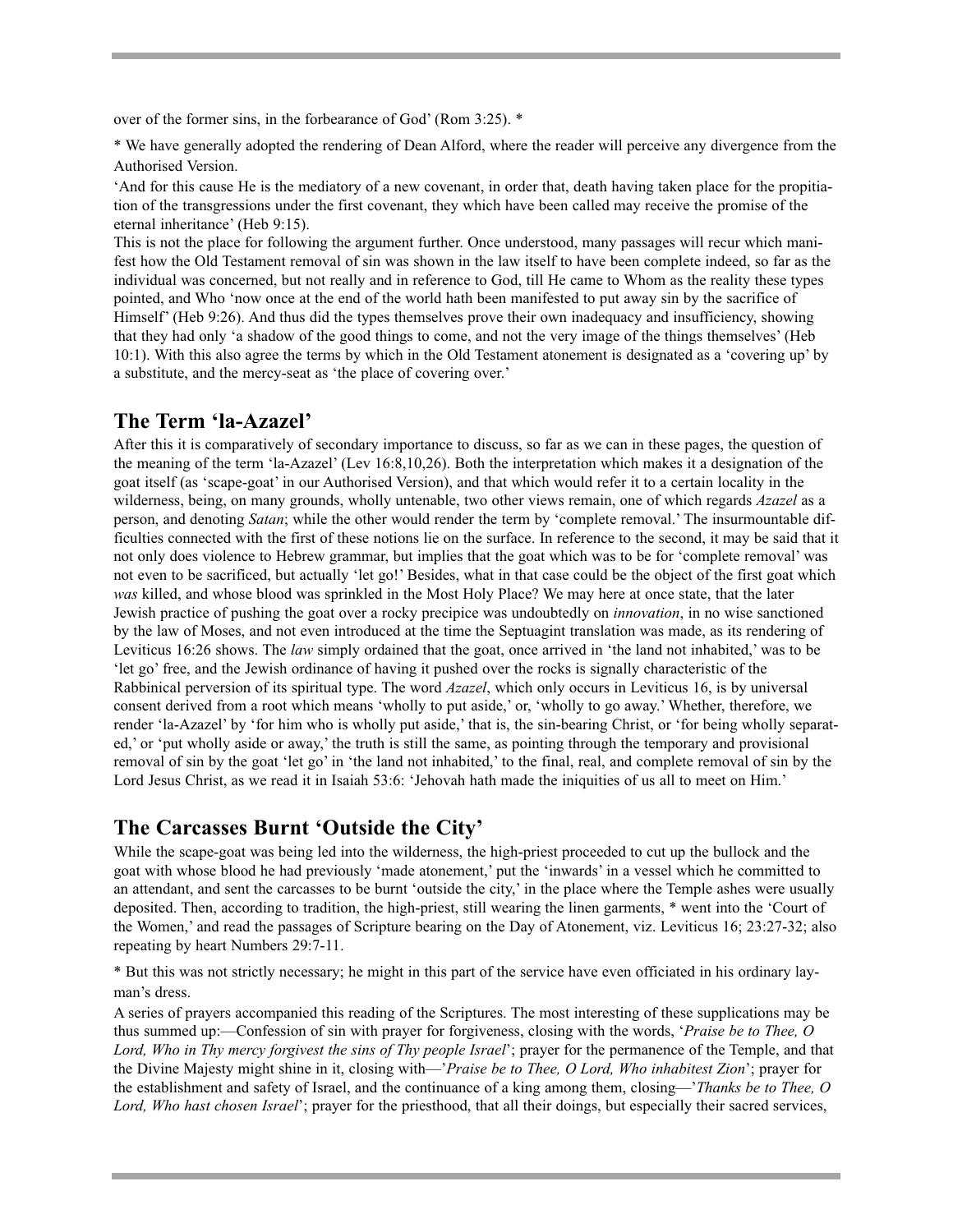might be acceptable unto God, and He be gracious unto them, closing with—'*Thanks be to Thee, O Lord, Who hast sanctified the priesthood*'; and, finally (in the language of Maimonides), prayers, entreaties, hymns, and petitions of the high-priest's own, closing with the words: '*Give help, O Lord, to Thy people Israel, for Thy people needeth help; thanks be unto Thee, O Lord, Who hearest prayer*.'

## **The High-priest in Golden Garments**

These prayers ended, the high-priest washed his hands and feet, put off his 'linen,' and put on his 'golden vestments,' and once more washed hands and feet before proceeding to the next ministry. He now appeared again before the people as the Lord's anointed in the golden garments of the bride-chamber. Before he offered the festive burnt-offerings of the day, he sacrificed 'one kid of the goats for a sin-offering' (Num 29:16), probably with special reference to these festive services, which, like everything else, required atoning blood for their acceptance. The flesh of this sin-offering was eaten at night by the priests within the sanctuary. Next, he sacrificed the burnt-offerings for the people and that for himself (one ram, Lev 16:3), and finally burned the 'inwards' of the expiatory offerings, whose blood had formerly been sprinkled in the Most Holy Place. This, properly speaking, finished the services of the day. But the high-priest had yet to offer the ordinary evening sacrifice, after which he washed his hands and his feet, once more put off his 'golden' and put on his 'linen garments,' and again washed his hands and feet. This before entering the Most Holy Place a fourth time on that day, \* to fetch from it the censer and incensedish which he had left there.

\* Hebrews 9:7 states that the high-priest went 'once in every year,' that is, on one day in every year, *not* on one occasion during that day.

On his return he washed once more hands and feet, put off his linen garments, which were never to be used again, put on his golden vestments, washed hands and feet, burnt the evening incense on the golden altar, lit the lamps on the candlestick for the night, washed his hands and feet, put on his ordinary layman's dress, and was escorted by the people in procession to his own house in Jerusalem. The evening closed with a feast.

# **The Mishnah**

If this ending of the Day of Atonement seems incongruous, the *Mishnah* records (*Taan*. iv. 8) something yet more strange in connection with the day itself. It is said that on the afternoon of the 15th of Ab, when the collection of wood for the sanctuary was completed, and on that of the Day of Atonement, the maidens of Jerusalem went in white garments, specially lent them for the purpose, so that rich and poor might be on an equality, into the vineyards close to the city, where they danced and sung. The following fragment of one of their songs has been preserved: \*

> 'Around in circle gay, the Hebrew maidens see; From them our happy youths their partners choose. Remember! Beauty soon its charm must lose— And seek to win a maid of fair degree. When fading grace and beauty low are laid, Then praise shall her who fears the Lord await; God does bless her handiwork—and, in the gate, "Her works do follow her," it shall be said."

\* The Talmud repeatedly states the fact and gives the song. Nevertheless we have some doubt on the subject, though the reporter in the *Mishnah* is said to be none other than Rabbi Simeon, the son of Gamaliel, Paul's teacher.

#### **The Day of Atonement in the Modern Synagogue**

We will not here undertake the melancholy task of describing what the modern synagogue has made the Day of Atonement, nor how it observes the occasion—chiefly in view of their gloomy thoughts, that on that day man's fate for the year, if not his life or death, is finally fixed. But even the *Mishnah* already contains similar perverted notions of how the day should be kept, and what may be expected from its right observance (*Mish. Yoma*, viii). Rigorous rest and rigorous fasting are enjoined from sundown of one day to the appearance of the first stars on the next. Neither food nor drink of any kind may be tasted; a man may not even wash, nor anoint himself, nor put on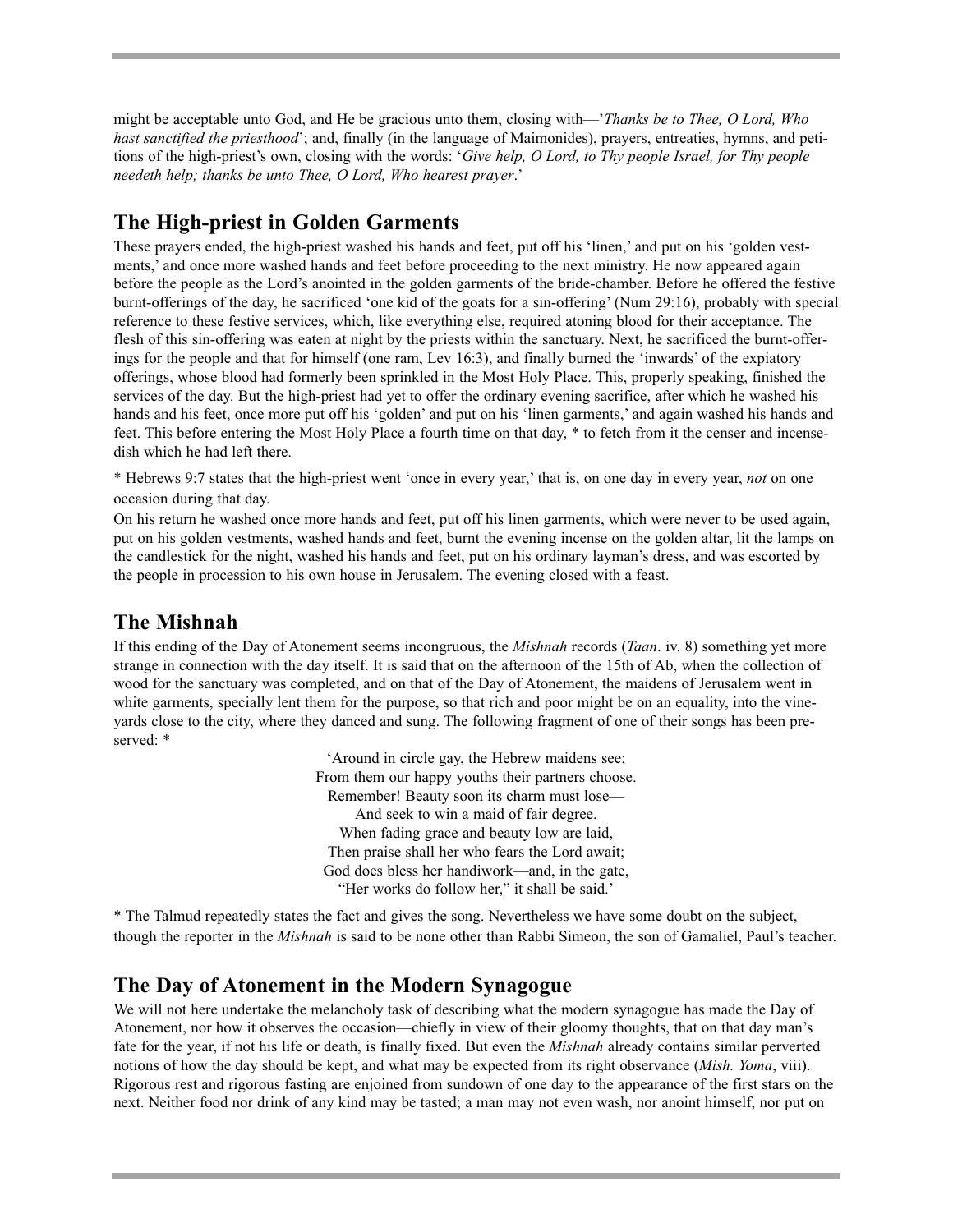his sandals. \*

\* Only woollen socks are to be used—the only exception is, where there is fear of serpents or scorpions. The sole exception made is in favour of the sick and of children, who are only bound to the full fast—girls at the age of twelve years and one day, and boys at that of thirteen years and one day, though it is recommended to train them earlier to it. \*

\* Kings and brides within thirty days of their wedding are allowed to wash their faces; the use of a towel which has been dipped the *previous day* in water is also conceded.

In return for all this 'affliction' Israel may expect that *death along with the Day of Atonement* will finally blot out all sins! That is all—the Day of Atonement and our own death! Such are Israel's highest hopes of expiation! It is unspeakably saddening to follow this subject further through the *minutiae* of rabbinical ingenuity—how much exactly the Day of Atonement will do for a man; what proportion of his sins it will remit, and what merely suspend; how much is left over for after-chastisements, and how much for final extinction at death. The law knows nothing of such miserable petty misrepresentations of the free pardon of God. In the expiatory sacrifices of the Day of Atonement every kind \* of transgression, trespass, and sin is to be removed from the people of God.

\* For high-handed, purposed sins, the law provided no sacrifice (Heb 10:26), and it is even doubtful whether they are included in the declaration Leviticus 16:21, wide as it is. Thank God, we know that 'the blood of Jesus Christ His Son cleanseth from *all* sin,' without exception.

Yet annually anew, and each time confessedly only provisionally, not really and finally, till the gracious promise (Jer 31:34) should be fulfilled: 'I will forgive their iniquity, and I will remember their sin no more.' Accordingly it is very marked, how in the prophetic, or it may be symbolical, description of Ezekiel's Temple (Eze 40-46) all mention of the Day of Atonement is omitted; for Christ has come 'an high-priest of good things to come,' and 'entered in once into the Holy Place,' 'to *put away* sin by the sacrifice of Himself' (Heb 9:11,12,26).

# **Chapter 17 Post-Mosaic Festivals**

'And it was at Jerusalem the feast of the dedication, and it was winter. And Jesus walked in the Temple in Solomon's Porch.'—John 10:22, 23

#### **Post-Mosaic Festivals**

Besides the festivals mentioned in the Law of Moses, other festive seasons were also observed at the time of our Lord, to perpetuate the memory either of great national deliverances or of great national calamities. The former were popular feasts, the latter public fasts. Though most, if not all of them, are alluded to in the Canonical Scriptures, it is extremely difficult to form a clear idea of how they were kept in the *Temple*. Many of the practices connected with them, as described in Jewish writings, or customary at present, are of much later date than Temple times, or else apply rather to the festive observances in the various synagogues of the land than to those in the central sanctuary. And the reason of this is evident. Though those who were at leisure might like to go to Jerusalem for every feast, yet the vast majority of the people would, except on the great festivals, naturally gather in the synagogues of their towns and villages. Moreover, these feasts and fasts were rather *national* than typical—they commemorated a past event instead of pointing forward to a great and world-important fact yet to be realised. Lastly, being of later, and indeed, of human, not Divine institution, the authorities at Jerusalem did not venture to prescribe for them special rites and sacrifices, which, as we have seen, constituted the essence of Temple worship. Arranging these various feasts and fasts in the order of their institution and importance, we have:—

#### **The Feast of Purim**

1. The Feast of *Purim*, that is 'of lots,' or the Feast of Esther, also called in 2 Maccabees xv. 36 'the day of *Mordecai*,' which was observed in memory of the preservation of the Jewish nation at the time of Esther. The name '*Purim*' is derived from 'the lot' which Haman cast in connection with his wicked desire (Esth 3:7; 9:24). It was proposed by Mordecai to perpetuate the anniversary of this great deliverance on the 14th and the 15th of Adar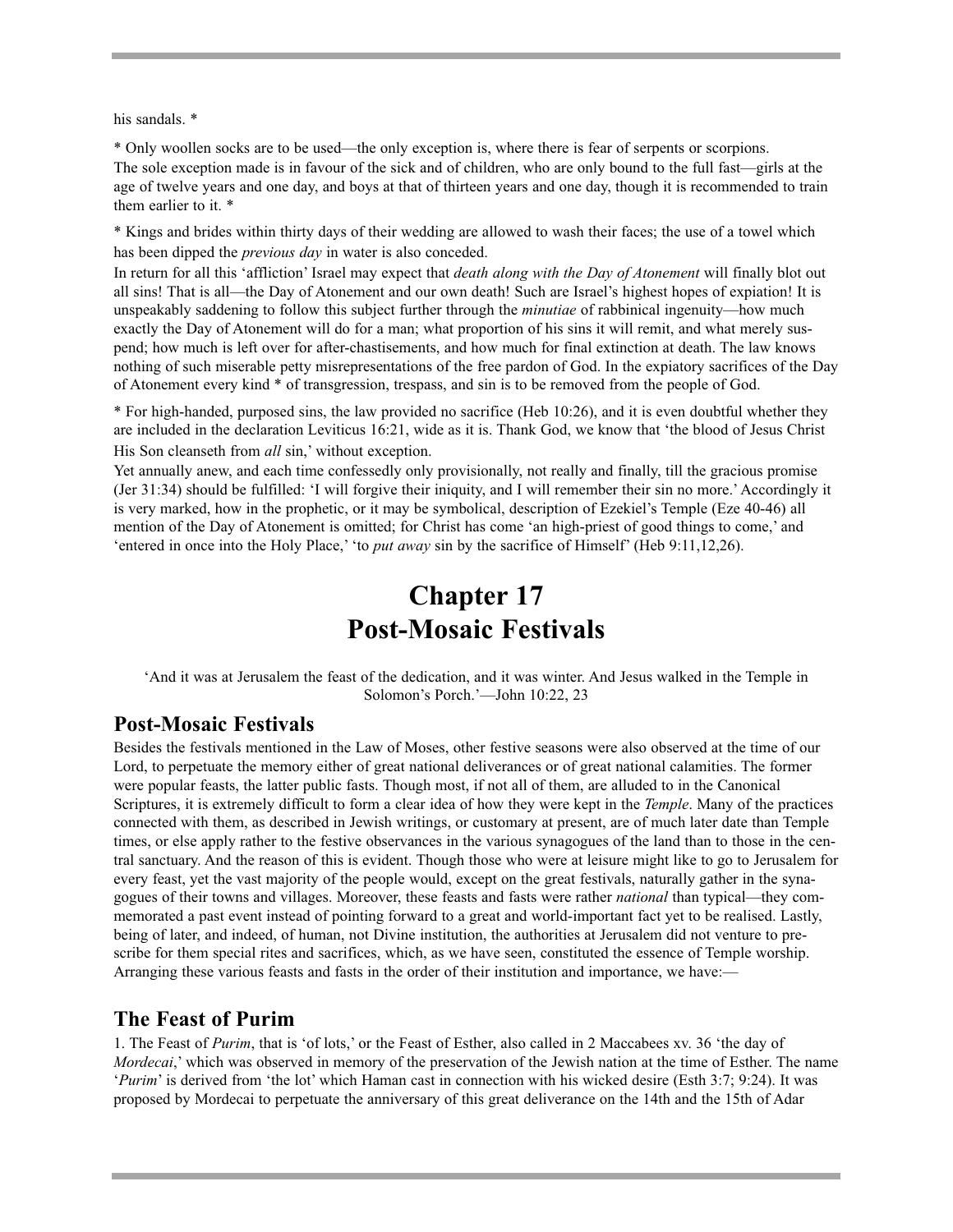(about the beginning of March), and universally agreed to by the Jews of his time (Esth 9:17-24). Nevertheless, according to the Jerusalem Talmud, its general introduction after the return from Babylon formed a subject of grave doubt and deliberation among the 'eighty-five elders'—a number which, according to tradition, included upwards of thirty prophets (*Jer. Megillah*, 70 b). \*

\* The learned Jost (*Gesch. d. Judenth*., i. 42, note 1) suggests that these '85 elders' were really the commencement of 'the great synagogue,' to which so many of the Jewish ordinances were traced in later times. The number was afterwards, as Jost thinks, arbitrarily increased to 120, which is that assigned by tradition to 'the great synagogue.' 'The great synagogue' may be regarded as the 'constituent' Jewish authority on all questions of ritual after the return from Babylon. Lastly, Jost suggests that the original 85 were the signatories to 'the covenant,' named in Nehemiah 10:1-27.

Even this shows that *Purim* was never more than a popular festival. As such it was kept with great merriment and rejoicing, when friends and relations were wont to send presents to each other. There seems little doubt that this was the 'feast of the Jews,' to which the Saviour 'went up to Jerusalem' (John 5:1), when He healed the 'impotent man' at the Pool of Bethesda. For no other feast could have intervened between December (John 4:35) and the Passover (John 6:4), except that of the 'Dedication of the Temple,' and that is specially designated as such (John 10:22), and not simply as 'a feast of the Jews.'

### **Ceremonies of the Feast**

So far as we can gather, the religious observances of *Purim* commenced with a *fast*—'the Fast of Esther'—on the 13th of Adar. But if *Purim* fell on a Sabbath or a Friday, the fast was relegated to the previous *Thursday*, as it was not lawful to fast either on a Sabbath or the day preceding it. But even so, there were afterwards disputes between the Jews in Palestine and the much larger and more influential community that still resided in Babylon as to this fast, which seem to throw doubt on its very early observance. On the evening of the 13th of Adar, or rather on the beginning of the 14th, the Book of Esther, or the *Megillah* ('the roll,' as it is called *par excellence*), was publicly read, as also on the forenoon of the 14th day, except in ancient walled cities, where it was read on the 15th. In Jerusalem, therefore, it would be read on the evening of the 13th, and on the 15th—always provided the day fell not on a Sabbath, on which the *Megillah* was not allowed to be read. In the later Jewish calendar arrangements care was taken that the first day of *Purim* should fall on the first, the third, the fifth, or the sixth day of the week. Country people, who went into their market towns every week on the Monday and Thursday, were not required to come up again specially for *Purim*, and in such synagogues the *Megillah*, or at least the principal portions of it, was read on the previous Thursday. It was also allowed to read the Book of Esther in any language other than the Hebrew, if spoken by the Jews resident in the district, and any person, except he were deaf, an idiot or a minor, might perform this service. The prayers for the occasion now used in the synagogue, as also the practice of springing rattles and other noisy demonstrations of anger, contempt, and scorn, with which the name of Haman, where it occurs in the *Megillah*, is always greeted by young and old, are, of course, of much later date. Indeed, so far from prescribing any fixed form of prayer, the *Mishnah* (*Megill*. iv. 1) expressly leaves it an open question, to be determined according to the usage of a place, whether or not to accompany the reading of the *Megillah* with prayer. According to the testimony of Josephus (*Antiq*. xi. 6, 13), in his time 'all the Jews that are in the habitable earth' kept 'these days festivals,' and sent 'portions to one another.' In our own days, though the synagogue has prescribed for them special prayers and portions of Scripture, they are chiefly marked by boisterous and uproarious merrymaking, even beyond the limits of propriety.

### **The Feast of the Dedication of the Temple**

2. The Feast of the Dedication of the Temple, *Chanuchah* ('the dedication'), called in 1 Maccabees iv. 52-59 'the dedication of the altar,' and by Josephus (*Antiq*. xii. 7, 7) 'the Feast of Lights,' was another popular and joyous festival. It was instituted by Judas Maccabeus in 164 BC, when, after the recovery of Jewish independence from the Syro-Grecian domination, the Temple of Jerusalem was solemnly purified, the old polluted altar removed, its stones put in a separate place on the Temple-mount, and the worship of the Lord restored. The feast commenced on the 25th of Chislev (December), and lasted for *eight days*. On each of them the 'Hallel' was sung, the people appeared carrying palm and other branches, and there was a grand illumination of the Temple and of all private houses. These three observances bear so striking a resemblance to what we know about the Feast of Tabernacles,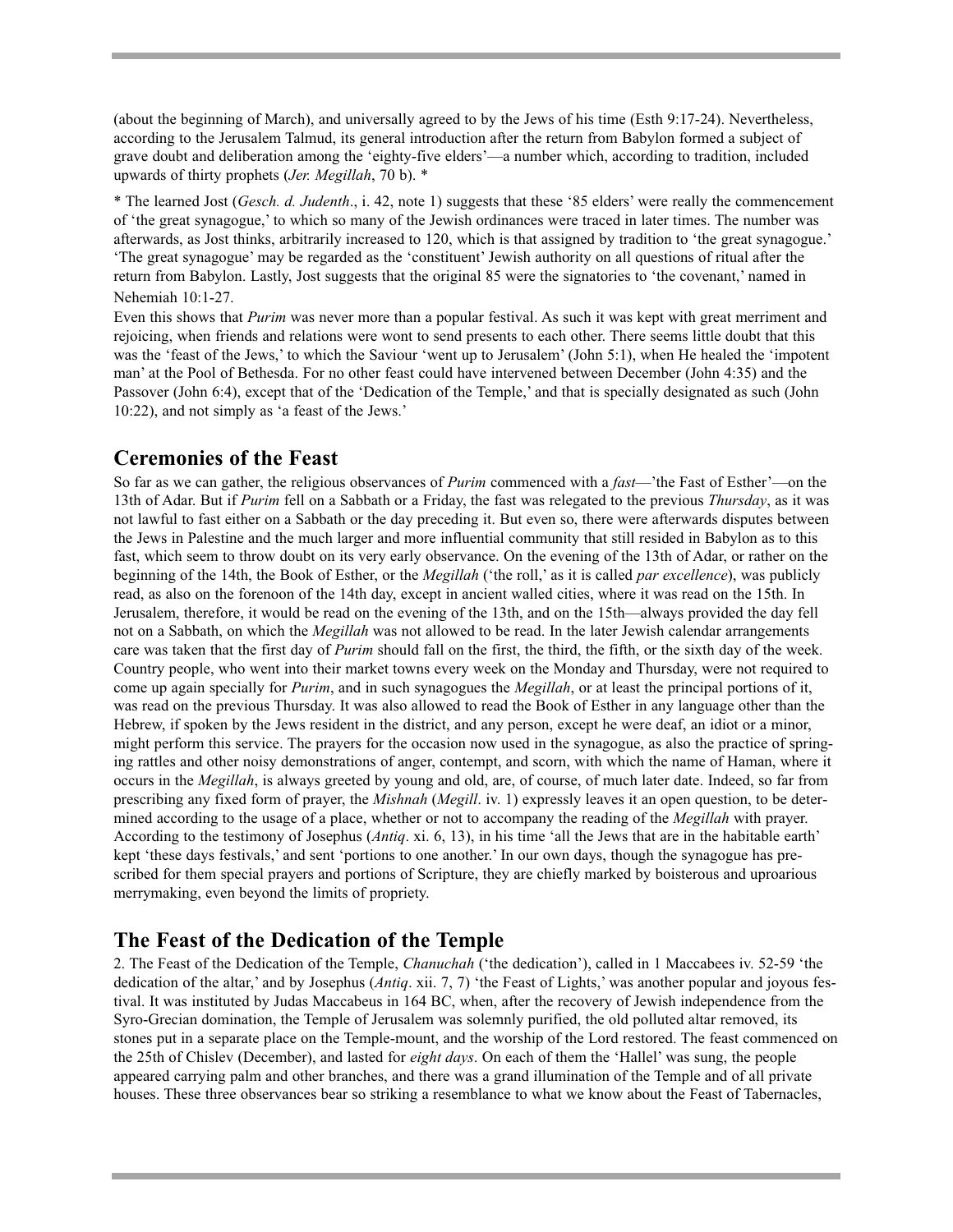that it is difficult to resist the impression of some intended connection between the two, in consequence of which the daily singing of the 'Hallel,' and the carrying of palm branches was adopted during the Feast of the Dedication, while the practice of Temple-illumination was similarly introduced into the Feast of Tabernacles.  $*$ 

\* In point of fact, the three are so compared in 2 Maccabees x. 6, and even the same name applied to them, i. 9, 18.

All this becomes the more interesting, when we remember, on the one hand, the typical meaning of the Feast of Tabernacles, and on the other that the date of the Feast of the Dedication—the 25th of Chislev—seems to have been adopted by the ancient Church as that of the birth of our blessed Lord—Christmas—the Dedication of the true Temple, which was the body of Jesus (John 2:19).

### **The Origin of this Festival**

From the hesitating language of Josephus (*Antiq*. xii. 7, 7), we infer that even in his time the real origin of the practice of illuminating the Temple was unknown. Tradition, indeed, has it that when in the restored Temple the sacred candlestick \* was to be lit, only one flagon of oil, sealed with the signet of the high-priest, was found to feed the lamps.

\* According to tradition, the first candlestick in that Temple was of iron, tinned over; the second of silver, and then only a golden one was procured.

This, then, was *pure* oil, but the supply was barely sufficient for one day—when, lo, by a miracle, the oil increased, and the flagon remained filled for eight days, in memory of which it was ordered to illuminate for the same space of time the Temple and private houses. A learned Jewish writer, Dr. Herzfeld, suggests, that to commemorate the descent of fire from heaven upon the altar in the Temple of Solomon (2 Chron 7:1), 'the feast of lights' was instituted when the sacred fire was relit on the purified altar of the second Temple. But even so the practice varied in its details. Either the head of a house might light one candle for all the members of his family, or else a candle for each inmate, or if very religious he would increase the number of candles for each individual every evening, so that if a family of ten had begun the first evening with ten candles they would increase them the next evening to twenty, and so on, till on the eighth night eighty candles were lit. But here also there was a difference between the schools of Hillel and Shammai—the former observing the practice as just described, the latter burning the largest number of candles the first evening, and so on decreasingly to the last day of the feast. On the Feast of the Dedication, as at Purim and New Moons, no public fast was to be kept, though private mourning was allowed.

The forms of prayer at present in use by the Jews are of comparatively late date, and indeed the Karaites, who in many respects represent the more ancient traditions of Israel, do not observe the festival at all. But there cannot be a doubt that our blessed Lord Himself attended this festival at Jerusalem (John 10:22), on which occasion He told them plainly: 'I and My Father are one.' This gives it a far deeper significance than the rekindling of the fire on the altar, or even the connection of this feast with that of Tabernacles.

### **The Feast of Wood-offering**

3. *The Feast of Wood-offering* took place on the 15th Ab (August), being the last of the *nine* occasions on which offerings of wood were brought for the use of the Temple. For the other eight occasions the Talmud names certain families as specially possessing this privilege, which they had probably originally received 'by lot' at the time of Nehemiah (Neh 10:34; 13:31). At any rate, the names mentioned in the *Mishnah* are exactly the same as those in the Book of Ezra (Ezra 2). But on the 15th of Ab, along with certain families, *all* the people—even proselytes, slaves, Nethinim, and bastards, but notably the priests and Levites, were allowed to bring up wood, whence also the day is called 'the time of wood for the priests.' The other eight seasons were the 20th of Elul (September), the 1st of Tebeth (January), the 1st of Nisan (end of March or April), the 20th of Thammus (save, 'for the family of David'), the 5th, the 7th, the 10th, and the 20th of Ab. It will be observed that five of these seasons fall in the month of Ab, probably because the wood was then thought to be in best condition. The Rabbinical explanations of this are confused and contradictory, and do not account for the 15th of Ab being called, as it was, 'the day on which the axe is broken,' unless it were that after that date till spring no wood might be *felled* for the altar, although what had been previously cut might be brought up. The 15th of the month was fixed for the feast, probably because at full moon the month was regarded as at its maturity. Tradition, of course, had its own story to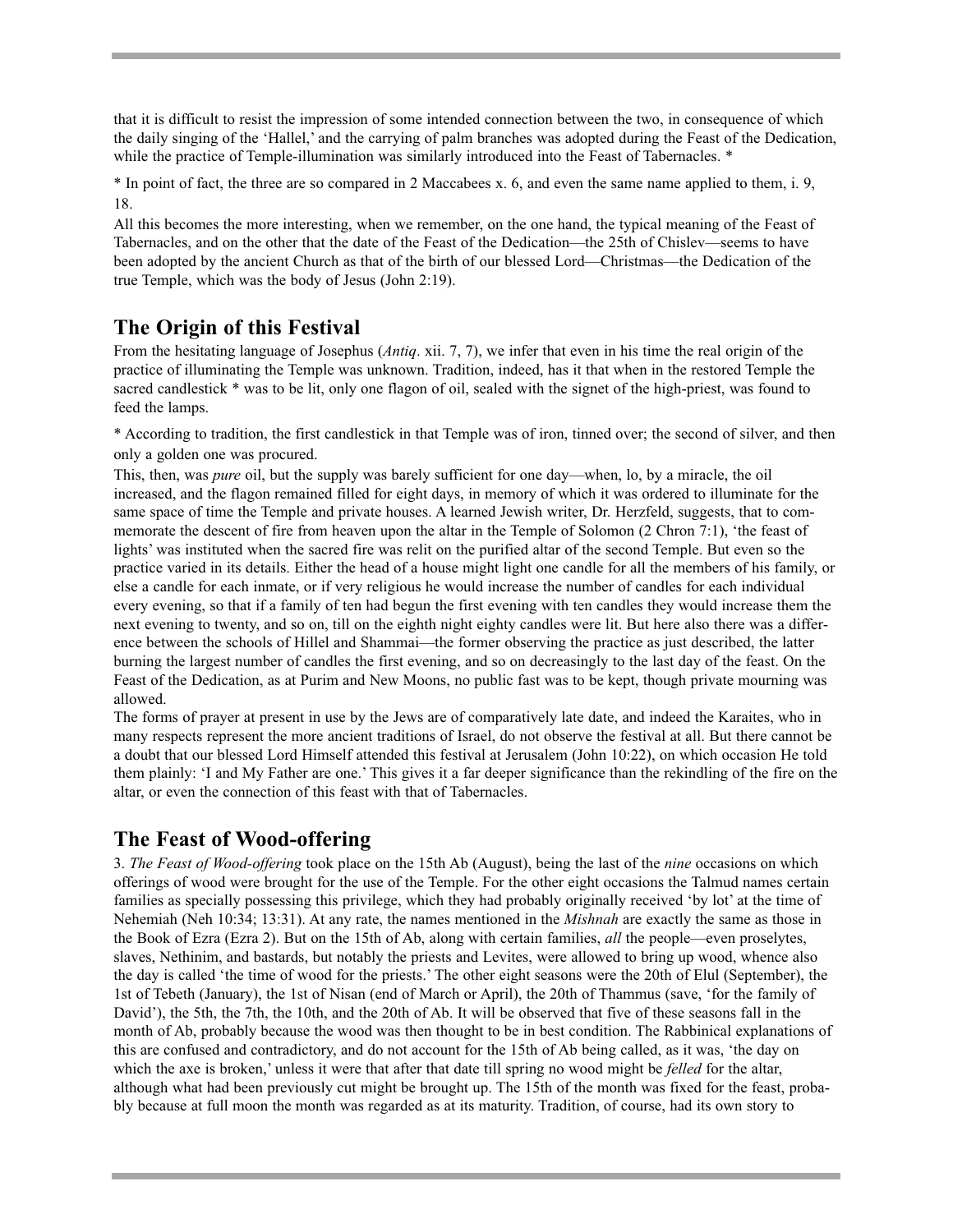account for it. According to one version it was Jeroboam, the wicked King of Israel, to whom so much evil is always traced; according to another, a Syro-Grecian monarch—Antiochus Epiphanes; and according to yet a third, some unnamed monarch who had prohibited the carrying of wood and of the firstfruits to Jerusalem, when certain devoted families braved the danger, and on that day secretly introduced wood into the Temple, in acknowledgment whereof the privilege was for ever afterwards conceded to their descendants.

### **The Wood used in the Festivals**

The wood was first deposited in an outer chamber, where that which was worm-eaten or otherwise unfit for the altar was picked out by priests who were disqualified from other ministry. The rest was handed over to the priests who were Levitically qualified for their service, and by them stored in 'the wood chamber.' The 15th of Ab was observed as a popular and joyous festival. On this occasion (as on the Day of Atonement) the maidens went dressed in white, to dance and sing in the vineyards around Jerusalem, when an opportunity was offered to young men to select their companions for life. We may venture on a suggestion to account for this curious practice. According to the Talmud, the 15th of Ab was the day on which the prohibition was removed which prevented heiresses from marrying out of their own tribes. If there is any historical foundation for this, it would be very significant, that when all Israel, without any distinction of tribes or families, appeared to make their offerings at Jerusalem, they should be at liberty similarly to select their partners in life without the usual restrictions.

### **Fasts/The Four Great Fasts**

4. *Fasts*—These may be arranged into *public* and *private*, the latter on occasions of personal calamity or felt need. The former alone can here claim our attention. Properly speaking, there was only one Divinely-ordained public fast, that of the Day of Atonement. But it was quite in accordance with the will of God, and the spirit of the Old Testament dispensation, that when great national calamities had overtaken Israel, or great national wants arose, or great national sins were to be confessed, a day of public fasting and humiliation should be proclaimed (see for example, Judg 20:26; 1 Sam 7:6; 1 Kings 21:27; 2 Chron 20:3). To these the Jews added, during the Babylonish captivity, what may be called *memorial-fasts*, on the anniversaries of great national calamities. Evidently this was an unhealthy religious movement. What were idly bewailed as national calamities were really Divine judgments, caused by national sins, and should have been acknowledged as righteous, the people turning from their sins in true repentance unto God. This, if we rightly understand it, was the meaning of Zechariah's reply (Zech 7; 8) to those who inquired whether the fasts of the fourth, the fifth, the seventh, and the tenth months, were to be continued after the return of the exiles from Babylon. At the same time, the inquiry shows, that the *four* great Jewish fasts, which, besides the Day of Atonement and the Fast of Esther, are still kept, were observed so early as the Babylonish captivity (Zech 8:19). 'The fast of the fourth month' took place on the 17th Thammus (about June or July), in memory of the taking of Jerusalem by Nebuchadnezzar and the interruption of the daily sacrifice. To this tradition adds, that it was also the anniversary of making the golden calf, and of Moses breaking the Tables of the Law. 'The fast of the fifth month,' on the 9th of Ab, was kept on account of the destruction of the first (and afterwards of the second) Temple. It is significant that the second Temple (that of Herod) was destroyed on the *first day* of the week. Tradition has it, that on that day God had pronounced judgment that the carcasses of all who had come out of Egypt should fall in the wilderness, and also, that again it was fated much later to witness the fulfilment of Jeremiah 26:18-23, when a Roman centurion had the ploughshare drawn over the site of Zion and of the Temple. 'The fast of the seventh month,' on the 2nd of Tishri, is said by tradition to be in memory of the slaughter of Gedaliah and his associates at Mizpah (Jer 41:1). 'The fast of the tenth month' was on the 10th of Tebeth, when the siege of Jerusalem by Nebuchadnezzar commenced.

### **Other Fasts**

Besides these four, the Day of Atonement, and the Fast of Esther, the Jewish calendar at present contains other twenty-two fast-days. But that is not all. It was customary to fast *twice a week* (Luke 18:12), between the Paschal week and Pentecost, and between the Feast of Tabernacles and that of the Dedication of the Temple. The days appointed for this purpose were the Monday and Thursday of every week—because, according to tradition, Moses went up Mount Sinai the second time to receive the Tables of the Law on a Thursday, and came down again on a Monday. On public fasts, the practice was to bring the ark which contained the rolls of the law from the synagogue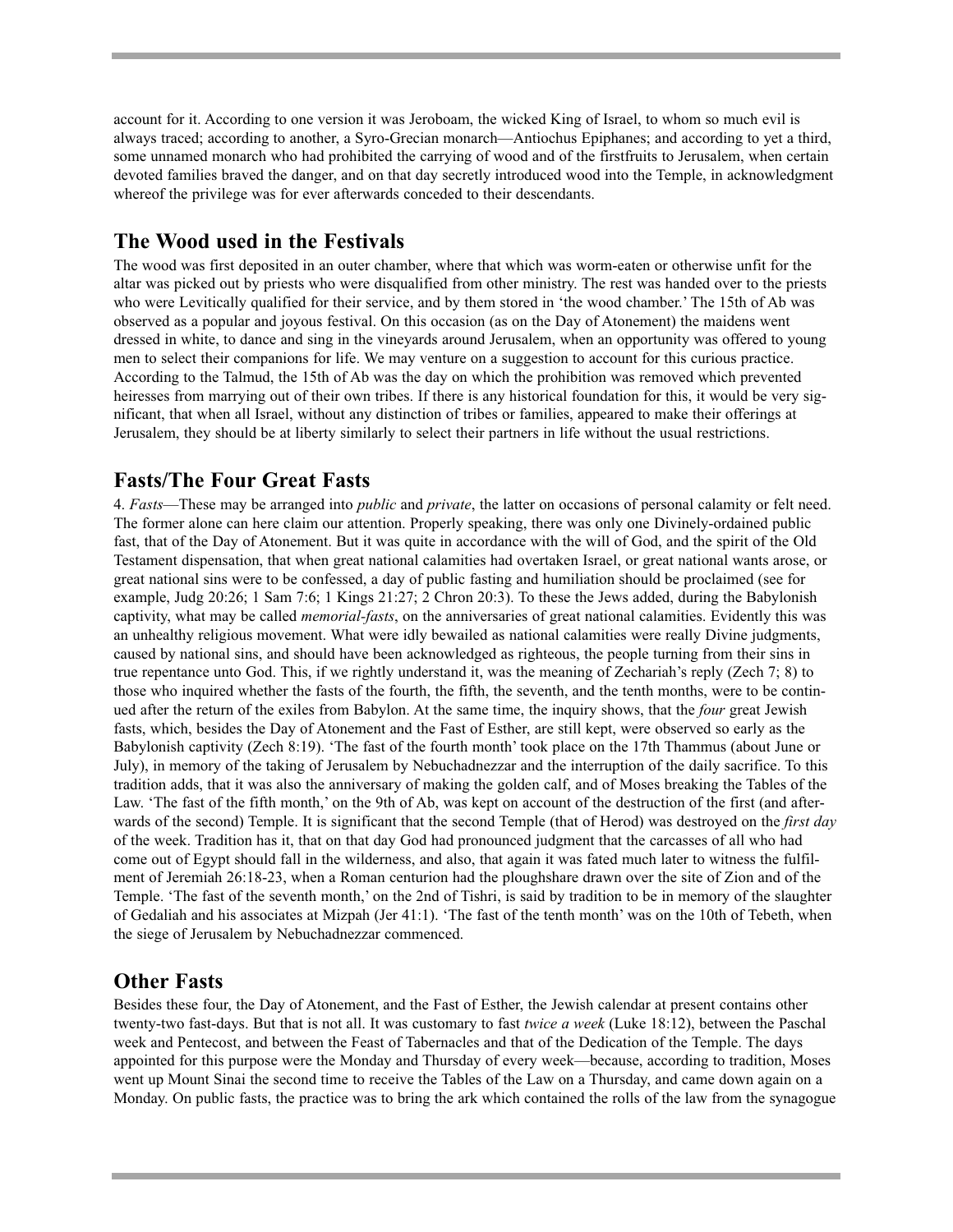into the streets, and to strew ashes upon it. The people all appeared covered with sackcloth and ashes. Ashes were publicly strewn on the heads of the elders and judges. Then one more venerable than the rest would address the people, his sermon being based on such admonition as this: 'My brethren, it is not said of the men of Nineveh, that God had respect to their sackcloth or their fasting, but that "God saw their works, that they turned from their evil way" (Jonah 3:10). Similarly, it is written in the "traditions" (of the prophets): "rend your heart, and not your garments, and turn unto Jehovah your God"' (Joel 2:13). An aged man, whose heart and home 'God had emptied,' that he might give himself wholly to prayer, was chosen to lead the devotions. Confession of sin and prayer mingled with the penitential Psalms (Psa 102; 120; 121; 130). \*

\* Our account is based on the *Mishnah* (*Taan*. ii). But we have not given the Psalms in the order there mentioned, nor yet reproduced the prayers and 'benedictions,' because they seem mostly, if not entirely, to be of later date. In general, each of the latter bases the hope of being heard on some Scriptural example of deliverance in answer to prayer, such as that of Abraham on Mount Moriah, of Israel when passing through the Red Sea, of Joshua at Gilgal, of Samuel at Mizpah, of Elijah on Mount Carmel, of Jonah in the whale's belly, and of David and Solomon in Jerusalem. Certain relaxations of the fast were allowed to the priests when actually on their ministry. In Jerusalem they gathered at the eastern gate, and seven times \* as the voice of prayer ceased, they bade the priests 'blow!' and they blew with horns and their priests' trumpets.

\* See the very interesting description of details in *Taan*. ii. 5.

In other towns, they only blew horns. After prayer, the people retired to the cemeteries to mourn and weep. In order to be a proper fast, it must be continued from one sundown till after the next, when the stars appeared, and for about twenty-six hours the most rigid abstinence from all food and drink was enjoined. Most solemn as some of these ordinances sound, the reader of the New Testament knows how sadly all degenerated into mere formalism (Matt 9:14; Mark 2:18; Luke 5:33); how frequent fasting became mere work- and self-righteousness, instead of being the expression of true humiliation (Luke 18:12); and how the very appearance of the penitent, unwashed and with ashes on his head, was even made matter of boasting and religious show (Matt 6:16). So true is it that all attempts at penitence, amendment, and religion, without the Holy Spirit of God and a change of heart, only tend to entangle man in the snare of self-deception, to fill him with spiritual pride, and still further to increase his real alienation from God. \*

\* Of the three sects or schools the Pharisees were here the strictest, being in this also at the opposite pole from the Sadducees. The fasts of the Essenes were indeed even more stringent, and almost constant, but they were intended not to procure *merit*, but to set the soul free from the bondage of the body, which was regarded as the seat of all sin. Besides the above-mentioned fast, and one of all the firstborn on the eve of every Passover, such of the 'men of the station' as went not up to Jerusalem with their company fasted on the Monday, Tuesday, Wednesday, and Thursday, in their respective synagogues, and prayed for a blessing on their brethren and on the people. They connected their fasts and prayers with the section in Genesis 1, which they read on those days—praying on the Monday (Gen 1:9) for those at sea; on the Tuesday (v 11,12) for all on a journey; on the Wednesday (v 14) on account of the supposed dangerous influence of sun and moon, against diseases of children; and on the Thursday (v 20) for women labouring with child and for infants.

Further particulars would lead us from a description of the Temple-services to those of the synagogue. But it is interesting to note how closely the Roman Church has adopted the practices of the synagogue. In imitation of the four Jewish fasts mentioned in Zechariah 8:19, the year was divided into four seasons—Quatember—each marked by a fast—three of these being traced by tradition to Bishop Callistus (223), and the fourth to Pope Leo I (44). In 1095, Urban II fixed these four fasts on the Wednesdays after Ash-Wednesday, Whit-Sunday, the Exaltation of the Cross, and the Feast of S. Lucia (13th December). The early Church substituted for the two weekly Jewish fastdays—Monday and Thursday—the so-called 'dies stationum,' 'guard or watch-days' of the Christian soldier, or Christian fast-days—Wednesday and Friday, on which the Saviour had been respectively betrayed and crucified.

## **Chapter 18**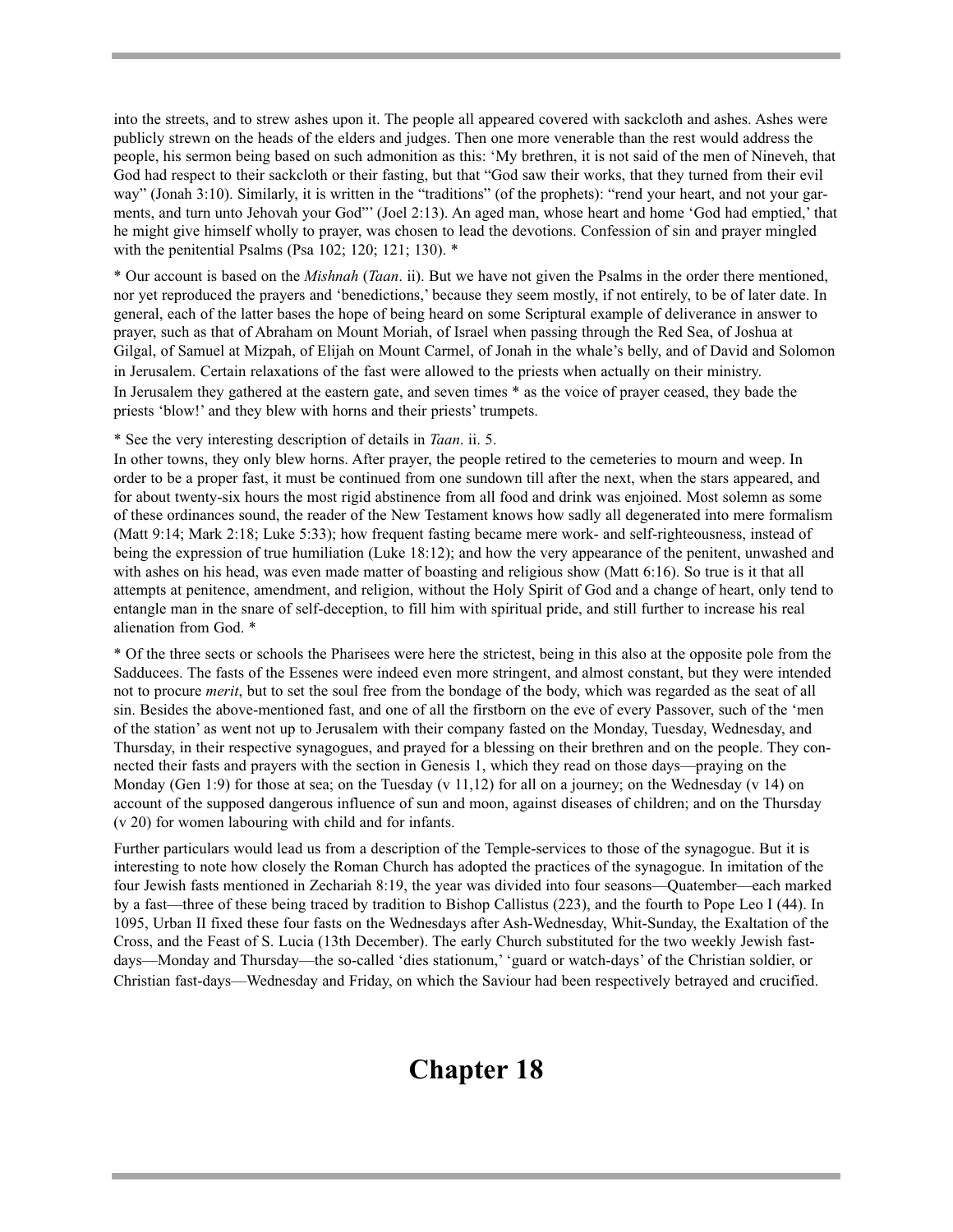# **On Purifications**

#### **The Burning of the Red Heifer The Cleansing of the Healed Leper The Trial of the Woman Suspected of Adultery**

'And Jesus saith unto him, See thou tell no man; but go thy way, show thyself to the priest, and offer the gift that Moses commanded, for a testimony unto them.'—Matthew 8:4

Festive seasons were not the only occasions which brought worshippers to Jerusalem. Every trespass and sin, every special vow and offering, and every defilement called them to the Temple. All the rites then enjoined are full of deep meaning. Selecting from them those on which the practice of the Jews at the time of Christ casts a special light, our attention is first called to a service, distinguished from the rest by its unique character.

#### **The Red Heifer**

1. *The purification from the defilement of death by the ashes of the red heifer* (Num 19). In the worship of the Old Testament, where everything was *symbolical*, that is, where spiritual realities were conveyed through outwards signs, every physical defilement would point to, and carry with it, as it were, a spiritual counterpart. But especially was this the case with reference to birth and death, which were so closely connected with sin and the second death, with redemption and the second birth. Hence, all connected with the origin of life and with death, implied defilement, and required Levitical purification. But here there was considerable difference. Passing over the minor defilements attaching to what is connected with the origin of life, the woman who had given birth to a child was Levitically unclean for forty or for eighty days, according as she had become the mother of a son or a daughter (Lev 12). After that she was to offer for her purification a lamb for a burnt-, and a turtle-dove, or young pigeon, for a sin-offering; in case of poverty, altogether only two turtle-doves or two young pigeons. We remember that the mother of Jesus availed herself of that provision for the poor, when at the same time she presented in the Temple the Royal Babe, her firstborn son (Luke 2:22).

#### **The Offering for the First-born**

On bringing her offering, she would enter the Temple through 'the gate of the first-born,' and stand in waiting at the Gate of Nicanor, from the time that the incense was kindled on the golden altar. Behind her, in the Court of the Women, was the crowd of worshippers, while she herself, at the top of the Levites' steps, which led up to the great court, would witness all that passed in the sanctuary. At last one of the officiating priests would come to her at the gate of Nicanor, and take from her hand the 'poor's offering' (so it is literally called in the Talmud), which she had brought. The morning sacrifice was needed; and but few would linger behind while the offering for her purification was actually made. She who brought it mingled prayer and thanksgiving with the service. And now the priest once more approached her, and, sprinkling her with the sacrificial blood, declared her cleansed. Her 'first-born' was next redeemed at the hand of the priest, with five shekels of silver; \* two benedictions being at the same time pronounced, one for the happy event which had enriched the family with a first-born, the other for the law of redemption.

\* According to the *Mishnah* (*Beehor*. viii. 7) 'of Tyrian weight' = 10 to 12 shillings of our money. The Rabbis lay it down that redemption-money was only paid for a son who was the first-born of his mother, and who was 'suitable for the priesthood,' that is, had no disqualifying bodily blemishes.

And when, with grateful heart, and solemnised in spirit, she descended those fifteen steps where the Levites were wont to sing the 'Hallel,' a sudden light of heavenly joy filled the heart of one who had long been in waiting 'for the consolation of Israel.' If the Holy Spirit had revealed it to just and devout *Simeon*, that he 'should not see death before he had seen the Lord's Christ,' who should vanquish death, it was the same Spirit, who had led him up into the Temple 'when the parents brought in the child Jesus, to do for Him after the custom of the law.' Then the aged believer took the Divine Babe from His mother's into his own arms. He felt that the faithful Lord had truly fulfilled His word. Content now to depart in peace, he blessed God from the fulness of a grateful heart, for his eyes had seen His salvation—'a light to lighten the Gentiles,' and the 'glory of His people Israel.' But Joseph and Mary listened, wondering, to the words which fell from Simeon's lips.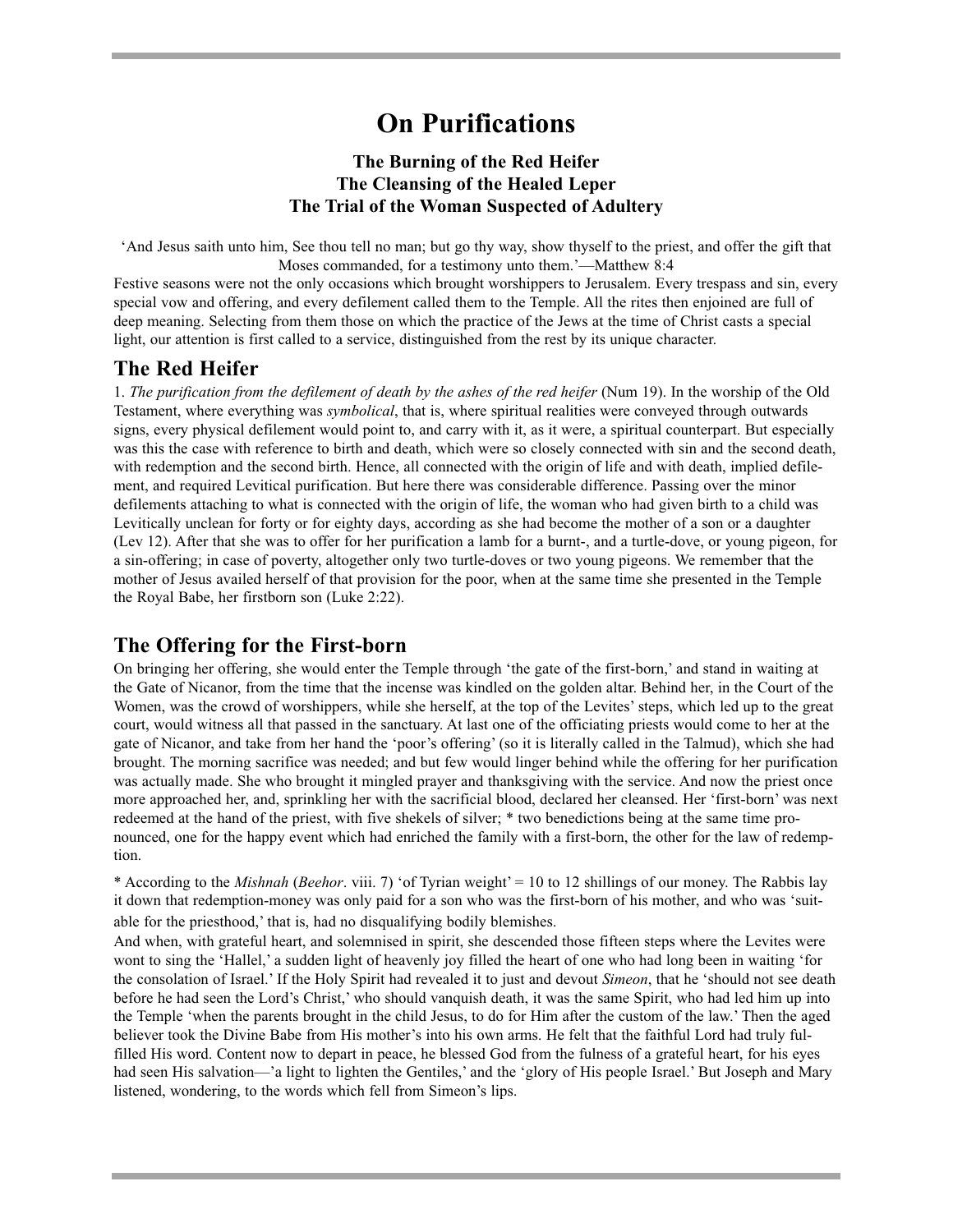### **Purification for the Dead**

Such was the service of purification connected with the origin of life. Yet it was not nearly so solemn or important as that for the removal of defilement from contact with death. A stain attached indeed to the spring of life; but death, which cast its icy shadow from the gates of Paradise to those of Hades, pointed to the second death, under whose ban every one lay, and which, if unremoved, would exercise eternal sway. Hence defilement by the dead was symbolically treated as the greatest of all. It lasted seven days; it required a special kind of purification; and it extended not only to those who had touched the dead, but even to the house or tent where the body had lain, and all open vessels therein. More than that, to enter such a house; to come into contact with the smallest bone, or with a grave; \* even to partake of a feast for the dead (Hosea 9:4), rendered ceremonially unclean for seven days (Num 19:11-16,18; 31:19).

\* According to Jewish tradition, a dead body, however deeply buried, communicated defilement all the way up to the surface, unless indeed it were vaulted in, or vaulted over, to cut off contact with the earth above. Nay, he who was thus defiled in turn rendered everything unclean which he touched (Num 19:22; comp. Hagg 2:13). For priests and Nazarites the law was even more stringent (Lev 21, etc; comp. Eze 44:25, etc.; Num 6:7, etc.). The former were not to defile themselves by touching any dead body, except those of their nearest kin; the high-priest was not to approach even those of his own parents.

### **The Six Degrees of Defilement**

In general, Jewish writers distinguish *six* degrees, which they respectively term, according to their intensity, the 'fathers of fathers,' the 'fathers,' and the 'first,' 'second,' 'third,' and 'fourth children of defilement.' They enumerate in all twenty-nine 'fathers of defilement,' arising from various causes, and of these no less than eleven arise from some contact with a dead body. Hence also the law made here exceptional provision for purification. 'A red heifer without spot,' that is, without any white or black hair on its hide, without 'blemish, and on which never yoke came,' was to be sacrificed as a *sin-offering* (Num 19:9,17), and that outside the camp, not in the sanctuary, and by the son of, or by the presumptive successor to the high-priest. The blood of this sacrifice was to be sprinkled seven times with the finger, not on the altar, but towards the sanctuary; then the whole animal—skin, flesh, blood, and dung—burned, the priest casting into the midst of the burning 'cedarwood, and hyssop, and scarlet.' The ashes of this sacrifice were to be gathered by 'a man that is clean,' and laid up 'without the camp in a clean place.' But the priest, he that burned the red heifer, and who gathered her ashes, were to be 'unclean until the even,' to wash their clothes, and the two former also to 'bathe,' their 'flesh in water' (Num 19:7,8). When required for purification, a clean person was to take of those ashes, put them in a vessel, pour upon them 'living water,' then dip hyssop in it, and on the third and seventh days sprinkle him who was to be purified; after which he had to wash his clothes and bathe his flesh, when he became 'clean' on the evening of the seventh day. The tent or house, and all the vessels in it, were to be similarly purified. Lastly, he that touched 'the water of separation,' 'of avoidance,' or 'of uncleanness,' was to be unclean until even, and he that sprinkled it to wash his clothes (Num 19:21).

### **Death the Greatest Defilement**

From all these provisions it is evident that as death carried with it the greatest defilement, so the sin-offering for its purification was in itself and in its consequences the most marked. And its application must have been so frequently necessary in every family and circle of acquaintances that the great truths connected with it were constantly kept in view of the people. In general, it may here be stated, that the laws in regard to defilement were primarily intended as symbols of spiritual truths, and not for social, nor yet sanitary purposes, though such results would also flow from them. Sin had rendered fellowship with God impossible; sin was death, and had wrought death, and the dead body as well as the spiritually dead soul were the evidence of its sway.

### **Levitical Defilement Traceable to Death**

It has been well pointed out (by Sommers, in his *Bibl. Abh*. vol. i. p. 201, etc.), that all classes of Levitical defilement can ultimately be traced back to death, with its two great outward symptoms, the corruption which appears in the skin on the surface of the body, and to which leprosy may be regarded as akin, and the fluxes from the dead body, which have their counterpart in the morbid fluxes of the living body. As the direct manifestation of sin which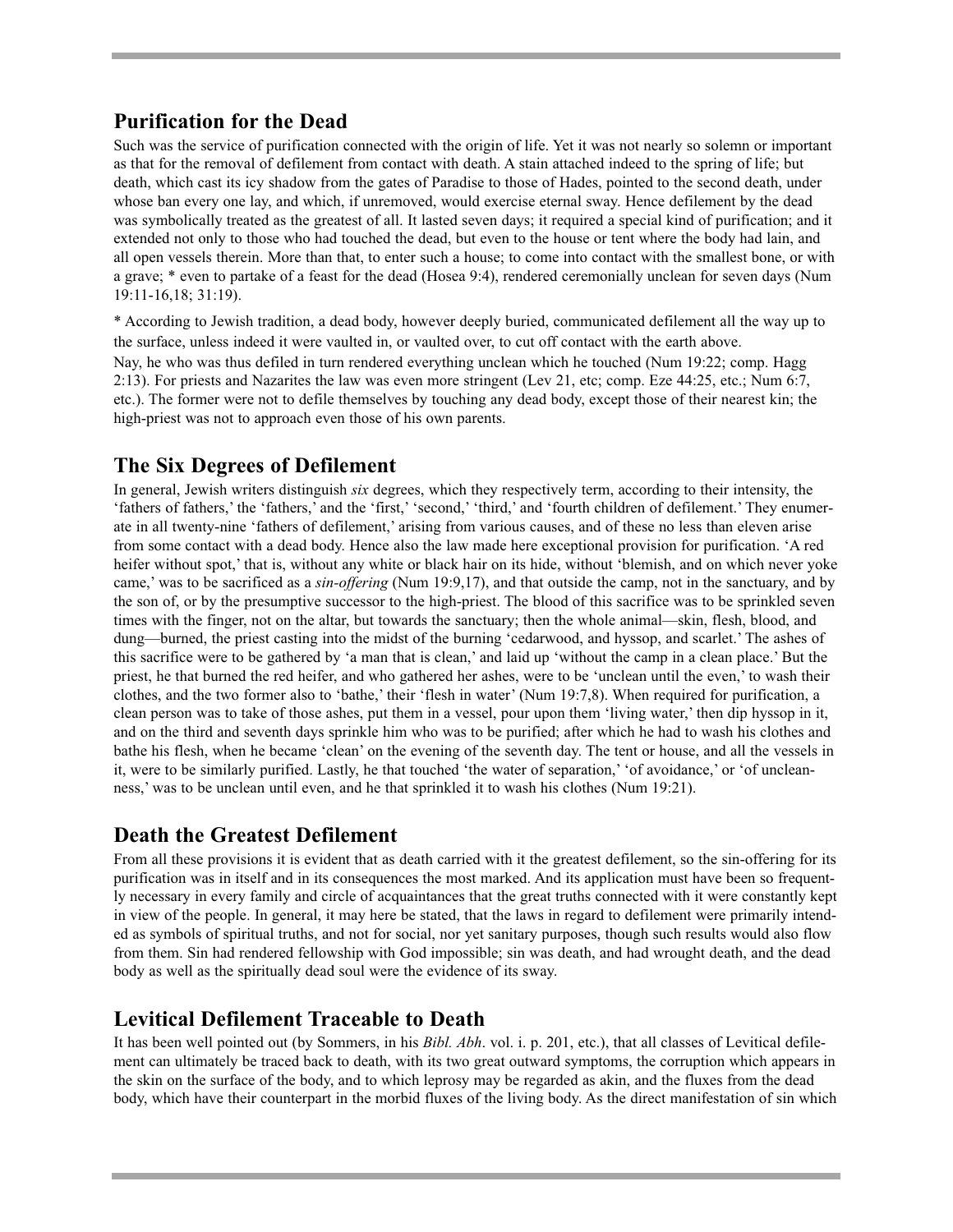separates man from God, defilement by the dead required a *sin-offering*, and the ashes of the red heifer are expressly so designated in the words: 'It *is a sin-offering*' (Num 9:17). \*

\* The Authorised Version translates, without any reason: 'It is a purification for sin.'

But it differs from all other sin-offerings. The sacrifice was to be of pure red colour; one 'upon which never came yoke'; \* and a female, all other sin-offerings for the congregation being males (Lev 4:14).

\* The only other instance in which this is enjoined is Deuteronomy 21:3, though we read of it again in 1 Samuel 6:7.

These particulars symbolically point to life in its freshness, fulness, and fruitfulness—that is, the fullest life and the spring of life. But what distinguished it even more from all others was, that it was a sacrifice offered once for all (at least so long as its ashes lasted); that its blood was sprinkled, not on the altar, but outside the camp towards the sanctuary; and that it was *wholly* burnt, along with cedarwood, as the symbol of imperishable existence, hyssop, as that of purification from corruption, and 'scarlet,' which from its colour was the emblem of life. Thus the sacrifice of highest life, brought as a sin-offering, and, so far as possible, once for all, was in its turn accompanied by the symbols of imperishable existence, freedom from corruption, and fulness of life, so as yet more to intensify its significance. But even this is not all. The gathered ashes with running water were sprinkled on the third and seventh days on that which was to be purified. Assuredly, if death meant 'the wages of sin,' this purification pointed, in all its details, to 'the gift of God,' which is 'eternal life,' through the sacrifice of Him in whom is the fulness of life.

### **The Scape-goat, the Red Heifer, and the Living Bird Dipped in Blood**

And here there is a remarkable analogy between three sacrifices, which, indeed, form a separate group. The scapegoat, which was to remove the personal guilt of the Israelites—not their theocratic alienation from the sanctuary; the red heifer, which was to take away the defilement of death, as that which stood between God and man; and the 'living bird,' dipped in 'the water and the blood,' and then 'let loose in the field' at the purification from leprosy, which symbolised the living death of personal sinfulness, were all, either wholly offered, or in their essentials completed *outside the sanctuary*. In other words, the Old Testament dispensation had confessedly within its sanctuary no real provision for the spiritual wants to which they symbolically pointed; their removal lay outside its sanctuary and beyond its symbols. Spiritual death, as the consequence of the fall, personal sinfulness, and personal guilt lay beyond the reach of the Temple-provision, and pointed directly to Him who was to come. Every death, every case of leprosy, every Day of Atonement, was a call for His advent, as the eye, enlightened by faith, would follow the goat into the wilderness, or watch the living bird as, bearing the mingled blood and water, he winged his flight into liberty, or read in the ashes sprung from the burning of the red heifer the emblem of purification from spiritual death. Hence, also, the manifest internal connection between these rites. In the sacrifices of the Day of Atonement and of the purified leper, the offering was twofold, one being slain, the other sent away alive, while the purification from leprosy and from death had also many traits in common.

#### **These Sacrifices Defiled Those Who Took Part In Them**

Lastly, all these sacrifices equally defiled those who took part in their offering, \* except in the case of leprosy, where the application would necessarily only be *personal*.

\* Hence the high-priest was prohibited from offering the red heifer.

Thus, also, we understand why the red heifer as, so to speak, the most intense of sin-offerings, was *wholly* burnt outside the camp, and other sin-offerings only partially so (Lev 4:11,12,20, etc.) For this burning signified that 'in the theocracy there was no one, who by his own holiness, could bear or take away the sin imputed to these sinofferings, so that it was needful, as the wages of sin, to burn the sacrifice which had been made sin' (Keil, *Bibl. Archaeol*. vol. i. p. 283). The ashes of this sin-offering, mixed with living water and sprinkled with hyssop, symbolised purification from that death which separates between God and man. This parallelism between the blood of Christ and the ashes of an heifer, on the one hand, and on the other between the purification of the flesh by these means, and that of the conscience from dead works, is thus expressed in Hebrews 9:13, 14: 'If the blood of bulls and of goats, and the ashes of an heifer sprinkling the defiled, sanctifieth to the purifying of the flesh: how much more shall the blood of Christ, who through the eternal Spirit offered Himself without spot to God, purify your conscience from dead works to serve the living God?' And that this spiritual meaning of the types was clearly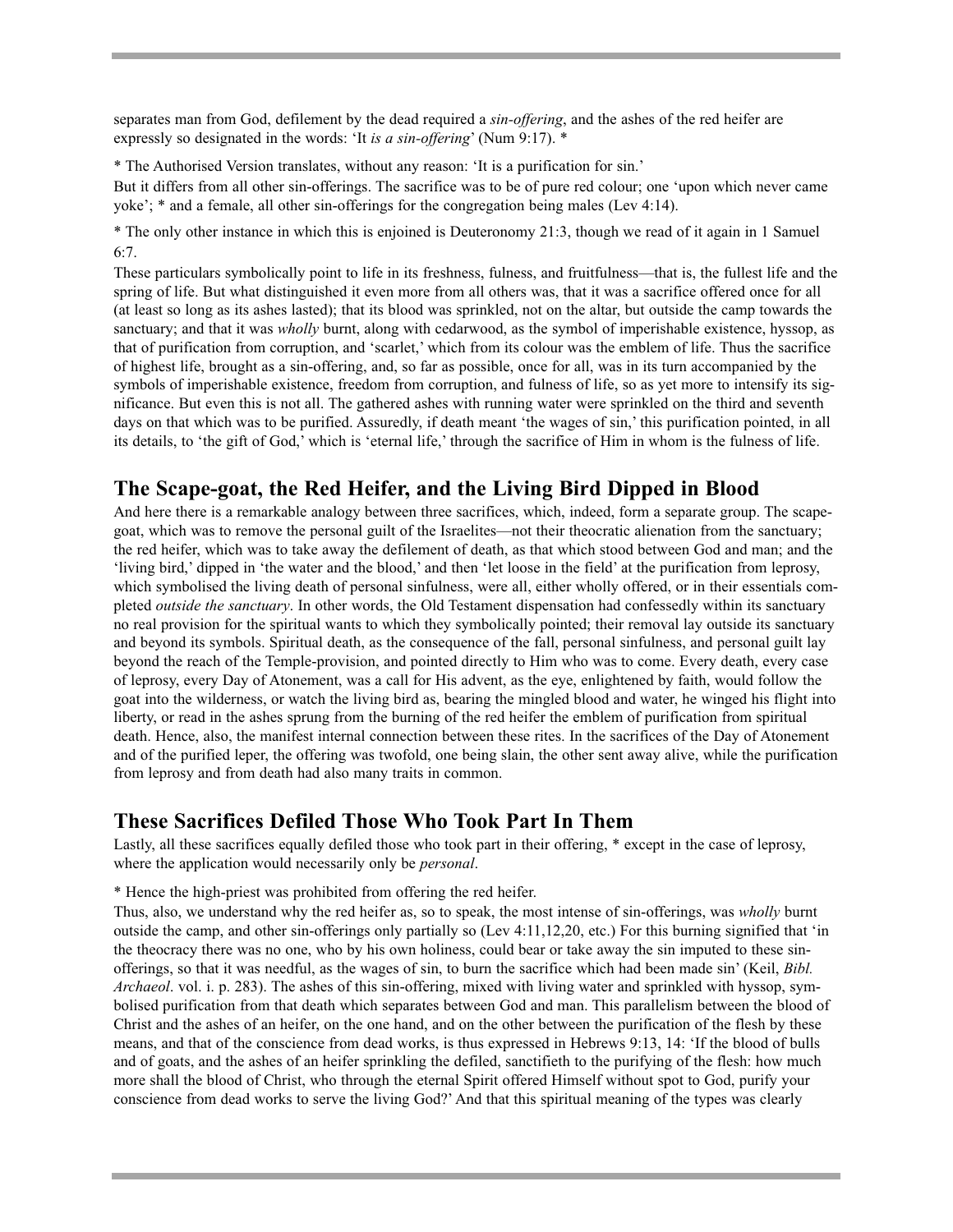apprehended under the Old Testament appears, for example, from the reference to it in this prayer of David (Psa 51:7): 'Purge me from sin \* (purify me) with hyssop, and I shall be clean: wash me, and I shall be whiter than snow'; which is again further applied in what the prophet Isaiah says about the forgiveness of sin (Isa 1:18).

\* The Hebrew (*Piel*) form for 'purge from sin' has no English equivalent, unless we were to coin the word 'unsin' or 'unguilt' me—remove my sin.

#### **Significance of the Red Heifer**

This is not the place more fully to vindicate the views here propounded. Without some deeper symbolical meaning attaching to them, the peculiarities of the sin-offering of the red heifer would indeed be well-nigh unintelligible. This must be substantially the purport of a Jewish tradition to the effect that King Solomon, who knew the meaning of all God's ordinances, was unable to understand that of the red heifer. A 'Haggadah' maintains that the wisest of men had in Ecclesiastes 7:23 thus described his experience in this respect: 'All this have I proved by wisdom,' that is, all other matters; 'I said, I will be wise,' that is, in reference to the meaning of the red heifer; 'but it was far from me.' But if Jewish traditionalism was thus conscious of its spiritual ignorance in regard to this type, it was none the less zealous in prescribing, with even more than usual precision, its ceremonial. The first object was to obtain a proper 'red heifer' for the sacrifice. The *Mishnah* (*Parah*, i. ii.) states the needful age of such a *red heifer* as from two to four, and even five years; the colour of its hide, two white or black hairs springing from the *same follicle* disqualifying it; and how, if she have been put to any use, though only a cloth had been laid on her, she would no longer answer the requirement that upon her 'never came yoke.'

### **The Sacrifice of the Red Heifer**

Even more particular are the Rabbis to secure that the sacrifice be properly offered (*Parah*, iii. iv.). Seven days before, the priest destined for the service was separated and kept in the Temple—in 'the House of Stoves'—where he was daily sprinkled with the ashes—as the Rabbis fable—of all the red heifers ever offered. When bringing the sacrifice, he was to wear his white priestly raiments. According to their tradition, there was an arched roadway leading from the east gate of the Temple out upon the Mount of Olives—double arched, that is, arched also over the supporting pillars, for fear of any possible pollution through the ground upwards. Over this the procession passed. On the Mount of Olives the elders of Israel were already in waiting. First, the priest immersed his whole body, then he approached the pile of cedar-, pine-, and fig-wood which was heaped like a pyramid, but having an opening in the middle, looking towards the west. Into this the red heifer was thrust, and bound, with its head towards the south and its face looking to the west, the priest standing east of the sacrifice, his face, of course, also turned westwards. Slaying the sacrifice with his right hand, he caught up the blood in his left. Seven times he dipped his finger in it, sprinkling it towards the Most Holy Place, which he was supposed to have in full view over the Porch of Solomon or through the eastern gate. Then, immediately descending, he kindled the fire. As soon as the flames burst forth, the priest, standing outside the pit in which the pile was built up, took cedarwood, hyssop, and 'scarlet' wool, asking three times as he held up each: 'Is this cedarwood? Is this hyssop? Is this scarlet?' so as to call to the memory of every one the Divine ordinance. Then tying them together with the scarlet wool, he threw the bundle upon the burning heifer. The burnt remains were beaten into ashes by sticks or stone mallets and passed through coarse sieves; then divided into three parts—one of which was kept in the Temple-terrace (the *Chel*), the other on the Mount of Olives, and the third distributed among the priesthood throughout the land.

### **Children Used in the Offering**

The next care was to find one to whom no suspicion of possible defilement could attach, who might administer purification to such as needed it. For this purpose a priest was not required; but any one—even a child—was fit for the service. In point of fact, according to Jewish tradition, children were exclusively employed in this ministry. If we are to believe the *Mishnah* (*Parah*, iii. 2-5), there were at Jerusalem certain dwellings built upon rocks, that were hollowed beneath, so as to render impossible pollution from unknown graves beneath. Here the children destined for this ministry were to be born, and here they were reared and kept till fit for their service. Peculiar precautions were adopted in leading them out to their work. The child was to ride on a bullock, and to mount and descend it by boards. He was first to proceed to the Pool of *Siloam*, \* and to fill a stone cup with its water, and thence to ride to the Temple Mount, which, with all its courts, was also supposed to be free from possible pollutions by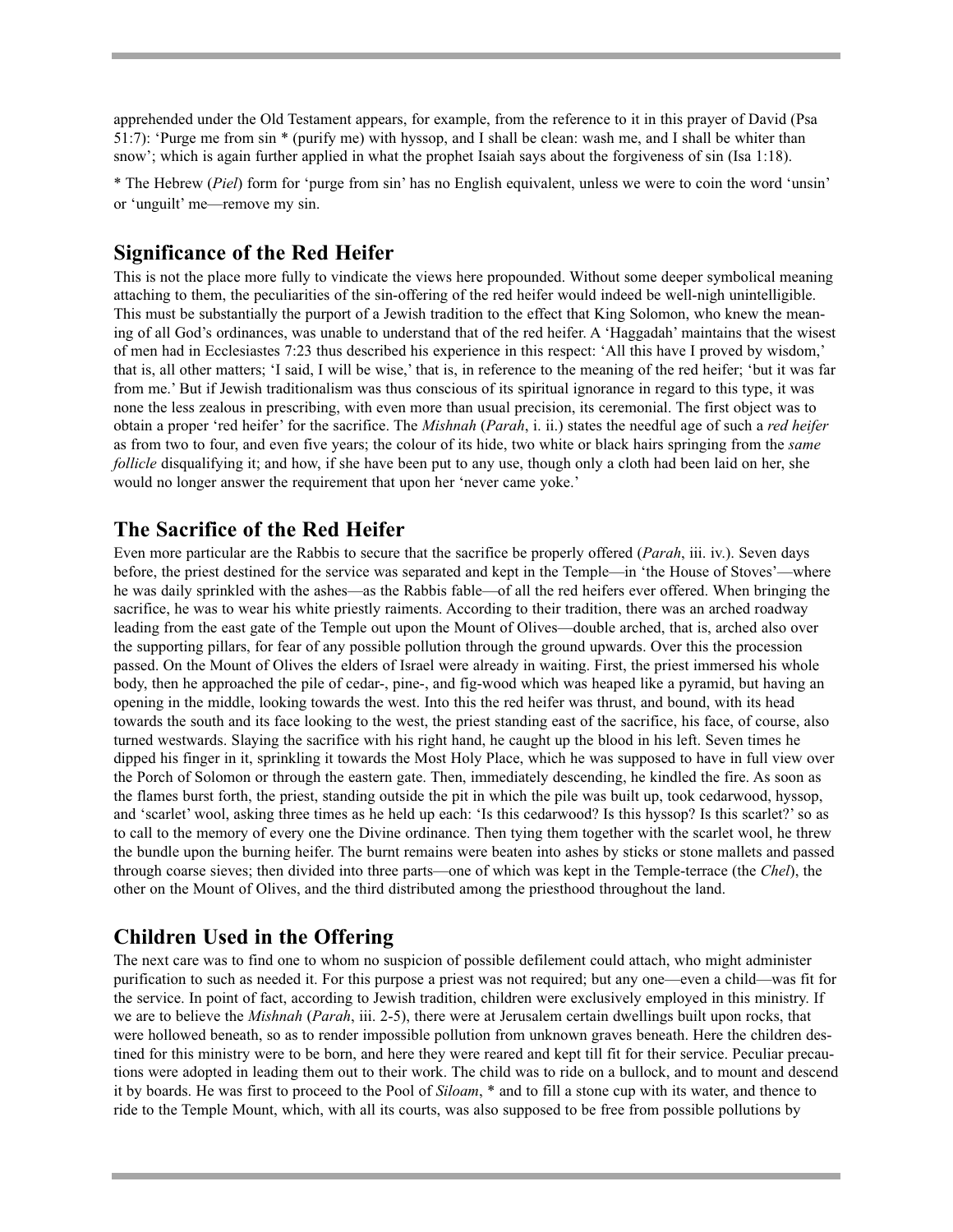being hollowed beneath.

\* Or *Gihon*. According to Jewish tradition, the kings were always anointed at Siloam (1 Kings 1:33,38). Dismounting, he would approach the 'Beautiful Gate,' where the vessel with the ashes of the red heifer was kept. Next a goat would be brought out, and a rope, with a stick attached to it, tied between its horns. The stick was put into the vessel with the ashes, the goat driven backwards, and of the ashes thereby spilt the child would take for use in the sacred service so much as to be visible upon the water. It is only fair to add, that one of the Mishnic sages, deprecating a statement which might be turned into ridicule by the Sadducees, declares that any clean person might take with his hand from the vessel so much of the ashes as was required for the service. The purification was made by sprinkling with hyssop. According to the Rabbis (*Parah*, xi. 9), three separate stalks, each with a blossom on it, were tied together, and the tip of these blossoms dipped into the water of separation, the hyssop itself being grasped while sprinkling the unclean. The same authorities make the most incredible assertion that altogether, from the time of Moses to the final destruction of the Temple, only seven, or else nine, such red heifers had been offered: the first by Moses, the second by Ezra, and the other five, or else seven, between the time of Ezra and that of the taking of Jerusalem by the Romans. We only add that the cost of this sacrifice, which was always great, since a pure red heifer was very rare, \* was defrayed from the Temple treasury, as being offered for the whole people. \*\*

\* It might be purchased even from non-Israelites, and the Talmud relates a curious story, showing at the same time the reward of filial piety, and the *fabulous* amount which it is *supposed* such a red heifer might fetch.

\*\* Philo erroneously states that the high-priest was sprinkled with it each time before ministering at the altar. The truth is, he was only so sprinkled in preparation for the Day of Atonement, *in case* he might have been unwittingly defiled. Is the Romish use of 'holy water' derived from Jewish purifications, or from the Greek heathen practice of sprinkling on entering a temple?

Those who lived in the country would, for purification from defilement by the dead, come up to Jerusalem seven days before the great festivals, and, as part of the ashes were distributed among the priesthood, there could never be any difficulty in purifying houses or vessels.

#### **Purification of the Leper**

2. After what has already been explained, it is not necessary to enter into details about *the purification of the leper*, for which this, indeed, is not the place. Leprosy was not merely the emblem of sin, but of death, to which, so to speak, it stood related, as does our actual sinfulness to our state of sin and death before God. Even a Rabbinical saying ranks lepers with those who may be regarded as dead.  $*$ 

\* The other three classes are the blind, the poor, and those who have no children.

They were excluded from 'the camp of Israel,' by which, in later times, the Talmudists understood all cities walled since the days of Joshua, who was supposed to have sanctified them. Lepers were not allowed to go beyond their proper bounds, on pain of forty stripes. For every place which a leper entered was supposed to be defiled. They were, however, admitted to the synagogues, where a place was railed off for them, ten handbreadths high and four cubits wide, on condition of their entering the house of worship before the rest of the congregation, and leaving it after them (*Negaim*, xiii. 12). It was but natural that they should consort together. This is borne out by such passages as Luke 17:12, which at the same time show how even this living death vanished at the word or the touch of the Saviour.

#### **Examination of the Leper**

The Mishnic tractate, *Negaim*, enters into most wearisome details on the subject of leprosy, as affecting persons or things. It closes by describing the ceremonial at its purification. The actual *judgment* as to the existence of leprosy always belonged to the *priest*, though he might consult any one who had knowledge of the matter. Care was to be taken that no part of the examination fell on the Sabbath, nor was any on whom the taint appeared to be disturbed either during his marriage week, or on feast days. Great precautions were taken to render the examination thorough. It was not to be proceeded with early in the morning, nor 'between the evenings,' nor inside the house, nor on a cloudy day, nor yet during the glare of midday, but from 9 a.m. to 12 o'clock noon, and from 1 p.m. to 3 p.m.; according to Rabbi Jehudah, only at 10 or 11 o'clock a.m., and at 2 and 3 o'clock p.m. The examining priest must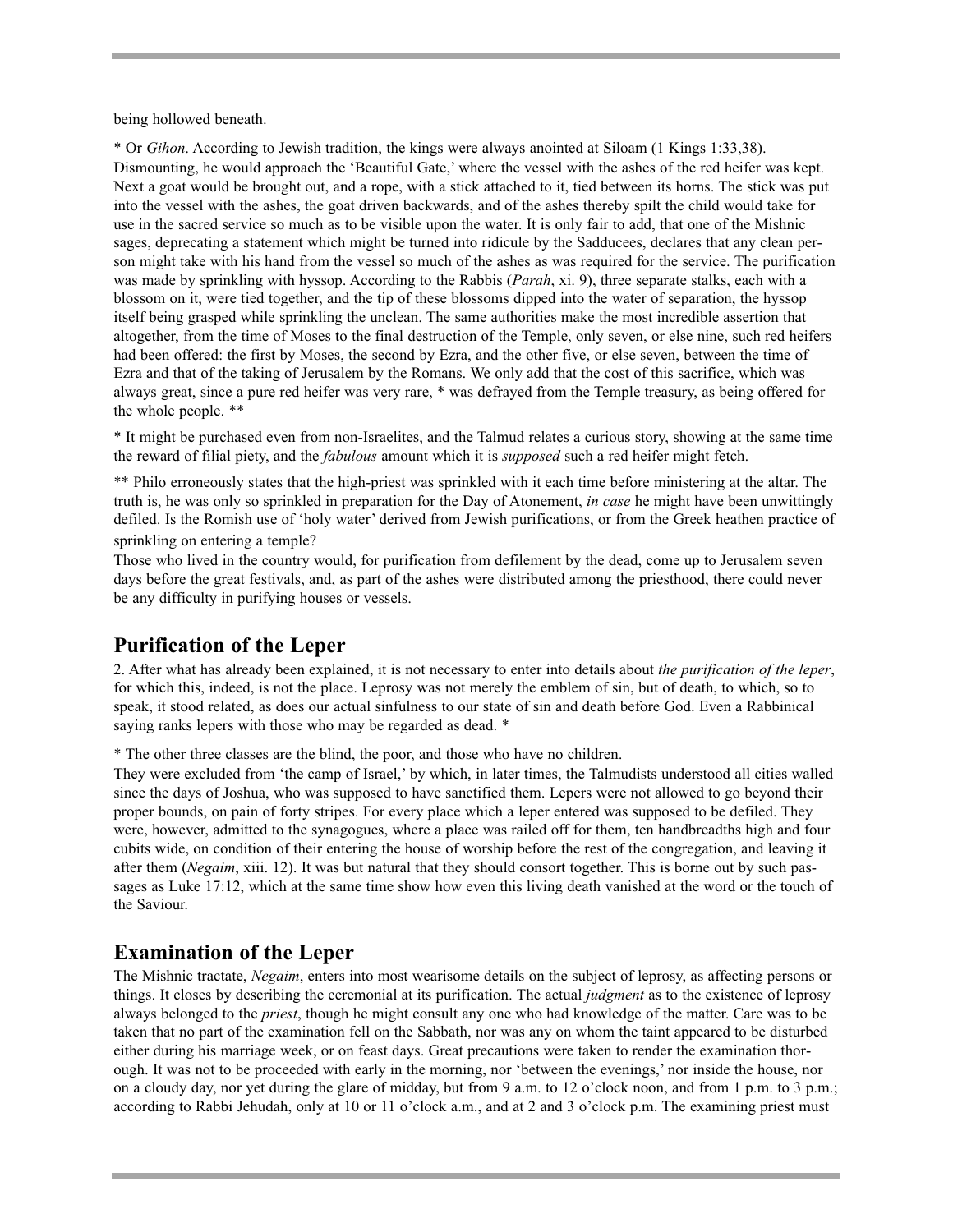neither be blind of an eye, nor impaired in sight, nor might he pronounce as to the leprosy of his own kindred. For further caution, judgment was not to be pronounced at the same time about two suspicious spots, whether on the same or on different persons.

### **Right Meaning of Leviticus 13:12, 13**

A very curious mistake by writers on typology here requires passing notice. It is commonly supposed \* that Leviticus 13:12, 13 refers to cases of true leprosy, so that if a person had presented himself covered with leprosy over 'all his flesh,' 'from his head even to his foot, wheresoever the priest looketh,' the priest was to pronounce: 'He is clean.'

\* All popular writers on typology have fallen into this error. Even the learned Lightfoot has committed it. It is also adopted by Mr. Poole in Smith's *Dict. of the Bible* (ii. p. 94), and curiously accounted for by the altogether unfounded hypothesis that the law 'imposed segregation' only 'while the disease manifested activity'! If this interpretation were correct, the priest would have had to declare what was *simply untrue*! And, mark, it is

not a question about *cleansing* one who had been a leper, but about declaring such an one clean, that is, not a leper at all, while yet the malady covered his whole body from head to foot! Nor does even the doctrinal analogy, for the sake of which this strange view must have been adopted, hold good. For to confess oneself, or even to present oneself as wholly covered by the leprosy of sin, is not yet to be cleansed—that requires purification by the blood of Christ. Moreover, the Old Testament type speaks of being *clean*, not of cleansing; of being non-leprous, not of being purified from leprosy! The correct interpretation of Leviticus 13:12, 13 evidently is, that an eruption having the symptoms there described is not that of true leprosy at all. \*

\* Even the modified view of Keil, which is substantially adopted in Kitto's *Encycl*. (3rd edit.), p. 812, that the state described in Leviticus 13:12, 13, 'was regarded as indicative of the crisis, as the whole evil matter thus brought to the surface formed itself into a scale, which dried and peeled off,' does not meet the requirements of the text. But where, in the Divine mercy, one really leprous had been restored, the law (Lev 14) defined what was to be done for his 'purification.' The rites are, in fact, twofold—the first (Lev 14:1-9), to restore him to fellowship with the congregation; the other to introduce him anew to communion with God (Lev 14:10-20). In both respects he had been dead, and was alive again; and the new life, so consecrated, was one higher than the old could ever have been.

### **The Mishnah**

This will appear from an attentive study of the ceremonial of purification, as described in the *Mishnah* (*Negaim*, xiii.). The priest having pronounced the former leper clean, a quarter of a log (the log rather less than a pint) of 'living water' was poured into an earthenware dish. Then two 'clean birds' were taken—the Rabbis say two sparrows  $*$  —of whom one was killed over 'the living water,' so that the blood might drop into it, after which the carcass was buried.

\* May not our Saviour refer to this when He speaks of 'sparrows' as of marketable value: 'Are not two sparrows sold for one farthing' (Matt 10:29)?

Next, cedar-wood, hyssop, and scarlet wool were taken and tied together (as at the burning of the red heifer), and dipped, along with the living bird, which was seized by the tips of his wings and of his tail, into the blood-stained water, when the person to be purified was sprinkled seven times on the back of his hand, or, according to others, on his forehead. Upon this the living bird was set free, neither towards the sea, nor towards the city, nor towards the wilderness, but towards the fields. Finally, the leper had all the hair on his body shorn with a razor, after which he washed his clothes, and bathed, when he was clean, though still interdicted his house \* for seven days.

\* The *Mishnah* and all commentators apply this to conjugal intercourse.

### **The Second Stage**

The first stage of purification had now been completed, and the seven days' seclusion served as preparation for the second stage. The former might take place anywhere, but the latter required the attendance of the purified leper in the sanctuary. It began on the seventh day itself, when the purified leper had again all his hair shorn, as at the first,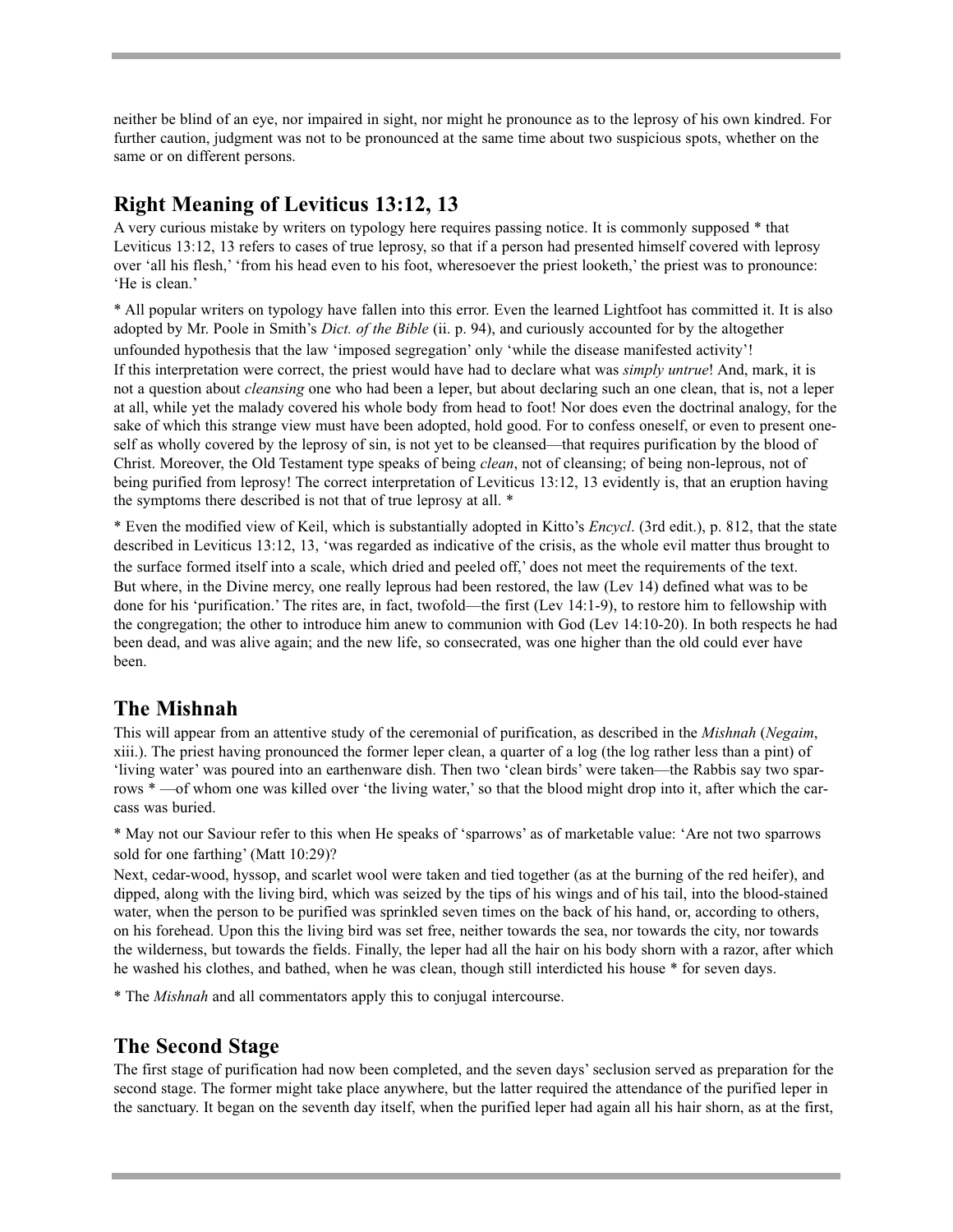washed his clothes, and bathed. The *Mishnah* remarks (*Negaim*, xiv. 4) that three classes required this legal tonsure of all hair—lepers, Nazarites, and the Levites at their consecration—a parallel this between the purified lepers and the Levites, which appears even more clearly in their being anointed on the head with oil (Lev 14:29), and which was intended to mark that their new life was higher than the old, and that, like Levi, they were to be specially dedicated to God. \*

\* The significance of anointing the head with oil is sufficiently known.

Though not of any special importance, we may add that, according to the *Mishnah*, as in the analogous case of the two goats for the Day of Atonement, the two birds for the leper were to be of precisely the same colour, size, and value, and, if possible, bought on the same day—to mark that the two formed integral parts of one and the same service; the cedar-wood was to be one cubit long and 'the quarter of a bedpost' thick; the hyssop of the common kind, that is, not such as had any other bye-name, as Grecian, Roman, ornamental, or wild; while the scarlet wool was to be a shekel's weight. The rest of the ceremonial we give in the words of the *Mishnah* itself (*Negaim*, xiv. 7, etc.):—'On the eighth day the leper brings three sacrifices—a sin-, a trespass-, and a burnt-offering, and the poor brings a sin- and a burnt-offering of a bird. He stands before the trespass-offering, lays his hands upon it, and kills it. Two priests catch up the blood—one in a vessel, the other in his hand. He who catches it up in the vessel goes and throws it on the side of the altar, and he who catches it in his hand goes and stands before the leper. And the leper, who had previously bathed in the court of the lepers, goes and stands in the gate of Nicanor. Rabbi Jehudah says:—He needs not to bathe. He thrusts in his head (viz. into the great court which he may not yet enter), and the priest puts of the blood upon the tip of his ear; he thrusts in his hand, and he puts it upon the thumb of his hand; he thrusts in his foot, and he puts it upon the great toe of his foot. Rabbi Jehudah says:—He thrusts in the three at the same time. If he have lost his thumb, great toe, or right ear, he cannot ever be cleansed. Rabbi Eliezer says:—The priest puts in on the spot where it had been. Rabbi Simeon says:—If it be applied on the corresponding left side of the leper's body, it sufficeth. The priest now takes from the log of oil and pours it into the palm of his colleague though if he poured it into his own it were valid. He dips his finger and sprinkles seven times towards the Holy of Holies, dipping each time he sprinkles. He goes before the leper; and on the spot where he had put the blood he puts the oil, as it is written, "upon the blood of the trespass-offering." And the remnant of the oil that is in the priest's hand, he pours on the head of him that is to be cleansed, for an atonement; if he so puts it, he is atoned for, but if not, he is not atoned for. So Rabbi Akiba. Rabbi Jochanan, the son of Nuri, saith:—This is only the remnant of the ordinance—whether it is done or not, the atonement is made; but they impute it to him (the priest?) as if he had not made atonement.'

#### **Purification from Suspicion of Adultery**

3. It still remains to describe the peculiar ceremonial connected with *the purification of a wife from the suspicion of adultery*. Strictly speaking, there was no *real* offering connected with this. The rites (Num 5:11-31) consisted of two parts, in the first of which the woman in her wave-offering solemnly commended her ways to the Holy Lord God of Israel, thus professing innocence: while in the second, she intimated her readiness to abide the consequences of her profession and appeal to God. Both acts were symbolical, nor did either of them imply anything like an *ordeal*. The meat-offering which she brought in her hand symbolised her works, the fruit of her life. But owing to the fact that her life was open to suspicion, it was brought, not of wheat, as on other occasions, but of barley-flour, which constituted the poorest fare, while, for the same reason, the customary addition of oil and frankincense was omitted. Before this offering was waved and part of it burned on the altar, the priest had to warn the woman of the terrible consequences of a false profession before the Lord, and to exhibit what he spoke in a symbolical act. He wrote the words of the curse upon a roll; then, taking water out of the laver, in which the daily impurities of the priests were, so to speak, symbolically cleansed, and putting into it dust of the sanctuary, he washed in this mixture the writing of the curses, which were denounced upon the special sin of which she was suspected. And the woman, having by a repeated *Amen* testified that she had quite apprehended the meaning of the whole, and that she made her solemn appeal to God, was then in a symbolical act to do two things. First, she presented in her meat-offering, which the priest waved, her life to the heart-searching God, and then, prepared for the consequences of her appeal, she drank the bitter mixture of the threatened curses, assured that it could do no harm to her who was innocent, whereas, if guilty, she had appealed to God, judgment would certainly at some time overtake her, and that in a manner corresponding to the sin which she had committed.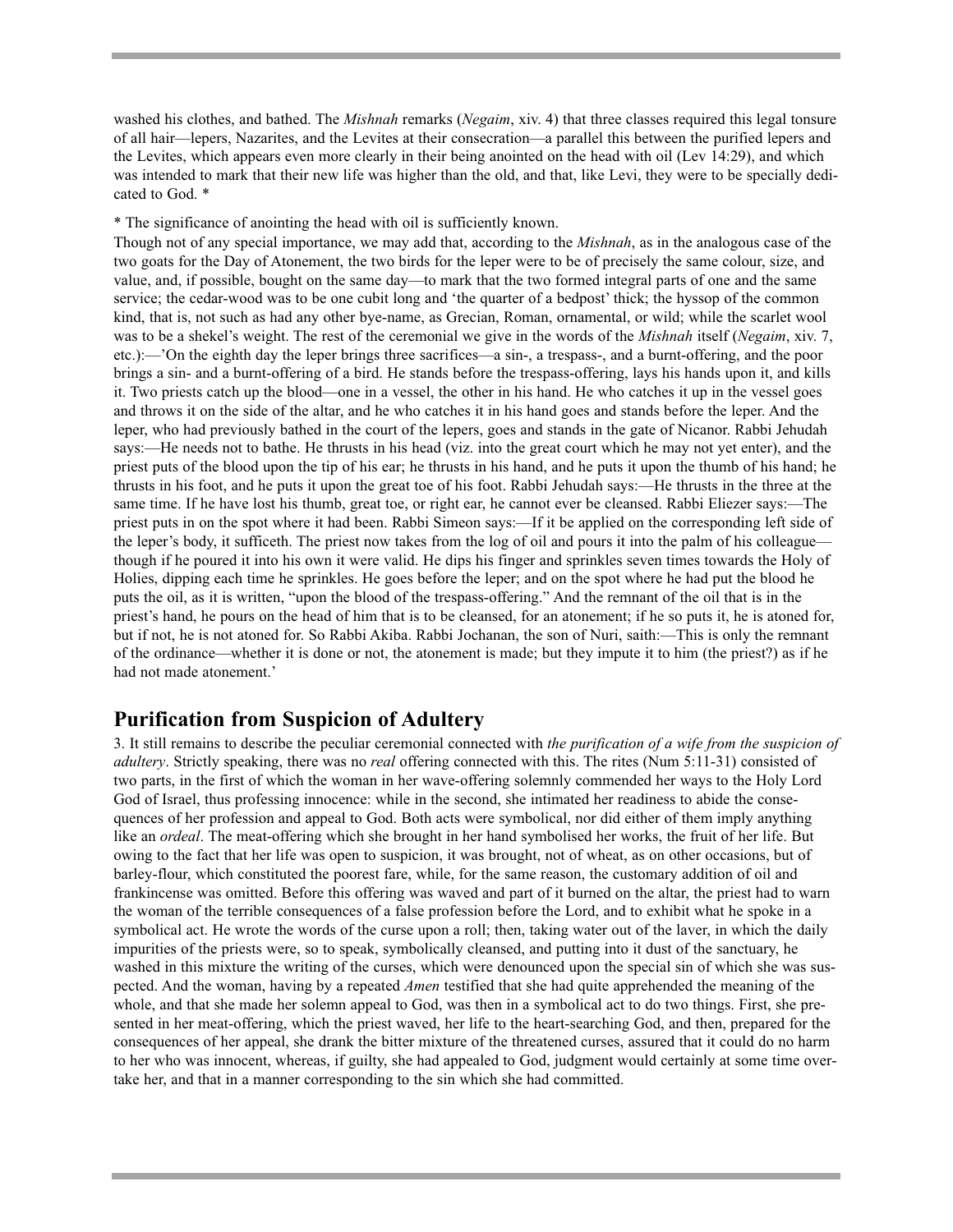### **Regulations as Given in the Mishnah**

According to the *Mishnah*, which devotes to this subject a special tractate (*Sotah*), a wife could not be brought to this solemn trial unless her husband have previously warned her, in presence of two witnesses, against intercourse with one whom he suspected, and also two witnesses had reported that she had contravened his injunction. The Rabbis, moreover, insist that the command must have been express, that it only applied to intercourse out of reach of public view, and that the husband's charge to his wife before witnesses should be preceded by private and loving admonition. \*

\* The tractate *Sotah* enters into every possible detail, with prurient casuistry—the tendency, as always in Jewish criminal law, being in favour of the accused.

But if, after all this, she had left such warning unheeded, her husband had first to bring her before the Sanhedrim of his own place, who would dispatch two of their scholars with the couple to Jerusalem, where they were to appear before the Great Sanhedrim. The first endeavour of that tribunal was to bring the accused by any means to make confession. If she did so, she only lost what her husband had settled upon her, but retaind her own portion. \*

\* According to Rabbinical law adulteresses only suffered death if they persisted in the actual crime *after* having been warned of the consequences by two witnesses. It is evident that this canon must have rendered the infliction of the death penalty the rarest exception—indeed, almost inconceivable.

If she persisted in her innocence, she was brought through the eastern gate of the Temple, and placed at the gate of Nicanor, where the priest tore off her dress to her bosom, and dishevelled her hair. If she wore a white dress, she was covered with black; if she had ornaments, they were taken from her, and a rope put round her neck. Thus she stood, exposed to the gaze of all, except her own parents. all this to symbolise the Scriptural warning (Isa 65:7): 'Therefore I will measure their former work into their bosom'; for in what had been her pride and her temptation she was now exposed to shame. The priest was to write, *in ink*, Numbers 5:19-22, of course leaving out the introductory clauses in verses 19 and 21, and the concluding 'Amen.' The woman's double response of *Amen* bore reference first to her innocence, and secondly to the threatened curse.

The waving of the woman's offering was done in the usual manner, but opinions differ whether she had to drink 'the bitter water' before or after part of her offering had been burned on the altar. If before the writing was washed into the water she refused to take the test, her offering was scattered among the ashes; similarly, if she confessed herself guilty. But if she insisted on her innocence after the writing was washed, she was forced to drink the water. The Divine judgment was supposed to overtake the guilty sooner or later, as some thought, according to their other works. The wave-offering belonged to the priest, except where the suspected woman was the wife of a priest, in which case the offering was burned. If a husband were deaf or insane, or in prison, the magistrates of the place would act in his stead in insisting on a woman clearing herself of just suspicion. An adulteress was prohibited from living with her seducer. It is beside our purpose further to enter into the various legal determinations of the *Mishnah*. But it is stated that, with the decline of morals in Palestine, the trial by the 'water of jealousy' gradually ceased (in accordance with what we read in Hosea 4:14), till it was finally abolished by Rabbi Jochanan, the son of Zacchai, some time after the death of our Lord. While recording this fact the *Mishnah* (*Sotah*, ix. 9-15) traces, in bitter language, the decay and loss of what had been good and precious to Israel in their worship, Temple, wisdom, and virtues, pointing forward to the yet greater sorrow of 'the last day,' 'shortly before the coming of Messiah,' when all authority, obedience, and fear of God would decline in the earth, and 'our only hope and trust' could spring from looking up to our Heavenly Father. Yet beyond it stands out, in the closing words of this tractate in the *Mishnah*, the final hope of a revival, of the gift of the Holy Spirit, and of the blessed resurrection, all connected with the long-expected ministry of Elijah!

# **Chapter 19 On Vows**

**The Nazarite's Vow**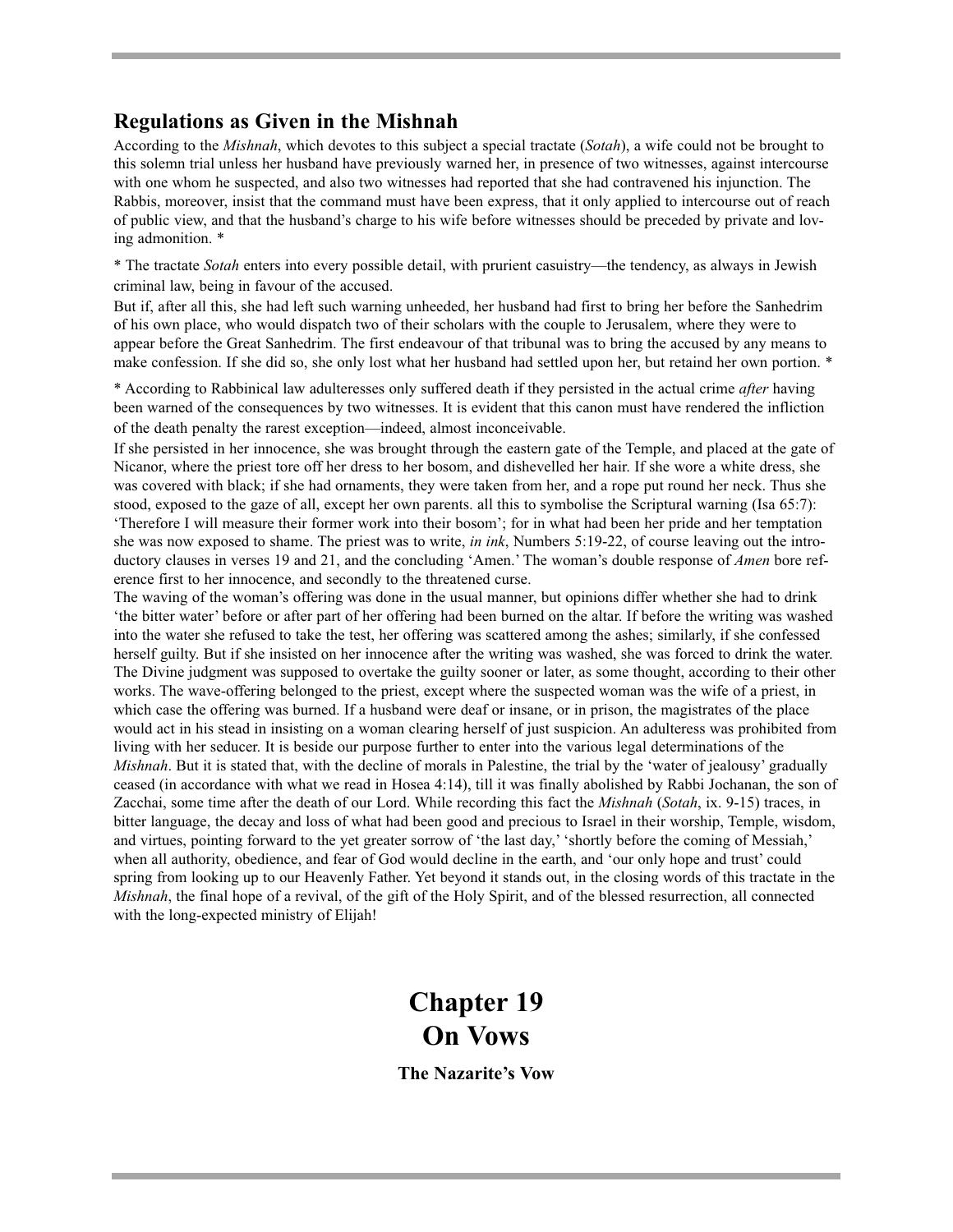#### **The Offering of Firstfruits in the Temple**

'But now is Christ risen from the dead, the firstfruits of them that sleep.'...'These were purchased from among men—the firstfruits unto God and to the Lamb.'—1 Corinthians 15:20; Revelation 14:4

#### **Vows**

'If a man vow a vow unto Jehovah, or swear an oath to bind his soul with a bond, he shall not profane his word; he shall do according to all that hath proceeded out of his mouth' (Num 30:2). These words establish the lawfulness of vows, define their character, and declare their inviolableness. At the outset a distinction is here made between a positive and a negative vow, an undertaking and a renunciation, a *Neder* and an *Issar*. In the former 'a man vowed a vow unto Jehovah'—that is, he consecrated unto Him some one or more persons or things, which he expressly designated; in the latter he 'swore an oath to bind his soul with a bond'—that is, he renounced the use of certain things binding himself to abstinence from them. The renunciation of the fruit of the vine would seem to place the Nazarite's vow in the class termed *Issar*. But, on the other hand, there was, as in the case of Samson and Samuel, also such positive dedication to the Lord, and such other provisions as seem to make the Nazarite's the vows of vows—that is, the full carrying out of the idea of a vow, alike in its positive and negative aspects—being, in fact, a voluntary and entire surrender unto Jehovah, such as, in its more general bearing, the Aaronic priesthood had been intended to express.

#### **Man Can Only Vow His Own Things**

It lies on the surface, that all vows were limited by higher obligations. A man could not have vowed anything that was not fairly his own; hence, according to the *Mishnah*, neither what of his fortune he owed to others, nor his widow's portion, nor yet what already of right belonged unto the Lord (Num 30:26-28); nor might he profane the temple by bringing to the altar the reward of sin or of unnatural crime (this is undoubtedly the meaning of the expression 'price of a dog' in Deut 23:18). Similarly, the Rabbinical law declared any vow of abstinence *ipso facto* invalid, if it interfered with the preservation of life or similar obligations, and it allowed divorce to a woman if her husband's vow curtailed her liberty or her rights. On this ground it was that Christ showed the profaneness of the traditional law, which virtually sanctioned transgression of the command to honour father and mother, by pronouncing over that by which they might have been profited the magic word *Corban*, which dedicated it to the Temple (Mark 7:11-13). In general, the Rabbinical ordinances convey the impression, on the one hand, of a desire to limit the obligation of vows, and, on the other, of extreme strictness where a vow had really been made. Thus a vow required to have been expressly spoken; yet if the words used had been even intentionally so chosen as afterwards to open a way of escape, or were such as connected themselves with the common form of a vow, they conveyed its obligations. In all such cases goods might be distrained to secure the performance of the vow; the law, however, providing that the recusant was to be allowed to retain food for a month, a year's clothing, his beds and bedding, and, if an artisan, his necessary tools. In the case of women, a father or husband had the right to annul a vow, provided he did so *immediately* on hearing it (Num 30:3-8). All *persons* vowed unto the Lord had to be redeemed according to a certain scale; which, in the case of the poor, was to be so lowered as to bring it within reach of their means (Lev 27:2-8). \*

\* The *Mishnah* declares that this scale was only applicable, if express reference had been made to it in the vow; otherwise the price of redemption was, what the person would have fetched if sold in the market as a slave. Such 'beasts' 'whereof men bring an offering,' went to the altar; all others, as well as any other thing dedicated, were to be valued by the priest, and might be redeemed on payment of the price, together with one-fifth additional, or else were sold for behoof of the Temple treasury (Lev 27:11-27). How carefully the law guarded against all profanity, or from the attempt to make merit out of what should have been the free outgoing of believing hearts, appears from Deuteronomy 23:22-24, Leviticus 27:9, 10, and such statements as Proverbs 20:25. As Scriptural instances of vows, we may mention that of Jacob (Gen 28:20), the rash vow of Jephthah (Judg 11:30,31), the vow of Hannah (1 Sam 1:11), the pretended vow of Absalom (2 Sam 15:7,8), and the vows of the sailors who cast Jonah overboard (Jonah 1:16). On the other hand, it will be understood how readily, in times of religious declension, vows might be turned from their proper object to purposes contrary to the Divine mind. \*

\* In general the later legislation of the Rabbis was intended to discourage vows, on account of their frequent abuse (*Nedar*, i., iii., ix.). It was declared that only evil-doers bound themselves in this manner, while the pious gave of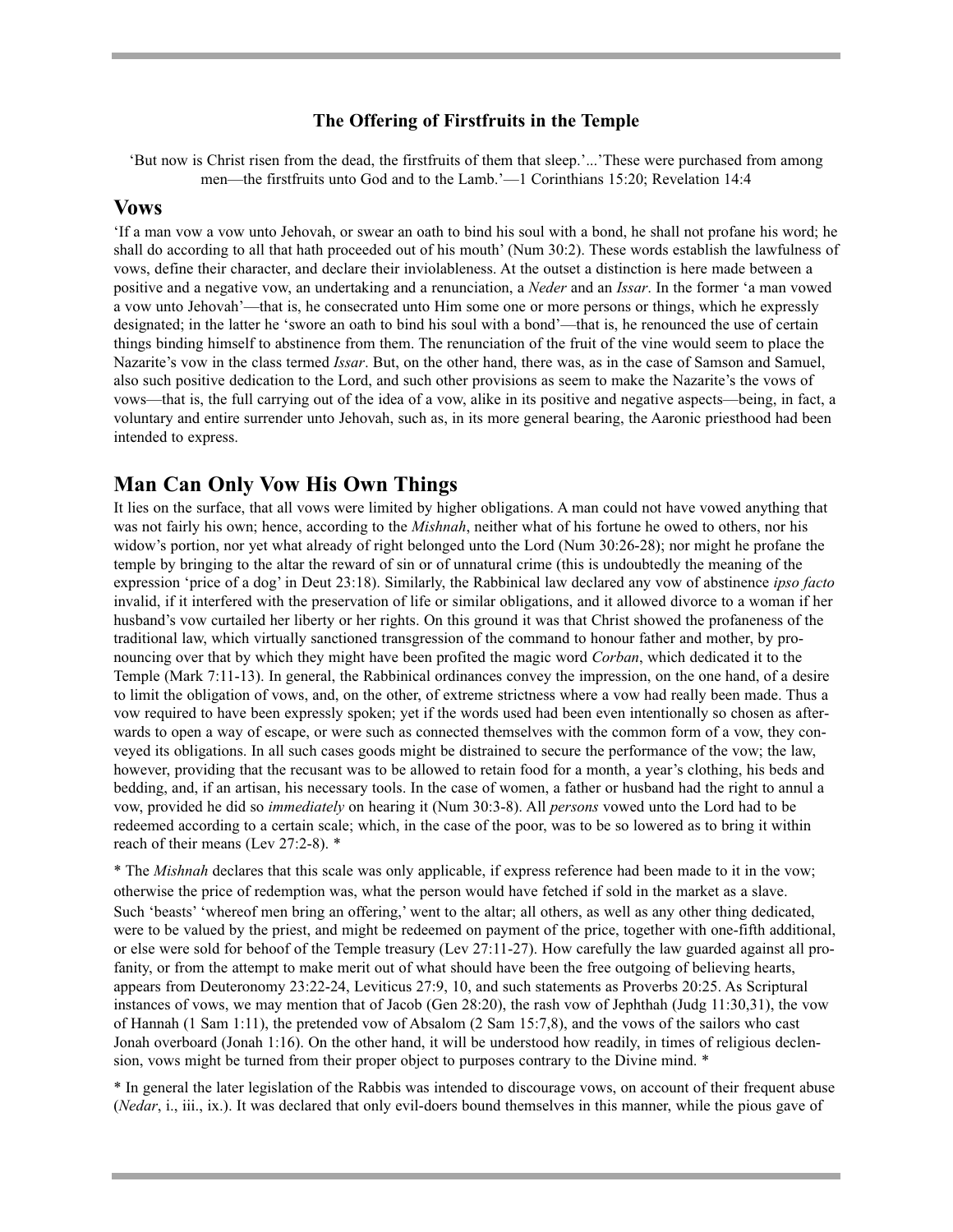their own free-will. Where a vow affected the interests of others, every endeavour was to be made, to get him who had made it to seek absolution from its obligations, which might be had from one 'sage,' or from three persons, in the presence of him who had been affected by the vow. Further particulars are beyond our present scope.

#### **Carelessness in Later Times**

In the latter times of the Temple such vows, made either thoughtlessly, or from Pharisaical motives, became painfully frequent, and called forth protests on the part of those who viewed them in a more reverent and earnest spirit. Thus it is said, that the high-priest, *Simeon the Just*—to whom tradition ascribes so much that is good and noble—declared that he had uniformly refused, except in one instance, to partake of the trespass-offering of Nazarites, since such vows were so often made rashly, and the sacrifice was afterwards offered reluctantly, not with pious intent. A fair youth, with beautiful hair, had presented himself for such a vow, with whom the high-priest had expostulated: 'My son, what could have induced thee to destroy such splendid hair?' To which the youth replied: 'I fed my father's flock, and as I was about to draw water for it from a brook, I saw my wraith, and the evil spirit seized and would have destroyed me (probably by vanity). Then I exclaimed: Miserable fool, why boastest thou in a possession which does not belong to thee, who art so soon to be the portion of maggots and worms? By the Temple! I cut off my hair, to devote it to God.' 'Upon this,' said *Simeon*, 'I rose and kissed him on the forehead, saying, Oh that many in Israel were like thee! Thou hast truly, and in the spirit of the Law, made this vow according to the will of God.'

That great abuses crept in appears even from the large numbers who took them. Thus the Talmud records that, in the days of King Jannai no fewer than 300 Nazarites presented themselves before Simeon, the son of Shetach. Moreover, a sort of traffic in good works, like that in the Romish Church before the Reformation, was carried on. It was considered meritorious to 'be at charges' for poor Nazarites, and to defray the expenses of their sacrifices. King Agrippa, on arriving at Jerusalem, seems to have done this to conciliate popular favour (Jos. *Antiq*. xix. 6. 1). A far holier motive than this influenced St. Paul (Acts 21:23, etc.), when, to remove the prejudices of Jewish Christians, he was 'at charges' for four poor Christian Nazarites, and joined them, as it were, in their vow by taking upon himself some of its obligations, as, indeed, he was allowed to do by the traditional law.

### **The Nazarite Vow**

1. The law concerning the Nazarite vow (Num 6) seems to imply, that it had been an institution already existing at the time of Moses, which was only further defined and regulated by him. The name, as well as its special obligations, indicate its higher bearing. For the term *Nasir* is evidently derived from *nazar, to separate*, and 'the vow of a Nazarite' was to separate himself unto Jehovah (Num 6:2). Hence the Nazarite was 'holy unto Jehovah' (Num 6:8). In the sense of separation the term *Nasir* was applied to Joseph (Gen 44:26; comp. Deut 32:16), and so the root is frequently used. But, besides separation and holiness, we have also here the idea of *royal priesthood*, since the word *Nezer* is applied to 'the holy *crown* upon the mitre' of the high-priest (Exo 29:6; 34:30; Lev 8:9), and 'the *crown* of the anointing oil' (Lev 21:12), as also, in a secondary sense, to the royal crown (2 Sam 1:10; 2 Kings 11:12; Zech 9:16). \*

\* The learned writer of the article 'Nazarite' in Kitto's *Encycl*. regards the meaning 'diadem' as the fundamental one, following in this the somewhat unsafe critical guidance of Saalschutz, *Mos. Recht*. p. 158. In proof, he appeals to the circumstance that the 'undressed vine' of the Sabbatical and the Jubilee year is designated by the term 'Nazir' in Leviticus 25:5, 11. But evidently the uncut, untrimmed vine of those years derived its designation from the Nazarite with his untrimmed hair, and not *vice versa*. Some of the Rabbis have imagined that the vine had grown in Paradise, and that somehow the Nazarite's abstinence from its fruit was connected with the paradisiacal state, and with our fall.

We have, therefore, in the Nazarite, the three ideas of separation, holiness, and the crown of the royal priesthood, all closely connected. With this agree the threefold obligations incumbent on a Nazarite. He was to be not only a priest, but one in a higher and more intense sense, since he became such by personal consecration instead of by mere bodily descent. If the priest was to abstain from wine during his actual ministration in the sanctuary, the Nazarite must during the whole period of his vow refrain from all that belongs to the fruit of the vine, 'from the kernels even to the husk' (Num 6:3,4). a priest was to avoid all defilement from the dead, except in the case of his nearest relatives, but the Nazarite, like the high-priest (Lev 21:11), was to ignore in that respect even father and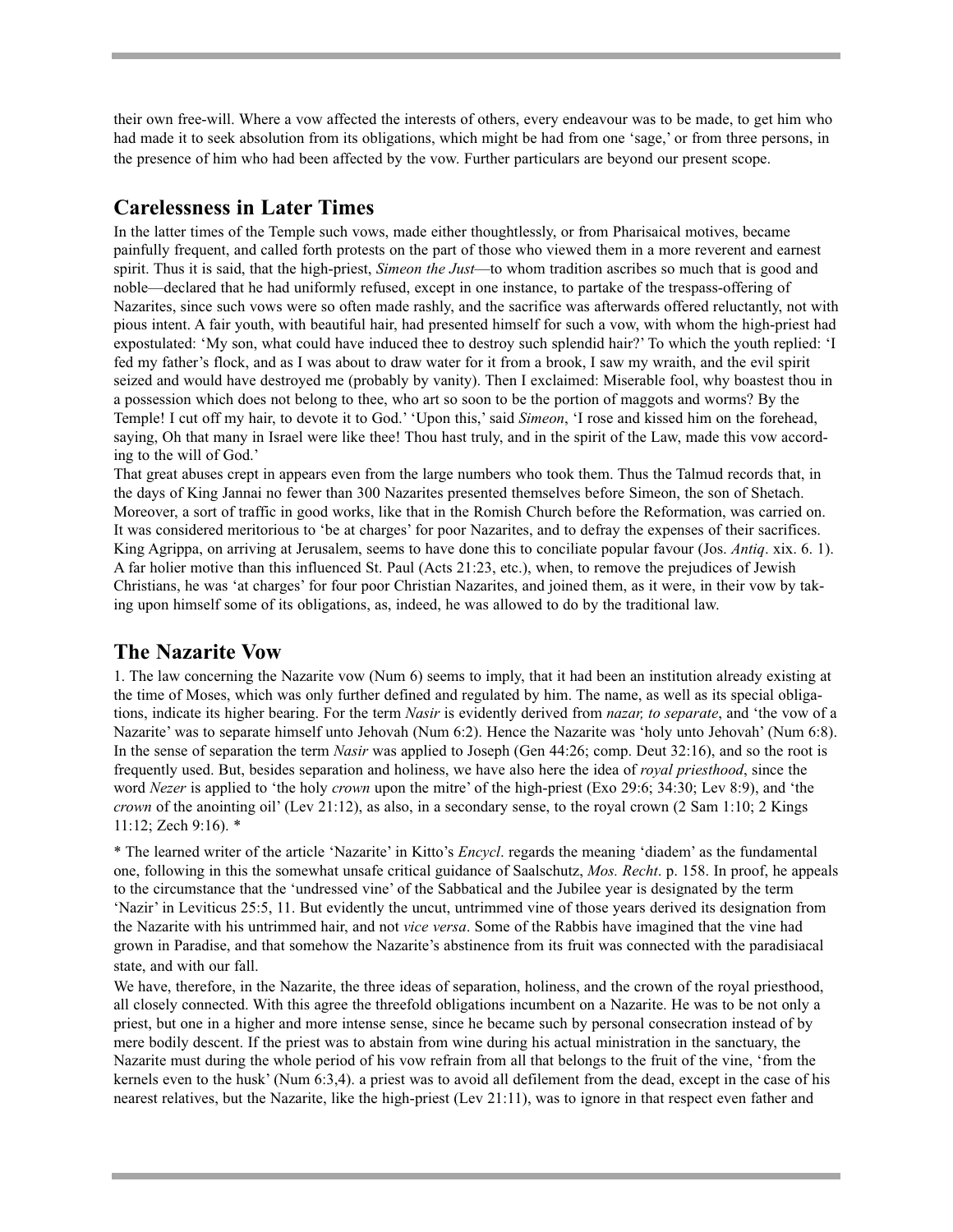mother, brother and sister (Num 6:7). Nay more, if unwittingly he had become so defiled, the time of his vow which had already elapsed was to count for nothing; after the usual seven days purification (Num 19:11,12), he was to cut off his hair, which, in that case, was buried, not burnt, and on the eighth day to bring two turtle-doves, or two young pigeons, the one for a sin-, the other for a burnt-offering, with a lamb of the first year for a trespassoffering; after which he had to commence his Nazarite vow anew. Lastly, if the high-priest wore 'the holy *Nezer* upon the mitre,' the Nazarite was not to cut his hair, which was 'the *Nezer* of his God upon his head' (Num 6:7). And this use of the word *Nezer*, as applied to the high-priest's crown, as well as to the separation unto holiness of the Nazarite, casts additional light alike upon the object of the priesthood and the character of the Nazarite vow.

### **The Mishnah Regulations**

According to the *Mishnah* (tractate *Nazir*), all epithets of, or allusions to, the Nazarite vow, carried its obligation. Thus if one said, 'I will be it! or, I will be a beautiful one!'—with reference to the long hair—or made any similar allusion, he had legally taken upon him the vow. If taken for an indefinite period, or without express declaration of the time, the vow lasted for thirty days, which was the shortest possible time for a Nazarite. There were, however, 'perpetual Nazarites,' the *Mishnah* distinguishing between an ordinary 'perpetual Nazarite' and a 'Samson-Nazarite.' Both were 'for life,' but the former was allowed occasionally to shorten his hair, after which he brought the three sacrifices. He could also be defiled by the dead, in which case he had to undergo the prescribed purification. But as Samson had not been allowed under any circumstances to poll his hair, and as he evidently had come into contact with death without afterwards undergoing any ceremonial (Judg 14:8, 15:15), so the Samson-Nazarite might neither shorten his hair, nor could he be defiled by the dead. However, practically such a question probably never arose, and the distinction was no doubt merely made to meet an exegetical necessity to the Jews,—that of vindicating the conduct of Samson! As already stated, another might undertake part or the whole of the charges of a Nazarite, and thus share in his vow. A father, but not a mother, might make a Nazarite vow for a son, while he was under the legal age of thirteen. The *Mishnah* (*Naz*. vi.) discusses at great length the three things interdicted to a Nazarite: 'defilement, cutting the hair, and whatever proceedeth from the vine.' Any wilful trespass in these respects, provided the Nazarite had been expressly warned, carried the punishment of stripes, and that for every individual act of which he had been so warned.

### **Rabbinical Regulations**

To prevent even the accidental removal of hair, the Rabbis forbade the use of a comb (*Naz*. vi. 3). According to the Law, defilement from death annulled the previous time of the vow, and necessitated certain offerings. To this the *Mishnah* adds, that if anyhow the hair were cut, it annulled the previous time of a vow up to thirty days (the period of an indefinite vow), while it is curiously determined that the use of anything coming from the vine did *not* interrupt the vow. Another Rabbinical contravention of the spirit of the law was to allow Nazarites the use of all intoxicating liquors other than what came from the vine (such as palm-wine, etc.). Lastly, the *Mishnah* determines that a master could not annul the Nazarite vow of his slave; and that, if he prevented him from observing it, the slave was bound to renew it on attaining his liberty. The offerings of a Nazarite on the completion of his vow are explicitly described in Numbers 6:13-21. Along with the 'ram without blemish for peace-offerings,' he had to bring 'a basket of unleavened bread, cakes of fine flour mingled with oil, and wafers of unleavened bread anointed with oil,' as well as the ordinary 'meat-offering and their drink offerings' (Num 6:14,15). The Rabbis explain, that the 'unleavened bread,' to accompany 'the peace-offerings,' was to be made of six-tenth deals and two-thirds of a tenth deal of flour, which were to be baked into ten unleavened cakes and ten unleavened wafers, all anointed with the fourth part of a log of oil; and that all this 'bread' was to be offered in *one* vessel, or 'basket.' The sin-offering was first brought, then the burnt-, and last of all the peace-offering. In the Court of the Women there was a special Nazarite's chamber. After the various sacrifices had been offered by the priest, the Nazarite retired to this chamber, where he boiled the flesh of his peace-offerings, cut off his hair, and threw it in the fire under the caldron. If he had already cut off his hair before coming to Jerusalem, he must still bring it with him, and cast it in the fire under the caldron; so that whether or not we understand Acts 18:18 as stating that Paul himself had taken a vow, he *might* have cut off his hair at Cenchrea (Acts 18:18), and brought it with him to Jerusalem. After that the priest waved the offering, as detailed in Numbers 6:19, 20, \* and the fat was salted, and burned upon the altar.

\* This part of the service was the same as at the consecration of the priests (Lev 8:26).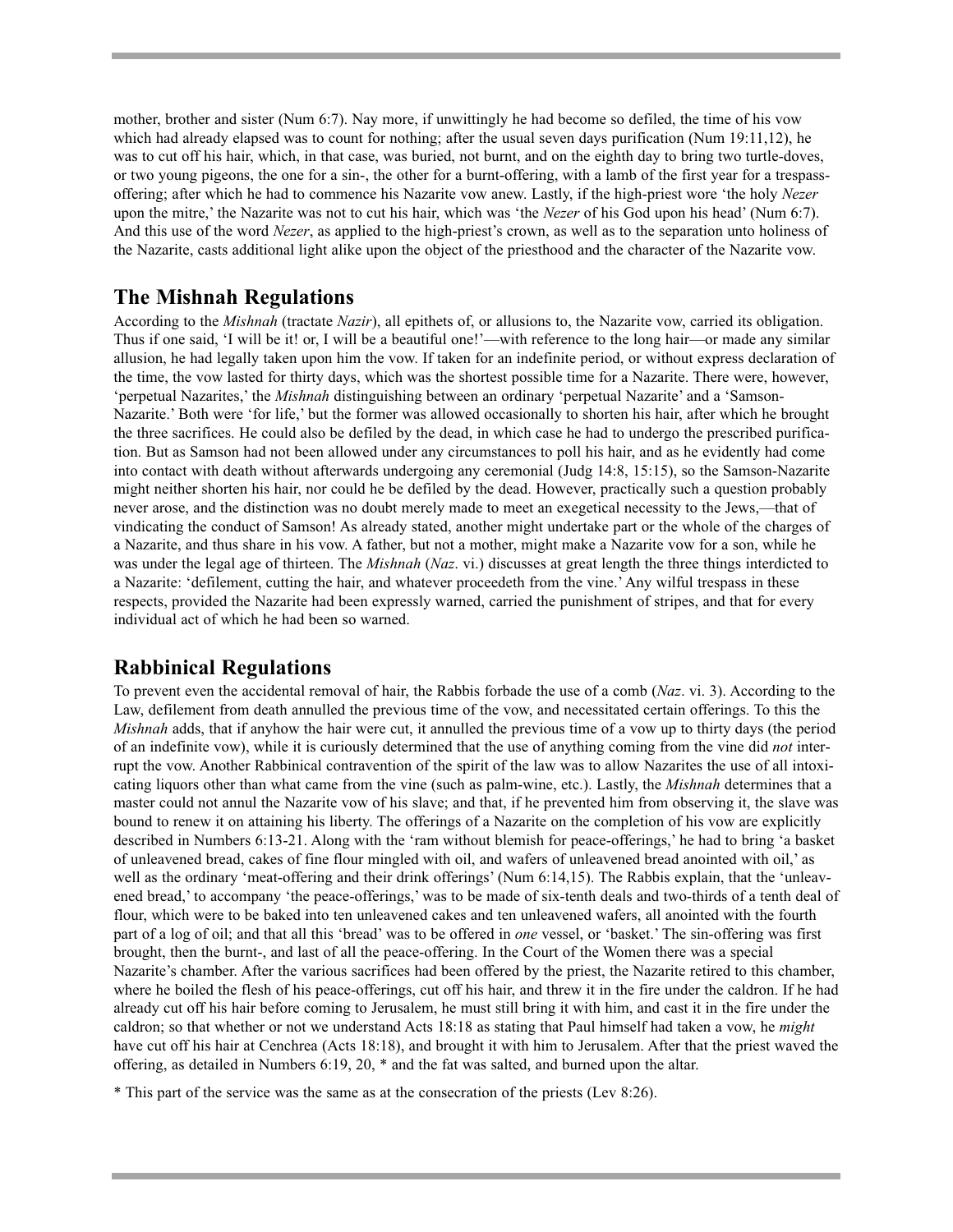The breast, the fore-leg, the boiled shoulder, and the waved cake and wafer, belonged to the priests—the remaining bread and meat were eaten by the Nazarite. Lastly, the expression, 'besides that that his hand shall get,' after mention of the other offerings (Num 6:21), seems to imply that the Nazarites were also wont to bring free-will offerings.

Scripture mentions three Nazarites for life: Samson, Samuel, and John the Baptist, to which Christian tradition adds the name of James the Just, 'the brother of the Lord,' who presided over the Church at Jerusalem when Paul joined in the Nazarite-offering (Eusebius, *Eccl. Hist*. ii. 23. 3). In this respect it is noteworthy that, among those who urged upon Paul to 'be at charges' with the four Christian Nazarites, James himself is not specially mentioned (Acts 21:20-25).

### **Offering the Firstfruits**

2. Properly speaking, *the offering of the firstfruits* belonged to the class of religious and charitable contributions, and falls within our present scope only in so far as certain of them had to be presented in the Temple at Jerusalem. Two of these firstfruit offerings were *public* and *national*; viz. the first *omer*, on the second day of the Passover, and the wave-loaves at Pentecost. The other two kinds of 'firstfruits'—or *Reshith*, 'the first, the beginning'—were offered on the part of each family and of every individual who had possession in Israel, according to the Divine directions in Exodus 22:29; 23:19; 34:26; Numbers 15:20, 21; 18:12, 13; Deuteronomy 18:4; and Deuteronomy 26:2-11, where the ceremonial to be observed in the Sanctuary is also described. Authorities distinguish between the *Biccurim* (*primitiva*), or firstfruits offered in their natural state, and the *Terumoth* (*primitiae*), brought not as raw products, but in a prepared state,—as flour, oil, wine, etc. \*

\* In our Authorised Version 'Terumah' is generally rendered by 'heave-offering,' as in Exodus 29:27; Leviticus 7:14, 32, 34; Numbers 15:19; 18:8, 11; 31:41; and sometimes simply by 'offering,' as in Exodus 25:2; 30:13; 35:5; 36:3, 6: Leviticus 22:12; Numbers 5:9.

The distinction is convenient, but not strictly correct, since the *Terumoth* also included vegetables and garden produce (*Ter*. ii. 5; iii. 1; x. 5). Still less accurate is the statement of modern writers that the Greek term *Protogennemata* corresponds to *Biccurim*, and *Aparchai* to *Terumoth*, an assertion not even supported by the use of those words in the version of the Septuagint, which is so deeply tinged with traditionalism.

### **The Biccurim and Terumoth**

Adopting, however, the distinction of the terms, for convenience sake, we find that the *Biccurim* (*primitiva*) were only to be brought while there was a national Sanctuary (Exo 23:19; Deut 26:2; Neh 10:35). Similarly, they must be the produce of the Holy Land itself, in which, according to tradition, were included the ancient territories of Og and Sihon, as well as that part of Syria which David had subjugated. On the other hand, both the tithes \* and the *Terumoth* were also obligatory on Jews in Egypt, Babylon, Ammon, and Moab.

\* The *Mishnah* (*Bicc*. i. 10) expressly mentions 'the olive-trees beyond Jordan,' although R. Joses declared that Biccurim were not brought from east of Jordan, since it was not a land flowing with milk and honey (Deut 26:15)! The *Biccurim* were only presented in the Temple, and belonged to the priesthood there officiating at the time, while the *Terumoth* might be given to any priest in any part of the land. The *Mishnah* holds that, as according to Deuteronomy 8:8 only the following seven were to be regarded as the produce of the Holy Land, from them alone *Biccurim* were due: viz. wheat, barley, grapes, figs, pomegranates, olives, and dates. \*

\* The expression 'honey' in Deuteronomy 8:8 must refer to the produce of the date-palm.

If the distance of the offerer from Jerusalem was too great, the figs and grapes might be brought in a dried state. The amount of the *Biccurim* was not fixed in the Divine Law, any more than of the wheat which was to be left in the corners of the fields in order to be gleaned by the poor. \*

\* The *Mishnah* enumerates five things of which the amount is not fixed in the Law (*Peah*, i. 1): the corners of the field for the poor; the *Biccurim*; the sacrifices on coming up to the feasts; pious works, on which, however, not more than one-fifth of one's property was to be spent; and the study of the Law (Josh 1:8). Similarly, 'these are the things of which a man eats the fruit in this world, but their possession passes into the next world (literally, "the capital continueth for the next," as in this world we only enjoy the interest): to honour father and mother, pious works, peacemaking between a man and his neighbour, and the study of the Law, which is equivalent to them all.'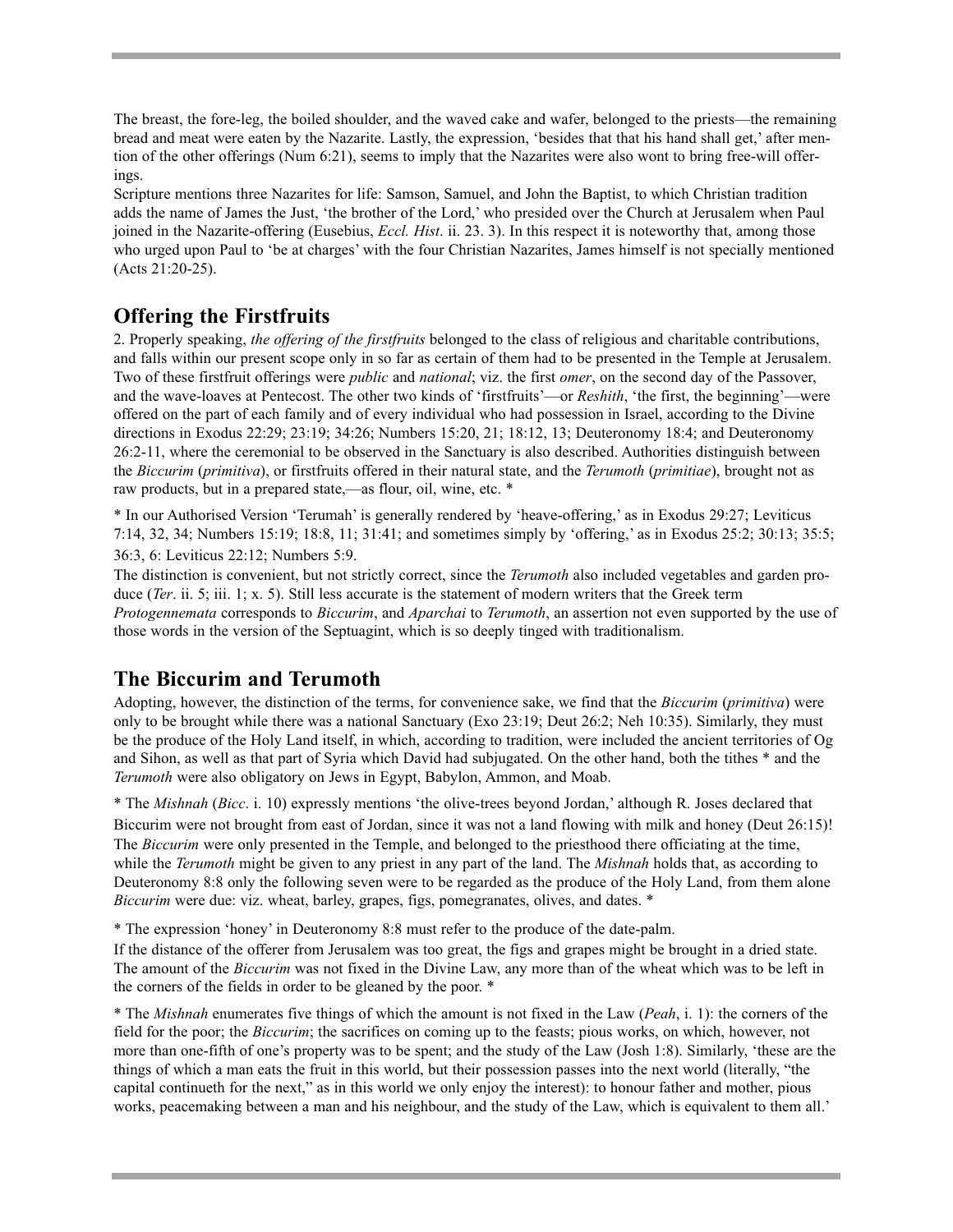In *Shab*. 127, a, six such things are mentioned.

But according to the Rabbis in both these cases one-sixtieth was to be considered as the *minimum*. From Exodus 23:16 and Leviticus 23:16, 17, it was argued that the *Biccurim* were not to be brought to Jerusalem before Pentecost; nor yet were they to be offered later than the Feast of the Dedication of the Temple. If given at any other time than between Pentecost and the 25th Kislev, the regular service was not gone through at their presentation. Before describing this, we add a few particulars about the *Terumoth*. In regard to them it was said that 'a fine eye' (a liberal man) 'gives one-fortieth,' 'an evil eye' (a covetous person) 'one-sixtieth,' while the average rate of contribution—'a middling eye'—was to give one-fiftieth, or two per cent. The same proportion we may probably also set down as that of the *Biccurim*. Indeed, the Rabbis have derived from this the word *Terumah*, as it were *Terei Mimeah*, 'two out of a hundred.'

In the class *Terumoth* we may also include the *Reshith* or 'first of the fleece' (Deut 18:11); which, according to the *Mishnah* (*Chol*. xi. 1, 2), had to be given by every one who possessed at least five sheep, and amounted, without dust or dirt, as a *minimum*, to five Judean, or ten Galilean, shekel weight of pure wool (one Judean, or sacred shekel = to under two hundred and seventy-four Parisian grains); and, further, the *Reshith Challah*, or 'first of the dough' (Num 15:18-21), \* which, if the dough was used for private consumption, was fixed by the Rabbis at onetwenty-fourth, if for sale at one-forty-eighth, while if it were made for non-Israelites, it was not taxed at all. The Rabbis have it that the 'first of the dough' was only due from wheat, barley, casmin, oats, and rye, but not if the dough has been made of other esculents, such as rice, etc.

\* The *Mishnah* lays down varying rules as to the amount of the *Challah* in different places outside Palestine (*Chal*. iv. 8).

Of course, neither tithes, nor *Biccurim*, nor *Terumoth*, were to be given of what already belonged to the Lord, nor of what was not fairly the property of a person. Thus if only the trees, but not the land in which they grew, belonged to a man, he would not give firstfruits. If proselytes, stewards, women, or slaves brought firstfruits, the regular service was not gone through, since such could not have truthfully said either one or other of these verses (Deut 26:3,10): 'I am come to the country which the Lord sware to our fathers to give us'; or, 'I have brought the firstfruits of the land which Thou, O Lord, hast given me.' According to Leviticus 19:23-25, for three years the fruits of a newly-planted tree were to remain unused, while in the fourth year they were, according to the Rabbis, to be eaten in Jerusalem.

*Biccurim, Terumoth*, and what was to be left in the 'corners' of the fields for the poor were always set apart *before* the tithing was made. If the offering of 'firstfruits' had been neglected, one-fifth was to be added when they were brought. Thus the *prescribed* religious contributions of every Jewish layman at the time of the second Temple were as follows: *Biccurim* and *Terumoth*, say *two* percent; from the 'first of the fleece,' at least five shekels' weight; from the 'first of the dough,' say *four* per cent; 'corners of the fields' for the poor, say *two* per cent; the first, or Levitical tithe, *ten* per cent; the *second*, or festival tithe, to be used at the feasts in Jerusalem, and in the third and sixth years to be the 'poor's tithe,' *ten* per cent; the firstling of all animals, either in kind or money-value; five shekels for every first-born son, provided he were the first child of his mother, and free of blemish; and the halfshekel of the Temple-tribute. Together, these amounted to certainly more than the fourth of the return which an agricultural population would have. And it is remarkable, that the Law seems to regard Israel as intended to be only an agricultural people—no contribution being provided for from trade or merchandise. Besides these prescribed, there were, of course, all manner of *voluntary* offerings, pious works, and, above all, the various sacrifices which each, according to his circumstances or piety, would bring in the Temple at Jerusalem.

#### **Biccurim in the Temple**

Having thus explained the nature of the various religious contributions, it only remains to describe the mode in which the *Biccurim* or 'firstfruits,' were ordinarily set apart, and the ceremonial with which they were brought to Jerusalem, and offered in the Temple. Strictly speaking, the presentation of the firstfruits was an act of family religion. As in the first *omer* at the Passover, and by the Pentecostal loaves, Israel as a nation owned their God and King, so each family, and every individual separately acknowledged, by the yearly presentation of the firstfruits, a living relationship between them and God, in virtue of which they gratefully received at His hands all they had or enjoyed, and solemnly dedicated both it and themselves to the Lord. They owned Him as the Giver and real Lord of all, and themselves as the recipients of His bounty, the dependents on His blessing, and the stewards of His property. Their daily bread they would seek and receive only at His hand, use it with thanksgiving, and employ it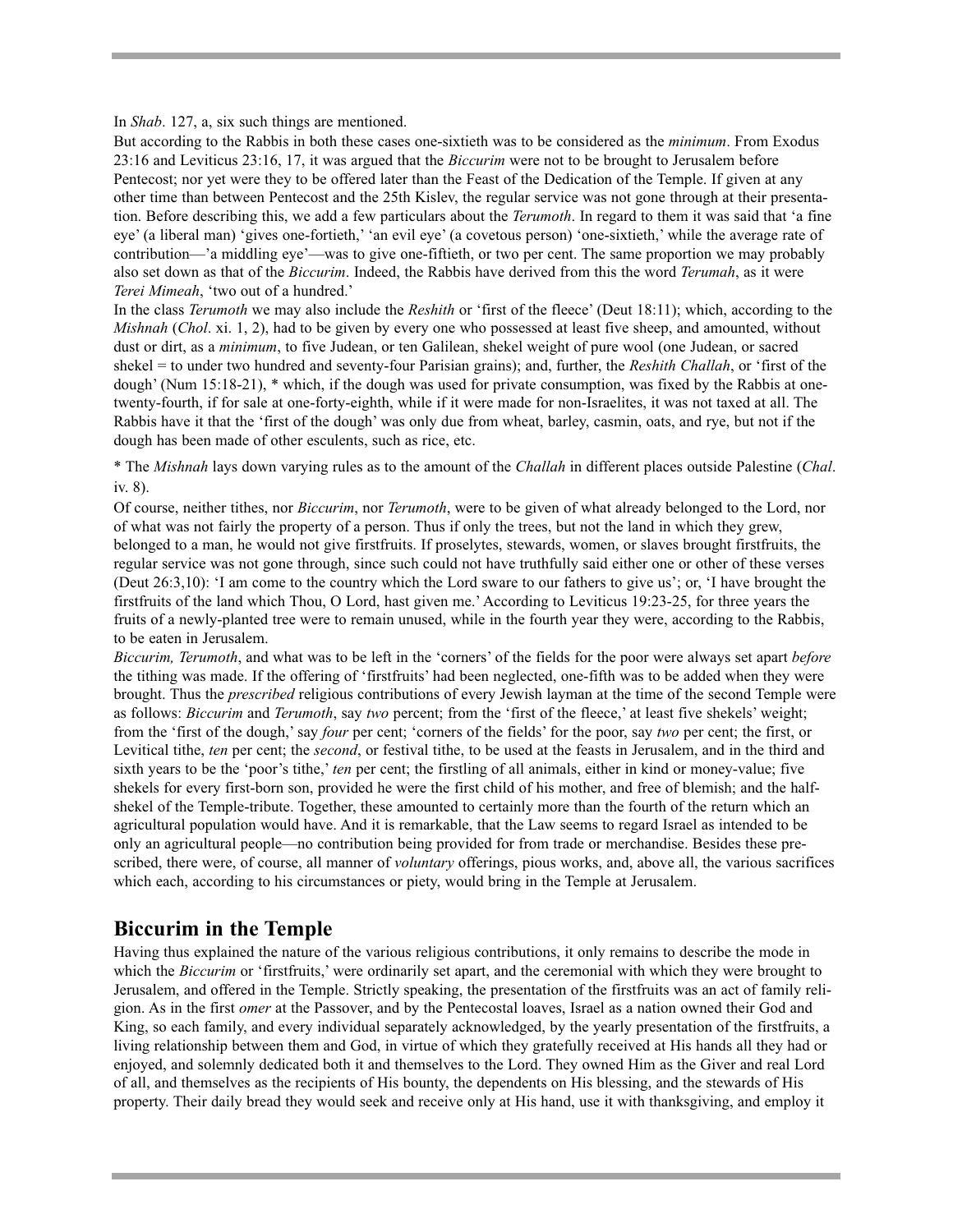in His service; and this, their dependence upon God, was their joyous freedom, in which Israel declared itself the redeemed people of the Lord.

As a family feast the presentation of the firstfruits would enter more than any other rite into family religion and family life. Not a child in Israel—at least of those who inhabited the Holy Land—could have been ignorant of all connected with this service, and that even though it had never been taken to the beautiful 'city of the Great King,' nor gazed with marvel and awe at the Temple of Jehovah. For scarcely had a brief Eastern spring merged into early summer, when with the first appearance of ripening fruit, whether on the ground or on trees, each household would prepare for this service. The head of the family—if we may follow the sketch in the harvest-picture of the household of the Shunammite—accompanied by his child, would go into his field and mark off certain portions from among the most promising of the crop. For only *the best* might be presented to the Lord, and it was set apart before it was yet ripe, the solemn dedication being, however, afterwards renewed, when it was actually cut. Thus, each time any one would go into the field, he would be reminded of the ownership of Jehovah, till the reapers cut down the golden harvest. So, also, the head of the house would go into his vineyards, his groves of broad-leaved figtrees, of splendid pomegranates, rich olives and stately palms, and, stopping short at each best tree, carefully select what seemed the most promising fruit, tie a rush round the stem, and say: 'Lo, these are the first fruits.' Thus he renewed his covenant-relationship to God each year as 'the winter was past, the rain over and gone, the flowers appeared on the earth, the time of the singing of birds was come, and the voice of the turtle was heard in the land, the fig-tree put forth his green figs, and the vines with the tender grapes gave a good smell.' And as these fruits gradually ripened, the ceremonies connected first with setting them apart, and then with actually offering them, must have continued in every Israelitish household during the greater portion of the year, from early spring till winter, when the latest presentation might be made in the Temple on the 25th Kislev (corresponding to our December).

#### **Songs of Ascent**

Of course every family could not always have sent its representatives to Jerusalem. But this difficulty was provided for. It will be remembered that as the priests and the Levites, so all Israel, were divided into twenty-four courses, who were represented in the Sanctuary by the so-called 'standing men,' or 'men of the station.' This implied a corresponding division of the land into twenty-four districts or circuits. In the capital of each district assembled those who were to go up with the firstfruits to the Temple. Though all Israel were brethren, and especially at such times would have been welcomed with the warmest hospitality each home could offer, yet none might at that season avail himself of it. For they must camp at night in the open air, and not spend it in any house, lest some accidental defilement from the dead, or otherwise, might render them unfit for service, or their oblation unclean. The journey was always to be made slowly, for the pilgrimage was to be a joy and a privilege, not a toil or weariness. In the morning, as the golden sunlight tipped the mountains of Moab, the stationary man of the district, who was the leader, summoned the ranks of the procession in the words of Jeremiah 31:6: 'Arise ye, and let us go up to Zion, and unto Jehovah our God.' To which the people replied, as they formed and moved onwards, in the appropriate language of Psalm 122: 'I was glad when they said unto me, Let us go into the house of Jehovah.' First went one who played the pipe; then followed a sacrificial bullock, destined for a peace-offering, his horns gilt and garlanded with olive-branches; next came the multitude, some carrying the baskets with the firstfruits, others singing the Psalms, which many writers suppose to have been specially destined for that service, and hence to have been called 'the Songs of Ascent'; in our Authorised Version 'the Psalms of Degrees.' The poorer brought their gifts in wicker baskets, which afterwards belonged to the officiating priests; the richer theirs in baskets of silver or of gold, which were given to the Temple treasury. In each basket was arranged, with vine-leaves between them, first the barley, then the wheat, then the olives; next the dates, then the pomegranates, then the figs; while above them all clustered, in luscious beauty, the rich swelling grapes.

And so they passed through the length and breadth of the land, everywhere wakening the echoes of praise. As they entered the city, they sang Psalm 122:2: 'Our feet stand within thy gates, O Jerusalem.' A messenger had preceded them to announce their approach, and a deputation from the Temple, consisting of priests, Levites, and treasurers, varying in numbers according to the importance of the place from which the procession came, had gone out to receive them. In the streets of Jerusalem each one came out to welcome them, with shouts of, 'Brethren of such a place' (naming it), 'ye come to peace; welcome! Ye come in peace, ye bring peace, and peace be unto you!' As they reached the Temple Mount, each one, whatever his rank or condition, took one of the baskets on his shoulder, and they ascended, singing that appropriate hymn (Psa 150), 'Praise ye Jehovah! praise God in His sanctuary: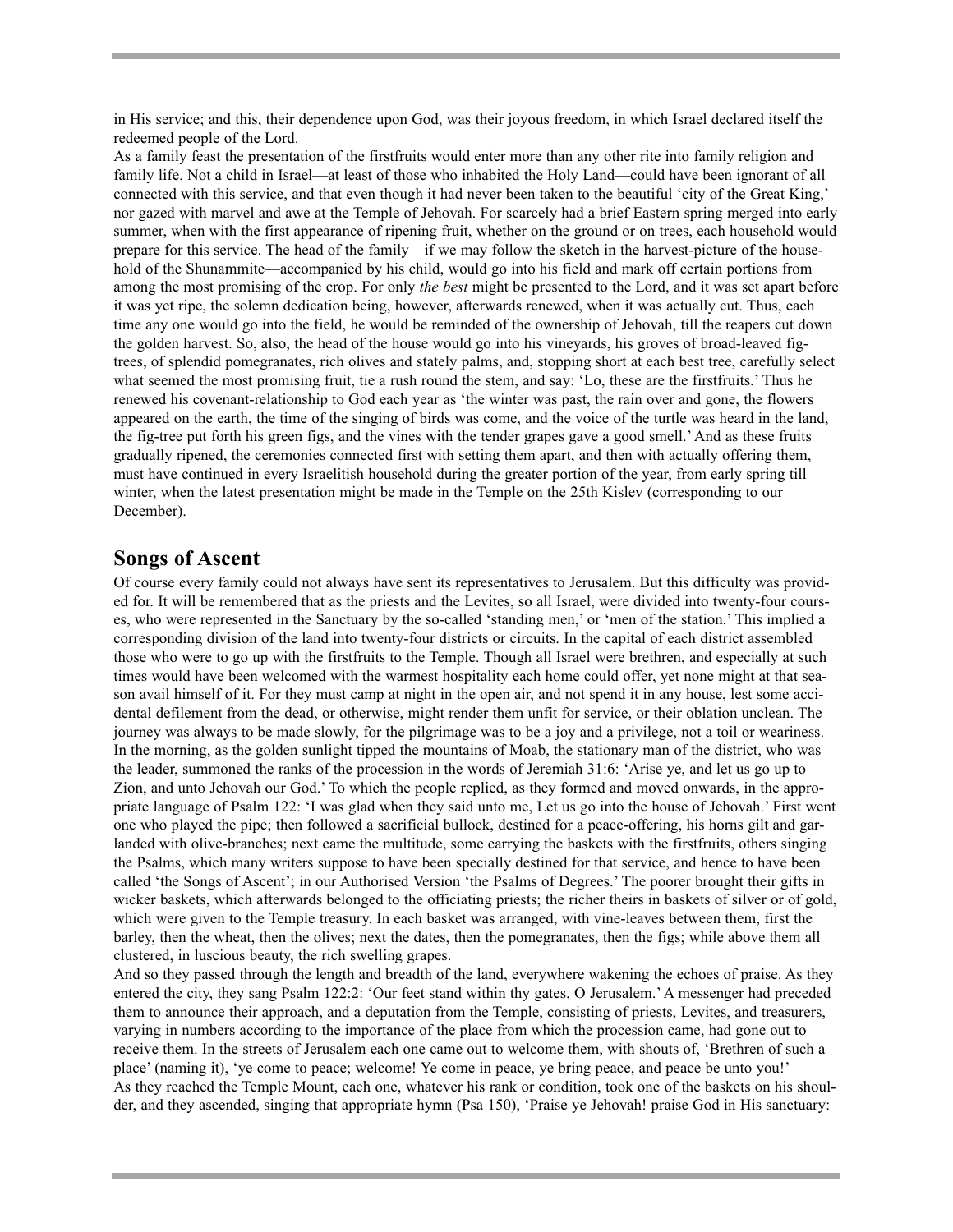praise Him in the firmament of His power,' etc. As they entered the courts of the Temple itself, the Levites intoned Psalm 30: 'I will extol Thee, O Jehovah; for Thou hast lifted me up, and hast not made my foes to rejoice over me,' etc. Then the young pigeons and turtle-doves which hung from the baskets were presented for burnt-offerings. After that, each one, as he presented his gifts, repeated this solemn confession (Deut 26:3): 'I profess this day unto Jehovah thy God, that I am come unto the country that Jehovah sware unto our fathers for to give us.' At these words, he took the basket from his shoulder, and the priest put his hands under it and waved it, the offerer continuing: 'A Syrian ready to perish was my father, and he went down into Egypt, and sojourned there with a few, and became there a nation—great, mighty, and populous.' Then reciting in the words of inspiration the narrative of the Lord's marvellous dealings, he closed with the dedicatory language of verse 10: 'And now, behold, I have brought the firstfruits of the land which Thou, O Jehovah, hast given me.' So saying, he placed the basket at the side of the altar, cast himself on his face to worship, and departed. The contents of the baskets belonged to the officiating priests, and the offerers themselves were to spend the night at Jerusalem.

#### **The Word 'Firstfruits' in the New Testament**

Turning from this to what may be called its higher application, under the Christian dispensation, we find that the word rendered 'firstfruits' occurs just seven times in the New Testament. These seven passages are: Romans 8:13; Romans 11:16; Romans 16:5; 1 Corinthians 15:20-23; 1 Corinthians 16:15; James 1:18; Revelation 14:4. If we group these texts appropriately, one sentence of explanation may suffice in each case. First, we have (1 Cor 15:20,23), as the commencement of the new harvest, the Lord Jesus Himself, risen from the dead, the 'firstfruits'—the first sheaf waved before the Lord on the second Paschal day, just as Christ actually burst the bonds of death at that very time. Then, in fulfilment of the Pentecostal type of the first loaves, we read of the primal outpouring of the Holy Spirit, dispensed on the day of Pentecost. The presentation of the firstfruits is explained by its application to such instances as Romans 16:5, and 1 Corinthians 16:15 (in the former of which passages the reading should be *Asia*, and not *Achaia*), while the character of these firstfruits is shown in James 1:18. The allusion in Romans 11:16 is undoubtedly to the 'first of the dough,' and so explains an otherwise difficult passage. The apostle argues, that if God chose and set apart the fathers—if He took the first of the dough, then the whole lump (the whole people) is in reality sanctified to Him; and therefore God cannot, and 'hath not cast away His people which He foreknew.' Finally, in Revelation 14:4, the scene is transferred to heaven, where we see the full application of this symbol to the Church of the first-born. But to us all, in our labour, in our faith, and in our hope, there remain these words, pointing beyond time and the present dispensation: 'Ourselves also, which have the firstfruits of the Spirit, even we ourselves groan within ourselves, waiting for the adoption, to wit, the redemption of our body' (Rom 8:23).

'Glory to God on account of all things.'—St. Chrysostom

# **Appendix**

Did The Lord Institute His 'Supper' On The Paschal Night?

The question, whether or not the Savior instituted His Supper during the meal of the Paschal night, although not strictly belonging to the subject treated in this volume, is too important, and too nearly connected with it, to be cursorily passed over. The balance of learned opinion, especially in England, has of late inclined against this view. The point has been so often and so learnedly discussed that I do not presume proposing to myself more than the task of explaining my reasons for the belief that the Lord instituted His 'Supper' on the very night of the Paschal Feast, and that consequently His crucifixion took place on the first day of Unleavened Bread, the 15th of Nisan.

From the writers on the other side, it may here be convenient to select Dr. Farrar, as alike the latest and one of the ablest expositors of the contrary position. His arguments are stated in a special Excursus appended to his Life of Christ. At the outset it is admitted on both sides, 'that our Lord was crucified on Friday and rose on Sunday;' and, further, that our Lord could not have held a sort of anticipatory Paschal Supper in advance of all the other Jews, a Paschal Supper being only possible on the evening of the 14th Nisan, with which, according to Jewish reckoning, the 15th Nisan began. Hence it follows that the Last Supper which Christ celebrated with His disciples must have either been the Paschal:Feast, or an ordinary supper, at which He afterwards instituted His own special ordinance.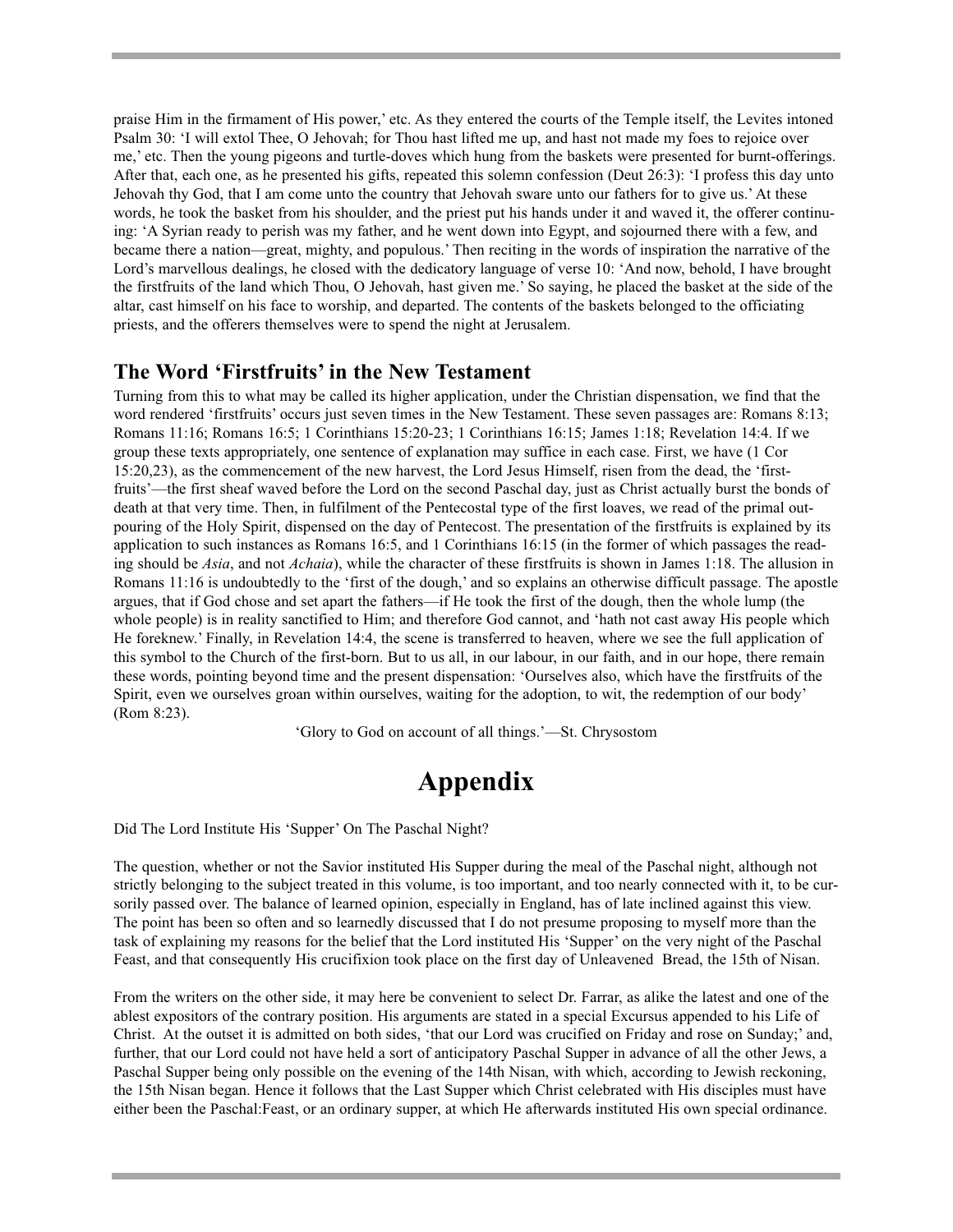Now, the conclusions at which Dr. Farrar arrives are thus summed up by him' 'That Jesus ate His last supper with the disciples on the evening of Thursday, Nisan 13, i.e. at the time when, according to Jewish reckoning, the 14th of Nisan began; that this supper was not, and was not intended to be, the actual Paschal meal, which neither was nor could be legally eaten till the following evening; but by a perfectly natural identification, and one which would have been regarded as unimportant, the Last Supper, which was a quasi-Passover, a new and Christian Passover, and one in which, as in its antitype, memories of joy and sorrow were strangely blended, got to be identified, even in the memory of the Synoptists, with the Jewish Passover, and that St. john silently but deliberately corrected this erroneous impression, which, even in his time, had come to be generally prevalent.' Before entering into the discussion, I must confess myself unable to agree with the a priori reasoning by which Dr. Farrar accounts for the supposed mistake of the Synoptists. Passing over the expression, that 'the Last Supper was a quasi-Passover,' which does not convey to me a sufficiently definite meaning, I should rather have expected that, in order to realize the obvious 'antitype,' the tendency of the Synoptists would have been to place the death of Christ on the evening of the 14th Nisan, when the Paschal lamb was actually slain, rather than on the 15th Nisan, twenty-four hours after that sacrifice had taken place. In other words, the typical predilections of the Synoptists would, I imagine, have led them to identify the death of Christ with the slaying of the lamb; and it seems, a priori, difficult to believe that, if Christ really died at that time, and His last supper was on the previous evening — -that of the 13th Nisan, — they should have fallen into the mistake of identifying that supper, not with His death, but with the Paschal meal. I repeat: a priori, if error there was, I should have rather expected it in the opposite direction. Indeed, the main dogmatic strength of the argument on the other side lies in the consideration that the anti-type (Christ) should have died at the same time as the type (the Paschal lamb). Dr. Farrar himself feels the force of this, and one of his strongest arguments against the view that the Last Supper took place at the Paschal meal is: 'The sense of inherent and symbolical fitness in the dispensation which ordained that Christ should be slain on the day and at the hour appointed for the sacrifice of the Paschal lamb.' Of all persons, would not the Synoptists have been alive: to this consideration? And, if so, is it likely that they would have fallen into the mistake with which they are charged? Would not all their tendencies have lain in the opposite direction?

But to pass to the argument itself. For the sake of clearness it will here be convenient to treat the question under three aspects: — How does the supposition that the Last Supper did not take place on the Paschal night agree with the general bearing of the whole history? What, fairly speaking, is the inference from the Synoptical Gospels? Lastly, does the account of St. John, in this matter, contradict those of the Synoptists, or is it harmonious indeed with theirs, but incomplete?

How Does The Supposition That The Last Supper Did Not Take Place On The Paschal Night Agree With The General Bearing Of The Whole History?

1. The language of the first three Evangelists, taken in its natural sense, seems dearly irreconcilable with this view. Even Dr. Farrar admits: 'If we construe the language for the Evangelists in its plain, straightforward, simple sense, and without reference to any preconceived theories, or supposed necessities for harmonizing the different narratives, we should be led to conclude from the Synoptists that the Last Supper was the ordinary Paschal meal.' On this point further remarks will be made in the sequel.

2. The account of the meal as given, not only by the Synoptists but also by St. John, so far as he describes it, seems to me utterly inconsistent with the idea of an ordinary supper. It is not merely one trait or another which here influences us, but the general impression produced by the whole. The preparations for the meal; the allusions to it; in short, so to speak, the whole raise mise, en scene is not that of a common supper. Only the necessities of a preconceived theory would lead one to such a conclusion. On the other hand, all is just what might have been expected, if the Evangelists had meant to describe the Paschal meal.

3. Though I do not regard such considerations as decisive, there are, to my mind, difficulties in the way of adopting the view that Jesus died while the Paschal lamb was being slain, far greater than those which can attach to the other theory. On the supposition of Dr. Farrar, the crucifixion took place on the 14th Nisan, 'between the evenings' of which the Paschal lamb was slain. Being a Friday, the ordinary evening service would have commenced at 1:30 P.M., and the evening sacrifice offered, say, at 1:30, after which the services connected with the Paschal lamb would immediately begin. Now it seems to me almost inconceivable, that under such circumstances, and on so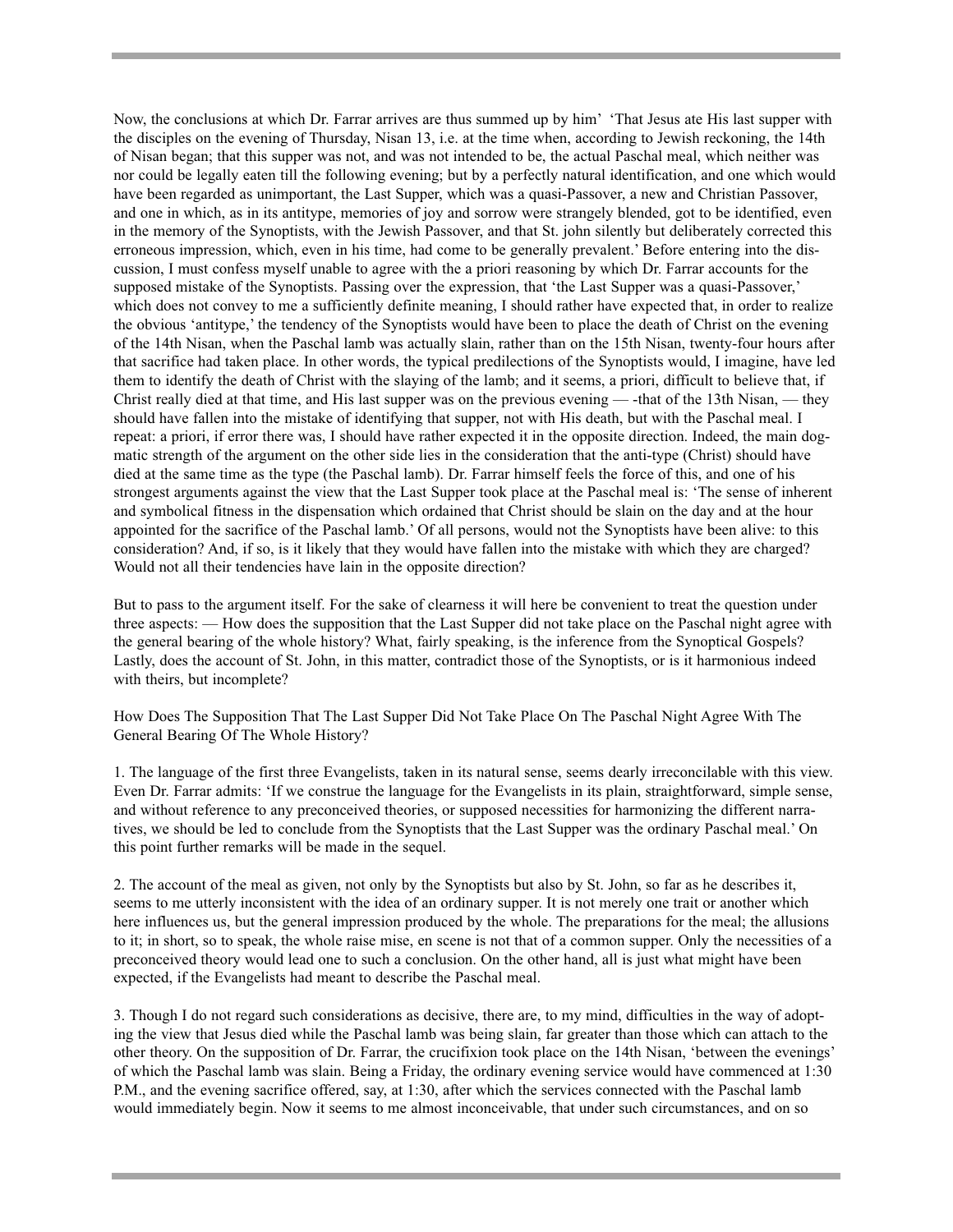busy an afternoon, there should have been, at the time when they must have been most engaged, around the cross that multitude of reviling Jews, 'likewise also the chief priests, mocking Him, with the scribes,' which all the four Evangelists record. (Matthew 27:39, 41; Mark 15:29, 31; Luke 23:35; John 21:20) Even more difficult does it seem to me to believe, that after the Paschal lamb had been slain, and while the preparations for the Paschal Supper were going on, as St. John reports, (John 20:39-39) an 'honorable councillor,' like Joseph of Arimathaea, and a Sanhedrist, like Nicodemus, should have gone to beg of Pilate the body of Jesus, or been able to busy themselves with His burial. I proceed now to the second question:

What, Fairly Speaking, Is The Inference From The Synoptical Gospels?

1.To this, I should say, there can be only one reply: — The Synoptical Gospels, undoubtedly, place the Last Supper in the Paschal night. A bare quotation of their statements will establish this: 'Ye know that after two days is the Passover'; (Matthew 26:19) 'Now the first day of unleavened bread the disciples came to Jesus, saying unto Him, Where wilt Thou that we prepare for Thee to eat the Passover?" (Matthew 26:17) "I will keep the Passover at thy house" (Matthew 26:18). 'They made ready the Passover. (Matthew 26:19) Similarly, in the Gospel by St. Mark (Mark 14:12-17) 'And the first day of unleavened bread, when they killed the Passover, the disciples said unto Him, Where wilt Thou that we go and prepare, that Thou mayest eat the Passover?' 'The Master saith, Where is the guest-chamber, where I shall eat the Passover with my disciples? 'There make ready for us.' 'And they made ready the Passover. And in the evening He cometh with the twelve. And as they sat and did eat. . .' And in the Gospel by St. Luke (Luke 22:7-15) Then came the day of unleavened bread, when the Passover must be killed;' 'Go and prepare us the Passover, that we may eat;' 'Where is the guest-chamber where I shall eat the Passover with my disciples?' 'There make ready;' 'And they made ready the Passover.' 'And when the hour was come He sat down;' 'With desire have I desired to eat this Passover with you BEFORE I SUFFER.' It is not easy to understand how even a 'preconceived theory' could weaken the obvious import of such expressions, especially when taken in connection with the description of the meal that follows.

2. Assuming, then, the testimony of the Synoptical Gospels to be unequivocally in our favor, it appears to me extremely improbable that, in such a matter, they should have been mistaken, or that such an 'erroneous impression' could — and this even 'in the time of St. John' have 'come to be generally prevalent.' On the contrary, I have shown that if mistake there was, it would most likely have been rather in the opposite: direction.

3. We have now to consider what Dr. Farrar calls 'the incidental notices preserved in the Synoptists,' which seem to militate against their general statement. Selecting those which are of greatest force, we have: — (a) The fact' that the disciples (John 13:22) suppose Judas to have left the room in order to buy what things they had need of against the feast.' But the disciples only suppose this; and in the confusion and excitement of the scene such a mistake was not unintelligible. Besides, though servile work was forbidden on the first Paschal day, the preparation of all needful provision for the feast was allowed, and must have been the more necessary, as, on our supposition, it was followed by a Sabbath. Indeed, the Talmudical law distinctly allowed the continuance of such preparation of provisions as had been commenced on the 'preparation day' (Arnheim, Gebeth. d. Isr., p. 500, note 69, a). In general, we here refer to our remarks at p. 247, only adding, that even now Rabbinical ingenuity can find many a way of evading the rigor of the Sabbath-law.

(b) As for the meeting of the Sanhedrim, and the violent arrest of Christ on such a night of peculiar solemnity, the fanatical hatred of the chief priests, and the supposed necessities of the case, would sufficiently account for them. On any supposition we have to admit the operation of these causes, since the Sanhedrim confessedly violated, in the trial of Jesus, every principle and form of their own criminal jurisprudence.

Lastly, We Have To Inquire: Does The Account Of St. John Contradict Those Of The Synoptists, Or Is It Harmonious, Indeed, With Them, But Incomplete?

1. Probably few would commit themselves to the statement, that the account of St. John necessarily contradicts those of the Synoptists. But the following are the principal reasons urged by Dr. Farrar for the inference that, according to St. John, the Last Supper took place the evening before the Paschal night: — (a) Judas goes, as is supposed, to buy the things that they have need of against the feast. This has already been explained. (b) The Pharisees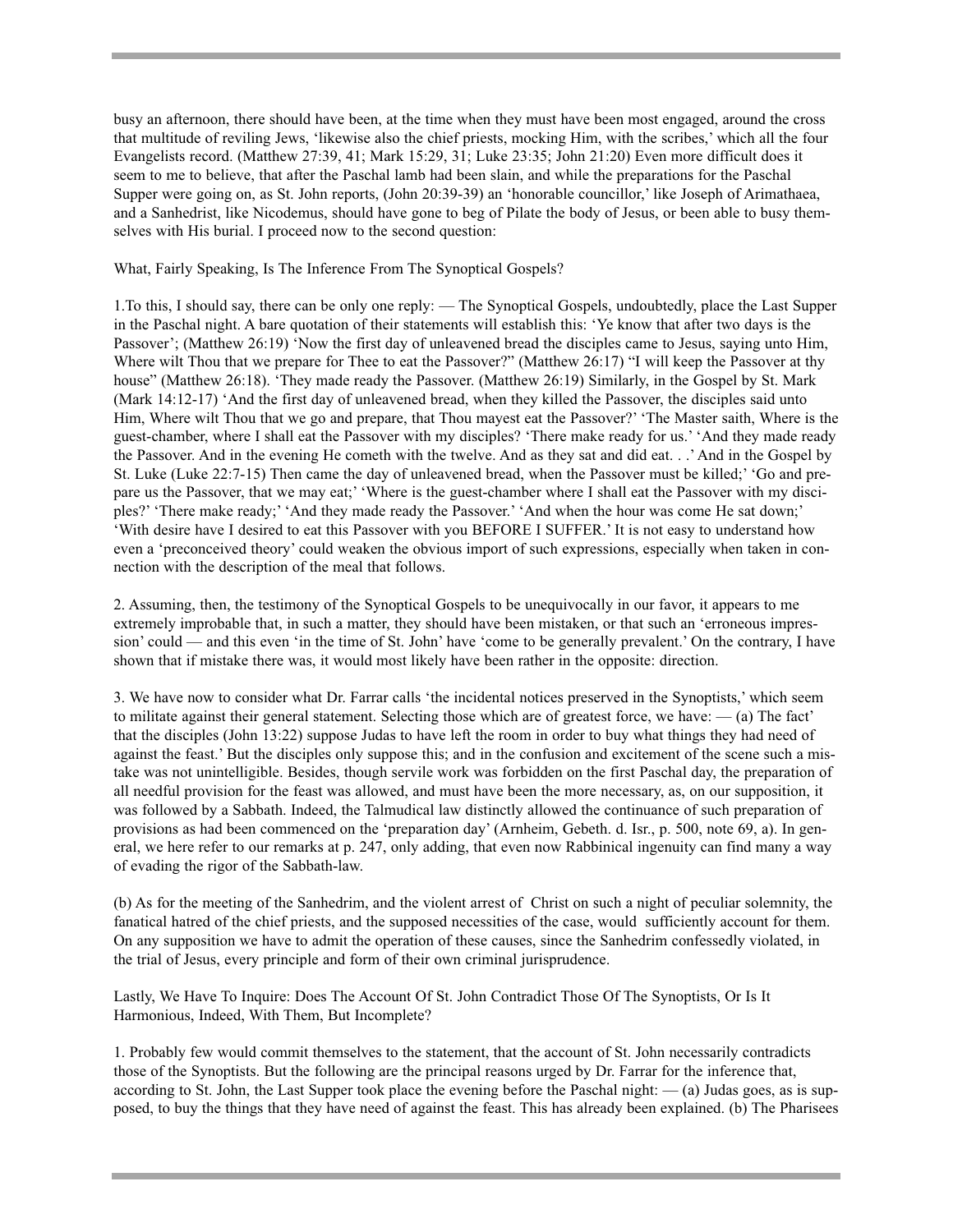'went not into the judgment-hall, lest they should be defiled, but that they might eat the Passover.' And in answer to the common explanation that 'the Passover' here means the 15th day, Chaigigah, he adds, in a footnote, that 'there was nothing specifically Paschal' about this Chaigigah. Dr. Farrar should have paused before committing himself to such a statement. One of the most learned Jewish writers, Dr. Saalschutz, is not of his opinion. He writes as follows': The whole feast and all its festive meals were designated as the Passover. See Deuteronomy 16:2, comp. 2 Chronicles 30:24, and 35:8, 9; Sebach. 99, b, Rosh ha Sh. 5, a, where it is expressly said "What is the meaning of the term Passover?" (Answer) "The peace-offerings of the Passover."' Illustrative Rabbinical passages are also quoted by Lightfoot:and by Schottgen. As a rule the Chagigah was always brought on the 15th Nisan, and it required Levitical purity. Lastly, Dr. Farrar himself admits that the statement of St. John (John 18:28) must not be too closely pressed, 'for that some Jews must have even gone into the judgment-hall without noticing "the defilement" is clear.' (c) According to St. John, (John 19:31) the following Sabbath was 'a high day,' or 'a great day;' on which Dr. Farrar comments: 'Evidently because it was at once; a Sabbath, and the first day of the Paschal Feast.' Why not the second day of the feast, when the first omer was presented in the Temple? To these may be added the following among the other arguments advanced by Dr. Farrar: — (d) The various engagements recorded in the Gospels on the day of Christ's crucifixion are incompatible with a festive day of rest, such as the 15th Nisan. The reference to 'Simon the Cyrenian coming out of the country' seems to me scarcely to deserve special notice. But then Joseph of Arimathaea bought on that day the 'line linen' (Mark 15:46) for Christ's burial, and the women 'prepared spices and ointments.' (Luke 23:56) Here, however, it should be remembered, that the rigor of the festive was not like that of the Sabbatic rest; that there were means of really buying such a cloth without doing it in express terms (an evasion known to Rabbinical law). Lastly, the Jerusalem Talmud (Ber. 5, b) expressly declares it lawful on Sabbaths and feast-days to bring a coffin, graveclothes, and even mourning flutes — in short, to attend to the offices for the dead — just as on ordinary days. This passage, though, as far as I know, never before quoted in this controversy, is of the greatest importance. (e) Dr. Farrar attaches importance to the fact that Jewish tradition fixes the death of Christ on the 14th Nisan. But these Jewish traditions, to which an appeal is made, are not only of a late date, but wholly unhistorical and valueless. Indeed, as Dr. Farrar himself shows, they are full of the grossest absurdities. I cannot here do better than simply quote the words of the great Jewish historian, Dr. Jost: 'Whatever attempts may be made to plead in favor of these Talmudic stories, and to try and discover some historical basis in them, the Rabbis of the third and fourth centuries are quite at sea about the early Christians, and deal in legends for which there is no foundation of any kind.' (f) Dr. Farrar's objection that 'after supper' Jesus and His disciples went out, which seems to him inconsistent with the injunction of Exodus 12:22, and that in the account of the meal there is an absence of that hurry which, according to the law, should have characterized the supper, arises from not distinguishing the ordinances of the so-called 'Egyptian' from those of 'the permanent Passover.' On this and kindred points the reader is referred to Chapters 11., 12. (g) The only other argument requiring notice is that in their accounts the three Synoptists 'give not the remotest hint which could show that a lamb formed the most remarkable portion of the feast.' Now, this is an objection which answers itself. For, according to Dr. Farrar, these Synoptists had, in writing their accounts, been under the mistaken impression that they were describing the Paschal Supper. As for their silence on the subject, it seems to me ,capable of an interpretation the opposite of that which Dr. Farrar has put upon it. Considering the purpose of all which they had in view — the fulfillment of the type of the Paschal Supper, and the substitution for it of the Lord's Supper — their silence seems not only natural, but what might have been expected. For their object was to describe the Paschal Supper only in so far as it bore upon the institution of the Lord's Supper. Lastly, it is a curious coincidence that throughout the whole Mishnic account of the Paschal Supper there is only one isolated reference to the lamb — a circumstance so striking, that, for example, Caspari has argued from it that ordinarily this meal was what he calls 'a meal of unleavened bread,' and that in the majority of cases there was no Passover lamb at all! I state the inference drawn by Dr. Caspari, but there can scarcely be any occasion for replying to it.

On the other hand, I have now to add two arguments taken from the masterly disquisition of the whole question by Wieseler, to show that St. John, like the Synoptists, places the date of the crucifixion on the 15<sup>th</sup> Nisan, and hence that of the Last Supper on the evening of the  $14<sup>th</sup>$  (a) Not only the Synoptists, but St. John (John 18:39) refers to the custom of releasing a prisoner at 'the feast,' or, as St. John expressly calls it, 'at the Passover.' Hence the release of Barabbas, and with it the crucifixion of Jesus, could not have taken place (as Dr. Farrar supposes) on the 14th of Nisan, the morning of which could not have been designated as 'the feast,' and still less as 'the Passover.' (b) When St. John mentions (John 18:28) that the accusers of Jesus went not into Pilate's judgment-hall 'lest they